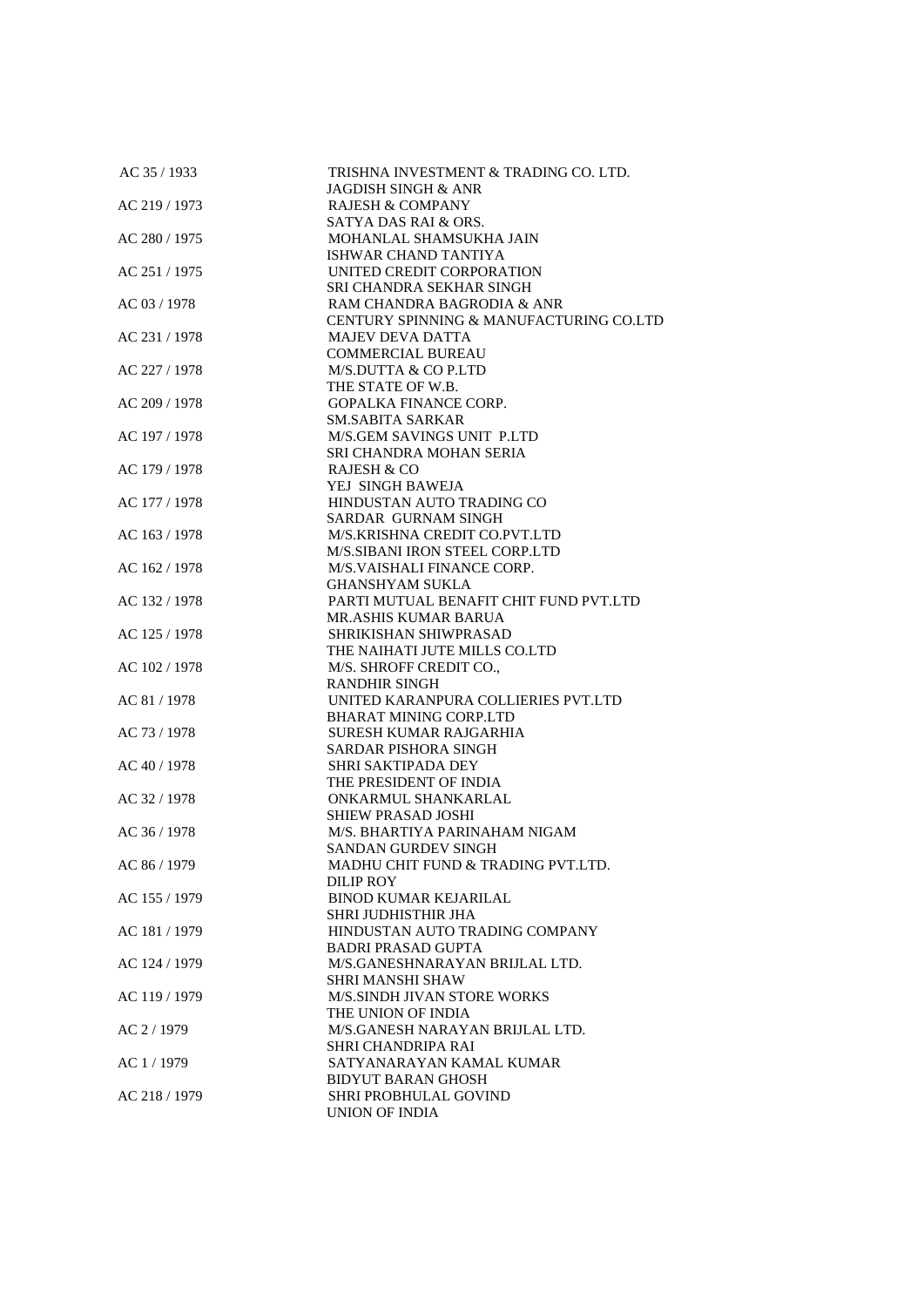| AC 103 / 1979  | CHANDMAL & SONS PVT.LTD.                    |
|----------------|---------------------------------------------|
|                | <b>MUSTAFA KHAN</b>                         |
| AC 98 / 1979   | UNION OF INDIA                              |
|                | <b>SHANKARI PRASAD KUNDU</b>                |
| AC 203 / 1979  | M/S.GANESH NARAYAN BRIJLAL LTD.             |
|                | <b>SHRI DHARAM NATH SINGH</b>               |
| AC 202 / 1979  | <b>AUTO CREDIT CORPORATION</b>              |
|                | <b>SARDAR PREM SINGH</b>                    |
| AC 148 / 1979  | <b>M/S.MUNDA BUILDERS</b>                   |
|                | <b>UNION OF INDIA</b>                       |
| AC 145 / 1979  | M/S.KRISHNA CREDIT CO.PVT.LTD.              |
|                | <b>MR.RAM PAL TODI</b>                      |
|                |                                             |
| AC 87 / 1979   | RADHA SHYAM KEDIA                           |
|                | <b>HARBANS SINGH</b>                        |
| AC 156 / 1979  | LOUIS DREYFUS & CO.LTD.                     |
|                | THE GANGES MANUFACTURING CO.LTD.            |
| AC 85 / 1979   | MADHU CHIT FUND & TRADING PVT.LTD.          |
|                | MR.K.K.KUTTU                                |
| AC 84 / 1979   | MADHU CHIT FUND & TRADING PVT.LTD.          |
|                | <b>MR.SANTOSH SINGH</b>                     |
| AC 650 / 1980  | UNION OF INDIA                              |
|                | <b>UNION BUILDERS</b>                       |
| AC 171 / 1981  | <b>SALIL K.ROY</b>                          |
|                | RUPMANI SHROFF                              |
| AC 13 / 1981   | M/S. PARADISE GARRAGE                       |
|                | THE GOVT. OF W.B.                           |
|                |                                             |
| AC 65 / 1981   | GANESH NARAYAN BRIJLAL LTD.                 |
|                | KRISHNAPADA BAG & ANR.                      |
| AC 2172 / 1982 | S.N.AGARWALLA                               |
|                | CESC LTD.                                   |
| AC 43 / 1984   | GANESH NARAYAN BRIJLAL LTD.                 |
|                | SARDAN MANJIT SINGH & ORS.                  |
| AC 176 / 1984  | MUKLANIA SONS & CO.                         |
|                | THE HOOGHLY MILLS CO.LTD.                   |
| AC 329 / 1984  | SATYA NARAYAN KAMAL KUMAR                   |
|                | SK. MOYAZZAN & ORS.                         |
| AC 410 / 1984  | M/S. DAMODAR ENGENEERING & CONSTRUCTION CO. |
|                | THE CALCUTTA PORT TRUST                     |
| AC 493 / 1984  | GANESH NARAYAN BRIJLAL LTD.                 |
|                | SASHI BHUSAN PUBLIC & ORS.                  |
| AC 409 / 1984  | DAMODAR ENG. & CONSTRUCTION CO.             |
|                |                                             |
|                | THE CALCUTTA PORT TRUST                     |
| AC 408 / 1984  | M/S. MOHANLAL ASHWINI KUMAR                 |
|                | SRI KANHAI RAM & ORS.                       |
| AC 425 / 1984  | M/S. MAKHAN LAL DEORA                       |
|                | ASHOK KUMAR MONDAL & ORS.                   |
| AC 393 / 1984  | <b>OUICK FINANCE &amp; INVESTMENT LTD.</b>  |
|                | MADHUSUDAN SHARMA & CO.                     |
| AC 252 / 1984  | <b>GANESHNARAYAN BRIJLAL LTD.</b>           |
|                | SRI GAYATRI CHOWDHYR & ORS.                 |
|                |                                             |
| AC 169 / 1984  | BOHRA CONSTRUCTION (P) LTD.                 |
|                | UNION OF INDIA                              |
| AC 67 / 1984   | J.J.DOSHI & CO.                             |
|                | PRABHAT KUMAR CHOWDHURY & ANR.              |
|                |                                             |
| AC 102 / 1984  | UNION OF INDIA                              |
|                | M/S. KINNISON JUTE MILSL CO. LTD.           |
| AC 499 / 1986  | ASHOK KUMAR KEJRIWAL                        |
|                | NITYANAND KUMAR                             |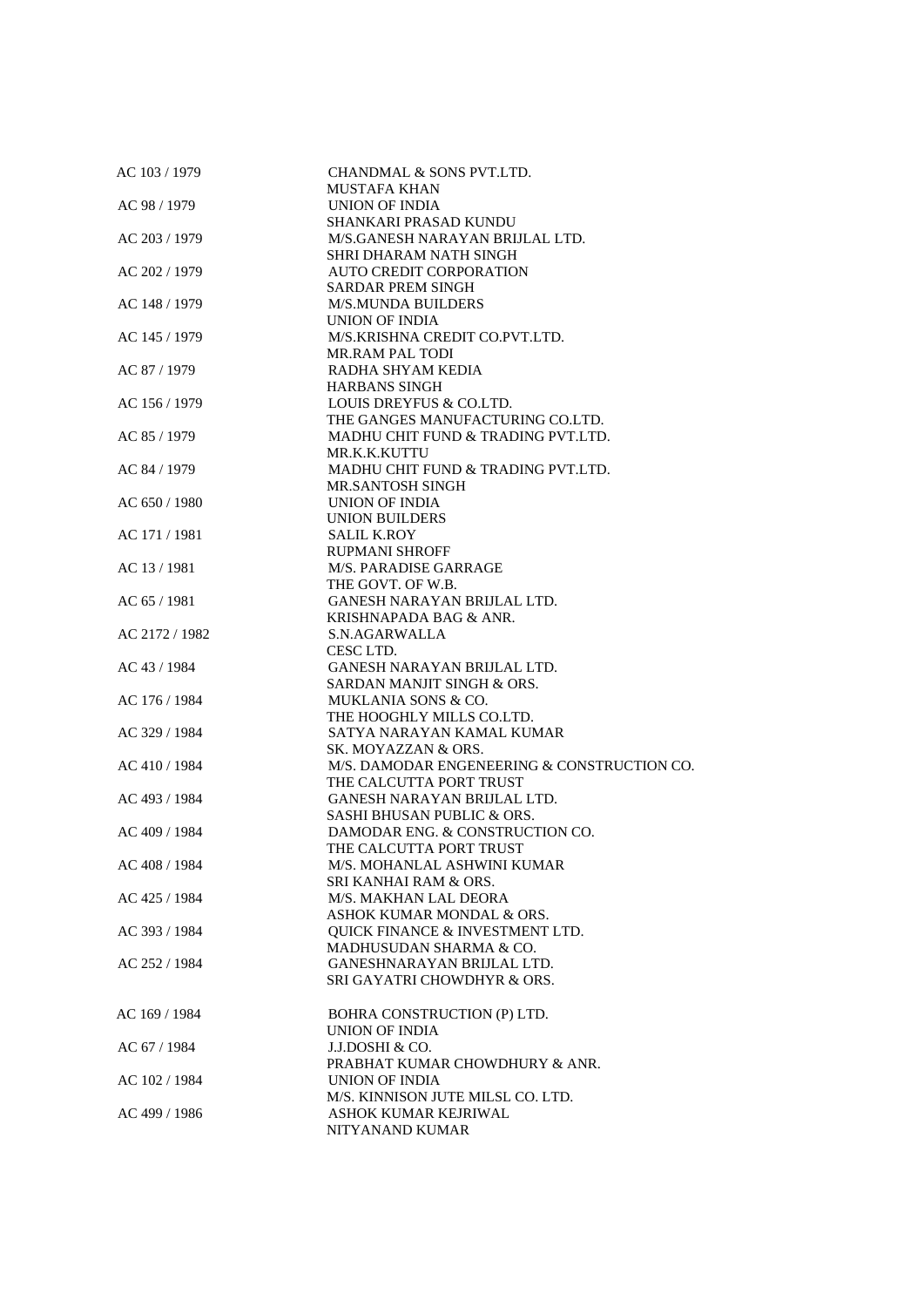| AC 534 / 1986 | <b>TODI INVESTORS</b>                 |
|---------------|---------------------------------------|
|               | SANJAY KUMAR SAH                      |
| AC 555 / 1986 | SRI SANKAR LAL MITTAL                 |
|               | <b>UNION OF INDIA</b>                 |
| AC 526 / 1986 | GANESH NARAYAN BRIJLAL LTD.           |
|               | <b>ASHOKE KUMAR GHOSH</b>             |
| AC 210 / 1986 | M/S.SATYANARAYAN KAMAL KUMAR          |
|               | SRI SAKSHI GOPAL MONDAL               |
| AC 207 / 1986 | RAJESH & CO                           |
|               | <b>ARATI DAS</b>                      |
| AC 603 / 1986 | <b>M/S.ANIL FINANCE CORPORATION</b>   |
|               | SRI RAMDEO VISHWAKARMA                |
| AC 602 / 1986 | <b>MANISHA FILM COMBINES</b>          |
|               | M/S.CHITRANJALI                       |
| AC 594 / 1986 | AUTO DEALERS PRIVATE LTD.             |
|               | SIDHARTHA KUMAR LAHA                  |
| AC 576 / 1986 | <b>SAHA ENTERPRISE</b>                |
|               | SASANKAR SANKAR PAUL                  |
| AC 575 / 1986 | SHREE SHYAM CORPORATION               |
|               | <b>MD.YASIN KHAN</b>                  |
| AC 311 / 1986 | SATYANARAYAN KAMAL KUMAR              |
|               | <b>SM.MIRA RANI BISWAS</b>            |
| AC 299 / 1986 | <b>SUDHIR KUMAR DAS</b>               |
|               | TEGA INDIA LTD.                       |
| AC 278 / 1986 | M/S.COMMERCIAL SERVICE                |
|               | <b>SRI DADAN SINGH</b>                |
| AC 123 / 1986 | ASIM KUMAR SARKAR & ANR.              |
|               | HOWRAH IMPOROVEMENT TRUST             |
| AC 121 / 1986 | M/S. JIWANI ENGINEERING WORKS P. LTD. |
|               | THE UNION OF INDIA                    |
| AC 363 / 1986 | <b>M/S.LAXMI INVESTORS</b>            |
|               | SARDAR NIRANJAN SINGH                 |
| AC 357 / 1986 | ONKERMALL SHANKAR LAL                 |
|               | <b>BISWANATH KASHIPRASAD</b>          |
| AC 202 / 1986 | ACHITE CO-OH HOUSING SOCIETY LTD.     |
|               | <b>RAMSAN &amp; CO</b>                |
| AC 187 / 1986 | M/S.GHOSH & CO                        |
|               | WEST BENGAL HOUSING BOARD             |
| AC 107 / 1986 | ZENITH EXPORTS LTD.                   |
|               | <b>SMT. SOMA GORAI</b>                |
| AC 100 / 1986 | GANESHNARAYAN BRIJLAL LTD.            |
|               | SRI ARVIND KUMAR SINGH                |
| AC 158 / 1986 | SATYANARAYAN KAMAL KUMAR              |
|               | ABDUL SAMAD                           |
| AC 147 / 1986 | <b>M/S.JALAN FINANCE CO</b>           |
|               | <b>AXMAT HUSSAIN ANSARI</b>           |
|               |                                       |
| AC 95 / 1986  | ASHOK KUMAR AGARWAL                   |
|               | <b>UNION OF INDIA</b>                 |
| AC 82 / 1986  | <b>SMT. MAHARANI DANA</b>             |
|               | ORINDIAN OIL CORPORATION LTD.         |
| AC 80 / 1986  | M/S. GANESHNARAYAN BRIJLAL LTD.       |
|               | M/S. BIPADTARINI TRANSPORT            |
| AC 72 / 1986  | <b>TRIBEG CONSTRUCTION</b>            |
|               | F.C.I.                                |
| AC 462 / 1986 | <b>DULI CHAND &amp; SONS</b>          |
|               | SUDHISH NARAYAN SINGH                 |
| AC 435 / 1986 | J.J.DOSHI & CO                        |
|               | RAM CHANDRA BANERJEE                  |
|               |                                       |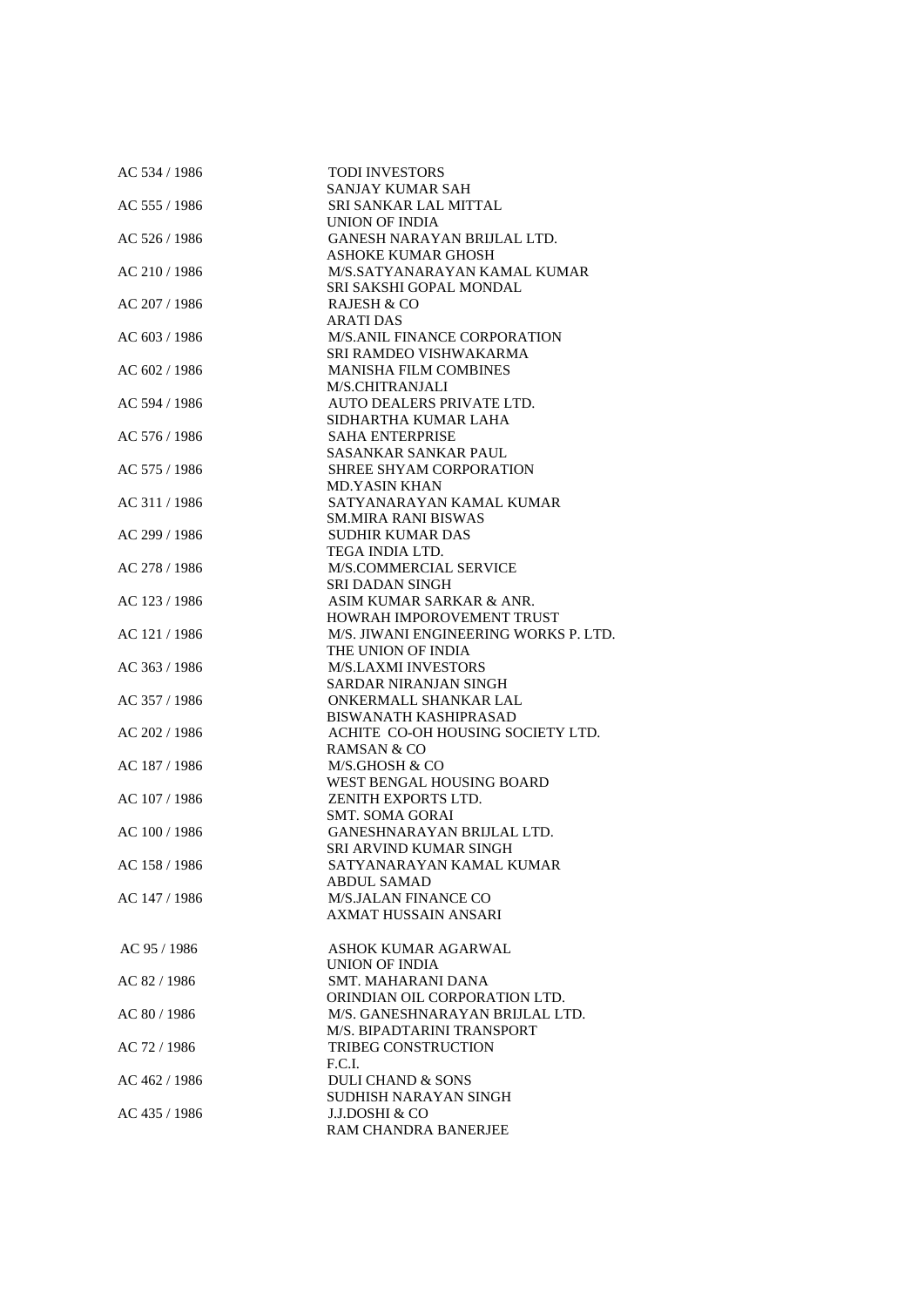| AC 431 / 1986 | <b>SHYAM OIL INDUSTRIES</b>                          |
|---------------|------------------------------------------------------|
|               | <b>SURENDRA TIWARI</b>                               |
| AC 37 / 1986  | <b>QUICK FINANCE INVESTMENT</b>                      |
|               | SASHI BHUSAN [R. SINGH                               |
| AC 46 / 1986  | ZENITH EXPORTS LTD.                                  |
|               | S.M.AMIM                                             |
| AC 390 / 1986 | <b>VEHICLE CREDIT CORPORATION</b>                    |
|               | <b>ASHOKE KUMAR BADURI</b>                           |
| AC 20 / 1986  | M/S. SATYANARAYAN K. KUMAR                           |
|               | PANCHANAN JAISWAL                                    |
| AC 262 / 1986 | <b>SOUTH PACIFIC FINANCE</b>                         |
|               | SMT.S.BANERJEE                                       |
| AC 254 / 1986 | GANESH NARAYAN BRIJLAL LTD.                          |
|               | <b>BASUDEV PAUL</b>                                  |
| AC 253 / 1986 | M/S.ENGINEERING SYNDICATE                            |
|               | THE UNION OF INDIA                                   |
| AC 979 / 1986 | UTKAL BOARD & PAPER MILLS LTD.                       |
|               | <b>BIMAL SINGH</b>                                   |
| AC 294 / 1986 | GANESH NARAYAN BRIJLAL LTD.                          |
|               | <b>BASUDEV PAL</b>                                   |
| AC 248 / 1986 | M/S. NARESH NATH MUKHERJEE                           |
|               | FCI.                                                 |
| AC 433 / 1986 | M/S. SATYANARAYAN KAMAL KUMAR                        |
|               | SUBRATA MUKHERJEE & ORS.                             |
| AC 40 / 1987  | TODI INVESTMENT LTD.                                 |
|               | RADHESHYAM SINGH                                     |
| AC 36 / 1987  | <b>BIMLA DEVI BANKA</b>                              |
|               | <b>P.SHANKARAN</b>                                   |
| AC 35 / 1987  | S.DAYAL & CO                                         |
|               | <b>SARDER GURVINDER SINGH</b>                        |
| AC 197 / 1987 | INDIAN FINANCE COMPANY.                              |
|               | SRI BANKE BEHARI SINGH                               |
| AC 268 / 1987 | ASHIM INVESTMENT CORPORATION.                        |
|               | TARAPADA GHOSH                                       |
| AC 198 / 1987 | ONKARMULL SHANKARLAL                                 |
|               | M/S.N.S.CHANDHARI BUILDERS                           |
| AC 264 / 1987 | <b>RAJESH &amp; COMPANY</b>                          |
|               | <b>ASHOK KR.ROY</b>                                  |
| AC 262 / 1987 | LAXMI FINANCE CORPORATION.                           |
|               | <b>ASHOKE KUMAR SINGH</b>                            |
| AC 96 / 1987  | <b>ASHOK FINANCE CORPORATION</b>                     |
|               | MD.M.ALI                                             |
|               |                                                      |
| AC 102 / 1987 | <b>SARA-OGI SALES CORPORATION</b>                    |
|               | SRI CHINTAMONI BHAGAT<br>ASHISH FINANCE CORPORATION. |
| AC 191 / 1987 |                                                      |
|               | SURESH KUMAR SINGH                                   |
| AC 183 / 1987 | GANESH NARAYAN BRIJLAL LTD.                          |
|               | SHYAM NANDAN RAI                                     |
| AC 182 / 1987 | M/S.GANESH NARAYAN BRIJLAL LTD.                      |
| AC 172 / 1987 | SRI JAGADISH RAI<br>SHYAM SUNDER SURESH KUMAR        |
|               | <b>SARDAR PUNAM SINGH</b>                            |
| AC 165 / 1987 | ONKERMULL SHANKARMULL                                |
|               | SHRI KRISHNA KHANNA                                  |
| AC 163 / 1987 | GANESH NARAYAN BRIJLAL LTD.                          |
|               | <b>MD.ANWARUL HAQUE</b>                              |
| AC 429 / 1987 | KESHAV FINANCE CORPORATION                           |
|               | DULAL CH.MUKHERJEE                                   |
|               |                                                      |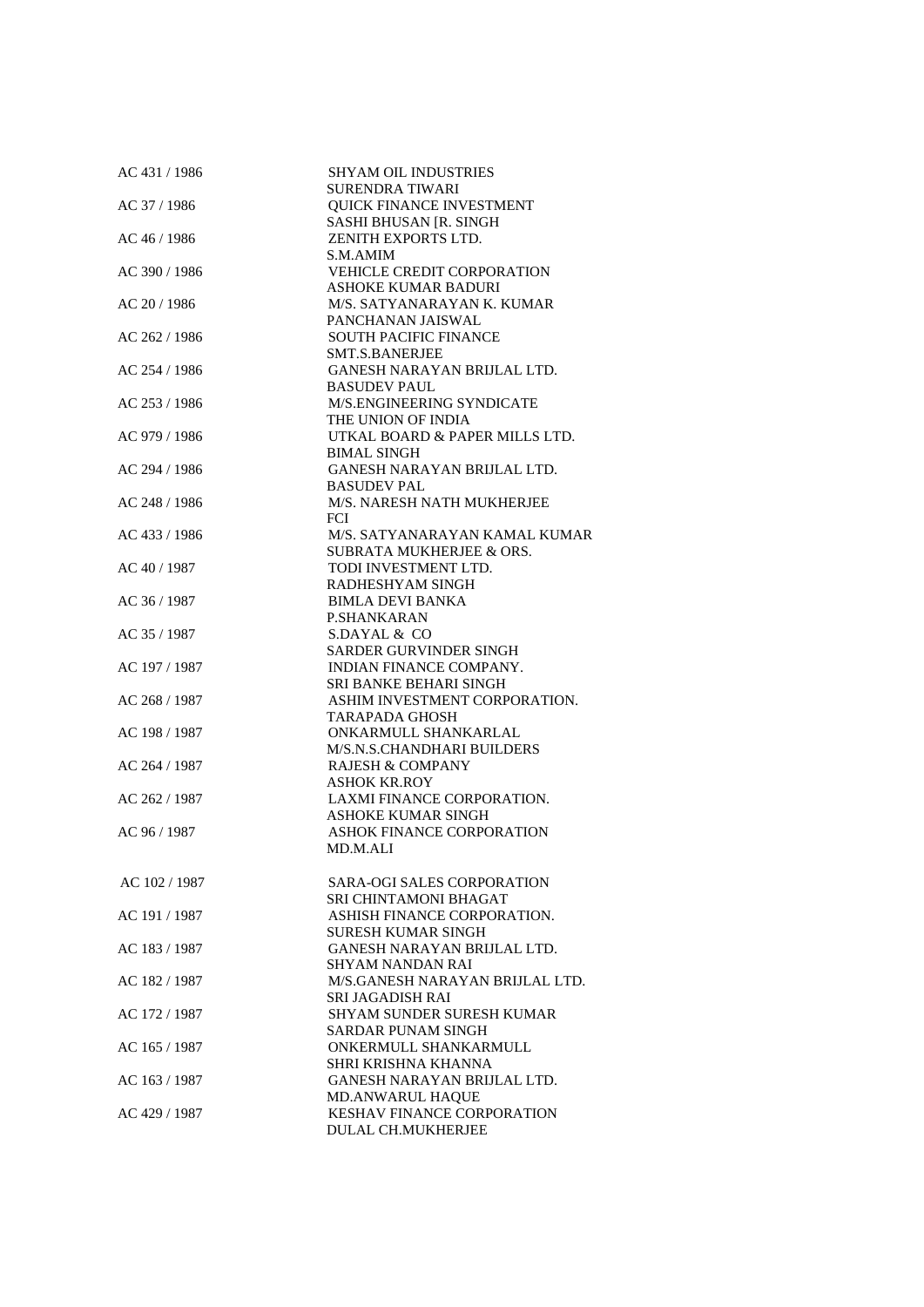| AC 428 / 1987 | <b>LAXMI FINANCE CORPORATION</b>     |
|---------------|--------------------------------------|
|               | <b>BHAGWAN PRASAD GUPTA</b>          |
| AC 424 / 1987 | SUPREME CREDIT CORPORATION           |
|               | PRADIP KR.SINGH                      |
| AC 527 / 1987 | CHINAR BUILDERS & CONTRACTORS P.LTD. |
|               | <b>KAPIL DEO DUBEY</b>               |
| AC 518 / 1987 | <b>GOPAL &amp; SONS</b>              |
|               | SACHINDRA NATH MUKHERJEE             |
| AC 515 / 1987 | ASHOKA FINANCE CORPORATION.          |
|               | AWADH BEHARI ROY                     |
| AC 514 / 1987 | M/S.DAS CONSULTANTS P.LTD.           |
|               | C.M.D.A                              |
| AC 511 / 1987 | <b>S.S.INVESTMENTS</b>               |
|               | <b>TAPAN KR.PARAMANICK</b>           |
|               |                                      |
| AC 509 / 1987 | <b>HIRALAL SOMANI</b>                |
|               | V.SOMANI & ANR                       |
| AC 417 / 1987 | CHAND MAL & SONS P.LTD.              |
|               | UMESH SHARMA                         |
| AC 501 / 1987 | WEST BENGAL LAMINATORS PVT.LTD.      |
|               | DELTA JUTE & INDUSTRIES LTD.         |
| AC 494 / 1987 | G.N.BRIJLAL LTD.                     |
|               | <b>ADYA PRATAP SINGH</b>             |
| AC 488 / 1987 | <b>S.N.KAMAL KUMAR</b>               |
|               | <b>DWARIKA SINGH</b>                 |
| AC 486 / 1987 | M/S.BOHRA & CO.PVT.LTD.              |
|               |                                      |
|               | UNION OF INDIA                       |
| AC 478 / 1987 | <b>BRISCO PRIVATE LTD.</b>           |
|               | <b>BHUPEN WAGHELA</b>                |
| AC 477 / 1987 | <b>FERRO CONCRETE ENGINEERS</b>      |
|               | CALCUTTA STATE TRANSPORT CORPORATION |
| AC 463 / 1987 | M/S.OM FINANCE CORPORATION.          |
|               | <b>SRI JITEN GHOSH</b>               |
| AC 573 / 1987 | GANESH NARAYAN BRIJLAL LTD.          |
|               | SRI ASHOK KUMAR CHOUDHURY            |
| AC 448 / 1987 | LAXMI FINANCE CORPORATION.           |
|               | <b>UPENDRA GUPTA</b>                 |
| AC 447 / 1987 | <b>JAISHREE CREDIT CORPORATION</b>   |
|               | <b>SURENDRA SINGH</b>                |
|               |                                      |
|               |                                      |
| AC 442 / 1987 | WELLINGTON COMMERCIAL LTD.           |
|               | <b>ASOKE KR.SUKLA</b>                |
| AC 438 / 1987 | ASHWINI KR.BHOJMAGARWALA             |
|               | SHANKAR KHALIFA                      |
| AC 566 / 1987 | RUNJHUN BONDS & HOLDINGS LTD.        |
|               | <b>MONOJ KUMAR</b>                   |
| AC 407 / 1987 | TODI INVESTMENTS LTD.                |
|               | RADHEY SHYAM SINGH                   |
| AC 398 / 1987 | UTKAL BOARD & PAPER MILLS LTD.       |
|               | SRI DHIRAJ KUNDU                     |
| AC 390 / 1987 | <b>J.J.DOSHI &amp; CO</b>            |
|               | MD.PYRAROO                           |
|               |                                      |
| AC 387 / 1987 | GANESH NARAYAN BRIJLAL LTD.          |
|               | <b>SMT.MADHURI DEVI</b>              |
| AC 385 / 1987 | RADHA SHYAM KEDIA                    |
|               | PRASANJIT KR.MITRA                   |
| AC 244 / 1987 | <b>GAYAPRASAD HIRALAL</b>            |
|               | <b>SURESH KUMAR SUKLA</b>            |
| AC 239 / 1987 | KRISHNA CREDIT CORPORATION.          |
|               | LAXMI NARAYAN BHARTI                 |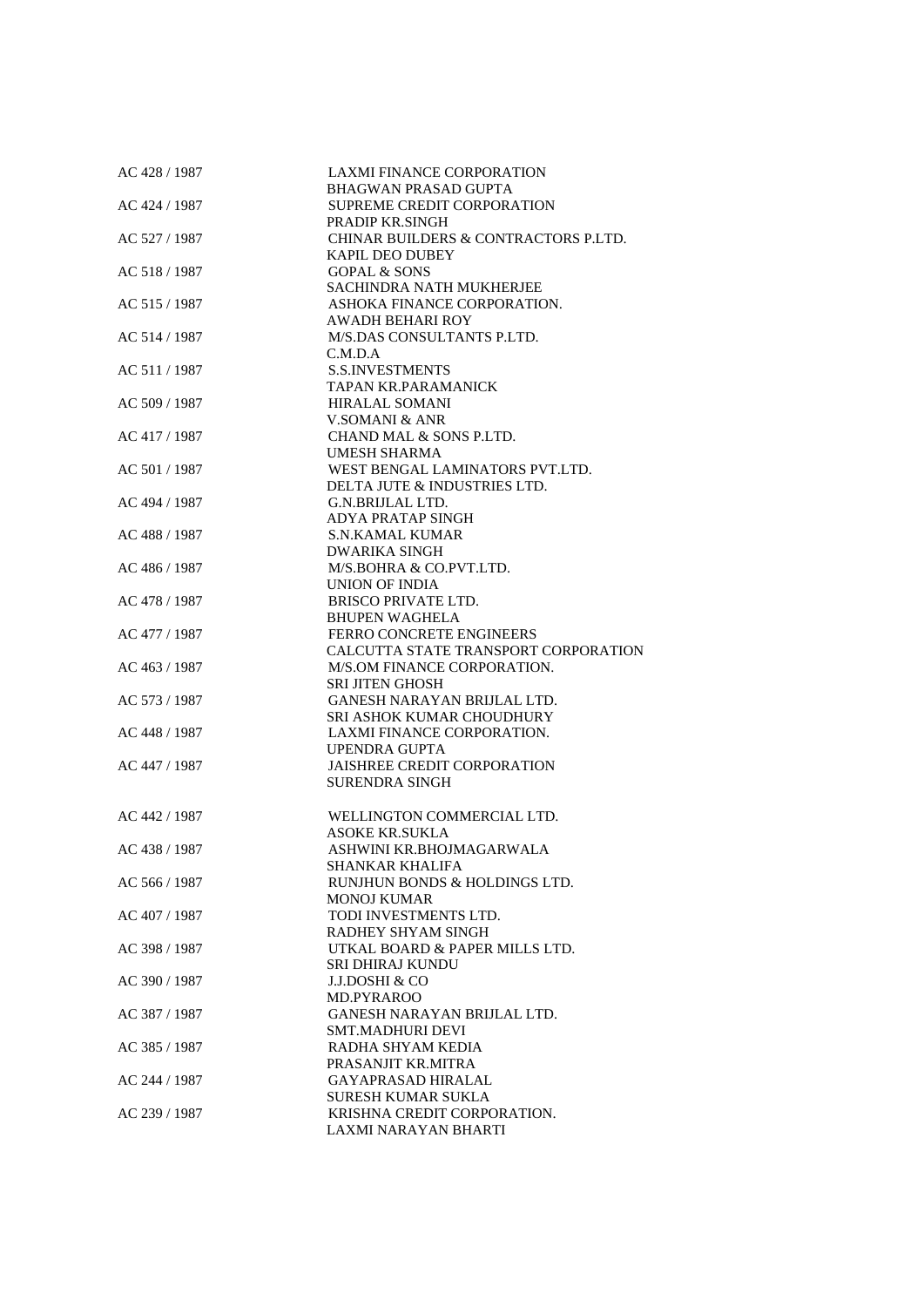| AC 238 / 1987  | M/S.BALGOPAL CONSTRUCTION<br>M/S.HINDUSTAN STEEL WORKS CONS.LTD. |
|----------------|------------------------------------------------------------------|
|                |                                                                  |
| AC 258 / 1987  | <b>JAISHREE CREDIT CORPORATION</b>                               |
|                | ANIL KUMAR UPADHAYA                                              |
| AC 255 / 1987  | ASHOKE FINANCE CORPORATION                                       |
|                | SMT.FOOLMATI DEVI                                                |
| AC 137 / 1987  | <b>M/S.LUXMI INVESTORS</b>                                       |
|                | <b>JOYNANDAN SHAHI</b>                                           |
| AC 136 / 1987  | MESSRS.CANODIA & CO                                              |
|                | <b>SARDAR GOPAL SINGH</b>                                        |
| AC 134 / 1987  | <b>M/S.SARAF ENTERPRISES</b>                                     |
|                | <b>UNION OF INDIA</b>                                            |
| AC 129 / 1987  | QUICK FINANCE & INVESTMENT LTD.                                  |
|                | <b>SYEED MD.SABIR</b>                                            |
| AC 202 / 1987  | <b>M/S.CHATTERJEE BROS</b>                                       |
|                | THE BOARD OF TRUSTEES FOR THE IMP OF CAL                         |
| AC 314 / 1987  | <b>PREMIER INVESTORS</b>                                         |
|                | <b>MD.SAHABUDDIN</b>                                             |
| AC 311 / 1987  | SATYA NARAYAN KAMAL KUMAR                                        |
|                | SHIV SHANKAR TEWARI                                              |
| AC 318 / 1987  | M/S.S.HODA & BROS                                                |
|                | UNION OF INDIA                                                   |
| AC 20 / 1987   | SRI ASHOK KUMAR AGARWAL                                          |
|                | <b>UNION OF INDIA</b>                                            |
| AC 365 / 1987  | M/S.UNICON ENGINEERING CO.                                       |
|                | UNION OF INDIA                                                   |
|                | KESHAV FINANCE CORPORATION.                                      |
| AC 360 / 1987  | <b>SAHID ALI KHAN</b>                                            |
|                |                                                                  |
| AC 358 / 1987  | NATIONAL JUTE MANUFACTURING CORPORATION.                         |
|                | <b>KRISHNA LAMINATING INDUSTRIES</b>                             |
| AC 356 / 1987  | SARAOGI SALES CORPORATION.                                       |
|                | <b>BASANT KR.MONDAL</b>                                          |
| AC 286 / 1987  | REHMATALI KURBANHUSEN PAREKH                                     |
|                | MOHSIN BHAI AHMEDALLY MESI                                       |
| AC 105 / 1987  | <b>GENERAL FINANCING CORPORATION</b>                             |
|                | <b>BIPIN BEHARI HOTA</b>                                         |
| AC 103 / 1987  | <b>S.S.INVESTMENTS</b>                                           |
|                | PARITOSH GANA                                                    |
| AC 301 / 1987  | <b>IDEAL FINANCING CORPORATION</b>                               |
|                | <b>ISPAT CONSTRUCTION CORPORATION</b>                            |
| AC 300 / 1987  | <b>SRI ASHUTOSH MITRA</b>                                        |
|                | <b>CALCUTTA PORT TRUST</b>                                       |
| AC 361 / 1987  | LAXMI FINANCE CORPORATION                                        |
|                | SANTOSH KR.CHOWRASIA                                             |
| AC 229 / 1987  | GANESH NARAYAN BRIJLAL LTD.                                      |
|                | RADHESHYAM PRASAD                                                |
| AC 158 / 1987  | <b>P.C.ENTERPRISES</b>                                           |
|                | PASUPATI KUMAR PODDAR                                            |
| AC 155 / 1987  | <b>SUNIL FINANCE CORPORATION</b>                                 |
|                | SRI JAGDISH PRATAP SINGH                                         |
| AC 153 / 1987  | MR.P.R.BUBNA                                                     |
|                | <b>SRI GOPAL</b>                                                 |
| AC 326 / 1987  | SHYAMAL ROY CHOWDHURY                                            |
|                | FCI                                                              |
| AC 1123 / 1987 | <b>INDIAN RAYON &amp; INDUSTRIES LIMITED</b>                     |
| AC 427 / 1988  | M/S.COMMERCIAL SERVICES                                          |
|                | SRI UMA SHANKAR SINGH                                            |
| AC 102 / 1988  | <b>MOTOR FINANCE CORPORATION</b>                                 |
|                | RABINDRA PRASAD GUPTA                                            |
|                |                                                                  |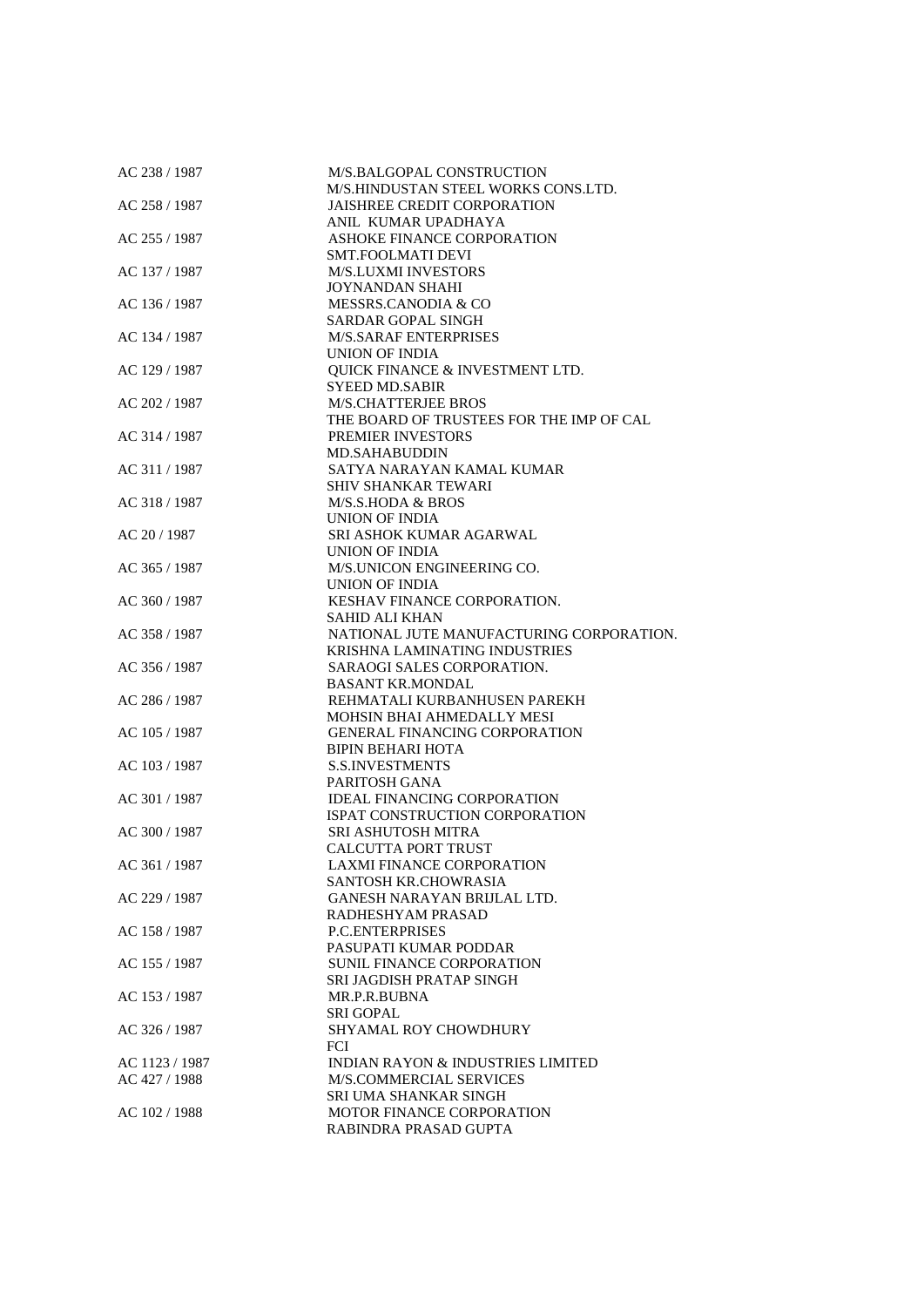| AC 260 / 1988  | SOUTHERN ENGG. & CARRIERS.<br>NATIONAL PROJECT CONSTRUCTION CORPN.LTD.   |
|----------------|--------------------------------------------------------------------------|
| AC 395 / 1988  | UNION OF INDIA TH. G.N.S.E. RLY.                                         |
|                | <b>NATWAR IRON &amp; STEEL WORKS</b>                                     |
| AC 4624 / 1988 | <b>RESERVE BANK OF INDIA &amp; ORS</b>                                   |
|                | TIMEX FINANCE & INV.CO.LTD.                                              |
| AC 295 / 1989  | OM PRAKASH SAXENA & ANR                                                  |
|                | J.K.SETH                                                                 |
| AC 87 / 1989   | M/S.CHITRANJALI                                                          |
|                | <b>BASARA MOVIES P.LTD</b>                                               |
| AC 21 / 1989   | <b>G.N.BRIJLAL LTD</b>                                                   |
|                | CHHABILA MAJHI                                                           |
| AC 262 / 1989  | M/S.MADANLAL SARAF                                                       |
|                | <b>W.B.STATE ELECTRICITY BOARD</b>                                       |
| AC 237 / 1989  | R.N.TRADING CO                                                           |
|                | <b>NAND KISHORE SINGH</b>                                                |
| AC 177 / 1989  | <b>ROYAL PROJECTS LTD</b>                                                |
|                | <b>DINESHWAR SINGH</b>                                                   |
| AC 255 / 1989  | <b>VASHALI FINANCE CORP.</b>                                             |
|                | <b>MONILAL</b>                                                           |
| AC 08 / 1989   | <b>TAMPATI COMMERCIALS</b>                                               |
|                | <b>RABI SHARMA</b>                                                       |
| AC 428 / 1989  | <b>G.N.BRIJLAL LTD</b>                                                   |
|                | RAM ASHRAY PD.GUPTA                                                      |
| AC 425 / 1989  | <b>GANESH NARAYAN BRIJLAL LTD</b>                                        |
|                | <b>RAJESH KUMAR SINGH</b>                                                |
| AC 424 / 1989  | <b>L.J. ENTERPRISES</b>                                                  |
| AC 220 / 1989  | SANJAY CHANDRA                                                           |
|                | BHANWARLAL BHANDARI<br>(S/A)<br>UNIVERSAL HEAVY MECHANICAL LIFTING ENTPR |
| AC 217 / 1989  | THE DESIGN GROUP                                                         |
|                | <b>W.B.HOUSING BOARD</b>                                                 |
| AC 117 / 1989  | M/S.JAISHNE ENTERPRISE                                                   |
|                | M/S.INDIAN OIL CORP.                                                     |
| AC 459 / 1989  | <b>AUTO INVESTO</b>                                                      |
|                | MD.YUSUF                                                                 |
| AC 456 / 1989  | <b>M/S.SARAF ENTERPRISES</b>                                             |
|                | UNION OF INDIA                                                           |
| AC 435 / 1989  | <b>G.N.BRIJLAL LTD</b>                                                   |
|                | <b>ANIL KUMAR SINGH</b>                                                  |
| AC 333 / 1989  | MR.T.K.SARKAR                                                            |
|                | STATE OF W.B.                                                            |
| AC 502 / 1989  | <b>FOOD CORP.OF INDIA</b>                                                |
|                | M/S.KHANDELWAL JUTE LAMINATORS                                           |
| AC 501 / 1989  | <b>FOOD CORP.OF INDIA</b>                                                |
|                | M/S.BHARAT LAMINATING CORP.                                              |
| AC 500 / 1989  | UNION OF INDIA                                                           |
|                | <b>M/S.PATRONABIS &amp; CO</b>                                           |
| AC 493 / 1989  | M/S.SMITH FAB ENGENEERS                                                  |
|                | THE UNION OF INDIA                                                       |
| AC 610 / 1989  | M/S.G.C.M.BRICK BUILDERS & SUPPLIERS                                     |
|                | CALCUTTA PORT TRUST                                                      |
| AC 464 / 1989  | ZENITH CREDIT CORP.                                                      |
|                | RAM NAGAR CANE & SAGAR CO LTD                                            |
| AC 463 / 1989  | ZENITH CREDIT CORP.                                                      |
|                | RAM NAGAR CANE & SAGAR CO.LTD                                            |
| AC 462 / 1989  | <b>ZENITH EXPARTS LTD</b>                                                |
|                | RAM NAGAR CANE & SAGAR CO.LTD                                            |
| AC 461 / 1989  | <b>ZENITH EXPERTS LTD</b>                                                |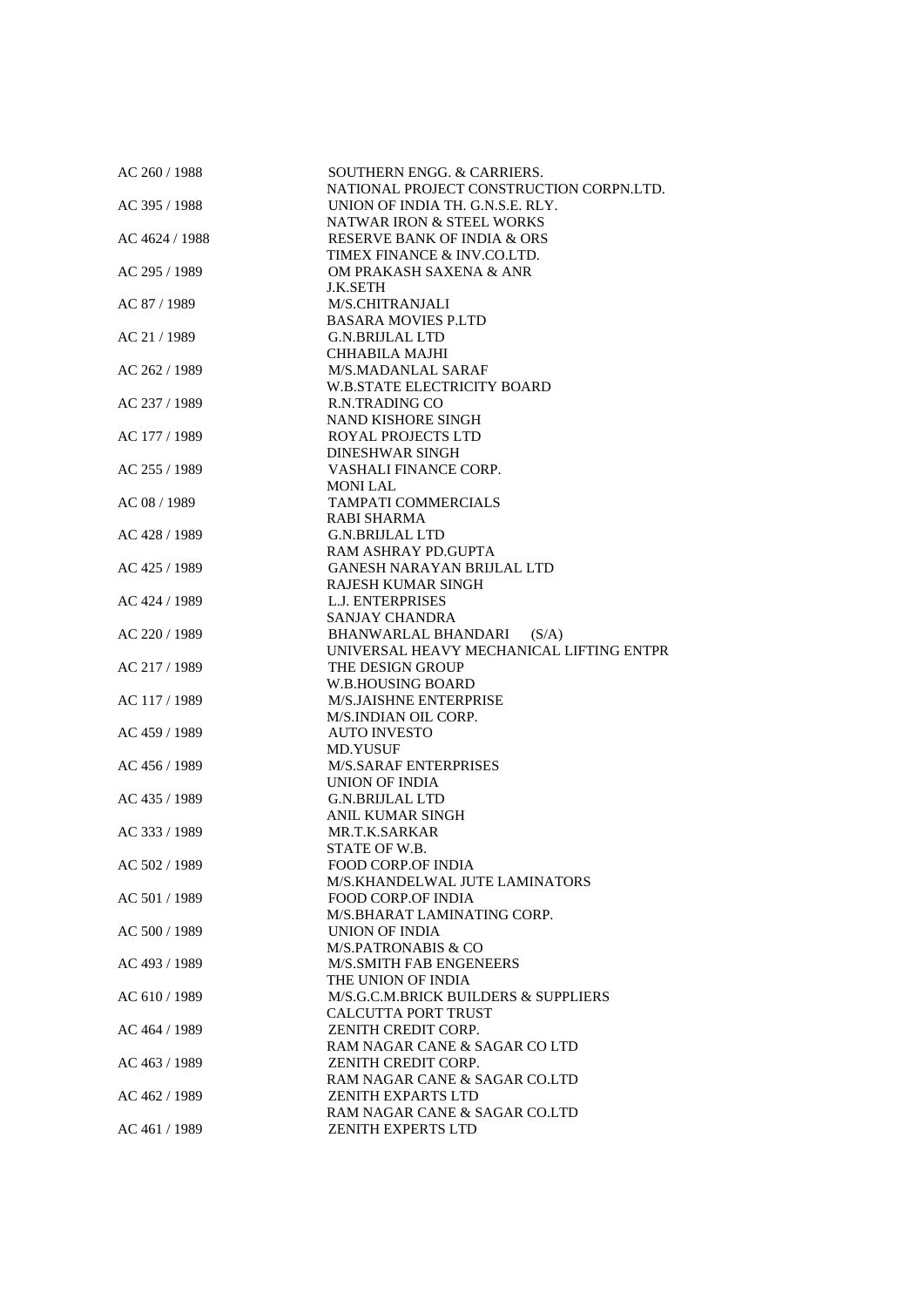|               | RAM NAGAR CANE & SAGAR CO LTD                 |
|---------------|-----------------------------------------------|
| AC 369 / 1989 | <b>G.N.BRIJLAL LTD</b>                        |
|               | MAHABIR PRASAD KEDIA                          |
| AC 367 / 1989 | BENGAL HIRE PURCHASE CORP.                    |
|               | DASARATHI LAL                                 |
| AC 366 / 1989 | VAISHALI FINANCE CORP.                        |
|               | FULESHWAR MAHATA                              |
| AC 361 / 1989 | <b>S.N.KAMAL KUMAR</b>                        |
|               |                                               |
|               | <b>MD.AKBAR HOSSAN SARDAR</b>                 |
| AC 565 / 1989 | M/S.SNEHIL TRADES ASSOCIATES LTD              |
|               | <b>JANARDAN SINGH</b>                         |
| AC 559 / 1989 | M/S. MOHANLAL ASHWINI KUMAR                   |
|               | AJOY KUMAR SAHA                               |
| AC 636 / 1989 | <b>RAJESH &amp; CO</b>                        |
|               | <b>BIMAL TOPPO</b>                            |
| AC 405 / 1989 | <b>G.N.BRIJLAL LTD</b>                        |
|               | DHRUV NARAYAN CHOUDHURY                       |
| AC 400 / 1989 | STEWARTS & LLOYDS OF INDIA LTD                |
|               | FERTILIZERS CORP. OF INDIA LTD                |
| AC 103/1989   | <b>S.K.ENTERPRISES</b>                        |
|               | <b>SUMITRA DAVI</b>                           |
| AC 53 / 1989  | W.J.MCOCK & CO P.LTD                          |
|               | UNION OF INDIA                                |
| AC 153 / 1989 | GEETLAL GUPTA MEEFLAL GUPTA                   |
|               | <b>UNION OF INDIA</b>                         |
| AC 186 / 1989 | RADHA SINGH CHOUDHURI                         |
|               | THE UNION OF INDIA                            |
| AC 189 / 1989 | M/S.BANERJEE & BANERJEE                       |
|               |                                               |
|               | STATE OF W.B                                  |
| AC 638 / 1990 | PUSPANJALI LEASING FINANCE PVT.LTD.           |
|               | SHIV SHANKAR SINGH                            |
| AC 637 / 1990 | <b>M/S FRIENDS UNION</b>                      |
|               | M/S LAXMI CINEMA CHAKDEH                      |
| AC 282 / 1990 | ASHIS COMMERCIAL CO.                          |
|               | MR. HIRA SINGH                                |
| AC 201 / 1990 | SUPREME CREDIT CRPN.LTD.                      |
|               | <b>SHEO BALAK PRASAD</b>                      |
| AC 188 / 1990 | <b>BELACO PVT. LTD.</b>                       |
|               | WEST BENGAL HOUSING BOARD                     |
| AC 469 / 1990 | SURYA CREDIT LTD.                             |
|               | KRISHNA NANDAN SINGH                          |
| AC 591 / 1990 | <b>M/S COMMERCIAL SERVICES</b>                |
|               | RABINDRA NARAYAN SAHU                         |
| AC 589 / 1990 | NAVNUT UDYOG                                  |
|               | KARAN KUMAR MAITY                             |
| AC 588 / 1990 | SUPREME CREDIT CRPN.LTD.                      |
|               | <b>MR. DINESH KUMAR</b>                       |
| AC 568 / 1990 |                                               |
|               | CHINAR BUILDERS & CONSTRUCTORS LTD.           |
|               | <b>MD. AZIZUR RAHAMAN</b>                     |
| AC 559 / 1990 | M.L. GUPTA & ORS                              |
|               | <b>BABULAL GUPTA</b>                          |
| AC 551 / 1990 | SRI ADYA ENTERPRISE                           |
|               | SUDH NARAYAN SINGH                            |
| AC 547 / 1990 | TODI INVESTMENT LTD.                          |
|               | <b>RAM PRATAP SINGH</b>                       |
| AC 545 / 1990 | <b>INDIA WATER PROOFING &amp; DYING WORKS</b> |
|               | UNION OF INDIA                                |
| AC 543 / 1990 | GANESH NARAYAN BRIJLAL LTD.                   |
|               | <b>SURESH CHANDRA DASH</b>                    |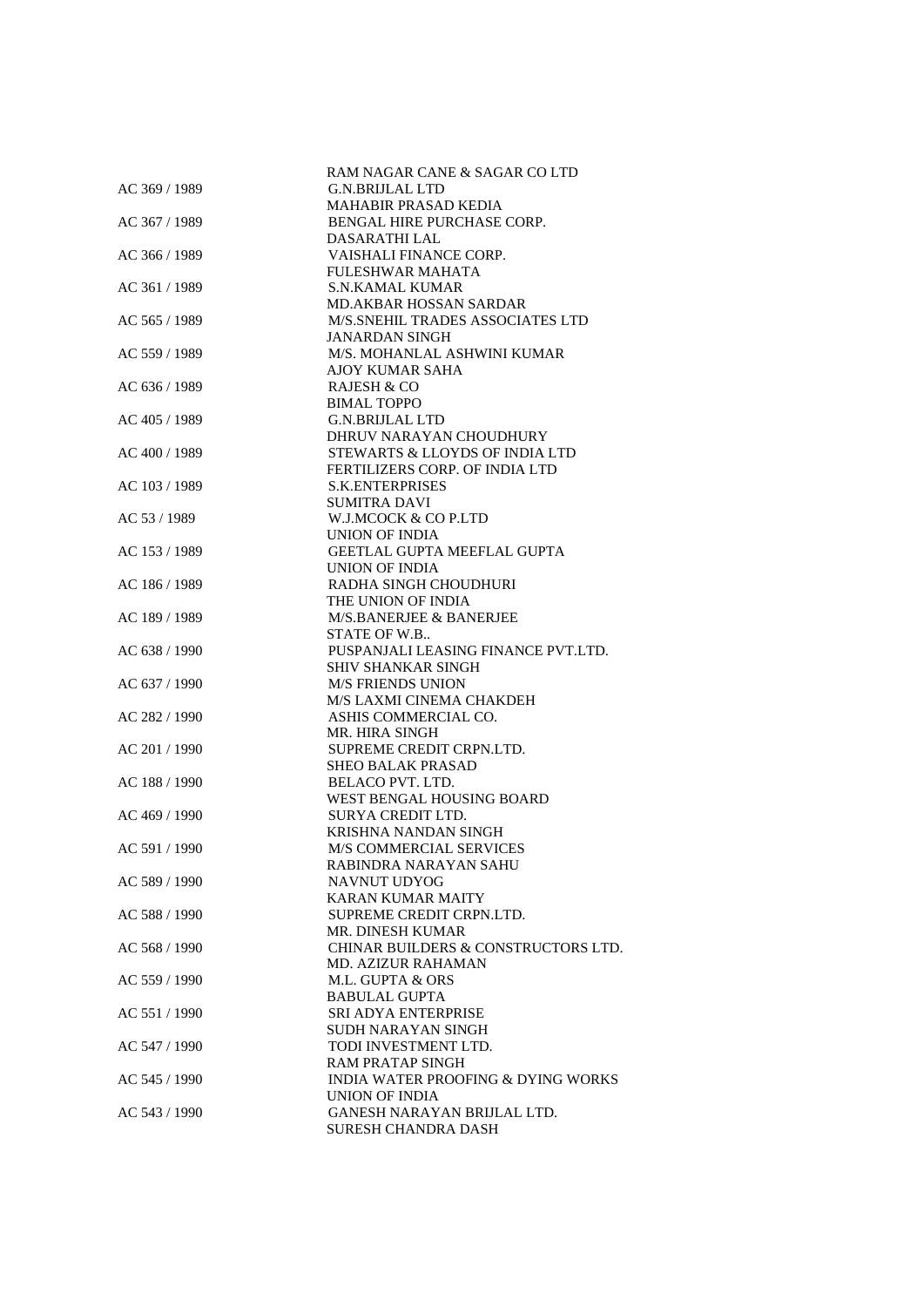| AC 539 / 1990  | <b>INDUSTRIAL ENTERPRISES</b>            |
|----------------|------------------------------------------|
|                | AKHILESH PRASAD SINGH                    |
| AC 536 / 1990  | KAMAL CREDIT PVT.LTD.                    |
|                | DEOKI NANDAN PRASAD                      |
| AC 534 / 1990  | UTKAL BOARD & PAPER MILLS LTD.           |
|                | PELLY NEHA                               |
| AC 59 / 1990   | <b>GANESH NARAYAN BRIJLAL LTD.</b>       |
|                | <b>SUBRATA SARKAR</b>                    |
| AC 173 / 1990  | CENITED CREDIT CRPN.                     |
|                | PROFULLA KR. DAS                         |
| AC 02 / 1990   | <b>EASTERN FINANCE CO.</b>               |
|                |                                          |
|                | <b>MD. ABDUL LATIF</b>                   |
| AC 625 / 1990  | M/S INDIAN OIL CRPN. LTD.                |
|                | <b>SHALIGRAM RAM PROPRITOR</b>           |
| AC 620 / 1990  | M.L. GUPTA & ORS                         |
|                | <b>APURBA KR. DEY</b>                    |
| AC 610 / 1990  | INDIAN OIL CRPN. LTD.                    |
|                | <b>MURULIDHAR NAYAK</b>                  |
| AC 503 / 1990  | M/S SHRAMAN TRADES & INDUSTRIAL PVT.LTD. |
|                | ANIRUDH SINGH                            |
| AC 602 / 1990  | PUSPANJALI LEASING & FINANCE PVT.LTD.    |
|                | <b>SHYAM SUNDER CHOUDHURY</b>            |
| AC 500 / 1990  | UNION OF INDIA                           |
|                | M/S WESTERN FERRO SLLOYS PVT.LTD.        |
| AC 663 / 1990  | BHASKAR CREDIT CRPN.LTD.                 |
|                | SATYENDRA NARAYAN SINGH                  |
|                |                                          |
| AC 660 / 1990  | RAJENDRA KUMAR VINOY KUMAR               |
|                | RABINDRA NATH SAHA                       |
| AC 657 / 1990  | RAJENDRA KUMAR VINOY KUMAR               |
|                | KAMALA RANI SARKAR                       |
| AC 655 / 1990  | RAJENDRA KUMAR VINOY KUMAR               |
|                | AKHIL CHANDRA DAS                        |
| AC 654 / 1990  | RAJENDRA KUMAR VINOY KUMAR               |
|                | <b>SOMSER ALI MULLICK</b>                |
| AC 120 / 1990  | KASHARAM INDUSTRIES LTD.                 |
|                | WEST BENGAL STATE ELECTRICITY BOARD      |
| AC 325 / 1990  | <b>JAISHREE CREDIT CRPN.</b>             |
|                | <b>RAM BABU SINGH</b>                    |
| AC 317 / 1990  | <b>IDEAL FINANCING CRPN.</b>             |
|                | <b>SAGAR MOHAN JHA</b>                   |
| AC 203 / 1990  | ASHOK LAYLAND FINANCE LTD.               |
|                | <b>SAKH PAL SINGH</b>                    |
|                |                                          |
| AC 237 / 1990  | ASHISH COMMERCIAL CO.                    |
|                | <b>SUNIL CH. GUCHAIT</b>                 |
| AC 64 / 1990   | <b>KUMAR INVESTMENTS</b>                 |
|                | <b>RAM ISWAR SENSATION</b>               |
| AC 387 / 1990  | <b>M/S AMIT KUMAR SARKAR</b>             |
|                | THE STATE OF WEST BENGAL                 |
| AC 227 / 1990  | S.R. COMMERCIAL CO.                      |
|                | ARBIND KR. AHELA                         |
| AC 255 / 1990  | BENGAL SALT CO. LTD.                     |
|                | W.B. STATE ELECTRICITY BOARD             |
| AC 234 / 1990  | <b>S.K. ENTERPRISE</b>                   |
|                | <b>BEBHISION KUMAR</b>                   |
| AC 231 / 1990  | <b>BHASKAR CREDIT PVT.LTD.</b>           |
|                | <b>SMT. SAVANA BANERJEE</b>              |
|                | <b>GOPAL CREDIT CRPN.</b>                |
| AC 1477 / 1990 |                                          |
|                | DILIP SINGH PHAULSARGO DEVI              |
| AC 138 / 1990  | G.G. LEASING & HIRING LTD.               |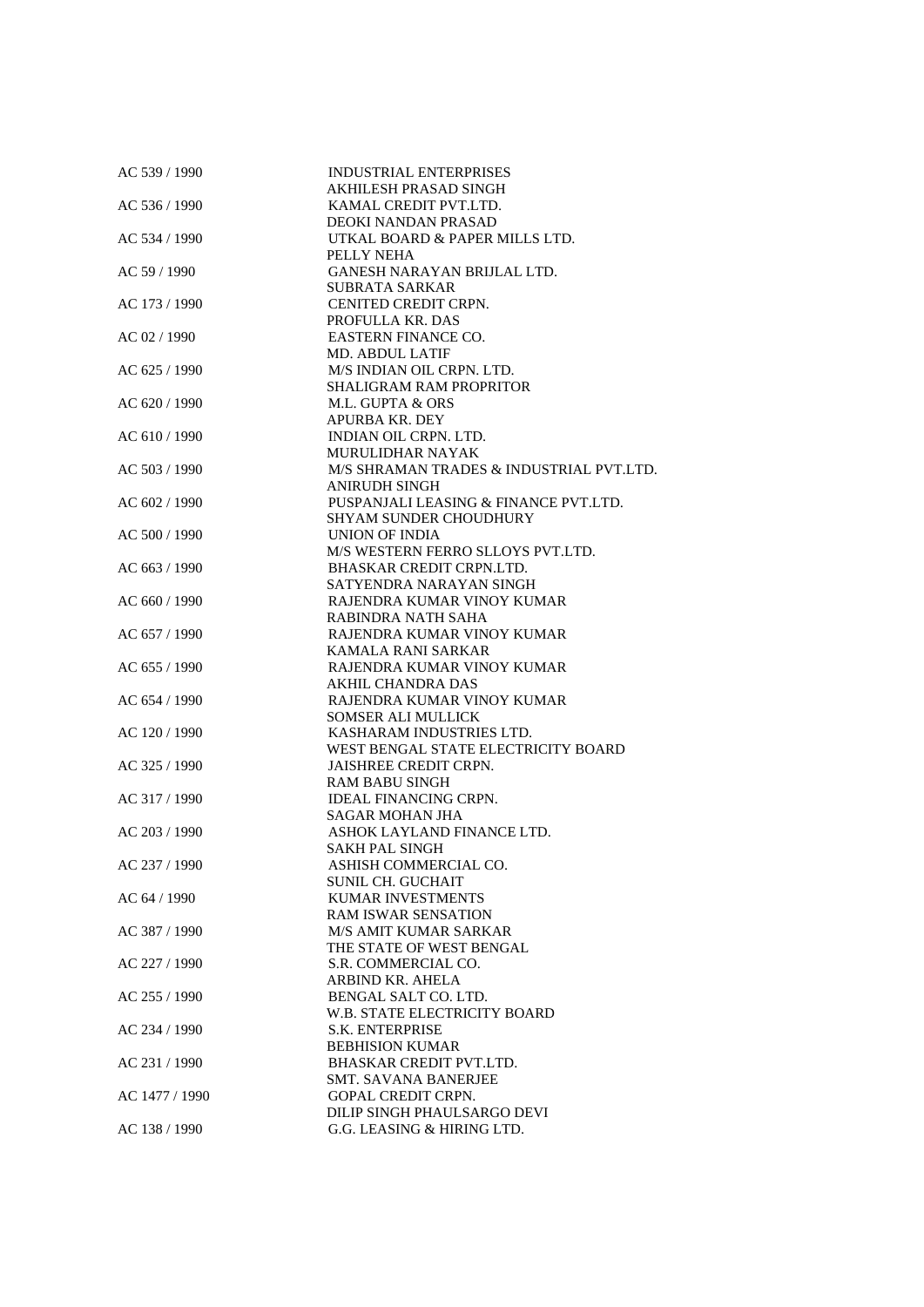|               | DEBASHISH SAHA                           |
|---------------|------------------------------------------|
| AC 360 / 1990 | RAJENDRA KR. VINOY KUMAR                 |
|               | SMT. GITA DEVI                           |
| AC 350 / 1990 | <b>SHRI SUBHAS SINGH</b>                 |
|               | <b>DULICHAND &amp; SONS</b>              |
| AC 527 / 1990 | <b>BHASKAR CREDIT LTD.</b>               |
|               | <b>GAGAN BEHARI DAS.</b>                 |
| AC 552 / 1990 | CHANDRA MOHAN (P) LTD.                   |
|               | AFTAB ALAM & ANR.                        |
| AC 264 / 1991 | <b>VEHICLE CREDIT CORPN</b>              |
|               | <b>ANIL BARAN MISRA</b>                  |
| AC 585 / 1991 | EASTERN COAL FIELDS LTD.                 |
|               | DEEPSIKHA & CO.                          |
| AC 185 / 1991 | <b>SURYA CREDIT LTD.</b>                 |
|               | <b>ABHIMUNYA LAL ROY</b>                 |
| AC 180 / 1991 | M/S. D. ROY                              |
|               | EASTERN COALFIELDS LTD.                  |
| AC 190 / 1991 | KAMAL CREDIT PVT. LTD.                   |
|               | ASHOK KUMAR MOHURI                       |
| AC 188 / 1991 | CHANDRA MOHAN PVT. LTD.                  |
|               | <b>MURARI SINGH</b>                      |
| AC 187 / 1991 | MOHINI MANSION LTD.                      |
|               | HARENDRA KR. CHOUDHURY                   |
| AC 186 / 1991 | TODI INVESTMENT LTD.                     |
|               | MD, ISHAQUE                              |
| AC 273 / 1991 | <b>SURYA CREDIT LTD.</b>                 |
|               | HIMANGSHU SEKHAR GIRI                    |
| AC 203 / 1991 | <b>SM. BIJALI SUNDARI SEN</b>            |
|               | <b>BHOLANATH DATTA</b>                   |
| AC 132 / 1991 | RATAN TRADING & INVESTMENT CO.           |
|               | <b>EJAZUL AHMED</b>                      |
| AC 289 / 1991 | M/S. SNEHIL TRADERS & ASSOCIATES LTD.    |
|               | DILIP KR. SHARMA                         |
| AC 71 / 1991  | JANAPRIYA FINANCE & INDUS. INVT.(I) LTD. |
|               | PRADEEP SAHA                             |
| AC 68 / 1991  | M/S. S.G.CONSTRUCTION CO. P. LTD.        |
|               | M/S. INDIAN OIL CORPORATION              |
| AC 303 / 1991 | <b>MANAS CREDIT LTD.</b>                 |
|               | <b>RANA DUTTA</b>                        |
| AC 306 / 1991 | <b>B.S.JAIRETH</b>                       |
|               | <b>S.P.SINHA</b>                         |
| AC 34 / 1991  | <b>BHASKAR CREDIT LTD.</b>               |
|               | RAJENDRA PRASAD SHAH                     |
| AC 25 / 1991  | M/S. MOHANLAL ASWINI K                   |
|               | UMAKANT SEHU                             |
| AC 299 / 1991 | NATIONAL CONSTRUCTION & TRADING CO.      |
|               | W.B.S.E.B.                               |
| AC 119 / 1991 | M/S. SARAOGI SALES CORPN.                |
|               | NIRMAL KR. DAS                           |
| AC 107 / 1991 | SURYA CREDIT LTD.                        |
|               | <b>JOY PRAKASH GUPTA</b>                 |
| AC 332 / 1991 | M/S. MONDAL ICE & COLD STORAGE           |
|               | W.B.S.E.B.                               |
| AC 99 / 1991  | BOARD OF TRUSTEES FOR THE PORT OF CAL.   |
|               | <b>INDIAN TRANSPORT SERVICE</b>          |
| AC 97 / 1991  | <b>BHASKAR CREDIT LTD.</b>               |
|               | MONORANJAN GHOSH                         |
| AC 328 / 1991 | SURYA CREDIT LTD.                        |
|               | <b>FAKRUDDIN ALI AHMED</b>               |
|               |                                          |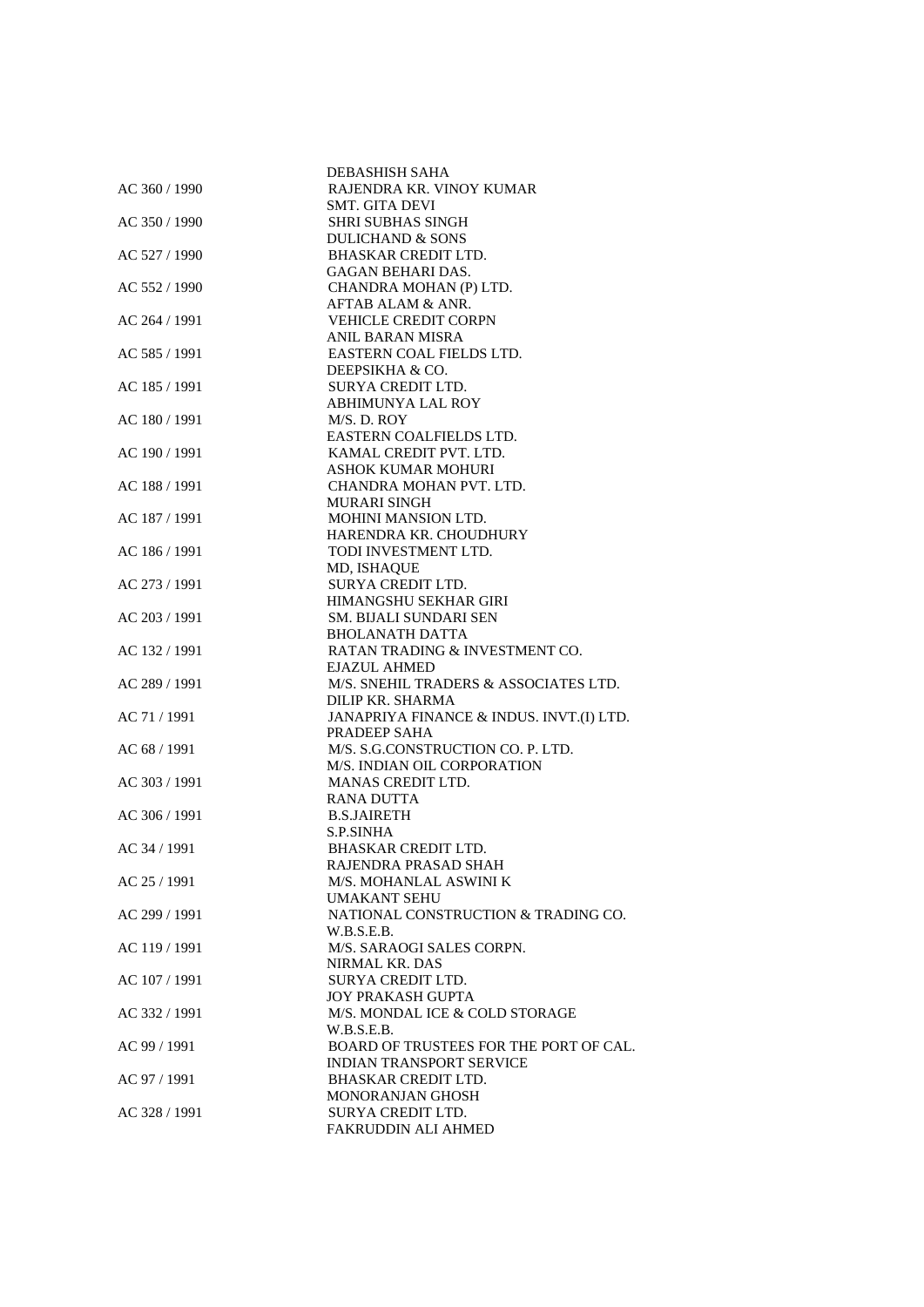| AC 324 / 1991 | <b>RAMNIWAS PODDAR</b>                   |
|---------------|------------------------------------------|
|               | <b>SMT. SHEELA DEVI PODDAR</b>           |
| AC 87 / 1991  | KIRON INVESTMENT CORPN.                  |
|               | <b>SRI MUKTA SINGH</b>                   |
| AC 67 / 1991  | M/S. S.G.CONSTRUCTION CO. P. LTD.        |
|               | M/S. INDIAN OIL CORPORATION LTD.         |
| AC 83 / 1991  | RADHA KRISHAN PODDAR                     |
|               | SARDAR HARPAL SINGH                      |
| AC 82 / 1991  | CALICUT ENGG. WORKS LTD.                 |
|               | SARDAR HARPAL SINGH                      |
| AC 79 / 1991  | SRI ADYA ENTERPRISE                      |
|               | JEEET NARAYAN SINGH                      |
| AC 78 / 1991  | SUPREME LEASING LTD.                     |
|               | SAMBHU NATH VARMA                        |
| AC 73 / 1991  | M/S. HINDUSTHAN CREDIT CORPN.            |
|               | M/S. UNIQUE CONSTRUCTION                 |
| AC 123 / 1991 | MANASH CREDIT LTD.                       |
|               | SARDAR DILBAGH SINGH                     |
| AC 271 / 1991 | SURYA CREDIT LTD.                        |
|               | <b>MAHESH SINGH</b>                      |
| AC 263 / 1991 | <b>BHASKAR CREDIT LTD.</b>               |
|               | <b>BHASKAR ALI MULLIK</b>                |
| AC 262 / 1991 | <b>BHASKAR CREDIT CORPORATION</b>        |
|               | BLUE HITH TRAVELS (I) LTD.               |
| AC 260 / 1991 | <b>DULICHAND &amp; SONS</b>              |
|               | <b>KAMALA SINGH</b>                      |
| AC 175 / 1991 | BENGAL HIRE PURCHASE CORPN.              |
|               | <b>MD. MAJIDAR RAHAMAN</b>               |
| AC 170 / 1991 | SNEHIL TRADERS ASSOCIATES LTD.           |
|               | SRI SIKANDAR YADAV                       |
| AC 168 / 1991 | SHIVA FINANCE CO.                        |
|               | <b>RAJENDRA SINGH</b>                    |
| AC 166 / 1991 | NATRAJ FINANCE CORPORATION               |
|               | <b>RAM ASHISH RAI</b>                    |
| AC 165 / 1991 | TODI INVESTMENT LTD.                     |
|               | <b>MOKARRAM JHA</b>                      |
| AC 162 / 1991 | <b>BHASKAR CREDIT LTD.</b>               |
|               | <b>SUKDEV SINGH</b>                      |
| AC 274 / 1991 | BHASKAR CREDIT LTD.                      |
|               | <b>BRAHMADEO KUMAR BANERJEE</b>          |
| AC 230 / 1991 | SUPREME LEASING LTD.                     |
|               | SACHIKANTA MULLICK                       |
| AC 228 / 1991 | SHIV KUMAR & CO.                         |
|               | DWARIKA PD. SINGH                        |
| AC 219 / 1991 | ROYAL PROJECTS LTD.                      |
|               | SRIKANTA KR. SINGH                       |
| AC 217 / 1991 | <b>B.M.ENTERPRISES</b>                   |
|               | STATE OF W.B.                            |
| AC 212 / 1991 | SARAOGI SALES CORPN.                     |
|               | M/S. MAA TRANSPORT SERVICE               |
| AC 369 / 1991 | TRADING FINANCE CORPN.                   |
|               | NIRMAL KUMAR SINGH                       |
| AC 364 / 1991 | M/S. EASTERN FINANCE CORPORATION         |
|               | <b>SETHI TRANSPORT</b>                   |
| AC 600 / 1991 | <b>RAJA CONSTRUCTION</b>                 |
|               | STATE OF WEST BENGAL & ORS.              |
| $AC$ 2 / 1991 | INDIAN PAPER MECHINERY & ENGG. WORKS LTD |
|               | UNION OF INDIA                           |
|               |                                          |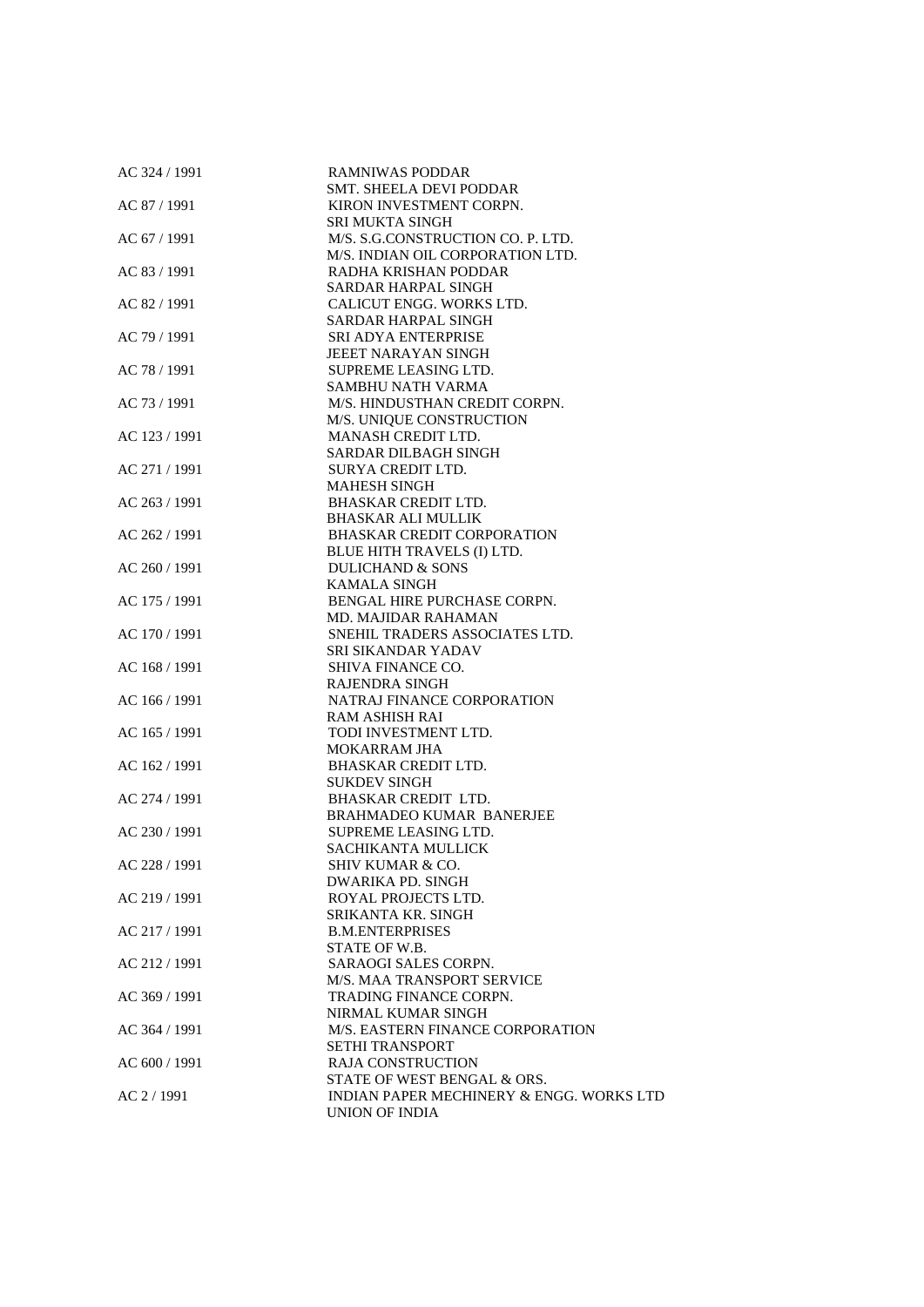| AC 1/1991       | <b>INDIAN PAPER MEECHINERY &amp; ENGG. WORKS LTD</b><br>UNION OF INDIA           |
|-----------------|----------------------------------------------------------------------------------|
| AC 359 / 1991   | ARC MODELLERS & SERVICES LTD.                                                    |
|                 | <b>MOHAMMED IRSHAD</b>                                                           |
| AC 358 / 1991   | <b>TRADING &amp; FINANCING CORPORATION</b>                                       |
|                 | <b>JAGDISH PRASAD</b>                                                            |
| AC 357 / 1991   | <b>J.J.DOSHI</b>                                                                 |
|                 | <b>LAKSHMI BHAGAT</b>                                                            |
| AC 352 / 1991   | <b>JAISHREE CREDIT CORPN.</b>                                                    |
| AC 346 / 1991   | KAVINDRA KR. CHOWDHURY<br><b>BHASKAR CREDIT CORPN.</b>                           |
|                 | SHAMBHU PRASAD GUPTA                                                             |
| AC 427 / 1991   | <b>GADHADHAR BHARATI</b>                                                         |
|                 | NATIONAL INSURANCE CO. LTD.                                                      |
| AC 398 / 1991   | SURYA CREDIT LTD.                                                                |
|                 | SURENDRA UPADHYAY                                                                |
| AC 397 / 1991   | KAMAL CREDIT PVT. LTD.                                                           |
|                 | RAJENDRA PANJIAVA                                                                |
| AC 396 / 1991   | KAMAL CREDIT PVT. LTD.                                                           |
|                 | PARMESHWAR SINGH                                                                 |
| AC 407 / 1991   | M/S. MOHANLAL ASHSINI KUMAR                                                      |
|                 | SMT. BHAGWATI GOSWAMI                                                            |
| AC 458 / 1991   | M/S. CHINORS NUILDERS & CONTRUCTORS LTD.                                         |
|                 | <b>KALIPADA MONDAL</b>                                                           |
| $AC$ 366 / 1991 | THE GREAT EASTERN SHIPPING CO. LTD.                                              |
|                 | UNION OF INDDIA/F.C.I.                                                           |
| AC 479 / 1991   | MOHANLAL ASHWINI KUMAR                                                           |
|                 | <b>GOUTAM DAS</b>                                                                |
| AC 471 / 1991   | 1/S. BENGAL TRADERS                                                              |
| AC 469 / 1991   | W.B.S.E.B.<br>PATEL AUTO FINANCE & INVEST. PVT. LTD.                             |
|                 | <b>CHANDRASWAR PRASAD</b>                                                        |
| AC 442 / 1991   | <b>GOPAL CREDIT CORPN.</b>                                                       |
|                 | DHAMESH DHARI SINGH                                                              |
| AC 438 / 1991   | M/S. BLEM GROUP OF PRODUCTION                                                    |
|                 | <b>M/S. NIRMALA MOVIES</b>                                                       |
| AC 144 / 1991   | <b>GANESH NARAYAN BRIJLAL LTD.</b>                                               |
|                 | <b>SUBRATA KR. ROY &amp; ORS.</b>                                                |
| AC 143 / 1991   | <b>GANESH NARAYAN BRIJLAL LTD.</b>                                               |
|                 | UTTAM KR. SHARMA                                                                 |
| AC 142 / 1991   | <b>GANESH NARAYAN BRIJLAL LTD.</b>                                               |
|                 | <b>DILIP KR. BISWAS</b>                                                          |
| AC 239 / 1991   | <b>SURYA CREDIT LTD.</b>                                                         |
|                 | <b>MD.AMINUDDIN</b>                                                              |
| AC 254 / 1991   | SURYA CREDIT LTD.                                                                |
|                 | UPENDRA PRASAD YADAV                                                             |
| AC 604 / 1991   | <b>M/S. ONKAR INVESTO</b>                                                        |
|                 | M/S. PRONTODEL ENIGNEERING SYSTEM P. LTD<br>MULCHANDANI CONSTRUCTION CO. P. LTD. |
| AC 602 / 1991   | INDIAN TELIPHONE INDUSTRIES LTD.                                                 |
| AC 591 / 1991   | B.K.TODI & CO.                                                                   |
|                 | <b>ABINASH KR. SINGH</b>                                                         |
| AC 571 / 1991   | NORTHERN TRADER CO. LTD.                                                         |
|                 | UNION OF INDIA /F.C.I.                                                           |
| AC 536 / 1991   | <b>SEBABRATA BOSE</b>                                                            |
|                 | STATE OF W.B.                                                                    |
| AC 534 / 1991   | NIGHTENGALE ENGG. INDUSTRIES P. LTD.                                             |
|                 | RANADHIR KR. SINGH                                                               |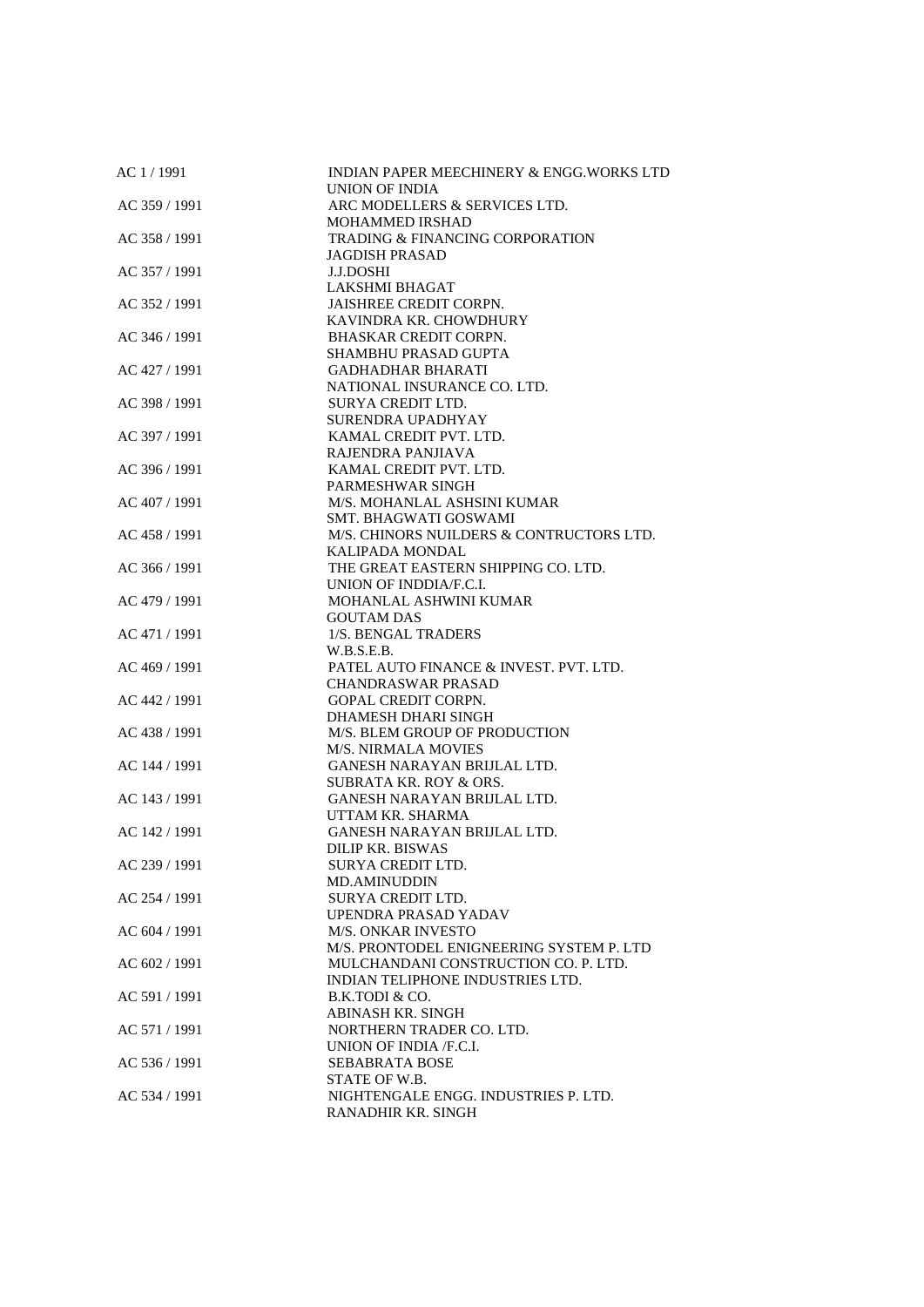| AC 530 / 1991 | SARAOGI SALES CORPN.<br>M/S. ANGIKAR TRANSPORT                |
|---------------|---------------------------------------------------------------|
| AC 529 / 1991 |                                                               |
|               | <b>KESHAV FINANCE CORPORATION</b><br><b>RAM BAHADUR SINGH</b> |
| AC 570 / 1991 | NORTHERN TRADERS CO. LTD.                                     |
|               |                                                               |
|               | UNION OF INDIA / F.C.I.                                       |
| AC 560 / 1991 | M/S. G.L.AGARWAL                                              |
|               | HINDUSTAN PAPER CORPN. LTD.                                   |
| AC 558 / 1991 | UDITA FINANCIAL & LEASING CO. LTD.                            |
|               | <b>MADAN PANDIT</b><br>VIJAY GAURAV RASAYAN P. LTD.           |
| AC 557 / 1991 |                                                               |
| AC 556 / 1991 | <b>SUBIR DAS</b><br>G.N.BRIJLAL LTD.                          |
|               | <b>BIJOY BARUAH</b>                                           |
| AC 555 / 1991 | G.N.BRIJLAL LTD.                                              |
|               |                                                               |
| AC 550 / 1991 | ALOK KUMAR ROY<br>G.N.BRIJLAL LTD.                            |
|               | SARDAR DARSHAN SINGH                                          |
|               | ZENITH CREDIT CORPORATION                                     |
| AC 549 / 1991 | HEMANT CREDIT TEWARI                                          |
| AC 545 / 1991 | VRAIJLAL MADHABJI DATTANI                                     |
|               | <b>BALDEO PRASAD TANDON</b>                                   |
| AC 521 / 1991 | TODI INVESTMENTS LTD.                                         |
|               | <b>RANJIT KUMAR MISHRA</b>                                    |
| AC 482 / 1991 | RAMESH KUMAR RAJGARIA                                         |
|               | RAM BASHEST CHOUDHURY                                         |
| AC 517 / 1991 | M/S. THE GOODWILL & CO.                                       |
|               | W.B. HOUSING BOARD                                            |
| AC 513 / 1991 | SURYA CREDIT LTD.                                             |
|               | <b>SAMIR DEY</b>                                              |
|               |                                                               |
| AC 512 / 1991 | SURYA CREDIT LTD.                                             |
| AC 505 / 1991 | SUNIL KEDIA<br>BHAGAWATI PRASAD JHUNJHUNWALA                  |
|               | <b>RAM DOYAL ROY</b>                                          |
| AC 502 / 1991 | N.L.TODI & COMPANY                                            |
|               | <b>RAMENDRA TEWARY</b>                                        |
| AC 497 / 1991 | <b>OM MOTOR FINANCE</b>                                       |
|               | <b>BHUMESHWAR SINGH</b>                                       |
| AC 487 / 1991 | <b>BASANT KUMAR BAID</b>                                      |
|               | <b>SUSHIL KR. NANDI</b>                                       |
| AC 449 / 1991 | <b>BIJOY SINGH BAID</b>                                       |
|               | MD. KALIM                                                     |
| AC 457 / 1991 | S.B.R. CREDIT PVT. LTD.                                       |
|               | ARJUN PRASAD SINHA                                            |
| AC 420 / 1991 | UTKAL BOARD & PAPER MILLS LTD.                                |
|               | <b>SARDAR GURMENT SINGH</b>                                   |
| AC 415 / 1991 | <b>MAHALAXMI OIL MILLS</b>                                    |
|               | W.B.S.E.B.                                                    |
| AC 345 / 1991 | NIGHTINGALE ENGINEERING INDUS. P. LTD.                        |
|               | <b>BINOD PRASAD</b>                                           |
| AC 281 / 1991 | M/S. ASSOCIATED COAL AGENCY                                   |
|               | M/S. COAL INDIA LTD.                                          |
| AC 280 / 1991 | M/S. SARAOGI SALES CORPN.                                     |
|               | TARAK CH. DEY                                                 |
| AC 198 / 1991 | <b>RAJESH &amp; COMPANY</b>                                   |
|               | MENAKSHI DAS                                                  |
| AC 615 / 1992 | PIYUS LTD.                                                    |
|               | RAJENDRA SAROGI                                               |
|               |                                                               |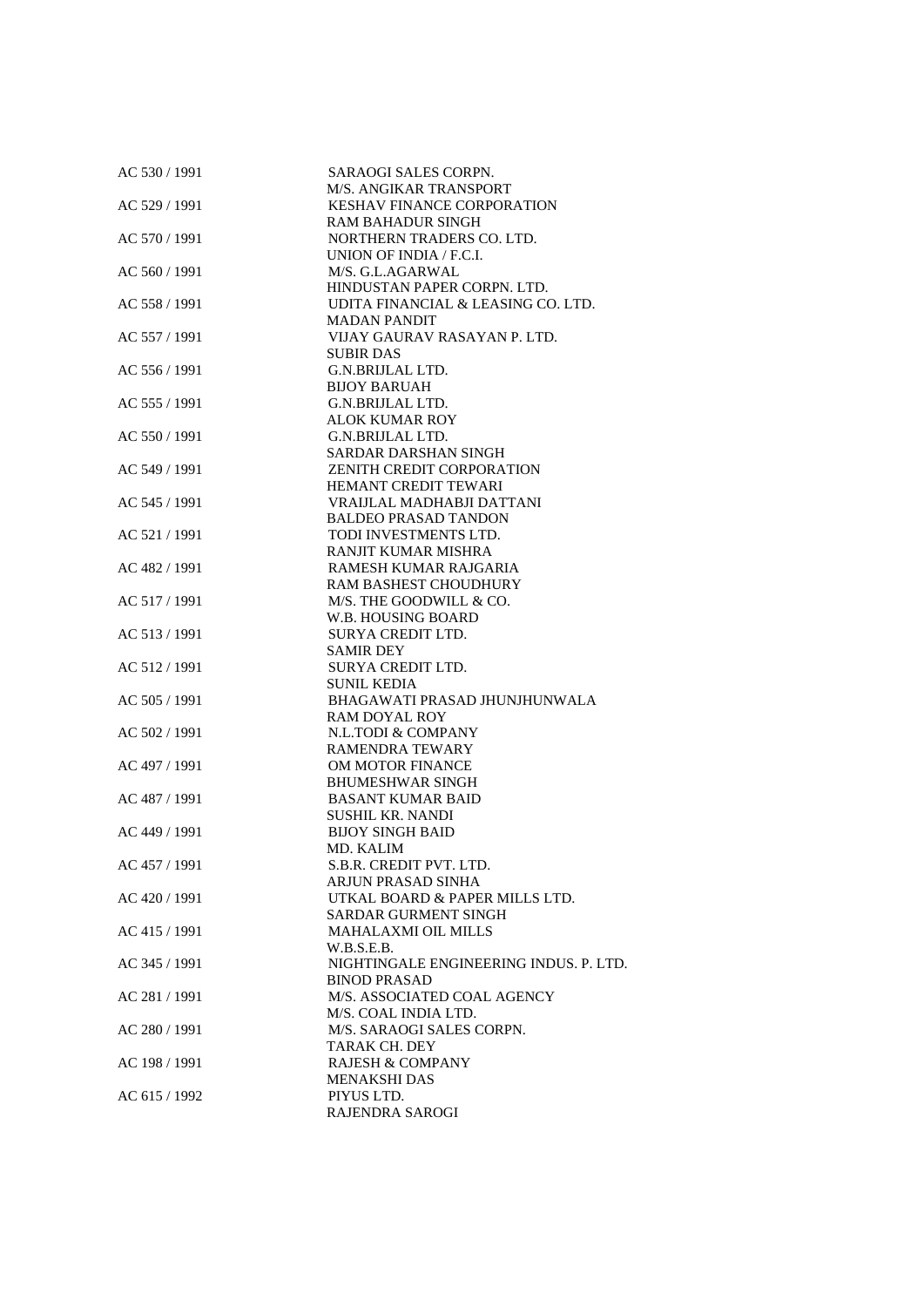| AC 256 / 1992 | MOHINI MANSION LTD.                          |
|---------------|----------------------------------------------|
|               | <b>SHYAM SUNDER KAPUR</b>                    |
| AC 240 / 1992 | AUTO TRADE & FINANCE CORPORATION             |
|               | <b>MANOJ KUMAR SINGH</b>                     |
| AC 614 / 1992 | UMA SHANKAR.                                 |
|               | <b>R.SARAOGI</b>                             |
| AC 587 / 1992 | RATANLAL PODDAR                              |
|               | SARDAR JASWANT SINGH                         |
| AC 442 / 1992 | KARTICK CHANDRA PAUL                         |
|               | MONOJ KUMAR DEY                              |
| AC 371 / 1992 | M/S. S B R CREDIT PVT.LTD.                   |
|               | SRI BAIDYA NATH PD.GUPTA                     |
| AC 351 / 1992 | <b>IDEAL AUTO CREDIT PVT.LTD.</b>            |
|               | <b>RATNESH SINGH</b>                         |
| AC 350 / 1992 | M/S. GENERAL FINANCIERS.                     |
|               | SRI MATIUR RAHAMAN                           |
| AC 343 / 1992 | <b>SMT. MOHINI BHALOTIA</b>                  |
|               | SRI AJAY KUMAR SADHUKHAN                     |
| AC 340 / 1992 | RADHA KRISHAN PODDAR                         |
|               | DARSHAN SINGH                                |
| AC 333 / 1992 | CALICUT ENGINEERING WORKS LTD.               |
|               | SARDAR KARAMJIT SINGH                        |
| AC 325 / 1992 | UDITA FINANCE & LEASING CO.LTD.              |
|               | RANJAY KUMAR SINGH                           |
| AC 323 / 1992 | M/S.GANESH NARAYAN BRIJLAL LTD.              |
|               | SRI JADU NANDAN ROY                          |
| AC 322 / 1992 | M/S. R.K.FINANCE LTD.                        |
|               | <b>JOYDEV SAHA</b>                           |
| AC 318 / 1992 | PIONEER CONSTRUCTION CO.                     |
|               | DAMODAR VALLEY CORPN.                        |
| AC 317 / 1992 | PIONEER CONSTRUCTION CO.                     |
|               | DAMODAR VALLEY CORPN.                        |
| AC 316 / 1992 | PIONEER CONSTRUCTION CO.                     |
|               | DAMODAR VALLY CORPORATION                    |
| AC 315 / 1992 | M/S.J.N.CHOUDHURY & CO.                      |
|               | <b>STATE OF WEST BENGAL</b>                  |
| AC 314 / 1992 | RADHA KRISHNA EXPORT INDUS. LTD.             |
|               | SUBIR KUNDU                                  |
| AC 2 / 1992   | <b>SHRI RAM FIBRES &amp; FINANCE LIMITED</b> |
|               | NIRANJAN PANDIT & OTHERS                     |
| AC 77 / 1992  | HINDUSTHAN CREDIT CORPORATION                |
|               | KASHINATH MAL                                |
| AC 68 / 1992  | BHAWRILAL SANUI                              |
|               | NAND KR. SINGH                               |
| AC 66 / 1992  | CHINAR BUILDERS & CONSTRACTORS LTD.          |
|               | RAM RATAN SINGH                              |
| AC 57 / 1992  | <b>SARAOGI SALES CORPN.</b>                  |
|               | <b>SUBODH KR. JENA</b>                       |
| AC 296 / 1992 | <b>M/S. POPULAR BUILDERS</b>                 |
|               | <b>STATE OF WEST BENGAL</b>                  |
| AC 51/1992    | GANESH NARAYAN BRIJLAL LTD.                  |
|               | <b>SUMITRA ROY</b>                           |
| AC 50 / 1992  | NIGHTINGALE ENGG INDUSTRIES PVT. LTD.        |
|               | SATYA CHARAN MANNA                           |
|               | SRIRAM FIBRES FINANCE LTD.                   |
| AC 44 / 1992  |                                              |
|               | PRADIP KR. DUTTA                             |
| AC 38 / 1992  | <b>KESHAV FINANCE CORPN.</b>                 |
|               | <b>GOBIND KR. AGARWALLA</b>                  |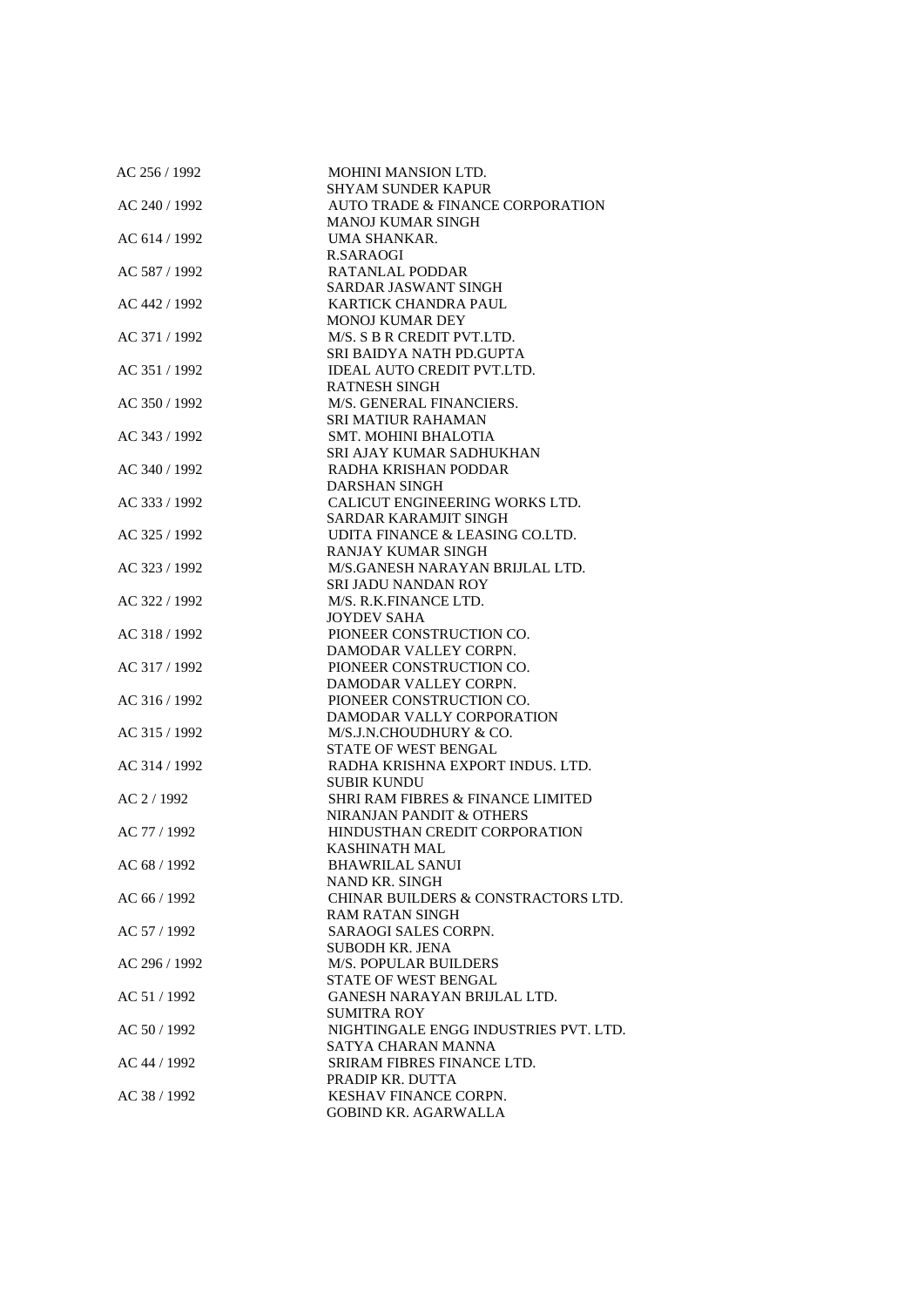| AC 36 / 1992  | <b>BHASKAR CREDIT LTD.</b>             |
|---------------|----------------------------------------|
|               | <b>MAHENDRA SINGH</b>                  |
| AC 30 / 1992  | ZENITH EXPORTS LTD.                    |
|               | KABIL ALI MONDAL                       |
| AC 28 / 1992  | CESC LTD.                              |
|               | PRONTODAL ENGG. SYSTEM P. LTD.         |
| AC 26 / 1992  | <b>SURYA CREDIT CORPN.</b>             |
|               | <b>BHUPENDRA NARAYAN SINGH</b>         |
| AC 287 / 1992 | PREM NATH RAMESH KUMAR                 |
|               | SANDEEP SARAF                          |
| AC 278 / 1992 | M/S. BENGAL STEEL ASSOCIATION          |
|               | THE UNION OF INDIA.                    |
| AC 25 / 1992  | MANASH CREDIT LTD.                     |
|               | <b>SRI RAM SINGH</b>                   |
| AC 23 / 1992  | <b>ZENITH INTERNATIONAL</b>            |
|               | <b>RAM RUP PANDAY</b>                  |
| AC 22 / 1992  | HERBART HOLDING LTD.                   |
|               | DEEPAK KUMAR GUPTA & ORS               |
| AC 19 / 1992  | N.P.R. FINANCE LTD.                    |
|               | <b>BHASKAR CREDIT LTD.</b>             |
| AC 9 / 1992   |                                        |
|               | <b>MARKENDEY PANDAY</b>                |
| AC 275 / 1992 | N.L.TODI & CO.                         |
|               | <b>SM.JOYTSHNA DUTTA</b>               |
| AC 265 / 1992 | THE GENERAL BEOPAR CO.P.LTD.           |
|               | <b>HARI RAM SHAW</b>                   |
| AC 251 / 1992 | SMT. INDRA DEVI KANODIA                |
|               | <b>SRI ARJUN SINGH</b>                 |
| AC 499 / 1992 | MANASH CREDIT LTD.                     |
|               | <b>AMIYA KUMAR DEY</b>                 |
| AC 82 / 1992  | SIMPLEX CONCRETE PILES PVT.(IND) LTD.  |
|               | HINDUSTHAN PAPER CORPN. LTD.           |
| AC 81 / 1992  | <b>GOUR CHANDRA PAL</b>                |
|               | BENGAL ESSENTIAL COMDT.SUP.CORPN. LTD. |
| AC 234 / 1992 | ROYAL PROJECTS LTD.                    |
|               | <b>SITA RAM SINGH</b>                  |
| AC 229 / 1992 | CHINAR BUILDERS & CONTRACTORS LTD.     |
|               | <b>BAIDYA NATH PRASAD</b>              |
| AC 153 / 1992 | SMT. INDRA DEBI KANODIA                |
|               | <b>KRISHNA DEY</b>                     |
| AC 151 / 1992 | SUPREME CREDIT CORPN. LTD.             |
|               | DILIP KR. SINGH                        |
| AC 146 / 1992 | AUTO DEALERS PVT. LTD.                 |
|               | AMIT KUMAR SHARMA                      |
| AC 143 / 1992 | M/S. MAHABIR TRUST                     |
|               | DEBYENDU KUMAR SETH                    |
| AC 217 / 1992 | DEEPAK ENTERPRISES                     |
|               | <b>RAGHU NATH SWAINE</b>               |
| AC 205 / 1992 | LAXMI FINANCE CORPN.                   |
|               | KASHI NATH VERMA                       |
| AC 640 / 1992 | M/S. N.P.R.FINANCE LTD.                |
|               | RAM KISHORE SINGH                      |
| AC 638 / 1992 | CHINAR BUILDERS & CONSTRACTORS LTD.    |
|               | <b>SURESH PRASAD YADAV</b>             |
| AC 636 / 1992 | LOTUS CREDIT PVT.LTD.                  |
|               | DEVENDRA MOHAN JHA                     |
| AC 635 / 1992 | MANASH CREDIT LTD.                     |
|               | <b>BINOD BEHARI MANDAL</b>             |
| AC 632 / 1992 | M/S. SAMANTA & CO.                     |
|               | CEMENT CORPN. OF INDIA LTD.            |
|               |                                        |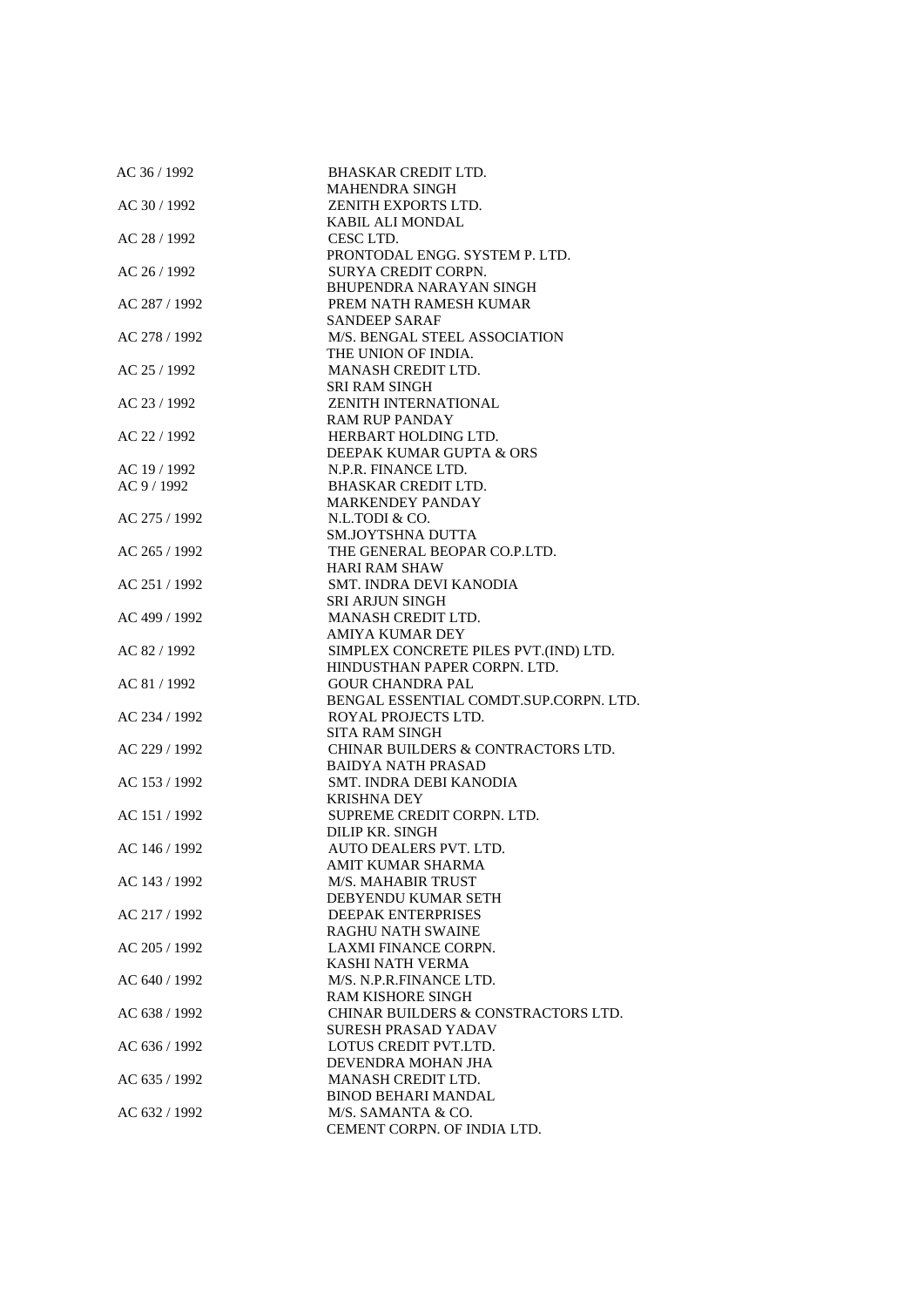| AC 576 / 1992 | M/S. LYNX INDIA LTD.                     |
|---------------|------------------------------------------|
|               | SRI SUBIR KANTI DASGUPTA                 |
| AC 575 / 1992 | LYNX INDIA LTD.                          |
|               | MRS. BINA MONDAL                         |
| AC 573 / 1992 | A.C.ROY & CO.                            |
|               | CENTRAL INLAND WATER TRANSPORT CORPN.LTD |
| AC 569 / 1992 | TODI INVESTMENTS LTD.                    |
|               | <b>RAJESH KUMAR SINGH</b>                |
| AC 497 / 1992 | MANASH CREDIT LTD.                       |
|               | <b>SUSHANKAR GHOSH</b>                   |
| AC 622 / 1992 | CALICUT ENGINEERING WORKS LTD.           |
|               | <b>VIDEO PALACE</b>                      |
| AC 611/1992   | NIGHTINGALE ENGINEERING INDS. PVT.LTD.   |
|               |                                          |
|               | RAJENDRA SINGH                           |
| AC 604 / 1992 | <b>IDEAL HOLDINGS PVT.LTD.</b>           |
|               | <b>RAJESH KUMAR</b>                      |
| AC 595 / 1992 | M/S. S.N.MITRA & CO.                     |
|               | THE STATE OF WEST BENGAL                 |
| AC 584 / 1992 | M/S. SHREE SHYAM CREDIT CORPORATION      |
|               | <b>SRI BISWANATH PRAMANIK</b>            |
| AC 563 / 1992 | H.R.MODI                                 |
|               | <b>UNION OF INDIA</b>                    |
| AC 554 / 1992 | M/S. UTKAL BOARD & PAPER MILLS LTD.      |
|               | <b>BIMAL SINGH</b>                       |
| AC 547 / 1992 | SURYA CREDIT LTD.                        |
|               | PAL GOODS TRANSPORT CO.                  |
| AC 546 / 1992 | M/S. R.V.FINANCE CO.                     |
|               | <b>SRI SATWANT SINGH.</b>                |
| AC 544 / 1992 | M/S. ASHOKA FINANCE CORPN.               |
|               | KHUDIRAM GANGOI                          |
| AC 536 / 1992 | M/S. J.P.R.FINANCE CO.                   |
|               | <b>SRI PIRU PADA DAS</b>                 |
| AC 510 / 1992 | M/S. NIGHTINGALE ENGG.INDUSTRIES PVT.LTD |
|               | <b>SAJJAD HAIDER</b>                     |
|               | MANASH CREDIT LTD.                       |
| AC 507 / 1992 |                                          |
|               | RANJEET KUMAR SHARMA                     |
| AC 506 / 1992 | A R C MODELLORS & SERVICES LTD.          |
|               | ABDUR RASHID MONDAL                      |
| AC 411 / 1992 | SHYAMAL KUMAR BISWAS                     |
|               | W.B.STATE MINOR IRRIGATION CORPN. LTD.   |
| AC 413/1992   | R.V.FINANCE CO.                          |
|               | MR. JAY PRAKASH MISHRA                   |
| AC 388 / 1992 | NICCO UCO FINANCIAL SERVICES LTD.        |
|               | SM. SABITRI DEBNATH                      |
| AC 199 / 1992 | M/S. RAJ KUMAR DYING & PRINTING WORKS.   |
|               | UNION OF INDIA                           |
| AC 192 / 1992 | NEW BHARAT STEEL CORPN.                  |
|               | HEAVY ENGINEERING CORPN.LTD.             |
| AC 376 / 1992 | ROYAL PROJECTS LTD.                      |
|               | DASRATH PRASAD MEHTA                     |
| AC 375 / 1992 | INDIA STEAMSHIP CO.LTD.                  |
|               | UNION OF INDIA/FOOD CORPN. OF INDIA.     |
| AC 379 / 1992 | <b>BHASKAR CREDIT LTD.</b>               |
|               | SURENDRA KUMAR SINGH                     |
| AC 458 / 1992 | ASHOK LEYLAND FINANCE LTD.               |
|               | SRI SANT PRAKASH SRIVASTAVA              |
|               | MANASH CREDIT LTD.                       |
| AC 445 / 1992 |                                          |
|               | KAUSHAL KISHORE THAKUR                   |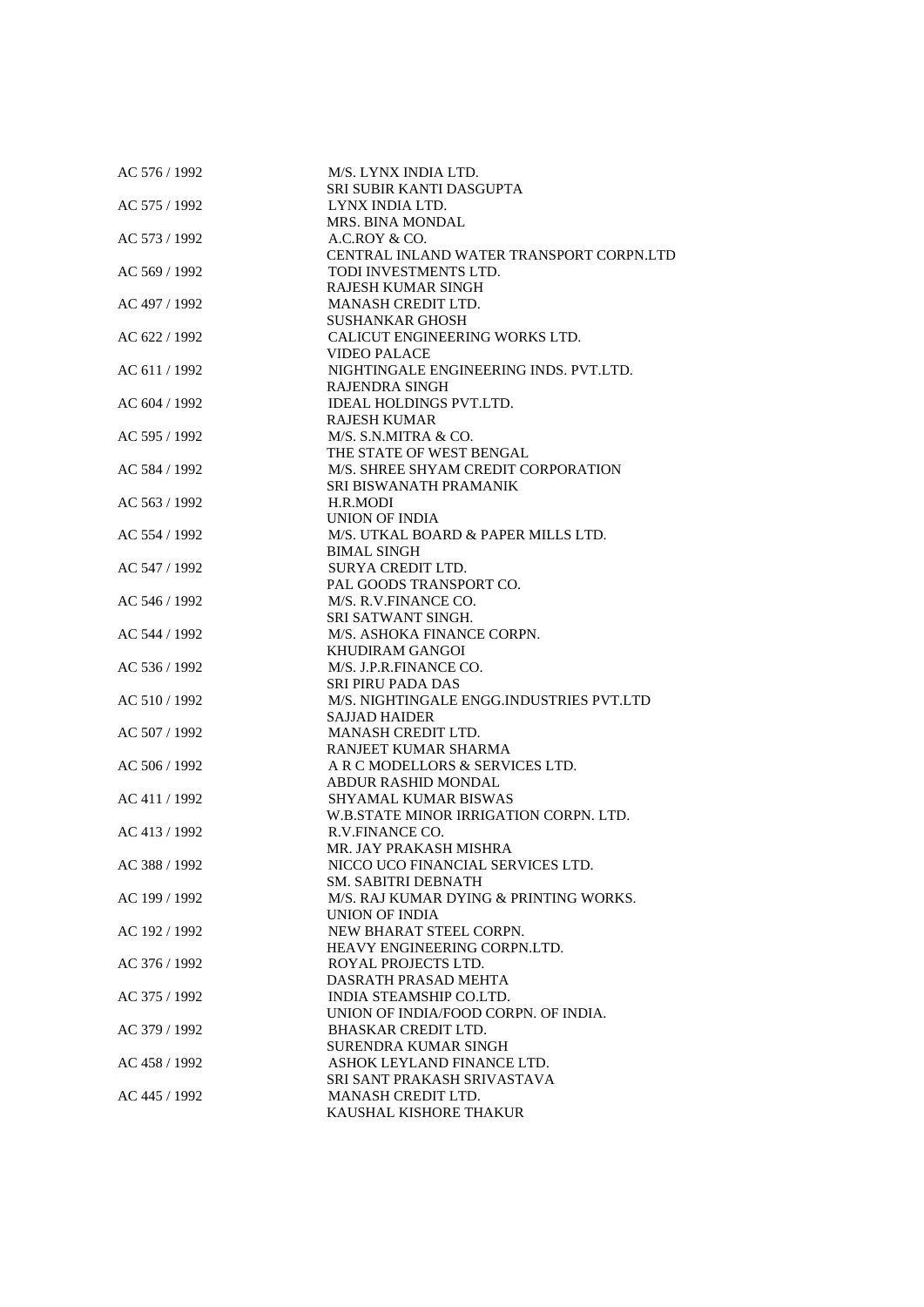| AC 434 / 1992 | ANAND FINANCING CORPORATION              |
|---------------|------------------------------------------|
|               | <b>LAL BAHADUR SINGH</b>                 |
| AC 523 / 1992 | N.P.R.FINANCE LTD.                       |
|               | <b>GYANENDRA NATH DAS &amp; ORS.</b>     |
| AC 431 / 1992 | M/S. MAA TARA CONSTRUCTION CO.           |
|               | THE UNION OF INDIA                       |
| AC 495 / 1992 | <b>BHASKAR CREDIT LTD.</b>               |
|               | <b>BIRENDRA ROY</b>                      |
| AC 494 / 1992 | RADHESHYAM KEDIA                         |
|               | MR.PRASENJIT SARKAR                      |
| AC 492 / 1992 | KUNJILAL HARIRAM & SONS.                 |
|               | PRADEEPTA KUMAR PATNAYAK                 |
| AC 491 / 1992 | M/S. STERLILNG FINANCE CORPN.            |
|               | <b>SMT. KIRAN DEVI</b>                   |
| AC 485 / 1992 | M/S. HINDUSTAN MOTOR FINANCE CORPN.LTD.  |
|               | <b>MD.RANAJEET HAQUE</b>                 |
| AC 480 / 1992 | BANARAS ELECTRIC LIGHT & POWER CO.LTD.   |
|               | UTTAR PRADESH STATE ELECTRICITY BOARD.   |
| AC 471 / 1992 | UTKAL BOARD & PAPER MILLS LTD.           |
|               | <b>MD. SAFDAR IMAM</b>                   |
| AC 465 / 1992 | <b>BHASKAR CREDIT LTD.</b>               |
|               | <b>BANSIDHAR DAS</b>                     |
| AC 463 / 1992 | TODI INVESTMENTS LTD.                    |
|               | <b>DIGANTA BHARATI</b>                   |
| AC 462 / 1992 | AMITABHA BHATTACHARYYA                   |
|               | ANUPAM BHATTACHARYYA                     |
| AC 459 / 1992 | M/S. S.K.ENTERPRISES.                    |
|               | MR. SAHAJANAND SHARMA                    |
| AC 337 / 1992 | TODI INVESTMENTS LTD.                    |
|               | <b>GOUR CHANDRA DAS</b>                  |
| AC 134 / 1992 | M/S. GOPAL & SONS.                       |
|               | <b>KAMAL DUTTA</b>                       |
| AC 124 / 1992 | <b>MARUTI ENTERPRISES</b>                |
|               | <b>BIPLAB KUMAR DAS</b>                  |
| AC 123 / 1992 | <b>MAHESH LAL SA</b>                     |
|               | W.B.ESSENTIAL COMMODITIES SUP. CORPN.LTD |
| AC 184 / 1992 | J.J.DOSHI & CO.                          |
|               | <b>TAPAN ACHARJEE</b>                    |
| AC 180 / 1992 | ZENITH CREDIT CORPN.                     |
|               | <b>BALI SHAW</b>                         |
| AC 93 / 1992  | SIMPLEX CONCRETE PILES (I) PVT. LTD.     |
|               | HINDUSTHAN PAPER CORPN. LTD.             |
| AC 92 / 1992  | SIMPLEX CONCRETE PILES (I) PVT. LTD.     |
|               | HINDUSTHAN PAPER CORPN. LTD.             |
| AC 91 / 1992  | SIMPLEX CONCRETE PILES (I) PVT. LTD.     |
|               | HINDUSTHAN PAPER CORPN.LTD.              |
| AC 90 / 1992  | SIMPLEX CONCRETE PILES (I) PVT. LTD.     |
|               | HINDUSTHAN PAPER CORPN. LTD.             |
| AC 89 / 1992  | SIMPLEX CONCRETE PILES (I) PVT.LTD.      |
|               | HINDUSTHAN PAPER CORPN. LTD.             |
| AC 86 / 1992  | SIMPLEX CONCRETE PILES (I) PVT. LTD.     |
|               | HINDUSTHAN PAPER CORPORATION LTD.        |
| AC 85 / 1992  | SIMPLEX CONCRETE PILES (I) PVT. LTD.     |
|               | HINDUSTHAN PAPER CORPORATION LTD.        |
| AC 84 / 1992  | SIMPLEX CONCRETE PILES (I) LTD.          |
|               | HINDUSTHAN PAPER CORPORATION LTD.        |
| AC 83 / 1992  | SIMPLEX CONCRETE PILES (I) PVT. LTD.     |
|               | HINDUSTHAN PAPER CORPORATION LTD.        |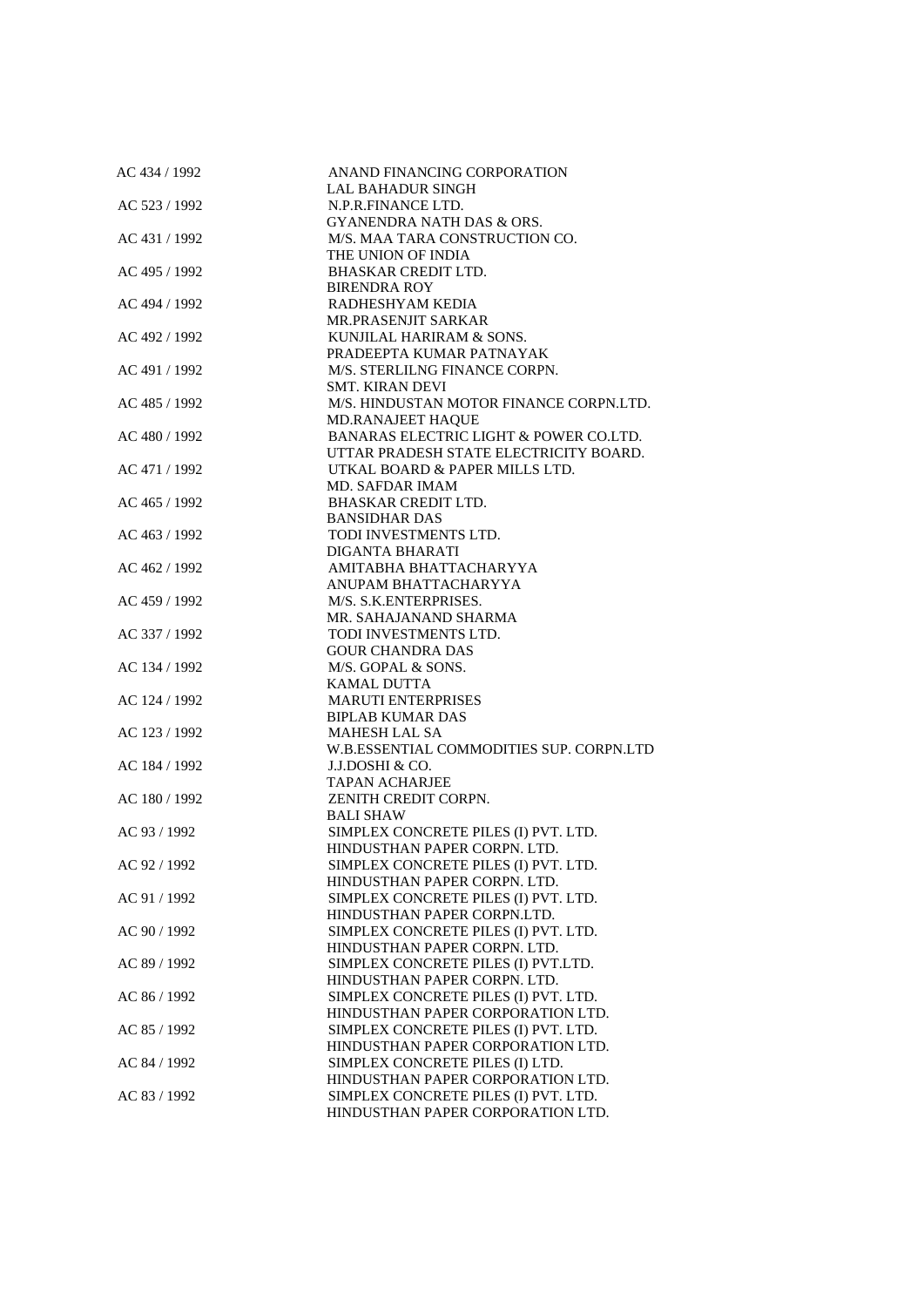| AC 249 / 1992  | <b>M/S. KILLY FINANCIERS</b>                           |
|----------------|--------------------------------------------------------|
|                | <b>MRS. RUBY KUMARI</b>                                |
| AC 62 / 1992   | SREE HAMBRA STEEL INDIA                                |
|                | UNION OF INDIA                                         |
| AC 193 / 1992  | NATIONAL BUILDING CONSTN. CORPN.LTD.                   |
|                | M/S. J. S. ENTERPRISES                                 |
| AC 628 / 1992  | <b>ANATH CHANDRA</b>                                   |
|                | <b>INDIAN OIL CORP.LTD.</b>                            |
| AC 65 / 1992   | <b>BHASKAR CREDIT LTD.</b>                             |
|                | <b>ASHOK KUMAR SINGH</b>                               |
| AC 24 / 1992   | M/S.AUTO TRADE & FINANCE CORPN.                        |
|                | MANAJ KUMAR SINGH.                                     |
| AC 334 / 1992  | STATE OF W.B.                                          |
|                | N.BHAKET & CO.                                         |
| AC 552 / 1993  | SURYA CREDIT LTD.                                      |
|                | <b>HIRA DEVI</b>                                       |
| AC 194 / 1993  | PLANTES AIRWAYS LTD.                                   |
|                | ORIENTAL INSURANCE CO. LTD.                            |
| AC 166 / 1993  | BUILD INDIA CONSTRUTION COMPANY.                       |
|                | HINDUSTAN FERTILISER CORPORATION LTD.                  |
| AC 196A / 1993 | SHYAM SUNDER ROY. (C.A.V)                              |
|                | <b>GOPAL CHANDRA ROY.</b>                              |
| AC 119 / 1993  | MADHUMITA CONSTRUCTION PVT.LTD.                        |
|                | STEEL AUTHORITY OF INDIA LTD.                          |
| AC 100 / 1993  | <b>ASHOKE KR. YADAV</b>                                |
|                | CHITRA DEVI YADAV                                      |
| AC 93 / 1993   | ASHOKE LEYLAND FINANCE LTD.                            |
|                | SRI HRIDAY NARAIN ROY                                  |
| AC 92 / 1993   | M/S SURYA CREDIT LTD.                                  |
|                | <b>SRI DILIP HAZRA</b>                                 |
| AC 87 / 1993   | KESOMET PVT.LTD.                                       |
|                | <b>SUBRATA SHASMAL &amp; CO.</b>                       |
|                | GENERAL FINANCING CORPN.                               |
| AC 83 / 1993   | ANIL KR. DAS                                           |
| AC 82 / 1993   | NICCO UCO FINANCIAL SERVICES LTD.                      |
|                | <b>SURESH KR. PANIGRAHY</b>                            |
| AC 56 / 1993   | <b>KESOMET PVT.LTD.</b>                                |
|                | <b>KULWANTSINGH</b>                                    |
| AC 53 / 1993   | J.J. DOSHI & CO.                                       |
|                | <b>SRI KEDAR NATH SINGH</b>                            |
| AC 50 / 1993   | <b>AUTO FINANCIERS</b>                                 |
|                |                                                        |
|                | <b>SRI PRASAD INDU BISWAS</b><br>KRISHNA NANDA GOSWAMI |
| AC 49 / 1993   | FOOD CORPORATION OF INDIA                              |
|                |                                                        |
| AC 46 / 1993   | M/S J.N. BHATTACHARJEE & CO.                           |
|                | M/S EASTERN COALFIELDS LTD.                            |
| AC 44 / 1993   | TODI INVESTMENT LTD.<br><b>MUHI MOHAN</b>              |
|                |                                                        |
| AC 43 / 1993   | DULICHAND FINANCE & LEASING                            |
|                | NIRAJ KUMAR & SON                                      |
| AC 42 / 1993   | <b>GITIKA CHEMICALS &amp; FINANCE</b>                  |
|                | DHARMENDRA SINGH                                       |
| $AC$ 16 / 1993 | M/S ZENITH CREDIT CRPN.                                |
|                | <b>ZEO SHANKAR SINGH</b>                               |
| AC 37 / 1993   | SUPREME LEASING LTD.                                   |
|                | <b>HARBACHU SINGH</b>                                  |
| AC 35 / 1993   | TRISHNA INVESTMENT & TRADING CO. LTD.                  |
|                | <b>JAGADISH SINGH</b>                                  |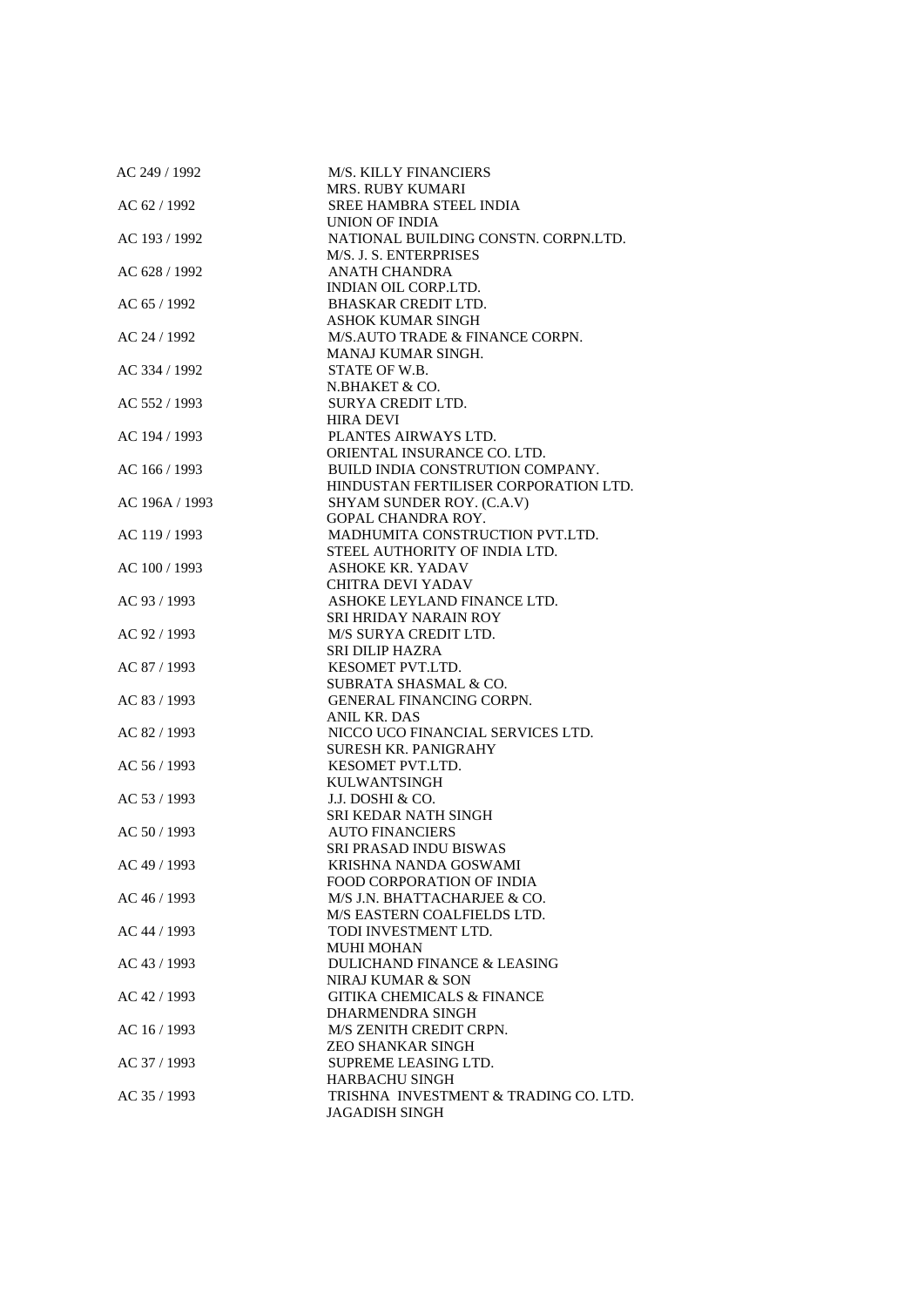| AC 33 / 1993  | ASHOKE LEYLAND FINANCE LTD.              |
|---------------|------------------------------------------|
|               | M/S AJANTA TRANSPORT CO. PVT.LTD.        |
| AC 30 / 1993  | M/S SIMPLEX CONERATE PILE PVT.LTD.       |
|               | INTERNATIONAL AIRPORT AUTHORITY OF INDIA |
| AC 24 / 1993  | SURYA CREDIT LTD.                        |
|               | <b>ATAUR RAHAMAN</b>                     |
| AC 23 / 1993  | <b>GAYA PRASAD HIRALAL LTD.</b>          |
|               | <b>RAMJEE SHAW</b>                       |
| AC 21 / 1993  | TRISHNA INVESTMENT & TRADING CO. LTD.    |
|               | <b>RAMAVTAR PRASAD</b>                   |
| AC 469 / 1993 | <b>BANWARILAL PASARI</b>                 |
|               | R.K.BISWAS                               |
|               | ZENITH CREDIT CRPN.                      |
| AC 14 / 1993  |                                          |
|               | <b>BACHAN SINGH GILL</b>                 |
| AC 13/1993    | R.V. FINANCE CO.                         |
|               | PRABIR MAJUMDAR                          |
| AC 11 / 1993  | M/S SHIV KUMAR & CO.                     |
|               | SRI GOURI SHANKAR RAI                    |
| AC 2/1993     | M/S GAYATRI ENG. CO.                     |
|               | UNION OF INDIA                           |
| AC 1 / 1993   | M/S GAYATRI ENGINEERING CO.              |
|               | UNION OF INDIA                           |
| AC 203 / 1993 | IDEAL GENERAL FISLAL PVT. LTD.           |
|               | MD. ILIYAS                               |
| AC 198 / 1993 | STATE TRADING CRPN. OF INDIA LTD.        |
|               | UNITED VEGETABLE MANUFACTURERS           |
| AC 193 / 1993 | M/S.J.S.ENTERPRISES                      |
|               | NATIONAL BUILDINGS CONS.CORP.LTD.        |
| AC 185 / 1993 | <b>BHASKAR CREDIT LTD.</b>               |
|               | SARDAR DADAN PRASAD SINGH                |
| AC 154 / 1993 | <b>SHRI CHETAN DAS</b>                   |
|               | UNION OF INDIA                           |
| AC 153 / 1993 | <b>IDEAL SERVICES PVT.LTD.</b>           |
|               | <b>RAMESH KR. SINGH</b>                  |
| AC 150 / 1993 | <b>SRI ADYA ENTERPRISES</b>              |
|               | <b>PRADIP GHOSH</b>                      |
| AC 149 / 1993 | WILLINGTON COMMERCIAL LTD.               |
|               | DHIRENDRA KR. SINGH                      |
| AC 148 / 1993 | <b>SHRI G.K. BASU</b>                    |
|               | UNION OF INDIA                           |
| AC 145 / 1993 | M/S BHARAT BARREH & DRUM MFG.CO.         |
|               | M/S INDIAN OIL CRPN. LTD.                |
| AC 144 / 1993 | ASHOKE LEYLAND FINANCE LTD.              |
|               | SAJAL PANIGRAHI                          |
| AC 142 / 1993 | <b>GENERAL INVESTMENT CRPN.</b>          |
|               | <b>SHALIGRAM YADAV</b>                   |
| AC 140 / 1993 | <b>IDEAL CREDIT PVT.LTD.</b>             |
|               | SUDHIR RANJAN KUMAR SINGH                |
| AC 139 / 1993 | <b>BHASKAR CREDIT LTD.</b>               |
|               | SRIDAM CHANDRA PAUL                      |
|               | M/S GANESH NARAYAN BRIJLAL LTD.          |
| AC 128 / 1993 |                                          |
|               | <b>SRI NARAYAN SAHOO</b>                 |
| AC 135 / 1993 | M/S EMERGENCY CONSTRUCTION               |
|               | M/S INDIAN OIL CORPORATION LTD.          |
| AC 129 / 1993 | M/S PIONEER TRANSPORT CO.                |
|               | M/S INDIAN OIL CRPN. LTD.                |
| AC 124 / 1993 | M/S BHAGWANLAL FINANCE CO.               |
|               | <b>MODAN MOHAN JHA</b>                   |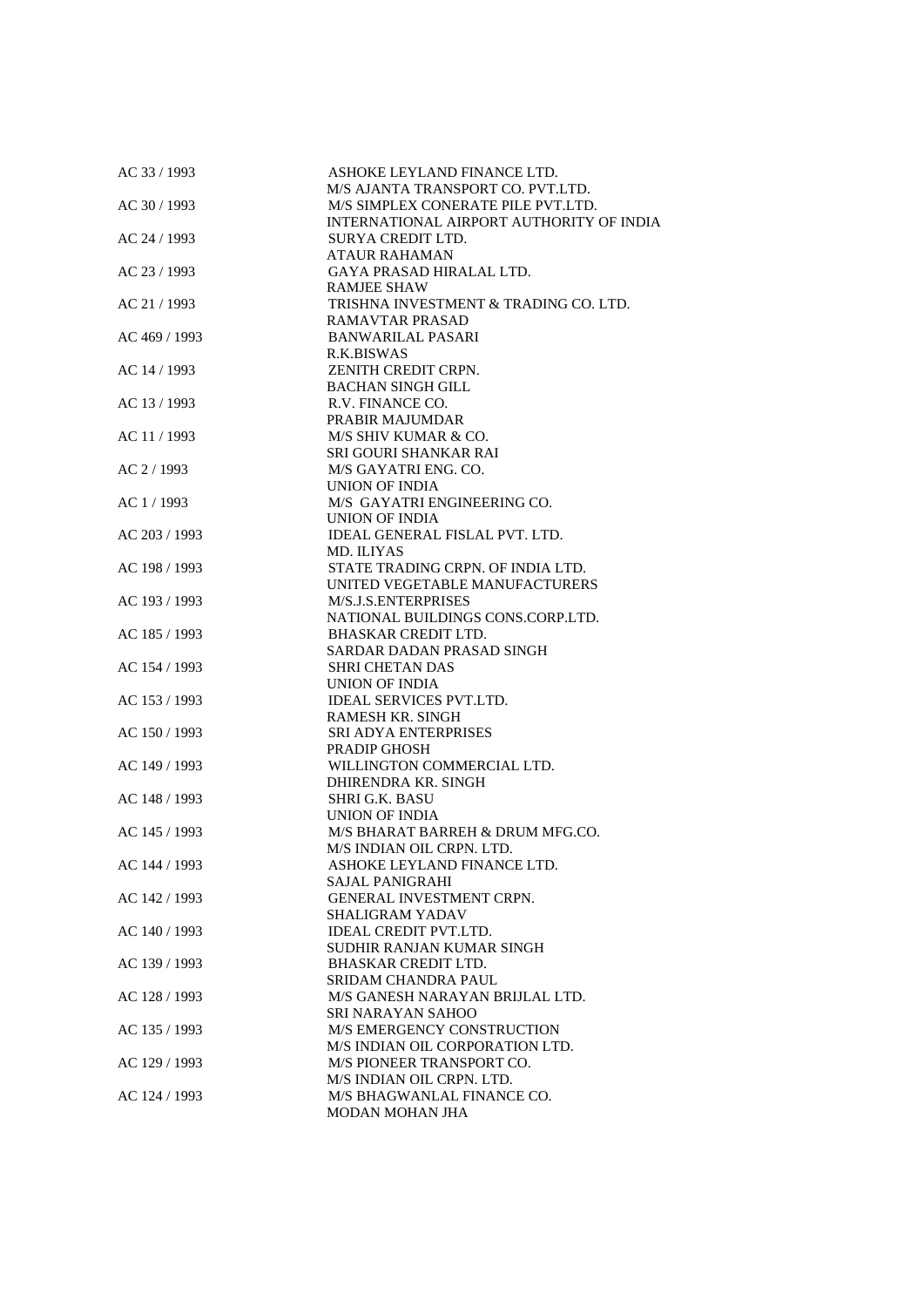| AC 121 / 1993 | M/S CENTRAL CONCRETE & ALLIED PRDCTS.LTD<br>UNION OF INDIA |
|---------------|------------------------------------------------------------|
| AC 120 / 1993 | <b>SM. SAROJ SARAOGI</b>                                   |
|               | M/S A.K. SAMANTARAY & CO.                                  |
| AC 184 / 1993 | WELLINGTON COMMERCIAL LTD.                                 |
|               | RAM CHANDRA YADAV                                          |
|               | <b>SHRI A.K. GHOSH</b>                                     |
| AC 177 / 1993 | THE UNION OF INDIA                                         |
|               | <b>DULICHAND &amp; SONS</b>                                |
| AC 176 / 1993 | DEO NARAYAN PRASAD                                         |
| AC 192 / 1993 |                                                            |
|               | M/S PRASANT LEASING & FINANCING P.LTD.                     |
| AC 174 / 1993 | ABHOY KR. SINGH<br>BHARAT VANIYYA EASTERN PVT.LTD.         |
|               | STATE OF WEST BENGAL                                       |
|               |                                                            |
| AC 173 / 1993 | WELLINGTON COMMERCIAL LTD.                                 |
|               | <b>BAIDYANATH UPADHYAY</b>                                 |
| AC 171 / 1993 | WELLINGTON COMMERCIAL LTD.                                 |
|               | BENGALI SINGH                                              |
| AC 162 / 1993 | WELLINGTON COMMERCIAL LTD.                                 |
|               | UMESH PRASAD SINGH                                         |
| AC 161 / 1993 | WELLINGTON COMMERCIAL LTD.                                 |
|               | <b>GASPAL SINGH</b>                                        |
| AC 158 / 1993 | IDEAL FINANCING CRPN. PVT.LTD.                             |
|               | NITYANANDA BHAGAT                                          |
| AC 157 / 1993 | <b>IDEAL CREDIT PVT.LTD.</b>                               |
|               | <b>DINESH DOKANIA</b>                                      |
| AC 156 / 1993 | <b>IDEAL GENERAL FISCAL PVT.LTD.</b>                       |
|               | <b>GOLDY KUMAR</b>                                         |
| AC 155 / 1993 | WILLINGTON COMMERCIAL LTD.                                 |
|               | DEO NARAYAN SAHINU                                         |
| AC 57 / 1993  | IDEAL FINANCING CORPN. PVT.LTD.                            |
|               | <b>SURAJ NATH KAWARE</b>                                   |
| AC 59 / 1993  | ANIL CREDIT COMMERCIAL (P) LTD.                            |
|               | <b>HARIHAR SINGH</b>                                       |
| AC 58 / 1993  | <b>IDEAL HOLDINGS PVT.LTD.</b>                             |
|               | <b>BASUDEO SAHU</b>                                        |
| AC 103 / 1993 | JAYASHREE CREDIT CORPN.                                    |
|               | <b>SURESH RAI</b>                                          |
| AC 10 / 1994  | <b>SHIV KUMAR &amp; CO.</b>                                |
|               | SHRI SAMBHU NATH JHA                                       |
| AC 141 / 1994 | M/S JNANENDRA NATH CHOUDHURY                               |
|               | STATE OF WEST BENGAL                                       |
| AC 130 / 1994 | THE W.B.ESSANTIAL COMMODITIES SPLY.CRPN.                   |
|               | <b>M/S OM BHANDER</b>                                      |
| AC 128 / 1994 | THE UNION OF INDIA                                         |
|               | THE GREAT EASTERN SHIPPING CO.LTD.                         |
| AC 119 / 1994 | <b>SHYAM SUNDAR CHOWDHURY</b>                              |
|               | M/S STEEL AUTHORITY OF INDIA                               |
| AC 113 / 1994 | NIKHIL CREDIT PVT.LTD.                                     |
|               | KAMESH KR. & SON                                           |
| AC 108 / 1994 | M/S NIGHTINGALE ENGG. INDO PVT.LTD.                        |
|               | <b>BASANT KR. NAYAK</b>                                    |
| AC 106 / 1994 | M/S UNITED TANK & SAFE MFG. CO.                            |
|               | M/S WESTERN COALFIELD LTD.                                 |
| AC 105 / 1994 | M/S GANESH NARAYAN BRIJLAL LTD.                            |
|               | RAM NARAYAN SINGH                                          |
| AC 95 / 1994  | KOMAL DUTT MEHTA                                           |
|               | SM. SOMAWANTI MEHTA                                        |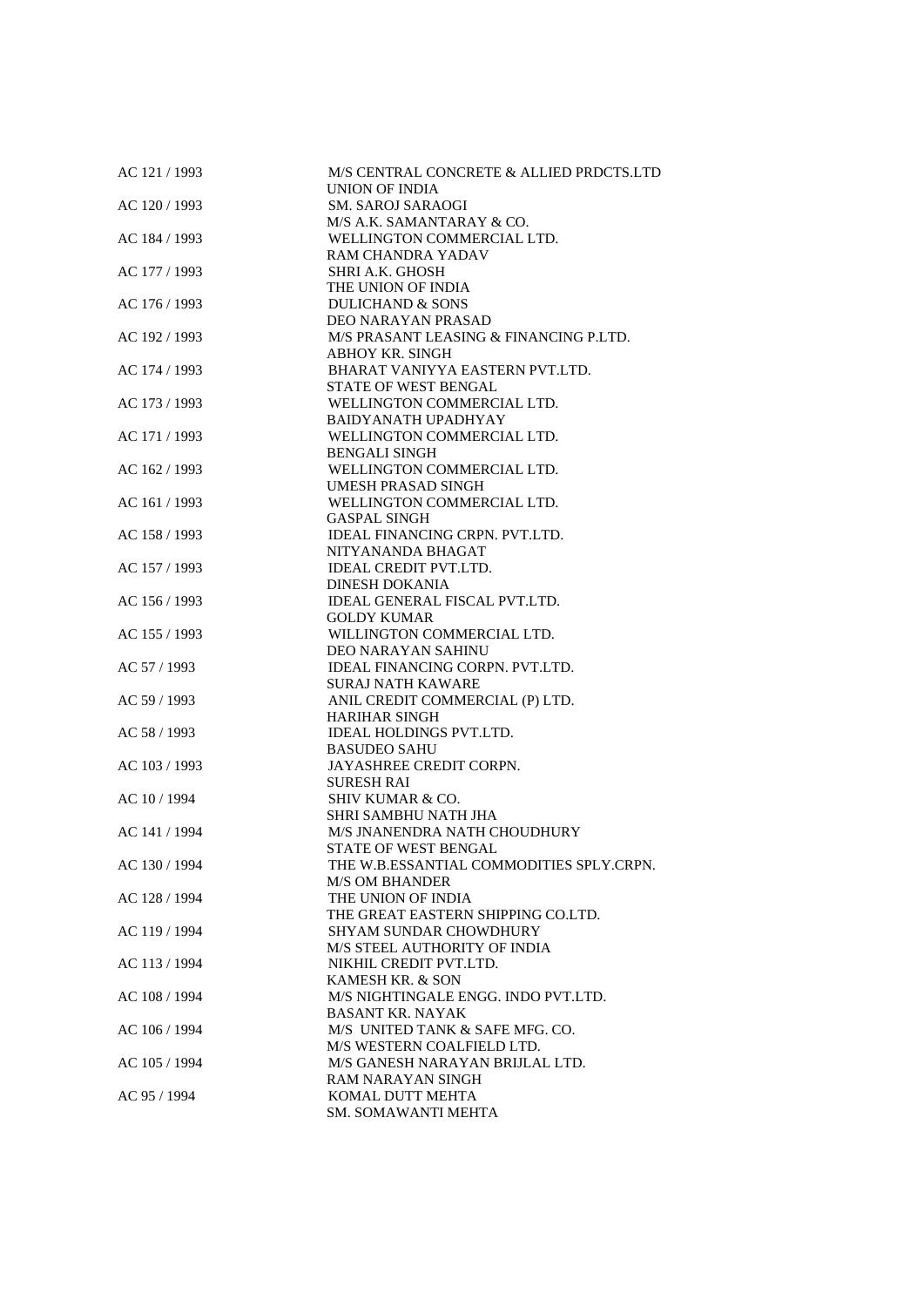| AC 85 / 1994  | <b>JAI SINGH MEHTA</b>                   |
|---------------|------------------------------------------|
|               | MRS. TALET IRSHAD                        |
| AC 82 / 1994  | <b>GULMOHAR PAPERS LTD.</b>              |
|               | ORIENTAL INSURANCE CO. LTD.              |
| AC 34 / 1994  | <b>SRI R.N. GHOSH</b>                    |
|               | UNION OF INDIA                           |
| AC 44 / 1994  | SHRI KAMAL NAYAN SARAOGI                 |
|               | M/S SANJUKTA VENIYOG PVT.LTD.            |
| AC 4 / 1994   | UNION OF INDIA/FOOD CRPN LTD.            |
|               | WEE HOONG SHIPPING PVT.LTD.              |
| AC 3/1994     | M/S MOHABIR SUPPLY CO.                   |
|               | WEST BENGAL STATE ELECTRICITY BOARD      |
| AC 27 / 1994  | RADHA KRISHNA EXPORT INDUSTRIES LTD.     |
|               | SUSANTA SAHA                             |
| AC 26 / 1994  | SURYA CREDIT LTD.                        |
|               | <b>BIPLOB BISWAS</b>                     |
| AC 33 / 1994  | NEPTUNE CREDIT CO.                       |
|               |                                          |
|               | SUNIL KR.PATHAK                          |
| AC 62 / 1994  | M/S AJANTA CONSTRUCTION CO.              |
|               | UNION OF INDIA                           |
| AC 61 / 1994  | <b>M/S ARYCON ENTERPRISE</b>             |
|               | CALCUTTA METROPOLITAN DEVELOPMENT AUTHRY |
| AC 78 / 1994  | SRI BISWANATH CHATTERJEE                 |
|               | COAL INDIA LTD.                          |
| AC 72 / 1994  | <b>MADHUMILA CONSTRUCTION</b>            |
|               | WEST BENGAL INDSTRL.INFA STRC.DEVL.CONS. |
| AC 70 / 1994  | KOREA TONGEE SHIPPING CO.                |
|               | UNION OF INDIA                           |
| AC 69 / 1994  | STEEL AUTHORITY OF INDIA LTD.            |
|               | MADHUMITA CONSTRUCTION PVT.LTD.          |
| AC 24 / 1994  | BHAGIRATHI BRIDGE CONSTRUCTION1          |
|               | HOOGHLY RIVER BRIDGE COMMISSION          |
| AC 21 / 1994  | <b>BHASKAR CREDIT LTD.</b>               |
|               | <b>BLUE HILL TRAVELS PVT.LTD.</b>        |
| AC 55 / 1994  | M/S.AUTO TRADE & FINANCE CORPN.          |
|               | <b>RAGHUBANS TIWARI</b>                  |
| AC 38 / 1994  | <b>BHARAT CONSTRUCTION</b>               |
|               | UNION OF INDIA                           |
| AC 64 / 1994  | PRADIP CHAND KAPOOR.                     |
|               | <b>SMT.KIRAN KAPOOR</b>                  |
| AC 115 / 1994 | <b>UNION OF INDIA.</b>                   |
|               | <b>KAINTH BROS.</b>                      |
| AC 22 / 1994  | B. C. L. FINANCIAL SERVICES LTD.         |
|               | ANJANA GHOSH                             |
| AC 13 / 1995  | SINHA CONSTRUCTION                       |
|               | <b>UNION OF INDIA</b>                    |
| AC 64 / 1995  | <b>BHAWRILAL SANEI</b>                   |
|               | <b>BHOLA PRASAD GUPTA</b>                |
| AC 56 / 1995  | <b>M/S BINA CONSTRACTION</b>             |
|               | UNION OF INDIA                           |
|               |                                          |
| AC 43 / 1995  | M/S PIONEER TRANSPORT CO.                |
|               | THE UNION OF INDIA                       |
| AC 24 / 1995  | M/S MOHANLAL ASHWINI KUMAR               |
|               | RAJ KUMAR SHARMA                         |
| AC 59 / 1995  | JAGANATH AGARWAL & ANR.                  |
|               | MAHABIR PRASAD AGARWAL & ANR.            |
| AC 29 / 1995  | <b>FOOD CORPN. OF INDIA</b>              |
|               | M/S.BHARAT GENERAL DISTRIBUTORS          |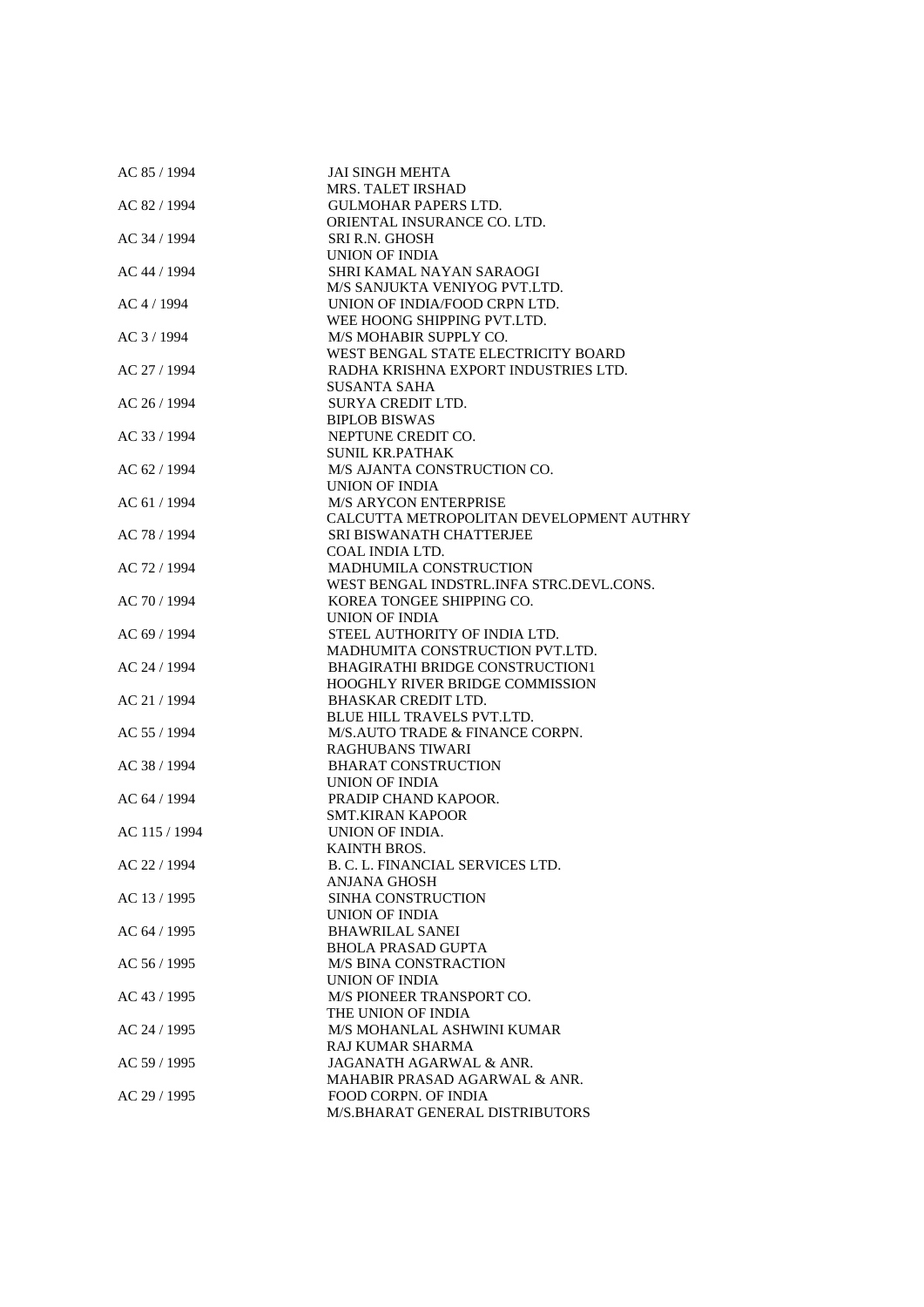| AC 22 / 1995 | <b>BCL FINANCIAL SERVICES LTD.</b>     |
|--------------|----------------------------------------|
|              | MR. ANJAN GHOSH.                       |
| AC 7 / 1995  | M/S.GANESH NARAYAN BRIJLAL LTD. & ANR  |
|              | <b>ASHOK KR.DAS.</b>                   |
| AC 67 / 1995 | M/S P.K.MAITY                          |
|              | M/S EASTERN COALFIELDS LTD.            |
| AC 39 / 1995 | ANIL BARAN CHATTERJEE                  |
|              | HINDUSTHAN FERTILIZER CORPN.LTD.       |
|              |                                        |
| AC 58 / 1995 | SURYA CREDIT LTD.                      |
|              | <b>BAKUL DEWIRE</b>                    |
| AC 74 / 1995 | N.K.DASGUPTA                           |
|              | UNION OF INDIA                         |
| AC 26 / 1996 | M/S.SHALIGRAM MODI & CO.               |
|              | UNION OF INDIA (E.RLY.)                |
| AC 12 / 1996 | A.K.JAIN                               |
|              | UNION OF INDIA                         |
| AC 48 / 1996 | <b>D.BOSE &amp; BROTHERS</b>           |
|              | UNION OF INDIA                         |
| AC 14 / 1996 | M/S GREAVES COTTON & CO.               |
|              | C.M.D.A                                |
| AC 9 / 1996  | INDIAN IRON & STEEL CO.LTD.            |
|              | BENGAL BONDED WAREHOUSE ASSOCIATION    |
| AC 55 / 1996 | STEELAUTHORITY OF INDIA LTD            |
|              | M/S.SHRI DURGA CRANE CO.               |
|              | M/S.AMIYA CORPN.                       |
| AC 42 / 1996 |                                        |
|              | M/S.BHARAT COKING COAL LTD.            |
| AC 39 / 1996 | <b>GLOBAL EXPORTS &amp; MARKETING</b>  |
|              | EXCELLENT CASHEW PRODUCTS PVT. LTD.    |
| AC 38 / 1996 | MERCHANTILE CORPORATION, CALCUTTA.     |
|              | UNION OF INDIA.                        |
| AC 37 / 1996 | M/S BHAGEERATHA ENGINEERING LTD.       |
|              | UNION OF INDIA                         |
| AC 36 / 1996 | U.I.C INDUSTRIES LTD.                  |
|              | M/S BANARAS ENGINEERING CO.            |
| AC 30 / 1996 | M/S UTKAL BOARD & PAPER MILLS LTD.     |
|              | PREMIER TRANSPORT OF INDIA             |
| AC 40 / 1996 | ASHOK LEYLAND FINANCE LTD.             |
|              | <b>GOURI SHANKAR CHOWDHURY</b>         |
| AC 50 / 1996 | <b>AHMED REZA</b>                      |
|              | <b>MURTAZA AHMED</b>                   |
| AC 53 / 1996 | <b>GODHADHAR BHARATI</b>               |
|              | NATIONAL INSURANCE CO.                 |
| AC 80 / 1996 | <b>MACMET INDIA LIMITED</b>            |
|              | STEEL AUTHORITY OF INDIA               |
|              |                                        |
| AC 54 / 1996 | P.K.MAITY                              |
|              | EASTERN COAL FIELDS LTD.               |
| AC 19 / 1996 | <b>M/S.AREOG INDUSTRIES</b>            |
|              | M/S.HINDUSTAN STEEL WORKS CO.LTD.      |
| AC 49 / 1996 | <b>M/S.DILIP CONSTRUCTION</b>          |
|              | ONGCLTD.                               |
| AC 46 / 1996 | MAGMA DEVELOPMENT PVT. LTD.            |
|              | PINK CITY CARPETS PVT. LTD.            |
| AC 28 / 1996 | M/S.UTKAL BOARD OFPAPER MILLS LTD.     |
|              | <b>BIMAL KANTA &amp; SREEKANTA ROY</b> |
| AC 57 / 1996 | SMT. SAVITRI DEBI SUREKA               |
|              | SRI RISHI KR SUREKA                    |
| AC 64 / 1996 | HOWRAH CHEMICAL WORKS                  |
|              | UNION OF INDIA                         |
|              |                                        |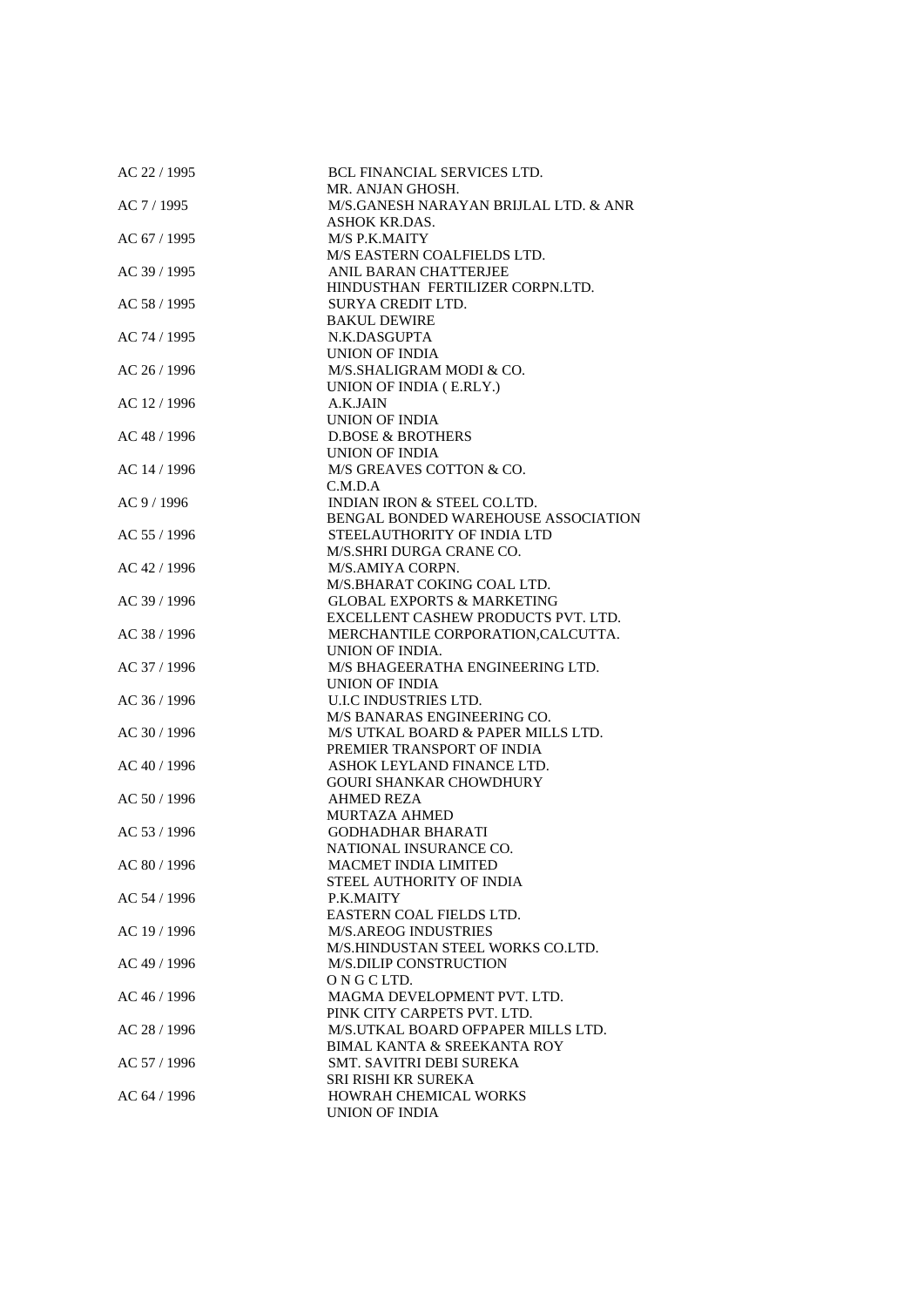| AC 597 / 1997 | KAMRUP INDUSTRIAL GASES LTD.<br>UNION OF INDIA   |
|---------------|--------------------------------------------------|
| AC 31 / 1997  | PROMOTESH BANERJEE                               |
|               | EASTERN COAL FIELDS LTD.                         |
| AC 45 / 1997  | <b>B.S.JAIRETH</b>                               |
|               | <b>S.P.SINHA</b>                                 |
| AC 7 / 1997   | PREMIER ENGG.CORPORATION                         |
|               | UNION OF INDIA                                   |
| AC 51 / 1997  | A.K.ENTERPRISES                                  |
|               | AIRPORT AUTHORITY OF INDIA                       |
| AC 75 / 1997  | BISWANATH MURAKA.                                |
|               | UNION OF INDIA                                   |
| AC 39 / 1997  | M/S.B.M.J.ENTERPRISES                            |
|               | THE NATIONAL THERMAN POWER CORPN.LTD.            |
| AC 96 / 1997  | DULAL CHANDRA MONDAL                             |
|               | UNION OF INDIA                                   |
| AC 71 / 1997  | <b>GOPI CHAND GUPTA</b>                          |
|               | UNION OF INDIA                                   |
| AC 60 / 1997  | DULAL CHANDRA MONDAL                             |
|               | UNION OF INDIA                                   |
| AC 59 / 1997  | SREI INTERNATIONAL FINANCE LTD.                  |
|               | GOUNDERS RICE EXPORTS PVT.LTD.                   |
| AC 58 / 1997  | SREI INTERNATIONAL FINANCE LTD.                  |
|               | DEVE SUGARS LTD.                                 |
| AC 54 / 1997  | SUPREME LEASING LTD.                             |
|               | USHA ATLAS HYDRAULIC EQUIPMENT LTD.              |
| AC 70 / 1997  | <b>CENTEX INDIA</b>                              |
|               | UNION OF INDIA                                   |
| AC 36 / 1997  | THE INDIAN IRON & STEEL CO.LTD.                  |
|               | <b>GORA CHAND MUKHERJEE</b>                      |
| AC 30 / 1997  | NEO BUILT CORPORATION                            |
|               | STATE OF WEST BENGAL                             |
| AC 24 / 1997  | W.B.DEVELOPMENT CORPN. LTD.                      |
|               | <b>JIBAN GHOSH</b>                               |
| AC 21 / 1997  | CENTRAL CONCERETE & ALLIED PRODUCTS LTD.         |
|               | THE STATE OF W.B.                                |
| AC 69 / 1998  | ASITA RANJAN CHOWDHURY                           |
|               | STATE OF WEST BENGAL                             |
| AC 18 / 1998  | <b>JENSON &amp; NICHOLSON FINANCIAL SERVICES</b> |
|               | <b>JINDEL STEEL PRODUCTS</b>                     |
| AC 72 / 1998  | PAM DEVLOPMENT PVT.LTD.                          |
|               | <b>STATE OF WEST BENGAL</b>                      |
| AC 60 / 1998  | <b>CLASSIC LEASING &amp; FINANCE LTD.</b>        |
|               | SRI ALOKE KUMAR BISWAS                           |
| AC 36 / 1998  | JENSONS NICHOLSON FINANCIAL SERVICES             |
|               | <b>GRAPCO INDUSTRIES LIMITED</b>                 |
| AC 61 / 1998  | KRISHANLAL AGARWAL                               |
|               | RADHE MOHAN AGARWAL                              |
| AC 56 / 1998  | CHITTARANJAN LOCOMOTIVE WORKS                    |
|               | <b>M/S.VANDANA INDUSTRIES</b>                    |
| AC 58 / 1998  | CHITTARNJAN LOCOMOTIVE WORKS                     |
|               | M/S.S.K.TRADERS                                  |
| AC 57 / 1998  | CHITTARANJAN LOCOMOTIVE WORKS                    |
|               | M/S.SUPPLY EMPORIUM                              |
| AC 54 / 1998  | STATE OF WEST BENGAL                             |
|               | LARSEN & TOUBRO LTD.                             |
| AC 52 / 1998  | STATE OF WEST BENGAL                             |
|               | LARSEN & TOUBRO LTD.                             |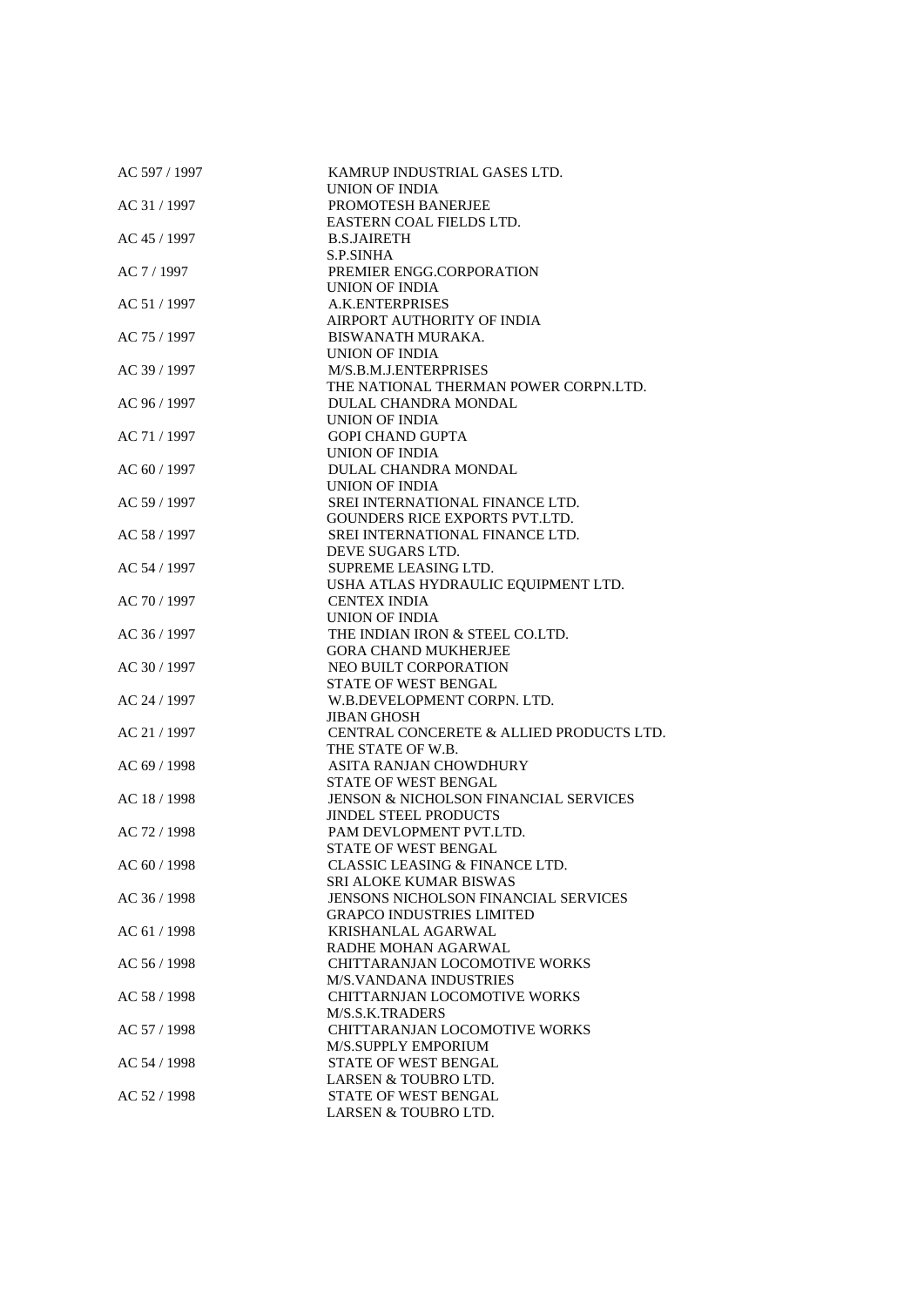| AC 53 / 1998 | STATE OF WEST BENGAL                     |
|--------------|------------------------------------------|
|              | LARSEN & TOUBRO CO. LTD.                 |
| AC 68 / 1998 | <b>CHOWDHURY CONSTRUCTION</b>            |
|              | UNION OF INDIA                           |
| AC 46 / 1998 | SREI INTERNATIONAL FINANCE LTD.          |
|              | <b>GRAPCO MINING CO.LTD.</b>             |
| AC 47 / 1998 | SREI INTERNATIONAL FINANCE LTD.          |
|              | GRAPCO INDUSTRIES LTD.                   |
| AC 45 / 1998 | SREI INTERNATIONAL FINANCE LTD.          |
|              | DEVI DAS GORAKH PATIL                    |
| AC 41 / 1998 | <b>M/S.ANSHUR</b>                        |
|              | S.L.MANIK LAL INDUSTRIES LTD.            |
|              |                                          |
| AC 49 / 1998 | <b>M/S.DEECON INDIA</b>                  |
|              | UNION OF INDIA                           |
| AC 11 / 1998 | UNION OF INDIA                           |
|              | M/S AMBICA CONSTRUCTION CO.              |
| AC 17 / 1998 | <b>JENSON &amp; NICHOLSON FINANCIAL</b>  |
|              | <b>JINDAL STEEL PRODUCTS</b>             |
| AC 33 / 1998 | SREI INTERNATIONAL FINANCE LTD.          |
|              | KHAZANA PROJECTS & IND. LTD.             |
| AC 20 / 1998 | SREI INTERNATIONAL FINANCE LTD.          |
|              | PECOCK INDUSTRIES LTD.                   |
| AC 19 / 1998 | JENSON & NICHOLSON FINANCIAL SERVICES LT |
|              | <b>JINDAL STEEL PRODUCTS</b>             |
| AC 5 / 1998  | HINDUSTAN MONARK P.LTD.                  |
|              | THE PRESIDENT OF INDIA                   |
| AC 15 / 1999 | S.NEOGI & CO.(FOODGRAINS) PVT.LTD.       |
|              | W.B.ESSENTIONAL COMMODITIESM SUPPLY COR. |
| AC 21 / 1999 | UNION OF INDIA (FARAKKA BARAJE PROJECT)  |
|              | <b>M/S JAIN &amp; ASSOCIATES</b>         |
| AC 17 / 1999 | <b>SEBABRATA BOSE</b>                    |
|              | STATE OF W.B.PUBLIC HEALTH ENGG.DEPT.    |
| AC 14 / 1999 | HINDUSTHAN STEEL WORKS CONSTRUCTIONS LTD |
|              | ARVIND CONSTRUCTION CO.LTD.              |
| AC 40 / 1999 | PASUPATI NATH DAS                        |
|              | <b>SM.PURNIMA RANI DAS</b>               |
| AC 39 / 1999 | <b>M/S AMBICA CONSTRUCTION</b>           |
|              | UNION OF INDIA (S.E.RLY.)                |
| AC 37 / 1999 | A.K.GHOSH & CO.                          |
|              | STATE OF W.B. (J/A)                      |
| AC 34 / 1999 | M/S M.MULJEE                             |
|              | UNION OF INDIA (S.E.RLY.)                |
| AC 31 / 1999 | R.K.SARKAR                               |
|              | UNION OF INDIA                           |
| AC 52 / 1999 | WIRTSCHAFTLICHE VEREININGUNG DEUTSCHER   |
|              | M/S.MACHINEWORKS (INFORMATION) LIMITED   |
| AC 41 / 1999 | UNION OF INDIA                           |
|              | RADHESHYAM SHAW                          |
| AC 10 / 1999 | A.C.ROY & CO.                            |
|              | SHIPPING CREDIT & INVESTMENT CO.LTD.     |
| AC 8 / 1999  | HARANDRALAL BHATTACHARJEE                |
|              | STATE OF WEST BENGAL                     |
| AC 6 / 1999  | ASHOK LEY LAND FINANCE LTD.              |
|              | JAIN & ASSOCIATES J/A                    |
| AC 57 / 1999 | AMBICA CONSTRUCTION                      |
|              | UNION OF INDIA (S.E.RLY.)                |
| AC 13 / 1999 | UNION OF INDIA                           |
|              | <b>M/S.PRINCE TILES</b>                  |
|              |                                          |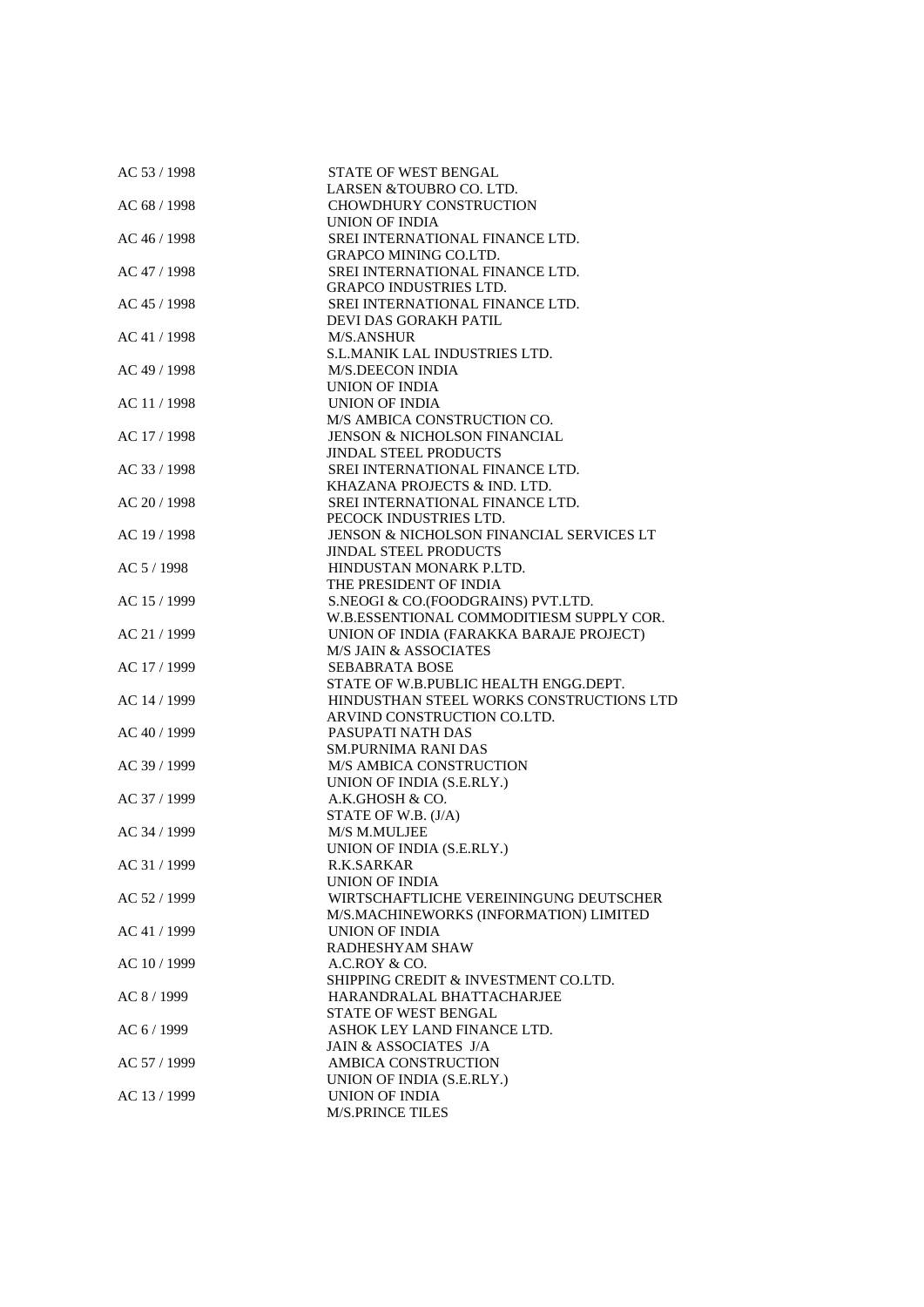| AC 11 / 1999   | SREI INTERNATIONAL FINANCE LTD.               |
|----------------|-----------------------------------------------|
|                | <b>GANESH SHANKAR PANDEY &amp; CO.</b>        |
| AC 24 / 1999   | MCDERMOTT INTERNATIONAL INC                   |
|                | <b>BURN STANDARD CO.LTD.</b>                  |
| AC 18 / 1999   | A.C.RAY & CO.                                 |
|                | SHIPPING CREDIT & INVESTMENT CO. INDIA LTD    |
| AC 49 / 2000   | <b>M/S. DILIP KUMAR MITRE</b>                 |
|                | EASTERN COALFIELDS LTD.                       |
| AC 44 / 2000   | UNION OF INDIA(EXE.ENGR.KRISHNAGAR CD-I       |
|                | SHRI MADHUSUDAN GARAI                         |
| AC 43 / 2000   | UNION OF INDIA (EXE.ENGR.KRISHNAGAR CD-I      |
|                | SHRI MADHUSUDAN GARAI                         |
| $AC$ 31 / 2000 | UNION OF INDIA                                |
|                | <b>S.K.KUNDU</b>                              |
| AC 40 / 2000   | UNION OF INDIA(EXE.ENGR.KRISHNAGAR DVN.)      |
|                | SHRI MADHUSHUDAN GARAI<br>1                   |
| AC 27 / 2000   | STATE OF W <sub>B</sub> .                     |
|                | J & S INDUSTRIES.                             |
| AC 11/2000     | <b>UNION OF INDIA</b>                         |
|                | UNI NAVIGATION PTE LTD.                       |
| AC 19 / 2000   | PAM DEVELOPERS PVT LIMITED & ANR              |
|                | THE BOARD OF TRUSTEES FOR THE PORT OF         |
| AC 3 / 2000    | PREMIER PILES LTD.                            |
|                | W.B.HOUSING BOARD                             |
| AC 2 / 2000    | SRI LAXMI NARAYAN (HUF)                       |
|                | UNION OF INDIA                                |
| AC 32 / 2000   | NEYCER INDIA LTD.                             |
|                | <b>GNB CERMICS LTD.</b>                       |
| AC 30 / 2000   | ASHOK LEYLAND LTD.                            |
|                | <b>BOARD OF TRUSTEES FOR THE PORT OF CAL.</b> |
| AC 48 / 2000   | <b>DHUTJOTI BANMERJEE.</b>                    |
|                | <b>STATE OF W B</b>                           |
| $AC$ 25 / 2000 | <b>GOPAL BROTHERS</b>                         |
|                | <b>BHARAT HEAVY ELECTRICALS LTD.</b>          |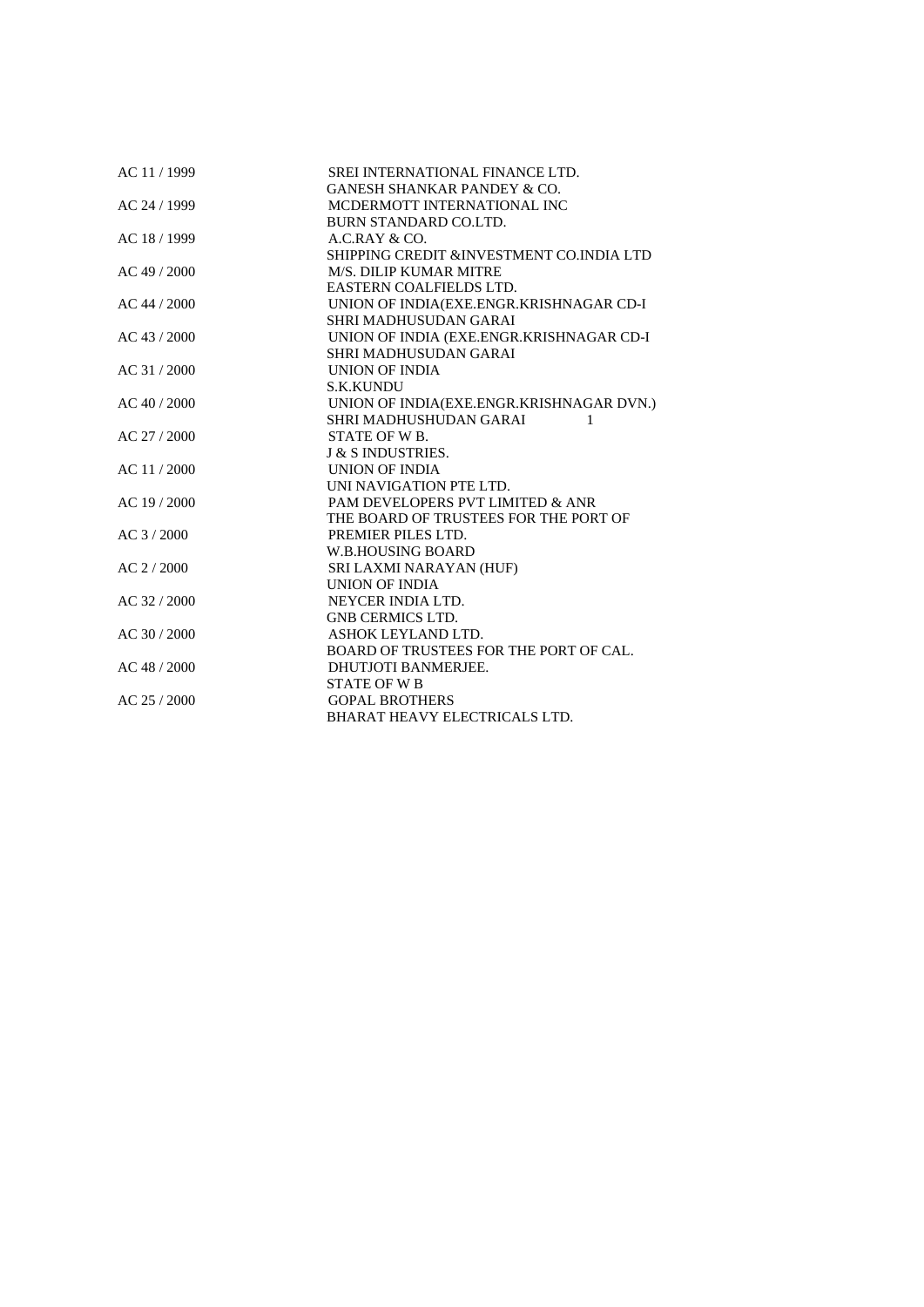ACA 1131 / 1976 THE COMPANY LAW BOARD SHRI D.N. BANERJEE, F.I.C.W.A ACA 1 / 1996 PRODEEP KUMAR LODHA INSTITUTE OF CHARTERED ACCOUNTANT OF IND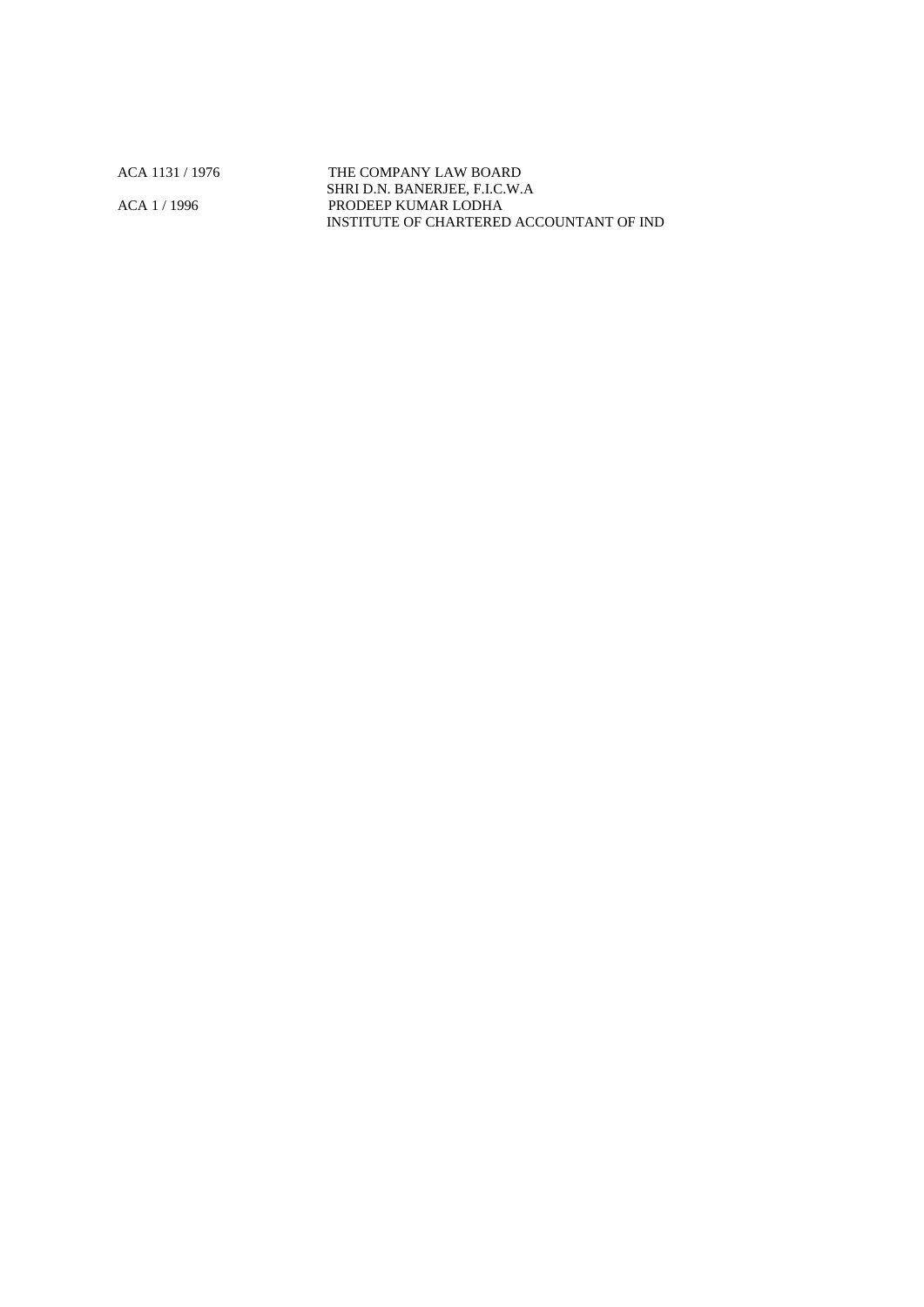ACO 86 / 1998 MONOHAR RAJARAM CHHABARIA UNION OF INDIA ACO 181 / 1999 SOUTH WIND TRAVEL AGENTS PVT.LTD. BFL SOFTWARE LTD.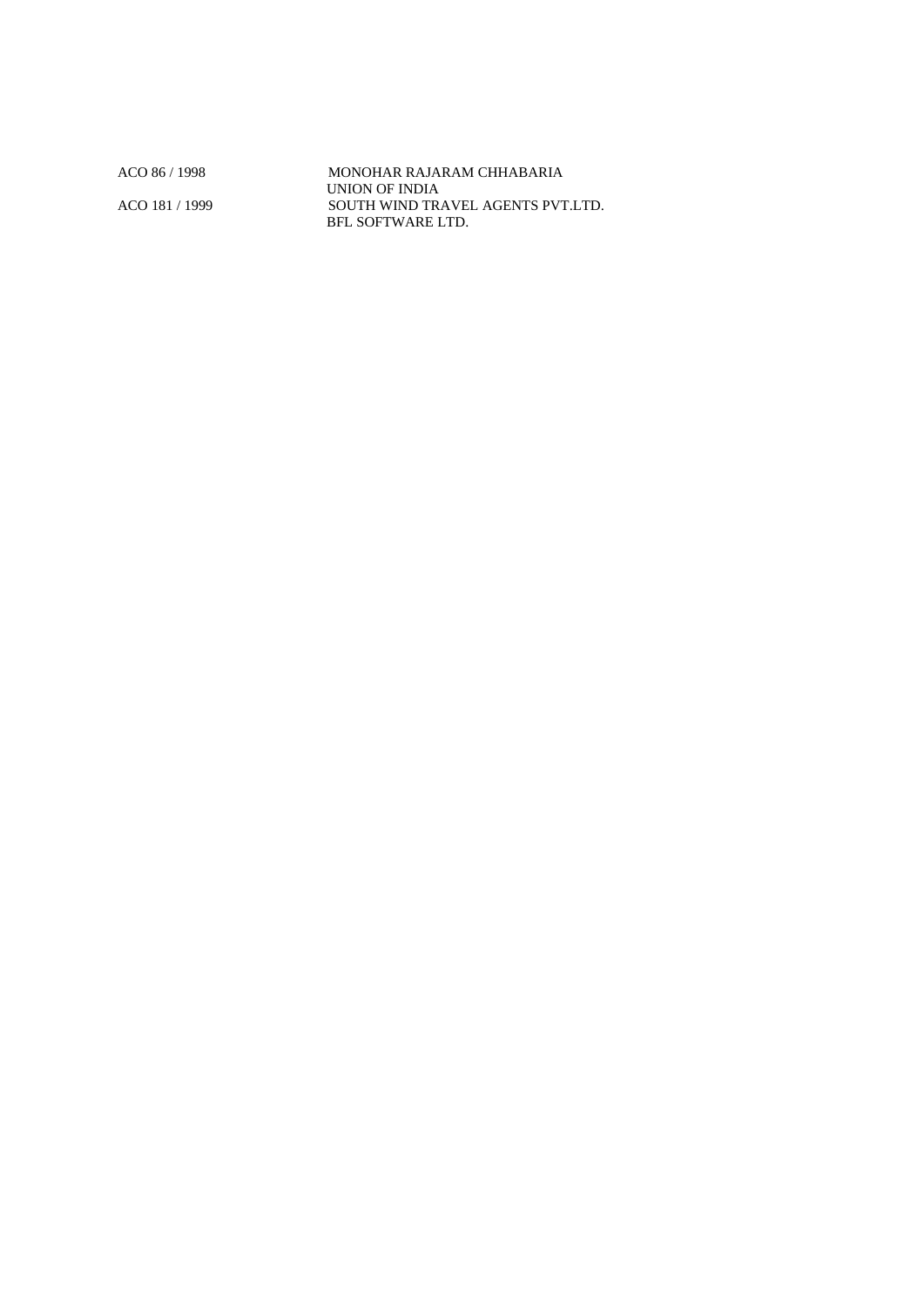| ACR 202 / 1985  | SRI SRI ISWAR RADHAKANTA JEW<br><b>MURARI MOHAN SEN &amp; ORS</b>         |
|-----------------|---------------------------------------------------------------------------|
| ACR 76 / 1986   | IN THE MATTER OF: RANJAN KANTA SADHUKHAN & O                              |
| ACR 1478 / 1987 | SHEW SHANKAR BHARTIYA<br><b>RAJIV KAUL</b>                                |
| ACR 2051 / 1987 | SM. KANAKLATA DEBI & ORS                                                  |
| ACR 2214 / 1987 | <b>MONOJ ROY &amp; ORS</b><br><b>SMT. CHARUSILA TRUST ESTATES</b>         |
| ACR 4137 / 1990 | SREE SREE ISWAR RADHA MADAN MOHAN JEW<br>ASHOKE KUMAR CHANDRA             |
| ACR 4445 / 1991 | SRI SRI MONGAL CHANDI THAKURANI & ORS                                     |
| ACR 4443 / 1991 | SRI SRI MANGAL CHANDI THAKURA & ANR.                                      |
| ACR 2493 / 1992 | KARUANMOY BHATTACHARJEE & ORS<br>DEPUTY COMMR. DEOGHAR                    |
| ACR 789 / 1992  | REBECCA ISAAC RAPHAL BELILIOS<br>NARINDER NATH BINDANI                    |
| ACR 787 / 1992  | REBECCA ISSAC RAPHEL BELILIOS<br>NARINDER NATH BIDANI                     |
| ACR 791 / 1992  | REBECCA ISSAC RAPHAEL BILILIOS<br><b>NARINDER NATH BIDANI</b>             |
| ACR 795 / 1992  | <b>JOSEPH ABRAHAM SOLOMON</b><br><b>NARINDER NATH BIDANI</b>              |
| ACR 793 / 1992  | <b>JOSEPH ABRAHAM SOLMON</b><br>NARINDER NATH BIDANI                      |
| ACR 1378 / 1993 | SHREE SHREE RADHA GOBINDA JEW<br><b>GOBINDA DAS MUPANI</b>                |
| ACR 2249 / 1993 | RAI SOORAJMULL BAHADUR CHARITABLE TRUST<br><b>JAGADISH PRASAD TULSIAN</b> |
| ACR 2305 / 1994 | RATHINDRA MULLICK<br>RAJA RAJENDRA MULLICK BAHADUR                        |
| ACR 2180 / 1994 | NEMAI CHAND AUDDY & ANR.<br>NANDA LAL ANDDY                               |
| ACR 3 / 1995    | <b>RATHINDRA MULLICK</b><br>THE TRUST ESTATE OF R.R.MULLICK BAHADUR       |
| ACR 4 / 1995    | GANESH CH. MULLICK & ORS.<br>D R GUPTA ALIAS DAYARAM GUPTA.               |
| ACR 6 / 1995    | NAWAL KISHORE MANICKLAL DAGA CHARITABLE<br>PANNALAL DAGA                  |
| ACR 1718 / 1995 | SREE SHREE ISWAR RADHA SHYAM SUNDAR JEW                                   |
| ACR 2 / 1995    | AJIT KR.DAWN & ANR.<br>ANATH NATH DAWN & ORS.                             |
| ACR 2 / 1998    | SREE PURUSHOTTAM BHAGWAN<br>VISHNU NARAYAN KASHYAP                        |
| ACR 6 / 1998    | ALOK KUMAR DUTTA & ORS.                                                   |
| ACR 4 / 1999    | RAMA RANI BASAK & ORS.<br><b>GANESH CHANDRA BASAK</b>                     |
| ACR 2 / 1999    | <b>SUSHIL KUMAR DAGA</b>                                                  |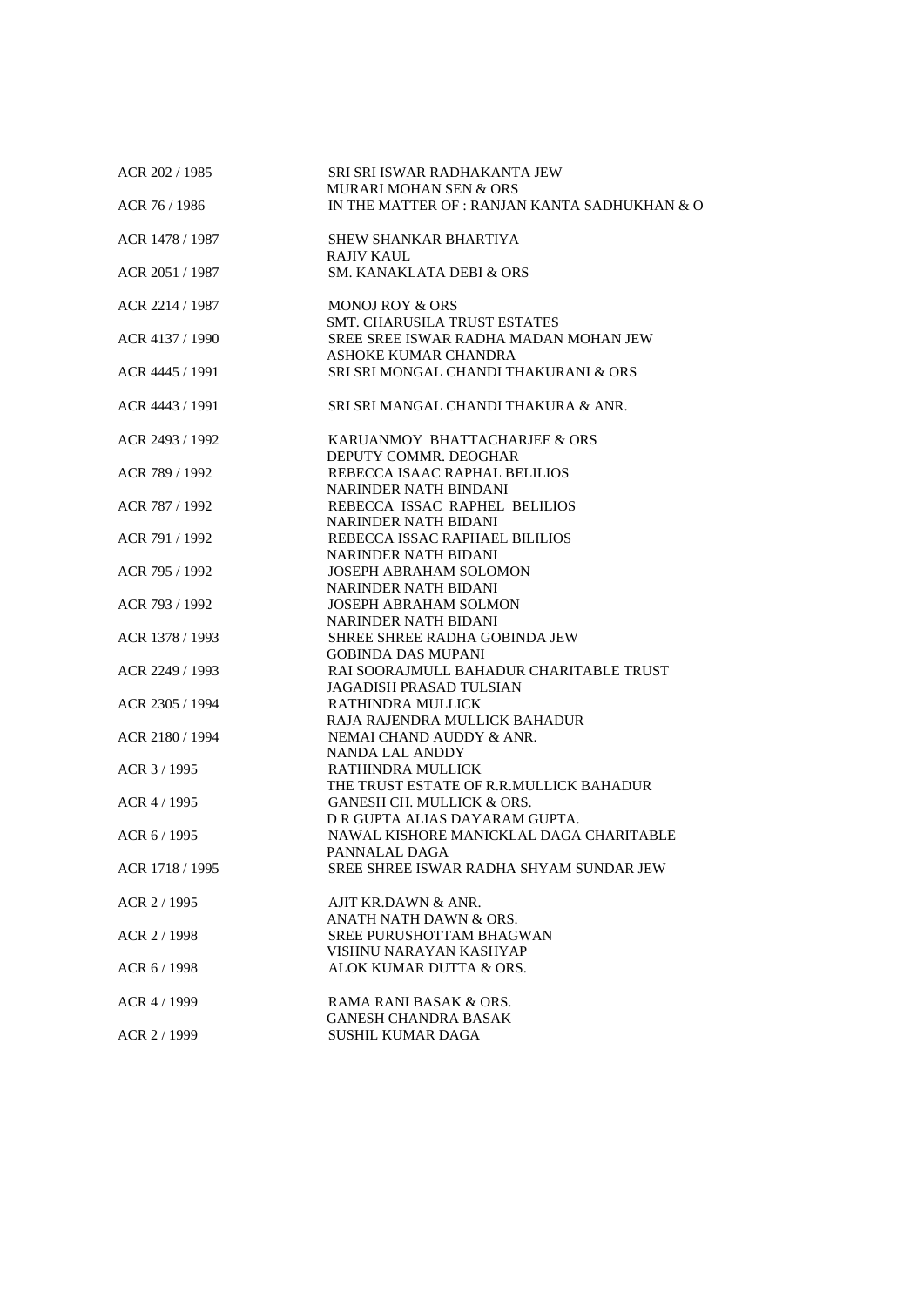ACRP 1 / 1997 MADUMALA CHOKRABARTY STATE OF WEST BENGAL ACRP 1 / 2000 VISWANATH BHAGIRATH BEHEDE MAHESH SHAH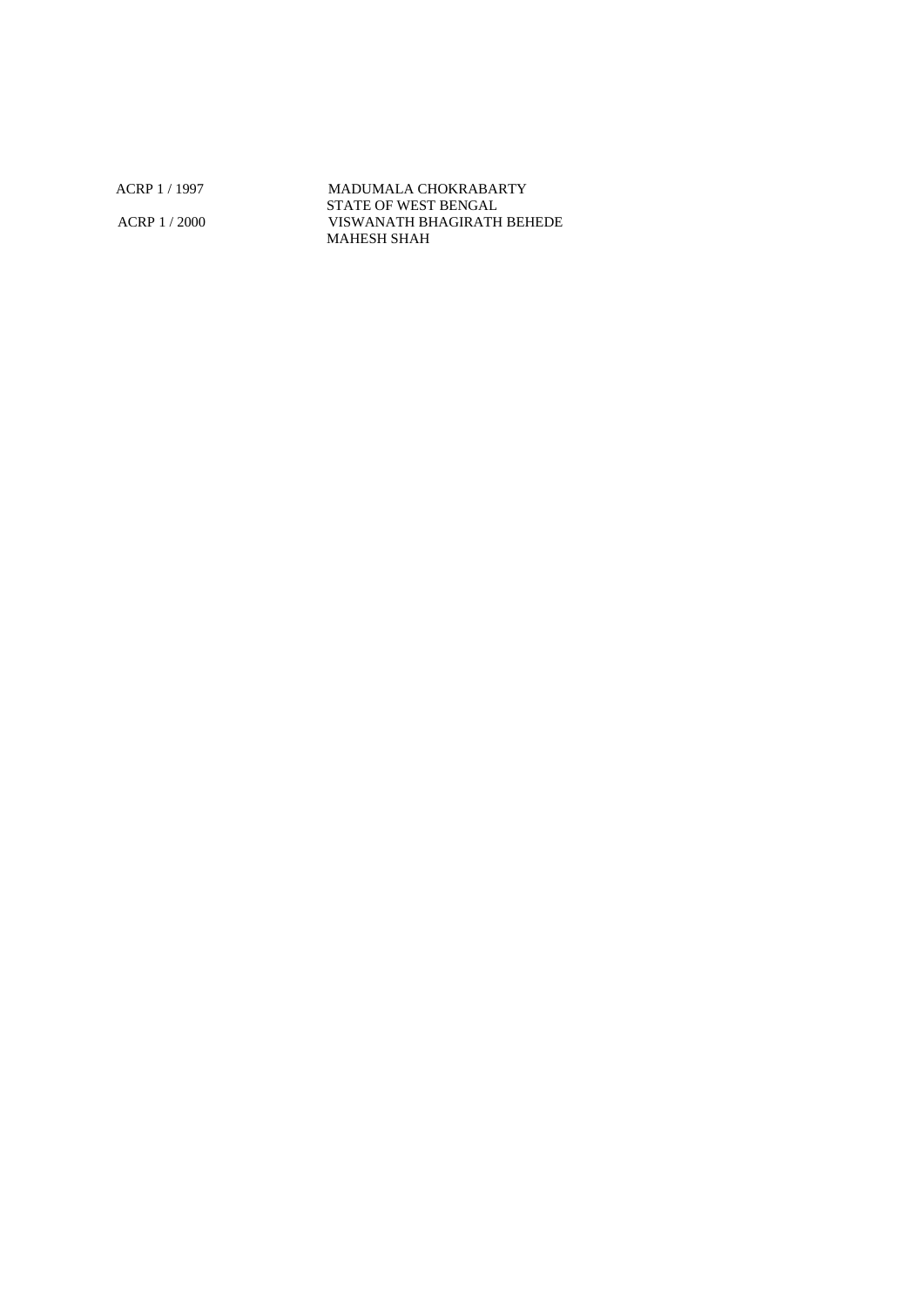| AGA 3076 / 1992 | ASSETS OF PRADIP BANERIEE                |
|-----------------|------------------------------------------|
|                 | DIPTI GANGULI                            |
| AGA 7/1996      | <b>SMT KAMALA BISWAS</b>                 |
| AGA 8 / 1996    | <b>SMT. KIRON SASHI DEBI</b>             |
| AGA 1 / 1996    | <b>SNIGDHA BOSE</b>                      |
|                 | ADMINISTRATOR GENERAL OF WEST BENGAL     |
| AGA 5/1996      | BHUTHNATH OJHA                           |
|                 | THE ADMINISTRATOR GENERAL OF WEST BENGAL |
| AGA9/1996       | SUSHMA SARKAR                            |
|                 | ADMINISTRATOR GENERAL OF WEST BENGAL     |
| AGA 6/1996      | ATINDRA MOOKHERJEE & ANR.                |
|                 | ADMINISTRATOR GENERAL OF WEST BENGAL     |
| AGA 3 / 1996    | RINA DUTTA                               |
|                 | ADMINISTRATOR GENERAL OF WEST BENGAL     |
| $AGA$ 4 / 1996  | ELA GUPTA                                |
|                 | THE ADMINISTRATOR GENERAL OF WEST BENGAL |
| AGA 10 / 1996   | PRASANTA KUMAR MITRA                     |
|                 | ADMINISTRATOR GENERAL OF WEST BENGAL     |
| AGA 01 / 1997   | SHREE SHREE ISWAR BIJOY RADHAMADHAV JIN  |
|                 | ADMINISTRATOR GENERAL OF WEST BENGAL     |
| AGA 1/1997      | SRI SRI ISWAR BIJOY RADHA MADHAB JEW     |
|                 | ADMINISTRATOR GENERAL OF W.B.            |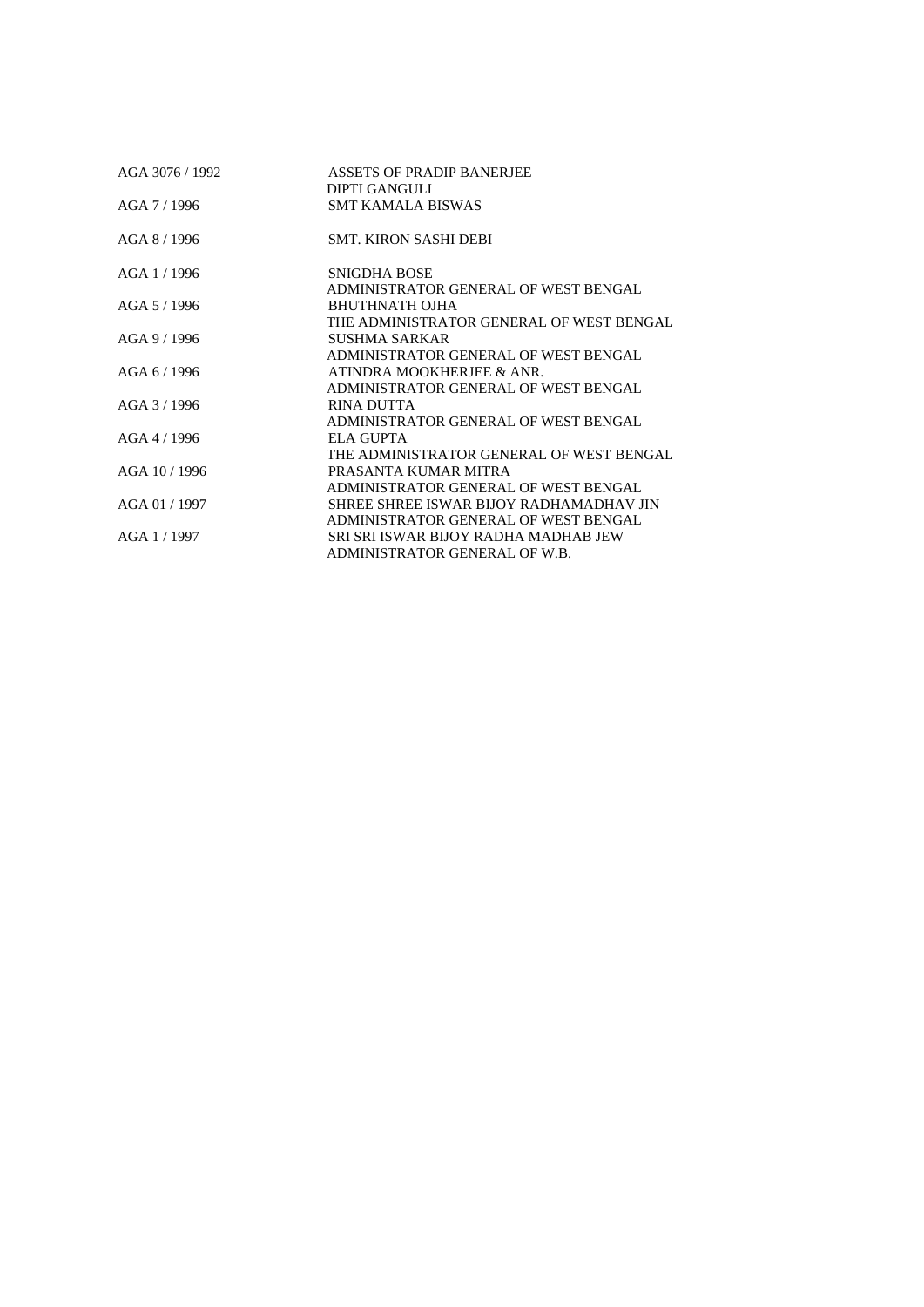| AGT 1577 / 1986 | SRI N.L.IANTIA CAL.               |  |
|-----------------|-----------------------------------|--|
|                 | COMNR. OF GIFT TAX CENTRAL CAL.   |  |
| AGT 1845 / 1986 | <b>COMMR. OF GIFT TAX</b>         |  |
|                 | K.K.KHEMKA                        |  |
| AGT 2642 / 1986 | <b>COMMR. OF GIFT TAX</b>         |  |
|                 | <b>GOUTAM KHANDELWAL</b>          |  |
| AGT 2658 / 1991 | <b>MADAN LAL PATODIA.</b>         |  |
|                 | COMM. OF GIFT TAX, W B CAL. (S/A) |  |
| AGT 1519 / 1992 | M/S.AMINCHAND PYARALAL.           |  |
|                 | COMM. OF GIFT TAX.                |  |
| AGT 3808 / 1994 | M/S GIT POUL & ORS (HUF)          |  |
|                 | C.I.T. GIFT TAX CENTRAL-I, CSL    |  |
| AGT 541 / 1994  | AMIRCHAND PAYARELAL               |  |
|                 | COMM OF GIFT TAX CENTAL-I,CAL     |  |
| AGT 1231 / 1995 | COMMNR. OF GIFT TAX W.B.-IV       |  |
|                 | <b>SUSHILA GOENKA</b>             |  |
| AGT 3 / 1997    | COMM. OF GIFT TAX.                |  |
|                 | SMT. ICHU DEVI CHORASIA.          |  |
| AGT 2/1997      | $C.G.T.WB-V$                      |  |
|                 | ANJALIKA SOMANI                   |  |
| AGT 1 / 1997    | C.G.T.WB-II CAL.                  |  |
|                 | <b>SWARAJ RANJAN MUKHERJEE</b>    |  |
| AGT 3 / 1998    | C.G.T.WB-I CAL.                   |  |
|                 | SMT.ICHU DEVI CHORARIA            |  |
| AGT 1/1999      | <b>BIKASH CHANDRA SINHA</b>       |  |
|                 | COMMNR OF GIFT TAX, WB-IX CAL     |  |
| $AGT$ 1 / 2000  | BIKASH CHANDRA SINHA              |  |
|                 | COMMNR.OF GIFT TAX, WB-IX CAL.    |  |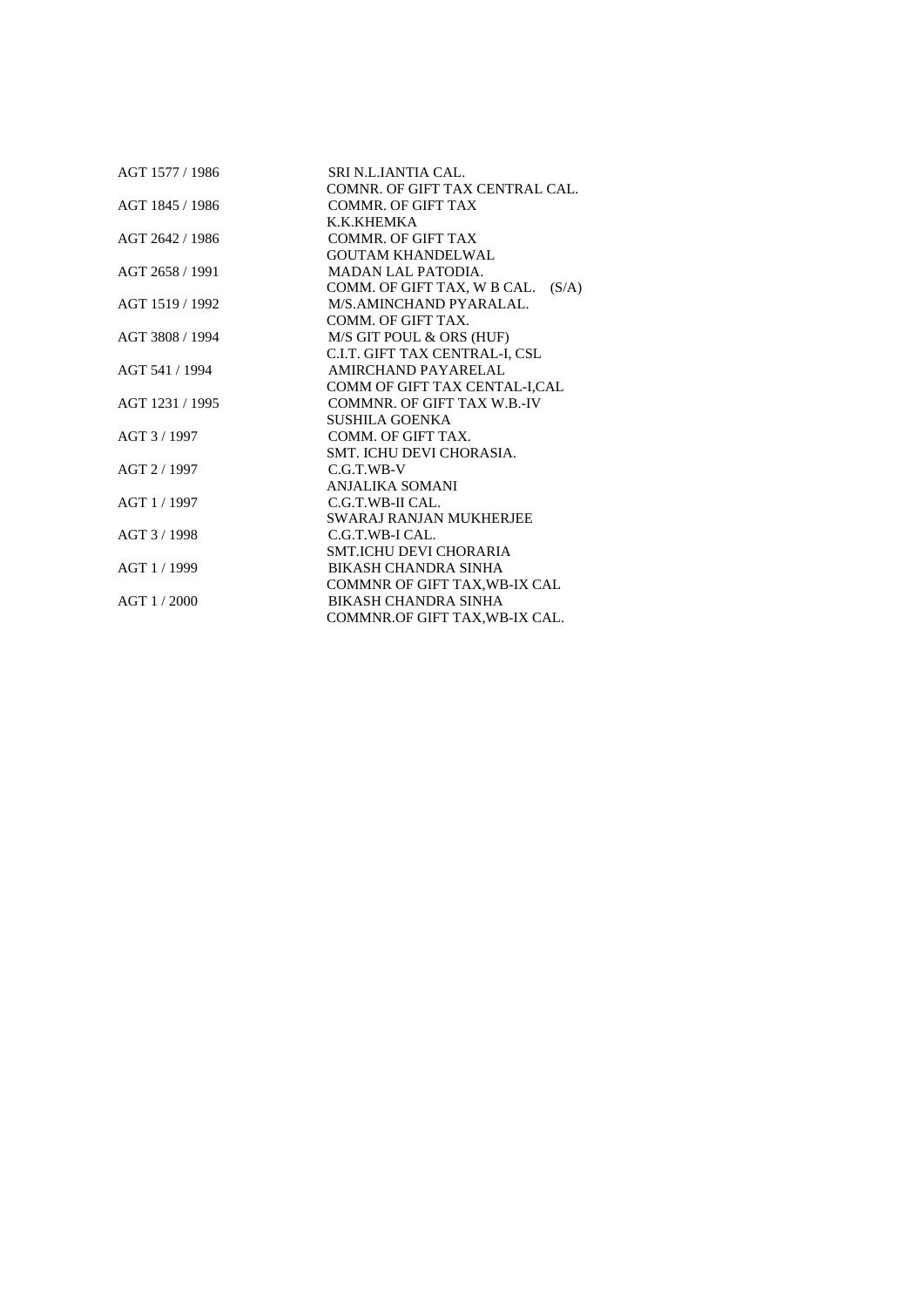AGWA 1 / 1998 IN THE GOODS OF - SOMNATH CHOWDHURY-DECD AGWA 1 / 1999 SAGAR MAL MALL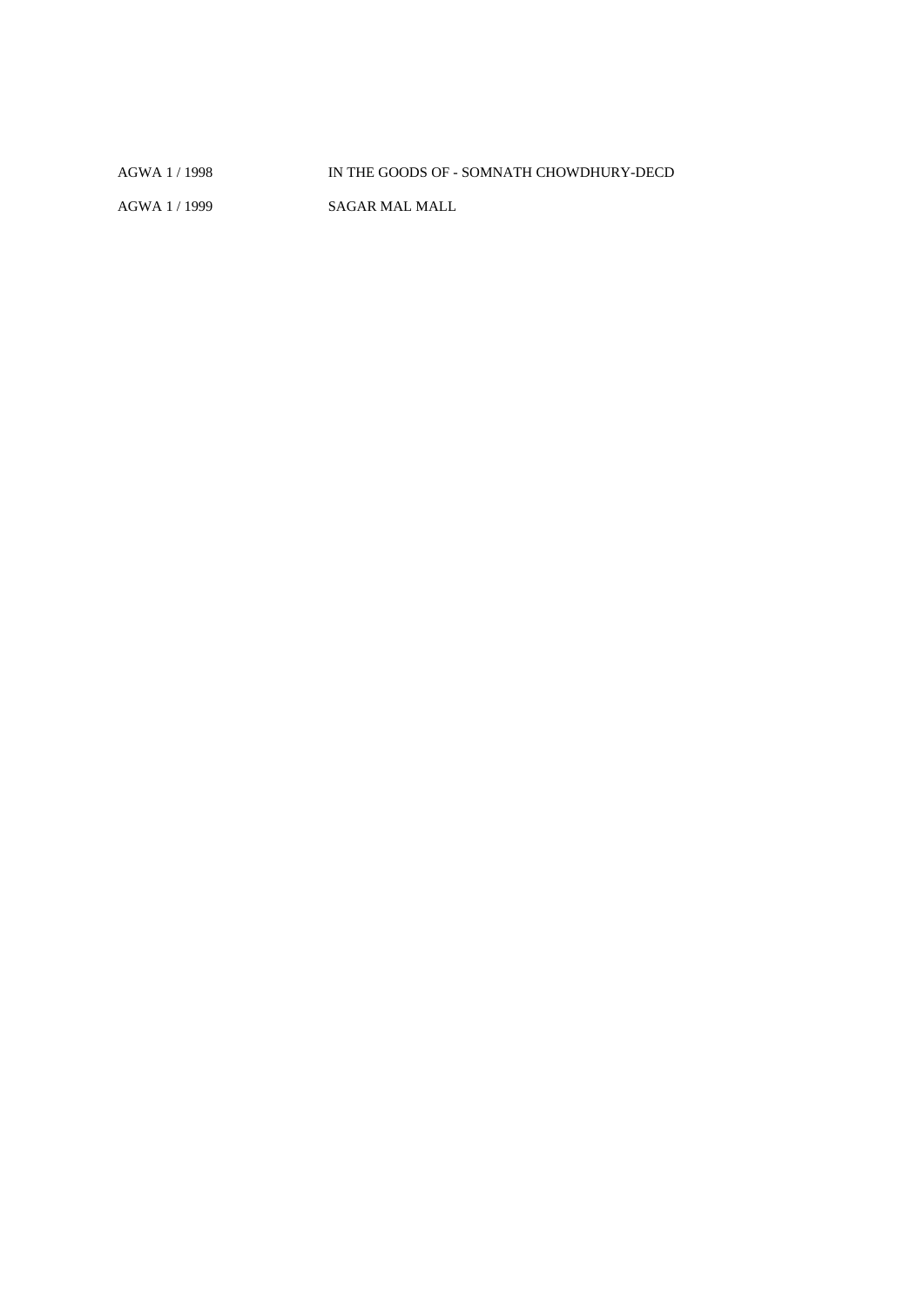AHC 1 / 2000 HAJI UMAR OFFICER-IN-CHARGE ANTI BURGLER SECTION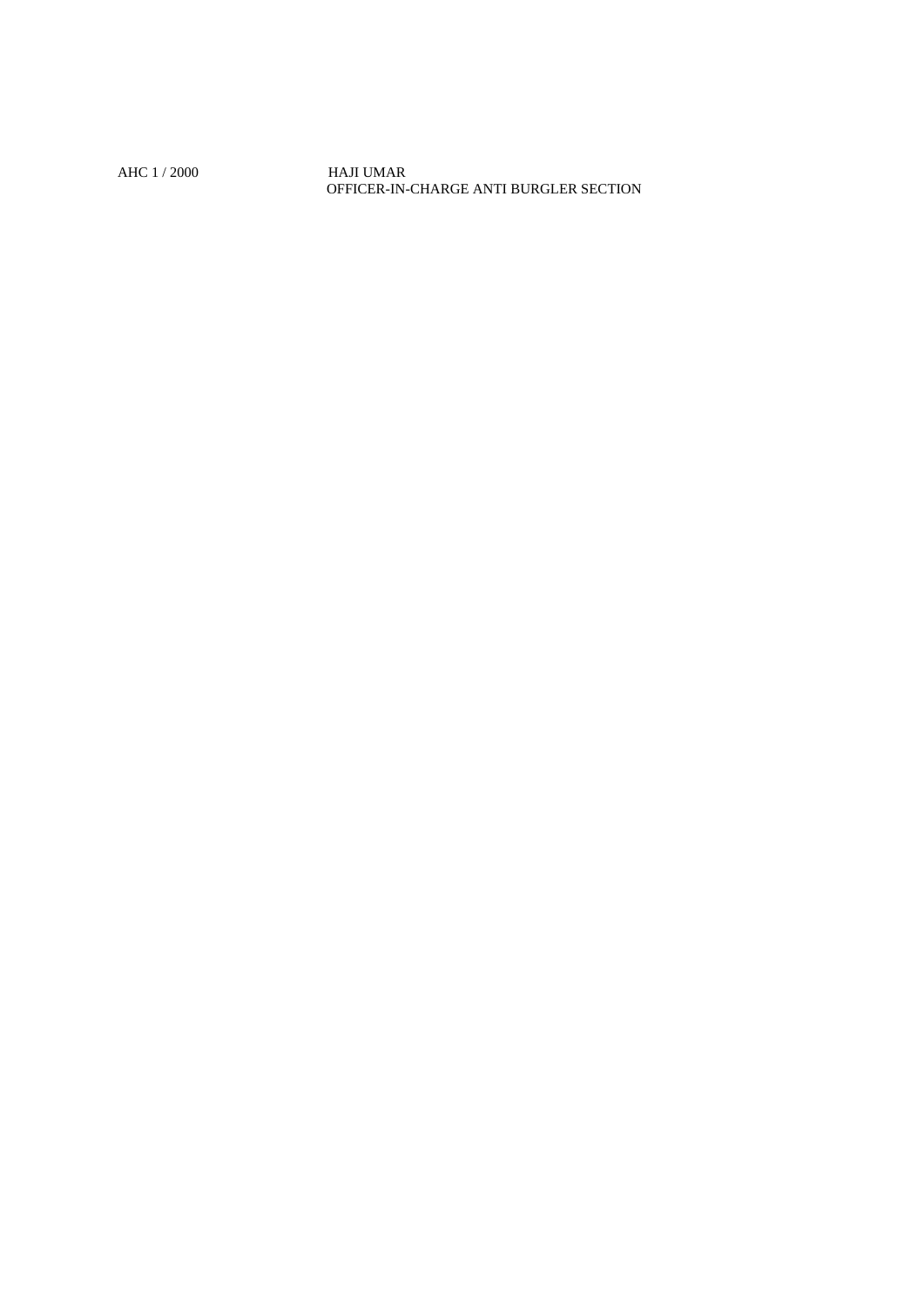| $AID$ 5 / 1996 | SMITHKLINE BEECHAM PLC(DESIGN NO.164202) |
|----------------|------------------------------------------|
|                | KIPRIL PRODUCTS & PACKAGING NPVT. LTD.   |
| AID 12/1998    | JUKI CORPORATION & ANR.                  |
|                | FRIENDS MECHANICAL WORKS INDIA           |
| AID 9/1998     | TEGA INDIA LTD.                          |
|                | THEJO ENGINEERING SERVICES PVT.LTD.      |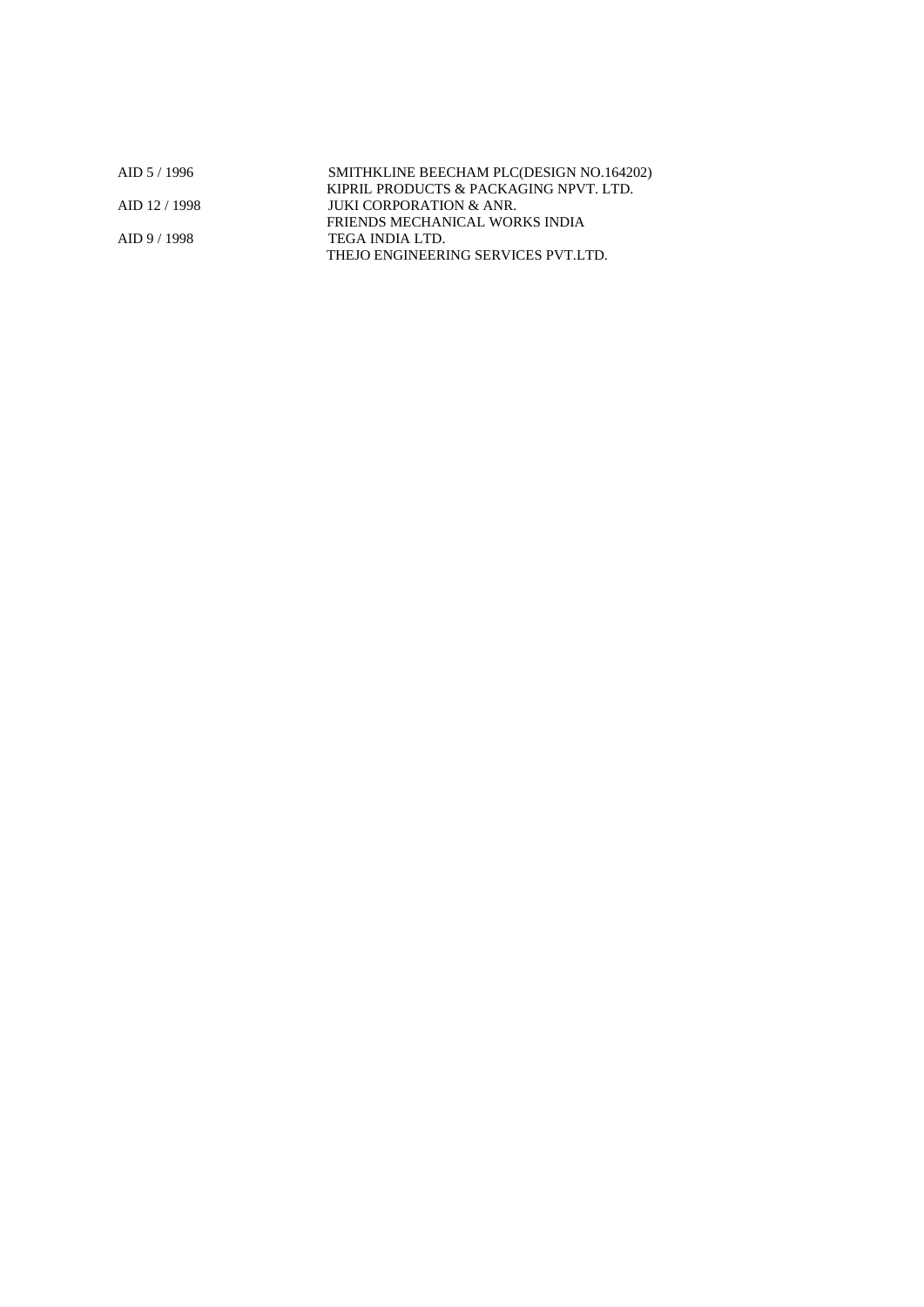AIDR 1053 / 1993 INDUSTRIAL RECONSTRUCTION BANK OF INDIA BENGAL POTTERIES LTD.(IN LIQUIDATION) AIDR 3726 / 1994 INDUSTRIAL RECONSTRUCTION BANK OF INDIA SREE ENGINEERING PRODUCTS LTD. AIDR 1 / 1996 INDUSTRIAL RECONSTRUCTION BANK OF INDIA MOHINI MILLS LTD.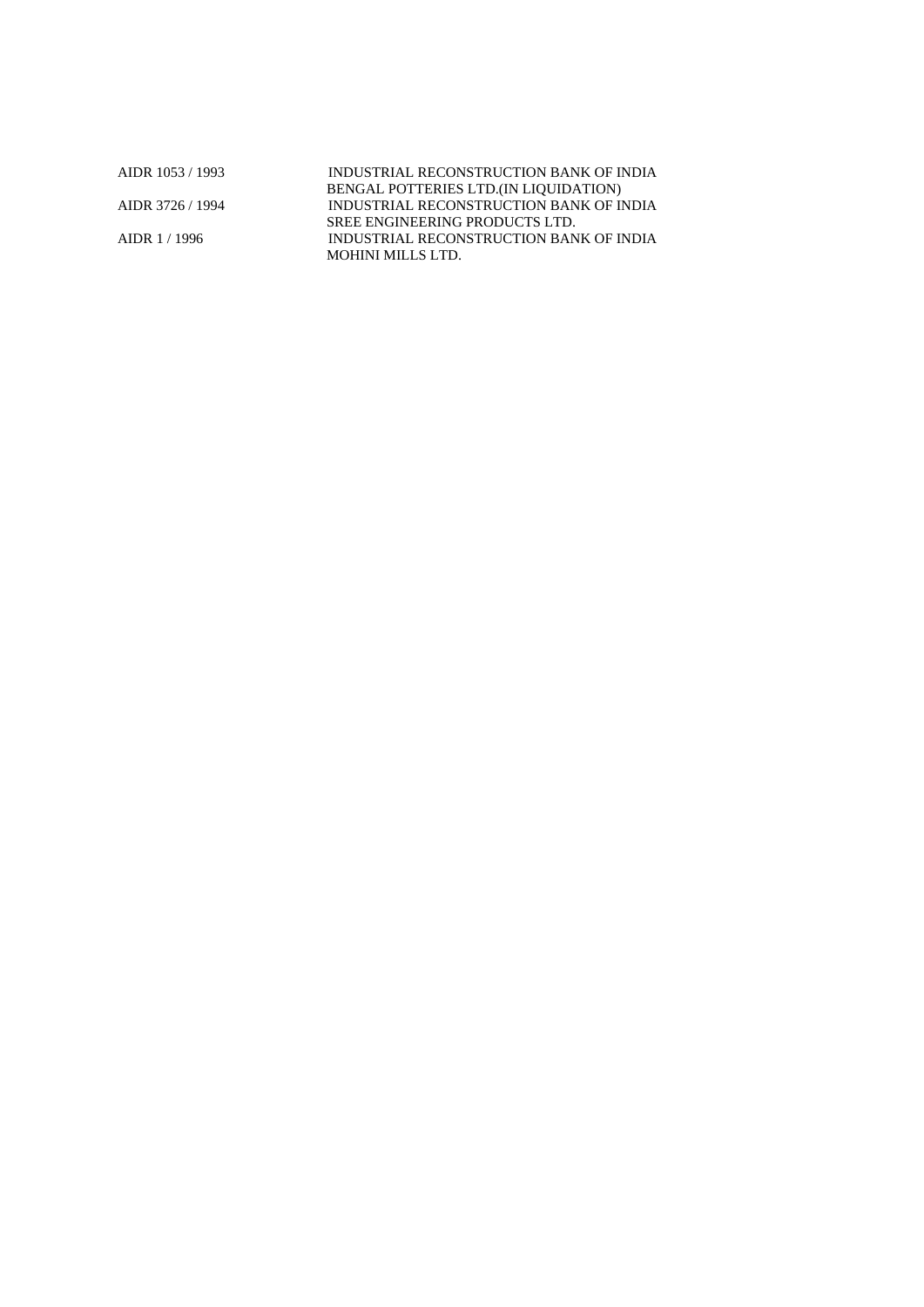| AIFC 198 / 1983  | INDUSTRIAL FINANCE CORPORORATION         |
|------------------|------------------------------------------|
|                  | STEEL & ALLIED PRODUCTS LIMITED          |
| AIFC 847 / 1985  | INDUSTRIAL RECONSTRUCTION BANK OF INDIA. |
|                  | BANGODAYA COTTON MILLS LTD.              |
| AIFC 1729 / 1985 | INDUSTRIAL BANK OF INDIA                 |
|                  | ASSOCIATED AESBY INDUSTRIES PVT. LTD.    |
| AIFC 3398 / 1988 | INDUSTRIAL RECONSTURCTION BANK OF INDIA  |
|                  | REPUBLIC ENGINEERING CORPN. LTD.         |
| AIFC 1843 / 1993 | INDUSTRIAL RECONSTRUCTION BANK OF INDIA  |
|                  | CALCUTTA FAN WORKS LTD (INDIA)           |
| AIFC 3727 / 1994 | INDUSTRIAL RE CONSTRUCTION BANK OF INDIA |
|                  | BENGAL TOOLS & ENGG.CO.PVT.LTD.          |
| AIFC 3736 / 1994 | INDUSTRIAL RECONSTRUCTION BANK OF INDIA  |
|                  | <b>SREE ENGINEERING PRODUCTS LIMITED</b> |
| AIFC 826 / 1995  | INDUSTRIAL FINANCIAL CORPORATION OFINDIA |
|                  | STEEL & ALLIED PRODUCTS LIMITED          |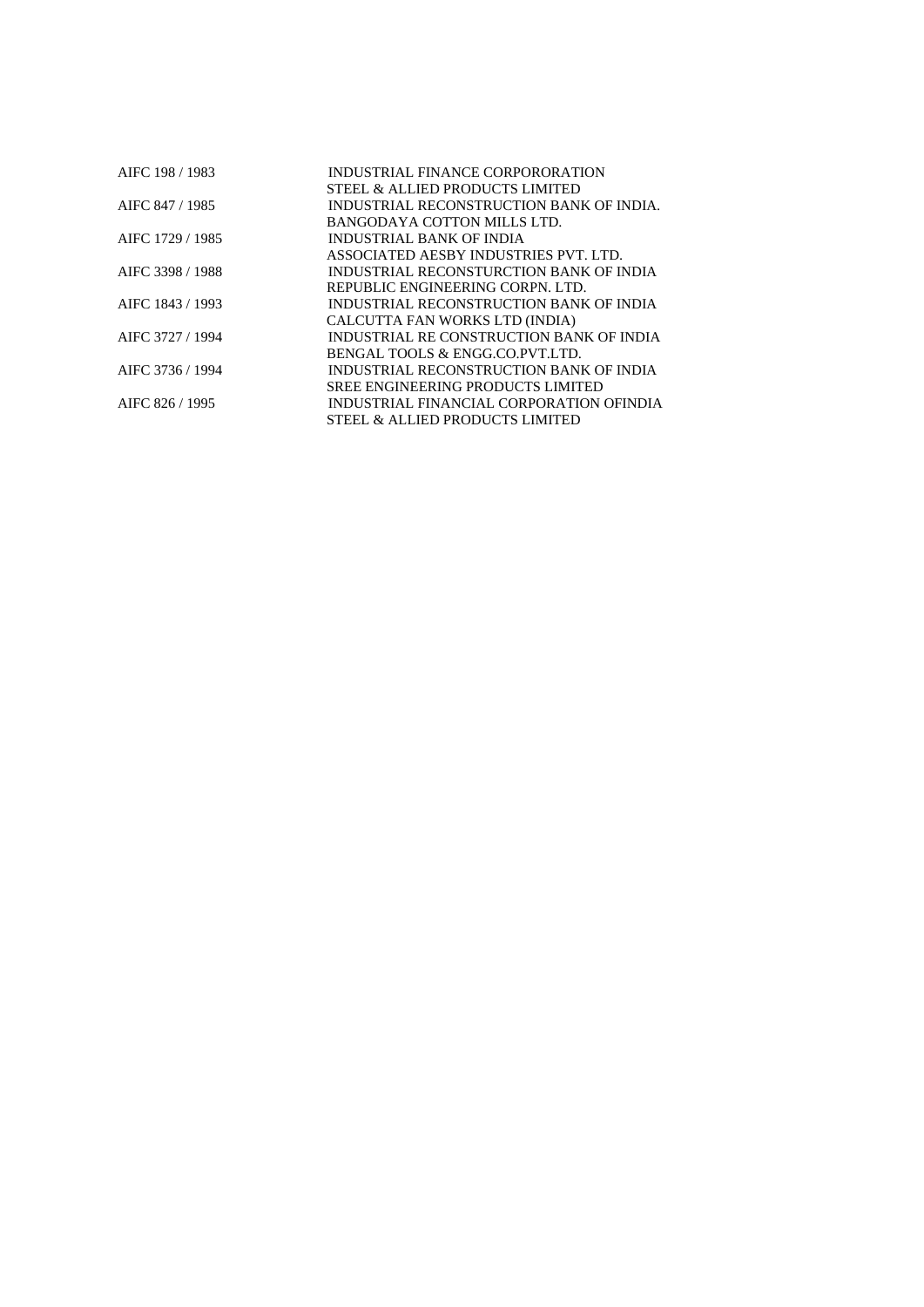AIRB 3726 / 1994 INDUSTRIAL RECONSTRUCTION BANK OF INDIA SHREE ENGINEERING PRODUCTS LTD.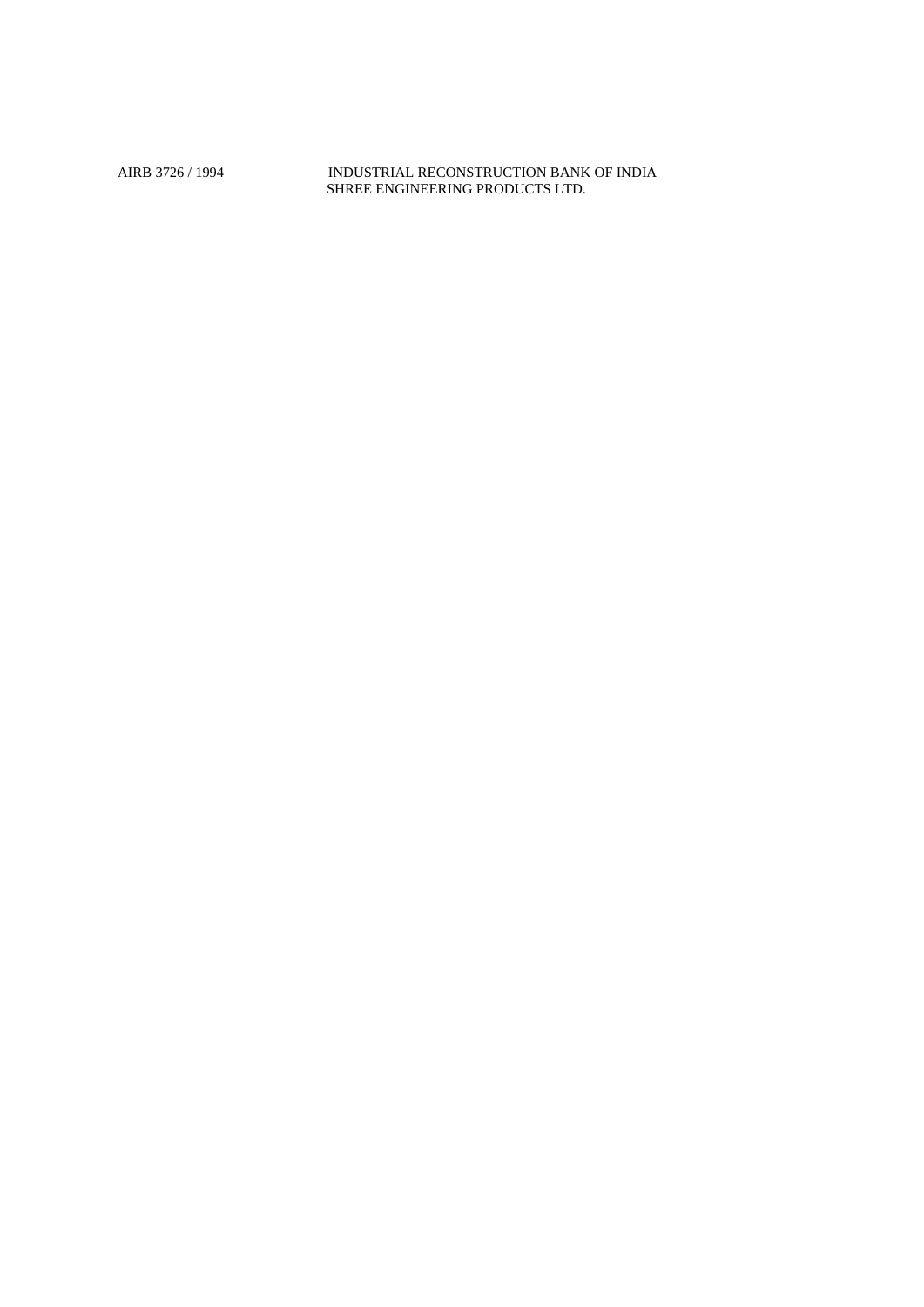## ALP.ITL 4 / 1964 IN THE MATTER OF MISS. GEORGETTA THEODORA LO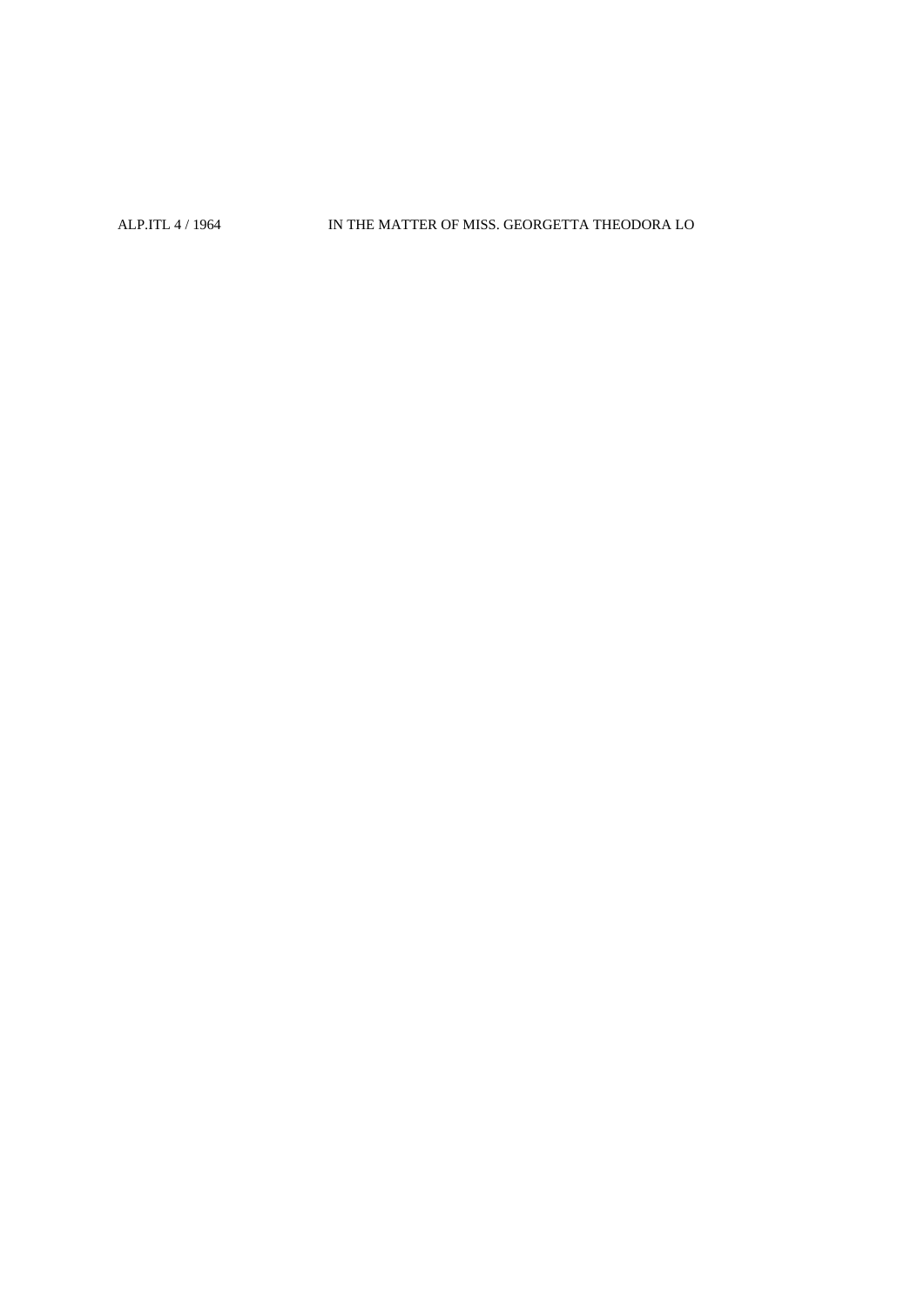| ALP 1087 / 1976 | KHARDAH CO. LTD.                                          |
|-----------------|-----------------------------------------------------------|
|                 | THE KINNISON JUTE MILLS CO. LTD.                          |
| ALP 23/1978     | LALITA ALMAL                                              |
|                 | EXTRACOST P.LTD.                                          |
| ALP 706 / 1979  | DEVENDRA KUMAR SOMANI                                     |
|                 | <b>SM. SAROJ SOMANI</b>                                   |
| ALP 995 / 1985  | KRISHNA PRASAD BAGARIA                                    |
|                 | <b>JAIN PRASAD BAGARIA &amp;</b>                          |
| ALP 41 / 1986   | RAJENDRA KUMAR PODDAR                                     |
|                 | UNITED BANK OF INDIA                                      |
| ALP 595 / 1986  | D.L.MITTER & COMPANY LTD.                                 |
|                 | <b>SMT.AMITA CHOWDHURY</b>                                |
| ALP 897 / 1986  | <b>SALIGRAM MOHTA</b>                                     |
|                 | SAVETRI DEVI PATODIA                                      |
| ALP 832 / 1986  | NOBLE SYNTHETICS LTD.                                     |
|                 | KOLORITE COATINGS & CHEMICALS PVT.LTD.                    |
| ALP 1176 / 1986 | <b>SALIGRAM MOTHA</b>                                     |
|                 | <b>SHREE PRAKASH PATODIA</b>                              |
| ALP 1995 / 1986 | SMT. SUPRIYA BANERJEE & ANR.<br>SMT. RAJYASHREE MUKHERJEE |
| ALP 2267 / 1986 | HIRENDRA KUMAR MITTER & ORS.                              |
|                 | PURUSOTTAM DAS MODI                                       |
| ALP 672 / 1986  | <b>M/S.STARLING INVESTORS</b>                             |
|                 | <b>JAGROOP SINGH</b>                                      |
| ALP 630 / 1986  | <b>SALIGRAM MOTHA</b>                                     |
|                 | MANJU KUMARI PATODIA                                      |
| ALP 2324 / 1986 | DC-SOUZA & DOUCETT CHARITIES                              |
|                 | SRI KHURSHED BUKHT CHOWDHURY                              |
| ALP 603 / 1986  | DINENDRA KUMAR MUKHERJEE                                  |
|                 | <b>SURESH RANJAN GHOSH</b>                                |
| ALP 2471 / 1986 | <b>SM GEETA KUNDU</b>                                     |
|                 | ARUN KR. CHOWDHURY                                        |
| ALP 5290 / 1987 | MODERN JUTE TEXTILES PVT. LTD.                            |
|                 | KANHAIYALAL PATWARI                                       |
| ALP 5582 / 1987 | THE COOCH BIHAR OIL MILLS LTD.                            |
|                 | STATE GOVT. OF W.B.                                       |
| ALP 5581 / 1987 | THE COOCH BIHAR OIL MILLS LTD.                            |
|                 | STATE GOVERNMENT WEST BENGAL                              |
| ALP 5335 / 1987 | SM. ARUNA KUNDANANI                                       |
|                 | M/S. CHOWRINGHEE TALKIES (P) LTD.                         |
| ALP 2135 / 1987 | PERIN STEEL & ALLOY PVT. LTD.                             |
|                 | <b>STATE BANK OF INDIA</b>                                |
| ALP 2474 / 1987 | SUSHANTA KR. BAGCHI                                       |
|                 | <b>DON BOSCO SCHOOL</b>                                   |
| ALP 3436 / 1987 | PROMOD KRISHNA MITRA & ORS.                               |
|                 | RANJIT KRISHNA MITRA                                      |
| ALP 2599 / 1987 | <b>JYOTSNA KUNUI</b>                                      |
|                 | SRI BRINDABAN KUNU                                        |
| ALP 2986 / 1987 | <b>GOUR ROY CHOUDHURY</b>                                 |
|                 | <b>SMT. IRA MUKHERJEE</b>                                 |
| ALP 3202 / 1987 | UNITED BANK OF INDIA                                      |
|                 | M/S. BEEKAY ENTERPRISE                                    |
| ALP 1534 / 1987 | DINENDRA KUMAR MUKHERJEE                                  |
|                 | <b>SURESH RANJAN GHOSH</b>                                |
|                 |                                                           |
| ALP 3619 / 1987 | AMERICAN EXPRESS BANK LTD.                                |
|                 | <b>B.S.INDUSTRIES P.LTD.</b>                              |
| ALP 2427 / 1987 | SHRI BIRENDRA NATH DUTTA                                  |
|                 | <b>SHRI GOVIND TODI</b>                                   |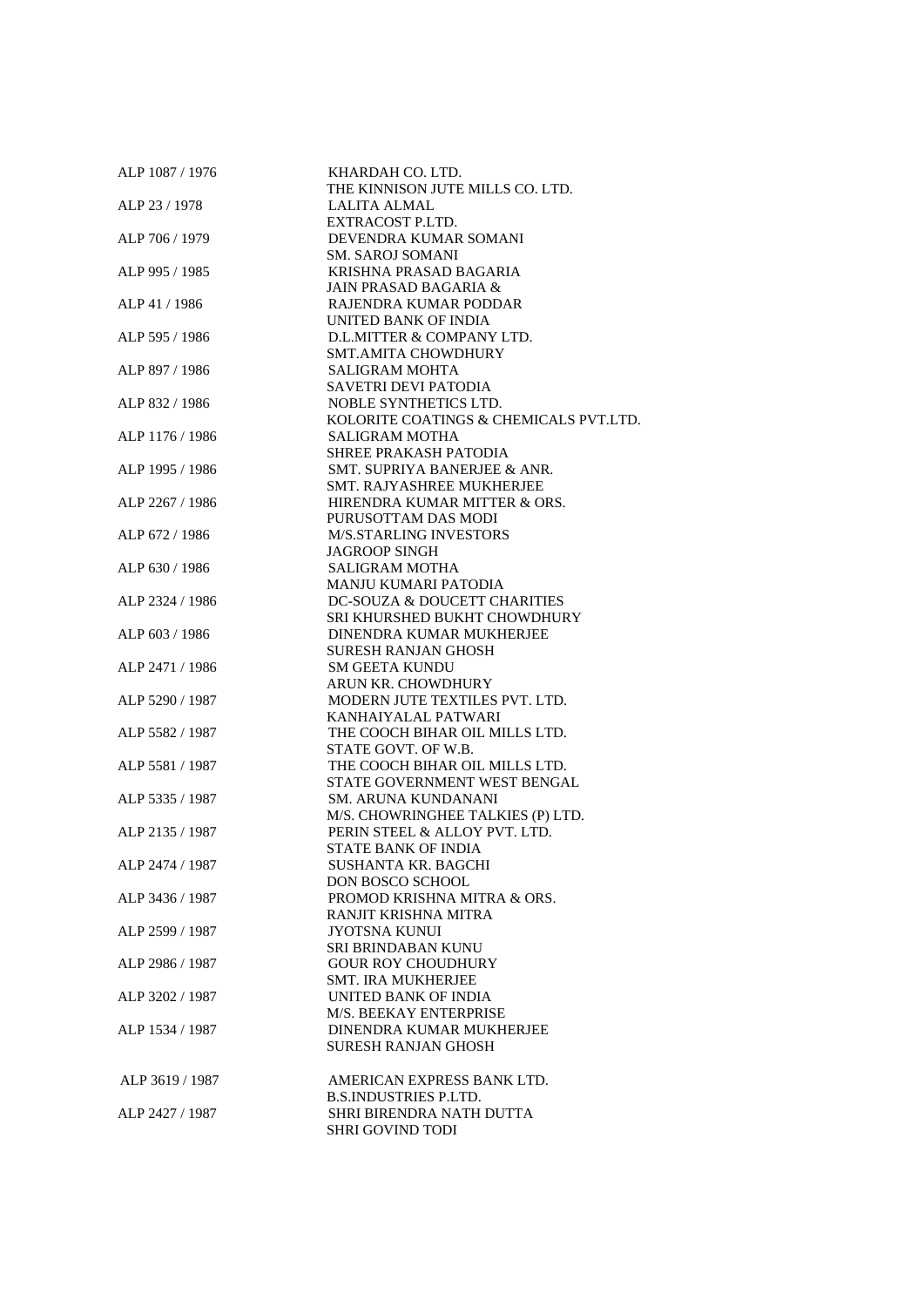| ALP 2721 / 1987 | SANJIB KR. DUTT                                |
|-----------------|------------------------------------------------|
|                 | <b>SMT. SRILA MOITRA</b>                       |
| ALP 2720 / 1987 | DELTA INTERNATIONAL LTD.                       |
|                 | M/S MALLIKA INVESTMENT CO. PVT. LTD.           |
| ALP 2091 / 1987 | <b>HELEN WILSON</b>                            |
|                 | <b>MANAK CH. MUNDRA</b>                        |
| ALP 2074 / 1987 | <b>BHARAT CH. MONDAL &amp; ORS</b>             |
|                 | SM. ANJANA BHADRA                              |
|                 |                                                |
| ALP 3345 / 1987 | M/S. ASHOK T.TRADING CO.                       |
|                 | ARUN KUMAR CHOWDHURY                           |
| ALP 3343 / 1987 | <b>SMT. ARUNA RANI DUTTA</b>                   |
|                 | ARDHENDU SEKHER DUTT                           |
| ALP 3276 / 1987 | <b>AJOY KUMAR DUTTA</b>                        |
|                 | <b>SMT.CHITRITA DUTTA</b>                      |
| ALP 1589 / 1987 | <b>SK.MONIRUDDIN</b>                           |
|                 | <b>HAZI ABDUL KARIM</b>                        |
| ALP 1579 / 1987 | <b>SK.MONIRUDDIN</b>                           |
|                 | <b>MUSSTT ASIA KHATOON</b>                     |
| ALP 1575 / 1987 | NATIONAL SWIMMING ASSOCIATION                  |
|                 | SWIMMING FEDERATION OF INDIA                   |
|                 |                                                |
| ALP 2537 / 1987 | DUNLOP INDIA LTD.                              |
|                 | STATE OF THE WEST BENGAL                       |
| ALP 1952 / 1987 | PINAKI CHANDRA GHOSE                           |
|                 | <b>RABINDAR NATH BOSE</b>                      |
| ALP 2834 / 1987 | HARADHAN MUKHERJEE                             |
|                 | <b>SM. RAMA ROY CHOWDHURY</b>                  |
| ALP 1921 / 1987 | GILLANDERS A. & CO LTD.                        |
|                 | HONG KONG BANK (AGENCY)PVT.LTD.                |
| ALP 2366 / 1987 | SMT. CHITRALEKHA BANSALI                       |
|                 | T.E. THOMSON & CO. LTD.                        |
| ALP 3781 / 1987 | P.ENGINEERING S.P.LTD                          |
|                 | UCO BANK                                       |
| ALP 1261 / 1987 | <b>SM.ANITA PAL &amp; ORS</b>                  |
|                 |                                                |
|                 | <b>SHRI SUKUMAR RAHA</b>                       |
| ALP 1260 / 1987 | UNITED BANK OF INDIA                           |
|                 | THE EASTERN PAPER MILLS LTD.                   |
| ALP 3495 / 1987 | <b>SRI PRADIP MITTRA</b>                       |
|                 | <b>SM.PARBATI BANERJEE</b>                     |
| ALP 1877 / 1987 | ATISH CHANDRA SINHA                            |
|                 | HINDUSTHAN GAS INDUSTRIES LTD                  |
| ALP 2328 / 1987 | <b>G.ATHERTON &amp; CO. PVT.LTD. &amp; ANR</b> |
|                 | <b>ABHIJIT BOSE</b>                            |
| ALP 3033 / 1987 | S.R. KANODIA                                   |
|                 | VIRENDRA SINGH                                 |
| ALP 1141 / 1987 | <b>SK.MONIRUDDIN</b>                           |
|                 | MUSSTT ASIA KHATOON                            |
|                 |                                                |
| ALP 2470 / 1987 | <b>MOHANLAL PANDIT</b>                         |
|                 | <b>AMAR CHARN LAW</b>                          |
| ALP 5203 / 1988 | SHARON ANN CHAKRABORTY                         |
|                 | <b>RANJAN CHAKRABORTY</b>                      |
|                 |                                                |
| ALP 4183 / 1988 | UNITED BANK OF INDIA                           |
|                 | ULTRA PHARMA PVT.LTD                           |
| ALP 6085 / 1988 | <b>SRI PRABIR CH. SEN</b>                      |
|                 | SRI AMARENDRA NATH SEN                         |
| ALP 4167 / 1988 | VISHWANATH KEDIA                               |
|                 | SIDHARTHA SEN                                  |
|                 |                                                |
| ALP 4248 / 1988 | SITARAM AGARWAL & ORS                          |
|                 | NIHAR KUMAR MUKHERJEE                          |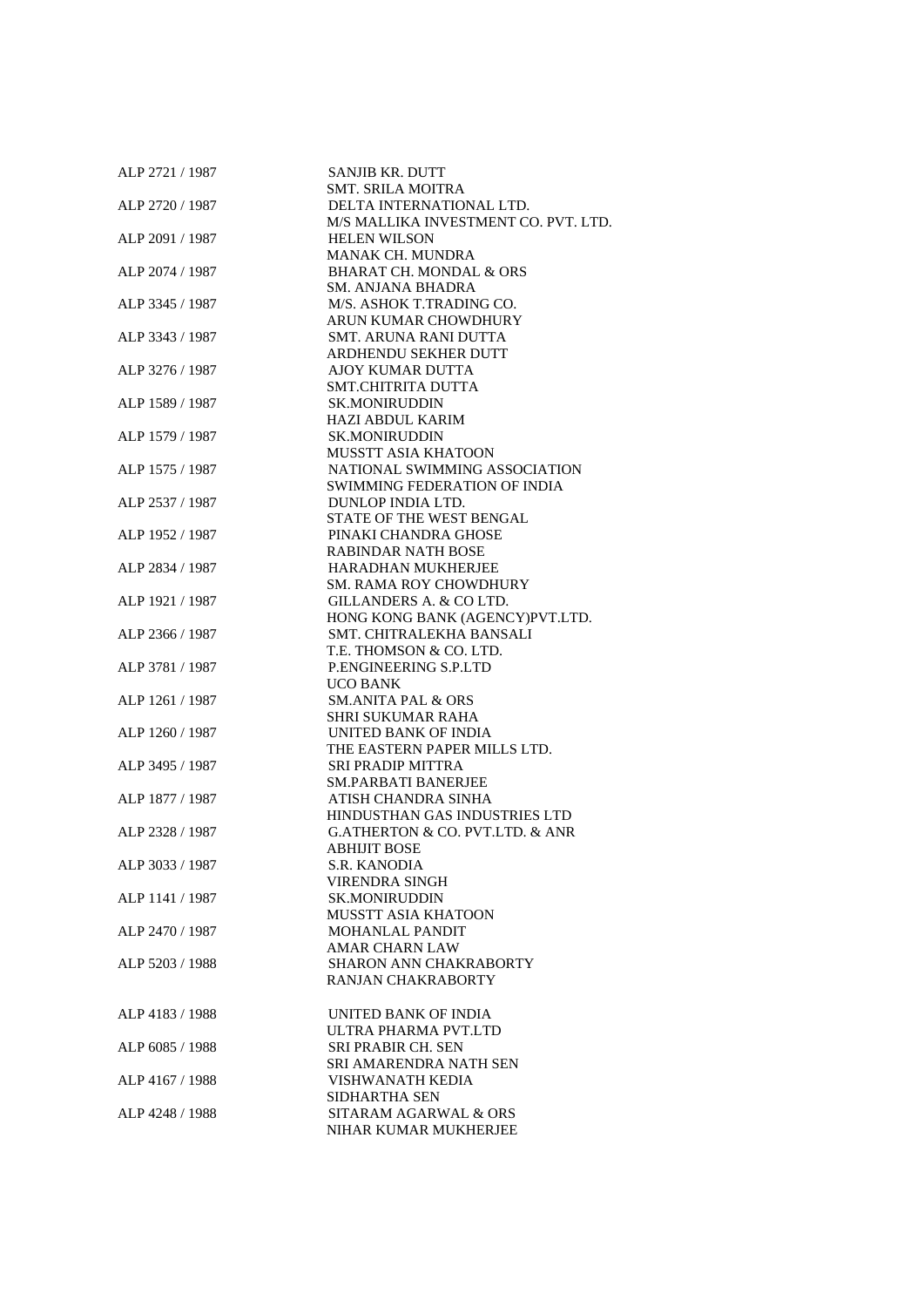| ALP 5136 / 1988 | UNITED BANK OF INDIA                             |
|-----------------|--------------------------------------------------|
|                 | PROBHAT KUMAR SHAW (JAISWAL)                     |
| ALP 3705 / 1988 | <b>SRI SUNIL KUMAR SARKAR</b>                    |
|                 | SRI SUBHAS KUMAR PAL                             |
| ALP 1809 / 1988 | UNITED BANK OF INDIA                             |
|                 | THE PEOPLES ENGG. & MOTOR WORK LTD               |
| ALP 2161 / 1988 | NIRMAL KUMAR JAIN & ANR                          |
|                 | KRISHNA KUMAR SINGHANIA                          |
| ALP 2789 / 1988 | <b>GARDEN REACH SHIPBUILDERS &amp; ENG. LTD.</b> |
|                 | ELECTRICAL MANUFACTURING CO.LTD.                 |
| ALP 3609 / 1988 | <b>STATE BANK OF INDIA</b>                       |
|                 | OKAYTI TEA COMPANY LTD.                          |
| ALP 3194 / 1988 | M/S. M.K.SHIPPING & CHARTING. CO.                |
|                 | BILASPUR SPINNING MILLS  LTD.                    |
| ALP 4812 / 1988 | <b>MUSAMMET</b>                                  |
|                 |                                                  |
|                 |                                                  |
| ALP 5714 / 1988 | <b>MURARI MOHAN DE</b>                           |
|                 | <b>SM. RAM DULARI SHAW</b>                       |
| ALP 1790 / 1988 | BHUMESH CHANDRA ADDY & ORS                       |
|                 | "AMAR'S GYMNASIUM"                               |
| ALP 3028 / 1988 | TAPAN THEATRE (PVT.) LTD. & ANR.                 |
|                 | UNITED BANK OF INDIA                             |
| ALP 4906 / 1988 | <b>SK.MANIRUDDIN</b>                             |
|                 | BHARAT PETROLEUM CORPORATION LTD.                |
| ALP 2470 / 1988 | LAKHANPAL NATIONAL LTD.                          |
|                 | <b>SREE SATI DISTRIBUTORS</b>                    |
| ALP 4188 / 1988 | UNITED BANK OF INDIA                             |
|                 | <b>SRIMATI SHANTI DEVI</b>                       |
| ALP 3321 / 1989 | SHRI ASHIM KUMAR BISWAS                          |
|                 | SHRI AMARENDRA NATH MAJUMDER                     |
| ALP 1514 / 1989 | <b>GURUDAS WADHWA &amp; ANR</b>                  |
|                 | <b>BALU PUNJABI</b>                              |
| ALP 3054 / 1989 | NARENDRA NATH SETHI                              |
|                 | <b>KALINDRI DEVI</b>                             |
| ALP 3081 / 1989 | <b>INDRANI CHATTERJEE</b>                        |
|                 | <b>DWIJENDRA NATH CHATTERJEE</b>                 |
| ALP 4478 / 1989 | DILIP KR.MUKHERJEE & ORS                         |
|                 | <b>TARAK NATH CHATTERJEE</b>                     |
| ALP 1762 / 1989 | <b>SM. SAGARIKA DALEO</b>                        |
|                 | <b>MADAN MOHAN JALAN</b>                         |
|                 |                                                  |
| ALP 855 / 1989  | ARVIND KUMAR GOENKA & ORS                        |
|                 | M/S.SITA WORLD TRAVELS PVT.LTD.                  |
| ALP 2670 / 1989 | KAMALA DEVI MANTRI                               |
|                 | <b>BIKANT MANTRI</b>                             |
| ALP 2570 / 1989 | <b>MADAN GOPAL CHOWDHURY</b>                     |
|                 | <b>SMT. RUMA SIRKAR</b>                          |
|                 |                                                  |
| ALP 106 / 1989  | UNION BANK OF INDIA                              |
|                 | BIHAR MERCHANDISE P.LTD.                         |
| ALP 2769 / 1989 | SRI PRADIP KUMAR DUTTA & ANR.                    |
|                 | SRI RAJESH CHANDRA GHOSH                         |
| ALP 4265 / 1989 | <b>SM.KUSUM AGARWAL</b>                          |
|                 | SRI RANENDRA KISHORE MAJUMDAR                    |
| ALP 1327 / 1989 | <b>GORACHAND MULLICK</b>                         |
|                 | MOLLA MOHD. SAIFUDDIN                            |
| ALP 3055 / 1989 | M/S. SATYANARAYAN REJESHKUMAR                    |
|                 | M/S. PAWAN KUMAR ANIL KUMAR                      |
| ALP 3033 / 1989 | <b>TARACHAND ROY</b>                             |
|                 | <b>ABUL HASNATH</b>                              |
|                 |                                                  |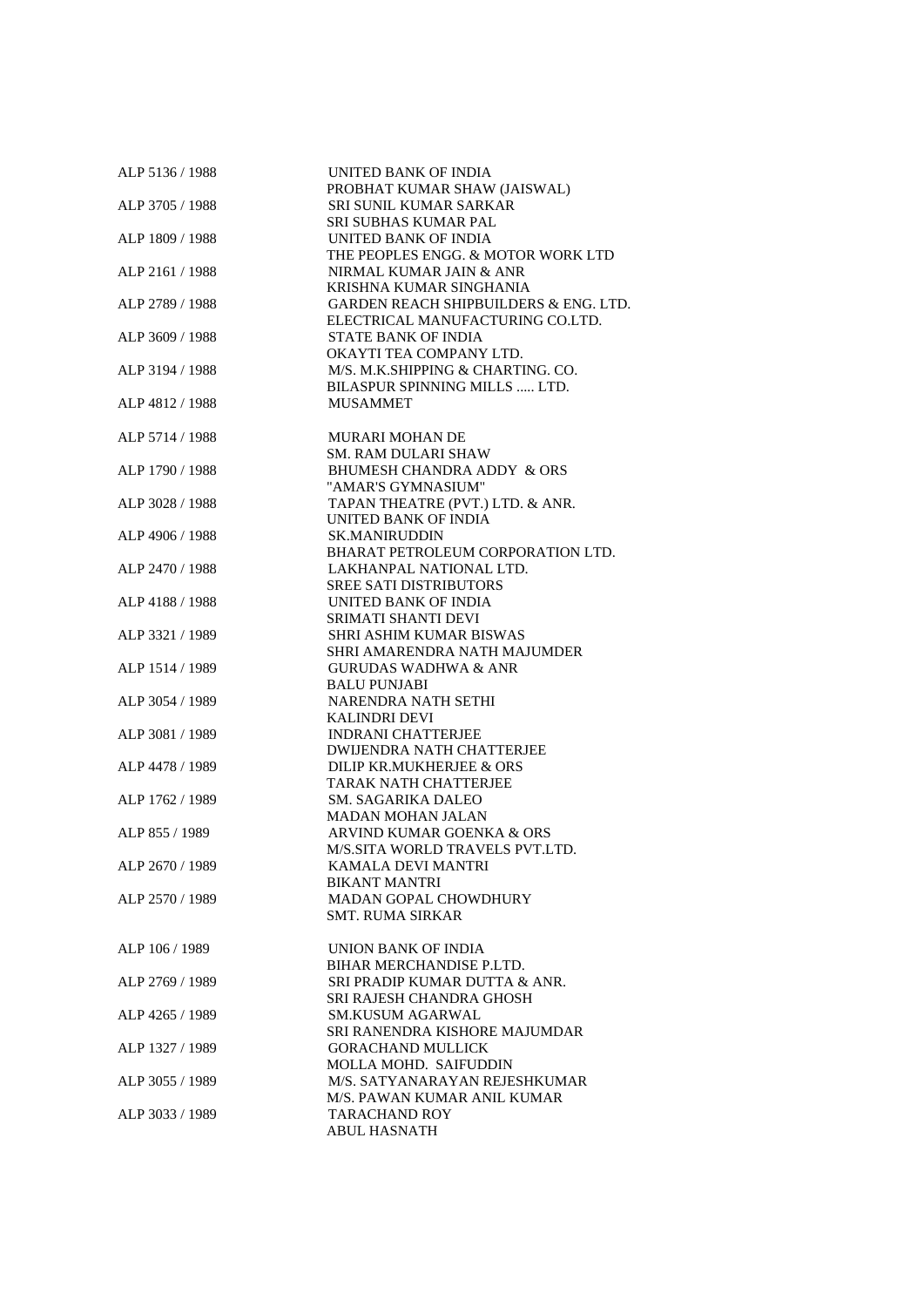| ALP 3327 / 1989 | SMT. SAROJ PACHASIA & ORS.                                                   |
|-----------------|------------------------------------------------------------------------------|
|                 | RADHESHYAM AGARWALLA                                                         |
| ALP 525 / 1990  | UNITED BANK OF INDIA                                                         |
|                 | EASTERN DOCKING & ENGG. CO.                                                  |
| ALP 375 / 1990  | MAKALU TRADING (P) LTD. & ANR.                                               |
| ALP 44 / 1990   | MR.SINHA<br>ALLAHABAD BANK                                                   |
|                 | MOTILALL AGARWALLA                                                           |
| ALP 2490 / 1990 | UNITED BANK OF INDIA & ORS                                                   |
|                 | <b>SMT. SUCHITA CHAUDHURY</b>                                                |
| ALP 764 / 1990  | KALYAN KUMAR DASGUPTA                                                        |
|                 | <b>ANALENDU DE</b>                                                           |
| ALP 832 / 1990  | <b>SMT.SHYAMALI SIRCAR</b>                                                   |
|                 | <b>ASHIM KR.SIRCAR</b>                                                       |
| ALP 351 / 1990  | <b>OMAZI FAZLUR RAHMAN</b>                                                   |
|                 | AYUB KHANM                                                                   |
| ALP 3277 / 1990 | <b>MRS. MEENA TALUKDAR</b>                                                   |
|                 | PARTHA TALUKDARE                                                             |
| ALP 4050 / 1990 | <b>SURESH GUPTA &amp; ORS</b>                                                |
|                 | <b>RAM BILAS SINGH</b>                                                       |
| ALP 3309 / 1990 | RANJIT BHATTACHARYA                                                          |
| ALP 1322 / 1990 | NEW DARJEELING UNION TEA CO.LTD<br>WEST BENGAL STATE ELECTRICITY BOARD & ANR |
|                 | PATIT PABAN BERA                                                             |
| ALP 1315 / 1990 | <b>SRI SAILENDRA PARESKH &amp; ORS</b>                                       |
|                 | MRS.ANIS FATMA BEGUM, MUTWALLA                                               |
| ALP 3288 / 1990 | VISHAWANATH PUROHIT                                                          |
|                 | <b>GAYA PRASAD TRIVEDI</b>                                                   |
| ALP 725 / 1991  | SHRI NARAYAN DAS MULLICK & ORS.                                              |
|                 | <b>SRI BISWANATH PANDIT</b>                                                  |
| ALP 1977 / 1991 | MINTO PARK SYNDICATE & ORS                                                   |
|                 | <b>GENERAL ELECTRIC CO. OF INDIA LTD.</b>                                    |
| ALP 312 / 1991  | THE BANK OF TOKYO & MITSUBISHI LTD.                                          |
|                 | M/S. SILVER SHIP MARITIME AGENCIES P.LTD                                     |
| ALP 1130 / 1991 | TAPAN KUMAR BISWAS & ANR                                                     |
|                 | CALCUTTA NAIR SERVICE SOCIETY                                                |
| ALP 2218 / 1991 | THE BENGAL DOOARS NATIONAL TEA CO.LTD.<br><b>SUKUMAR ROY</b>                 |
| ALP 314 / 1991  | <b>SMT. CHAYA CHANDRA</b>                                                    |
|                 | SHRI KAJAL KR. CHANDRA                                                       |
| ALP 202 / 1991  | <b>MRS. DIVYA JALAN</b>                                                      |
|                 | M/S. CHAMARIA PROPERTIES PVT. LTD.                                           |
|                 |                                                                              |
| ALP 201 / 1991  | <b>AMITAVA MITTER</b>                                                        |
|                 | <b>FERRAZZINIS BAKERY</b>                                                    |
| ALP 917 / 1991  | CRYSTAL PROPERTIES PVT.LTD. & ANR                                            |
|                 | <b>SHRI DEPENDRANATH</b>                                                     |
| ALP 2037 / 1991 | SHRI NIRANJAN MONDAL & ANR                                                   |
|                 | ARDHENDU SEKHAR DUTTA                                                        |
| ALP 3747 / 1992 | <b>RATAN CHAND BURMAN &amp; ORS</b>                                          |
| ALP 2110 / 1992 | SHRI DINDAYAL AGARWALA                                                       |
|                 | PHANI BHUSAN DAS<br><b>BARINDRA KR. DHAR</b>                                 |
| ALP 3722 / 1992 | RATHINDRA NATH DEY & ANR                                                     |
|                 | DILIP KUMAR DEY                                                              |
| ALP 2184 / 1992 | BHARAT OVERSEAS BANK LTD.                                                    |
|                 | PUSHKAR MALHOTRA                                                             |
| ALP 1466 / 1992 | INDUSTRIAL DEVELOPMENT BANK OF INDIA                                         |
|                 | PAPYRUS PAPERS LTD.                                                          |
|                 |                                                                              |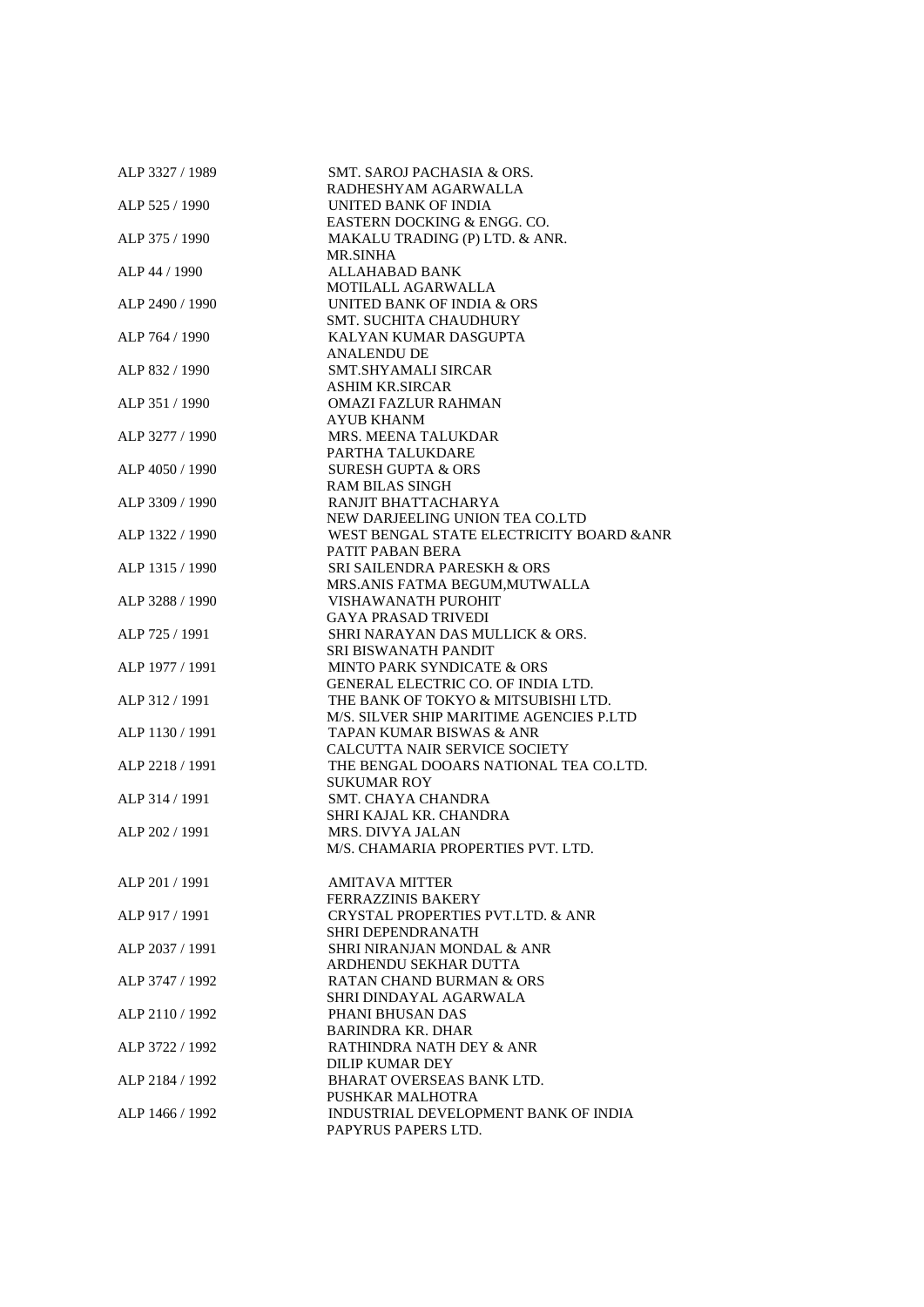| ALP 2148 / 1992 | <b>RABINDRA NATH BISWAS &amp; ORS</b>  |
|-----------------|----------------------------------------|
|                 | PANCHU GOPAL CHATTAPADHYAY             |
| ALP 1229 / 1992 | DELTA INDUSTRIES LTD & ANR             |
|                 | UNITED BANK OF INDIA                   |
| ALP 505 / 1992  | <b>SM.RITA KUNDU</b>                   |
|                 | <b>ARUP KUNDU</b>                      |
| ALP 1652 / 1992 | SM. RANU BANERJEE & ANR.               |
|                 | SHRI SUDHIR KUMAR CHAKRABORTY          |
| ALP 688 / 1993  | BIRENDRA NATH DUTT & ANR.              |
|                 | <b>SMT. SHUSHILA CHOUDHURY</b>         |
| ALP 1167 / 1993 | <b>SMT. RENU BALA GHOSH</b>            |
|                 | SHRI ARUN PRAKASH KHAN                 |
| ALP 65 / 1993   | <b>ASOK RAHUT</b>                      |
|                 | <b>BISWAJIT BASU</b>                   |
|                 |                                        |
| ALP 1259 / 1993 | SMT. KRISHNA BHATTACHARJEE             |
|                 | SRI SURESH CHANDRA BHOWMICK            |
| ALP 1261 / 1993 | <b>SMT. PARBATI SEN</b>                |
|                 | SMT. MANDIRA KR. BHOJNAGARWALLA        |
| ALP 1652 / 1993 | UN CHUNG CHAIN                         |
|                 | <b>TEMPA LANDU</b>                     |
| ALP 1923 / 1993 | SRI KUMARESH CHANDRA BOSE              |
|                 | SMT.RADHARANI SAHA                     |
| ALP 1316 / 1993 | <b>SRI KAMAL SETH</b>                  |
|                 | CITI BANK N.A.                         |
| ALP 1330 / 1993 | G.E.C. ALSTHOM INDIA LTD. & ORS.       |
|                 | GENELEC LTD.                           |
| ALP 1263 / 1993 | TOOLS SUPPLIERS PVT. LTD.              |
|                 | MRS. MANJULA SHAH                      |
| ALP 16 / 1993   | <b>SM.USHA BAGCHI</b>                  |
|                 |                                        |
|                 | PANKAJ KUMAR MITRA                     |
| ALP 15 / 1993   | THE MORAN TEA CO.(INDIA) LTD.          |
|                 | <b>SUDHIR PRAKASH</b>                  |
| ALP 1446 / 1993 | NARAYAN CHANDRA GHOSHAL & ANR          |
|                 | <b>RATNA RASHID BANERJEE</b>           |
| ALP 317 / 1993  | SUNIL INVESTMENTS PVT.LTD.             |
|                 | METAL BOX INDIA LTD.                   |
| ALP 239 / 1993  | PROMOD KUMAR BHAGAT                    |
|                 | JESSOP & CO. LTD.                      |
|                 |                                        |
| ALP 185 / 1993  | <b>M/S.NOBLE ALLOYS MANUFACTURES</b>   |
|                 | <b>M/S.MAA TARA ROADLINES</b>          |
| ALP 162 / 1993  | <b>MANGILAL PARAKH</b>                 |
|                 | SMT.SHYAMADEVI AGARWALA                |
| ALP 2254 / 1993 |                                        |
|                 | GLITTER LEASINGS & FINANCE CO.(P) LTD. |
|                 | UPENDRA MONI TRIPATHI                  |
| ALP 3015 / 1993 | <b>TAPAS DASGUPTA &amp; ANR</b>        |
|                 | DHRUBA SEN                             |
| ALP 3635 / 1993 | <b>PULAK LAHIRI</b>                    |
|                 | <b>TRAFFIC JYMNASIUM</b>               |
| ALP 3793 / 1993 | SOTAC CORPN.                           |
|                 | THE SCIENTIFIC OFFICER                 |
| ALP 750 / 1993  | <b>MANOTOSH DAS GUPTA</b>              |
|                 | SRI SUPRIYA DAS GUPTA                  |
| ALP 2253 / 1993 | <b>AJOY SANKAR ROY</b>                 |
|                 | <b>SRI SAKTI SANKAR ROY</b>            |
| ALP 644 / 1993  | <b>INDIA FOILS LTD.</b>                |
|                 | <b>BISHNU BOSE</b>                     |
| ALP 639 / 1993  | UNITED BANK OF INDIA                   |
|                 |                                        |
|                 | WESTING HOUSE SEXBY FARMERS LTD.       |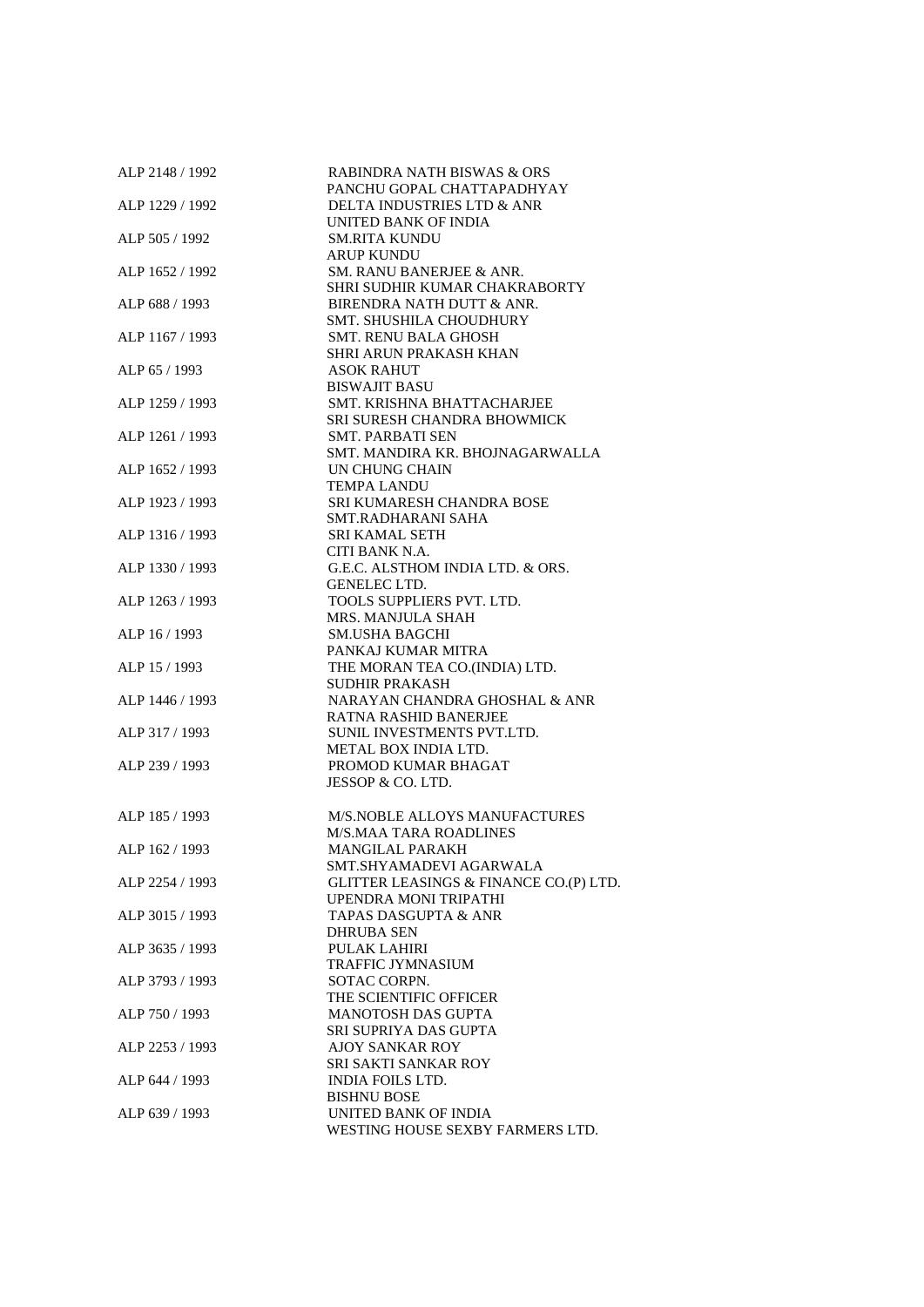| ALP 2035 / 1993 | AMAR'S GYMNASIUM CLUB                    |
|-----------------|------------------------------------------|
|                 | PRASANTA DUTTA                           |
| ALP 1260 / 1993 | SM. KRISHNA BHATTACHARJEE                |
|                 | SRI SURESH CHANDRA BHOWMICK              |
| ALP 2485 / 1994 | KAMALA MITRA & ORS.                      |
|                 | <b>SMT. ANIMA DASTIDAR</b>               |
| ALP 407 / 1994  | YASHOWARDHAN KHEMKA                      |
|                 | ORS.                                     |
| ALP 1238 / 1994 | SMT.LALMONI DEVI JAISWAL                 |
|                 | <b>CHANDEW RAM</b>                       |
| ALP 795 / 1994  | <b>SMT.LALMONI DEVI JAISWAL</b>          |
|                 | <b>SRI RAM JIBAN</b>                     |
|                 |                                          |
| ALP 794 / 1994  | SMT. LALMONI DEVI JAISWAL                |
|                 | SHRI MADAN MOHAN DAS                     |
| ALP 202 / 1994  | UNITED BANK OF INDIA                     |
|                 | PURBACHAL TRADERS BUREAU PVT. LTD.       |
| ALP 2678 / 1994 | INDIAN SEAMLESS FINANCIAL SERTIUS LTD.   |
|                 | DAMODAR CHAKRABORTY                      |
| ALP 2175 / 1994 | AMARENDRA NATH DUTTA & ANR.              |
|                 | <b>DILIP KUMAR GHOSH</b>                 |
| ALP 3128 / 1994 | <b>RENUKA GUHA</b>                       |
|                 | <b>NITA GUHA</b>                         |
| ALP 2928 / 1994 | SAMARENDRA NATH MITRA                    |
|                 | <b>SUSANTA DAS</b>                       |
| ALP 726 / 1994  | PROMOD STEEL INDUSTRIES PVT.LTD.         |
|                 | <b>SM.SUMITRA DEVI JAISWAL</b>           |
|                 |                                          |
| ALP 335 / 1994  | NISSAN DEVELOPERS & PROPERTIES PVT. LTD. |
|                 | <b>DILIP BISWAS</b>                      |
| ALP 332 / 1994  | NISSAN DEVELOPERS & PROPERTIES PVT. LTD. |
|                 | SMT. APARNA MALAKAR                      |
| ALP 1520 / 1994 | <b>GLAMDORF APARTMENTS LTD.</b>          |
|                 | SRI SHYAM BEHARI SINGH                   |
| ALP 2076 / 1994 | THE HONGKONG & SHANGHAI BANKG. CORPN.LTD |
|                 | <b>SAMIRAN COONDOO</b>                   |
|                 |                                          |
| ALP 1954 / 1994 | HEMANT KUMAR GOENKA                      |
|                 | SAVITRI DEVI SHARMA                      |
| ALP 1355 / 1994 | RAM GOPAL AGARWALA                       |
|                 | DHARAM PAL PREMRAJKA                     |
|                 |                                          |
| ALP 1354 / 1994 | SREE SREE MADAN GOPAL JEW ETC ETC.       |
|                 | VINOD KUMAR AGARWALLA                    |
| ALP 76 / 1994   | SMT. LALMONI DEVI JAISWAL                |
|                 | SRI SIPHAI SHOW                          |
| ALP 270 / 1994  | SMT. LALMONI DEVI JAISWAL                |
|                 | SHRI JAGLAL YADAV                        |
| ALP 269 / 1994  | SMT. LALMONI DEVI JAISWAL                |
|                 | <b>SHRI PANNALAL SHAW</b>                |
| ALP 268 / 1994  | SMT. LALMONI DEVI JAISWAL                |
|                 | <b>SHRI RAMLAL KAIRI</b>                 |
| ALP 2294 / 1994 | <b>MAYALATA SARDAR</b>                   |
|                 | <b>KRISHNA CH.SARDAR</b>                 |
|                 | SMT.LALMONI DEVI JAISWAL                 |
| ALP 1239 / 1994 |                                          |
|                 | <b>SHRI HARBANS THAKAR</b>               |
| ALP 2359 / 1994 | M/S. PODDAR SERVICES LTD.                |
|                 | M/S. INTERNATIONAL BLENDING & WERG.CORPN |
| ALP 2358 / 1994 | PALLAV KUMAR BANERJEE                    |
|                 | <b>DEBASHISH BAJPAIE</b>                 |
| ALP 403 / 1994  | PUNJAB NATIONAL BANK                     |
|                 | M/S. ELECTRICAL INDUSTRIES CORPN.        |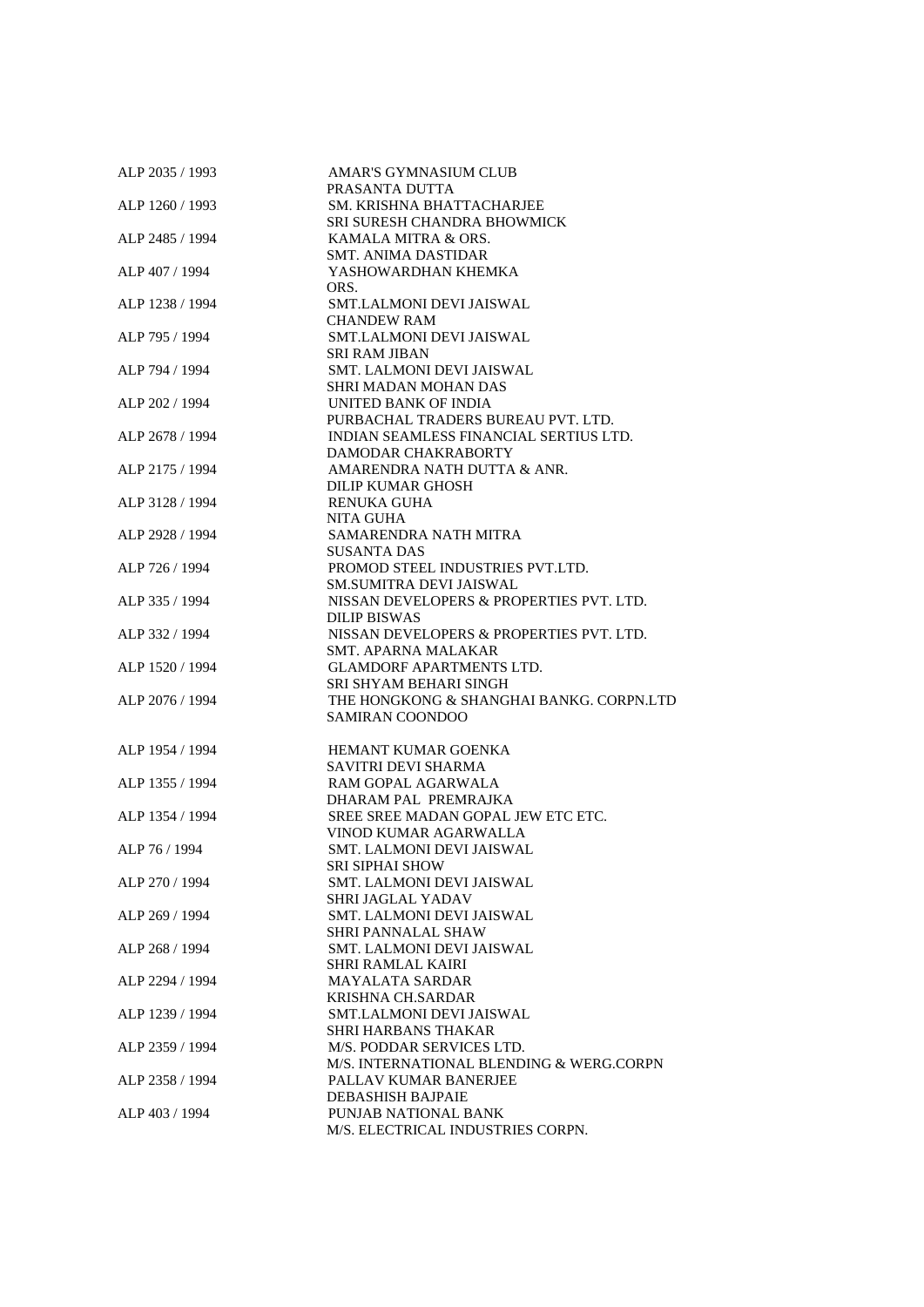| ALP 2499 / 1994 | PROTIMA BHOSE & ANR.                                          |
|-----------------|---------------------------------------------------------------|
|                 | BOWREAH COTTON MILLS CO. LTD.                                 |
| ALP 1021 / 1994 | BOJOYNAGAR TEA CO.LTD.                                        |
|                 | NARSINGDAS GUPTA                                              |
| ALP 8 / 1995    | SEAROCK COMMERCE LTD.                                         |
|                 | <b>STATE BANK OF INDORE</b>                                   |
| ALP 901 / 1995  | DEVLMT. CONSULTANT (P) LTD.                                   |
|                 | <b>BELVED ENTERPRISES</b>                                     |
| ALP 1279 / 1995 | HARA PRASAD MUKHERJEE                                         |
|                 | M/S.ALCOBEX METAL PVT.LTD                                     |
| ALP 1877 / 1995 | PARITOSH KUMAR MALLIK & ORS                                   |
|                 | CHATTURAM HARILRAM (P) LTD.                                   |
| ALP 1252 / 1995 | <b>ASHOK KUMAR RAIDONI</b>                                    |
|                 | <b>SM.SUSHILA KANODIA</b>                                     |
| ALP 5 / 1995    | <b>GURU ISPAT LTD.</b>                                        |
|                 | <b>STATE BANK OF INDIA</b>                                    |
| ALP 804 / 1995  | SMT. BHARATI CHAKRABORTY                                      |
|                 | <b>DEBDAS CHAKRABORTY</b><br><b>SAMAR CHAUDHURY &amp; ANR</b> |
| ALP 1798 / 1995 |                                                               |
| ALP 746 / 1995  | SM.SHYAMALI CHOUDHURY<br><b>SMT. INDRA JALAN</b>              |
|                 |                                                               |
| ALP 1200 / 1995 | <b>ARUN KR. JALAN</b><br>SRI RAMENDRA CHANDRA DEB & ANR       |
|                 | <b>VISWA BHARATI</b>                                          |
| ALP 738 / 1995  | <b>SMT.INDRA JALAN</b>                                        |
|                 | SRI PRAKASH JALAN                                             |
| ALP 617 / 1995  | <b>M/S PRIYA DARSHINI &amp; ORS</b>                           |
|                 | M/S INDODEEP LAND DEVLMT.& HOUSING CMPLX                      |
| ALP 4 / 1995    | SWASTIK EXTRUSIONS LTD.                                       |
|                 | <b>STATE BANK OF INDIA</b>                                    |
|                 |                                                               |
|                 |                                                               |
|                 |                                                               |
| ALP 484 / 1995  | <b>VINAY B.KAPADIA</b>                                        |
|                 | <b>SAMIR S.PAREKH</b>                                         |
| ALP 20 / 1995   | HOWRAH FLOOR MILLS LTD.                                       |
|                 | FRENCH MOTOR CAR LTD.                                         |
| ALP 567 / 1995  | DILIP KR. CHAKRABORTY                                         |
|                 | SRI SARAT CH. PADHI                                           |
| ALP 40 / 1996   | KANAK PROJECTS LTD.                                           |
|                 | LARSEN & TUBRO LTD.                                           |
| ALP 49 / 1996   | KANAK PROPERTIES LTD.                                         |
|                 | LARSEN & TOUBRO LTD.                                          |
| ALP 32 / 1996   | JAYASHREE INDUSTRIES & ORS.                                   |
| ALP 44 / 1997   | VIJAYA BANK<br><b>BHAG CHAND JAIN</b>                         |
|                 |                                                               |
| ALP 132 / 1997  | SHRI PRASAD NATH THAKUR                                       |
|                 | PRAHLAD RAI KHAITAN & ANR.                                    |
|                 | DANKHA DEVI AGARWAL                                           |
| ALP 82 / 1997   | <b>VIJAY KEDIA</b><br>THE FEDERAL BANK                        |
| ALP 78 / 1997   | <b>MD.KAMRUDDIN</b>                                           |
|                 | <b>NURUL HUDA</b>                                             |
|                 | <b>B.C.PAUL &amp; SONS PVT.LTD.</b>                           |
| ALP 73 / 1997   | U.B.I.                                                        |
| ALP 86 / 1997   | <b>RITU DROLIA</b>                                            |
|                 | PLAZA PANCHSIL ESTATES P.LTD.                                 |
| ALP 85 / 1997   | RAJIB DROLIA                                                  |
|                 | PLAZA PANCHSIL ESTATES P.LTD.                                 |
| ALP 15 / 1997   | <b>CHATTERJEE BROTHERS</b>                                    |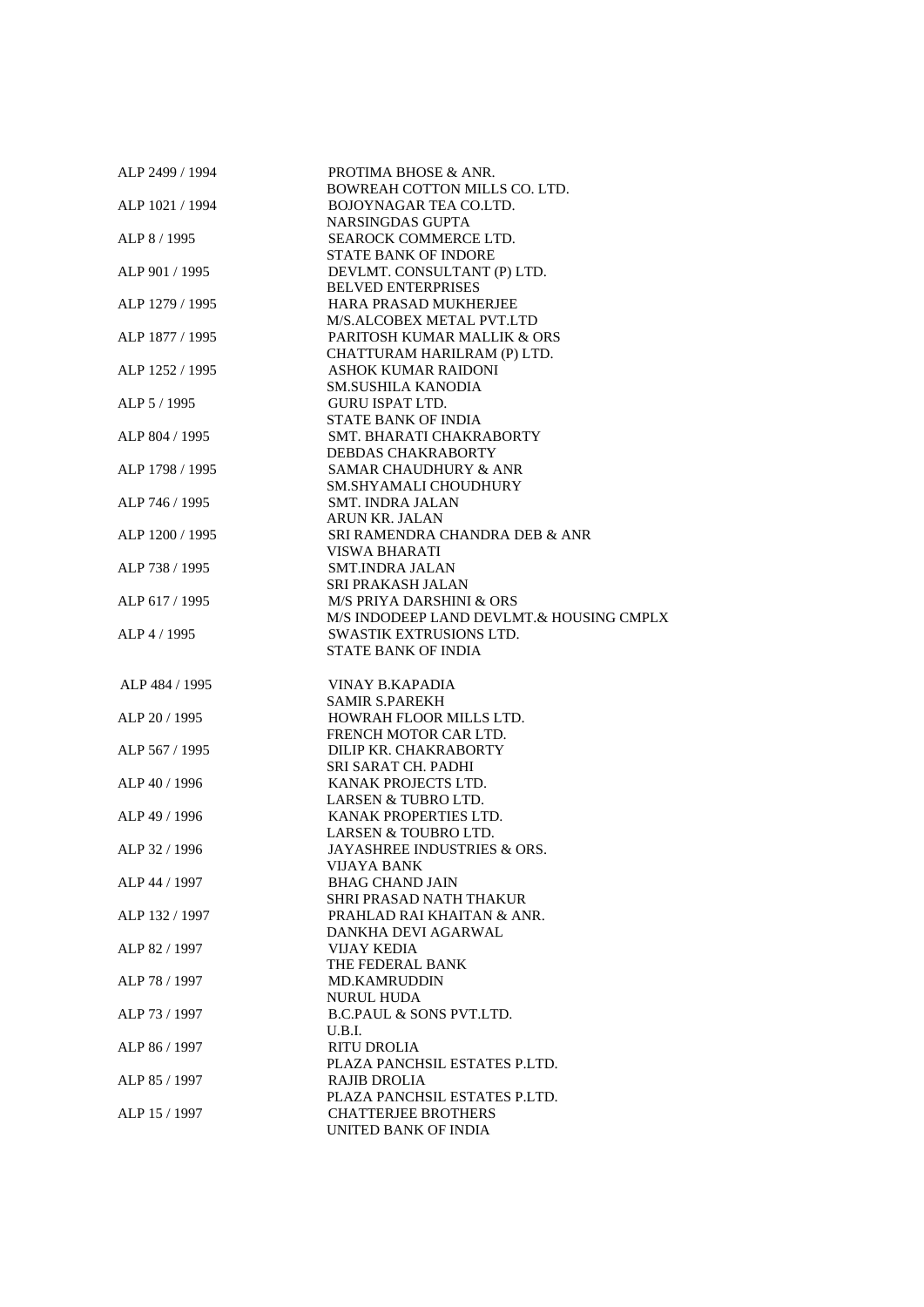| ALP 68 / 1997  | KAMAL COLD STORAGE PVT.LTD.<br>STATE BANK OF INDIA |
|----------------|----------------------------------------------------|
| ALP 66 / 1997  | CALCUTTA PREMIER T.V.PVT.LTD.                      |
|                | <b>STATE BANK OF INDORE</b>                        |
| ALP 47 / 1997  | LAKHSMI NARAYAN JAISWAL ALIAS GUPTA                |
|                | <b>UCO BANK</b>                                    |
| ALP 9 / 1997   | REV.DR.D.C.GARAI & ORS                             |
|                | <b>SM.MALA ROY CHOWDHURY</b>                       |
| ALP 75A / 1997 | PRANAB KR.GANGULY                                  |
|                | <b>STATE BANK OF INDIA</b>                         |
| ALP 56 / 1997  | M/S.B.M.INDUSTRIES                                 |
|                | <b>STATE BANK OF INDIA</b>                         |
| ALP 7 / 1997   | <b>JUI BHATTACHARJEE</b>                           |
|                | <b>DEBABRATA SAHA</b>                              |
| ALP 22 / 1997  | <b>SURJAN LAL</b>                                  |
|                | <b>BALESWAR SHAW</b>                               |
|                | DR. ADITI NANDAN BERA                              |
| ALP 4 / 1997   |                                                    |
|                | <b>SMT.RENU BERA</b>                               |
| ALP 34 / 1997  | KARNATAKA AGRO CHEMICALS                           |
|                | SRI DURGA PADO PANDA                               |
| ALP 89 / 1997  | HINDUSTHAN RING GEARS & ANR.                       |
|                | <b>DENA BANK</b>                                   |
| ALP 94 / 1997  | CROWN RUBBER INDUSTRIES PVT. LTD. & ANR.           |
|                | PUNJAB NATIONAL BANK & ANR.                        |
| ALP 91 / 1997  | O C KRISHNAN.                                      |
|                | PUNJUB NATIONAL BANK.                              |
|                |                                                    |
| ALP 22 / 1998  | GANGADHAR BANERJEE & CO.PVT.LTD.& ORS.             |
|                | ALLAHABAD BANK                                     |
| ALP 69 / 1998  | THE WELLAND GOULDSMITH EDUCATIONAL&CHARIT          |
|                | <b>JAGADISH RAJAK</b>                              |
| ALP 63 / 1998  | LAKMIPAT KOTHARI                                   |
|                | <b>SAKTI BANERJEE</b>                              |
| ALP 56 / 1998  | SRI RADHA RAMAN JEW THAKUR MAHARAJ                 |
|                | M/S CEICO PVT.LTD.                                 |
| ALP 60 / 1998  | AMAR MILLS CO.PVT.LTD.                             |
|                | MAYFAIR NURSING HOME PVT.LTD.                      |
| ALP 78 / 1998  | RAM KARAN BHUWALKA                                 |
|                | <b>BANARSHI LAL BHUWALKA</b>                       |
| ALP 74 / 1998  | RAHUL BUSINESS PVT.LTD.                            |
|                | UNITED BANK OF INDIA                               |
| ALP 71 / 1998  | <b>JAYANTA CHATTERJEE</b>                          |
|                | KUMAR EXPORTS PVT.LTD.                             |
| ALP 70 / 1998  | <b>JAYANTA CHATTERJEE</b>                          |
|                | KUMAR EXPORTS PVT.LTD.                             |
| ALP 73 / 1998  | ODEON COSMETIC PVT.LTD.                            |
|                | THE CATHOLIC SYRIAN BANK LTD.                      |
| ALP 67 / 1998  | UMESH COLD STORAGE & ORS.                          |
|                | <b>BANK OF BARODA</b>                              |
| ALP 26 / 1998  | TEA PACKS SPECIALITY LTD.                          |
|                | CENTRAL BANK OF INDIA                              |
| ALP 51 / 1998  | REV.P.S.TINGLOO & ANR.                             |
|                | CHURCH OF NORTH INDIA ASSON.                       |
| ALP 29 / 1998  | <b>AMAR DUTTA</b>                                  |
|                | UNITED BANK OF INDIA                               |
| ALP 3 / 1998   | <b>ABN AMRO BANK</b>                               |
|                | UNITED BANK OF INDIA                               |
| ALP 13 / 1998  | NATIONAL INSURANCE CO. LTD.                        |
|                | SALIMAR COLD STORAGE PVT.LTD.                      |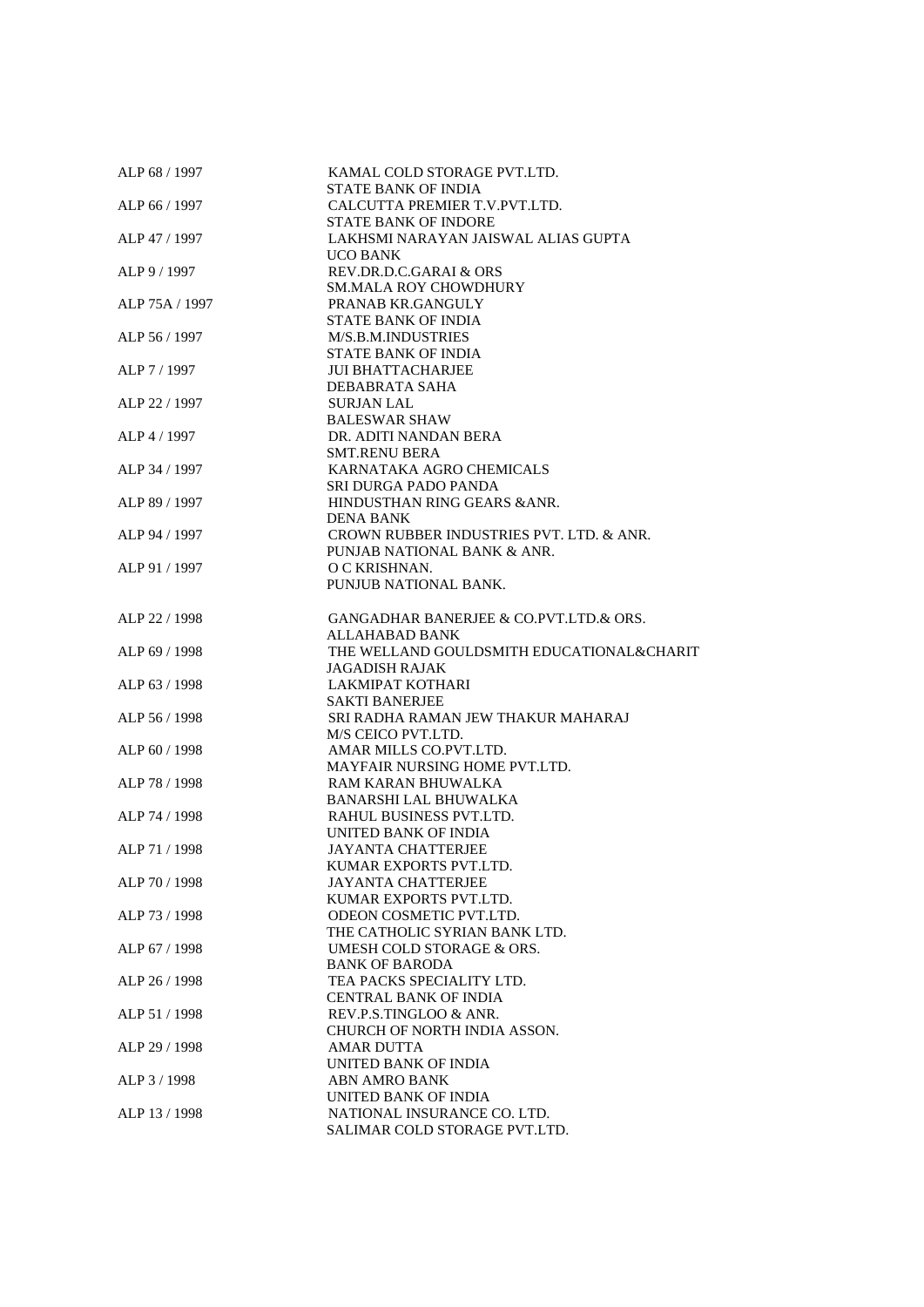| ALP 33 / 1999  | HINDUSTAN LEVER LTD.                 |
|----------------|--------------------------------------|
|                | THE REGISTRAR OF TRADE MARKS         |
| ALP 37 / 1999  | MOUSHUMI DAS (BHOWMIK)               |
|                | <b>DEBASISH DAS</b>                  |
| ALP 35 / 1999  | USHA INDUSTRIES & ORS.               |
|                | UCO BANK                             |
| ALP 70 / 1999  | SAWAL RAM JHUNJHUNWALA               |
|                | LAXMINARAYAN TARACHAND               |
| ALP 41 / 1999  | EASTERN COIL PVT.LTD.                |
|                | UNION OF INDIA                       |
| ALP 236 / 1999 | SWAIKA VANASPATI PRODUCTS LIMITED.   |
|                | UNITED BANK OF INDIA                 |
| ALP 162 / 1999 | CRYSTAL PLYWOOD PVT.LTD.             |
|                | THE FEDERAL BANK LTD.                |
| ALP 152 / 1999 | KALPANA LAMP & COMPONENTS LTD.       |
|                | PRABIN CHOWDHURY                     |
| ALP 151 / 1999 | M/S PUNAM BRIGHT STEEL CO.           |
|                | <b>STATE BANK OF INDORE</b>          |
| ALP 149 / 1999 | <b>ATAUR RAHMAN</b>                  |
|                | STATE BANK OF MYSORE                 |
| ALP 150 / 1999 | <b>SREE NARAYAN PANDAY</b>           |
|                | <b>STATE BANK OF INDORE</b>          |
|                |                                      |
| ALP 165 / 1999 | <b>STATE BANK OF INDIA</b>           |
|                | THE FEDERAL BANK LTD.                |
| ALP 164 / 1999 | <b>ASHOKE PAUL &amp; ANR.</b>        |
|                | <b>KAUSHIK PAL</b>                   |
| ALP 128 / 1999 | PLATINUM FINANCE LIMITED & ANR       |
|                | DHANALAKSHMI BANK LIMITED            |
| ALP 129 / 1999 | EAST INDIA RUBBER WORKS (P) LIMITED  |
|                | <b>ALLAHABAD BANK</b>                |
| ALP 169 / 1999 | <b>SHREE TIR UPATI EXPORTS</b>       |
|                | PUNJAB & SIND BANK                   |
| ALP 210 / 1999 | <b>SARVESH CHOWDHURY</b>             |
|                | SAMBHU CHARAN GHOSH                  |
| ALP 207 / 1999 | SARVESH KUMAR CHOUDHURY & ANR        |
|                | SAMBHU CHARAN GHOSH                  |
| ALP 190 / 1999 | EASTERN PAPER MILLS LTD.             |
|                | <b>UNITED BANK</b>                   |
| ALP 175 / 1999 | SANTOSH KUMAR TULSIYAN               |
|                | <b>VIJAYA BANK</b>                   |
| ALP 174 / 1999 | MODI KOREA TELE COMUNICATION LTD.    |
|                | APCON CONSULTANTS PVT. L.TD.         |
| ALP 173 / 1999 | <b>I.G.ENGINEER PVT. LTD.</b>        |
|                | STATE BANK OF INDIA                  |
| ALP 172 / 1999 | DR.SUNIL KUMAR MONDAL                |
|                | <b>PUSPA DEVI SAROFF</b>             |
| ALP 126 / 1999 | MANJU SARKAR & ANR.                  |
|                | <b>STATE BANK OF INDIA</b>           |
| ALP 134 / 1999 | SREE VENKATESWARA ENTERPRISE LIMITED |
|                | <b>BANK OF INDIA</b>                 |
| ALP 137 / 1999 | ARUN KUMAR JAGATRAMKA                |
|                | JAGAT COMMERCIAL CORPORATION         |
| ALP 122 / 1999 | M.P.CARBIDE & CHEMICALS LTD.         |
|                | ALLAHABAD BANK                       |
| ALP 123 / 1999 | TATA FINANCE LTD.                    |
|                | KAUSHIK CHATTERJEE                   |
| ALP 124 / 1999 | <b>KASHI NATH ROY</b>                |
|                | ALLAHABAD BANK                       |
|                |                                      |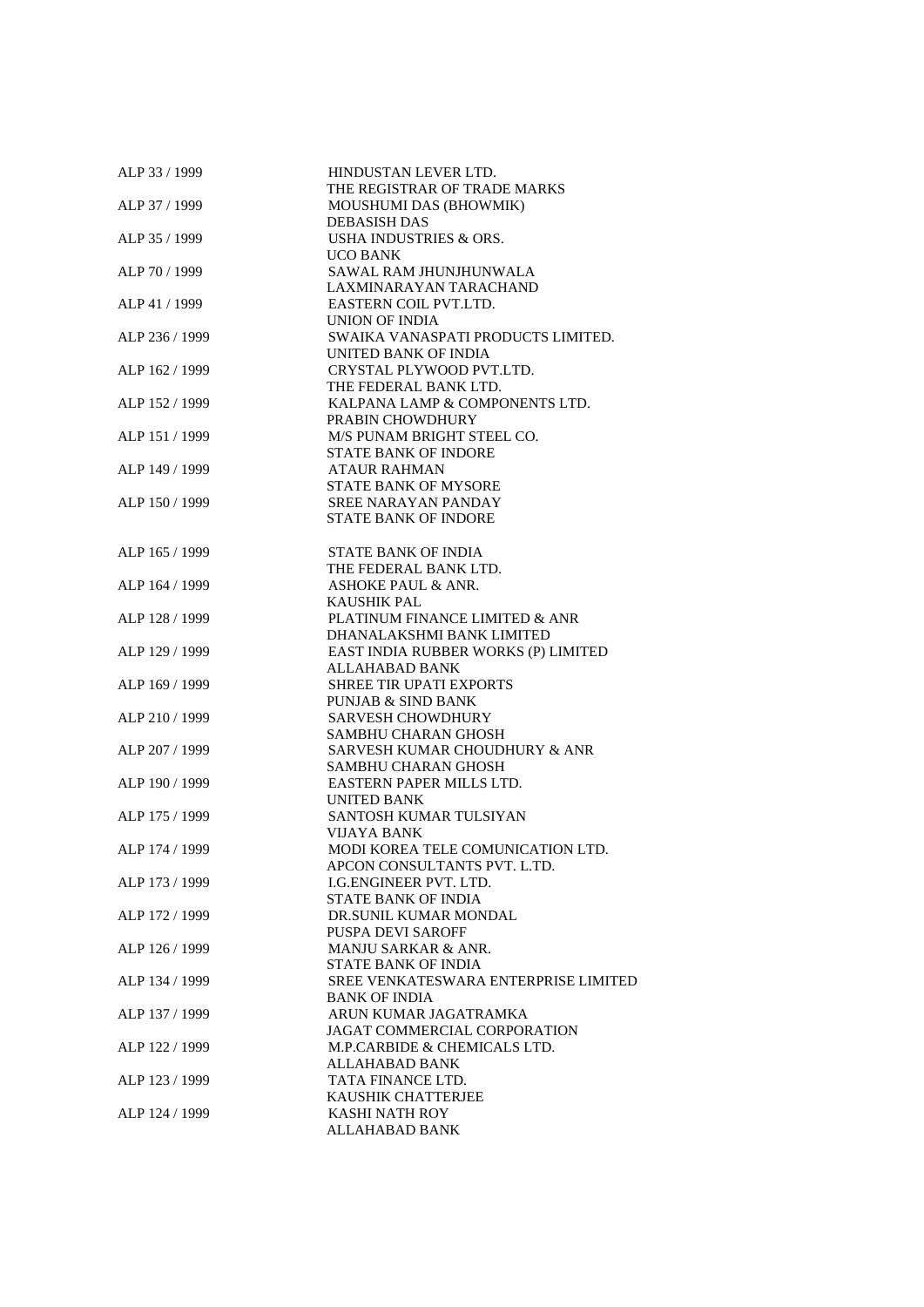| ALP 117 / 1999 | M/S D.S.DISTRIBUTING HOUSE<br>UNION BANK OF INDIA                     |
|----------------|-----------------------------------------------------------------------|
| ALP 121 / 1999 | BAGLA & CO.<br>THE BANK OF RAJASTHAN LTD.                             |
| ALP 209 / 1999 | AJAY KR.BASU                                                          |
| ALP 143 / 1999 | PRASANTA KR.BASU.<br>SAMANTA MILLING & MANUFACTURING PVT.LTD.         |
| ALP 145 / 1999 | <b>STATE BANK OF INDIA</b><br><b>BAIJNATH AGARWAL</b>                 |
|                | IMPERIAL AGRO FOODS (PVT) LTD.                                        |
| ALP 146 / 1999 | SRI DIPAK DE & ANR<br>RAMENDRA KUMAR DUTTA                            |
| ALP 147 / 1999 | ATARI ELECTRONICS PRIVATE LIMITED<br><b>BANQUE NATIONALE DE PARIS</b> |
| ALP 205 / 1999 | RAMA KRISHNA NATH & ORS.<br>SRI AMAL KRISHNA BANIK                    |
| ALP 30 / 1999  | DREDGING & DESILTATION CO.PVT.LTD.                                    |
|                | <b>BANK OF BARODA</b>                                                 |
| ALP 98 / 1999  | NARESH CHOWDHURY<br>SOLAR (OVERSEAS) ENG.CO.                          |
| ALP 29 / 1999  | DR.SUNIL KUMAR MONDAL                                                 |
| ALP 27 / 1999  | PRADIP KUMAR MONDAL<br>PAM DEVELOPMENT PVT.LTD.                       |
|                | UNION OF INDIA                                                        |
| ALP 26 / 1999  | <b>JAMNALAL DEPURA</b><br><b>BALLABH BHUTRA</b>                       |
| ALP 25 / 1999  | <b>G.L.MODI &amp; SONS</b>                                            |
| ALP 7 / 1999   | THE VYSYA BANK LTD.<br>STATE OF W.B.                                  |
|                | <b>M.R.MONDAL</b>                                                     |
| ALP 22 / 1999  | <b>PUNJAB &amp; SIND BANK</b><br><b>RAJINDER SINGH</b>                |
| ALP 9 / 1999   | M/S.SCRAP FLOW & ORS.                                                 |
| ALP 10 / 1999  | <b>INDIAN BANK</b><br>M/S.MURARI MOHAN AGARWALA & ORS.                |
|                | <b>INDIAN BANK</b>                                                    |
| ALP 19 / 1999  | FIRE & SAFETY APPLIANCES COMPANY & ANR<br>ALLAHABAD BANK              |
| ALP 5 / 1999   | <b>PUNJAB &amp; SIND BANK</b>                                         |
|                | <b>NAGESH MEHTA</b>                                                   |
| ALP 6 / 1999   | SUBRANA BANIK SAMAJ OF CALCUTTA<br>DIPAK KR.DUTTA                     |
| ALP 3/1999     | M/S.NATIONAL STARCH PRODUCTS PVT.LTD.<br><b>BANK OF INDIA</b>         |
| ALP 4 / 1999   | <b>PUNJAB &amp; SIND BANK</b>                                         |
| ALP 11 / 1999  | PRIYAVART CHOUDHURY<br><b>PRABIR ROY CHOWDHURY</b>                    |
|                | <b>PUNJAB &amp; SIND BANK</b>                                         |
| ALP 12 / 1999  | <b>SEARSOLE CHEMICALS LTD.&amp; ORS.</b><br><b>BANK OF INDIA</b>      |
| ALP 233 / 1999 | PARTHA KUMAR MITRA                                                    |
| ALP 234 / 1999 | AURORA ATHLETIC ASSN.<br><b>GOBARDHAN LAL MANDHANA</b>                |
|                | RANJAN BANERJEE                                                       |
| ALP 227 / 1999 | SAKTI RANJAN MISRA<br><b>STATE BANK OF INDIA</b>                      |
| ALP 230 / 1999 | AMARENDRA NATH DAWN                                                   |
|                | <b>RAMDULAL GHOSH</b>                                                 |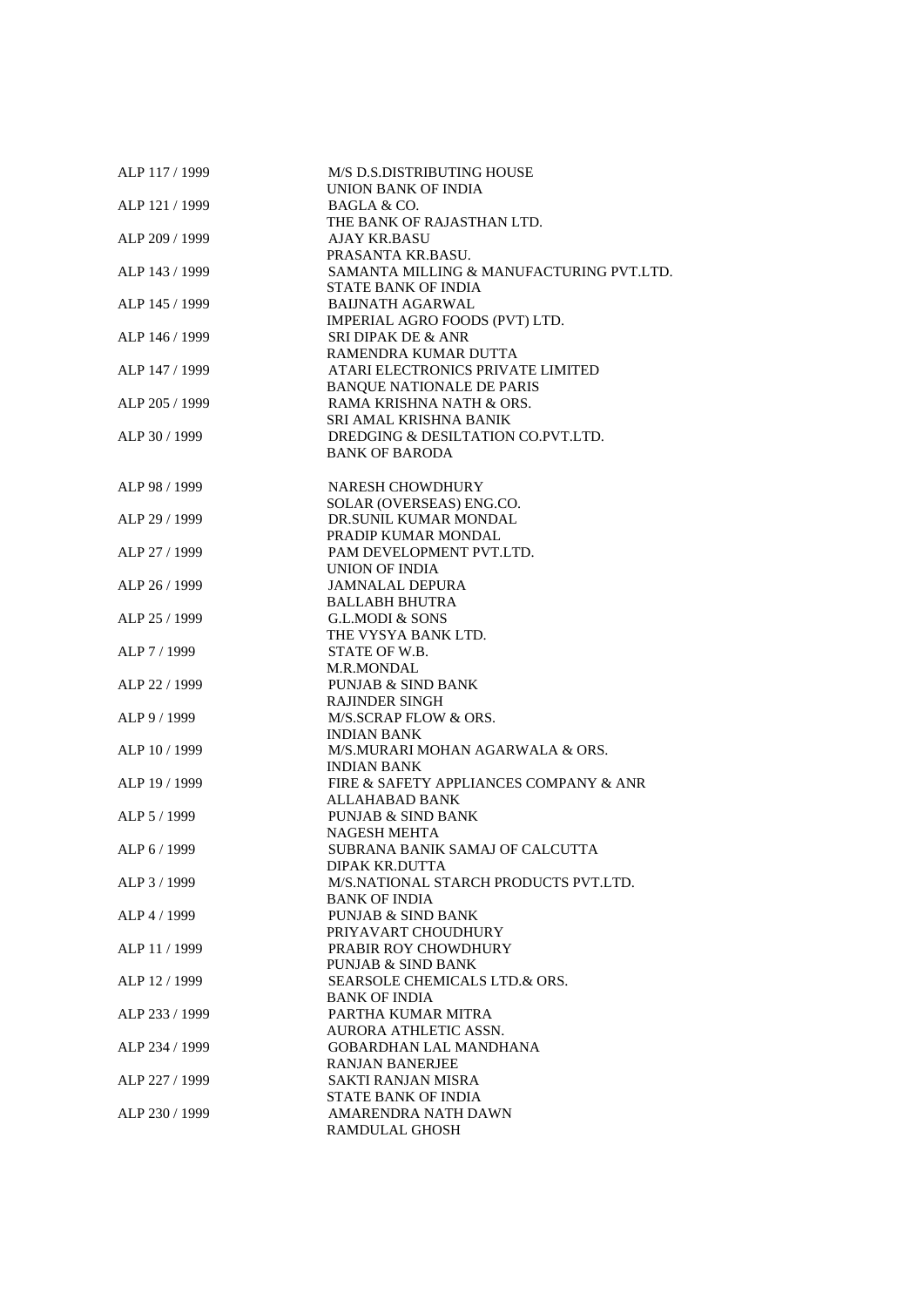| ALP 228 / 1999 | <b>ASHIM KUMAR BANERJEE</b>                 |
|----------------|---------------------------------------------|
|                | SMT.MADHURI AGARWAL                         |
| ALP 224 / 1999 | <b>CENTRAL BANK OF INDIA</b>                |
|                | <b>AMIYA KUMAR SAHU</b>                     |
| ALP 221 / 1999 | HANUMAN FOUNDRY & ENGINEERING CO.LTD.       |
|                | THE VYSYA BANK LTD.                         |
| ALP 222 / 1999 | PRADYUT KUMAR SAHA @ PRADYUT KUMAR SHAW     |
|                | SOUMIN SHAW AND SOUMEN SAHA                 |
| ALP 141 / 1999 | <b>MAPLE CIRCUITS LTD</b>                   |
|                | STATE OF WEST BENGAL                        |
| ALP 142 / 1999 | <b>BHAGAWATI DEVELOPERS PRIVATE LIMITED</b> |
|                | ALLAHABAD BANK                              |
|                | KAMAL CHOWDHURY & ORS.                      |
| ALP 166 / 1999 |                                             |
|                |                                             |
|                |                                             |
| ALP 161 / 1999 | HOWRAH MOTOR CO.LTD.                        |
|                | UNITED BANK OF INDIA                        |
| ALP 154 / 1999 | SEAROCK COMMERCE LTD.                       |
|                | THE BANK OF TOKYO LTD.                      |
| ALP 170 / 1999 | MODI KOREA TELE COMMUNICATIONS LTD.,        |
|                | Y.P. INDIA PVT. LTD.,                       |
| ALP 138 / 1999 | K.N.GUTGUTIA & CO                           |
|                | <b>USHA NAYAR</b>                           |
| ALP 197 / 1999 | KAMAL COLD STORAGE P.LTD.                   |
|                | STATE BANK OF INDIA                         |
| ALP 182 / 1999 | NECTOR TRADING & INVESTMENT PVT. LTD.       |
|                | PUNJAB NATIONAL BANK                        |
| ALP 181 / 1999 | UMA WIRES & WIRE PRODUCTS PVT.LTD.& ANR.    |
|                | PUNJAB NATIONAL BANK                        |
| ALP 180 / 1999 | SIDHARTHA ENTERPRISES                       |
|                | PUNJAB NATIONAL BANK                        |
|                |                                             |
| ALP 184 / 1999 | CEEN INTERNATIONAL P.LTD.                   |
|                | NIRENDU BHUSAN BASU                         |
| ALP 183 / 1999 | CEEN INTERNATIONAL P.LTD.                   |
|                | <b>BENOYENDU BHUSAN BASU</b>                |
| ALP 130 / 1999 | STATE BANK OF INDIA                         |
|                | <b>GLOBAL TRUST BANK LIMITED</b>            |
| ALP 131 / 1999 | <b>SRI SANKAR MAJUMDAR</b>                  |
|                | <b>STATE BANK OF INDIA</b>                  |
| ALP 196 / 1999 | THE NEW RED BANK TEA CO.PVT.LTD.            |
|                | UNITED BANK OF INDIA                        |
| ALP 195 / 1999 | M/S LAL BABA TUBE CO.PVT.LTD.               |
|                | ALLAHABAD BANK                              |
| ALP 155 / 1999 | SWASTIK EXTRUSIONS LTD.                     |
|                | THE BANK OF TOKYO LTD.                      |
| ALP 96 / 1999  | KEDAR NATH MOOKHERJEE & ORS.                |
|                | STATE BANK OF INDIA                         |
| ALP 97 / 1999  | MAPLE CIRCUTS LTD.                          |
|                | <b>STATE BANK OF INDIA</b>                  |
| ALP 86 / 1999  | <b>SEKHAR NATH BANERJEE</b>                 |
|                | UNITED BANK OF INDIA                        |
| ALP 81 / 1999  | <b>STATE BANK OF INDIA</b>                  |
|                | UTI BANK LTD.                               |
|                |                                             |
| ALP 235 / 1999 | SHIV PRAKASH TOSHNIWAL                      |
|                | <b>BANK OF MAHARASTRA</b>                   |
| ALP 223 / 1999 | <b>SRI JAGNESWAR DAS</b>                    |
|                | SRI SOUMENDRA NATH SARKAR                   |
| ALP 225 / 1999 | <b>AJIT KUMAR GHOSH</b>                     |
|                | <b>ASHOK KUMAR ROY</b>                      |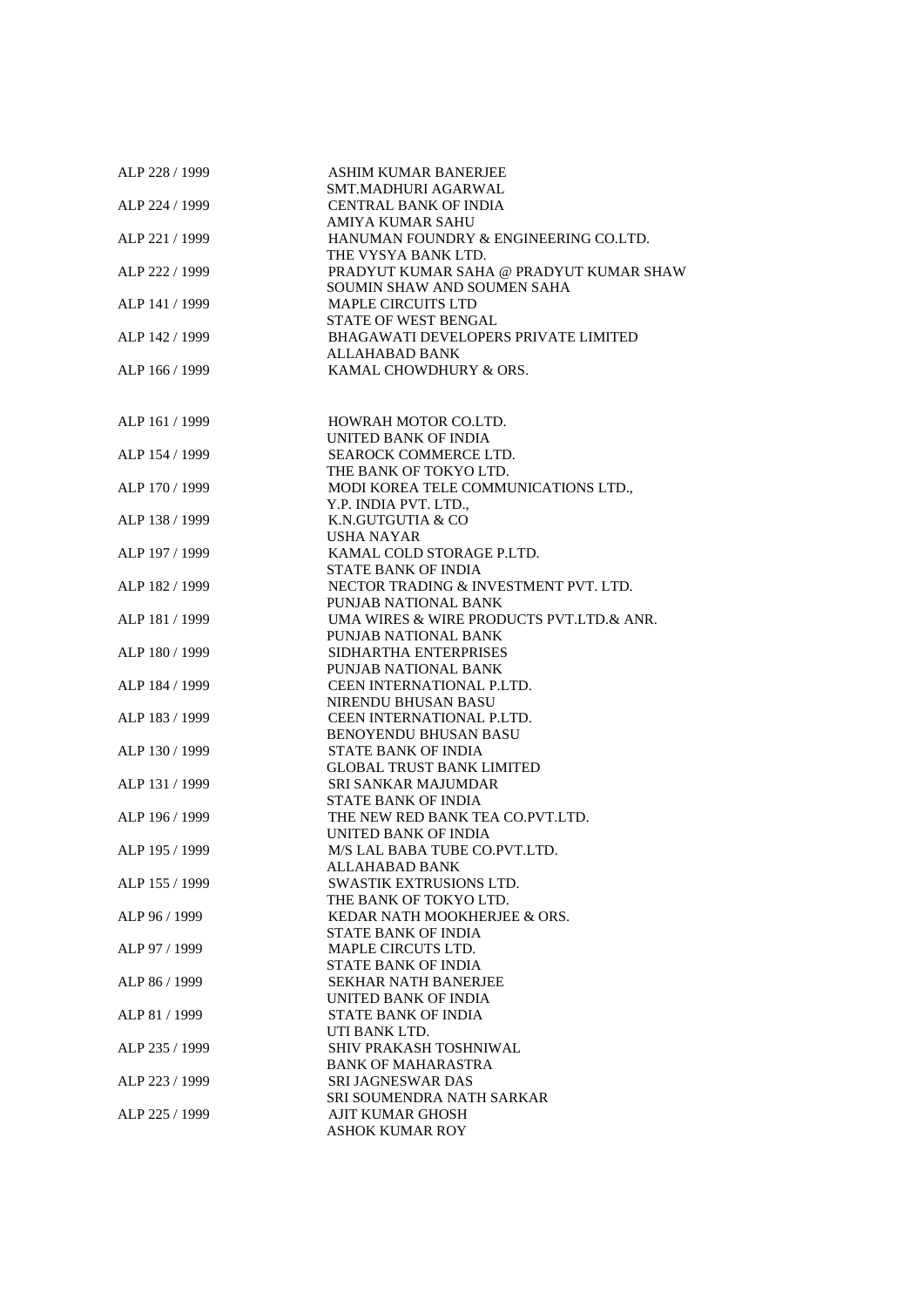| ALP 62 / 1999  | DEBAPROSAD GHOSE & ANR.                |
|----------------|----------------------------------------|
|                | SHYAMAPROSAD GHOSE                     |
| ALP 59 / 1999  | SATYA NARAYAN GOYAL                    |
|                | ALLAHABAD BANK                         |
| ALP 114 / 1999 | <b>GURU ISPAT LTD.</b>                 |
|                | ALLAHABAD BANK                         |
| ALP 57 / 1999  | <b>GOPAL CHANDRA CHAKRAVARTI</b>       |
|                | <b>ANJAN CHAKRAVORTY</b>               |
| ALP 39 / 1999  | <b>SMT.SWAPNA LAHIRI</b>               |
|                | TEAM CONSULTANTS PVT.LTD.              |
| ALP 104 / 1999 | <b>RANAJIT SAHA</b>                    |
|                | <b>BISWAJIT SAHA</b>                   |
| ALP 34 / 1999  | VINAY MANSINHKA & ANR.                 |
|                | <b>CENTRAL BANK OF INDIA</b>           |
| ALP 65 / 1999  | KERALA ROADWAYS LTD.                   |
|                | KOLMAK CHEMICALS LTD.                  |
| ALP 42 / 1999  | ANANDI LAL PODDAR & SONS LTD.          |
|                | <b>JOGESWAR MULLICK</b>                |
| ALP 108 / 1999 | SURESH BROTHERS & CO.(P) LTD.          |
|                | ALLAHABAD BANK                         |
| ALP 110 / 1999 | <b>SANJAY SARAF</b>                    |
|                | PUNJAB NATIONAL BANK                   |
| ALP 113 / 1999 | JUG MOHAN JATHIA                       |
|                | ALLAHABAD BANK                         |
| ALP 36 / 1999  | USHA INDUSTRIES & ORS.                 |
|                | <b>CENTRAL BANK OF INDIA</b>           |
| ALP 32 / 1999  | DR.PURNENDU DUTTA                      |
|                | <b>DIBYENDU DUTTA</b>                  |
| ALP 100 / 1999 | INDIAN EXPO ACQUININ (P) LTD.          |
|                | PUNJAB NATIONAL BANK                   |
| ALP 25 / 2000  | BERKEFELD-FILTERANLAGEMBAUGMBH.        |
|                | THE REGISTRAR OF TRADE MARKS           |
| ALP 209 / 2000 | <b>AJOY KR.BASU</b>                    |
|                | DR.PRASANTA KR.BASU                    |
| ALP 16 / 2000  | RECKITT & COLMAN OF INDIA LTD.         |
|                | RENKIT INDUSTRIES PVT.LTD.             |
| ALP 6 / 2000   | RAMALA SAMAMTA                         |
|                | <b>ASHIM KR.HAIT</b>                   |
| $ALP$ 4 / 2000 | <b>ASIT KUMAR SHAW</b>                 |
|                | STATE OF W.B.                          |
| ALP 38 / 2000  | HINDUSTHAN MELLABLES & FORGINGS LTD.   |
|                | WESMAN ENGINEERING CO.LTD.             |
| ALP 36 / 2000  | <b>MAYA RANI BANERJEE</b>              |
|                | <b>TAPAN BANERJEE</b>                  |
| ALP 24 / 2000  | PROBASH KANTI GHOSH                    |
|                | EMCO GENERAL PLASTIC INDUSTRIES(P)LTD. |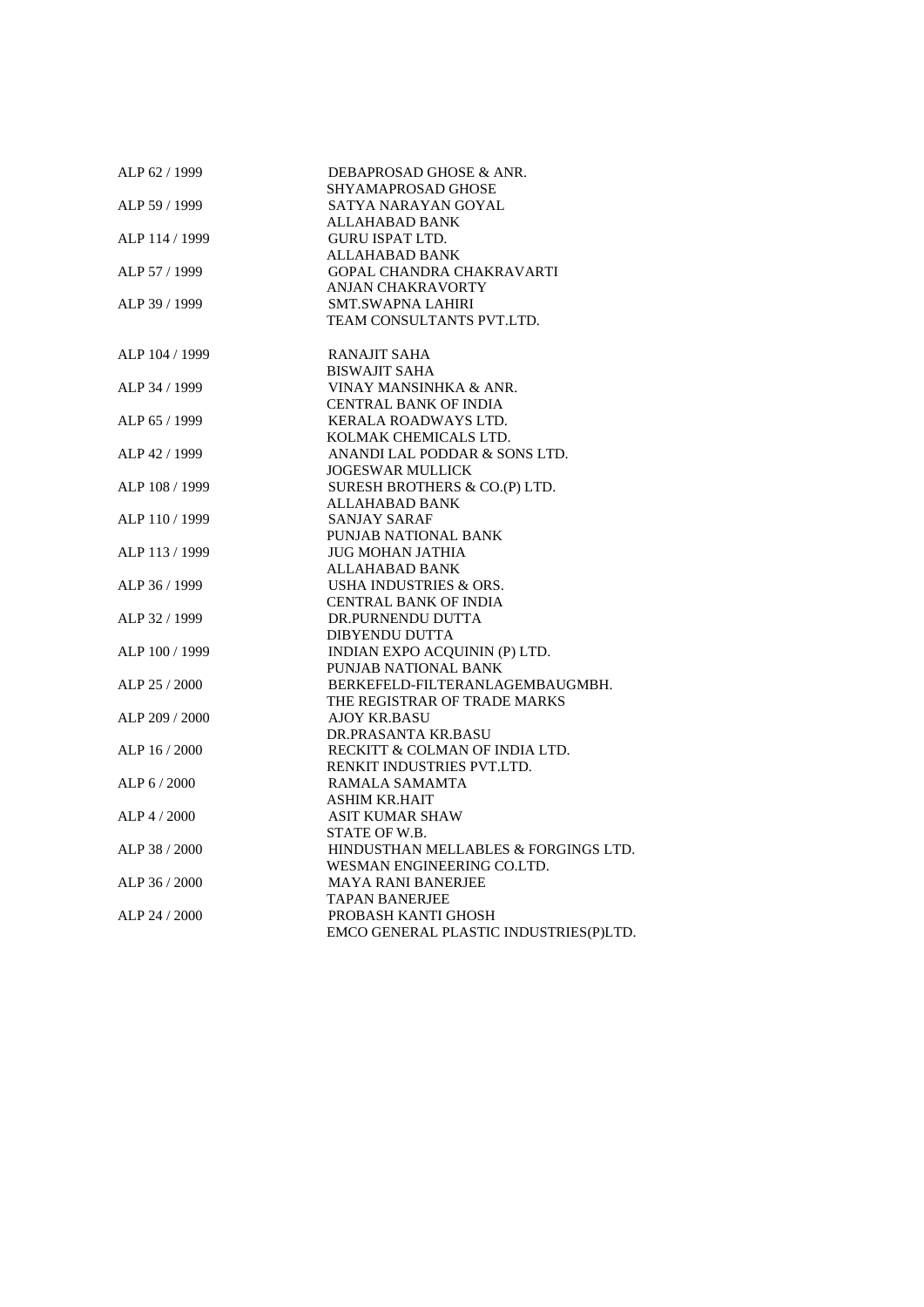AORC 2 / 1800 MS. NIRAJ SARAF @ GOENKA & ORS. DAYANATH MASKARA & ORS.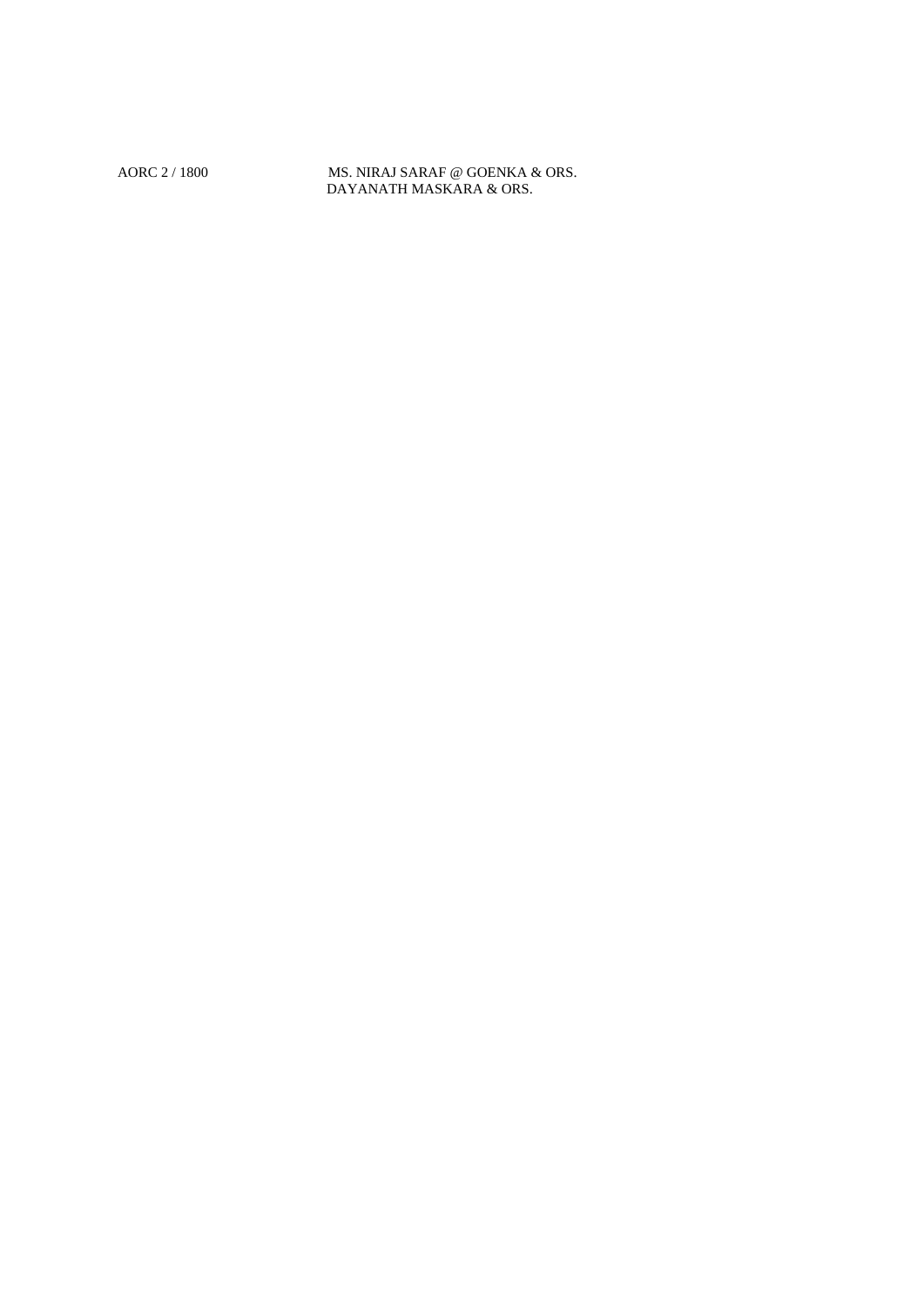| AOT 34 / 1901  | NUT BEHARI GHOSH                        |  |
|----------------|-----------------------------------------|--|
|                | <b>OFFICIAL TRUSTEE OF W.B.</b>         |  |
| AOT 7/1999     | WALTER MICHAEL STEWART.                 |  |
|                | THE ADMINISTRATOR GENERAL & OFFICIAL    |  |
| AOT 1/1999     | WALTER MICHAEL STEWART (S/A)            |  |
|                | ADMT.GENERAL & OFFICIAL TRUSTEE OF W.B. |  |
| AOT 2/1999     | SRIMATI INDUMATI ROY                    |  |
|                | THE ADMINISTRATOR GENERAL OF W.B.       |  |
| $AOT$ 4 / 2000 | SAMAR MULLICK                           |  |
|                | OFFICIAL TRUSTEES, W.B.                 |  |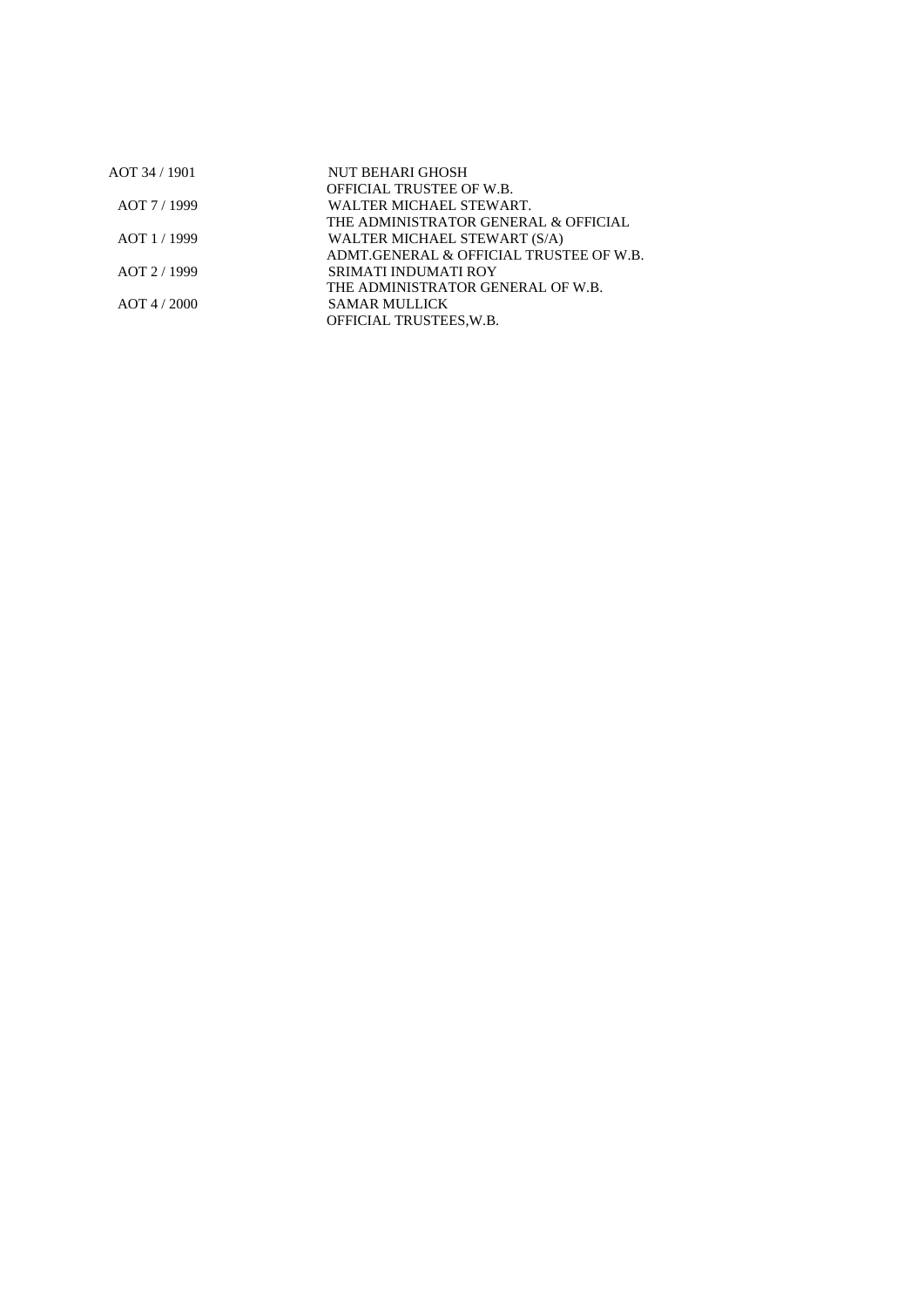| AP 428 / 1978  | HINDUSTHAN STEEL WORKS CONST. LTD.                                  |
|----------------|---------------------------------------------------------------------|
| AP 198 / 1983  | ARVIND KUMAR SINGH                                                  |
|                | INDUSTRIAL FINANCE CORPN. OFINDIA & ANR                             |
| AP 25 / 1983   | STEEL & ALLIED PRODUCTS LTD.<br>IN THE GOODS OF: SMT. SUKUMARI DHAR |
|                |                                                                     |
| AP 1370 / 1985 | MESSRS. THE INDO-ASAHI GLASS COMPANY LTD.                           |
|                | MESSERS. M. N. NANDY & SONS                                         |
| AP 2214 / 1987 | <b>MANOJ KUMAR RAY</b>                                              |
|                | <b>CHARUSILA TRUST ESTATE</b>                                       |
| AP 263 / 1987  | GANESHNARAYAN BRIJLAL LTD.                                          |
| AP 5777 / 1988 | SATYENDRA KR. DUBEY & ORS.<br>BOHRA CONSTRUCTION (PVT) LTD.         |
|                | UNION OF INDIA                                                      |
| AP 4866 / 1988 | KHULBHUSAN KHANNA & ORS.                                            |
|                | OMPRAKASH KHANNA & ORS.                                             |
| AP 3266 / 1988 | <b>LAXMI FINANCE</b>                                                |
|                | <b>GANESH SINGHA &amp; ORS.</b>                                     |
| AP 6083 / 1988 | TEXMACO LTD.                                                        |
|                |                                                                     |
| AP 4067 / 1988 | <b>BASANT KUMAR BAID</b>                                            |
|                | JAGADHARI MORIA & ANR.                                              |
| AP 5407 / 1988 | NEPTUNE CREDIT CO. PVT. LTD.                                        |
|                | <b>BAIDYANATH JHA &amp; ORS.</b>                                    |
| AP 5938 / 1988 | GANESHNARAYAN BRIJLAL LTD.                                          |
|                | RAM PADARATH SINGH & ANR.                                           |
| AP 3306 / 1988 | <b>BIMALA DEVI BANKA</b>                                            |
|                | RAM ANUGRAH SINGH & ORS.                                            |
| AP 5882 / 1988 | <b>BIJAY SINGH BAID</b>                                             |
|                | HARIBHUSHAN KARAK & ANR.                                            |
| AP 5913 / 1988 | S. GHOSE DASTIDAR                                                   |
|                | OIL AND NATURAL GAS COMMISSION                                      |
| AP 6086 / 1988 | PHANI BHUSAN KALI                                                   |
|                | TAPAN KUMAR SINHA                                                   |
| AP 5400 / 1988 | <b>KESHAV FINANCE CORPORATION</b>                                   |
|                | SHYAM DEO SINGH AND ORS.                                            |
| AP 6035 / 1988 | KARTIC CHANDRA DUTTA                                                |
|                | <b>SUMIRUL ISLAM MONDAL</b>                                         |
| AP 5024 / 1988 | <b>BANWARI LAL PASARI</b>                                           |
|                | AGARWAL IRON & GENERAL ENGINEERING WORKS                            |
| AP 3514 / 1988 | <b>MOTILAL BOTHRA</b>                                               |
|                | SOHANLAL BOTHRA & ORS.                                              |
| AP 5408 / 1988 | NEPTUNE CREDIT CO. PVT. LTD.                                        |
|                | SHRI HARI DAS AND ANOTHER                                           |
| AP 5871 / 1988 | PAWAN KUMAR MORE                                                    |
|                | <b>MADHU PATEL &amp; ORS.</b>                                       |
| AP 5935 / 1988 | SURANA COMMERCIAL CORPORATION                                       |
|                | RAMASHISH PRASAD & ANR.                                             |
| AP 5096 / 1988 | M/S. MOHANLAL ASHWINI KUMAR                                         |
|                | KRISHNA CHANDRA JHA & ANR.                                          |
| AP 5886 / 1988 | ASHOK LEYLAND FINANCE LIMITED                                       |
|                | <b>JASWINDERS SINGH GREWAL AND ANOTHER</b>                          |
| AP 4929 / 1988 | <b>MOHAN FINANCE CORPORATION</b><br>ZUVED KHAN & ANR.               |
|                |                                                                     |
| AP 5948 / 1988 | P. K. TRADERS                                                       |
|                | WEST BENGAL ESSENTIAL COMMODITIES SUPPLY CORP                       |
| AP 5395 / 1988 | <b>SAMPATLAL BAID</b>                                               |
|                | KHESTRA MOHAN DINDA & ANR.                                          |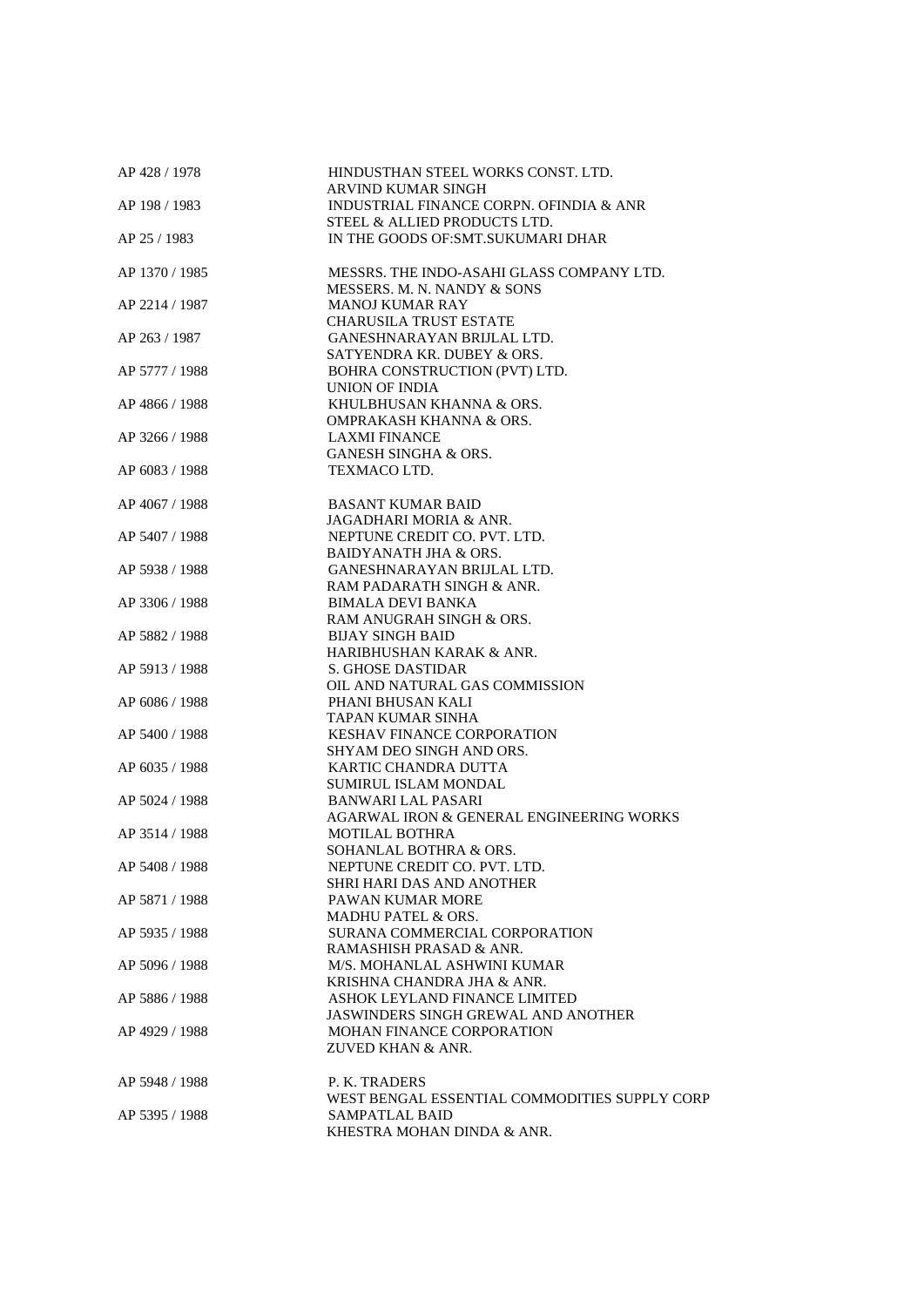| AP 5187 / 1988 | M/S. STANDARD ENGINEERING CO. LTD.            |
|----------------|-----------------------------------------------|
|                | DIVISIONAL ENGINEER, CALCUTTA TELEPHONES & OR |
| AP 5401 / 1988 | <b>KESHAV FINANCE CORPORATION</b>             |
|                | <b>BHAGWAN GIRI &amp; ANR.</b>                |
| AP 5700 / 1988 | M/S DEBNATH & CO                              |
|                | EASTERN COAL FILEDS CO. LTD                   |
| AP 3848 / 1988 | <b>GAYAPRASAD HIRALAL</b>                     |
|                | MOHINDER SINGH AND ANR                        |
| AP 5873 / 1988 | HARSH JHUNJHUNWALLA                           |
|                | MD. HASAN & ORS                               |
| AP 5420 / 1988 | <b>CHANDMAL &amp; SONS PVT LTD</b>            |
|                | RAM SURAT YADAV & ANR                         |
| AP 3965 / 1988 | T.T. DOSHI & CO.                              |
|                |                                               |
|                | CILIP KUMAR SHARMA AND ANR                    |
| AP 4885 / 1988 | <b>MOTILAL BOTHRA</b>                         |
|                | SOHANLAL BOTHRA & ANR                         |
| AP 5446 / 1988 | <b>ROYAL PROJECT LTD</b>                      |
|                | DINESHWAR SINGH & ANR                         |
| AP 5946 / 1988 | <b>JALAN INVESTMENTS</b>                      |
|                | SRI BIPIN KUMAR SAH & ORS                     |
| AP 5414 / 1988 | <b>DULICHAND &amp; SONS</b>                   |
|                | MAJAHAR ALI MONDAL & ANR                      |
| AP 5442 / 1988 | GANESHNARAYAN BRIJLAL LTD                     |
|                | SRI DILIP KUMAR MISHRA & ORS                  |
| AP 5744 / 1988 | PARITOSH KUMAR DAS                            |
|                | SARAJ KUMAR SENGUPTA & ORS                    |
| AP 5418 / 1988 | M/S ABHILASHA TRADING COMPANY                 |
|                |                                               |
|                | SHRI MAHENDRA PRASAD SINGH & ORS              |
| AP 2352 / 1988 | TATIA INVESTMENT (P) LTD.                     |
|                | RAMPRASAD JOARDAR & ANR                       |
| AP 2354 / 1988 | M/S MOHANLAL ASHWINI KUMAR                    |
|                | <b>HARI SHANKAR SAH &amp; ORS</b>             |
| AP 2397 / 1988 | SHREE DURGA COKE PRIVATE LTD                  |
|                | STEEL AUTHORITY OF INDIA LTD                  |
| AP 2630 / 1988 | M/S MOHANLAL ASHWINI KUMA                     |
|                | RAM NIHORE SINGH & ANR                        |
| AP 2532 / 1988 | <b>P.C. ENTERPRISE</b>                        |
|                | SRI DWARIKA MAHTO & ANR                       |
| AP 677 / 1988  | CHANDMAL & SONS (P) LTD                       |
|                | <b>GANESH MISHRA &amp; ANR</b>                |
| AP 5396 / 1988 | <b>SAMPATLAL BAID</b>                         |
|                | SUBHAS CHANDRA MAHATO & ANR.                  |
|                | UDITA FINANCE & LEASING CO. LTD.              |
| AP 5876 / 1988 |                                               |
|                |                                               |
| AP 2090 / 1988 | INDUSTRIAL RECONSTRUCTION BANK OF INDIA       |
|                | TITAGARH JUTE FACTORY CO.PLC LTD              |
| AP 5748 / 1988 | <b>RAHUL FINANCE CORPORATION</b>              |
|                | <b>BABA TRANSPORT AGENCY</b>                  |
| AP 5364 / 1988 | <b>M/S.ROAD CARRIER FINANCE</b>               |
|                | SRI HIRAK CHANDRA DAS & ORS.                  |
|                |                                               |
| AP 768 / 1989  | CHANDMAL & SONS PVT. LTD.                     |
|                | SATYA PRAKASH ARYA & ANR.                     |
| AP 171 / 1989  | M/S. SHEO SHAKTI FINANCE CORPORATION          |
|                | MD. HABIBULLA MOLLA & ANR.                    |
| AP 759 / 1990  | ONKARMULL GOENKA                              |
|                | <b>BHOLA NATH PANDEY</b>                      |
|                |                                               |
| AP 529 / 1990  | M/S.BHASKAR CREDIT LIMITED                    |
|                | SRI SARJU DUBEY                               |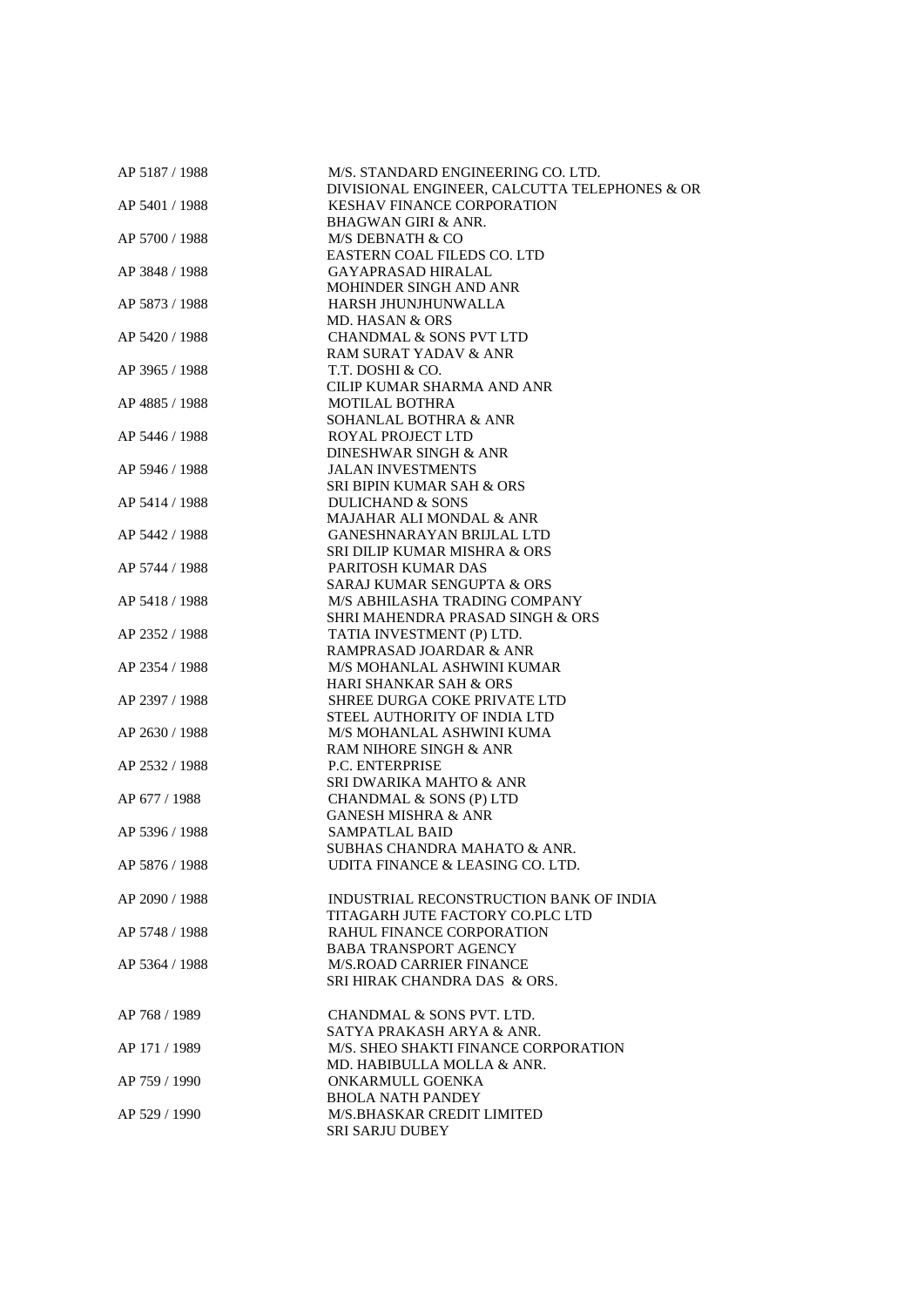| AP 219 / 1990  | <b>ONKER INVESTO</b>                        |
|----------------|---------------------------------------------|
|                | EAST INDIA TANNERY CO.                      |
| AP 2901 / 1990 | <b>SARAF AUTO FINANCE</b>                   |
|                | <b>KARTICK MUKHERJEE</b>                    |
| AP 201 / 1990  | SHRI RAM FIBRES FINANCE LTD.                |
|                | D.N.CHAKRABORTY                             |
| AP 1582 / 1990 | <b>GANESH NARAYAN BRIJLAL LTD.</b>          |
|                | TAPAN KUMAR ADHIKARI                        |
| AP 2182 / 1990 | BHAGWATI PRASAD JHUNJHUNWALA                |
|                | <b>KARAZ SINGH</b>                          |
| AP 2177 / 1990 | CHANDMAL & SONS PVT.LTD.                    |
|                | SATYA PRAKASH ARYA                          |
| AP 1580 / 1990 | M/S.AUTO CREDIT CORPORATION                 |
|                | <b>SMT USHA KIRAN YADAV</b>                 |
| AP 1581 / 1990 | TODI INVESTMENTS LTD.                       |
|                | RAHAMAT ALI SHEIKH                          |
| AP 1579 / 1990 | M/S.VEHICLE CREDIT CORPORATION.             |
|                | SRI SHASI KUMAR TIWARI                      |
| AP 1578 / 1990 | ONKARMULL SHANKARLAL                        |
|                | <b>DINESH KUMAR</b>                         |
| AP 3553 / 1990 | <b>SUPREME LEASING LTD</b>                  |
|                | <b>SARDAR T.S.GUJRAL</b>                    |
| AP 1577 / 1990 | ANIL FINANCE CORPORATION                    |
|                | KRISHNA CHANDRA MONDAL                      |
| AP 1574 / 1990 | SHRI RAM FIBRES FINANCE LTD.                |
|                | <b>MR.PATIT PABAN SAHA</b>                  |
| AP 1573 / 1990 | SHRI RAM FIBRES FINANCE LTD.                |
|                | <b>MR.CHINMOY BANIK</b>                     |
| AP 1571 / 1990 | SHRI RAM FIBRES FINANCE LTD.                |
|                | <b>SOUMYA KANTA DAS</b>                     |
| AP 122 / 1990  | UNION OF INDIA<br>RATNAKAR SHIPPING CO.LTD. |
| AP 1553 / 1990 | <b>SHRI RAM FIBRES FINANCE LTD.</b>         |
|                | MR.SOMENDRA CHANDRA SARKAR                  |
| AP 1550 / 1990 | M/S.SNEHIL TRADES ASSOCIATES LTD.           |
|                | SRI UMA SHANKAR MISHRA                      |
| AP 114 / 1990  | <b>SARKAR &amp; SARKAR</b>                  |
|                | STATE OF WEST BENGAL                        |
| AP 460 / 1990  | <b>SUKUMAR DUTTA</b>                        |
|                | STATE OF WEST BENGAL                        |
| AP 3840 / 1990 | DAVAL S.A.                                  |
|                | MINERALS & METALS TRADING CORP.OF INDIA     |
| AP 1545 / 1990 | PAWAN KUMAR MORE                            |
|                | <b>SMT.SWATI CHAKRABORTY</b>                |
| AP 112 / 1990  | M/S. J.K.AGARWALA                           |
|                | UNION OF INDIA                              |
|                |                                             |
| AP 1543 / 1990 | M/S.UNITED CREDIT CORPORATION.              |
|                | <b>SRI MONI PAUL</b>                        |
| AP 1523 / 1990 | ANIL FINANCE CORPORATION.                   |
|                | <b>CHABI CHATTERJEE</b>                     |
| AP 1522 / 1990 | <b>RAM KISHOR RATNA</b>                     |
|                | <b>INDIAN FINANCE CO.</b>                   |
| AP 1515 / 1990 | <b>GOPALKA FINANCE CORPORATION.</b>         |
|                | <b>SHIV SHANKAR PANDEY</b>                  |
| AP 1479 / 1990 | AMBIKA PRASAD PODDAR                        |
|                | <b>KARTICK KUMAR</b>                        |
| AP 1478 / 1990 | SURYA CREDIT LTD.                           |
|                | <b>JYOTIRMOY SHOME</b>                      |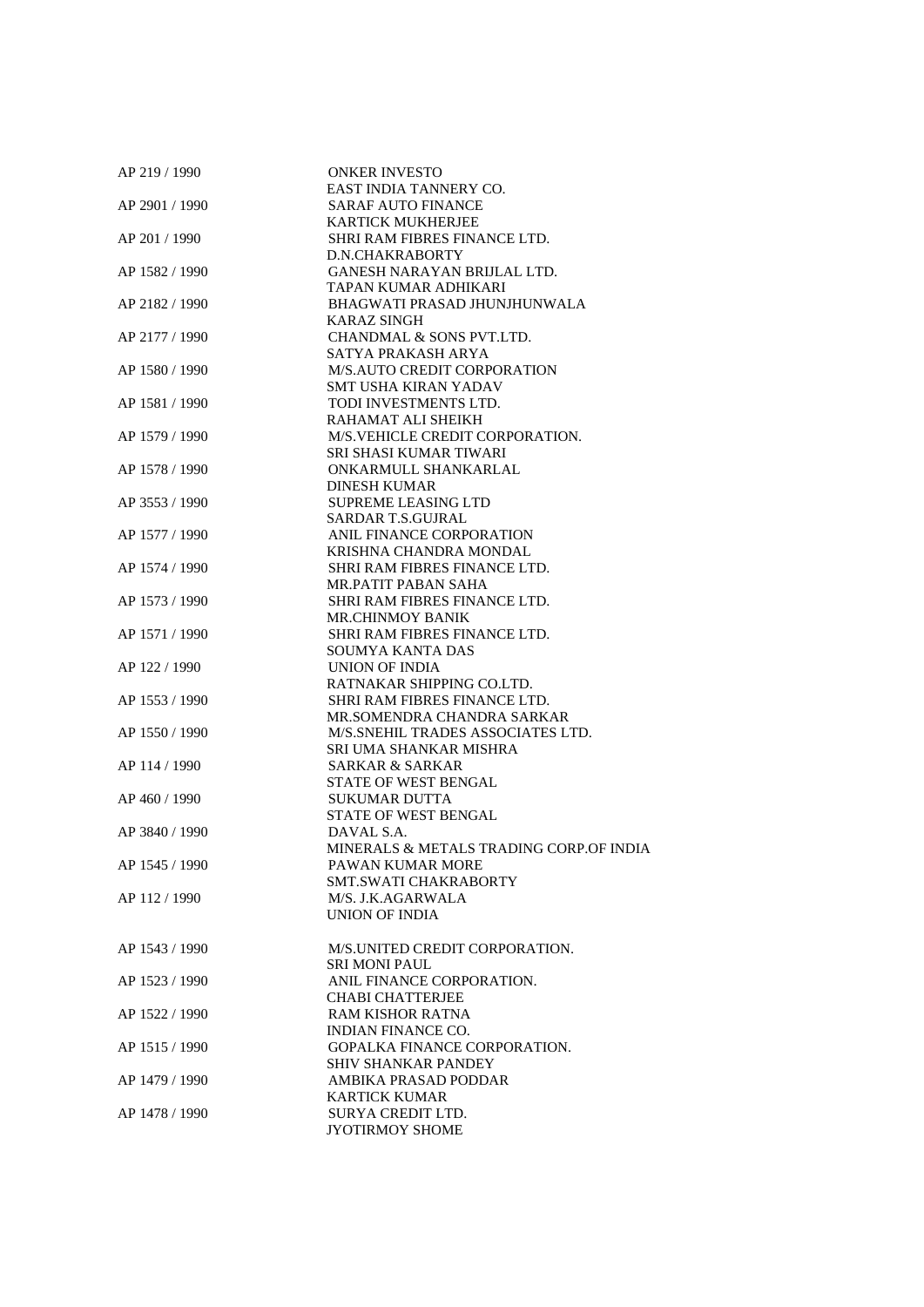| AP 1475 / 1990 | <b>SUBHAS BISWAS &amp; ANR</b>          |
|----------------|-----------------------------------------|
|                | SRI RAM FIBRES FINANCE LTD.             |
| AP 1473 / 1990 | <b>M/S.GENERAL FINANCIES</b>            |
|                | <b>SRI MANICK MULLICK</b>               |
| AP 1451 / 1990 | PUSPANJALI LEASING & FINANCE PVT.LTD.   |
|                | <b>MR.MOKD ELIAS</b>                    |
| AP 1450 / 1990 | <b>B.K.INVESTMENTS</b>                  |
|                | KAILASH NATH PANDEY                     |
| AP 4206 / 1990 | <b>NAMSHAD ALI</b>                      |
|                | MD.IBRAHIM ALIAS CHAMOO ALI             |
| AP 1416 / 1990 | <b>BHASKAR CREDIT LTD.</b>              |
|                | RAJENDRA PRASAD SHAH                    |
| AP 437 / 1990  | M/S.TERUPATI CREDIT CORPN.              |
|                | SMT.MANKESARI DEVI                      |
|                |                                         |
| AP 422 / 1990  | SHRI RAM FIBRES FINANCE LTD.            |
|                | <b>ANILENDU NAG</b>                     |
| AP 411 / 1990  | SRI ADYA ENTERPRISE                     |
|                | UMESH KR.SINGH                          |
| AP 582 / 1990  | SANTHALIA TRADING CORPN.                |
|                | <b>SARASWATI DAS</b>                    |
| AP 577 / 1990  | JAYBHARAT FINANCE CO.                   |
|                | SRI NIRANJAN MONDAL                     |
| AP 573 / 1990  | <b>M/S.BAHETY BROTHERS</b>              |
|                | <b>M/S. VISHAL CARRIES</b>              |
| AP 561 / 1990  | <b>SRI SACHIN CHATTERJEE &amp; ORS.</b> |
|                | <b>M/S. SARAF AUTO FINANCE</b>          |
| AP 541 / 1990  | SHARDA INTERNATIONAL                    |
|                | <b>SMT. RINTU MONDAL</b>                |
| AP 539 / 1990  | STAR IRON WORK PVT.LTD.                 |
|                | UNION OF INDIA                          |
| AP 538 / 1990  | STAR IRON WORK PVT.LTD.                 |
|                | UNION OF INDIA                          |
| AP 536 / 1990  | STAR IRON WORK PVT.LTD.                 |
|                | <b>UNION OF INDIA</b>                   |
| AP 533 / 1990  | <b>BHASKAR CREDIT LTD.</b>              |
|                |                                         |
|                | MR. N. IBOMCHA SINGH                    |
| AP 532 / 1990  | <b>BHASKAR CREDIT LTD.</b>              |
|                | <b>SRI AMIT SAHA</b>                    |
| AP 531 / 1990  | <b>BHASKAR CREDIT LTD.</b>              |
|                | SRI BHANU CHANDRA DAS                   |
| AP 505 / 1990  | <b>L.J.ENTERPRISES</b>                  |
|                | <b>LAL BABU SINGH</b>                   |
|                |                                         |
| AP 502 / 1990  | <b>GANESH NARAYAN BRIJLAL LTD.</b>      |
|                | RANDHIR KR.SINGH                        |
| AP 29 / 1990   | HINDUSTHAN EXPORT & IMPORT CORPN P.LTD. |
|                | JESSOP & CO. LTD.                       |
| AP 744 / 1990  | <b>M/S. SHREE AGENCIES</b>              |
|                | <b>SRI MUNNA PRASAD</b>                 |
| AP 739 / 1990  | <b>IDEAL FINANCING CORPORATION</b>      |
|                | SHIV PUJAN JHA                          |
| AP 728 / 1990  | <b>PREMIER INVESTORS</b>                |
|                | NARINDER SINGH PARMAR                   |
| AP 726 / 1990  | <b>KUMAR INVESTMENTS</b>                |
|                | <b>MOCHHABIR ALI</b>                    |
|                |                                         |
| AP 716 / 1990  | <b>ANIL FINANCE CORPN</b>               |
|                | <b>BHIM BAHADUR SINGH</b>               |
| AP 703 / 1990  | GANESH NARAYAN BRIJLAL LTD.             |
|                | RANENDRA KR. ROY                        |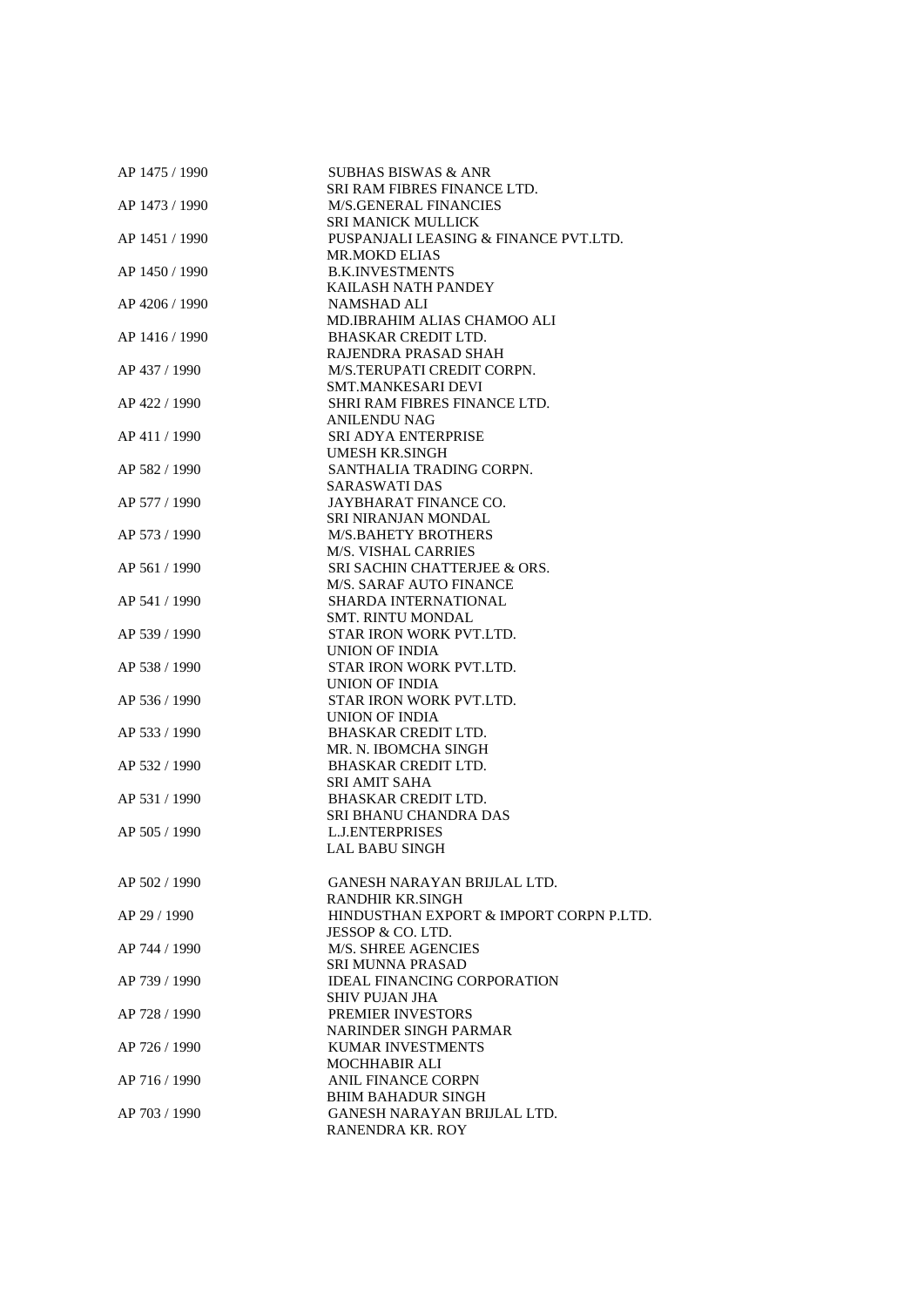| AP 697 / 1990  | SUPREME CREDIT CORPN.LTD.<br><b>KESHORE PRASAD</b> |
|----------------|----------------------------------------------------|
| AP 688 / 1990  | K.K.CHURIWALA & CO.                                |
|                | <b>SITA RAM GOUR</b>                               |
|                | FERRO COATINGS & COLOURS LTD.                      |
| AP 2658 / 1990 |                                                    |
|                | W.B.S.E.B.                                         |
| AP 51 / 1990   | SAGAR MOHAN JAHA                                   |
|                | <b>IDEAL FINANCING CORPORATION</b>                 |
| AP 1047 / 1990 | ASHOK FINANCE CORPORATION.                         |
|                | SARDAR JASMINDER SINGH                             |
| AP 2657 / 1990 | <b>BANWARILALL PASARI</b>                          |
|                | DASARATHI PALAI                                    |
| AP 1007 / 1990 | <b>KESHAV FINANCE CORPORATION.</b>                 |
|                | <b>SHYAM KISHORE SINGH</b>                         |
| AP 2656 / 1990 | KAMARHATTY CO. LTD.                                |
|                | SHREE HANUMAN JUTE & LAMINATING                    |
| AP 999 / 1990  | PREMIER FINANCE & TRADING CORPORATION              |
|                | MRS.NAMITA DUTTA                                   |
| AP 1700 / 1990 | NAVNEET UDYOG                                      |
|                | <b>ABHA MUKHERJEE</b>                              |
| AP 1694 / 1990 | <b>SAMPAT LAL BAID</b>                             |
|                | <b>UJJAL MUKHERJEE</b>                             |
| AP 1688 / 1990 | SURYA CREDIT LTD.                                  |
|                | <b>SALGOSHEM INGO SINGH</b>                        |
| AP 4148 / 1990 | <b>B.M.PAL CHOUDHURY &amp; CO PVT. LTD</b>         |
|                | <b>RESERVE BANK OF INDIA</b>                       |
| AP 1681 / 1990 | UTKAL BOARD & PAPER MILLS LTD.                     |
|                | <b>BARUN KR. BERA</b>                              |
| AP 4147 / 1990 | TODI INVESTMENTS LTD                               |
|                | <b>RAJ KUMAR GHOSH</b>                             |
| AP 34 / 1990   | <b>SAGAR MOHON JHA</b>                             |
|                | <b>IDEAL FINANCING CORPORATION</b>                 |
| AP 32 / 1990   | CENTRAL CONCRETE ALLIED PRODUCTS P.LTD.            |
|                | CAL. METROPOLITION DEVT. AUTHORITY                 |
| AP 2514 / 1990 | NIHON NIRMAN LTD.                                  |
|                | UNIQUE PROJECT FEBRICATORS PVT. LTD.               |
| AP 881 / 1990  | <b>RIDHKARAN &amp; CO</b>                          |
|                | LAXMI CHANDRA MONDAL                               |
|                |                                                    |
| AP 499 / 1990  | <b>BHASKAR CREDIT LTD.</b>                         |
|                | SRI MAYAM GLAMBAM MANI SINGH                       |
| AP 498 / 1990  | ASHISH COMMERCIAL COMPANY                          |
|                | MANJEET SINGH                                      |
| AP 2997 / 1990 | <b>BIJOY SINGH BAID</b>                            |
|                | MD. KALIM                                          |
| AP 3915 / 1990 | <b>M/S.GRAPHIC INDUSTRICS CO</b>                   |
|                | <b>EASTERN RAILWAY</b>                             |
|                | RABINDRA NATH MUKHERJEE                            |
| AP 2247 / 1990 | NORTH BENGAL DOLMITE LTD.                          |
|                |                                                    |
| AP 2246 / 1990 | RAJESH & CO.                                       |
|                | SHIBPADA SADHUKHAN                                 |
| AP 2244 / 1990 | <b>KESHAV FINANCE CORPN.</b>                       |
|                | <b>BINOD SINGH</b>                                 |
| AP 2242 / 1990 | <b>KESHAV FINANCE CORPN.</b>                       |
|                | GANGA SAGAR PATHAK                                 |
| AP 1675 / 1990 | M/S.UDITA FINANCE & LEASING CO.LTD.                |
|                | CHANDRA DEB YADAV                                  |
| AP 1674 / 1990 | <b>BHASKAR CREDIT LTD.</b>                         |
|                | <b>RAI BHADUR SINGH</b>                            |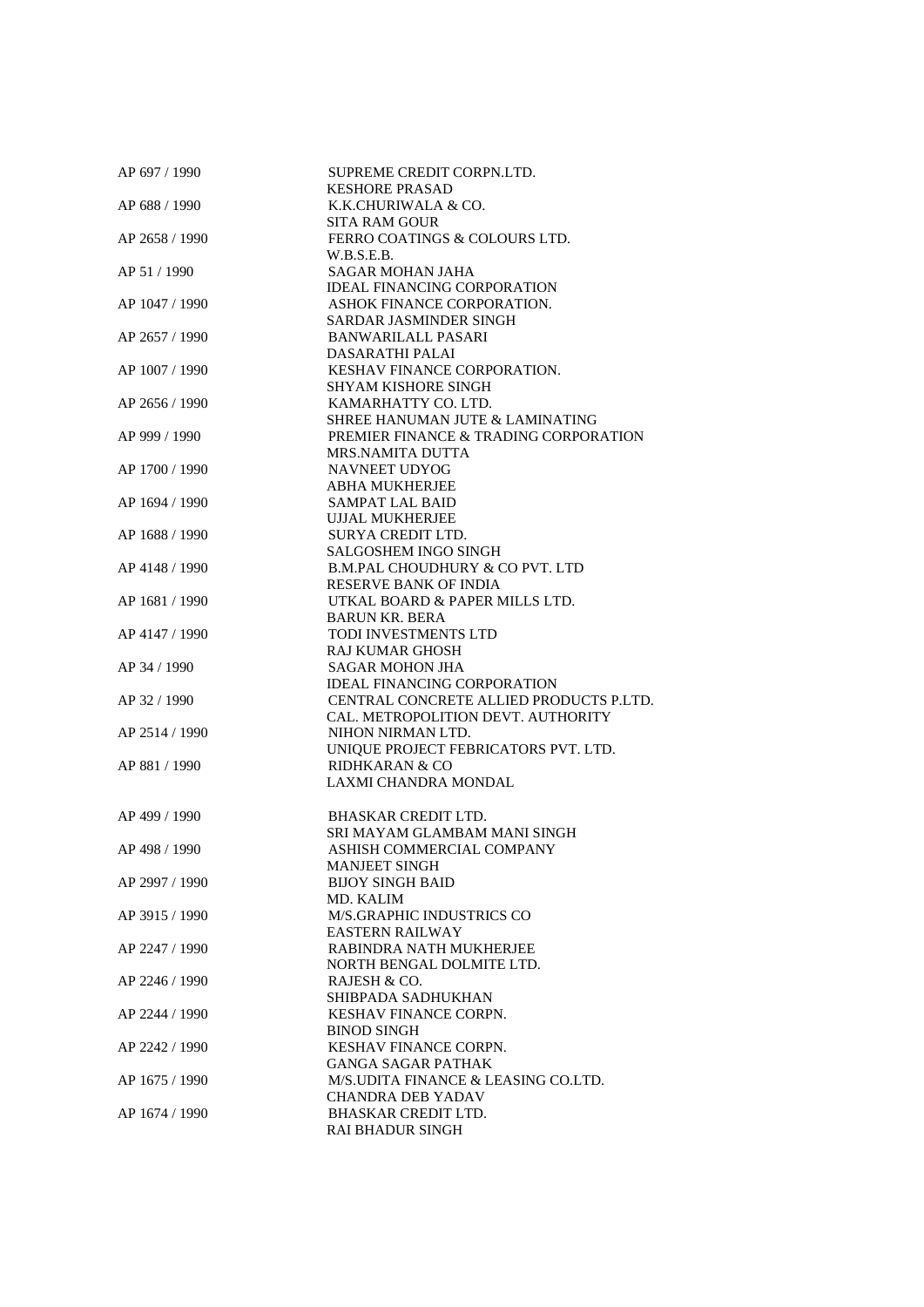| AP 2235 / 1990 | AMBIKA PRASAD PODDAR                       |
|----------------|--------------------------------------------|
|                | FEROZE STEELS PVT. LTD.                    |
| AP 1671 / 1990 | <b>SAMPAT LAL BAID</b>                     |
|                | M/S.RADHA BALLAV TRANSPORT                 |
| AP 1649 / 1990 | <b>KUMAR INVESTMENTS</b>                   |
|                | <b>MOHENDRA KUMAR</b>                      |
| AP 1648 / 1990 | <b>GOPALKA FINANCE CORPORATION.</b>        |
|                | AKHILESH PRASAD SHUKLA                     |
| AP 2910 / 1990 | SMT. MADHULIKA SHROFF                      |
|                | ATANU KARMAKAR                             |
| AP 1647 / 1990 | <b>KUMAR INVESTMENTS</b>                   |
|                | <b>RAMEN DUTTA</b>                         |
| AP 2905 / 1990 | M/S. PREM NATH RAMESH KUMAR                |
|                |                                            |
|                | <b>SANDEEP SARAF</b>                       |
| AP 2189 / 1990 | M/S SARAOGI SALES CORPN.                   |
|                | <b>SRI DURGA TRANSPORT</b>                 |
| AP 659 / 1990  | MAYO INVESTMENT PVT.LTD.                   |
|                | <b>ZAMIR UDDIN</b>                         |
| AP 655 / 1990  | <b>GAURI SHANKAR CHOWDHURY &amp; SONS.</b> |
|                | DIPANWITA MITRA                            |
| AP 628 / 1990  | GAYAPRASAD HIRALAL                         |
|                | <b>ALOK MITRA</b>                          |
| AP 624 / 1990  | M/S. SHREE AGENCIES                        |
|                | SRI DHARAM NATH SINGH                      |
| AP 618 / 1990  | <b>KILLY FINANCE</b>                       |
|                | SRI RAJENDRA SINGH                         |
| AP 3252 / 1990 | <b>SOMNATH MUKHERJEE</b>                   |
|                | STATE OF WEST BENGAL                       |
| AP 612 / 1990  | <b>BEEKAY AUTO FINANCE</b>                 |
|                | <b>BIRENDRA SINGH</b>                      |
| AP 1676 / 1990 | UTKAL BOARD & PAPER MILLS LTD.             |
|                | SARAJ RAI                                  |
| AP 235 / 1990  | <b>SRI RAM FIBRES FINANCE LTD.</b>         |
|                | SUJOY KUMAR CHAKRABORTY                    |
|                |                                            |
| AP 3696 / 1990 | <b>M/S.COMML SERVICES</b>                  |
|                | SRI BAIDYANATH MANDAL                      |
|                | ONKARMULL GOENKA                           |
| AP 221 / 1990  |                                            |
|                | <b>MURLIDHAR NAYAK</b>                     |
| AP 1415 / 1990 | <b>INDIAN FINANCE COMPANY</b>              |
|                | <b>SMT.GURBAX KAUR</b>                     |
| AP 1414 / 1990 | KIRAN INVESTMENTS CORPORATION.             |
|                | M/S.HARYANA FLOUR MILLS(PVT) LTD.          |
| AP 1412 / 1990 | RAJENDRA KUMAR VINAY KUMAR                 |
|                | KHONDEKAR RAFIKUL ALAM                     |
| AP 1376 / 1990 | KUNJILAL HARIRAM & SONS                    |
|                | GITA DEVI & ORS.                           |
| AP 1882 / 1990 | M/S ANAND TRADING CO.                      |
|                | <b>K.A. PRODUCTS</b>                       |
| AP 1330 / 1990 | <b>IDEAL FINANCING CORPORATION.</b>        |
|                | SATYENDRA KUMAR ARVIND PRASAD              |
| AP 1319 / 1990 | SOUTH PACIFIC FINANCE CONSTRUCTION         |
|                | UMA SANKAR CHAKRABORTY                     |
| AP 1867 / 1990 | <b>GAYA PRASAD HIRALAL</b>                 |
|                | <b>VIJAY PANDEY</b>                        |
| AP 1295 / 1990 | ASHOK LEYLAND FINANCE LTD.                 |
|                | MRS.RAMA CHATTERJEE                        |
| AP 337 / 1990  | ZENITH INDSTL.FINANCE & LEASING (P) LTD.   |
|                | SMT. KALYANI BHADRA CHOWDHURY              |
|                |                                            |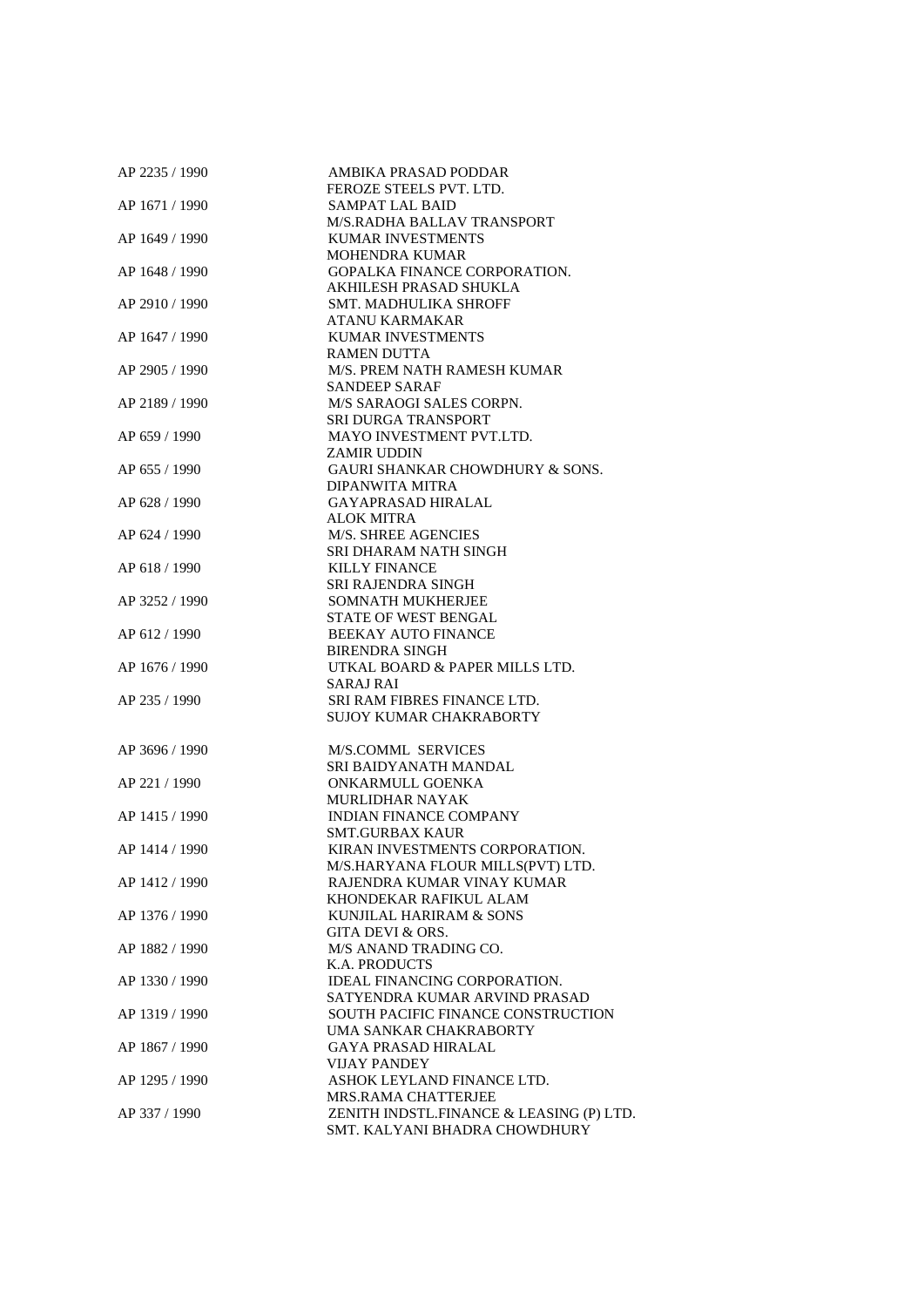| AP 333 / 1990  | <b>SRI RAM BIBRES FINANCE LTD.</b>       |
|----------------|------------------------------------------|
|                | SRI ATINDRA NARAYAN ROY                  |
| AP 327 / 1990  | M/S. GOPAL CREDIT CORPN.                 |
|                | SRI SHANKAR PAUL                         |
| AP 320 / 1990  | ASHOKE LEYLAND FINANCE LTD.              |
|                | <b>BABU SINGH</b>                        |
| AP 314 / 1990  | SRI NARAYAN SHARMA                       |
|                | COAL INDIA LTD.                          |
| AP 300 / 1990  | M/S. BIJOY K. BHALOTIA                   |
|                | SRI AWADH NARAYAN DUBEY                  |
| AP 3213/1990   | MRS. UNITED CREDIT CORPORATION           |
|                | <b>SRI AJIT SINGH</b>                    |
| AP 299 / 1990  | M/S. BHALOTIA AGENCIES P.LTD.            |
|                | SRI VIJAY SHANKAR DUBEY                  |
| AP 298 / 1990  | M/S.UNITED CREDIT CORPORATION            |
|                | <b>SM. PAPIA GHOSH</b>                   |
| AP 719 / 1990  | <b>CURSETJEE MANACKJEE RUSTEMJEE</b>     |
|                | LIBRARY SERVICES DEPTT.W.B.              |
| AP 781 / 1990  | ASHISH COMMERCIAL COMPANY                |
|                | MR. DEVENDRA SINGH                       |
| AP 778 / 1990  | DULICHAND & SONS.                        |
|                | <b>RAM PRASAD SAHU</b>                   |
| AP 770 / 1990  | WEST BENGAL STATE ELECTRICITY BOARD      |
|                | S.N.CHATTERJEE & CO.                     |
| AP 758 / 1990  | M/S. AUTO TRADE & FINANCE CORPORATION    |
|                | MD.IDRISH                                |
| AP 754 / 1990  | <b>LAXMI FINANCE</b>                     |
|                | <b>JANADAN TRIPATHY</b>                  |
| AP 751 / 1990  | SUPREME CREDIT CORPORATION LTD.          |
|                | SRI KESHAR PRASAD                        |
|                |                                          |
| AP 4072 / 1990 | DELTA JUTE & INDUSTRIES LTD              |
|                | NATIONAL INSURANCE CO.LTD                |
| AP 1294 / 1990 | <b>INDUSTRIAL ENTERPRISES</b>            |
|                | AKHILESH PRASAD SINGH                    |
| AP 1231 / 1990 | ASHOK LEYLAND FINANCE LTD.               |
|                | <b>SMT.SUPARNA BAG</b>                   |
| AP 1785 / 1990 | SHRI RATANLAL GUPTA                      |
|                | W.B.ESSENTIAL COMMODITIES SPLY. CRPN.LTD |
| AP 1133 / 1990 | <b>S.K.ENTERPRISES</b>                   |
|                | SHAMSHADUL HAQUE                         |
| AP 1070 / 1990 | <b>SHARDA INTERNATIONAL</b>              |
|                | SRI PRANAB KANTI PAUL                    |
| AP 275 / 1990  | <b>IDEAL FINANCING CORPORATION</b>       |
|                | SAGAR MOHAN JHA                          |
| AP 274 / 1990  | <b>IDEAL FINANCING CORPORATION</b>       |
|                | SAGAR MOHAN JHA                          |
| AP 255 / 1990  | ZENITH INDSTL.FINANCE & LEASING PVT.LTD. |
|                | <b>SMT. RATAN KAUR</b>                   |
| AP 3104 / 1990 | <b>JAISHREE CREDIT CORPN.</b>            |
|                | <b>RAM VIJAY SHARMA</b>                  |
| AP 253 / 1990  | ZENITH INDSL.FINANCE & LEASING PVT.LTD.  |
|                | SMT. KATYANI BHADRA CHOWDHURY            |
| AP 3092 / 1990 | HINDUSTHAN MOTOR FINANCE CORPN. LTD.     |
|                | M/S. M/S. JANATA OPERA                   |
| AP 3079 / 1990 | M/S. AUTO TRADE & FINANCE CORPN.         |
|                | <b>RAM PARAMHANS SINGH</b>               |
| AP 3258 / 1990 | <b>BHASKAR CREDIT LTD.</b>               |
|                | MUSTAK ALI MULLICK                       |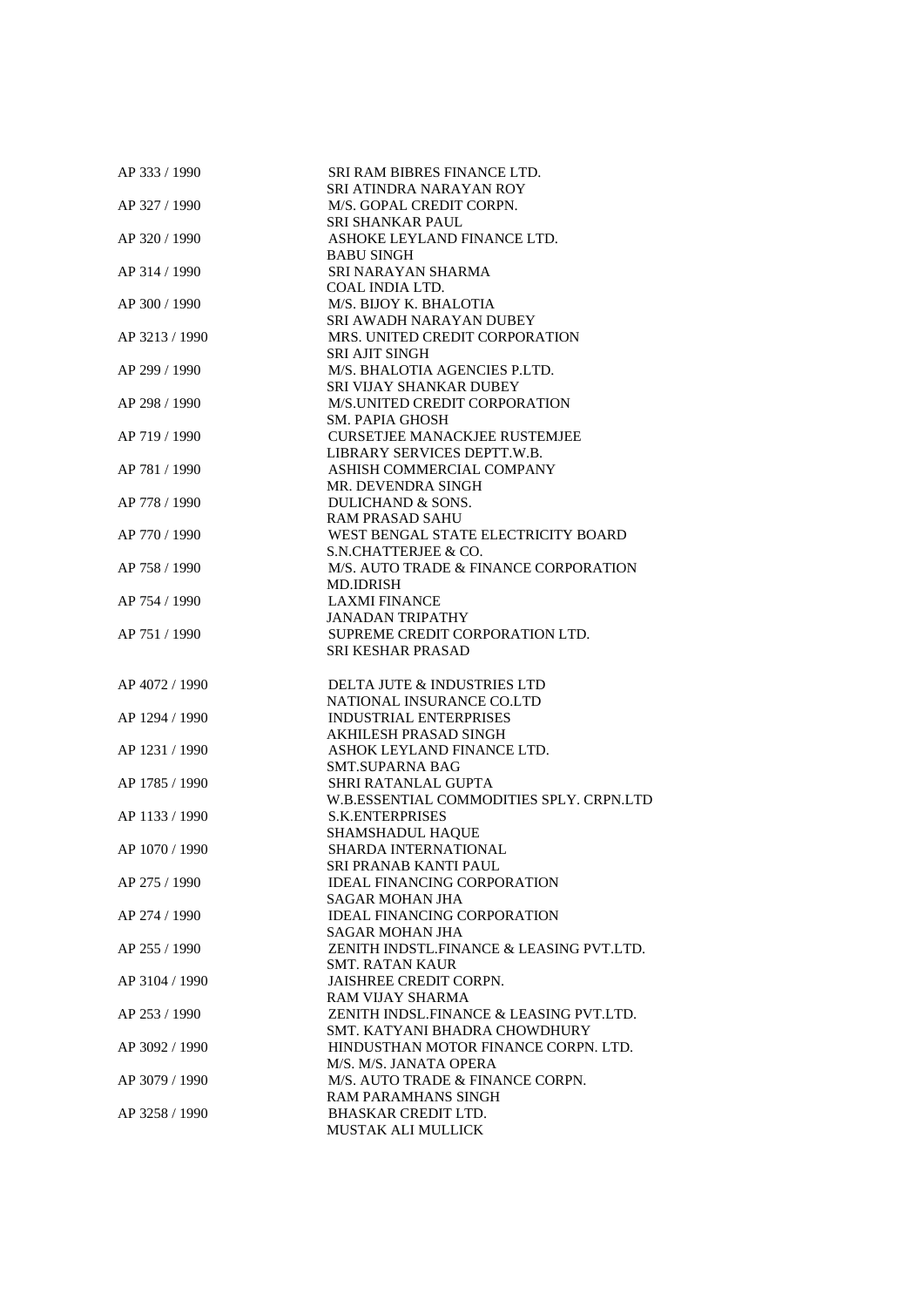| AP 3448 / 1990 | MOHINI MANSION LTD.                      |
|----------------|------------------------------------------|
|                | HARENDRA KUMAR CHAKROBORTY               |
| AP 63 / 1991   | SRI VISHNU COMMERCIAL (P).LTD.           |
|                | M/S.STREAMLINE SHIPPING CO.LTD.          |
| AP 3999 / 1991 | M/S TODI INVESTMENT LTD. (DISMISSED)     |
|                | <b>KAVINDER SINGH</b>                    |
| AP 728 / 1991  | SHRI RAM FIELORES FINANCE LTD.           |
|                | SM. KALYANI BHATTACHARJEE                |
| AP 3380 / 1991 | SURYA CREDIT LTD.                        |
|                | <b>ALOKE ADHIKARY</b>                    |
| AP 2140 / 1991 | <b>JAIN FINANCE CORP.</b>                |
|                | DEBENDRA KR. SINGH                       |
| AP 2350 / 1991 | <b>ANIL BARAN MISRA</b>                  |
|                | <b>VEHICLE CREDIT CORPORATION</b>        |
| AP 3735 / 1991 | <b>BCL FINANCIAL SERVICES LTD.</b>       |
|                |                                          |
|                | <b>GOURI SHANKAR SINGH</b>               |
| AP 911 / 1991  | M/S.SURYA CREDIT LTD.                    |
|                | <b>SMT REBA DAS</b>                      |
| AP 906 / 1991  | MANASH CREDIT LTD.                       |
|                | <b>M/S.DAS &amp; PATRA ENTERPRISES</b>   |
| AP 878 / 1991  | SATYANARAYAN KAMAL KUMAR                 |
|                | <b>SHYAMAL BOSE</b>                      |
| AP 2850 / 1991 | UNION OIL CO. OF CALIFORNIA U.S.A.       |
|                | THE M.& M. TRADING CORPN.OF IND. LTD.    |
| AP 4301 / 1991 | M/S. J.J.DOSHI & CO.                     |
|                | SK. TAFIJUL HAK.                         |
|                |                                          |
| AP 3853 / 1991 | M/S.ASHOKA FINANCE CORPORATION           |
|                | KHUDI RAM GANGOI                         |
| AP 4230 / 1991 | M/S. TIRUPATI FINANCE CO.                |
|                | <b>SK. HAIDER ALI</b>                    |
| AP 4299 / 1991 | MRS. VEHICLE CREDIT CORPN.               |
|                | <b>SMT. RUPA CHOWDHURY</b>               |
| AP 4298 / 1991 | SMT. INDRA DEVI KANODIA                  |
|                | <b>MD. SARAFAT ALI</b>                   |
| AP 2861 / 1991 | SIDDHARTH CONSTN. & TRADING PVT.LTD.     |
|                | M/S. N.P.R.FINANCE LTD.                  |
| AP 2716 / 1991 | <b>M/S.KLIPCON &amp; ASSOCIATES</b>      |
|                | UNIOIN OF INDIA                          |
|                |                                          |
| AP 1315 / 1991 | <b>KESHAV FINANCE CORPORATION</b>        |
|                | TARUN CHANDRA PRAMANICK                  |
| AP 4069 / 1991 | NICCO UCO FINANCIAL SERVICES LTD.        |
|                | K.S.SHUKLA                               |
| AP 4063 / 1991 | <b>SARAF AUTO FINANCE</b>                |
|                | SRI ALOKE KUMAR GHOSH                    |
| AP 4062 / 1991 | <b>SHIVA FINANCE COMPANY</b>             |
|                | <b>RAJENDRA SINGH</b>                    |
| AP 4048 / 1991 | M/S.PUSPANJALI LEASING & FINANCE(P) LTD. |
|                | SRI SAMIR KUMAR DAS                      |
| AP 4031 / 1991 | M/S.PUSPANJALI LEASING & FINANCE (P) LTD |
|                | SRI LAXMI RAI                            |
| AP 4029 / 1991 | M/S.SWETA DITYA INDUSTRIAL DEV.LTD.      |
|                | <b>SANJEEB CHELLIA</b>                   |
| AP 3528 / 1991 | <b>KEJRIWAL &amp; SONS</b>               |
|                | DASARATH PRASAD SAH                      |
| AP 3256 / 1991 | <b>R.V.FINANCE COMPANY</b>               |
|                | <b>SRI AWATER SINGH</b>                  |
| AP 2437 / 1991 | <b>SMT. SHUKLA BISWAS &amp; ANR</b>      |
|                | SHREE BALAJI CREDIT CORPN.               |
|                |                                          |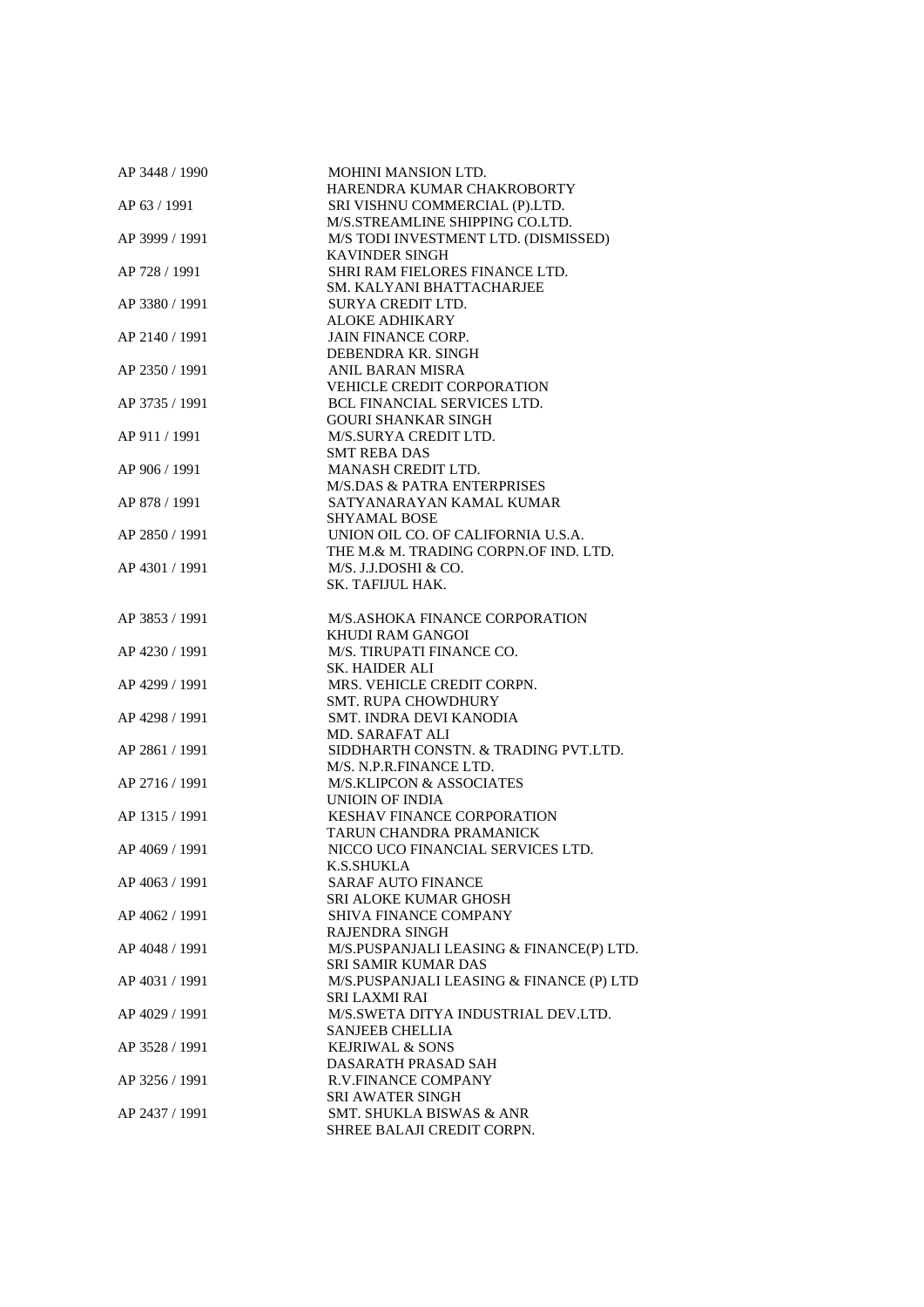| AP 2433 / 1991 | SURYA CREDIT LTD.                    |
|----------------|--------------------------------------|
|                | <b>FIDA HAIDER</b>                   |
| AP 2432 / 1991 | M/S SHREE BALAGI CREDIT CORPN.       |
|                | <b>DIPAK GHOSH</b>                   |
| AP 2421 / 1991 | M/S GANESH NARAYAN BRIJLAL LTD.      |
|                | <b>SRI SUKHEN ROY</b>                |
| AP 3244 / 1991 | M/S. HINDUSTAN CREDIT CORPORATION    |
|                | <b>SRI NIRMALJEET SINGH</b>          |
| AP 2420 / 1991 | M/S BHALOLIA LEASING & HIRING P.LTD. |
|                | SRI BANSIDHAR TIWARI                 |
| AP 2406 / 1991 | <b>M/S LAXMI INVESTORS</b>           |
|                | <b>RAZWANA PARBEZ</b>                |
| AP 2402 / 1991 | M/S GANESH NARAYAN BRIJLAL LTD.      |
|                | MR. SIYARAM SINGH                    |
| AP 2400 / 1991 | BHASKAR CREDIT LTD.                  |
|                | UMA SHANKAR RAI                      |
| AP 3233 / 1991 | M/S. S.K.ENTERPRISES                 |
|                | MD. MAQBOOL HASSAIN                  |
| AP 1338 / 1991 | N.P.R.FINANCE LTD.                   |
|                | <b>NARAYAN PRUSTY</b>                |
| AP 1803 / 1991 | M/S ANAND FINANCING CORPN.           |
|                | RAJENDRA PRASAD SHARMA               |
|                |                                      |
| AP 1325 / 1991 | M/S.RELIABLE FINANCE & TRADING CO.   |
|                | SRI CHIRAJILAL GOENKA                |
| AP 1323 / 1991 | M/S.RELIABLE FINANCE & TRADING CO    |
|                | SRI SUKAMAL KANTI GHOSH              |
| AP 1322 / 1991 | SURYA CREDIT LTD.                    |
|                | <b>RAJEEV KUMAR</b>                  |
| AP 1320 / 1991 | SARAOGI SALES CORPORATION.           |
|                | SRI RANJIT KUMAR MIDYA               |
| AP 3024 / 1991 | M/S. SARAOGI SALES CORPN.            |
|                | SRI KAMALESHWAR PRASAD               |
| AP 3494 / 1991 | <b>BEJOY KUMAR AGARWAL &amp; ORS</b> |
|                | RATAN LAL BAGARIA                    |
| AP 2180 / 1991 | M/S J.J. DOSHI & CO.                 |
|                | <b>SHYAMAL KHAN</b>                  |
| AP 3012 / 1991 | <b>GURMEJ SINGH ATWAL</b>            |
|                | UNION OF INDIA                       |
| AP 3493 / 1991 | BEJOY KUMAR AGARWAL & ORS            |
|                | RATAN LAL BAGARIA                    |
| AP 3492 / 1991 | BEJOY KUMAR AGARWAL & ORS            |
|                | RATAN LAL BAGARIA                    |
| AP 2993 / 1991 | <b>M/S. KILLY FINANCIERS</b>         |
|                | <b>MRS.RUBY KUMARI</b>               |
| AP 974 / 1991  | ZENITH PROJECT (P) LTD.              |
|                | <b>SARAT CHANDRA BISWAS</b>          |
| AP 969 / 1991  | SNEHA COMMR LTD.                     |
|                | MR.SWAPAN KR.GHOSH                   |
| AP 963 / 1991  | HARSH JHUNJHUNWALA                   |
|                | SATYENDRA KR.SINGH                   |
| AP 960 / 1991  | M/S.GANESH NARAYAN BRIJLAL LTD.      |
|                | <b>SMT.SAVITRI DEVI</b>              |
| AP 955 / 1991  | <b>RAJEN RATHORE</b>                 |
|                | UNION OF INDIA                       |
| AP 185 / 1991  | <b>IDEAL FINANCING CORPORATION</b>   |
|                | PRAVIN KUMAR SHUKLA                  |
| AP 953 / 1991  | TODI INVESTORS                       |
|                | SD.GIAN SINGH SUDAN                  |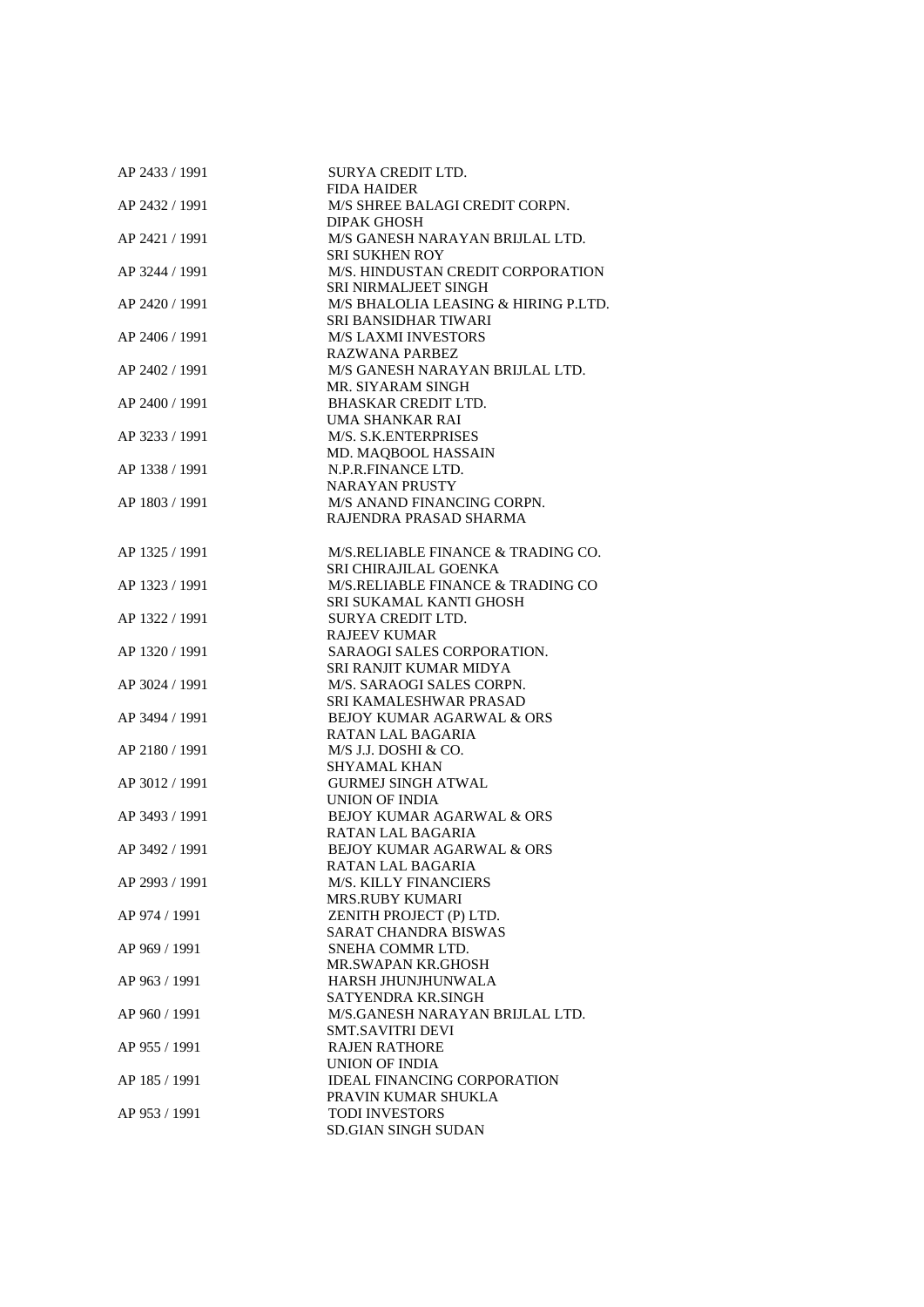| AP 180 / 1991  | <b>VINECT INVESTMENTS</b>                |
|----------------|------------------------------------------|
|                | <b>KAPILDEO SINGH</b>                    |
| AP 952 / 1991  | <b>TODI INVESTORS</b>                    |
|                | <b>SD.GIAN SINGH SUDAN</b>               |
| AP 178 / 1991  | <b>SUPREME LEASING LIMITED</b>           |
|                | M/S. LIGHT OFFSET (INDIA) PVT. LTD.      |
| AP 951 / 1991  | TRADING & FINANCING CORPORATION.         |
|                | NIRMAL KR.SINGH                          |
| AP 166 / 1991  | <b>BALAJI CORPN.</b>                     |
|                | MRS. LAXMI KHATE                         |
| AP 946 / 1991  | NIGHTINGALE ENGG.INDUSTRIES (P) LTD.     |
|                | ASHOK BARAN MONDAL                       |
| AP 942 / 1991  | KANIYALAL SHYAMSUNDER                    |
|                | <b>TARUN KUMAR BISWAS</b>                |
| AP 2104 / 1991 | M/S GOPAL CREDIT CORPN.                  |
|                | SRI SISIR KR. MONDAL                     |
| AP 3383 / 1991 | SUNIL KUMAR BANKA                        |
|                | NARENDRA PRASAD GUPTA                    |
| AP 2455 / 1991 | M/S STERLLING PHRMCLS. PRODCTS. CO.P.LTD |
|                | <b>REGIONAL DIRECTOR</b>                 |
| AP 3290 / 1991 | <b>BINODE KUMAR JALAN</b>                |
|                |                                          |
|                | RAMA KANTA PANDEY                        |
| AP 2454 / 1991 | <b>M/S SINGHANIA INVESTOR</b>            |
|                | <b>BIRENDRA KR. TIWARY</b>               |
| AP 3289 / 1991 | <b>BIPLAB KUMAR DAS</b>                  |
|                | <b>MARUTI ENTERPRISES</b>                |
| AP 2449 / 1991 | <b>M/S ONKAR INVESTO</b>                 |
|                | MR. NAND KISHORE BAL                     |
| AP 2446 / 1991 | <b>M/S DEEPAK ENTERPRISES</b>            |
|                | SRI SITA RAM PANDEY                      |
| AP 3264 / 1991 | M/S. PREMIER AUTO FINANCE LTD. & ANR.    |
|                | SARDAR GURMUKH SINGH                     |
| AP 3257 / 1991 | M/S. AUTO CREDIT CORPORATION             |
|                | <b>SMT. SAVITRI DEVI</b>                 |
| AP 1426 / 1991 | <b>LAXMI FINANCE CORPORATION</b>         |
|                | <b>SK.RUSTAM ALI</b>                     |
| AP 3067 / 1991 | <b>KAXMI FINANCE</b>                     |
|                | <b>RAM DULAL PAUL</b>                    |
| AP 3540 / 1991 | S.B.R.CREDIT (P) LTD.                    |
|                | <b>ABLENDU KUMAR</b>                     |
| AP 3043 / 1991 | RAJESH & CO.                             |
|                | <b>IBRAR AHMED</b>                       |
| AP 2205 / 1991 | THE BOARD OF TRUSTE.FOR THE PORT OF CAL. |
|                | <b>MAHALAKSHNI CONSTRUCTIONS</b>         |
| AP 3534 / 1991 | RADHA KRISHNA PODDAR                     |
|                | <b>SRI PRABHU SHAW</b>                   |
| AP 3533 / 1991 | RADHA KRISHAN PODDAR                     |
|                | <b>AVTAR SINGH KAKHA</b>                 |
| AP 2523 / 1991 | <b>MARUTI ENTERPRISE</b>                 |
|                | M/S. EXPRESS ROAD TRANSPORT              |
| AP 223 / 1991  | JOYA PRASAD HIRALALL LTD.                |
|                | RAM NARAYANGHA                           |
| AP 2507 / 1991 | N.L.TODDY & CO.                          |
|                | <b>MRS. MALATI MITRA</b>                 |
| AP 1013 / 1991 | ZENITH INDUSTRIAL FINANCE & LEASING P.LD |
|                | VIRENDRA GIRI                            |
| AP 1012 / 1991 | SHREE BALAJI CREDIT CORPORATION          |
|                | ANAMITRA CHAKRABORTY                     |
| AP 4665 / 1991 | SANJIV KUMAR KAPOOR & ANR.               |
|                |                                          |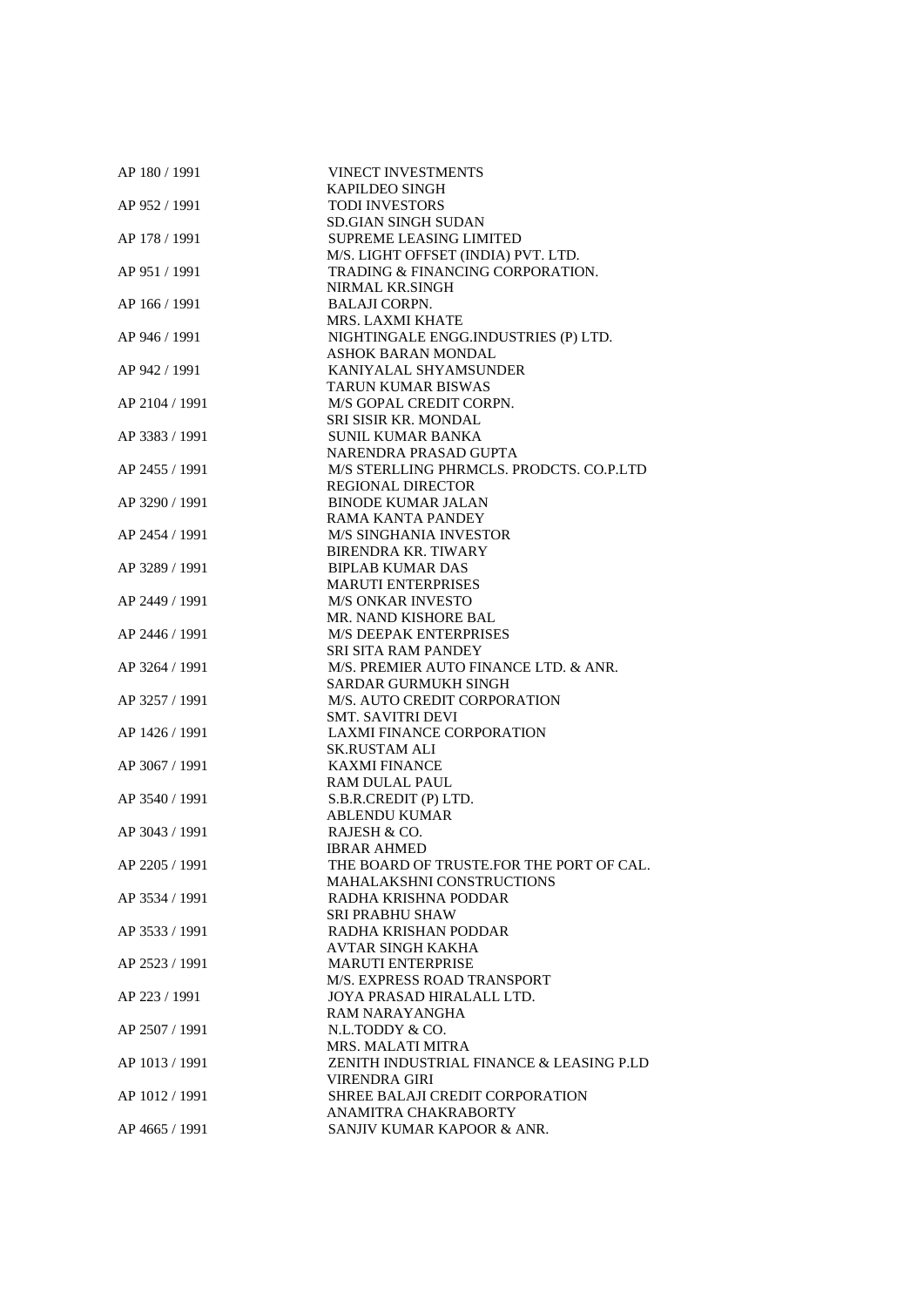|                | R.L.PLATATION PVT. LTD.                                                    |
|----------------|----------------------------------------------------------------------------|
| AP 3922 / 1991 | SAMPATLAL BAID                                                             |
|                | <b>BINOD PRASAD</b>                                                        |
| AP 1390 / 1991 | <b>JAI SINGH MEHTA</b>                                                     |
|                | <b>GURU RAMAWTAR SINGH</b>                                                 |
| AP 1387 / 1991 | M/S.BHALOTIA AGENCIES (P) LTD.                                             |
|                | SRI LAKSHMI PRASAD ROY                                                     |
| AP 2730 / 1991 | M/S. SHREE AGENCIES                                                        |
|                | SRI SWARAJYA PD. SINGH                                                     |
| AP 2729 / 1991 | N.P.R.FINANCE LTD.                                                         |
|                | SIDHARTH CONSTN. & TRADING PVT.LTD.                                        |
| AP 1380 / 1991 | M/S.J.K.FINANCE CORPORATION                                                |
|                | SRI SATILAL YADAV                                                          |
| AP 2726 / 1991 | GANESHNARAYAN BRIJLAL LTD.                                                 |
|                | M/S. SIDHARTH CONSTN. TRADING (PVT)LTD.<br>M/S. GANESHNARAYAN BRIJLAL LTD. |
| AP 2725 / 1991 | <b>MD.MUSTAFA</b>                                                          |
| AP 1812 / 1991 | UDITA FINANCE & LEASING CO. LTD.                                           |
|                | JAI PRAKASH JAISWAL                                                        |
| AP 1811 / 1991 | SUPREME LEASING LTD.                                                       |
|                | <b>MD. IRFAN ALAM</b>                                                      |
| AP 1343 / 1991 | M/S.ZOOM INDUSTRIAL SERVICES LTD.                                          |
|                | M/S.GOBIND INDUSTRIAL GASES LTD.                                           |
| AP 69 / 1991   | DULICHAND FINANCE & LEASING P. LTD.                                        |
|                | <b>MD. SARAJUDDIN</b>                                                      |
| AP 1007 / 1991 | <b>ONKAR INVESTO</b>                                                       |
|                | <b>SUMITRA &amp; SONS</b>                                                  |
| AP 983 / 1991  | M/S.KAMAL CREDIT (P) LTD.                                                  |
|                | MD.KARU                                                                    |
| AP 203 / 1991  | IDEAL HOLDINGS (P) LTD.                                                    |
|                | <b>ALI AKBAR</b>                                                           |
| AP 4754 / 1991 | AMBICA PROCESSING INDUSTRIES                                               |
|                | UNION OF INDIA                                                             |
| AP 4734 / 1991 | SINGHANIA FINANCING CORPN.                                                 |
|                | <b>SK. ARFATUDDIN</b>                                                      |
| AP 3910 / 1991 | M/S.SHREE KRISHNA FINANCE CORPORATION                                      |
| AP 3905 / 1991 | SRI KESHAB BOSE<br>SMT.INDRA DEVI KANODIA                                  |
|                | <b>ASHOK KR.NANDY</b>                                                      |
| AP 3375 / 1991 | M/S.VEHICLE CREDIT CORPORATION                                             |
|                | <b>SRI AMIR HOSSAIN</b>                                                    |
| AP 3346 / 1991 | GITIKA CHEMICALS & FINANCE LTD.                                            |
|                | <b>SMT LAXMI DEVI</b>                                                      |
| AP 4841 / 1991 | ROADWINGS INTERNATIONAL                                                    |
|                | HARYANA CONCAST LTD.                                                       |
| AP 4103 / 1991 | M/S.MANAS CREDIT LTD.                                                      |
|                | ASHOK KUMAR & BINOD KUMAR                                                  |
| AP 4102 / 1991 | M/S.SURYA CREDIT LTD.                                                      |
|                | <b>BAKUL DOWARI</b>                                                        |
| AP 4100 / 1991 | <b>M/S.TODI INVESTMENTS LTD.</b>                                           |
|                | <b>MD.OMIVM ALAM</b>                                                       |
| AP 3786 / 1991 | SMT.INDRA DEVI KANODIA                                                     |
|                | <b>SRI GIRILAL SINGH</b>                                                   |
| AP 3767 / 1991 | M/S.MANASH CREDIT LTD.                                                     |
|                | <b>GIRIJA PD.SINHA</b>                                                     |
| AP 3766 / 1991 | M/S.PRASHANT LEASING & FINANCING (P) LTD<br><b>ABDUL MANAN</b>             |
| AP 3756 / 1991 | UTKAL BOARD & PAPER MILLS LTD.                                             |
|                | <b>SHYAM SOREN</b>                                                         |
|                |                                                                            |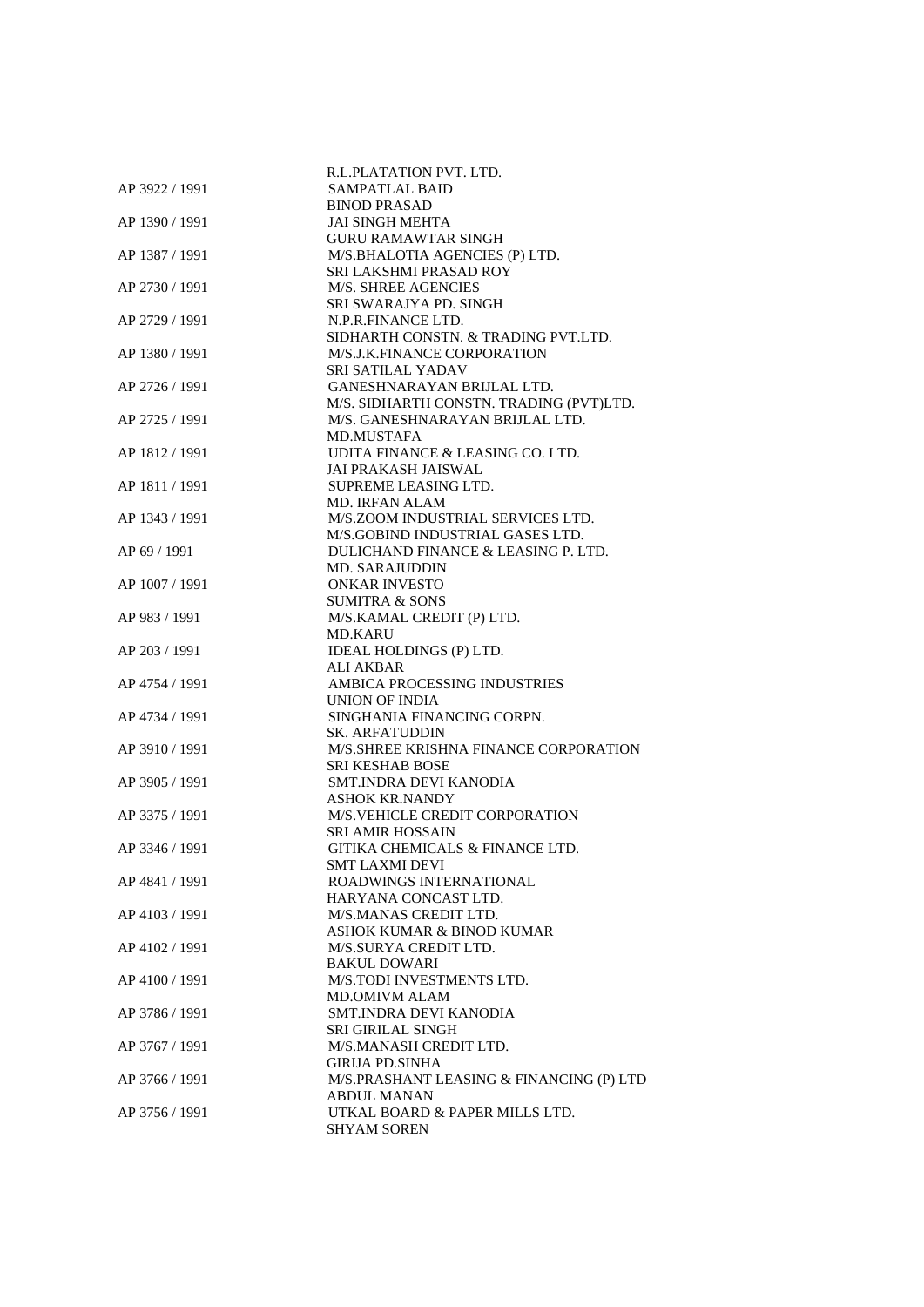| AP 3752 / 1991 | M/S.SURYA CREDIT LTD.                         |
|----------------|-----------------------------------------------|
|                | <b>GULAM RASUL</b>                            |
| AP 3165 / 1991 | RADHA KRISHNA EXPORT INDUSTRIES LTD.          |
|                | <b>SUBIR KUNDU</b>                            |
| AP 2284 / 1991 | M/S GOPAL FINANCE CRPN.                       |
|                | SRI PIJUSH KR. GHOSH                          |
| AP 4967 / 1991 | <b>SANTOSH THAKUR</b>                         |
|                | <b>BANWARI LAL PASARI</b>                     |
| AP 4966 / 1991 | BIJOY KUMAR AGARWAL & ORS.                    |
|                | RATANLAL BAGARIA                              |
| AP 3729 / 1991 | M/S.MANASH CREDIT LTD.                        |
|                | <b>JOGENDRA MANDOL</b>                        |
| AP 3727 / 1991 | M/S.MANINDER FINANCE PVT.LTD.                 |
|                | <b>RAMINDER NATH BINDU</b>                    |
| AP 3158 / 1991 | <b>KANHAIYAJEE</b>                            |
|                | KALICHARAN RAMCHANDER                         |
| AP 3719 / 1991 | THE JAYABHARAT CREDIT INVESTMENT CO.LTD.      |
|                | PARASHURAM SHAH                               |
| AP 3156 / 1991 | M/S. GOPAL & SONS.                            |
|                | KASHI NATH MAL                                |
| AP 3717 / 1991 | THE JAYABHARAT CRD.& INVESTMENT CO.LTD        |
|                | <b>AJOY KUMAR PANDEY</b>                      |
| AP 3713 / 1991 | GANESH NARAYAN BRIJLAL LTD.                   |
|                | <b>SRI SATYENDRA KR.SINGH</b>                 |
| AP 3712 / 1991 | M/S.GOPAL FINANCE CORPORATION                 |
|                | <b>SRI BAPI ROY</b>                           |
|                |                                               |
| AP 1182 / 1991 | <b>AUTO FINANCE CORPORATION</b>               |
|                | RAJENDRA PRATAP SINGH                         |
| AP 1150 / 1991 | M/S.UNITED CREDIT CORPORATION                 |
|                | <b>SMT.MALATI MUKHERJEE</b>                   |
| AP 287 / 1991  | M/S. TIRUPATI FINANCE CO.                     |
|                | <b>SRI ASHOK KR. SHAW</b>                     |
| AP 2799 / 1991 | GANESH NARAYAN BRIJLAL LTD.                   |
|                | SIDHARTH CONSTRUCTION & TRADING P.LTD.        |
| AP 2798 / 1991 | GANESH NARAYAN BRIJLAL LTD.                   |
|                | SIDHARTH CONSTRUCTION & TRADING P.LTD.        |
| AP 2796 / 1991 | M/S. GANESH NARAYAN BRIJLAL LTD.              |
|                | M/S. SIDHARTH CONSTN. & TRADING PVT.LTD.      |
| AP 525 / 1991  | <b>IDEAL HOLDINGS PVT. LTD.</b>               |
|                | <b>SURESH KUMAR GUPTA</b>                     |
| AP 2794 / 1991 | M/S.NIGHTINGLE ENGINEERING INDS.PVT.LTD.      |
|                | PARAMJEET SINGH                               |
| AP 1926 / 1991 | IDEAL AUTO CREDIT PVT.LTD.                    |
|                | DURGANANDAN SINGH                             |
| AP 1923 / 1991 | EAST INDIA MANUFACTURING & MARKTNG. LTD.      |
|                | <b>SURINDER KUMAR</b>                         |
| AP 2762 / 1991 | M/S. GOPAL CREDIT CORPORATION                 |
|                | SRI ALOK BHATTACHARJEE                        |
| AP 270 / 1991  | <b>BHASKAR CREDIT LTD.</b>                    |
|                | <b>ABDUL HASHIM</b>                           |
| AP 1114 / 1991 | <b>M/S.SHREE AGENCIES</b>                     |
|                |                                               |
|                | <b>SMT.JULEKHA KHATOON</b>                    |
| AP 1721 / 1991 | ONKARMULL SHANKARLAL                          |
|                | <b>SUNIL KR. MADAN</b>                        |
| AP 1102 / 1991 | RAMESH KUMAR RAJGARIA                         |
|                | RAM BASHIST CHOWDHURY                         |
| AP 1085 / 1991 | <b>ASHOK FINANCE CORPORATION</b>              |
| AP 1084 / 1991 | HANUMAN SAH<br>M/S.ASHOK LEYLAND FINANCE LTD. |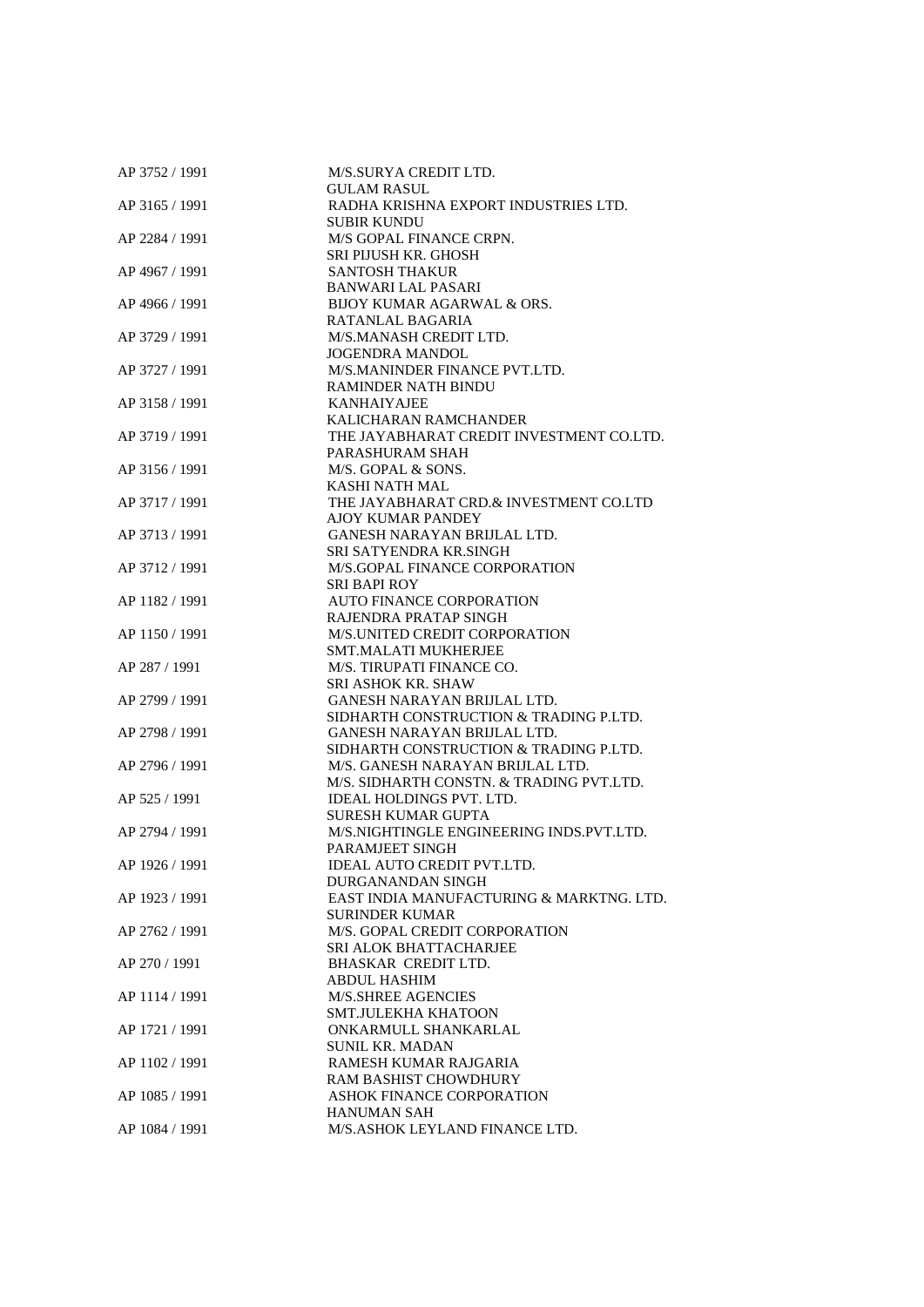|                | <b>BHUPENDRA PRASAD SINGH</b>               |
|----------------|---------------------------------------------|
| AP 3694 / 1991 | NICCO UCO FINANCIAL SERVICES LTD.           |
|                | <b>SM.SABITRI DEBNATH</b>                   |
| AP 3693 / 1991 | <b>MD.FIROZ</b>                             |
|                | TODI INVESTMENTS LTD.                       |
| AP 3691 / 1991 | KAMALESH AGARWAL                            |
|                | UNION OF INDIA                              |
| AP 3732 / 1991 | M/S.PRASANTA LEASING & FINANCING            |
|                | SRI SARDER SUDARSHAN SINGH                  |
| AP 3731 / 1991 | M/S.PRASANT LEASING & FINANCING             |
|                | M/S.TANU AGENCY                             |
| AP 1518 / 1991 | <b>COUNCIL SERVICE STATION</b>              |
|                | SRI NIRANJAN PD.SINGH                       |
| AP 2745 / 1991 | <b>MRS. DEEPAK ENTERPRISES</b>              |
|                | <b>SRI TULSI CHATTERJEE</b>                 |
| AP 3141 / 1991 | <b>SHRI KHUDIRAM GANGOI</b>                 |
|                | ASHOKA CREDIT LTD.                          |
| AP 3137 / 1991 | SRI BADRI NARAYAN MEHTA                     |
|                | M/S. GANESH NARAYAN BRIJLAL LTD.            |
| AP 3655 / 1991 | SHRI KHUDIRAM MAITY                         |
|                | SRI RAM FIBRES FINANCE LTD.                 |
| AP 3135 / 1991 | NATIONAL INS. CO.LTD.                       |
|                | <b>GADADHAR BHARATI</b>                     |
| AP 3129 / 1991 | SUPREME LEASING LTD.                        |
|                | <b>MIR ABDUL RAUF</b>                       |
| AP 3127 / 1991 | M/S. R.K.INVESTMENTS                        |
|                | <b>SRI INDRAMANI PANDAY</b>                 |
| AP 3105 / 1991 | M/S. MOHANLAL ASHWINIKUMAR                  |
|                | MD. MASHIUDDIN                              |
| AP 3101 / 1991 | <b>JANARDAN SINGH</b>                       |
|                | M/S. SNEHIL TRADES ASSOCIATES LTD.          |
| AP 3100 / 1991 | M/S. TIRUPATI CREDIT CORPN.                 |
|                | <b>RAMINDER NATH BINDU</b>                  |
| AP 3639 / 1991 | <b>MOHINI MANSION LTD.</b>                  |
|                | VIJOY NARAYAN GUPTA                         |
| AP 3638 / 1991 | <b>MANASH CREDIT LTD.</b>                   |
|                | SARDAR LACHMAN SINGH                        |
| AP 3087 / 1991 | PUNAMCHAND CHANDMAL & CO.                   |
|                | SRI CHUNGKHAM KULACHANDRA SINGH             |
| AP 3618 / 1991 | M/S.BHALOTIA LEASING & HIRING PVT.LTD.      |
|                | <b>MD.SHAFI</b>                             |
| AP 3078 / 1991 | SUPREME LEASINGS LTD.<br><b>MOHAN KUMAR</b> |
| AP 3609 / 1991 | ASHOK KUMAR KEJRIWAL                        |
|                | <b>MD.MOIN KHAN</b>                         |
| AP 1081 / 1991 | TRUMALA FINANCE CORPORATION                 |
|                | <b>DEB CHANDRA THAKUR</b>                   |
| AP 1719 / 1991 | <b>ONKAR INVESTO</b>                        |
|                | WHEELS INTERNATIONAL                        |
| AP 1080 / 1991 | SHRI RAM FEBRES FINANCE LTD.                |
|                | <b>BHAJAN CHOWDHURY</b>                     |
| AP 1717 / 1991 | M.A TRADING & FINANCING PVT.LTD.            |
|                | NAGENDRA YADAR                              |
| AP 1073 / 1991 | <b>BANWARI LALL PASARI</b>                  |
|                | UTTAM KAKATY                                |
| AP 1070 / 1991 | SRI ADYA ENTERPRISES                        |
|                | M/S.RAMA TRANSPORT CO.                      |
| AP 254 / 1991  | <b>VENECT INVESTMENTS</b>                   |
|                | <b>RAJAN KUMAR NAGI</b>                     |
|                |                                             |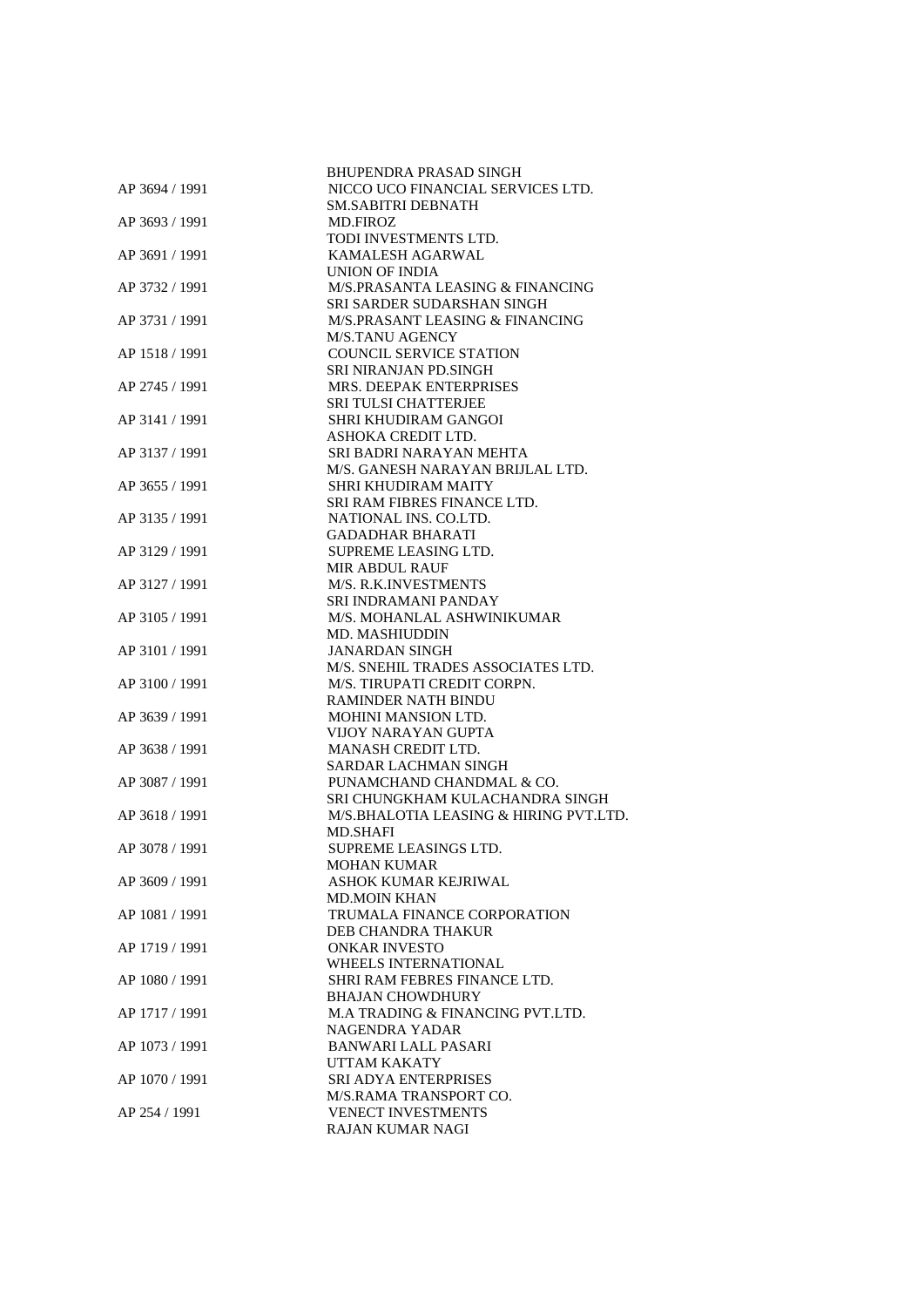| AP 1065 / 1991 | CALCUTTA BECON ENGG.CO.LTD.                                  |
|----------------|--------------------------------------------------------------|
|                | SARDAR TWINDERJIT SINGH GUJRAL                               |
| AP 249 / 1991  | <b>GOPAL &amp; SONS</b>                                      |
|                | HAKIM SK.                                                    |
| AP 246 / 1991  | <b>GOPAL &amp; SONS</b>                                      |
|                | <b>DEBAL GHOSH</b>                                           |
| AP 4676 / 1991 | <b>SEVOKE SERVICE STATION</b>                                |
|                | INDIAN OIL CORPN. LTD.                                       |
| AP 3953 / 1991 | M/S.ONKARMULL GOENKA                                         |
|                | <b>BICHITRANAND PUJARI</b>                                   |
| AP 2744 / 1991 | MRS. DEEPAK ENTERPRISE                                       |
|                | <b>SRI AMAR NATH DAW</b>                                     |
| AP 1508 / 1991 | SATYANARAYAN KAMAL KUMAR                                     |
|                | SRI RAM PROSAD PARNI                                         |
| AP 2743 / 1991 | <b>MRS. DEEPAK ENTERPRISE</b>                                |
|                | SRI RAGHUNATH SWING                                          |
| AP 408 / 1991  | GEN. BEOPAR CO. (P) LTD.                                     |
|                | PRATAP YADAV                                                 |
| AP 376 / 1991  | JAIN FINANCE CORPN.                                          |
|                | MR. TEJA SINGH                                               |
| AP 1429 / 1991 | M/S.R.K.COMML CO.                                            |
|                | SRI GAYA PRASAD PANDEY                                       |
| AP 1428 / 1991 | ONKARMULL SHANKARLAL                                         |
|                | ABHAY RAJ SINGH                                              |
|                | THE ADMNST. GEN. OF W.B.                                     |
| AP 4859 / 1991 | THE OFFICER IN CHARGE BUSTOLLA P.S. CAL.                     |
|                |                                                              |
| AP 1058 / 1991 | IDEAL HOLDINGS (P) LTD.                                      |
|                | MD.IQUBAL                                                    |
| AP 1056 / 1991 | HIRA LAL LUNIA & SONS (HUF)                                  |
|                | SRI DILIP KUMAR JAIN                                         |
| AP 1055 / 1991 | <b>DULICHAND &amp; SONS</b>                                  |
|                | DHANANJAY KUMAR                                              |
| AP 2545 / 1991 | LADHULAL SARAOGI                                             |
|                | <b>JAISUDDIN MOLLA</b>                                       |
| AP 1682 / 1991 | M/S JAIN FINANCE CORPN.                                      |
|                | <b>MUSARAF ALI</b>                                           |
| AP 1036 / 1991 | SARDAR RAJENDRA SINGH<br>M/S.S.S.INVESTMENTS                 |
|                |                                                              |
| AP 4781 / 1991 | <b>SARAOGI SALES CORPN.</b>                                  |
|                | <b>SMT. MAMATA BANERJEE</b><br><b>BHIMJI GHELABHAI PALAN</b> |
| AP 4775 / 1991 |                                                              |
| AP 3949 / 1991 | UNION OF INDIA                                               |
|                | M/S.ONKARMULL GOENKA<br>ARJUN PUJARI                         |
| AP 3947 / 1991 | <b>M/S.ONKAR INVESTO</b>                                     |
|                | <b>BIJOY PODDAR</b>                                          |
| AP 3939 / 1991 | SRILEKHA FINANCE CO.PVT.LTD.                                 |
|                | SUDHIR CHANDRA GHOSH                                         |
| AP 3936 / 1991 | <b>VARDHAN ENTERPRISE</b>                                    |
|                | SRI RAMDULAR PATHAK                                          |
| AP 4327 / 1991 | SIDHARTHA CONSTRUCTION & TRADG. P. LTD.                      |
|                | M/S. GANESH NARAYAN BRIJLAL LTD.                             |
|                |                                                              |
| AP 4326 / 1991 | SIDHARTHA CONSTRUCTION & TRADG. P. LTD.                      |
|                | M/S. GANESH NARAYAN BRIJLAL LTD.                             |
| AP 3928 / 1991 | DIVERSE PROJECTS & SERVICES INDIA                            |
|                | <b>ASHOKE PAUL</b>                                           |
| AP 4324 / 1991 | SIDHARTHA CONSTRUCTION & TRADG. P. LTD.                      |
|                | M/S. GANESHNARAYAN BRIJLAL LTD.                              |
| AP 2133 / 1991 | M/S AUTO TRADE & FINANCE CORPN.                              |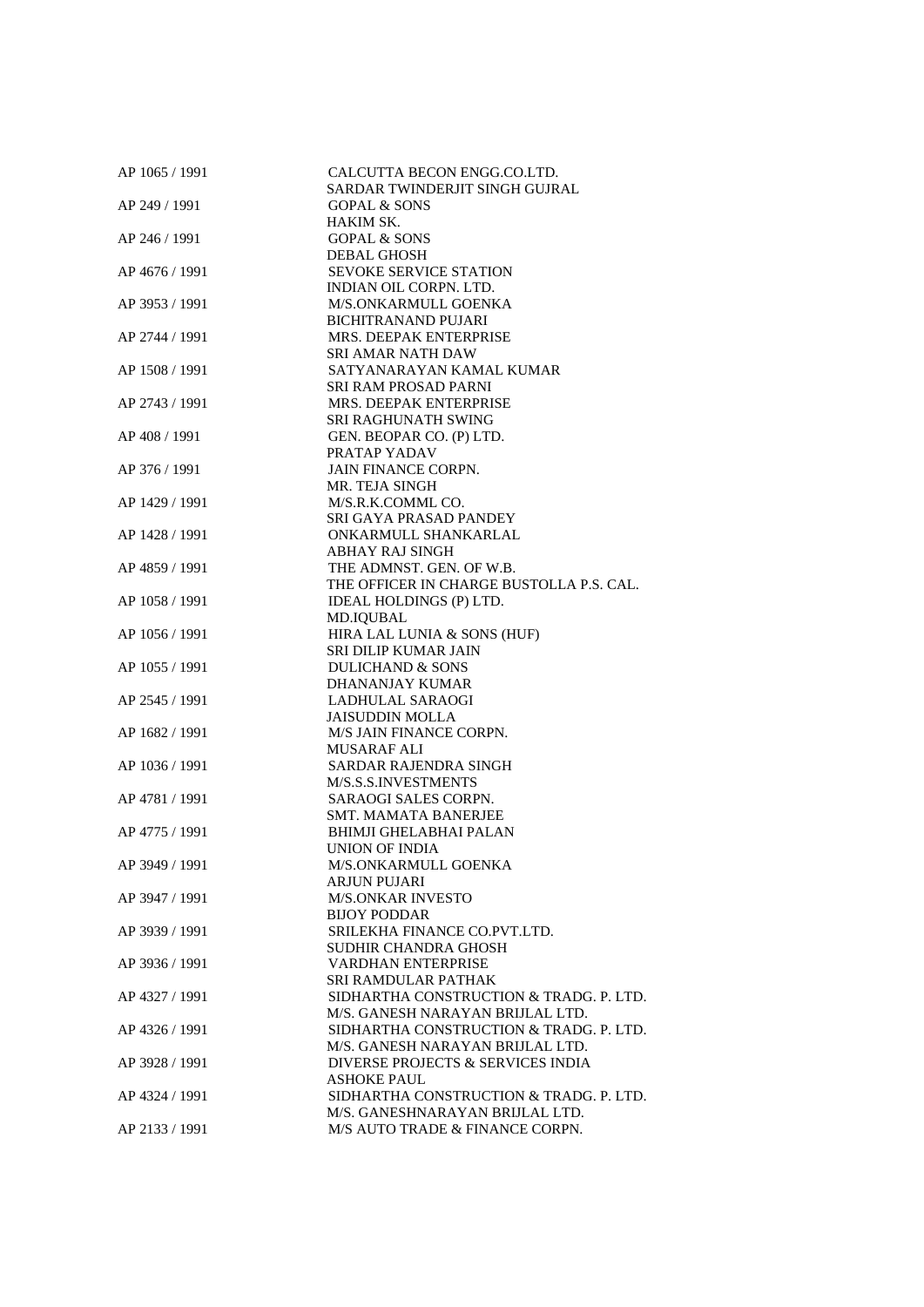| AP 3404 / 1991 | <b>SMT. MONGALA DAS</b><br>SMT.INDRA DEVI KANODIA |
|----------------|---------------------------------------------------|
|                | <b>SRI THAKUR TEWARI</b>                          |
| AP 3402 / 1991 | THE ORIENT ENGG.CONSTRUCTION                      |
|                | THE UNION OF INDIA                                |
| AP 3401 / 1991 | THE ORIENT ENGG.CONSTRUCTION                      |
|                | THE UNION OF INDIA                                |
| AP 795 / 1991  | UDITA FINANCE & LEASING CO. LTD.                  |
|                | <b>MALA DEVI</b>                                  |
| AP 3399 / 1991 | <b>SHRI NIRMAL KUMAR RUIA</b>                     |
|                | SHRI PRODYUT KR.MONDAL                            |
| AP 794 / 1991  | SWETADITYA INDUSTRIAL & DEVT. LTD.                |
|                | PRADIP KR. JAIN                                   |
| AP 792 / 1991  | SURYA CREDIT LTD.                                 |
|                | <b>MAHESH SINGH</b>                               |
| AP 3582 / 1991 | NIRMAL KUMAR RUIA                                 |
|                | <b>MD.SULEMAN PURKAIT</b>                         |
| AP 4020 / 1991 | N.P.R.FINANCE LTD.                                |
|                | SRI MONKANDEY MISHRA                              |
| AP 4016 / 1991 | PREM NATH RAMESH KUMAR<br>MIHIRLAL DHAR           |
| AP 4007 / 1991 | M/S.HIND ELECTRICAL & GNL INDUSTRIES LTD          |
|                | SRI BAIDYA NATH PRASAD GUPTA                      |
| AP 4005 / 1991 | M/S.MANAS CREDIT LTD.                             |
|                | <b>SHALIGRAM SINGH</b>                            |
| AP 3997 / 1991 | M/S.SURYA CREDIT LTD.                             |
|                | <b>SRI ALI AFSAR</b>                              |
| AP 3993 / 1991 | M/S.VARDHAN ENTERPRISE                            |
|                | <b>ANWAR ONAZI</b>                                |
| AP 3988 / 1991 | M/S.KALI CHARAN RAM CHANDA                        |
|                | PRADIP SAIKIA                                     |
| AP 3985 / 1991 | M/S.RUMJHUM BONDS & HOLDINGS LTD.                 |
|                | <b>SRI SANJAY KUMAR SINGH</b>                     |
| AP 3980 / 1991 | M/S.MANAS CREDIT LTD.                             |
|                | JAGADISH PD.YADAV                                 |
| AP 3977 / 1991 | M/S.SURYA CREDIT LTD.                             |
|                | <b>SRI KABINDER SINGH</b>                         |
| AP 3976 / 1991 | M/S.SURYA CREDIT LTD.                             |
|                | <b>CHANDAN KUMAR</b>                              |
| AP 3955 / 1991 | <b>M/S.LAXMI INVESTORS</b>                        |
|                | SRI AWADH KISHORE YADAV                           |
| AP 3461 / 1991 | SMT.MADHU MORE                                    |
| AP 3458 / 1991 | <b>ANISUDDIN MULLICK</b><br>M/S.J.J.DOSH & CO     |
|                | <b>KEDAR NATH SINGH</b>                           |
| AP 849 / 1991  | M/S. AUTO TRADE & FINANCE CORPN.                  |
|                | SMT. DIPTY DEBNATH                                |
| AP 2963 / 1991 | M/S. S.K.ENTERPRISES                              |
|                | MR. H.N.SINGH                                     |
| AP 2960 / 1991 | M/S. S.K.ENTERPRISES                              |
|                | MR. RAJESH KUMAR SINGH                            |
| AP 828 / 1991  | RISHI COMML. (P) LTD.                             |
|                | UDAI SHANKAR PRASAD SINGH                         |
| AP 821 / 1991  | <b>GENRAL FINANCIERS</b>                          |
|                | <b>MD. SAHIDUR ROHMAN</b>                         |
| AP 2150 / 1991 | M/S SUPREME CREDIT CORPN. LTD.                    |
|                | MR.DILIP KR. SINGH                                |
| AP 2136 / 1991 | EAST INDIA MANUFACTURING & MRKTNG. LTD.           |
|                | KAUSHALYA GUPTA                                   |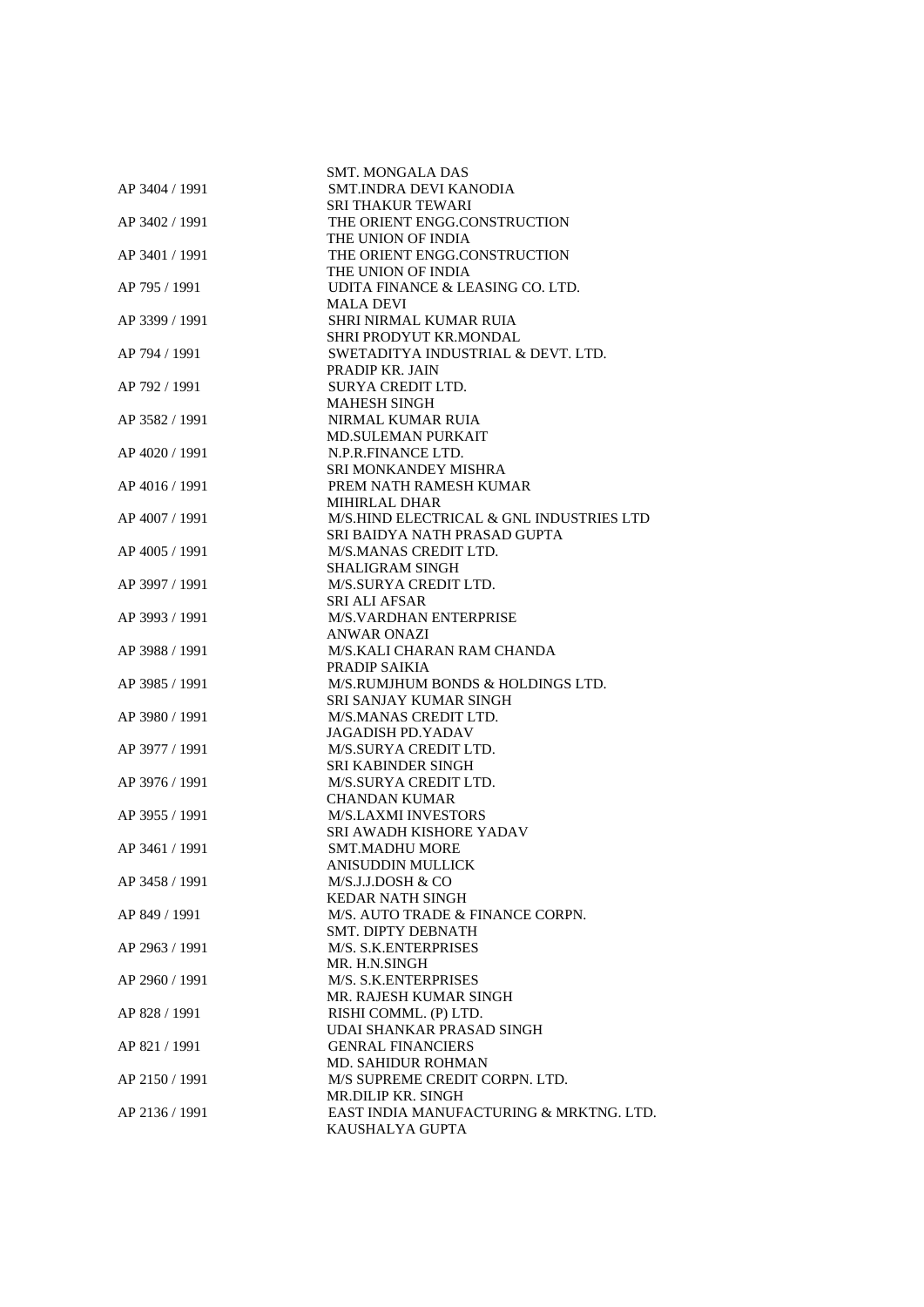| AP 3410 / 1991 | M/S.VEHICLE CREDIT CORPORATION.                             |
|----------------|-------------------------------------------------------------|
|                | SMT.SHANKARI BHOWMIK                                        |
| AP 2948 / 1991 | M/S. JAIN FINANCE CORPN.                                    |
|                | <b>KANAI LAL DAS</b>                                        |
| AP 3406 / 1991 | SMT.INDRA DEVI KANODIA                                      |
|                | SRI KRISHNA KAMAL BOSE                                      |
| AP 874 / 1991  | UTKAL BOARD & PAPER MILLS LTD.                              |
|                | RAMPRAKASH CHOWDHURY                                        |
| AP 867 / 1991  | <b>BANWARILAL PASARI</b>                                    |
|                | <b>JAYANTA GOGOI</b>                                        |
| AP 862 / 1991  | PUNAM CHAND CHANDMAL & CO                                   |
|                | HARDEO NARAYAN SINGH                                        |
| AP 135 / 1991  | <b>ZENITH INTERNATIONAL</b>                                 |
|                | <b>RAM RUP PANDEY</b>                                       |
| AP 132 / 1991  | M/S. COMMR. FINANCE                                         |
|                | <b>SM. JYOTSNA BERA</b>                                     |
|                |                                                             |
| AP 74 / 1991   | TODI INVESTMENTS LTD.                                       |
|                | PRAKASH SINGH                                               |
| AP 50 / 1991   | <b>SURYA CREDIT LTD.</b>                                    |
|                | <b>JUGAL KISHORE AGARWAL</b>                                |
| AP 47 / 1991   | <b>LAXMI FINANCE CORPORATION</b>                            |
|                | LAKSHMAN LAL DAS                                            |
| AP 3821 / 1991 | <b>SETHI TRANSPORT</b>                                      |
|                | <b>EASTERN FINANCE CO</b>                                   |
| AP 2833 / 1991 | SIDHARTHA CONSTN. & TRADING PVT.LTD.                        |
|                | M/S. GANESH NARAYAN BRIJLAL LTD.                            |
| AP 4177 / 1991 | <b>R.K.INVESTMENTS</b>                                      |
|                | SRI ADHIR KUMAR GHOSH                                       |
| AP 3206 / 1991 | LYNX INDIA LTD.                                             |
|                | <b>SURAJIT MASCHATAK</b>                                    |
| AP 2364 / 1991 | UTKAL BOARD & PAPER MILLS LTD.                              |
|                | <b>KAMESHWAR SINGH</b>                                      |
| AP 3182 / 1991 | <b>BHASKAR CREDIT LTD.</b>                                  |
|                | <b>BRAHMADEO CREDIT LTD.</b>                                |
| AP 4136 / 1991 | M/S. NAUTAN DAS & CO.                                       |
|                | W.B.I.INGRASTRUCTURE DEVT. CORPN.                           |
| AP 1791 / 1991 | CHINAR BUILDERS & CONSTRUCTION LTD.                         |
|                | <b>B.ENGINEERS &amp; BUILDERS PVT.LTD.</b>                  |
|                |                                                             |
| AP 1788 / 1991 | NIGHTINGLE ENGINEERING INDS.PVT.LTD.<br><b>SADHU MISHRA</b> |
|                |                                                             |
| AP 2637 / 1991 | GANESHNARAYAN BRIJLAL LTD.                                  |
|                | M/S. SIDDHARTH CONSTN. & TRADING PVT.LTD                    |
| AP 2635 / 1991 | GANESH NARAYAN BRIJLAL LTD.                                 |
|                | SIDDHARTH CONSTN. & TRADING PVT.LTD.                        |
| AP 2595 / 1991 | M/S. SRI RAM FIBRES FINANCE LTD.                            |
|                | MRS. NILIMA CHOUDHURY                                       |
| AP 2832 / 1991 | SIDHARTH CONSTRUCTION & TRADING P.LTD.                      |
|                | GANESH NARAYAN BRIJLAL LTD.                                 |
| AP 2830 / 1991 | SIDHARTH CONSTN. & TRADING PVT.LTD.                         |
|                | GANESH NARAYAN BRIJLAL LTD.                                 |
| AP 2829 / 1991 | SIDHARTHA CONSTN. & TRADING PVT.LTD.                        |
|                | M/S. GANESH NARAYAN BRIJLAL LTD.                            |
| AP 1761 / 1991 | <b>BHAWRILAL SANEI</b>                                      |
|                | NAND KR. SINGH                                              |
| AP 4304 / 1991 | TODI INVESTMENT LTD.                                        |
|                | MD. FEROZ                                                   |
| AP 3865 / 1991 | M/S.SNEHIL TRADES ASSOCIATES LTD.                           |
|                | MD.ASIF ALI                                                 |
| AP 4303 / 1991 | MRS. VEHICLE CREDIT CORPN.                                  |
|                |                                                             |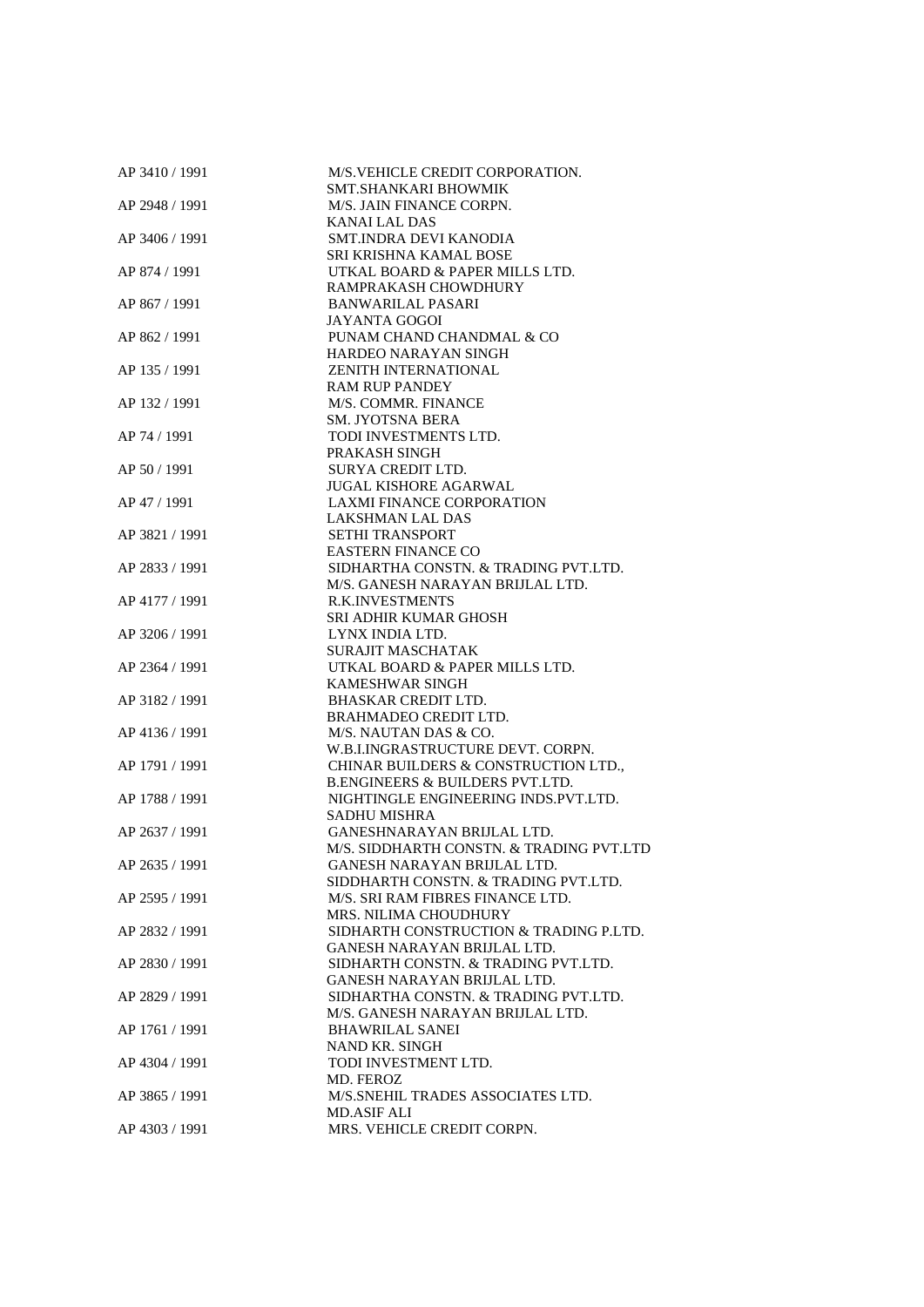|                | SIR PRASANTA CHOWDHURY                               |
|----------------|------------------------------------------------------|
| AP 4302 / 1991 | MRS. VEHICLE CREDIT CORPN.<br>SIR AKSHAY KUMAR PATRA |
| AP 1282 / 1991 | SAGAR MOHAN JHA                                      |
|                | <b>GANESH NARAYAN BRIJLAL LTD</b>                    |
| AP 1257 / 1991 | ZENITH INDUSTRIAL FINANCE & LEASING(P)LD             |
|                | SMT.KALYANI BHADRA CHOWDHURY                         |
| AP 929 / 1991  | SURYA CREDIT LTD.                                    |
|                | SURENDRA UPADHYAY                                    |
| AP 923 / 1991  | <b>JAISHREE CREDIT CORPORATION</b>                   |
|                | KAVINDRA KR.CHOWDHURY                                |
| AP 1984 / 1991 | CHINAR BUILDERS & CONTRUCTORS LTD.                   |
|                | <b>RAM RATAN SINGH</b>                               |
| AP 2837 / 1991 | SIDHARTHA CONSTN. & TRADING PVT.LTD.                 |
|                | M/S.GANESH NARAYAN BRIJLAL LTD.                      |
| AP 1972 / 1991 | M/S ZENITH EXPORTS LTD.                              |
|                | KABIL ALI MONDAL                                     |
| AP 2836 / 1991 | SIDHARTH CONSTN. & TRADING PVT.LTD.                  |
|                | GANESH NARAYAN BRIJLAL LTD.                          |
| AP 658 / 1991  | PIONEER FINANCING CORPN.                             |
|                | <b>MOHAN SINGH</b>                                   |
| AP 2835 / 1991 | SIDHARTH CONSTN. & TRADING PVT.LTD.                  |
|                | M/S. GANESH NARAYAN BRIJLAL LTD.                     |
| AP 2834 / 1991 | SIDHARTHA CONSTN. & TRADING PVT.LTD.                 |
|                | GANESH NARAYAN BRIJLAL LTD.                          |
| AP 3343 / 1991 | M/S.CHINAR BUILDERS & CONTRACTORS LTD.               |
|                | ALAMGIR ROHOMAN CHOWDHURY                            |
| AP 2869 / 1991 | <b>KUMAR INVESTMENTS</b>                             |
|                | <b>MR.NURUL SHAIKH</b>                               |
| AP 2864 / 1991 | SIDHARTH CONSTN. & TRADING PVT.LTD.                  |
|                | N.P.R.MOTORS                                         |
| AP 2863 / 1991 | SIDDHARTHA CONSTN. & TRADING PVT.LTD.                |
|                | M/S. N.P.R.FINANCE LTD.                              |
| AP 2862 / 1991 | SIDDHARTHA CONSTN. & TRADING PVT.LTD.                |
|                | M/S. N.R.P. MOTORS                                   |
| AP 3612 / 1991 | <b>BHASKAR CREDIT LTD</b>                            |
|                | <b>APURBA KR. RAUT</b>                               |
| AP 2845 / 1991 | <b>B.C.Z. FINANCIAL SERVICES LTD.</b>                |
|                | <b>SEFALI BISWAS</b>                                 |
| AP 3378 / 1991 | <b>BADRI PRASAD AGARWALLA</b>                        |
|                | INDIAN OIL CORPN. LTD.                               |
| AP 85 / 1991   | PREMANGSU KUMAR BHANJA                               |
|                | <b>BANKIM LOHAR</b>                                  |
| AP 3583 / 1992 | <b>ADYA ENTERPRISES</b>                              |
|                | PRADIP GHOSH & ORS.                                  |
| AP 3592 / 1992 | M/S. AUTO TRADE & FINANCE CORPN.                     |
|                | KALIKA YADAV & ORS.                                  |
| AP 3537 / 1992 | IDEAL GENERAL FISCAL (P) LTD.                        |
|                | <b>GOLDY KUMAR &amp; ORS.</b>                        |
| AP 3553 / 1992 | UDITA FINANCE & LEASING CO. LTD.                     |
|                | JAGAT NARAYAN DUBEY & ORS.                           |
| AP 3516 / 1992 | WELLINGTON COMMERCIAL LTD.                           |
|                | ARVIND KUMAR SINGH & ORS.                            |
| AP 3596 / 1992 | IDEAL CREDIT (P) LTD.                                |
|                | DEO RANJAN KUMAR SINGH & ORS.                        |
| AP 3560 / 1992 | SHRIRAM TRANSPORT FINANCE CO. LTD.                   |
|                | MITA GHOSH & ANR.                                    |
| AP 3613 / 1992 | KESOMET PVT. LTD.                                    |
|                | SUBRATA SASHMAL & COMPANY & ANR.                     |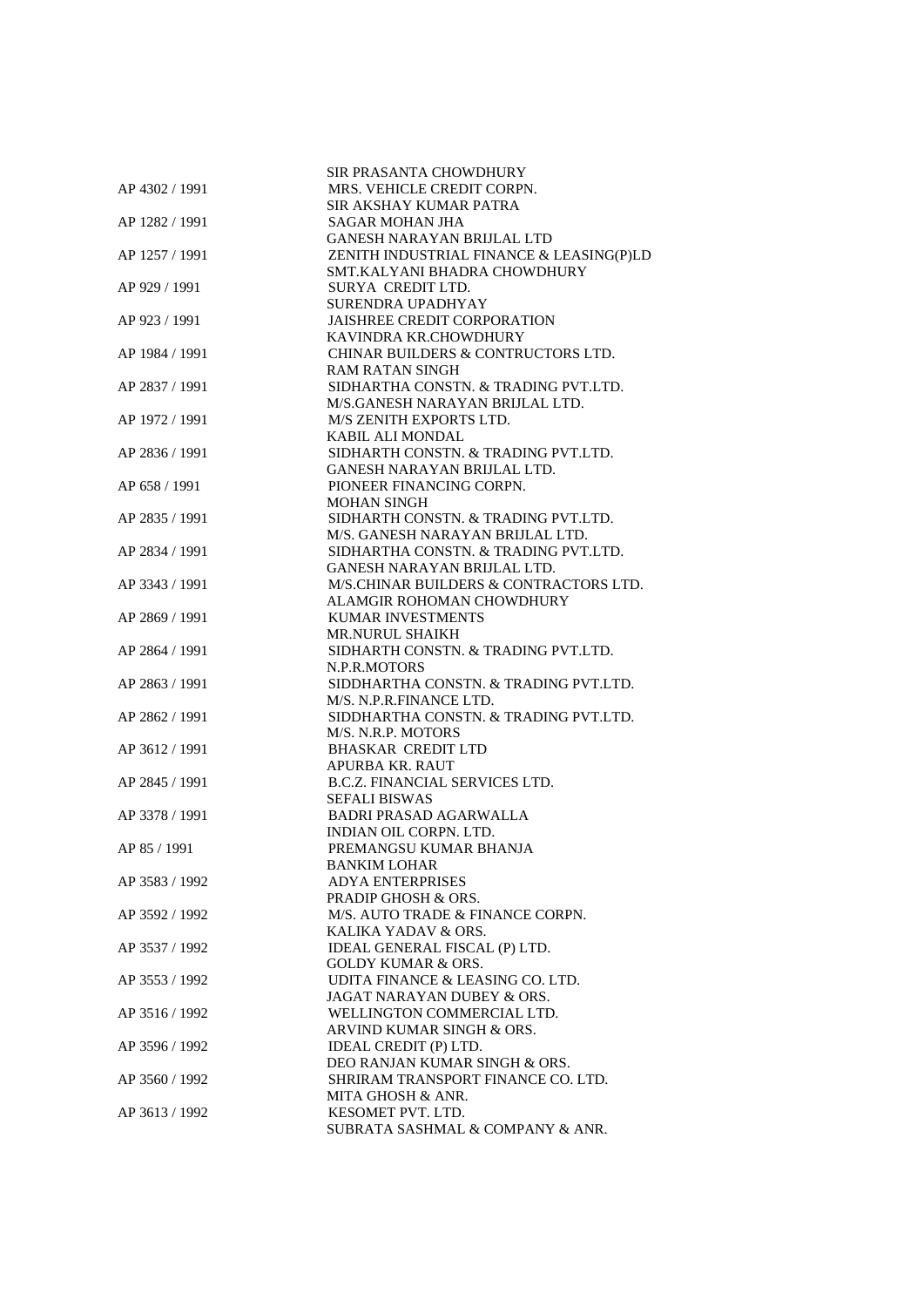| AP 3549 / 1992  | PARAGON FINANCE & PLYWOOD INDUSTRIES LTD.<br>WAQUIL YADAV & ORS. |
|-----------------|------------------------------------------------------------------|
| AP 3590 / 1992  | M/S. AUTO TRADE & FIANCE CORPN.                                  |
|                 | RAGHUBANS TIWARI & ORS.                                          |
| AP 3541 / 1992  | WELLINGTON COMMERCIAL LTD.                                       |
|                 | ANUP KUMAR JAIN & ORS.                                           |
| AP 2423 / 1992  | RAIPUR BRIGHT STEEL AND WIRE WELD INDUSTRIES                     |
|                 | UNION OF INDIA                                                   |
| AP 2299 / 1992  | <b>MOHINI MANSION LIMITED</b>                                    |
|                 | PRADIP KUMAR KHATANIAR & ORS.                                    |
| AP 2655 / 1992  | M/S. GLITTER LEASING & FINANCE CO. LTD.                          |
|                 | RAJESH KUMAR MISHRA & ANR.                                       |
| AP 2484 / 1992  | <b>MOHAN FINANCIERS</b>                                          |
|                 | PRAKASH KAUR & ORS.                                              |
| AP 2601A / 1992 | <b>DULICHAND &amp; SONS</b>                                      |
|                 | MAHATAMA PRASAD & ORS.                                           |
| AP 2265 / 1992  | HARYANA JUTE & LAMINATING WORKS                                  |
|                 | FOOD CORPORATION OF INDIA & ANR.                                 |
| AP 2266 / 1992  | HARYANA JUTE & LAMINATING WORKS                                  |
|                 | FOOD CORPORATION OF INDIA & ANR.                                 |
| AP 2063 / 1992  | SARDAR JAGWINDER SINGH                                           |
|                 | RADHA KRISHAN PODDAR & ANR.                                      |
| AP 2641 / 1992  | IDEAL AUTO CREDIT (P) LTD.                                       |
|                 | BINOD KUMAR SHARMA & ORS.                                        |
| AP 2874 / 1992  | SHRI RAM FIBRES FINANCE LTD.                                     |
|                 | D. DOLRI & ORS.                                                  |
| AP 1047 / 1992  | M/S. OMKARMALL                                                   |
|                 | <b>F VIDEO</b>                                                   |
| AP 3591 / 1992  | M/S. AUTO TRADE & FINANCE CORPN.                                 |
|                 | MD. NOUSHAD AHMED & ORS.                                         |
| AP 3514 / 1992  | <b>TRADING FINANCING CORPORATION</b>                             |
|                 | KAMLESH KUMAR & ORS.                                             |
| AP 3534 / 1992  | <b>DULICHAND &amp; SONS</b>                                      |
|                 | ANAND SINGH & ANR.                                               |
| AP 3594 / 1992  | GAYAPRASAD HIRALAL LTD.                                          |
|                 | <b>BALIRAM YADAV &amp; ORS.</b>                                  |
| AP 3547 / 1992  | <b>JAISHREE CREDIT CORPORATION</b>                               |
|                 | SANJAY KUMAR JAISWAL & ORS.                                      |
| AP 2346 / 1992  | THE BOARD OF TRUSTEES FOR THE PORT OF CALCUTT                    |
|                 | MESSRS S. NAG & COMPANY AND ANOTHER                              |
| AP 1474 / 1992  | BINAGURI TEA CO. (P) LTD.                                        |
|                 | W.B.S.E.B.                                                       |
| AP 3850 / 1992  | S. I. PVT.LTD.                                                   |
|                 | U.I.O                                                            |
| AP 1294 / 1992  | P.S. PVT. LTD.                                                   |
|                 | ONLINE                                                           |
| AP 1025 / 1992  | M/S. G FINICAS                                                   |
|                 | G. SAHA & ANR                                                    |
| AP 1774 / 1992  | BINAGURI TEA CO. (P) LTD.                                        |
|                 | W.B.S.E.B.                                                       |
| AP 2925 / 1992  | M. L. AGARWAL                                                    |
|                 | <b>UNION OF INDIA</b>                                            |
| AP 1550 / 1992  | <b>J. ENTERPRISE WORKS PVT. LTD.</b>                             |
|                 | H. STEEL WORKS LTD.                                              |
| AP 1280 / 1992  | JAYBHARAT CREDIT & INVESTMENT CO. LTD.                           |
|                 | N.K.SINGH & ORS.                                                 |
| AP 1504 / 1992  | <b>HARIYANA S &amp; L WORKS</b>                                  |
|                 | F.C.I & ANR                                                      |
| AP 58 / 1992    | T. COMMERCIAL                                                    |
|                 |                                                                  |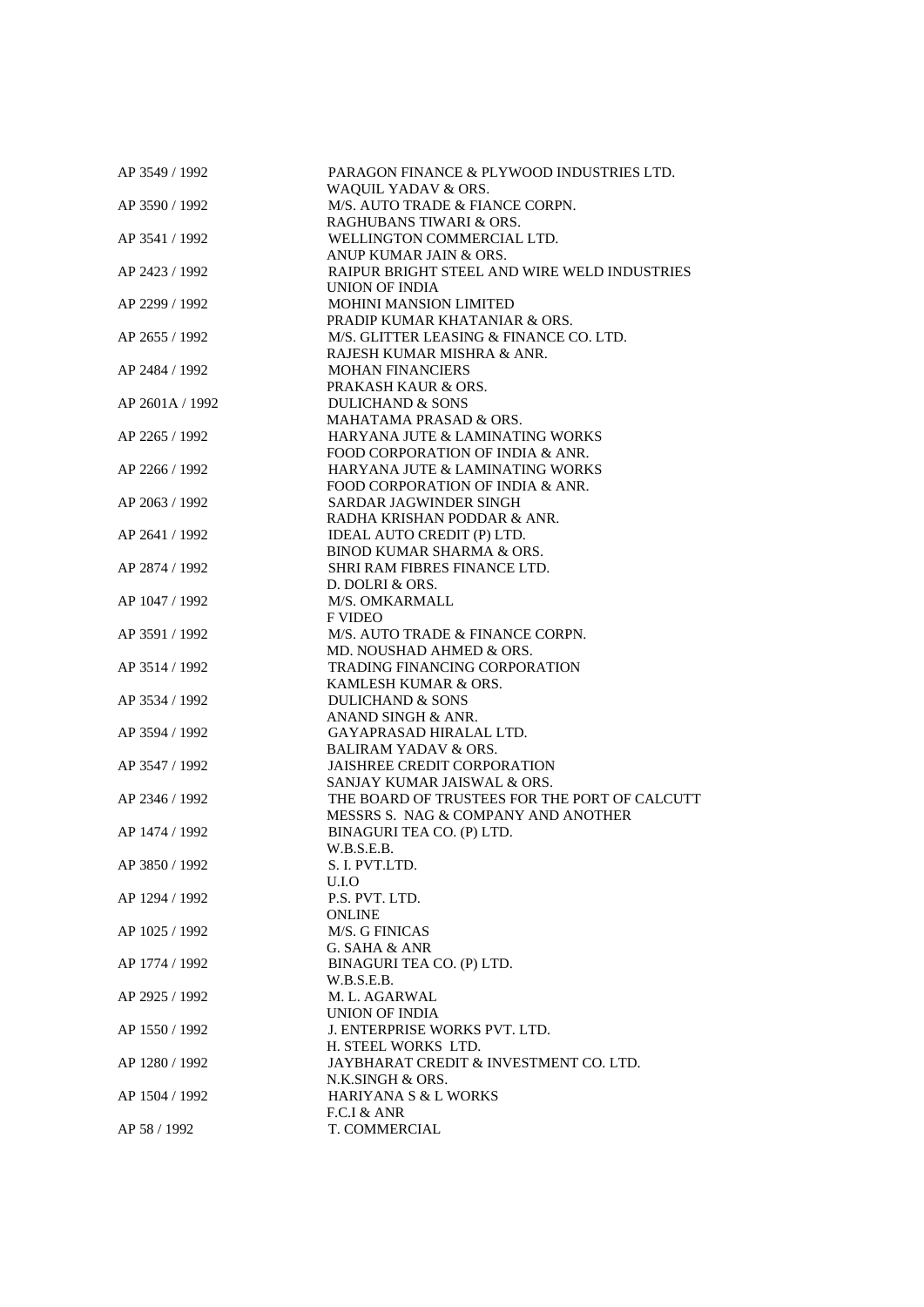|                | H. COPPER LTD.                              |
|----------------|---------------------------------------------|
| AP 3858 / 1992 | S. I. PVT.LTD.                              |
|                | U.I.O                                       |
| AP 66 / 1992   | M/S. R.V. FINANCE CO.                       |
|                | MD. MOHIUDDIN & ANR.                        |
|                |                                             |
| AP 202 / 1992  | M. PANDIT & ORS.                            |
|                | U. FINANCE & LEASING CO. & ORS.             |
| AP 1480 / 1992 | A. LAYLAND FINANCE LTD.                     |
|                | P.K.GUPTA & ANR                             |
| AP 1418 / 1992 | S.K.NEOTIA & ANR.                           |
|                | B. VEDERA & ORS                             |
| AP 219 / 1992  | M/S GUPTA FINANCE CO.                       |
|                | MD. ESHAK & ANR.                            |
| AP 2909 / 1992 | M. K. DEY                                   |
|                | K. C. PAUL & ORS.                           |
| AP 1694 / 1992 | LYNX INDIA LTD                              |
|                | <b>CONSOLE BUSINESS SYSTEM LTD</b>          |
| AP 332 / 1992  | J.D.M. UDYOG                                |
|                | S.K.Y & ANR                                 |
| AP 3849 / 1992 | <b>S.I.WORKS PVT.LTD.</b>                   |
|                | U.O.I                                       |
| AP 1420 / 1992 | U.O.I                                       |
|                | AMALGUMATED ENTERPRISE (C) PVT. LTD. & ANR. |
| AP 2934 / 1992 | SINGHANIA INVESTORS                         |
|                | <b>GURU BACHAN SINGH &amp; ORS.</b>         |
|                |                                             |
| AP 1051 / 1992 | M/S. ONKARMULL GOENKA                       |
|                | JAMA ALAND & Y,. P. DEWAN                   |
| AP 3020 / 1992 | IDEAL AUTO CREDIT (P) LTD.                  |
|                | SASHI KANT SINGH                            |
| AP 1606 / 1992 | AMIT CREDIT CO. PVT. LTD.                   |
|                | <b>SHALIGRAM CHOWDHURY</b>                  |
| AP 2933 / 1992 | SINGHANIA INVESTORS                         |
|                | P. DUTTA MITRA & ANR.                       |
| AP 1099 / 1992 | NAVNEET UDYOG                               |
|                | R. N. MUKHERJEE& ANR.                       |
| AP 3586 / 1992 | <b>VINEET INVESTMENTS</b>                   |
|                | MANILAL YADAV & ORS.                        |
| AP 3585 / 1992 | IDEAL CREDIT (P) LTD.                       |
|                | SUDHIR RANJAN KUMAR SINGH & ORS.            |
| AP 3597 / 1992 | IDEAL CREDIT (PVT). LTD.                    |
|                | AWADESH SINGH & ORS.                        |
| AP 3584 / 1992 | <b>DULICHAND &amp; SONS</b>                 |
|                | ANANT KUMAR SINGH & ORS.                    |
| AP 3555 / 1992 | WELLINGTON COMMERCIAL LTD.                  |
|                | VED PRAKASH PATHAK & ORS.                   |
| AP 3554 / 1992 | WELLINGTON COMMERCIAL LTD.                  |
|                | DHIRENDRA KUMAR SINGH & ORS.                |
| AP 1103 / 1992 | RIDHKARAN & CO.                             |
|                | <b>SRI BALJIT SINGH</b>                     |
|                |                                             |
| AP 3216 / 1992 | WELLINGTON COMMERCIAL LTD.                  |
|                | <b>JASPAL SINGH</b>                         |
| AP 1250 / 1992 | THE INDIAN IRON & STEEL CO.LTD.             |
|                | <b>GORACHAND MUKHERJEE</b>                  |
| AP 1220 / 1992 | IDEAL HOLDINGS (P) LTD.                     |
|                | <b>RAJESH KUMAR</b>                         |
| AP 3085 / 1992 | D.R.TRADING CO.                             |
|                | YOGENDRA PRASAD SHARMA                      |
| AP 1218 / 1992 | M/S. HERBERT HOLDING LTD.                   |
|                | <b>MR.RAMUDAY KUMAR</b>                     |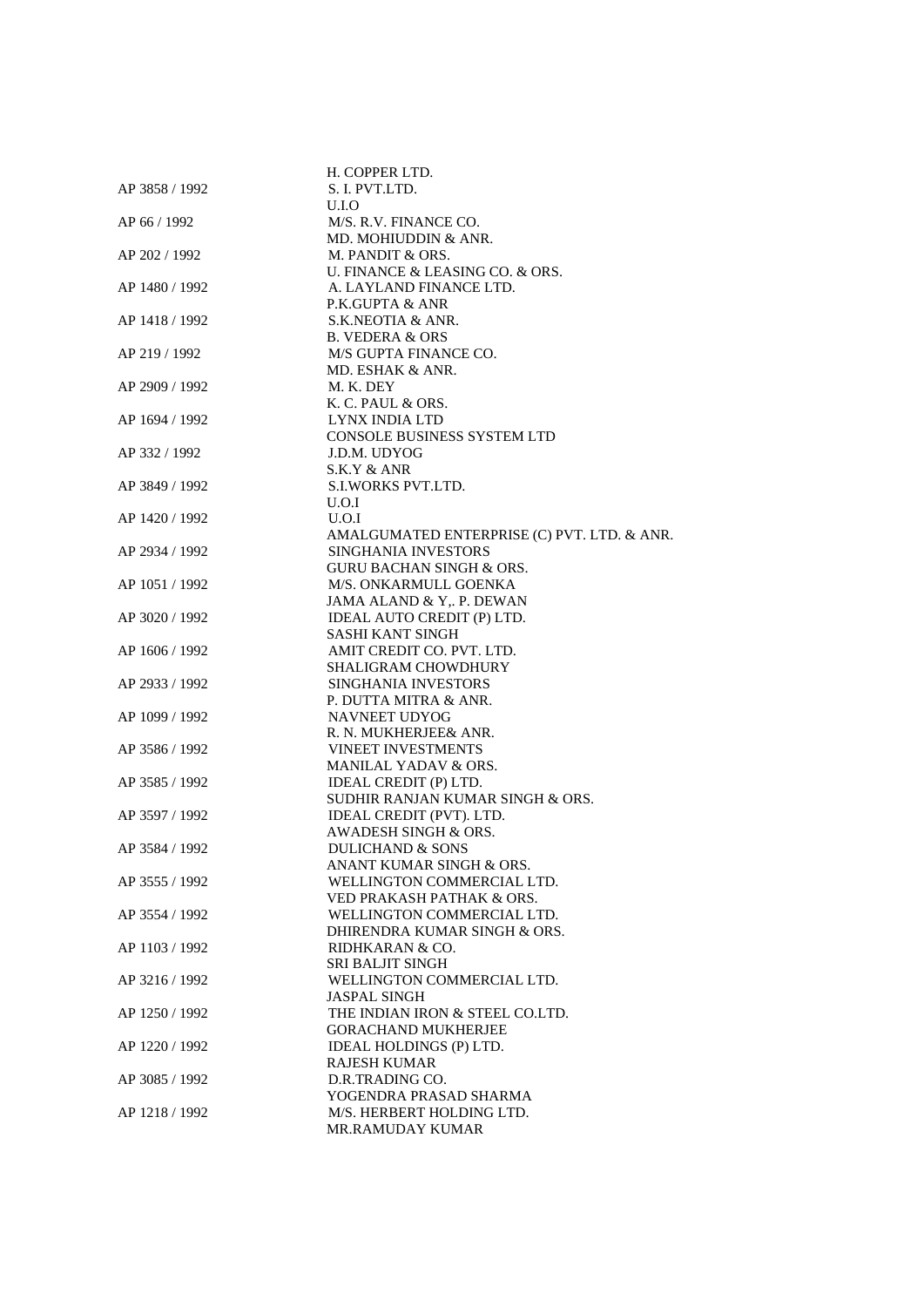| AP 1381 / 1992 | SRI S.P.GHOSH                                                            |
|----------------|--------------------------------------------------------------------------|
|                | THE STATE OF W.B.                                                        |
| AP 768 / 1992  | SRI GOUTAM ROY & ORS.                                                    |
|                | RAJENDRA KUMAR VINOY KUMAR                                               |
| AP 1347 / 1992 | MRS.GOPAL CREDIT CORPN.                                                  |
|                | SRI RABINDRA CHANDRA DAS                                                 |
| AP 1331 / 1992 | <b>SURYA CREDIT LTD</b>                                                  |
|                | SAYED ALI AKBAR RAJA                                                     |
| AP 1329 / 1992 | <b>SURYA CREDIT LTD</b>                                                  |
|                | <b>BIDYA P.GUPTA</b>                                                     |
| AP 730 / 1992  | M/S. MASKARA FINANCE CORPORATION                                         |
|                | MR.KAMAL HANSUWA                                                         |
| AP 2993 / 1992 | SINGHANIA INVESTORS                                                      |
|                | <b>CHANDER DEO PRASAD SING</b>                                           |
| AP 726 / 1992  | CLASSIC FINANCIAL SERVICES & ENTP. LTD.                                  |
|                | SANJEEV KUMAR SARMA THAKUR                                               |
| AP 1214 / 1992 | <b>GOPAL CREDIT CORPN.</b>                                               |
|                | <b>SRI SAMIR MAJUMDER</b>                                                |
| AP 675 / 1992  | <b>HIRALAL LUNIA</b>                                                     |
|                | <b>SATYA DEO GIRI</b>                                                    |
| AP 657 / 1992  | <b>MATIUR RAHAMAN</b>                                                    |
|                | <b>M/S.GENERAL FINANCIER</b>                                             |
| AP 619 / 1992  | MRS.IDEAL HOLDINGS PVT.LTD                                               |
|                | <b>SHOBH NATH SINGH</b>                                                  |
| AP 444 / 1992  | M/S. MANASH CREDIT LTD.                                                  |
|                | <b>SK.GOLAM ALI MULLICK</b>                                              |
| AP 605 / 1992  | <b>SMT.MADHU MORE</b>                                                    |
|                | <b>SRI VIJOY KUMAR MEHRA</b>                                             |
| AP 571 / 1992  | <b>SAMPATLAL BAID</b>                                                    |
|                | KABITA REFRACTORIES PVT.LTD                                              |
| AP 495 / 1992  | <b>GAYAPRASAD HIRALAL LTD</b>                                            |
|                | <b>FIDA HAIDER</b>                                                       |
| AP 2991 / 1992 | IDEAL AUTO CREDIT PVT.LTD.                                               |
|                | PHUCHO PRASAD SING                                                       |
| AP 2990 / 1992 | <b>IDEAL HOLDINGS PVT.LTD.</b>                                           |
|                | <b>BALDEV SHARMA</b>                                                     |
| AP 20 / 1992   | M/S. HIND ELECTRICAL & GENERAL INDS.LTD.                                 |
|                | <b>SRI BRIJ KISHORE SINGH</b>                                            |
| AP 18 / 1992   | M/S. HIND ELECTRICAL & GENERAL INDS.LTD.                                 |
|                | SRI DINESH PRASAD SINGH                                                  |
| AP 1014 / 1992 | M/S. GANESH NARAYAN BRIJLAL LTD.                                         |
|                | <b>SRI PINKU KUMAR SINGH</b>                                             |
| AP 2047 / 1992 | BENGAL FERRO ALLOYS & STEEL LTD.                                         |
|                | <b>W.B. STATE ELECTRICITY BOARD</b>                                      |
| AP 1008 / 1992 | <b>R.K.INVESTMENTS</b>                                                   |
|                | SUBRATA ADHYA                                                            |
| AP 2037 / 1992 | STRENGTH & SUPPORT BUILDERS LTD.                                         |
|                | HINDUSTHAN STEEL WORKS CONSTITUTION LTD.                                 |
| AP 976 / 1992  | <b>SRI SANTANY KUMAR DASS</b><br>M/S. BANWARI LAL PASARI                 |
| AP 3165 / 1992 | M/S.GOLDEN TRANSPORT AGENCY                                              |
|                | ASHOKE LEYLAND FINANCE LTD.                                              |
| AP 305 / 1992  |                                                                          |
|                | M/S.B.ENGINEERS & BUILDERS PVT.LTD & ORS<br>CAL BECON ENGINEERING CO.LTD |
| AP 1208 / 1992 | M/S.NIGHTINGALE ENGG.INDUSTRIES (P)LTD.                                  |
|                | <b>MR.RANAJIT BANERJEE</b>                                               |
| AP 303 / 1992  | <b>B.ENGINEER &amp; BUILDERS PVT.LTD &amp; ORS</b>                       |
|                | <b>CHINAR BUILDERS &amp; CONTRUCTORS LTD</b>                             |
| AP 287 / 1992  | <b>SMT.MADHU MORE</b>                                                    |
|                |                                                                          |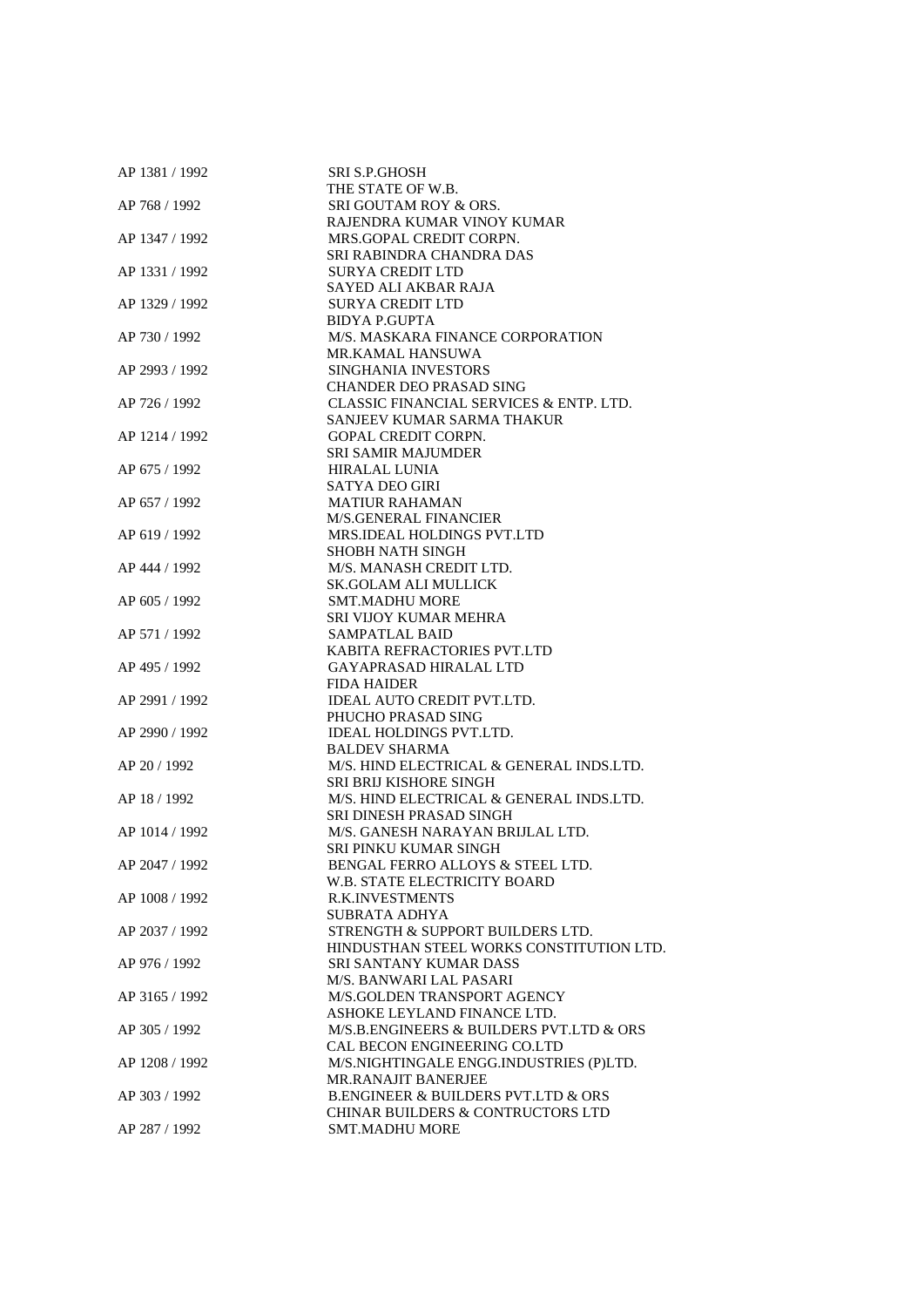|                | <b>ASHOK JAIN</b>                        |
|----------------|------------------------------------------|
| AP 272 / 1992  | JENSON & NICHOLSON (I) LTD.              |
|                | CELLIER S.A.                             |
| AP 696 / 1992  | CLASSIC FINANCIAL SERVICES & ENTP.LTD.   |
|                | <b>SRI UJJAL DUTTA</b>                   |
| AP 2985 / 1992 | <b>BANAWARILAL PASARI</b>                |
|                | BIRENDRA KUMAR SINHA                     |
|                | UTKAL BOARD & PAPER MILLS LTD            |
| AP 1217 / 1992 |                                          |
|                | SIKANDAR SINGH                           |
| AP 2982 / 1992 | IDEAL FINANCING CORPORATION.PVT.LTD.     |
|                | ANIL MISSIR                              |
| AP 694 / 1992  | <b>SARASGI SALES CORPORATION</b>         |
|                | <b>SK.MD.MUKUL</b>                       |
| AP 1205 / 1992 | <b>JAGJIT SINGH</b>                      |
|                | THE MOTOR & GENERAL FINANCE LTD          |
| AP 692 / 1992  | CHANDRA MOHAN PRIVATE LTD.               |
|                | SACHIDANAND SINGH                        |
| AP 674 / 1992  | PAWAN KUMAR SAH                          |
|                | <b>CHANDRAVATI DEVI</b>                  |
| AP 672 / 1992  | M/S. PRASHANT LEASING & FINANCING P.LTD. |
|                | <b>JORA SINGH &amp; HARJEET SINGH</b>    |
| AP 666 / 1992  | <b>MOHINI MANSION LTD.</b>               |
|                | <b>SRI RAMAN KUMAR</b>                   |
| AP 1139 / 1992 | RADHA KRISHNA PODDAR                     |
|                | <b>SARDAR MANJIT SINGH</b>               |
| AP 1131 / 1992 | CALICUT ENGG. WORKS LTD                  |
|                |                                          |
|                | <b>SARDAR KARAMJIT SINGH</b>             |
| AP 1121 / 1992 | SRI RADHA KRISHAN PODDAR                 |
|                | SARDAR JASWANT SINGH                     |
| AP 654 / 1992  | M/S. PRAGATI FINANCE TRADING CO.         |
|                | HARMINDAR SINGH                          |
| AP 644 / 1992  | M/S. TODI INVESTMENTS LTD.               |
|                | <b>SD.RASPAL SINGH</b>                   |
| AP 2106 / 1992 | <b>BHUDEO PRASAD AGARWALLA &amp; ANR</b> |
|                | <b>BENI PRASAD AGARWALLA</b>             |
| AP 406 / 1992  | W.B.STATE ELECTRICITY BOARD.             |
|                | <b>INDIAN PLASTICS LTD.</b>              |
| AP 392 / 1992  | SURENDRA COMML.SYNDICATE                 |
|                | U.P.CO. - OPERATIVE FEDERATION LTD.      |
| AP 347 / 1992  | M/S.CLASSIC FINANCIAL SERVICES & ENTP.LT |
|                | <b>MR.RAJIV BURMAN</b>                   |
| AP 341 / 1992  | THE JAYABHARAT CREDIT & INVESTMENT CO.LT |
|                | <b>RAM UTICH ROY</b>                     |
| AP 2608 / 1992 | SARAOGI SALES CORPN.                     |
|                | SRI LAKSHMI KANTA DEY                    |
| AP 974 / 1992  | SUNIL KUMAR BANKA                        |
|                | <b>JHULAN RAI</b>                        |
| AP 972 / 1992  | <b>SUNIL KUMAR BANKA</b>                 |
|                | <b>SRI BABUL LODH</b>                    |
|                |                                          |
| AP 2607 / 1992 | M/S S.K. ENTERPRISE                      |
|                | DEVENDRA PRASAD YADAV                    |
| AP 1535 / 1992 | M/S. CHABRIA ENGINEERING CO              |
|                | UNION OF INDIA                           |
| AP 2645 / 1992 | M/S AUTO TRADE & FINANCE CORPN.          |
|                | <b>SUNIL KR. SINGH</b>                   |
| AP 2644 / 1992 | M/S AUTO TRADE & FINANCE CORPN.          |
|                | KALYAN KR. GHOSH                         |
| AP 851 / 1992  | KANHAIYALAL SHYAMSUNDAR                  |
|                | HARESH RAHAMAN SEKH                      |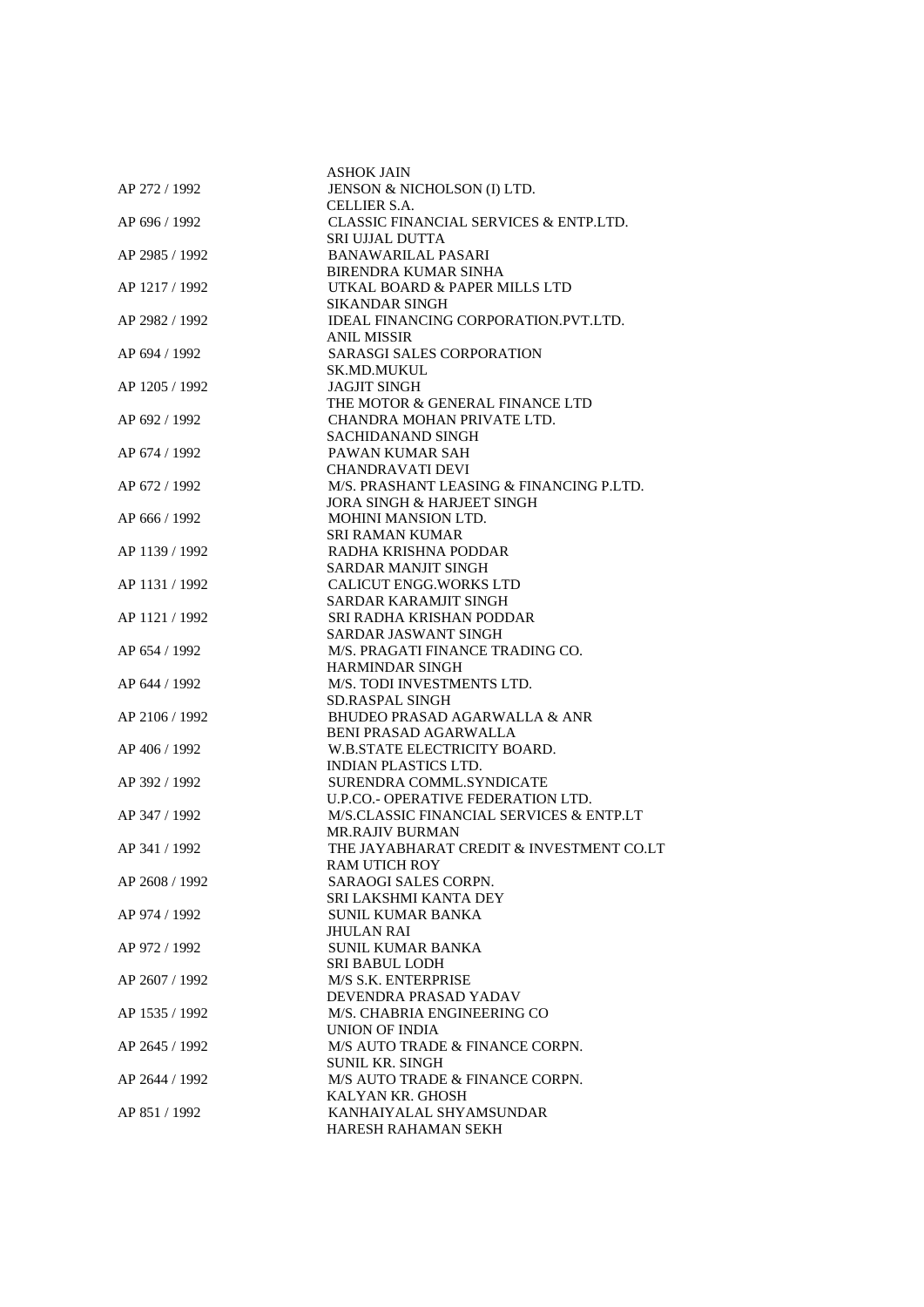| AP 849 / 1992  | M/S.SHREE DURGA FINANCE CORP.            |
|----------------|------------------------------------------|
|                | <b>SMT.MANTI DEVI</b>                    |
| AP 847 / 1992  | <b>M/S. LAXMI INVESTORS</b>              |
|                | <b>SRI BABU CHAND</b>                    |
| AP 845 / 1992  | ASOKE KUMAR BISWAS & ORS                 |
|                | <b>FOOD CORP.OF INDIA</b>                |
| AP 843 / 1992  | <b>MADHU MORE</b>                        |
|                | <b>SRI PINTU CHANDRA</b>                 |
| AP 2639 / 1992 | ZENITH INDSTRL.FINANCE & LEASING PVT.LTD |
|                | M/S ENTERPRISES PVT.LTD.                 |
| AP 813 / 1992  | M/S.OPTILON ZIPPERS PVT.LTD              |
|                | M/S.OPTI WERK GMBH & CO                  |
| AP 811 / 1992  | M/S.OPTILON ZIPPERS PVT.LTD              |
|                | M/S.OPTIWERK GRUBH & CO                  |
| AP 805 / 1992  | MAHESH KUMAR SHARMA & ANR                |
|                | <b>IDEAL AUTO CREDIT PVT.LTD</b>         |
| AP 797 / 1992  | ARC MODELLERS & SERVICES LTD             |
|                | <b>ADHIR GHOSH</b>                       |
|                |                                          |
| AP 1529 / 1992 | CENTRAL INLAND WATER TRANSPORT CORP.LTD  |
|                | A.C.ROY & CO                             |
| AP 912 / 1992  | SANJIV KUMAR KAPOOR & ANR.               |
|                | R.L.PLANTATION PVT.LTD.                  |
| AP 117 / 1992  | SRI RADHA KRISHAN PODDAR                 |
|                | <b>SRI ARUN KUMAR ROY</b>                |
| AP 109 / 1992  | M/S. AUTO CREDIT CORP.                   |
|                | <b>SRI AJOY KUMAR CHONBEY</b>            |
| AP 103 / 1992  | <b>M/S.LAXMI INVESTORS</b>               |
|                | SHRI KASHI SHARMA                        |
| AP 95 / 1992   | <b>SRI ADYA ENTERPRICE</b>               |
|                | <b>LAXMI PRASAD ROY</b>                  |
| AP 87 / 1992   | <b>SMT.MADHU MORE</b>                    |
|                | SRI MADAN MOHAN OJHA                     |
| AP 190 / 1992  | M/S.CLASSIC FINANCIAL SERVICES & ENT.LTD |
|                | SRI BHASKAR DUTTA                        |
| AP 188 / 1992  | M/S.CLASSIC FINANCIAL SERVICES & ENTP.LD |
|                | SRI MUKUT KALIKA                         |
| AP 186 / 1992  | M/S. KIRAN INVESTMENT CORPN.             |
|                | <b>SWARAN SINGH</b>                      |
| AP 79 / 1992   | SHARDA INTERNATIONAL                     |
|                | <b>RACHPAL SINGH</b>                     |
| AP 67 / 1992   | M/S.R.V.FINANCE CO.                      |
|                | MD.MOHIUDDIN & ANR.                      |
| AP 3050 / 1992 | IDEAL AUTO CREDIT PVT.LTD.               |
|                | ARBIND KUMAR SINGH                       |
| AP 890 / 1992  | M/S. PRASANTA LEASING & FINANCE P.LTD.   |
|                | SMT. RAM SAHA                            |
| AP 1521 / 1992 | <b>BHASKAR CREDIT CO.LTD</b>             |
|                | <b>INDU SINGH</b>                        |
| AP 2679 / 1992 | THE BOARD OF TRUSTEES FOR THE PORT. CAL. |
|                | M/S BHASIN ASSOCIATES LTD.               |
| AP 834 / 1992  | M/S. S.M.ENTERPRISES                     |
|                | <b>SRI KAMLESHWAR SINGH</b>              |
| AP 828 / 1992  | IDEAL AUTO CREDIT (P) LTD.               |
|                |                                          |
|                | AMRESH PRASAD SINGH                      |
| AP 816 / 1992  | PANNALAL SHAW                            |
|                | UNION OF INDIA                           |
| AP 2180 / 1992 | M/S DUKART & CO. PVT.LTD.                |
|                | UNION OF INDIA                           |
| AP 777 / 1992  | <b>DULICHAND &amp; SONS</b>              |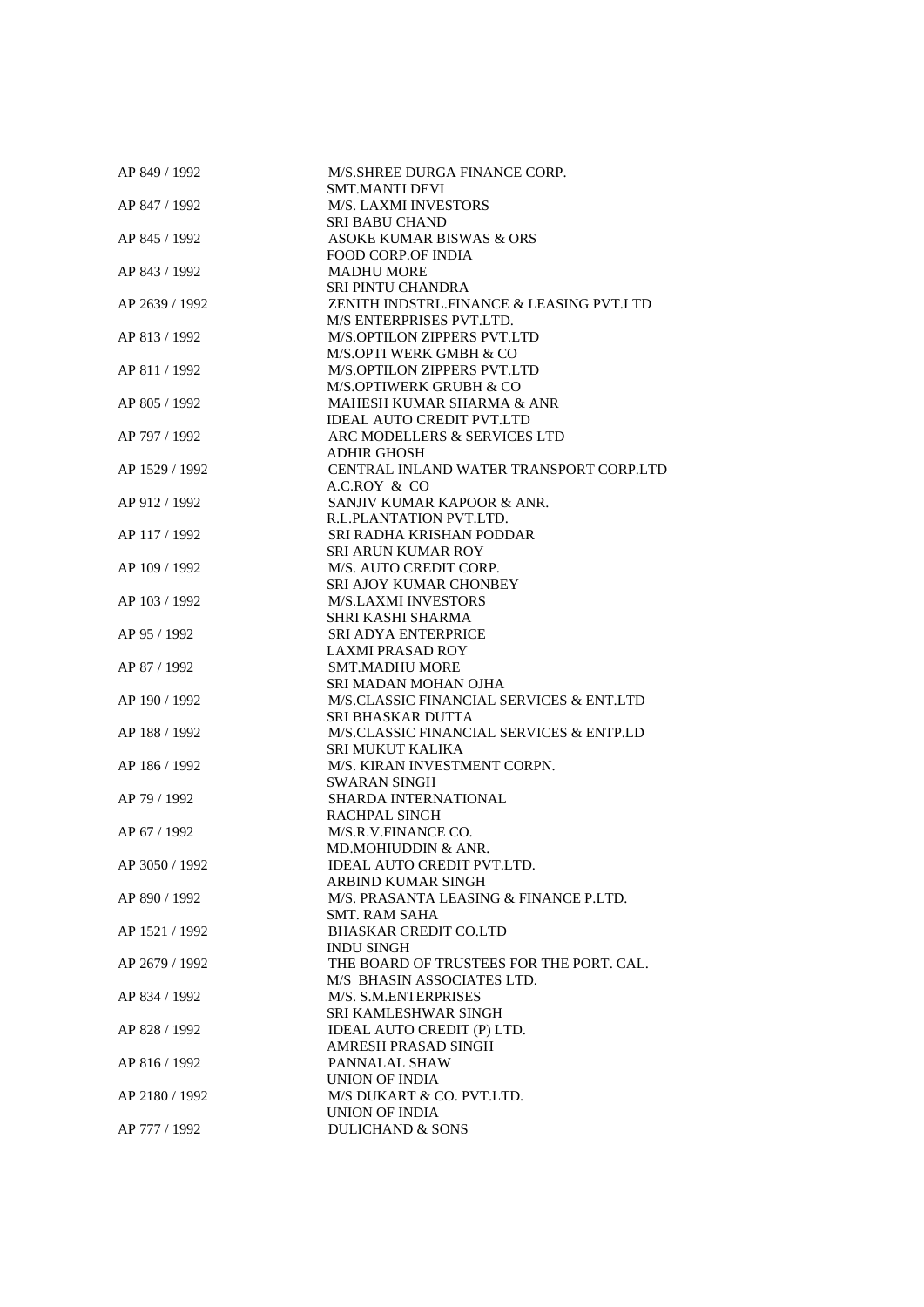|                 | NAGESHWAR RAI                            |
|-----------------|------------------------------------------|
| AP 508 / 1992   | NICCO UCO FINANCIAL SERVICES LTD.        |
|                 | SK. RIZWAN                               |
| AP 753 / 1992   | M/S.VIJOY GAURAV RASAYAN PVT.LTD         |
|                 | <b>SRI TARUN BHATTACHARJEE</b>           |
| AP 741 / 1992   | M/S.OM MOTOR FINANCE PVT.LTD             |
|                 | SRI GHANSHYAM DUBEY                      |
|                 | <b>BHAWRILAL SANEI</b>                   |
| AP 2618 / 1992  |                                          |
|                 | <b>HARERAM PRASAD</b>                    |
| AP 496 / 1992   | M/S. AUTO CREDIT CORPN.                  |
|                 | SRI PRABHAT KUMAR NAYAK                  |
| AP 458 / 1992   | M/S. R.P.GUPTA                           |
|                 | UNION OF INDIA                           |
| AP 711 / 1992   | <b>VEHICLE CREDIT CORP.</b>              |
|                 | <b>BABLU SHEKH</b>                       |
| AP 2617A / 1992 | M/S ARJUN SHYAM & CO. PVT. LTD.          |
|                 | <b>BINOD KR. AGARWAL</b>                 |
| AP 697 / 1992   | <b>DULI CHAND &amp; SONS</b>             |
|                 | SUNIL KUMAR SHARMA                       |
| AP 170 / 1992   | SWETADITYA INDUSTRIAL DEVP.LTD.          |
|                 | KAMESHWAR RAI                            |
| AP 140 / 1992   | CLASSIC FINCL.SERVICES & ENTERPS. LTD.   |
|                 | <b>BIPUL CHOWDHURY</b>                   |
| AP 59 / 1992    | <b>IDEAL HOLDINGS P.LTD</b>              |
|                 | SACHIDANAND PRASAD SATISH                |
|                 |                                          |
| AP 126 / 1992   | RANI LEASING & FINANCE LTD.              |
|                 | <b>SK.MD. JAKIR HOSSAIN</b>              |
| AP 57 / 1992    | <b>IDEAL FINANCING CORP.P.LTD</b>        |
|                 | <b>ARUN KUMAR THAKUR</b>                 |
| AP 124 / 1992   | M/S. R.V.FINANCE COMPANY                 |
|                 | MR. JAY PRAKASH MISHRA                   |
| AP 41 / 1992    | VIJAY GAURAV RASAYAN PVT.LTD             |
|                 | SRI RAMPADA MANDAL                       |
| AP 118 / 1992   | N.L.TODI & CO.                           |
|                 | <b>BIKASH KUMAR SAHA</b>                 |
| AP 112 / 1992   | <b>GANESHNARAYAN BRIJLAL LTD.</b>        |
|                 | M/S. JAYANTA DASGUPTA & CO.              |
| AP 90 / 1992    | M/S. HIND ELECTRICAL & GENERAL INDS.LTD. |
|                 | SRI BAIDYA NATH PRASAD GUPTA             |
| AP 40 / 1992    | RELIABLE FINANCE & TRADING CO.           |
|                 | <b>MD.WARIS AHMED</b>                    |
| AP 38 / 1992    | M/S. RELIABLE FINANCE & TRADING CO.      |
|                 |                                          |
|                 | RAJIV KUMAR SRIVASTAVA                   |
| AP 1076 / 1992  | M/S. GANESH NARAYAN BRIGLAL LTD.         |
|                 | <b>SRI RAJIV KUMAR SINGH</b>             |
| AP 3224 / 1992  | J.D.M.UDYOG                              |
|                 | SANJAY KUMAR JADAV                       |
| AP 1042 / 1992  | PAWAN KUMAR MORE                         |
|                 | MR.BHOPINDER SINGH                       |
| AP 1040 / 1992  | SRI RAJENDRA KUMAR PODDAR                |
|                 | SRI ANANT KUMAR HALDAR                   |
| AP 1034 / 1992  | LYNX INDIA LIMITED                       |
|                 | <b>SUBIR KANTI DASGUPTA</b>              |
| AP 3219 / 1992  | <b>R.PRADEEP &amp; CO</b>                |
|                 | <b>M/S.TECHNO CARRIERS</b>               |
| AP 1024 / 1992  | N.P.R.FINANCE LIMITED                    |
|                 | MR.DHARAM SINGH                          |
| AP 1803 / 1992  | <b>BALDEV SINGH VOHRA</b>                |
|                 |                                          |
|                 | THE MOTOR & GENERAL FINANCE LTD.         |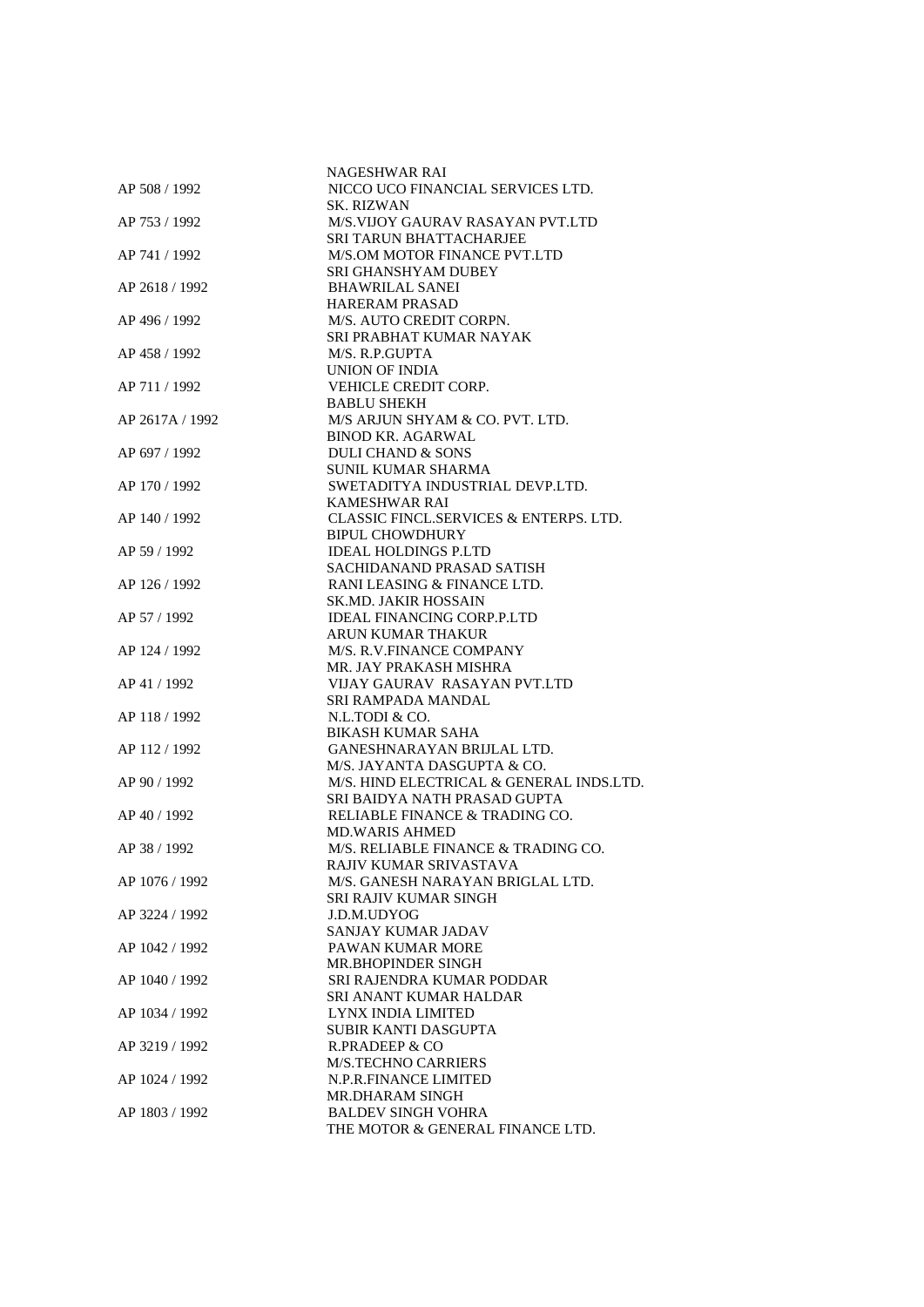| AP 346 / 1992  | M/S. R.K.COMML.COMPANY                              |
|----------------|-----------------------------------------------------|
|                | M/S. JAMBO ROADLINES CORPN.                         |
| AP 344 / 1992  | R.V.FINANCE CO.                                     |
|                | SRI RAM JALAN BHAGAT                                |
| AP 2602 / 1992 | <b>GAYAPRASAD HIRALAL</b>                           |
|                | <b>AMAL BISWAS</b>                                  |
| AP 2601 / 1992 | MR. SAHAJANAND SHARMA                               |
|                | <b>M/S S.K. ENTERPRISES</b>                         |
| AP 948 / 1992  | M/S. MOHANLAL ASHWINI KUMAR                         |
|                | SMT. SUMITRA DEVI                                   |
| AP 946 / 1992  | LOKNATH ASHWINI KUMAR                               |
|                | <b>SMT. CHANDRAVATI DEVI</b>                        |
| AP 3110 / 1992 | R.PRADEEP & CO                                      |
|                | SRI SATYANARAYAN PROSAD                             |
| AP 3087 / 1992 | J.M.D.UDYOG                                         |
|                |                                                     |
|                | <b>RAMESH PRASAD</b>                                |
| AP 1059 / 1992 | M/S.CLASSIC FINANCIAL SERVICES & ENP.LTD            |
|                | <b>CAPITAL CARRIERS OF INDIA</b>                    |
| AP 6555 / 1992 | M/S GLITTER LEASING & FINANCE CO. LTD.              |
|                | RAJESH KR. MISHRA                                   |
| AP 1017 / 1992 | <b>SUNIL KUMAR BANKA</b>                            |
|                | <b>SHAMIM AHMED KHAN</b>                            |
| AP 1015 / 1992 | SUNIL KUMAR BANKA                                   |
|                | VINOD KUMAR CHWLA                                   |
| AP 2650 / 1992 | GENERAL INVESTMENT CORPN.                           |
|                | <b>SHALIGRAM YADAV</b>                              |
| AP 975 / 1992  | <b>MASKARA FINANCE CORP</b>                         |
|                | <b>MD.SONJAN ALI</b>                                |
| AP 971 / 1992  | MRS.GENERAL FINANCEERS                              |
|                | <b>SRI RAGHUBIR SINGH</b>                           |
| AP 2648 / 1992 | <b>KEJRIWAL &amp; SONS</b>                          |
|                | <b>GOPAL SARAH SINGH</b>                            |
| AP 963 / 1992  | M/S.ONKARMULL GOENKA                                |
|                | NIOUNIHAL SINGH                                     |
| AP 955 / 1992  | <b>M/S. ONKAR INVESTO</b>                           |
|                | <b>MANJIT KAUR</b>                                  |
| AP 1567 / 1992 | SHREE KRISHNA FODDER MILLS & H.C.PODDAR             |
|                | <b>BIJOY KUMAR GUTGUTIA</b>                         |
| AP 1563 / 1992 | <b>SMT.SABITRI DEBNATH</b>                          |
|                | NICCO UCO FINANCIAL SERVICES LTD                    |
| AP 127 / 1992  | SRILEKHA FINANCE CO.PVT.LTD                         |
|                | <b>BISWAJIT ROYCHOWDHURY</b>                        |
| AP 123 / 1992  |                                                     |
|                | BENGAL HIRE PURCHASE CORP.<br>SRI BIJOY KUMAR PATRA |
|                |                                                     |
| AP 121 / 1992  | NIGHTINGALE ENGG.INDUSTRIES PVT.LTD                 |
|                | SMT.TRIPTI DEBNATH                                  |
| AP 2264 / 1992 | HARYANA JUTE & LAMINATING WORKS                     |
|                | <b>FOOD CORPN. OF INDIA</b>                         |
| AP 1559 / 1992 | ASHOK KUMAR BAID                                    |
|                | <b>UNION OF INDIA</b>                               |
| AP 1981 / 1992 | SRI BAIDYA NATH PRASAD GUPTA ETC.                   |
|                | M/S S.B.R. CREDIT PVT.LTD. CO.                      |
| AP 1970 / 1992 | M/S SREI INTERNATIONAL LTD.                         |
|                | M/S SUDHA ENTERPRISES PVT.LTD.                      |
| AP 970 / 1992  | RAIGARH JUTE & TEXTILE MILLS LTD.                   |
|                | JAYNARAYAN SHREE GOPAL                              |
| AP 2715 / 1992 | UNION OF INDIA                                      |
|                | SHRI K. KHAN                                        |
| AP 952 / 1992  | NICCO UCO FINANCIAL SERVICES LTD.                   |
|                |                                                     |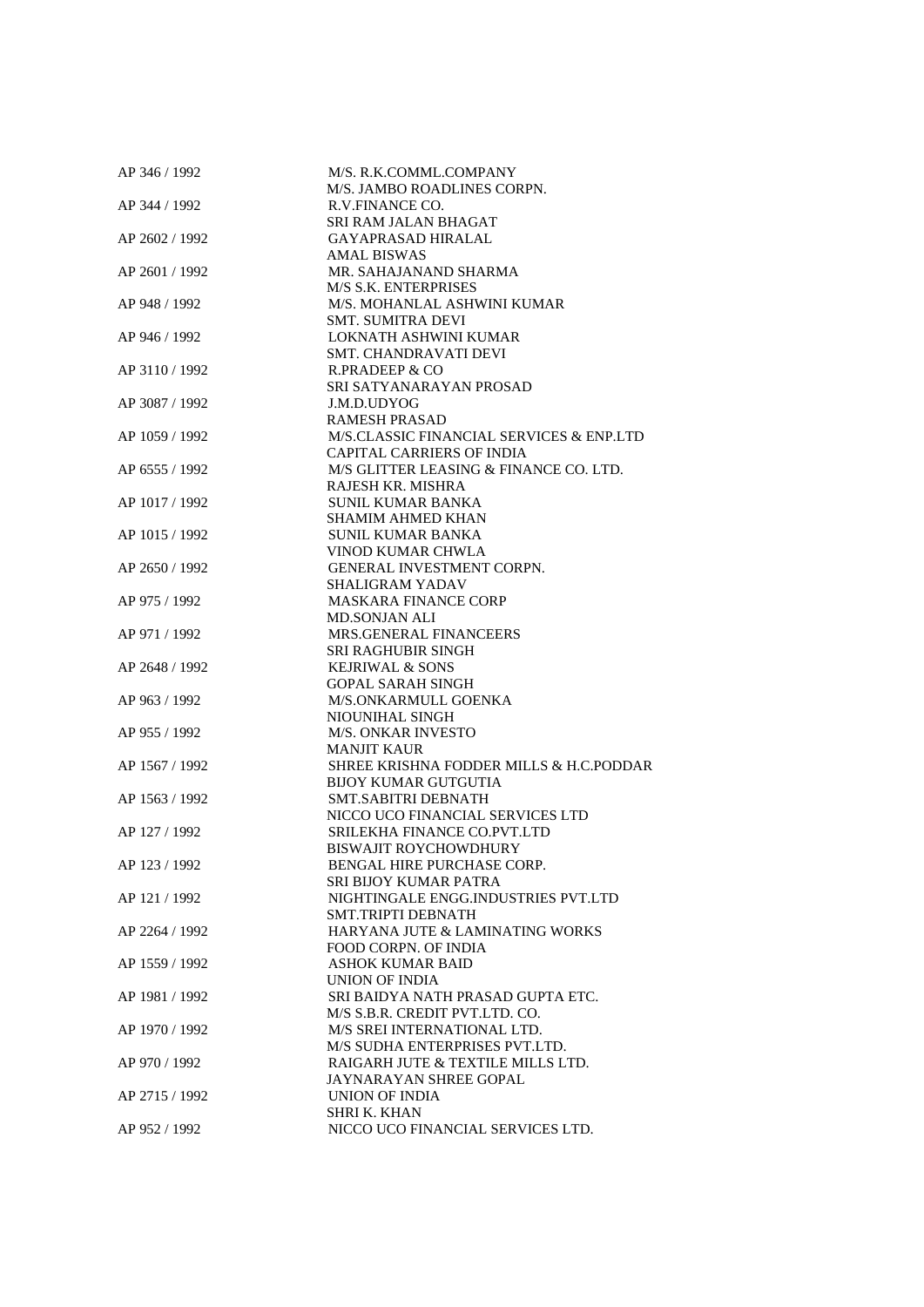| AP 2577 / 1992 | KANHIYALAL SHARMA<br>MINI METAL WORKS PVT.LTD. |
|----------------|------------------------------------------------|
|                | <b>UNION OF INDIA</b>                          |
| AP 2095 / 1992 | DALSUKH RAI R. SETH & ANR                      |
|                | M/S RAJDA CONSTRUCTION CRPN.                   |
| AP 1671 / 1992 | <b>BRAJA GOPAL KAR</b>                         |
|                | STATE OF W.B.                                  |
| AP 1192 / 1992 | M/S. SURYA CREDIT LTD.                         |
|                | <b>BHAGIRATHI SINGH</b>                        |
| AP 1188 / 1992 | NEMAI CHANDRA SASMAL                           |
|                | SHRI RAM FIBRES FINANCE LTD.                   |
| AP 1176 / 1992 | M/S. BHASKAR CREDIT LTD.                       |
|                | <b>SAVITA CHOWLA</b>                           |
| AP 1118 / 1992 | M/S. SATYANARAYAN KAMAL KUMAR                  |
|                | PRAGATI PARIBAHAN                              |
| AP 34 / 1992   | RAJESH & CO.<br><b>SIRAJUL HAQUE</b>           |
| AP 1673 / 1992 | RADHA KRIHSNA PODDAR                           |
|                | <b>BINDU DEVI</b>                              |
| AP 1510 / 1992 | EXPO SALES CORPORATION & ANR. (GO OUT)         |
|                | <b>METRO RAILWAY</b>                           |
| AP 354 / 1992  | <b>STATE OF WEST BENGAL</b>                    |
|                | <b>CONSTRUCTOR CO.</b>                         |
| AP 416 / 1992  | UNION OF INDIA (GO OUT)                        |
|                | <b>SUKBINDAR ATWA</b>                          |
| AP 380 / 1992  | EASTERN COAL FIELD LTD.                        |
|                | DEEPSIKHA LTD.                                 |
| AP 219 / 1993  | M/S.GUPTA FINANCE CO.                          |
|                | MD.ESHAK                                       |
| AP 3288 / 1993 | <b>UNION OF INDIA</b>                          |
|                | <b>ENTEDEE</b>                                 |
| AP 4353 / 1993 | I.R.B.I. & ANR.<br>ARVIND BENELLI LTD.         |
| AP 3823 / 1993 | X                                              |
|                |                                                |
| AP 136 / 1993  | <b>IDEAL CREDIT (P) LTD</b>                    |
|                | SANJAY KUMAR SINGH & ORS                       |
| AP 1650 / 1993 | NPR FINANCE LTD.                               |
|                | <b>JAYANTA DASGUPTA</b>                        |
| AP 65 / 1993   | <b>MACHINE WORKS (INT.)LTD.</b>                |
|                | HEAVY ENGINEERING CORPN. LTD.                  |
| AP 4494 / 1993 | SADHAN CH. DAS                                 |
|                | U.B.I.                                         |
| AP 4834 / 1993 | SATYANARAYAN KOTHARI                           |
|                | <b>CHAND RATAN RATHI</b>                       |
| AP 139 / 1993  | <b>ALLIED STEEL</b>                            |
|                | <b>IOL LTD</b>                                 |
| AP 600 / 1993  | SITARAM AGARWAL (GO OUT)<br>UNION OF INDIA     |
| AP 119 / 1993  | ASHOK LEYLAND FIN. LTD                         |
|                | M/S SUBHAM COMM. & ORS                         |
| AP 2235 / 1993 | <b>SRI MANOTOSH BOSE</b>                       |
|                | <b>W.B.STATE ELECTRICITY BOARD</b>             |
| AP 29 / 1993   | RAJESH KUMAR & ANR                             |
|                | IDEAL HOLDING PVT LTD.                         |
| AP 4294 / 1993 | SRI JHARAESWAR GIRI AND ORS                    |
|                | <b>SRI RAM FIBRES FINANCE LTD</b>              |
| AP 36 / 1993   | <b>IDEAL CREDIT (P) LTD</b>                    |
|                | SANJOY KR. SINGH AND ORS                       |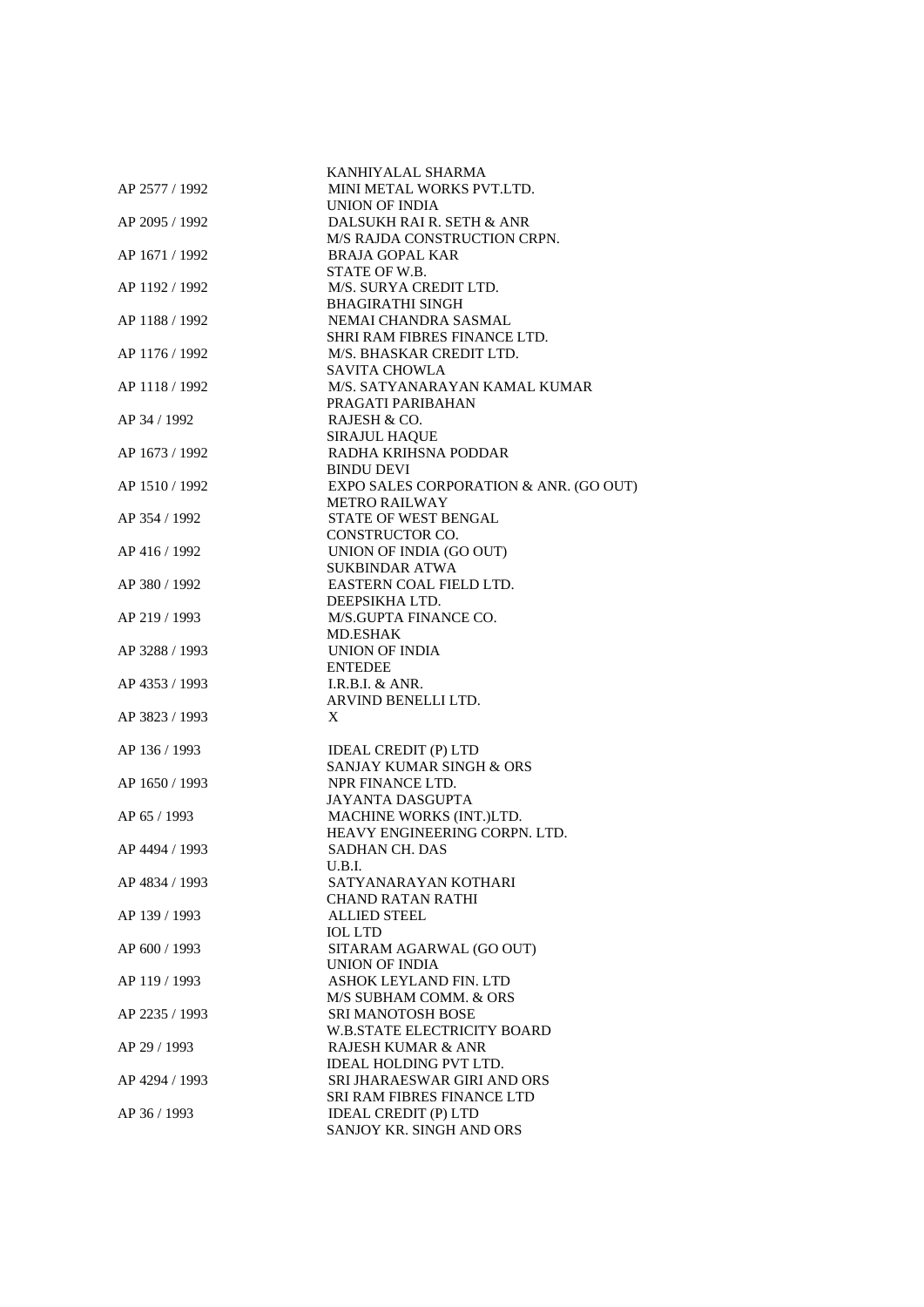| AP 142 / 1993  | <b>MARUTI ROADWAYS</b>                                            |
|----------------|-------------------------------------------------------------------|
|                | SRI DEV KARAN GARG AND ORS                                        |
| AP 141 / 1993  | <b>M/S MARUTI ROAD WAYS</b>                                       |
|                | SRI ANIL KR. SINGH AND ORS                                        |
| AP 145 / 1993  | <b>VINEET INVESTMENTS</b>                                         |
|                | <b>RAM MOORAT YADAV AND ORS</b>                                   |
| AP 188 / 1993  | DULICHAND FINANCE LEASING PVT LTD                                 |
|                | AND SHEO SHANKAR PROSAD AND ORS                                   |
| AP 155 / 1993  | CEMENT CORP. OF INDIA LTD.                                        |
|                | M/S SAMANTA AND CO.                                               |
| AP 143 / 1993  | <b>MARUTI ENTERPRISES</b>                                         |
|                | <b>SRI DEV KARAN GARG &amp; ORS</b>                               |
| AP 4404 / 1993 | COAL INDIA LTD.                                                   |
|                | RAYMOND WOOLEN MILLS LTD. AND ORS                                 |
| AP 443 / 1993  | ANJU SINGH AND ANR                                                |
|                | IDEAL GENERAL FISCAL PVT. LTD.                                    |
|                |                                                                   |
| AP 4486 / 1993 | RAM CHARITRA SHARMA                                               |
|                | <b>INDIAN OIL CORP LTD</b>                                        |
| AP 4455 / 1993 | M/S BHAKAT & CO                                                   |
|                | STATE OF W.B. & ORS                                               |
| AP 2641 / 1993 | INDIA STEAM SHIP CO. LTD.                                         |
|                | UNION OF INDIA                                                    |
| AP 2884 / 1993 | ALOK TODI AND ANR                                                 |
|                | SMT. PRAMILA GUTGUTIA AND ANR                                     |
| AP 134 / 1993  | <b>M/S BAHETY BRO</b>                                             |
|                | SARDAR JAGGEET SINGHAND ORS                                       |
| AP 2914 / 1993 | UNION OF INDIA AND ANR                                            |
|                | INDIA STEAMSHIP CO. LTD. AND ORS                                  |
| AP 4431 / 1993 | ANJU SINGH AND ANR                                                |
|                | <b>IDEAL GENERAL FISCAL PVT. LTD</b>                              |
| AP 208 / 1993  | MESSERS M. L. GUPTA & ORS.                                        |
|                | RAGHUBANS RAI & ORS.                                              |
| AP 207 / 1993  | M/S. PRASHANT LEASING & FINANCING PVT. LTD.                       |
|                | ABHAY KUMAR SINGH & ANR.                                          |
| AP 122 / 1993  | IDEAL GENERAL FISCAL (P) LTD.                                     |
|                | MD. ILIYAS & ANR.                                                 |
| AP 242 / 1993  | CEMSTEEL BUILDERS (INDIA) PVT. LTD.                               |
|                | BURN STANDARD CO. LTD. & ANR.                                     |
| AP 206 / 1993  | M/S. TIRUPATI BUSINESS PROMOTIONS (P) LTD.                        |
|                | ASHOKE KUMAR SINGH & ANR.                                         |
| AP 205 / 1993  | <b>MESSRS MARUTI ROADWAYS</b>                                     |
|                | <b>BASISTHA PRASAD &amp; ORS.</b>                                 |
| AP 243 / 1993  |                                                                   |
|                | CEMSTEEL BUILDERS (INDIA) PVT. LTD.<br>BURN STANDARD COMPANY LTD. |
|                |                                                                   |
| AP 199 / 1993  | IDEAL HOLDINGS (P) LTD.                                           |
|                | BINDESWARI PRASAD SINGH & ORS.                                    |
| AP 222 / 1993  | UNION OF INDIA                                                    |
|                | <b>MULCHAND AGARWALA</b>                                          |
| AP 4496 / 1994 | PREMIER ENGINEERING CORPORATION                                   |
|                | UNION OF INDIA & ORS.                                             |
| AP 3845 / 1994 | <b>HOOGHLY RIVER BRIDGE COMMISSIONERS</b>                         |
|                | CEMENT CORPORATION OF INDIA LTD. & ORS.                           |
| AP 2086 / 1994 | <b>LARSEN &amp; TOUBRO LIMITED</b>                                |
|                | <b>JESSOP &amp; COMPANY LIMITED</b>                               |
| AP 2260 / 1994 | MADHUMITA CONSTRUCTION (P) LTD.                                   |
|                | STATE OF WEST BENGAL & ORS.                                       |
| AP 467 / 1994  | UNION OF INDIA & ORS.                                             |
|                | M/S CLIP CON & ASS                                                |
| AP 631 / 1994  | SRI TAPAN KR. GHOSH                                               |
|                |                                                                   |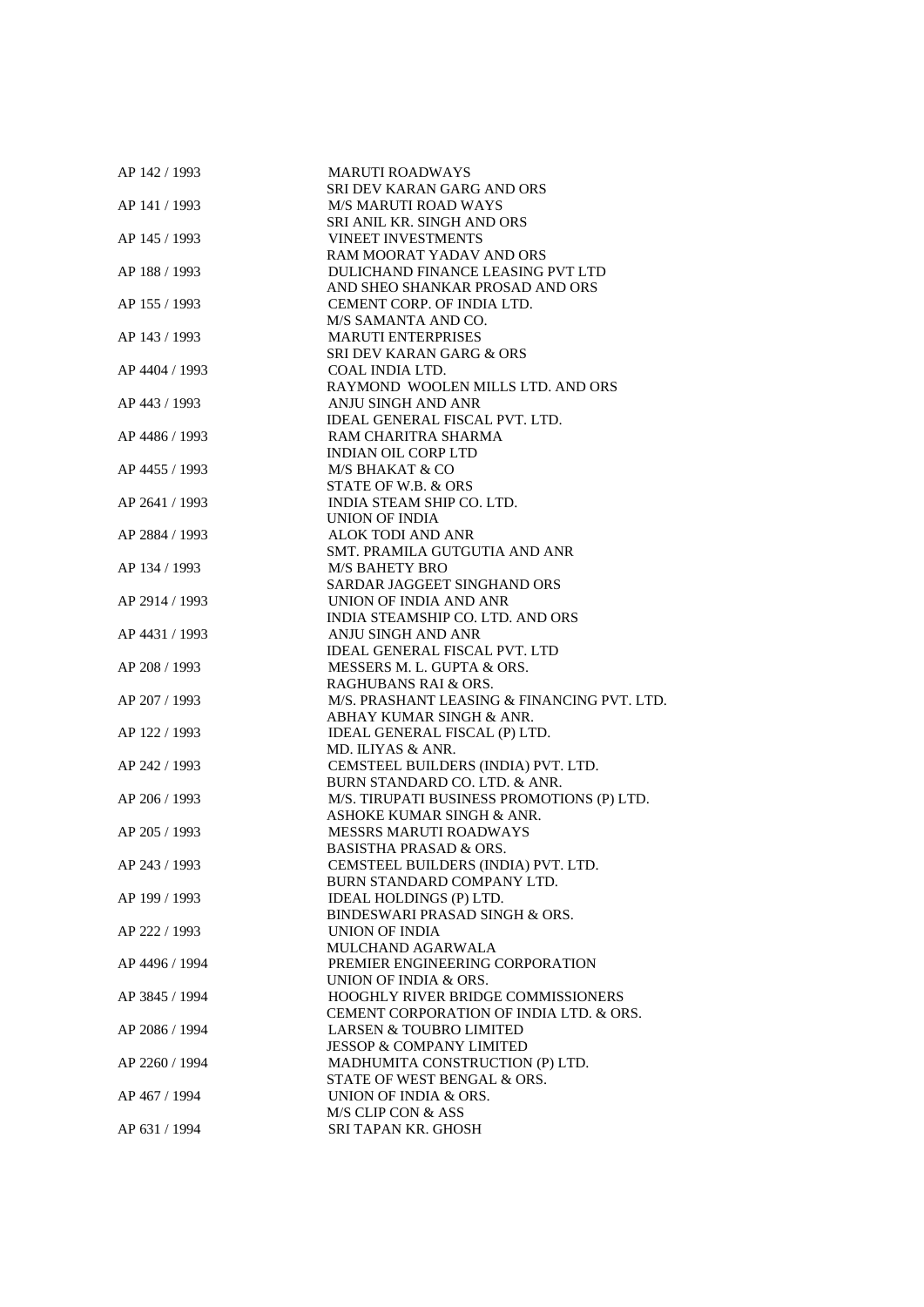|                | STATE OF W.B.                                                  |
|----------------|----------------------------------------------------------------|
| AP 921 / 1994  | M.S J. J. DOSHI & CO                                           |
|                | <b>SAMAR GANGULY &amp; ANR</b>                                 |
| AP 688 / 1994  | <b>RABINDRA NATH BOSE</b>                                      |
|                | ENGINEERING PROJECTS (INDIA) LTD                               |
| AP 689 / 1994  | <b>RABINDRA NATH BOSE</b>                                      |
|                |                                                                |
|                | ENGINEERING PROJECTS (INDIA) LTD.<br><b>SUSHIL KUMAR SINGH</b> |
| AP 906 / 1994  |                                                                |
|                | <b>JAIN FINANCE CORP.</b>                                      |
| AP 2313 / 1994 | MADHUMITA CONSTRUCTION PVT. LTD.                               |
|                | STEEL AUTHORITY OF INDIA LIMITED                               |
| AP 3801 / 1994 | <b>INCAB INDUSTRIES LTD.</b>                                   |
|                | MESSRS. ANAND AGENTUR AC.                                      |
| AP 3804 / 1994 | <b>GORACHAND MUKHERJEE</b>                                     |
|                | THE INDIAN IRON & STEL CO. LTD. & ANR.                         |
| AP 2287 / 1994 | <b>RAJESH &amp; COMPANY</b>                                    |
|                | RAM KISHAN MAHTO & ORS.                                        |
| AP 3791 / 1994 | WEST BENGAL STATE ELECTRICITY BOARD                            |
|                | RAMENDRA NATH PAUL AND OTHERS                                  |
| AP 2443 / 1994 | <b>BORUN V. CHANDA &amp; ORS.</b>                              |
|                | <b>RAVI AUTO LIMITED</b>                                       |
| AP 3796 / 1994 | MADHUMITA CONSTRUCTION (P) LTD.                                |
|                | RAIL INDIA TECHNICAL AND ECONOMIC SERVICES LTD.                |
| AP 2054 / 1994 | <b>GANGA DEVI SINGH &amp; ORS.</b>                             |
|                | <b>MAHENDRA SINGH &amp; ORS.</b>                               |
| AP 2085 / 1994 | <b>SM. NEERA SHARMA</b>                                        |
|                | RAJENDRA SHARMA & ANR.                                         |
| AP 3795 / 1994 | MADHIMITA CONSTRUCTION (P) LTD.                                |
|                | RAIL INDIA TECHNICAL AND ECONOMIC SERVICES LTD.                |
| AP 77 / 1994   | THE OFFICIAL TRUSTEES OF WEST BENGAL                           |
|                | THE SUB POST MASTER (H.S.G-II)KALIGHAT.                        |
| AP 2635 / 1994 | IDEAL AUTO CREDIT PVT. LTD.                                    |
|                | PRASUN CHOWDHURY                                               |
| AP 201 / 1994  | <b>ASHOK KUMAR SINGH</b>                                       |
|                | NIGHTINGLE ENGINEERING INDUSTRIES PVTLTD                       |
| AP 2691 / 1994 | STATE OF W.B.                                                  |
|                | <b>DILIP KR.GHOSH</b>                                          |
| AP 1522 / 1994 | JPC ENGINEERING CONCERN                                        |
|                | STATE OF W.B.                                                  |
| AP 3352 / 1994 | I.R.B.I. $&$ ANR.                                              |
|                | SWAIKA VANASPATI PRODUCTS LTD.                                 |
| AP 1477 / 1994 | MADHUMITA CONST.P.LTD.                                         |
|                | SAIL                                                           |
| AP 1970 / 1994 | UMA SANKAR GOENKA                                              |
|                | R.SARAOGI & CO.                                                |
| AP 1969 / 1994 | PIYUS LTD.                                                     |
|                | R.SARAOGI & CO.                                                |
| AP 3496 / 1994 | <b>BALARAM NATH</b>                                            |
|                | STATE OF WEST BENGAL                                           |
| AP 90A / 1994  | IN THE GOODS OF: SURENDRA KR BANERJEE-DEC                      |
|                |                                                                |
| AP 1137 / 1994 | UNITED INDIA PERIODICALS PVT. LTD.                             |
|                | UNION OF INDIA                                                 |
| AP 630 / 1994  | BENGAL FORRO ALLOY & STEEL LTD.                                |
|                | <b>W.B.STATE ELECTRICITY BOARD</b>                             |
| AP 1728 / 1994 | STATE OF W.B.                                                  |
|                | KALYAN BHATTACHARJEE                                           |
| AP 431A / 1994 | PARTHA BOSE ROY                                                |
|                | CAL TRAMWAYS CO.(1978) LTD.                                    |
|                |                                                                |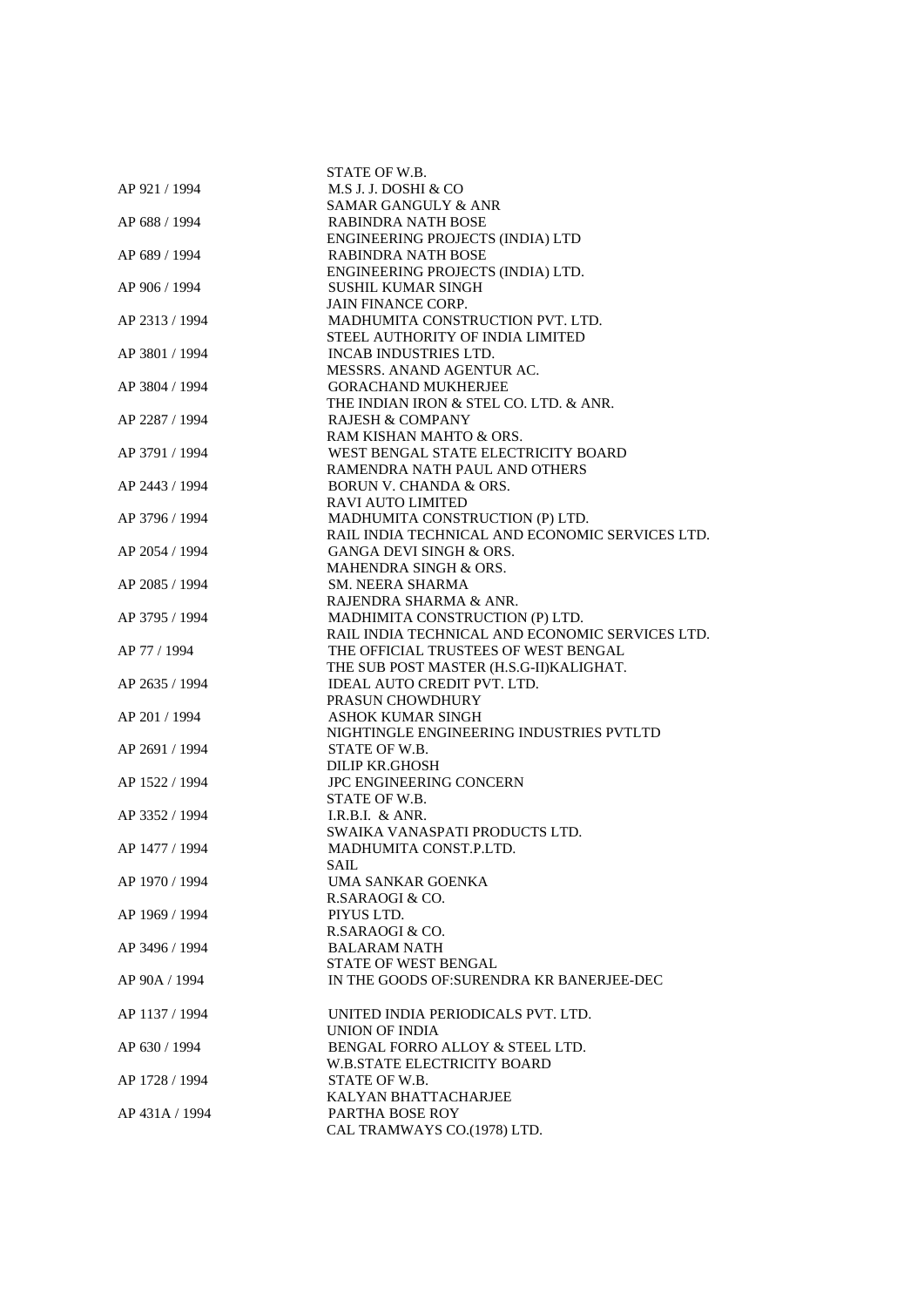| AP 3793 / 1994 | CAL.INDUSTRIAL SUPPLY CORPN.             |
|----------------|------------------------------------------|
|                | DURGAPUR PROJECTS LTD.                   |
| AP 2176 / 1994 | <b>BANK OF MADURA LTD.</b>               |
|                | <b>SMT. SAKUNTALA JAIN</b>               |
| AP 1961 / 1994 | BCL FINANCIAL SERVICES LTD.              |
|                | MEENA KETAN SAHOO                        |
| AP 221 / 1994  | <b>KLIPCON &amp; ASSOCIATES</b>          |
|                | UNION OF INDIA                           |
| AP 1157 / 1994 | SHRI RADHA KRISHNA EXPORT INDUSTRIES LTD |
|                | <b>SUSANTA SAHA</b>                      |
| AP 1925 / 1994 | PRAHLADRAI SONI                          |
|                | <b>SAMIR SARKAR</b>                      |
| AP 1971 / 1994 | THE TATA IRON & STEEL COMPANY LTD.       |
|                |                                          |
|                | M/S. PODDAR & SHAROF                     |
| AP 1928 / 1994 | <b>BHARAT CONSTRUCTION</b>               |
|                | UNION OF INDIA                           |
| AP 2390 / 1994 | <b>INDIA CARBON LTD.</b>                 |
|                | <b>INDIAN OIL CORPN.</b>                 |
| AP 268 / 1994  | LALMONI DEVI JAISWAL                     |
|                | <b>RAMLAL KAIRI</b>                      |
| AP 1238 / 1994 | LALMONI DEVI JAISWAL                     |
|                | <b>CHANDEW RAM</b>                       |
| AP 270 / 1994  | <b>LALMONI DEVI</b>                      |
|                | <b>JAGLAL YADAV</b>                      |
| AP 1239 / 1994 | LALMONI DEVI LAISWAL                     |
|                | SRI HARSBANS THAKUR                      |
| AP 1240 / 1994 | LALMONI DEVI JAISWAL                     |
|                | <b>KEDAR SHOW</b>                        |
| AP 73 / 1994   | RAJ K.CHOWDHURY                          |
|                | UNION OF INDIA                           |
| AP 2567 / 1994 | H.D. MUKHERJEE & CO. PVT. LTD.           |
|                | HINDUSTHAN FERTILISER CORPN. LTD.        |
|                |                                          |
| AP 76 / 1994   | LALMONI DEVI JAISWAL                     |
|                | <b>SIPHAI SHOW</b>                       |
| AP 2/1995      | COAL INDIA LTD.                          |
|                | PIONEER COAL CORPORATION                 |
| AP 5/1995      | <b>GURU ISPAT LTD.</b>                   |
|                | <b>STATE BANK OF INDORE</b>              |
| AP 6/1995      | <b>SRI BROJOGOPAL KAR</b>                |
|                | THE STATE OF WEST BENGAL                 |
| AP 36 / 1995   | <b>INDIAN IRON &amp; STEEL CO.</b>       |
|                | <b>GORACHAND MUKHERJEE</b>               |
| AP 3128 / 1995 | RENUKA GUHA (GO OUT)                     |
|                | <b>NITA GUHA</b>                         |
| AP 1634 / 1995 | MAIDAN INVEST PVT.LTD.                   |
|                | HAJI MINNA MIAN CO.                      |
| AP 1400 / 1995 | B.C.L. FINANCIAL SERVICES LTD.           |
|                | P.L.MURTY                                |
| AP 1780 / 1995 | <b>SRI RAM FIBRES FINANCE LIMITED</b>    |
|                | <b>MANORANJAN JANA</b>                   |
| AP 2895 / 1995 | PRADYUT KR.GHOSH                         |
|                | W.B.HOUSING BOARD (S/A)                  |
|                |                                          |
| AP 1854 / 1995 | <b>INDIAN FINANCE CO.</b>                |
|                | <b>CHANDRAWATI THAKUR</b>                |
| AP 2116 / 1995 | AC                                       |
|                | 2116                                     |
| AP 55 / 1995   | EUREKA TRADERS PVT LTD                   |
|                | <b>JYOTSNA DAS</b>                       |
| AP 13 / 1995   | IDEAL FINANCING CORPORATION (P) LTD.     |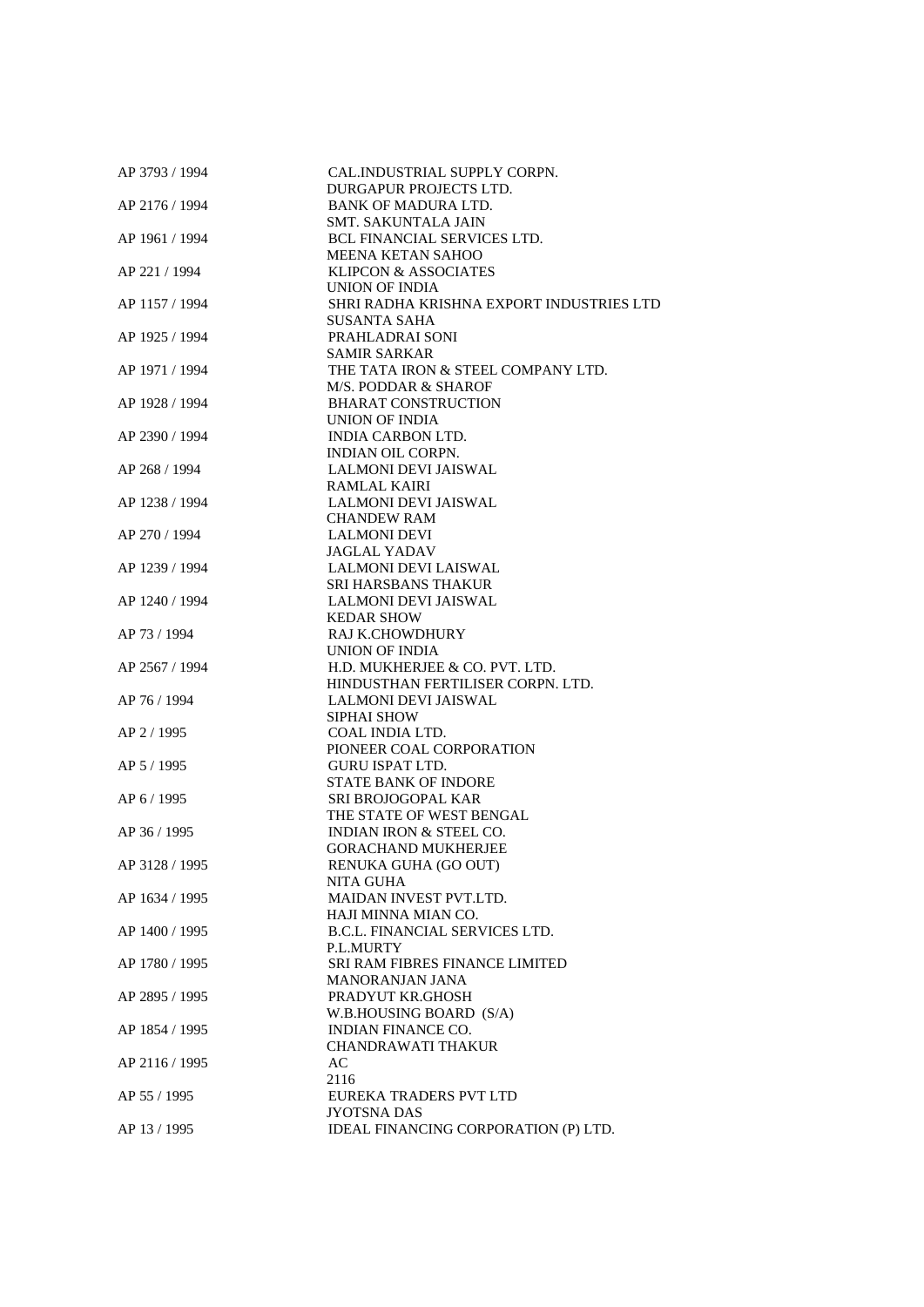|                | VEERU CARRIERS (EX-SERVICEMEN) PVT. LTD.   |
|----------------|--------------------------------------------|
| AP 19 / 1995   | <b>SHIV KUMAR SINGH</b>                    |
|                | GANESH NARAYAN BRIJLAL LTD.                |
| AP 2033 / 1995 | BIRENDRA SINGH & ORS.                      |
|                | <b>GANGA DEBI SINGH</b>                    |
| AP 257 / 1995  | <b>BISWANATH AGARWAL</b>                   |
|                | W.B.E.C.SUPPLY CORPN.                      |
|                |                                            |
| AP 245 / 1995  | LOVELY TRANSPORT CORPORATION               |
|                | WIRES & FABRICS (S.A.) LTD. & ANR.         |
| AP 1111 / 1995 | <b>SANKAR DUTTA</b>                        |
|                | UNION OF INDIA                             |
| AP 255 / 1995  | TRAFALGAR HOUSE CONSTRUCTION INDIA LTD.    |
|                | BOARD OF TRUSTEES FOR THE PORT OF CALCUTTA |
| AP 423 / 1996  | <b>SHARCHI SERVICES LTD.</b>               |
|                | THE SHITAPUR PLYWOOD MANUFACTURING LTD.    |
| AP 441 / 1996  | X                                          |
|                |                                            |
| AP 52 / 1996   | JENSEN & NICHOLSEN FINANCIAL SERVICES LTD  |
|                | <b>IISC ENGINEERS P.LTD.</b>               |
|                |                                            |
| AP 28 / 1996   | <b>SRF FINANCE LTD</b>                     |
|                | SHAW WALLACE & CO. LTD.                    |
| AP 5 / 1996    | <b>LOUIS DREYFUS SUGAR</b>                 |
|                | P.P.ENTERPRISES                            |
| AP 55 / 1996   | M/S. MERCENTILE CONSTRUCTION CO.           |
|                | STEEL AUTHORITY OF INDIA                   |
| AP 53 / 1996   | AVERY INDIA LTD.                           |
|                | <b>GOVINDA PRECISION</b>                   |
| AP 54 / 1996   | AVERY INDIA LTD.                           |
|                | <b>GOVINDA ENTERPRISE</b>                  |
| AP 23 / 1996   | INDIAN RECORD MFG. CO.LTD.                 |
|                |                                            |
|                | PRADIP LAMP WORKS                          |
| AP 47 / 1996   | <b>BCL FINANCIAL SERVICE LIMITED</b>       |
|                | PANKAJ KUMAR PATEL                         |
| AP 143 / 1996  | <b>SRF FINANCE LTD.</b>                    |
|                | <b>GOLDEN ROADLINES CORP.</b>              |
| AP 223 / 1996  | UNITED CONSTRUCTION                        |
|                | BHARAT HEAVY ELECTRICALS LTD.              |
| AP 221 / 1996  | <b>BCL FINANCIAL SERVICES LTD.</b>         |
|                | VASANTHA SPINING MILLS                     |
| AP 3502 / 1996 | TODI INVESTMENT LTD.                       |
|                | <b>MOKARAM JAIN</b>                        |
| AP 203 / 1996  | <b>PRAVEEN CH.KESHOWJEE &amp; ORS</b>      |
|                |                                            |
|                | RAJA KHAN CHOWDHURY                        |
| AP 891 / 1996  | <b>JOSHI TRANSPORT CORPN.</b>              |
|                | HEAVY ENGG.CORPN. LTD.                     |
| AP 202 / 1996  | M/S.ALLIED CONSTRUCTION CO.                |
|                | UNION OF INDIA (S.E.RLY.)                  |
| AP 199 / 1996  | SREI INTERNATIONAL FINANCE                 |
|                | <b>GRAPCO MINING &amp; CO.</b>             |
| AP 1146 / 1996 | <b>SARKAR &amp; SARKAR</b>                 |
|                | STATE OF W.B.                              |
| AP 230 / 1996  | <b>BIMAL KUMAR SEN</b>                     |
|                | WEST BENGAL HOUSING BOARD                  |
| AP 192 / 1996  | EASTERN COAL FIELDS LTD.                   |
|                |                                            |
|                | P.K.MAITY                                  |
| AP 310 / 1996  | CHANDRA SEKHAR SHARMA                      |
|                | JATINGA TEA LTD.                           |
| AP 169 / 1996  | <b>JOY GURU ENTERPRISE</b>                 |
|                | <b>UNION OF INDIA</b>                      |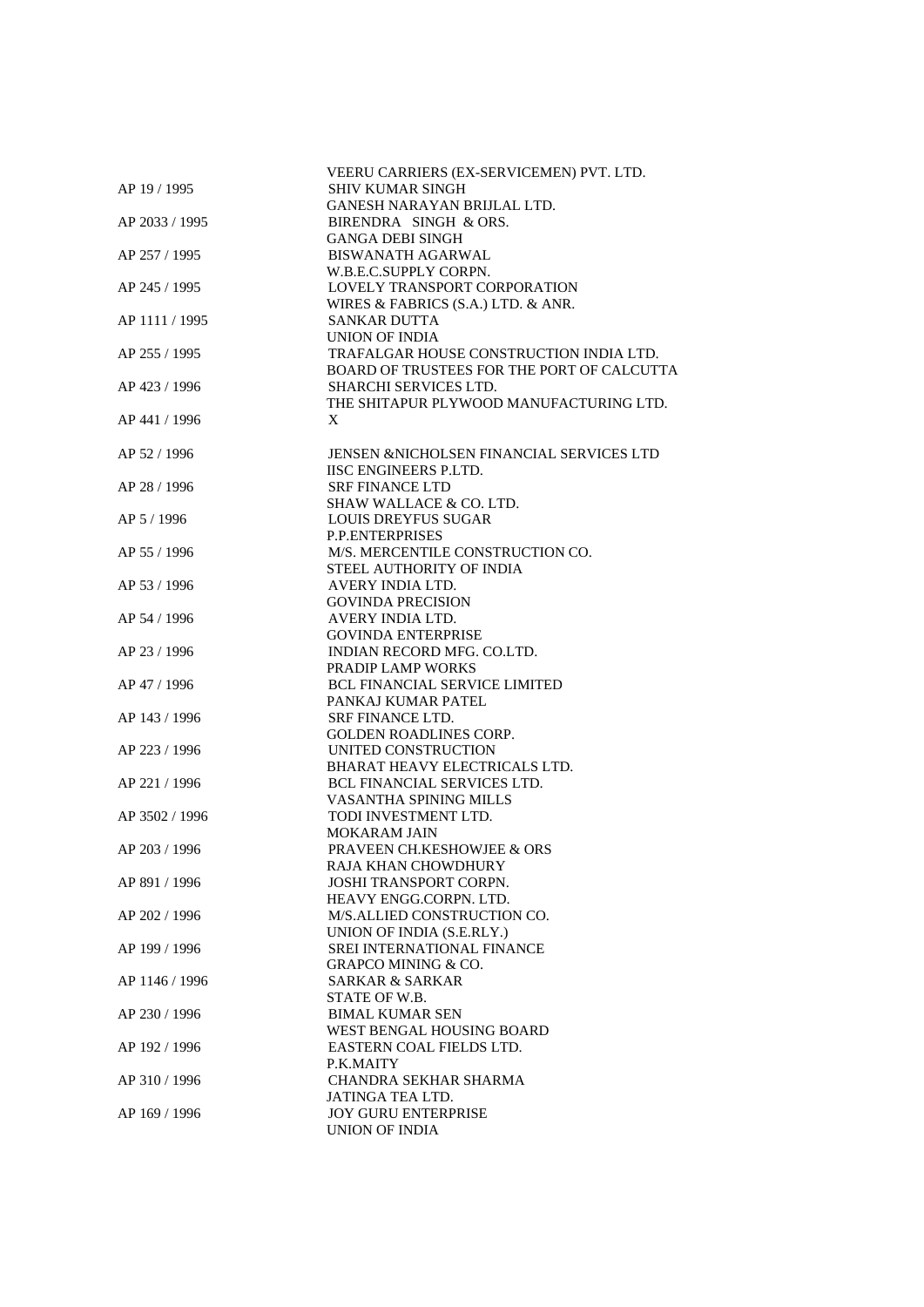| AP 162 / 1996  | <b>JITENDRA KUMAR NAG</b>                |
|----------------|------------------------------------------|
|                | PRONIT KUMAR BANERJEE                    |
| AP 121 / 1996  | BURN STANDARD CO. LTD.                   |
|                | MCDERMOTT INTERNATIONAL INCTORS<br>(S/A) |
| AP 2488 / 1996 | RUNJHUN BONDS & HOLDINGS LTD.            |
|                | <b>MANOJ KUMAR</b>                       |
| AP 181 / 1996  | <b>IFB FINANCE LTD.</b>                  |
|                | <b>APS- STAR INDUSTRIES</b>              |
| AP 94 / 1996   | SURANA COMMERCIAL CORPORATION            |
|                | AYODHYA PRASAD ROY                       |
| AP 100 / 1996  | W.B.S.E.B.                               |
|                |                                          |
|                | NORTHERN CONSTRUCTION & ENGG.CO.(1973)   |
| AP 248 / 1996  | SHAW WALLACE & CO. LTD.                  |
|                | NIPPON DENRO ISPAT LTD.                  |
| AP 39 / 1996   | DAMODAR ROADWAYS & CONSTRUCTION CO.P.LTD |
|                | URANIUM CORPN. OF INDIA LTD.             |
| AP 21 / 1996   | SR & FINANCIAL LTD                       |
|                | <b>SHAW WALLACE &amp; CO.LTD</b>         |
| AP 37 / 1996   | P K MAITY                                |
|                | <b>EASTERN COALFIELDS LIMITED</b>        |
| AP 27 / 1996   | SREI INTERNATIONAL FINANCE LTD.          |
|                | SWAPNA DAS                               |
| AP 24 / 1996   | SREI INTERNATIONAL FINANCE LTD.          |
|                | PRABHAT BHUSAN KANANGO                   |
|                |                                          |
| AP 25 / 1996   | SREI INTERNATIONAL FINANCE LTD.          |
|                | PRABHAT BHUSAN KANANGO                   |
| AP 82 / 1996   | SREI INTERNATIONAL FINANCE LTD.          |
|                | MADRAS MOTOR FINANCE GUARANTEE CO. LTD.  |
| AP 15 / 1996   | W.B.ESSENTIAL COMMODITIES SUPPLY CORPN.  |
|                | <b>MAHASH LAL</b>                        |
| AP 487 / 1997  | VIJAY GAURAV RASAYAN (P) LTD.            |
|                | <b>GANESH CHANDRA SADHUKHAN</b>          |
| AP 257 / 1997  | SUPRIYA KUMAR SAHA                       |
|                | UNION OF INDIA                           |
| AP 6 / 1997    | <b>G.G.RATHORE</b>                       |
|                | UNION OF INDIA                           |
| AP 251 / 1997  | ENGINEERING PROJECTS INDIA LTD.          |
|                | M/S.S.T.P.LTD                            |
| AP 993 / 1997  | <b>MD.JAMALUDDIN</b>                     |
|                | <b>M/S.KILLY FINANCIERS</b>              |
| AP 239 / 1997  | <b>TARUN SETHIA</b>                      |
|                |                                          |
|                | <b>BOSS TECHNOLOGIES LTD.</b>            |
| AP 238 / 1997  | <b>BIMAL KUMAR GHOSH</b>                 |
|                | <b>BOSS TECHNOLOGIES LTD.</b>            |
| AP 197 / 1997  | <b>BCL FINANCIAL SERVICE LTD.</b>        |
|                | <b>JASBIR SINGH</b>                      |
| AP 244 / 1997  | AIR CONDITION CORPN. LTD.                |
|                | MINING ALLIED MACHINE CORPN. LTD.        |
| AP 100 / 1997  | WBSEB                                    |
|                | NORTHERN CASTING CO. LTD.                |
| AP 159 / 1997  | O.N.G.C.                                 |
|                | DILIP CONSTRUCTION.                      |
| AP 262 / 1997  | <b>GE CAPITALTRANS FINLAND</b>           |
|                | M/S.JINDAL STEEL PRODUCTS                |
| AP 261 / 1997  | <b>GECAPITAL TRANS FINLAND</b>           |
|                | M/S.JINDAL STEEL PRODUCTS                |
|                |                                          |
| AP 235 / 1997  | CIRCULAR CONSTRUCTION PVT.LTD.           |
|                | GAIN WELL INTERNATIONAL PVT.LTD.         |
| AP 234 / 1997  | CIRCULAR CONSTRUCTION PVT.LTD.           |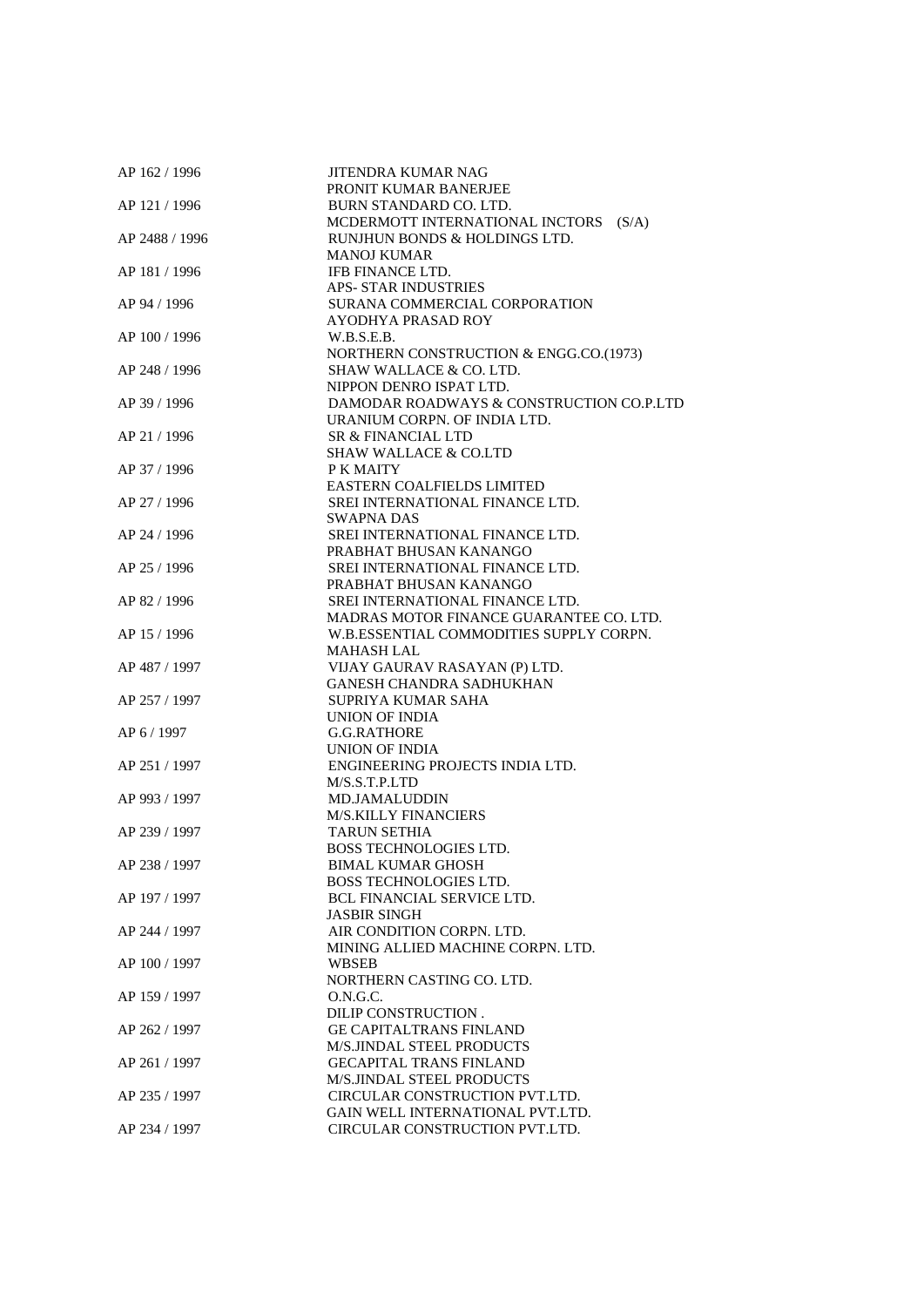|                | <b>BUILD WELL INDIA PVT.LTD.</b><br>CIRCULAR CONSTRUCTION PVT.LTD. |
|----------------|--------------------------------------------------------------------|
| AP 233 / 1997  | TRADE WELL INDIA PVT.LTD.                                          |
| AP 363 / 1997  | M/S.DEECON INDIA PVT.LTD.                                          |
|                | UNION OF INDIA                                                     |
| AP 327 / 1997  | IDEAL FINANCIAL CORPORATION LTD.                                   |
|                | JITENDRA KUMAR GUPTA                                               |
| AP 311 / 1997  | CLASSIC LEASING & FINANCIAL LTD.                                   |
|                | <b>ALOKE KUMAR BISWAS</b>                                          |
| AP 313 / 1997  | SRIRAM INVESTMENTS LTD.                                            |
|                | TIKAMONI TRANSPORT LTD. (AT 2.00 P.M.)                             |
| AP 380 / 1997  | SHISHIR GUPTA PRODUCTION PVT. LTD,                                 |
|                | NIMBUS COMMUNCATION                                                |
| AP 379 / 1997  | JENSON & NICHOLSON FINANCIAL SERVICES                              |
|                | PURNI ELECTRONICS LTD.                                             |
| AP 339 / 1997  | ASHOK LEYLAND FINANCE LTD.                                         |
|                | K.H.S.L.INDUSTRIES LTD.                                            |
| AP 218 / 1997  | M/S.PAWAN CONSTRUCTION CO.<br>UNION OF INDIA                       |
| AP 217 / 1997  | JAYATI CONSTRUCTION CO.                                            |
|                | UNION OF INDIA                                                     |
| AP 190 / 1997  | PITAMBAR NAYAK                                                     |
|                | UNION OF INDIA(S.E.RLY.)                                           |
| AP 117 / 1997  | <b>MD. ALI AZHAR</b>                                               |
|                | MILAN KR. BHATIA                                                   |
| AP 306 / 1997  | <b>SRF FINANCE LTD.</b>                                            |
|                | M/S.SILVER SCREEN MAGNETIC DIAGNOSTIC                              |
| AP 263 / 1997  | SRF FINANCE LTD.                                                   |
|                | M/S.NIROG MR DIAGNOSTICS PVT.LTD.                                  |
| AP 336 / 1997  | SREI INTERNATIONAL FINANCE                                         |
|                | NURIT INDOIA LTD.                                                  |
| AP 315 / 1997  | DRILL CO                                                           |
|                | <b>UNION OF INDIA</b>                                              |
| AP 397 / 1997  | <b>KRISHNA KUMAR</b>                                               |
|                | UNION OF INDIA (S.E. RLY)                                          |
| AP 399 / 1997  | DRILL & CO.                                                        |
| AP 402 / 1997  | UNION OF INDIA<br>SREI INTERNATIONAL FINANCE LTD.                  |
|                | <b>CHOTA NAGPUR GRAPHITE INDUSTRIES</b>                            |
| AP 374 / 1997  | <b>KLIPCON &amp; ASSOCIATES</b>                                    |
|                | <b>UNION OF INDIA</b>                                              |
| AP 210 / 1997  | INDIV INDIA PVT. LTD.                                              |
|                | REHABILITATION INDUSTRIES CORPN.LTD.                               |
| AP 1137 / 1997 | UNITED INDIA PERRIAL PVT. LTD.                                     |
|                | UNION OF INDIA                                                     |
| AP 346 / 1997  | SUMEDHA FISCAL SERVICES LTD.                                       |
|                | SANDERSONS INDUSTRIES LTD& ORS.                                    |
| AP 361 / 1997  | <b>RAMPALIT</b>                                                    |
|                | UNION OF INDIA                                                     |
| AP 23 / 1997   | UNITED INDUSTRIES SYNDICATE                                        |
|                | ENGG.PROJECT INDIA LTD.                                            |
| AP 21 / 1997   | <b>INDIV INDIA PVT. LTD.</b>                                       |
|                | REHABILITATION INDUSTRIES CORPN. LTD.                              |
| AP 90 / 1997   | P.V.HIREPURCHASE & LEASING LTD.<br>K.H.S.L.INDIA LTD.              |
| AP 193 / 1997  | THE W.B.SMALL INDUSTRIES CORP.LTD.                                 |
|                | M/S.ROYCHOWDHURY & CO.                                             |
| AP 225 / 1997  | CHANDANA DEY & ANR.                                                |
|                | <b>MINA DEY</b>                                                    |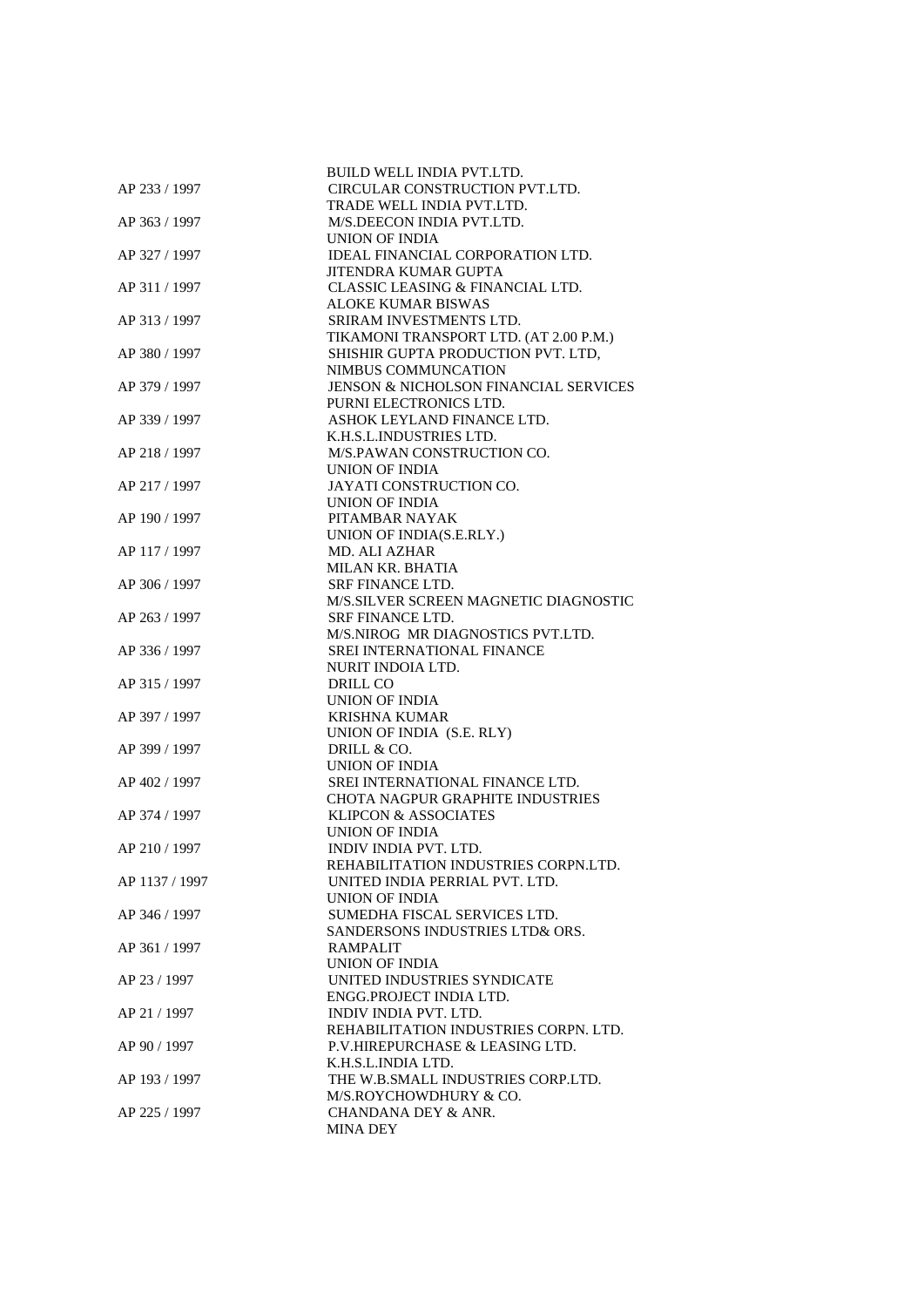| AP 195 / 1997  | ASHOK LAYLAND LTD.                       |
|----------------|------------------------------------------|
|                | THE BOARD OF TRUSTEES FOR THE PORT OF CA |
| AP 146 / 1997  | ALPIC FINANCE LTD.                       |
|                | MAYFAIR NURSING HOME (P) LTD             |
| AP 147 / 1997  | <b>KALINDI EMPLOYEES</b>                 |
|                | EXECUTIVE ENGINEER, N.F.RAILWAYS         |
| AP 220 / 1997  | UNION OF INDIA                           |
|                | <b>MANJU GUHA</b>                        |
| AP 58 / 1997   | <b>SHROFF METAL WORKS</b>                |
|                | UNION OF INDIA                           |
| AP 80 / 1997   | <b>UNION OF INDIA</b>                    |
|                | USHA BELTRON LTD.                        |
| AP 104 / 1998  | DEECON INDIA PVT.LTD.                    |
|                | UNION OF INDIA                           |
| AP 2377 / 1998 | CITYSCAPE DEVELOPERS PVT. LTD.           |
|                |                                          |
|                | AKLA BUILDERS PVT. LTD.                  |
| AP 4601 / 1998 | JESSOP & CO. LTD.                        |
|                | L& T LTD                                 |
| AP 27 / 1998   | M/S.DECON INDIA PVT.LTD.                 |
|                | UNION OF INDIA                           |
| AP 98 / 1998   | <b>RATAN LAL DAS</b>                     |
|                | M/S BRAITHWAITE COMPANY LIMITED          |
| AP 288 / 1998  | <b>BCL FINANCIAL SERVICES LTD.</b>       |
|                | VASANT KUMAR ALWE                        |
| AP 508 / 1998  | <b>HARIHAR YADAV</b>                     |
|                | THE DURGAPUR PROJECTS LTD.               |
| AP 514 / 1998  | <b>HARIHAR YADAV</b>                     |
|                | THE DURGAPUR PROJECTS LTD.               |
| AP 539 / 1998  | HINDUSTHAN CONSTRUCTION &COMMERCIAL CORP |
|                | <b>UNION OF INDIA</b>                    |
| AP 562 / 1998  | <b>M/S.GUIN BROTHERS</b>                 |
|                | INDIAN OIL CORPORATION LTD.              |
| AP 537 / 1998  | CIVCON CONSTRUCTION PVT.LTD.             |
|                | <b>MONO VIKASH KENDRA</b>                |
| AP 501 / 1998  | SREI INTERNATIONAL FINANCE LTD.          |
|                |                                          |
| AP 560 / 1998  | GSL (INDIA) LTD.                         |
|                | <b>AVINASH TEWARI</b>                    |
|                | G.M., S.E.RLY.                           |
| AP 556 / 1998  | <b>GENERAL MEDITERRANEAN</b>             |
|                | KEDIA DISTILLERIES LTD.                  |
| AP 538 / 1998  | OM PRAKASH AGARWAL                       |
|                | UNION OF INDIA                           |
| AP 534 / 1998  | <b>SUBHAS CHANDRA BOSE</b>               |
|                | UNION OF INDIA                           |
| AP 535 / 1998  | ALEXANDERS DRYRON S.A.                   |
|                | ARABIAN EXPRESS LINE LTD.                |
| AP 583 / 1998  | <b>LABH SINGH</b>                        |
|                | <b>ESCORTS FINANCE LTD.</b>              |
| AP 533 / 1998  | LABH SINGH                               |
|                | <b>ESCORT FINANCE LTD.</b>               |
| AP 770 / 1998  | ARORA MATHEWS LTD.                       |
|                | COMM. OF CENTRAL EXCISE                  |
| AP 1023 / 1998 | PRATIMA RANI MANNA                       |
|                | UNION OF INDIA                           |
| AP 426 / 1998  | <b>MRIDULA GHOSH</b>                     |
|                | SRI NEPAL CHANDRA GHOSH                  |
| AP 425 / 1998  | <b>SHIVA CARRIERS</b>                    |
|                | ROYAL PROJECTS LTD.                      |
|                |                                          |
| AP 500 / 1998  | <b>M/S DEECON INDIA</b>                  |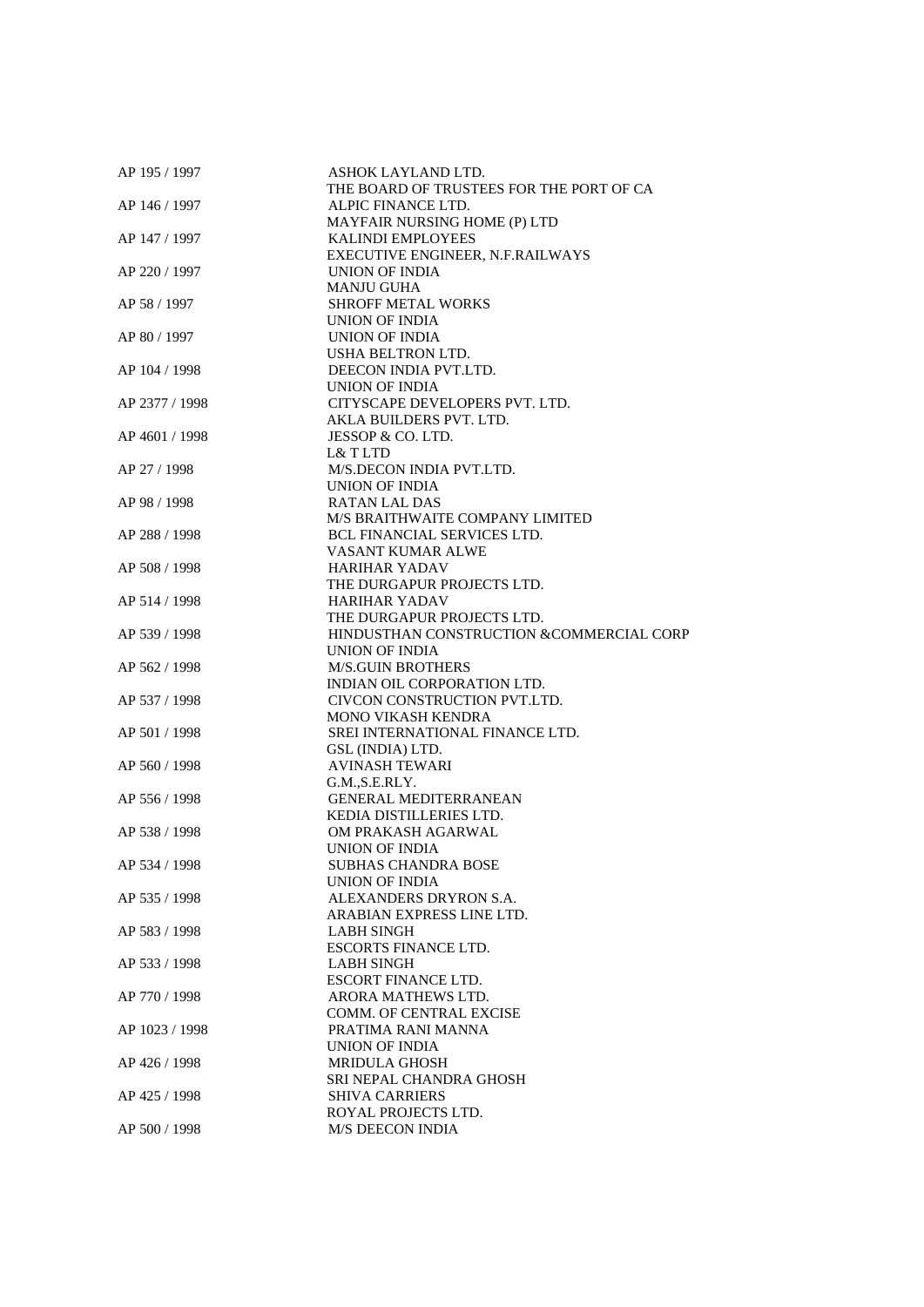|                | UNION OF INDIA & (C.P.W.D.)                      |
|----------------|--------------------------------------------------|
| AP 499 / 1998  | PATALJAL ROCK DRILLER                            |
|                | THE UNION OF INDIA (S.E.RLY.)                    |
| AP 388 / 1998  | BOARD OF TRUSTEES FOR THE PORT OF CAL.           |
|                | M/S.MISTRY CONSTRUCTION CO.PVT.LTD.              |
| AP 390 / 1998  | <b>TAMAL KANTI DEY</b>                           |
|                | UNION OF INDIA                                   |
| AP 559 / 1998  | <b>SONAL KANAI</b>                               |
|                | LAKSHMI NARAYAN PROJECTS (P) LTD.                |
| AP 558 / 1998  | DEEPTI PROMOTERS (P) LTD.                        |
|                | LAKSHMI NARAYAN PROJECTS (P) LTD.                |
| AP 561 / 1998  | PREMCHAND JUTE MILLS LTD.                        |
|                | SHREE SHYAM SAKAMBARY GRANITE PVT.LTD.           |
| AP 550 / 1998  | <b>CEMENTONE</b>                                 |
|                | UNION OF INDIA (E.RLY.)                          |
| AP 549 / 1998  | <b>INDRAJIT TEWARI</b>                           |
|                | M/S.ESCORTS FINANCIAL LTD.                       |
| AP 548 / 1998  | <b>INDRAJIT TEWARI</b>                           |
|                | SUMMIT USHA MARTIN FINANCE LTD.                  |
| AP 497 / 1998  | <b>JENSON &amp; NICHOLSON FINANCIAL SERVICES</b> |
|                | <b>JDG ADVERTISING PVT.LTD.</b>                  |
| AP 408 / 1998  | M/S.G.S.ATWAL & CO.(ASANSOL)                     |
|                | UNION OF INDIA                                   |
| AP 360 / 1998  | M/S.MANGAL FINANCE LTD.                          |
|                | HIMATSU BIMET LTD.                               |
| AP 359 / 1998  | M/S.MANGAL FINANCE LTD.                          |
| AP 532 / 1998  | HIMATSU BIMET LTD.<br><b>FLORENCE INDIA</b>      |
|                | STAMAC PRODUCTS                                  |
| AP 531 / 1998  | <b>FLORENCE INDIA</b>                            |
|                | <b>STAMAC PRODUCTS</b>                           |
| AP 530 / 1998  | <b>SUBIR SAHA &amp; ANR.</b>                     |
|                | THE CHIEF MATERIAL MANAGER                       |
| AP 521 / 1998  | SOMNATH SEN & ANR.                               |
|                | <b>DEBABRATA SEN</b>                             |
| AP 524 / 1998  | SUSHIL KUMAR SAHA                                |
|                | INDIAN OIL CORPORATION LTD.                      |
| AP 2307 / 1998 | AKLA BUILDERS PVT.LTD.                           |
|                | <b>CITY SCAPE</b>                                |
| AP 520 / 1998  | SREI INTERNATIONAL FINANCE LTD.                  |
|                | <b>DUNLOP INDIA LTD.</b>                         |
| AP 518 / 1998  | SHIVAJI GHOSH                                    |
|                | PARTHA SARATHI ROY CHOUDHURY                     |
| AP 547 / 1998  | <b>GOURANGA LAL CHATTERJEE</b>                   |
|                | STATE OF WEST BENGAL                             |
| AP 552 / 1998  | <b>TARAPADA MONDAL</b><br><b>UNION OF INDIA</b>  |
| AP 545 / 1998  | M.M.T.C.LTD.                                     |
|                | <b>SK.ABDUL SABUR</b>                            |
| AP 193 / 1998  | DRILL CO.                                        |
|                | UNION OF INDIA (S.E.RLY.)                        |
| AP 418 / 1998  | MAGMA LEASING LTD.                               |
|                | CL.NICK ALLOYS (I) LTD.                          |
| AP 386 / 1998  | SREI INTERNATIONAL FINANCE LTD.                  |
|                | DUNLOP INDIA LTD.                                |
| AP 441 / 1998  | THE INDUSTRIAL & MANUFACTURING CO.ORS.           |
|                | <b>UNION OF INDIA</b>                            |
| AP 440 / 1998  | MUKHERJEE & MUKHERJEE PVT.LTD.                   |
|                | UNION OF INDIA (A.I.R)                           |
|                |                                                  |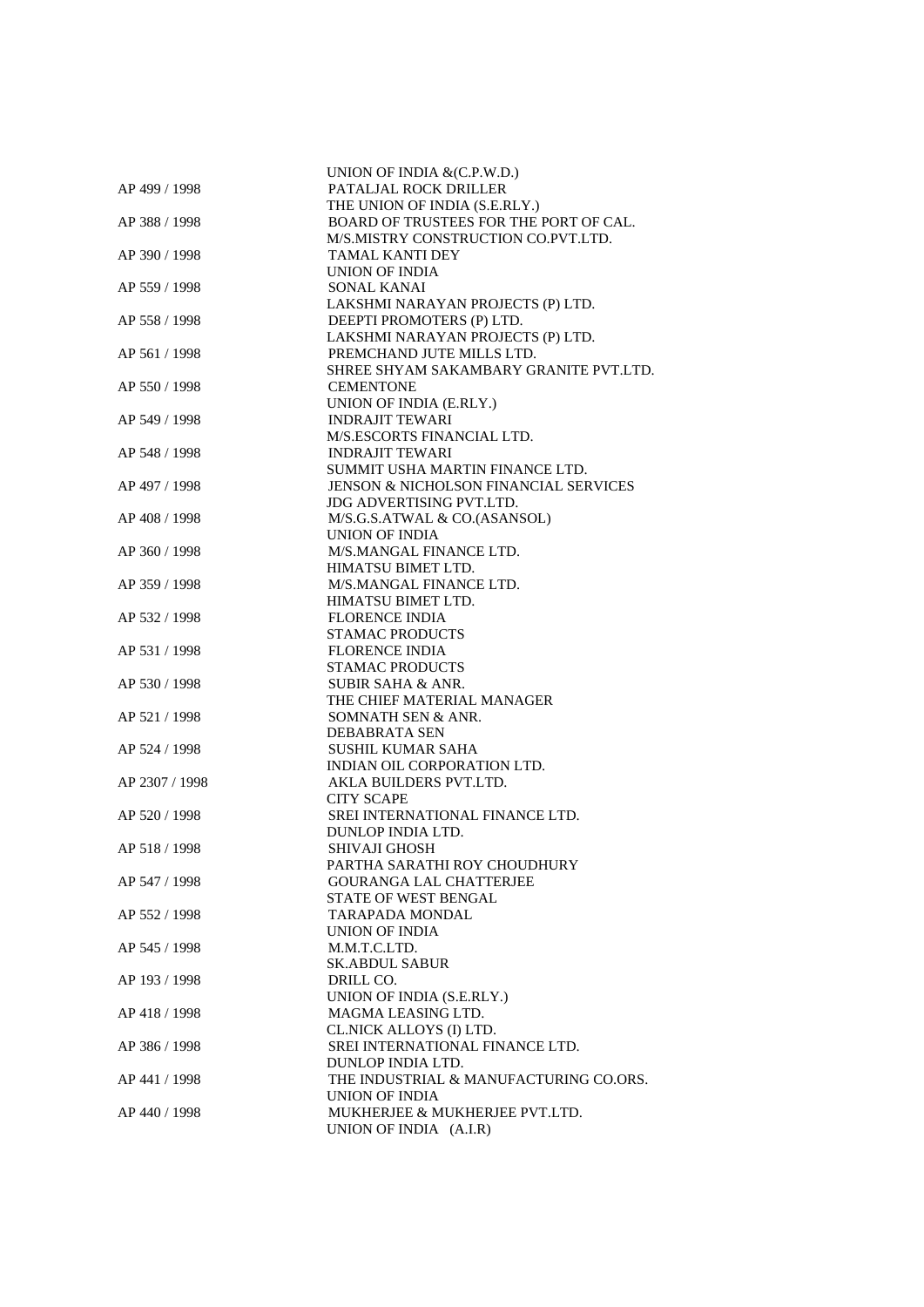| AP 438 / 1998 | M/S.TIRUPATI MERCANTILE &TRADING CO.LTD. |
|---------------|------------------------------------------|
|               | M/S.MAYFAIR NURSING HOME PVT.LTD.        |
| AP 439 / 1998 | PREM CHAND BOHRA                         |
|               | <b>RAJESH MINNI</b>                      |
| AP 405 / 1998 | RAJASTHAN BANK FINANCIAL SERVICES LTD.   |
|               | INDIAN STEEL & IRON PRODUCTS LTD.        |
| AP 469 / 1998 | <b>IFB FINANCE LTD.</b>                  |
|               | TRIDENT STEEL LTD.                       |
| AP 336 / 1998 | <b>GOUTAM ELECTRICALS</b>                |
|               | OTTO INDIA LTD.                          |
| AP 189 / 1998 | SOUMYA KUMAR BANERJEE                    |
|               | <b>SAMIR KUMAR BANERJEE</b>              |
| AP 320 / 1998 | <b>GSL INDIA LTD.&amp; ANR.</b>          |
|               | SREI INTERNATIONAL FINANCE LTD.          |
| AP 460 / 1998 | M/S.YOUNG BENGAL CO-OP.LABOUR CONTRACT   |
|               | <b>CAL.PORT TRUST</b>                    |
|               |                                          |
| AP 207 / 1998 | SREI INTERNATIONAL FINANCE LTD.          |
|               | KHAZANA PROJECTS & INDUSTRIES LTD.       |
| AP 217 / 1998 | <b>JAIN &amp; ASSOCIATES</b>             |
|               | <b>STATE OF MANIPUR</b>                  |
| AP 218 / 1998 | <b>SUSABHAN RAY</b>                      |
|               | SHYAMAL KUMAR DE SARKAR                  |
| AP 211 / 1998 | <b>H.BANERJEE</b>                        |
|               | UNION OF INDIA                           |
| AP 212 / 1998 | DULAL CH. MONDAL                         |
|               | UNION OF INDIA                           |
| AP 213 / 1998 | SMT.SADHANA SAHA                         |
|               | MADHAB CHANDRA SAHA                      |
| AP 18 / 1998  | PRASANTA KUMAR SAHA                      |
|               | ARABINDA SAHA & ORS.                     |
| AP 175 / 1998 | INTERNATIONAL MERCHANDISING CORPORATION  |
|               | ALL INDIA FOOTBALL FEDERATION            |
| AP 177 / 1998 | M/S.G.K.SENGUPTA                         |
|               | STATE OF WEST BENGAL                     |
| AP 176 / 1998 | <b>ALOKE NATH GHOSH</b>                  |
|               | UNION OF INDIA                           |
| AP 274 / 1998 | KOSI FINANCE CO.& ANR.                   |
|               |                                          |
|               | <b>KARYANAND KUMAR</b>                   |
| AP 273 / 1998 | DULAL CHANDRA MONDAL                     |
|               | UNION OF INDIA (S. E. RLY)               |
| AP 42 / 1998  | <b>JOYDEEP PAUL</b>                      |
|               | NATIONAL BUILDING CONST.CORP.LTD.        |
| AP 45 / 1998  | SATADAL HAZRA                            |
|               | UNION OF INDIA                           |
| AP 246 / 1998 | DULAL CHANDRA MONDAL                     |
|               | UNION OF INDIA (S.E.RLY)                 |
| AP 240 / 1998 | HINDUSTHAN CABLES LTD.                   |
|               | SUBHASH PROJECTS & MARKETING LTD.        |
| AP 243 / 1998 | SURJI CONSULTANTS (I) PVT.LTD.           |
|               | GOODMAN PHARMACEUTICALS (I) PVT.LTD.     |
| AP 204 / 1998 | JENSON & NICHOLSON FINANCIAL SERVICES LT |
|               | RAJINDER PIPES LTD.                      |
| AP 268 / 1998 | <b>BCL FINANCIAL SERVICES LTD.</b>       |
|               | <b>M/S ONKAR ENTERPRISES</b>             |
| AP 238 / 1998 | SUDITI APARTMENTS PVT.LTD.               |
|               | <b>MAMATA GHOSH</b>                      |
| AP 345 / 1998 | <b>ANURADHA SEN</b>                      |
|               | <b>RISHI PANDEY</b>                      |
| AP 365 / 1998 | M/S.BHABADEV GARRI                       |
|               |                                          |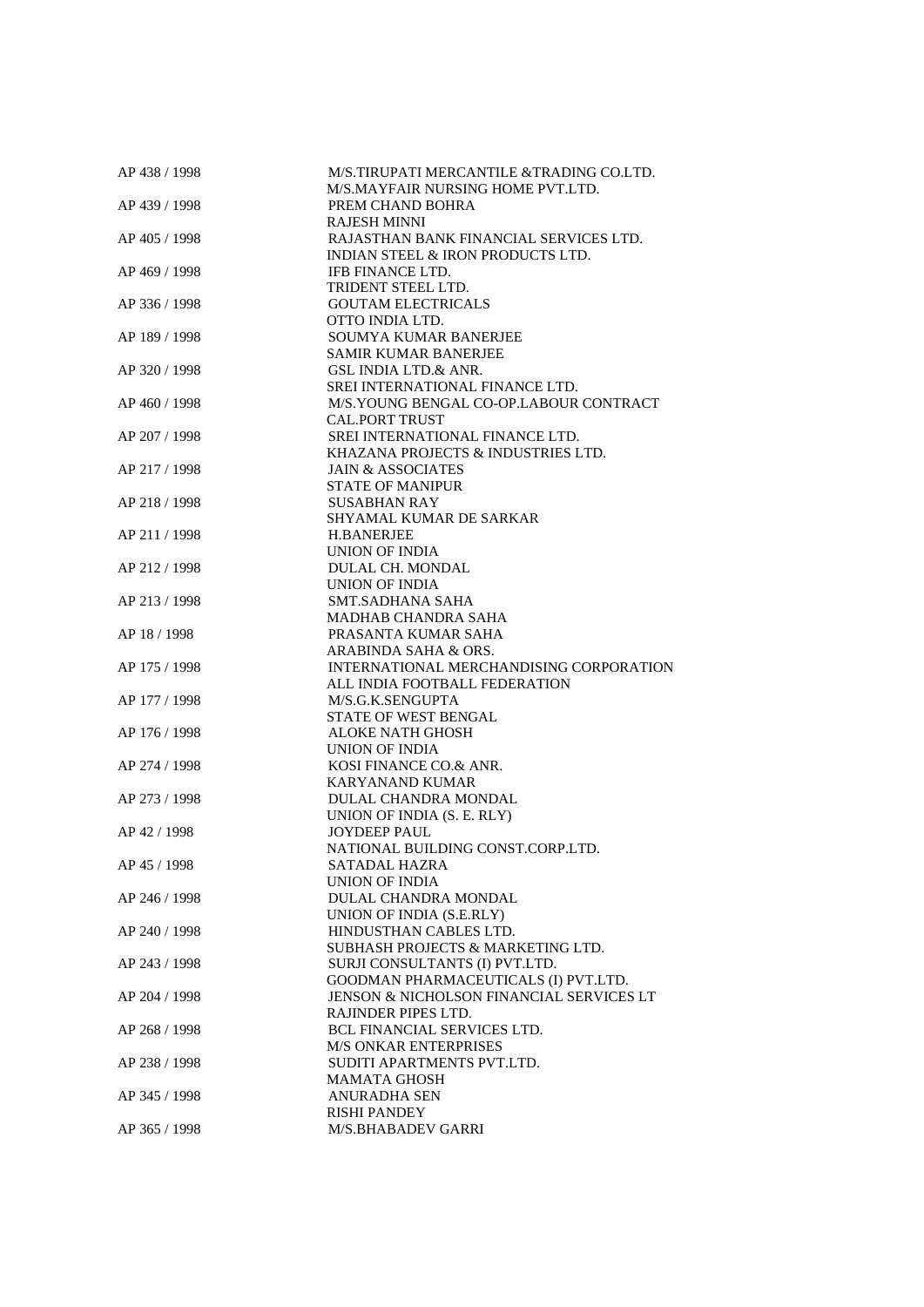| AP 367 / 1998 | THE STATE OF WEST BENGAL<br><b>BHOLANATH COLD STORAGE</b> |
|---------------|-----------------------------------------------------------|
|               | <b>W.B.STATE ELECTRICITY BOARD</b>                        |
| AP 488 / 1998 | M/SMEDPATFINANCE LTD.                                     |
|               | <b>S.MANJEET SINGH</b>                                    |
| AP 491 / 1998 | STEEL (BIHAR)PVT.LTD<br>BAIDYANTH                         |
|               | UNION OF INDIA                                            |
| AP 239 / 1998 | SUNDERBAN AQUATIC FARM LTD.                               |
|               | UNIVERSAL FISHERIES                                       |
| AP 459 / 1998 | VINOD KUMAR SARAF                                         |
|               | LAKSHMI NARAYAN PROJECT                                   |
| AP 423 / 1998 | <b>SHRACHI SECURITIES LTD.</b>                            |
|               | M/S.SITAPUR PLYWOOD MANUFACTURERS LTD.                    |
| AP 484 / 1998 | <b>EASTERN DISTRIBUTORS</b>                               |
|               | <b>MR.ASHISH DEY</b>                                      |
| AP 377 / 1998 | PRAHLADRAI SATNARAIN & CO.PVT.LTD.                        |
|               | UNION OF INDIA                                            |
| AP 378 / 1998 | M/S. NAV BHARAT VANIJA UDYOG                              |
|               | UNION OF INDIA                                            |
| AP 385 / 1998 | BHOLANATH COLD STORAGE & ANR.                             |
|               | <b>W.B.STATE ELECTRICITY BOARD</b>                        |
| AP 339 / 1998 | M/S, ORRISA SPINNING MILLS LIMITED                        |
|               | M/S.ABS SPINNING MISSA LIMITED                            |
| AP 446 / 1998 | <b>BHOLANATH COLD STORAGE</b>                             |
|               | WEST BENGAL STATE ELECTRICITY BOARD                       |
| AP 31 / 1998  | DIPAK KUMAR HIMATSINGHA & ANR.                            |
|               | RAKESH KUMAR HIMATSINGHKA                                 |
| AP 34 / 1998  | <b>B.C.L.FINANCIAL SERVICES LTD.</b>                      |
|               | DEWAKAR MISHRA                                            |
| AP 36 / 1998  | <b>J.J.LEASING &amp; HIRING LTD.</b>                      |
|               | JANGALPARA FARM PRODUCTS PVT.LTD.                         |
| AP 140 / 1998 | J.G.ENGINEERS PVT.LTD.                                    |
|               | B.K.BISWAS (CHIEF ENGG.) C.P.W.D.                         |
| AP 143 / 1998 | SHREE MAHAKALI COMMERCIAL PVT.LTD.                        |
|               | <b>GANESH SHANKER PANDEY &amp; CO.</b>                    |
| AP 461 / 1998 | YOUNG BENGAL CO-OPERATIVE LABOUR CONTRAC                  |
|               | THE CALCUTTA PORT TRUST                                   |
| AP 416 / 1998 | <b>SHIVA CARRIERS</b>                                     |
|               | ROYAL PROJECTS LTD.                                       |
| AP 464 / 1998 | KISHORILAL AGARWAL                                        |
|               | THE W.B.STATE WAREHOUSING CORPORATION                     |
| AP 264 / 1998 | MAYFAIR NURSING HOME                                      |
|               | MPMC LEASING & FINANCE                                    |
| AP 263 / 1998 | FALTA STEEL PVT.LTD.                                      |
|               | W.B.STATE ELECTRICITY BOARD                               |
| AP 373 / 1998 | RAJENDRA KUMAR BAID                                       |
|               | <b>SURENDRA KUMAR BAID</b>                                |
| AP 403 / 1998 | <b>SUBIR GUHA</b>                                         |
|               | <b>UNION OF INDIA</b>                                     |
| AP 355 / 1998 | SUBHAM COMMUNICATIONS.                                    |
| AP 186 / 1998 | <b>ELGA WELDING WORKS</b>                                 |
|               | SPS OVERSEAS PRIVATE LIMITED.                             |
|               | PHULCHAND EXPORTS LIMITED                                 |
| AP 331 / 1998 | M/S.MOHANLAL JAIN<br><b>UNION OF INDIA</b>                |
| AP 315 / 1998 | <b>CONSUMERS POINTS LTD.</b>                              |
|               | PRASAR BHARATI BROAD CASTING CORP.INDIA                   |
| AP 316 / 1998 | ASSOCIATED CONTRACTORS                                    |
|               | STATE OF WEST BENGAL                                      |
|               |                                                           |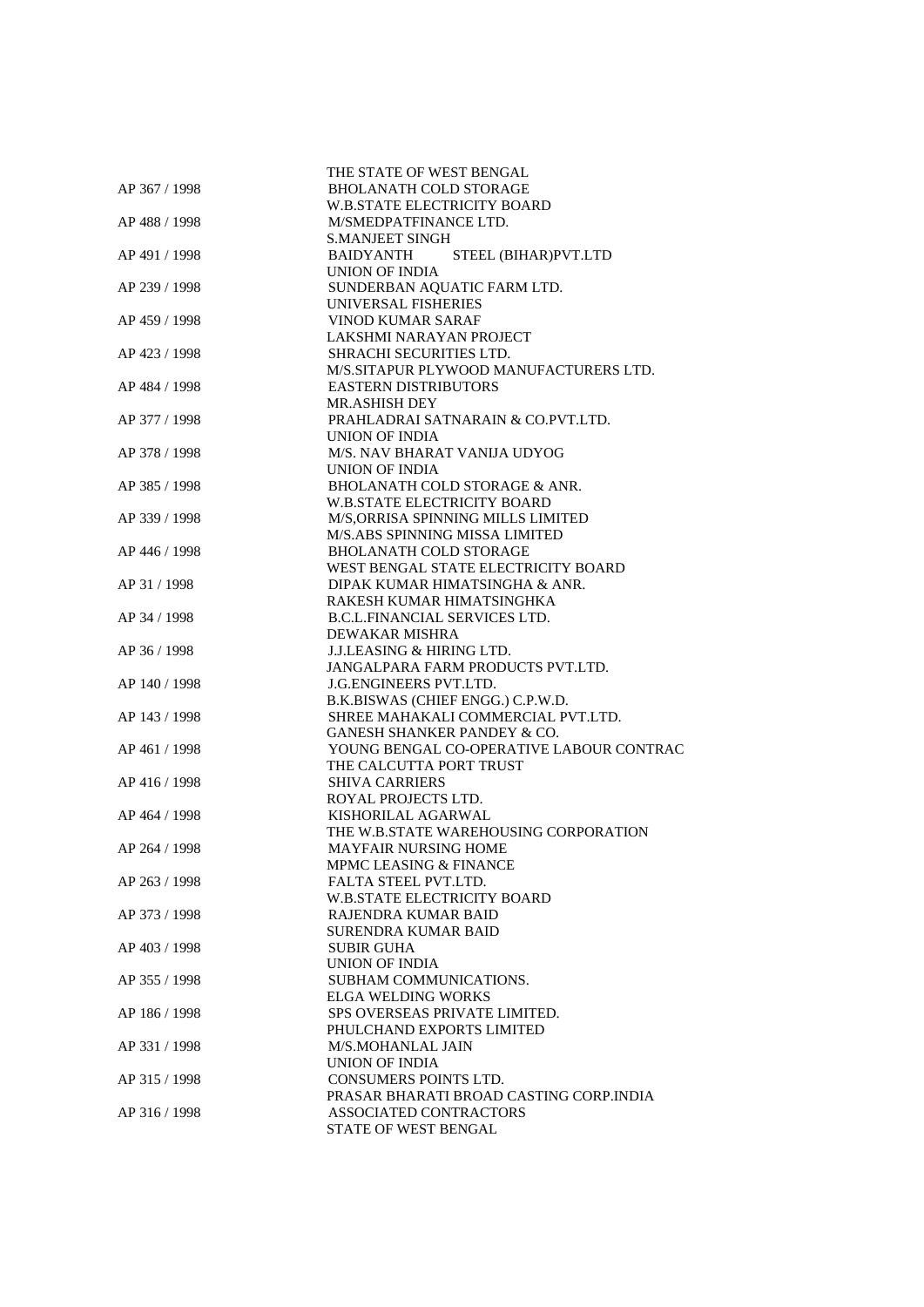| AP 312 / 1998  | SREI INTERNATIONAL FINANCE LTD.          |
|----------------|------------------------------------------|
|                | <b>B.D.SAHOO ENTERPRISES</b>             |
| AP 311 / 1998  | <b>BHOLA TATA COLD STORAGE</b>           |
|                | <b>W.B.STATE ELECTRICITY BOARD</b>       |
| AP 313 / 1998  | SREI INTERNATIONAL FINANCE LTD.          |
|                | <b>BIDYADHAR SAHOO</b>                   |
| AP 308 / 1998  | <b>SM.ILA DEY</b>                        |
|                | MADHUSUDHAN DEY                          |
|                |                                          |
| AP 397 / 1998  | PAM DEVELOPMENT PVT. LTD.                |
|                | STATE OF W.B.                            |
| AP 396 / 1998  | WELLMAN INCANDESCENT (I) LTD.            |
|                | HYDERABAD INDUSTRIES LTD.                |
| AP 395 / 1998  | K.K.DESIGNS (P) LTD.                     |
|                | THE STATE TRADING CORPN.OF INDIA LTD.    |
| AP 185 / 1998  | SANDEEP KUMAR JHUNJHUNWALA               |
|                | SRI BIONOD KUMAR JALAN & CO              |
| AP 1283 / 1998 | <b>ABDUL GAFFAR</b>                      |
|                | SRI JAICHANLAL ASOKE KUMAR & CO.LTD.     |
| AP 457 / 1998  | <b>J.J.FINANCE LTD.</b>                  |
|                | SHREE DIGVIJAY CEMENT CO.LTD.            |
|                |                                          |
| AP 414 / 1998  | <b>STP LIMITED</b>                       |
|                | CALCUTTA IMPROVEMENT TRUST               |
| AP 415 / 1998  | DWARKESH ENGINEERING WORKS PVT.LTD.      |
|                | W.B.STATE ELECTRICITY BOARD              |
| AP 370 / 1998  | APEEJAY FINANCE GROUP LTD.               |
|                | RAJINDER STEELS LTD.                     |
| AP 326 / 1998  | UNITED ENGINEERS CO-OPT SOCIETY LTD.     |
|                | THE STATE OF WEST BENGAL                 |
| AP 399 / 1998  | NATIONAL PROJECTS CONST.CORPORATION LTD  |
|                | W.B.POWER DEVLOPMENT CORP.LTD.           |
| AP 353 / 1998  | <b>SHIV ENTERPRISES</b>                  |
|                | UNION OF INDIA                           |
| AP 271 / 1998  | IFB FINANCE LTD.                         |
|                | SONIC EXPORTS (I) PVT.LTD.               |
| AP 220 / 1998  | <b>EASTERN STARS TURNKEY</b>             |
|                | UNION OF INDIA                           |
|                |                                          |
| AP 242 / 1998  | FALTA STEEL (P) LTD.                     |
|                | W.B.S.E.B.                               |
| AP 146 / 1998  | THAKUR PRASAD & SONS                     |
|                | UNION OF INDIA (S.E.RLY.)                |
| AP 413 / 1998  | M/S.GAUTAM ELECTRICALS                   |
|                | M/S.OTTO INDIA LTD.                      |
| AP 436 / 1998  | NIRKON INTERNATIONAL LTD.                |
|                | IWL INDIA LTD.                           |
| AP 435 / 1998  | <b>SHIV ENTERPRISES</b>                  |
|                | UNION OF INDIA (E.RLY)                   |
| AP 434 / 1998  | <b>BRILL CO.</b>                         |
|                | UNION OF INDIA (S.E.RLY)                 |
| AP 433 / 1998  | DRILL CO.                                |
|                | UNION OF INDIA (S.E.RLY)                 |
| AP 202 / 1998  | <b>DIPAK SARKAR</b>                      |
|                |                                          |
|                | GARDENREACH SHIP.BUILDERS & ENGG.LTD.    |
| AP 201 / 1998  | S.T.D.INDUSTRIES & ANR.                  |
|                | UNION OF INDIA                           |
| AP 200 / 1998  | <b>MANGILAL TOORI</b>                    |
|                | UNION OF INDIA                           |
| AP 259 / 1998  | DULAL CHANDRA MONDAL                     |
|                | UNION OF INDIA; S.E.RLY                  |
| AP 224 / 1998  | JENSON NICHOLSON FINANCIAL SERVICES LTD. |
|                |                                          |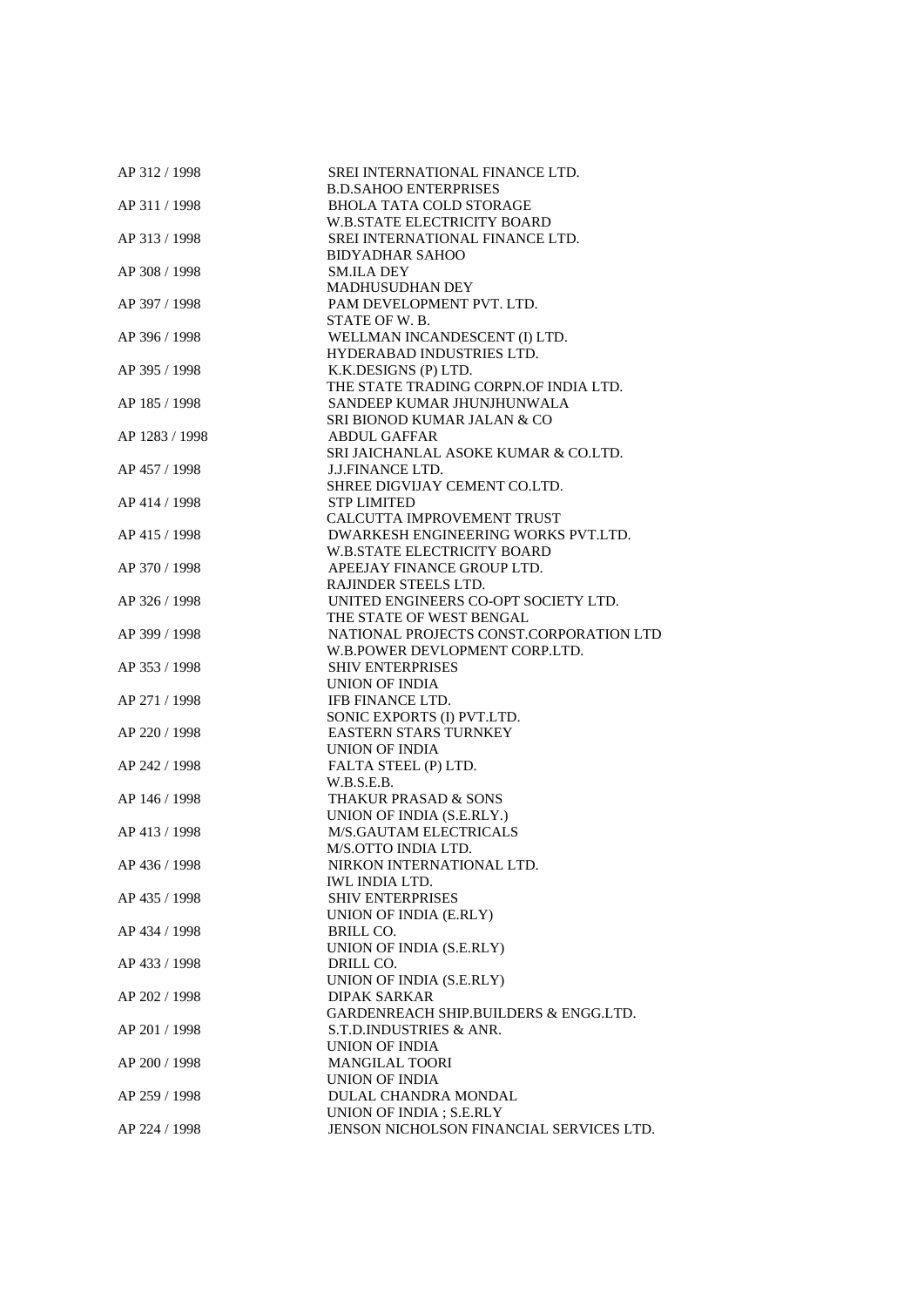|               | PAN CLOTHING & CONSOLIDATED CO.LTD.      |
|---------------|------------------------------------------|
| AP 225 / 1998 | FIRST DEBT MANAGMENT CO.OF (I)LTD.       |
|               | DEBRAJ JHA                               |
| AP 323 / 1998 | <b>M/S EVERGREEN CONSTRUCTION</b>        |
|               | NATIONAL BUILDING CONSTRUCTION CORP.LTD. |
|               | SREI INTERNATIONAL FINANCE LTD.          |
| AP 350 / 1998 |                                          |
|               | DAMODAR PRASAD AGARWALA                  |
| AP 269 / 1998 | JENSON & NICHOLSON ANCIAL SERVICES LTD.  |
|               | IONIC SHIPPING SERVICES PVT.LTD.         |
| AP 181 / 1998 | <b>MD-HATIM</b>                          |
|               | <b>ASIAN FINANCIAL SERVICE</b>           |
| AP 411 / 1998 | V.R.C.CONITINENTAL PVT.LTD.              |
|               | GENERAL MANAGER WESTERN RLY.             |
| AP 412 / 1998 | V.R.C.CONTINENTAL PVT.LTD.               |
|               | GENERAL MANAGER WESTERN RLY.             |
|               |                                          |
| AP 306 / 1998 | <b>UMESH COLD STORAGE</b>                |
|               | <b>W.B.STATE ELECTRICITY BOARD</b>       |
| AP 5 / 1998   | SHRACHI SECURITIES LTD.                  |
|               | <b>ASHIM KUMAR DAS</b>                   |
| AP 3/1998     | MPMC LEASING & FINANCE LTD.              |
|               | MAYFAIR NURSING PVT.LTD.                 |
| AP 205 / 1998 | <b>SURESH KUMAR JAIN</b>                 |
|               | NIRANJAN KUMAR AGARWAL                   |
| AP 38 / 1998  | <b>J.J.LEASING &amp; HIRING LTD.</b>     |
|               | <b>MAYFAIR NURSING HOME</b>              |
| AP 130 / 1998 | <b>BCL FINANCIAL SERVICES LTD.</b>       |
|               |                                          |
|               | SIDDHARTH CONSTRUCTION & TRADING LTD.    |
| AP 129 / 1998 | LLOYDS FINANCE LTD.                      |
|               | <b>LILAN CREATION</b>                    |
| AP 72 / 1998  | MACKINTOSH BURN LTD.                     |
|               | NORTH BENGAL STATE TRANSPORT CORP.       |
| AP 282 / 1998 | DULAL CH. MONDAL                         |
|               | UNION OF INDIA                           |
| AP 284 / 1998 | M/S.TOWER CONSTRUCTION & ORS.            |
|               | ENGINEERING PROJECT (I) LTD.             |
| AP 283 / 1998 | M/S.TOWER CONSTRUCTION & ORS             |
|               | ENGINEERING PROJECTS (I) LTD.            |
| AP 68 / 1998  | RAM CHANDRA DAS                          |
|               | <b>UNION OF INDIA</b>                    |
|               |                                          |
| AP 141 / 1999 | <b>GOPAL MOITRA</b>                      |
|               | UNION OF INDIA (S.E.RLY.)                |
| AP 89 / 1999  | <b>NARENDRA SINGH</b>                    |
|               | <b>UNION OF INDIA</b>                    |
| AP 90 / 1999  | NARENDRA SINGH                           |
|               | UNION OF INDIA                           |
| AP 66 / 1999  | <b>INDO POWER PROJECTS LTD.</b>          |
|               | FRIGERIO CONSERVA ALLANA LTD.            |
| AP 114 / 1999 | PIONEER AUTO SALES AGENCY                |
|               | USHA MARTINE FINANCE CORP.LTD.           |
| AP 115 / 1999 | ASHOK LAYLAND FINANCE LTD.               |
|               | SHUBHAM COMMUNICATION LTD.               |
|               |                                          |
| AP 113 / 1999 | MAYFAIR NURSING HOME PVT.LTD.            |
|               | ALPIC FINANCE LTD.                       |
| AP 100 / 1999 | <b>VENUS STEEL TRADERS</b>               |
|               | <b>UNION OF INDIA</b>                    |
| AP 93 / 1999  | SHREE BHUMI STEEL PVT.LTD.               |
|               | UNION OF INDIA                           |
| AP 92 / 1999  | SHREE BHUMI STEEL PVT.LTD.               |
|               | UNION OF INDIA                           |
|               |                                          |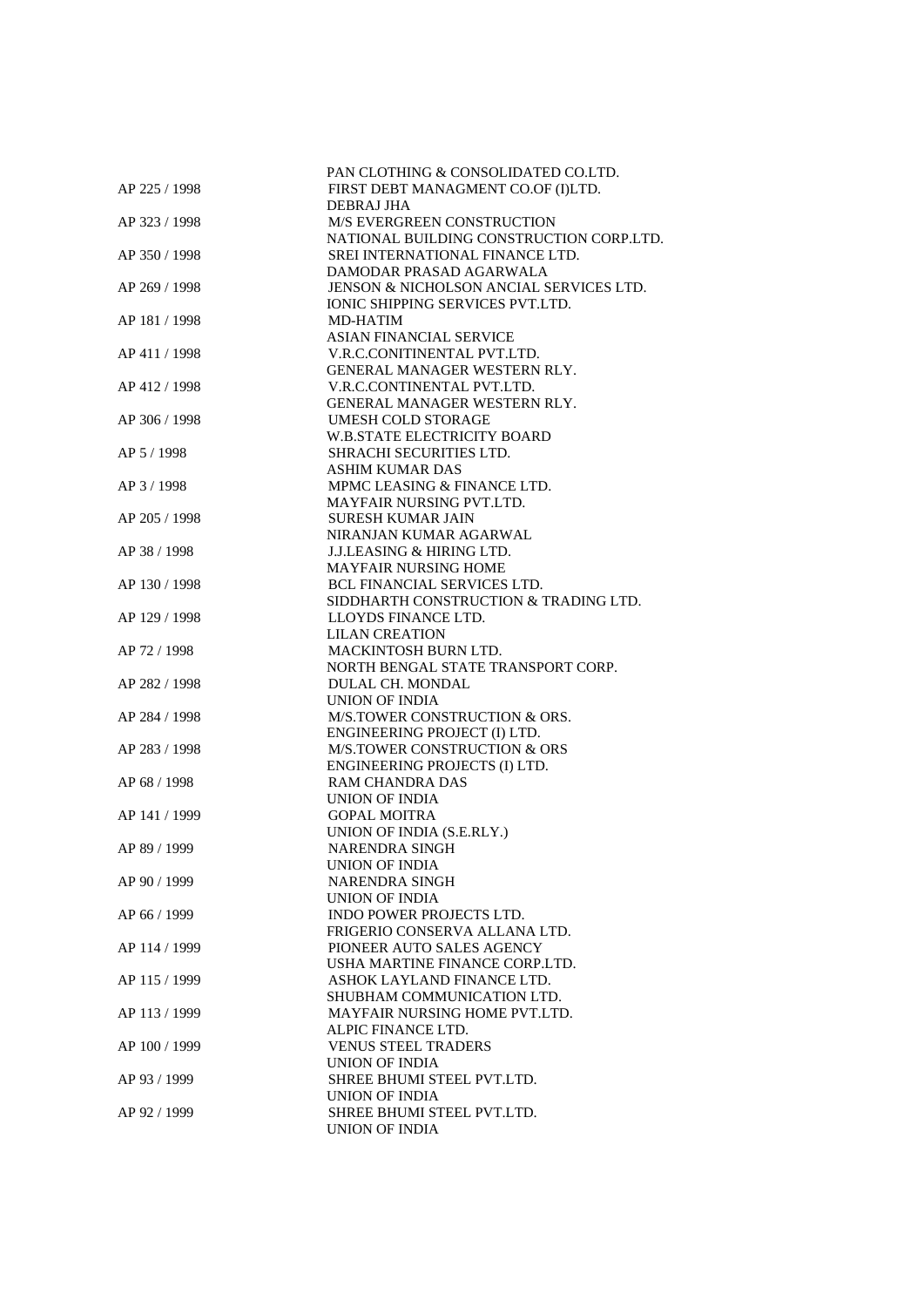| AP 91 / 1999   | <b>BALMER LAWRIE FREIGHT CONTAINERS LTD.</b><br>NATHANI STEELS LTD. |
|----------------|---------------------------------------------------------------------|
| AP 110 / 1999  | MD ABBAS ABDUL RAHIM                                                |
|                | ALI RAJA ABDUL RAHIM                                                |
| AP 130 / 1999  | LYNX (INDIA) LTD.                                                   |
|                | SIMON CHEMICAL INDUSTRIES LTD.                                      |
| AP 117 / 1999  | M/S INLAND CONSTRUCTION CO.                                         |
|                | UNION OF INDIA (CHIEF ENGINEER (CPWD)                               |
| AP 103 / 1999  | TOTAL FINANCIAL SERVISES LTD.                                       |
|                | SITAPUR PLYWOOD MANUFACTURING LTD.                                  |
| AP 124 / 1999  | <b>MUKHDEO PRASAD</b>                                               |
|                | SUMIT USHA MARTIN FINANCE LTD.                                      |
| AP 2707 / 1999 | A                                                                   |
| AP 472 / 1999  | GODAVARI COMMODITIES LTD.                                           |
|                | LAXMAN RAM KALWA                                                    |
| AP 1461 / 1999 | THAKAR PRASAD & SONS.                                               |
|                | UNION OF INDIA                                                      |
| AP 118 / 1999  | M/S INLAND CONSTRUCTION CO.                                         |
|                | UNION OF INDIA (CHIEF ENGINEER) C.P.W.D.                            |
| AP 135 / 1999  | TOTAL FINANCIAL SERVICES LTD.                                       |
|                | SHEEL INTERNATIONAL LTD.                                            |
| AP 74 / 1999   | TAMAL KANTI DEY                                                     |
|                | UNION OF INDIA                                                      |
| AP 126 / 1999  | <b>MUKHDEO PRASAD</b>                                               |
|                | SUMMIT USHA MARTIN FINANCE LTD.                                     |
| AP 125 / 1999  | <b>MUKHDEO PRASAD</b>                                               |
|                | SUMMIT USHA MARTIN FINANCE LTD.                                     |
| AP 127 / 1999  | <b>MUKHDEO PRASAD</b>                                               |
|                | SUMMIT USHA MARTIN FINANCE LTD.                                     |
| AP 70 / 1999   | M/S CHATTERJEE ENGINEERING CO.                                      |
|                | UNION OF INDIA (S.E.RLY.)                                           |
| AP 57 / 1999   | <b>BASHISHTH SINGH</b>                                              |
|                | UNION OF INDIA                                                      |
| AP 2/1999      | <b>M/S.DEECON INDIA</b>                                             |
|                | UNION OF INDIA (S.E.RLY.)                                           |
| AP 4 / 1999    | M/S.DEECON INDIA                                                    |
|                | UNION OF INDIA (S.E.RLY.)                                           |
| AP 3/1999      | <b>DEECON INDIA</b>                                                 |
|                | UNION OF INDIA (S.E.RLY.)                                           |
| AP 47 / 1999   | <b>SANJAY SINHA</b>                                                 |
|                | PINAKI CHOWDHURY                                                    |
| AP 28 / 1999   | <b>VIVEK AGARWAL</b>                                                |
|                | NARKELDANGA ROLLERS FLOUR MILLS PVT.LTD.                            |
| AP 44 / 1999   | <b>ABDUL HAKIM</b>                                                  |
|                | UNION OF INDIA (S.E.RLY)                                            |
| AP 52 / 1999   | <b>MAGMA LEASING LIMITED</b>                                        |
|                | BHAGYALAKSHMI VEGETABLE PRODUCTS LIMITED                            |
| AP 23 / 1999   | M/S.DRILLCO                                                         |
|                | UNION OF INDIA (S E RLY)                                            |
| AP 24 / 1999   | M/S.DRILLCO                                                         |
|                | UNION OF INDIA (S.E.RLY)                                            |
| AP 18 / 1999   | PHOENIX INTERNATIONAL FINANCE LTD.                                  |
|                | JANGALPARA FARM PRODUCTS PVT.LTD.                                   |
| AP 19 / 1999   | PHOENIX INTERNATIONAL FINANCE LTD.                                  |
|                | D.WERN INTERNATIONAL LTD.                                           |
| AP 40 / 1999   | <b>INDIV INDIA PVT.LTD.</b>                                         |
|                | REHABILITATION INDUSTRIES CORPN.LTD.                                |
| AP 31 / 1999   | M/S.NAV BHARAT CONSTRUCTION                                         |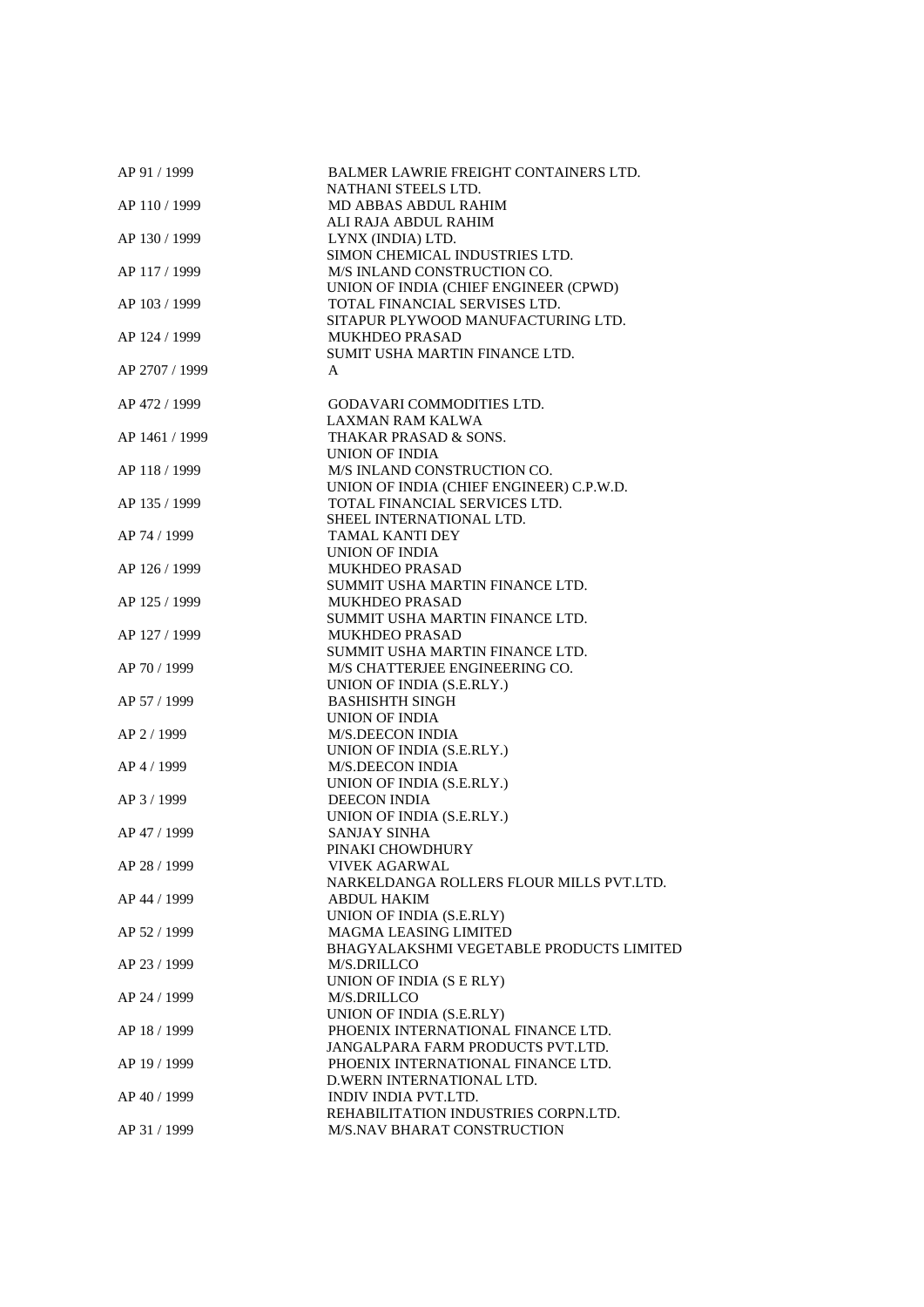|               | <b>G M SOUTH EASTERN RLY.</b>            |
|---------------|------------------------------------------|
| AP 12 / 1999  | JENSON &NICHOLSON FINANCIAL SERVICES LTD |
|               |                                          |
|               | RAVI SHANKAR INDUSTRIES PVT.LTD.         |
| AP 1/1999     | SAGARSONS (P) LTD.                       |
|               | RAM CHANDRA GOENKA CHARITABLE TRUST      |
| AP 551 / 1999 | MAGMA LEASING LTD.                       |
|               | ELECTROCFART TELECOMMUNICATIONS (P) LTD. |
| AP 357 / 1999 | <b>JAIN &amp; ASSOCIATES</b>             |
|               | ASHOK LEYLAND FINANCE LTD.               |
| AP 314 / 1999 | M/S ALPIC FINANCE LTD.                   |
|               | COMPUTERISED MFG.ENGR.& TRANS.PVT.LTD.   |
| AP 468 / 1999 | M.P.NIHALANI & CO. ANR.                  |
|               | UNION OF INDIA & ANR.                    |
| AP 467 / 1999 | BAJRANGLAL AGARWALLA                     |
|               | <b>RAMSAKAL PASI</b>                     |
| AP 464 / 1999 | BUDHLANI ENGINEERS (P) LTD.,             |
|               |                                          |
|               | HINDUSTAN STEELWORKS CONSTRUCRTION LTD., |
| AP 411 / 1999 | MAGMA LEASING LTD.                       |
|               | ELECTROCRAFT TELECOMMN.& SOFTWARE P.LTD. |
| AP 458 / 1999 | DAYA TECHNICAL SERVICES (P) LTD.         |
|               | UNION OF INDIA SERVICE TH.G.M.S.E.R.     |
| AP 457 / 1999 | SONA WIRES PVT.LTD.                      |
|               | UNION OF INDIA                           |
| AP 356 / 1999 | DHEERAJ CONSTRUCTION LTD.                |
|               | MARSHALL SONS & CO.                      |
| AP 355 / 1999 | W.B.FINANCIAL CORP.                      |
|               | DISPUTE VEST SETTLEMENT TRUST            |
| AP 354 / 1999 | W.B.FINANCIAL CORP.                      |
|               | DISPUTE VEST SETTLEMENT TRUST            |
| AP 312 / 1999 | <b>IFB INDUSTRIES LTD.</b>               |
|               | ASSOCIATED CEMENT COMPANIES LTD.         |
|               |                                          |
| AP 408 / 1999 | SREI INTERNATIONAL FINANCE LTD.          |
|               | CALCUTTA INDUSTRIAL SUPPLY CORP.         |
| AP 456 / 1999 | <b>DILIP KUMAR SARKAR</b>                |
|               | PRAVAT KUMAR MUKHERJEE.                  |
| AP 455 / 1999 | <b>S.G.CONSTRUCTION</b>                  |
|               | STATE OF W.B.                            |
| AP 353 / 1999 | <b>DEVINDER S.PURI</b>                   |
|               | <b>MRS.SHEILA KUMAR</b>                  |
| AP 351 / 1999 | SUMMIT USHA MARTIN FINANCE LTD.          |
|               | JAGJIT SINGH                             |
| AP 350 / 1999 | SUMMIT USHA MARTIN FINANCE LTD.          |
|               | <b>JAGJIT SINGH</b>                      |
| AP 349 / 1999 | SUMMIT USHA MARTIN FINANCE LTD.          |
|               | DAMANJIT SINGH BATH                      |
| AP 348 / 1999 | SUMMIT USHA MARTIN FINANCE LTD.          |
|               | BALAJEE MINING & TRANSPORT CO.           |
|               |                                          |
| AP 347 / 1999 | SUMMIT USHA MARTIN FINANCE LTD.          |
|               | <b>GANESH BENZOPLAST LTD.</b>            |
| AP 346 / 1999 | IDEAL FINANCING CORP. LTD.               |
|               | <b>MOHTA PRASAD &amp; CONSTRUCTION</b>   |
| AP 471 / 1999 | ANADI SARKAR                             |
|               | <b>CHITTARANJAN DAS</b>                  |
| AP 309 / 1999 | <b>SARAS INDIA</b>                       |
|               | UNION OF INDIA                           |
| AP 307 / 1999 | <b>NATH INDUSTRIES</b>                   |
|               | <b>UNION OF INDIA</b>                    |
| AP 306 / 1999 | <b>BANSAL TRADING CO.</b>                |
|               | <b>UNION OF INDIA</b>                    |
|               |                                          |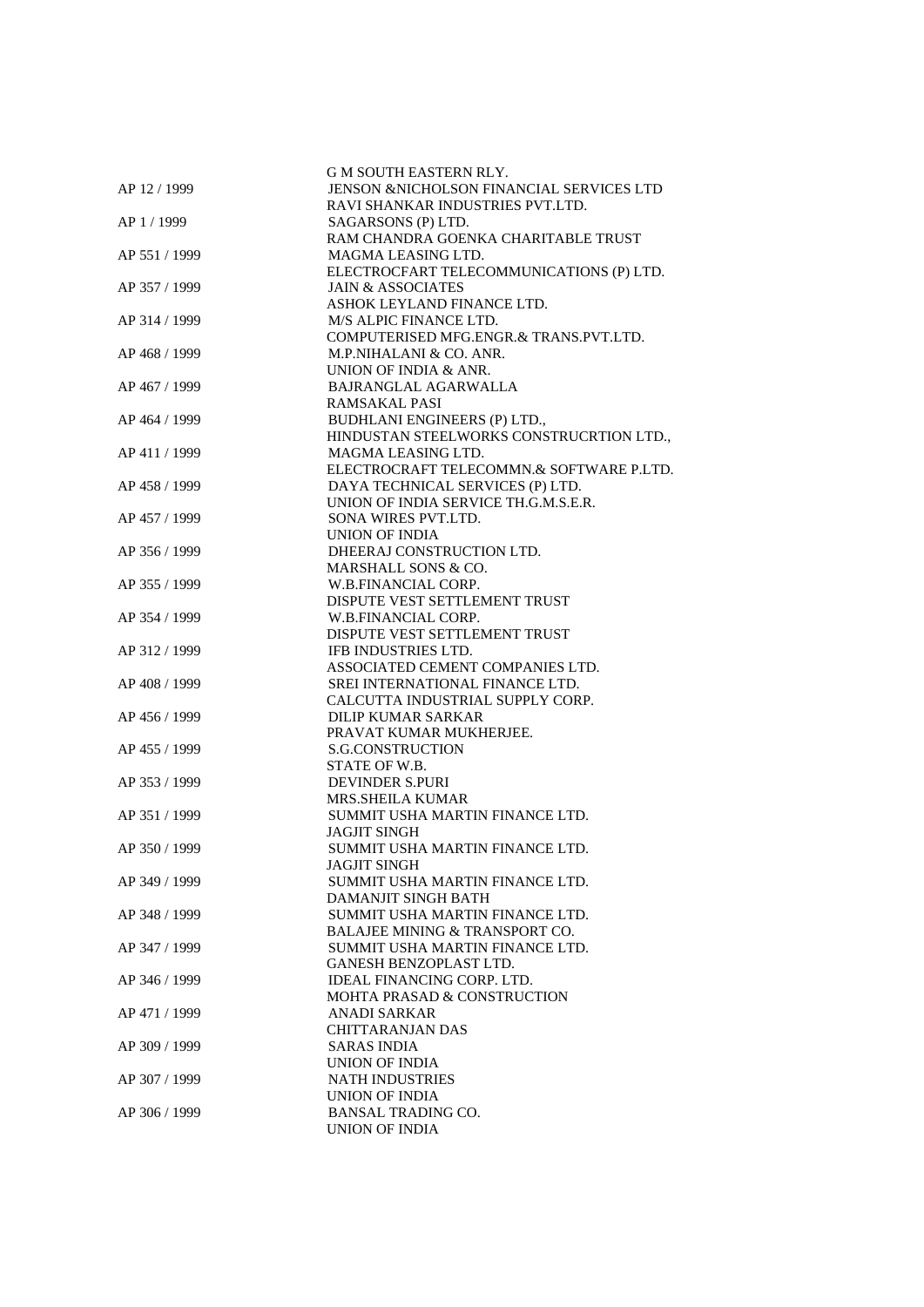| AP 304 / 1999 | <b>ESKAY STEEL FABRICATORS</b>           |
|---------------|------------------------------------------|
|               | UNION OF INDIA                           |
| AP 317 / 1999 | M/S J.G. ENGINEERS PVT.LTD.              |
|               | NATIONAL BUILDINGS CONSTRUCTION CO.LTD.  |
| AP 322 / 1999 | <b>RAJKUMAR SARAOGI</b>                  |
|               | M/S SIDDHATHA CONSTN. & TRADING PVT. LTD |
| AP 493 / 1999 | PATALJAL POLE DRILLER                    |
|               |                                          |
|               | UNION OF INDIA                           |
| AP 406 / 1999 | SREI INTERTIONAL FINANCE LIMITED         |
|               | <b>H.P.S.INDIA PVT LIMITED</b>           |
| AP 372 / 1999 | <b>MELTON FURNACES P.LTD.</b>            |
|               | PRAKASH INDUSTRIES LTD.                  |
| AP 416 / 1999 | <b>SRI VIVEK AGARWAL</b>                 |
|               | NARKEL DANGA ROLLER & FLOUR MILLS P.LTD. |
| AP 381 / 1999 | CALCUTTA INDUSTRIAL CORP.                |
|               | UNION OF INDIA                           |
| AP 378 / 1999 | <b>M/S CHANDUAR UDYOG</b>                |
|               | UNION OF INDIA                           |
| AP 358 / 1999 | SMT. JAMUNA SAHA & ORS.                  |
|               | SRI RAMENDRA NARAYAN SAHA                |
|               |                                          |
| AP 302 / 1999 | AMARENDRA NATH NEOGI                     |
|               | UNION OF INDIA                           |
| AP 337 / 1999 | M/S YULE FINANCING & LEASING CO.LTD.     |
|               | M/S PEACOCK INDUSTRIES LTD.              |
| AP 338 / 1999 | M/S YULE FINANCING & LEASING CO.LTD.     |
|               | M/S GSL (INDIA) LTD.                     |
| AP 340 / 1999 | THE PREMCHAND JUTE MILLS LTD.            |
|               | SHREE SHYAM SAKAMBARI GRANITE PVT.LTD.   |
| AP 300 / 1999 | JENSON & NICHOLSON FINANCIAL SERVICE LTD |
|               | DEBABRATA GUPTA                          |
| AP 417 / 1999 | PRAGATI ENGINEERING (P) LTD.             |
|               | CH.ENGG.(ELECTRICAL) S.ZONE CENTRAL PWD. |
| AP 334 / 1999 | MOHAMMED OBAID UL HAQUE                  |
|               | MOHAMMED SAFI UL HAQUE                   |
| AP 360 / 1999 | INDIAN OIL CORP.LTD.                     |
|               |                                          |
|               | <b>SRI KUMAR NAIK</b>                    |
| AP 320 / 1999 | <b>INDO EAST CORP.</b>                   |
|               | UNION OF INDIA                           |
| AP 319 / 1999 | <b>GALAXY INDUSTRIES</b>                 |
|               | <b>UNION OF INDIA</b>                    |
| AP 328 / 1999 | SREE LAXMI IRON & STEEL WORKS PVT.LTD.   |
|               | <b>UNION OF INDIA</b>                    |
| AP 326 / 1999 | SREI INTERNATIONAL FINANCE LTD.          |
|               | TRISHAKTI ELECTRONICS & INDUSTRIES LTD.  |
| AP 383 / 1999 | P.V.HIRE PURCHASE & LEASING LIMITED      |
|               | <b>HOTEL HORIZON PVT LIMITED</b>         |
| AP 386 / 1999 | PONTIAC LEASING LIMITED                  |
|               | HOTEL HORIZON PVT LIMITED                |
| AP 387 / 1999 | REMINGTON RAND OF INDIA LIMITED          |
|               | UNION OF INDIA                           |
|               |                                          |
| AP 393 / 1999 | <b>B.N.GHOSH</b>                         |
|               | UNION OF INDIA                           |
| AP 384 / 1999 | EASTERN LAW HOUSE PVT. LTD.,             |
|               | AJIT BHUSAN MAJUMDAR                     |
| AP 367 / 1999 | CONCRETE DEVELOPERS LTD.                 |
|               | GYANIRAM & SONS PVT.LTD.                 |
| AP 364 / 1999 | <b>BASANT KUMAR CHIRIMAR</b>             |
|               | <b>GYANIRAM &amp; SONS PVT.LTD.</b>      |
| AP 363 / 1999 | GKW LTD.                                 |
|               |                                          |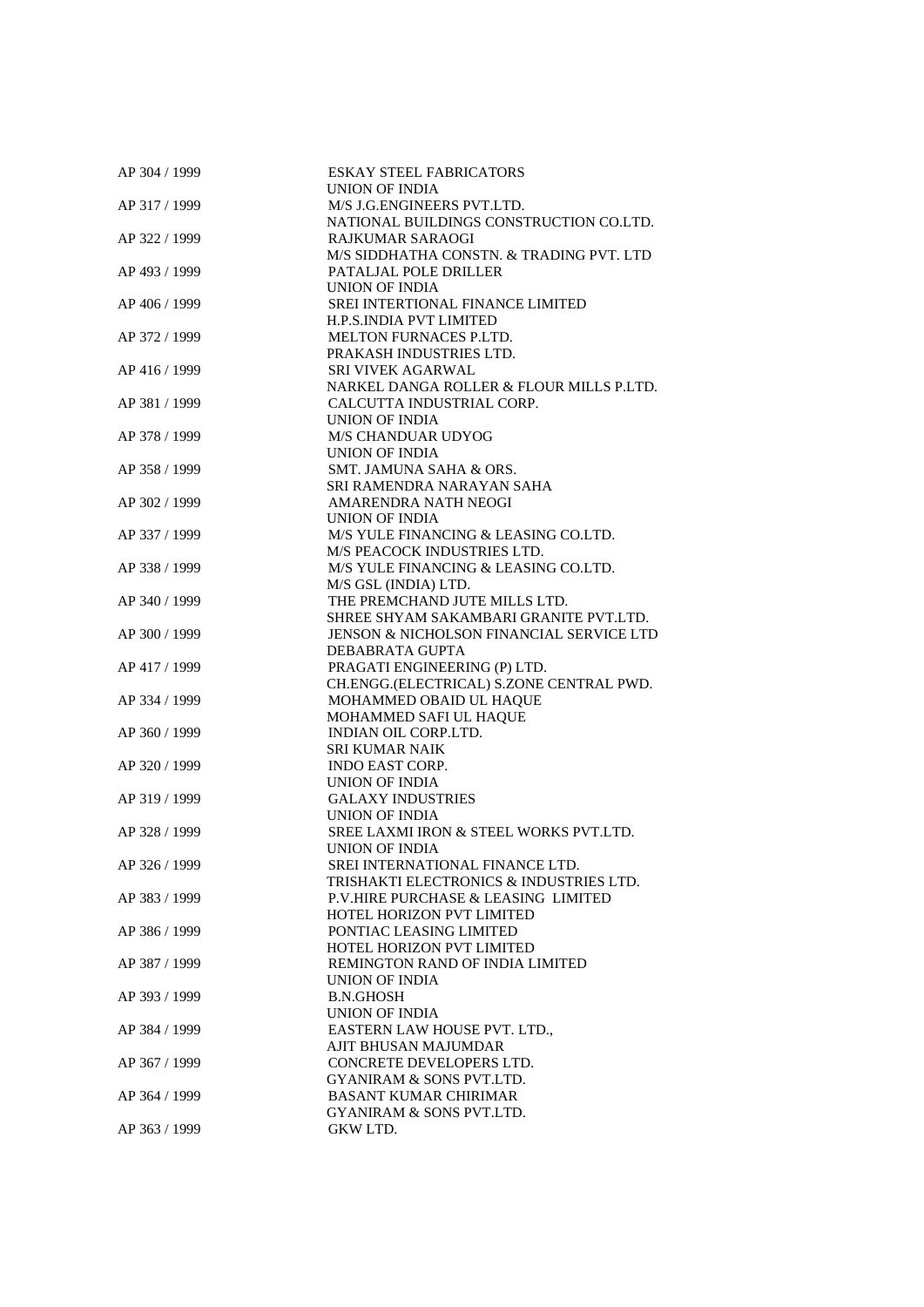|               | DURGAPUR PROJECTS LTD.                                          |
|---------------|-----------------------------------------------------------------|
| AP 362 / 1999 | BLAZE COMMERCIAL PVT.LTD.                                       |
|               | <b>SUBODH KUMAR PAUL</b>                                        |
| AP 323 / 1999 | SREI INTERNATIONAL FINANCE LTD.<br>PRADEEP BHATTA               |
| AP 440 / 1999 | AVERY INDIA LTD.                                                |
|               | <b>PRESSWELL</b>                                                |
| AP 441 / 1999 | MMTCLTD.                                                        |
|               | VRIDHISHREE MARKETING & SERVICES                                |
| AP 401 / 1999 | PULAK K. CHATTERJEE & ORS.                                      |
|               | <b>EASTERN RAILWAY</b>                                          |
| AP 435 / 1999 |                                                                 |
|               | SREI IN TERNATIONAL FINANCE LIMITED                             |
|               | MR. R AJENDER SINGH SAINI<br>EASTERN MINERALS & TRADING AGENCY, |
| AP 268 / 1999 | INDIAN IRON & STEEL CO.LIMITED                                  |
|               |                                                                 |
| AP 278 / 1999 | UNION OF INDIA<br>PROGRESSIVE CONSTRUCTION CO.                  |
|               | HINDUSTHAN VEGETABLE OIL CORP.LTD.                              |
| AP 271 / 1999 | W.B.S.E.B.                                                      |
| AP 207 / 1999 | PAM DEVELOPMENTS PVT. LTD.                                      |
|               | THE STATE OF WEST BENGAL                                        |
| AP 275 / 1999 | PRAGATI ENGINEERING (P) LTD.                                    |
|               | <b>INDIAN OIL CORP.LTD.</b>                                     |
| AP 274 / 1999 | ASHOK LEYLAND FINANCE LTD.                                      |
|               | <b>GURDIP SINGH</b>                                             |
| AP 273 / 1999 | ASHOK LEYLAND FINANCE LTD.                                      |
|               | SAYED MUBARAK                                                   |
| AP 270 / 1999 | ALPIC FINANCE LTD.                                              |
|               | ADITYA HEALTH RESEARCH FOUNDATION (P)LTD                        |
| AP 474 / 1999 | <b>SUPPLIERS SYNDICATE</b>                                      |
|               | UNION OF INDIA                                                  |
| AP 174 / 1999 | INDIV INDIA PVT.LTD.                                            |
|               | REHABILITATION CORPN.LTD.                                       |
| AP 246 / 1999 | CENTRAL CONCRETE & ALLIED PRODUCTS LTD.                         |
|               | DAMODAR VALLEY CORP.                                            |
| AP 232 / 1999 | SUMIT USHA MARTIN FINANCE LTD.                                  |
|               | <b>JAYA BARIK</b>                                               |
| AP 229 / 1999 | BENGAL TOOLS LTD.                                               |
|               | MAYFAIR NURSING HOME PVT.LTD.                                   |
| AP 228 / 1999 | M/S YULE FINANCING & LEASING CO.LTD.                            |
|               | M/S GSL (INDIA) LTD.                                            |
| AP 221 / 1999 | MAGMA LEASING LTD.                                              |
|               | ELECTROCRAFT TELECOM.& SOFTWARE PVT.LTD.                        |
| AP 195 / 1999 | SREI INTERNATIONAL FINANCE LTD.                                 |
|               | KRISHNA PLASTOCHEM LTD.                                         |
| AP 204 / 1999 | M/S YULE FINANCING & LEASING CO.LTD.                            |
|               | M/S STIEFEL UND SCHUH (INDIA) LTD.                              |
| AP 205 / 1999 | SUMEDHA FISCAL SERVICE LTD.                                     |
|               | UNIK ACCURATE PVT.LTD.                                          |
| AP 196 / 1999 | <b>SRI DURGADAS SEN</b>                                         |
|               | <b>UNION OF INDIA</b>                                           |
| AP 215 / 1999 | M/S YULE FINANCING & LEASING CO.LTD.                            |
|               | M/S PAN CLOTHING & CONSOLIDATED CO.LTD.                         |
| AP 194 / 1999 | MEENAKSHI INTL LTD.                                             |
|               | STATE BANK OF INDIA                                             |
| AP 192 / 1999 | <b>W.B.STATE ELECTRICITY BOARD</b>                              |
|               | KISHORILAL AGARWAL                                              |
| AP 191 / 1999 | <b>M/S MODERN BUILDERS</b>                                      |
|               | GARISAN ENGINEER PANAGARH DIVISION                              |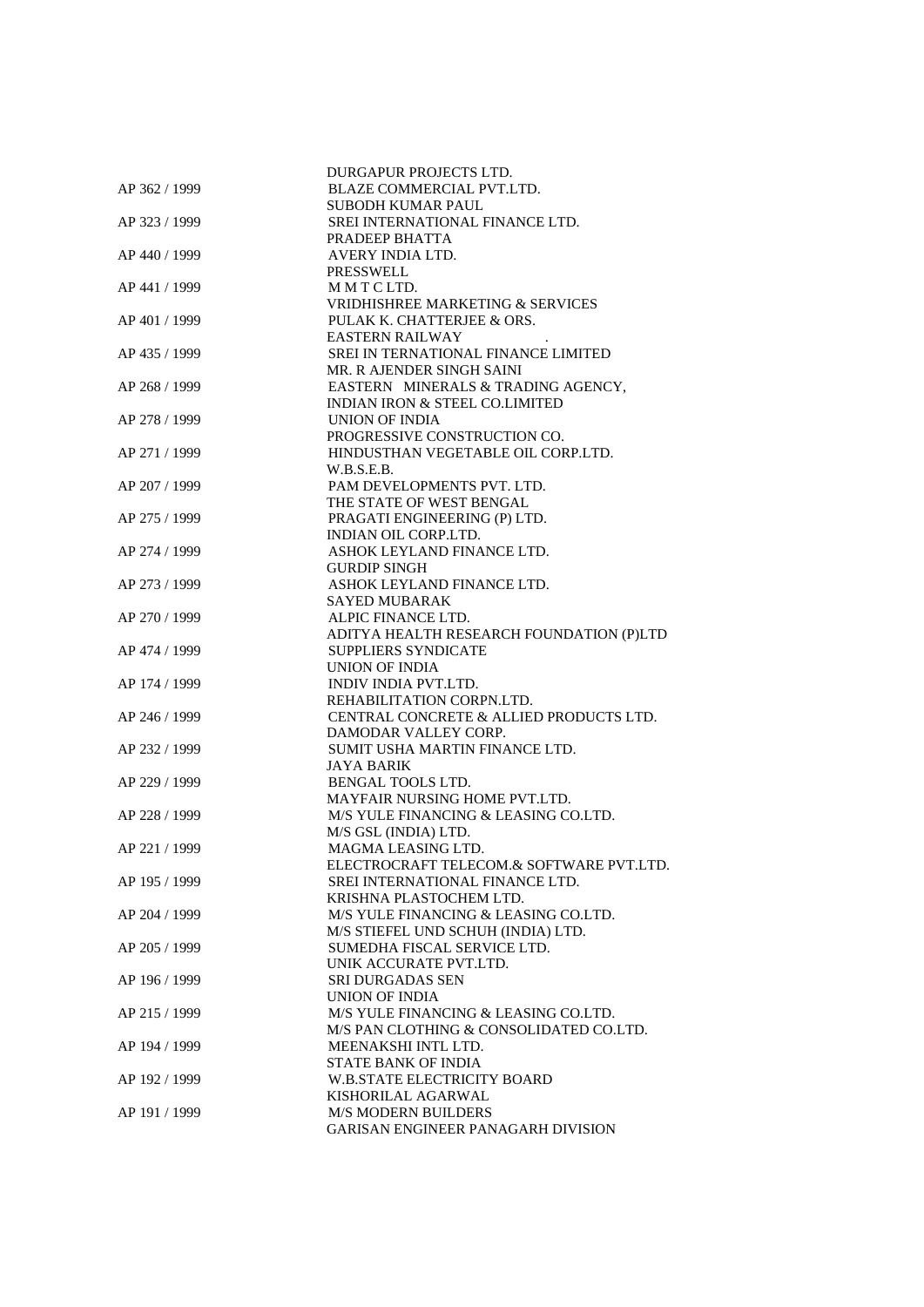| AP 172 / 1999 | GEE PEE PLUS FILMS PVT LIMITED           |
|---------------|------------------------------------------|
|               | PLUS CHANNEL (INDIA) LIMITED             |
| AP 173 / 1999 | <b>GEE PEE FILMS PVT LIMITED</b>         |
|               | PLUS CHANNEL (INDIA)_LIMITED             |
| AP 168 / 1999 | M/S.SHAKAMBARI & COMPANY                 |
|               | UNION OF INDIA (S.E.RLY)                 |
| AP 170 / 1999 | <b>UNITED BUILDERS</b>                   |
|               | INDIA TOURISM DEVELPMENT CORPORATION     |
|               |                                          |
| AP 244 / 1999 | M/S MONOJ CONSTRUCTION CO.               |
|               | UNION OF INDIA                           |
| AP 241 / 1999 | M/S PAWAN CONSTRUCTION CO.               |
|               | UNION OF INDIA                           |
| AP 212 / 1999 | HARSHBARDHAN TRADE & AGENCIES PVT.LTD.   |
|               | DHANOOLALL & SONS EXPORT (P) LTD.        |
| AP 159 / 1999 | M/S ONKARMULL GOENKA                     |
|               | M/S ORISSA MANGANESE & MINERALS P.LTD.   |
| AP 153 / 1999 | KIRLOSKAR OIL ENGINES LIMITED            |
|               | S.P.L.LIMITED                            |
| AP 152 / 1999 | HINDUSTHAN PETROLEUM CORPORATION LTD     |
|               | <b>SHYAM SUNDER GANERIWALA</b>           |
|               |                                          |
| AP 157 / 1999 | SUMMIT USHA MARTIN FINCE LTD.            |
|               | APPOLLO STONE LTD.                       |
| AP 156 / 1999 | ASHOK LAYLAND FINANCE.                   |
|               | MD.AKHIL HABIBI                          |
| AP 202 / 1999 | SREI INTERNATIONAL FINANCE LTD.          |
|               | <b>SUDHA SATYA BASU</b>                  |
| AP 200 / 1999 | SREI INTERNATIONAL FINANCE LTD.          |
|               | PRIYADARSHINI FABS LTD.                  |
| AP 188 / 1999 | Y/S. PARAGON FINANCE LTD.,               |
|               | M/S. SHREE SHYAM SALT PRODUCTS LTD & ANR |
| AP 189 / 1999 | PARAGON FINANCE LTD                      |
|               | <b>SHREE S.SALT PRODUCTS</b>             |
| AP 169 / 1999 | <b>BENGAL TOOLS PVT.LTD.</b>             |
|               | <b>MAYFAIR NURSING HOME</b>              |
| AP 167 / 1999 | <b>KM.CONSTRUCTION</b>                   |
|               |                                          |
|               | EASTERN RAILWAY THROUGH GENERAL MANAGER  |
| AP 166 / 1999 | K.M.CONSTRUCTION                         |
|               | NATIONAL BUILDING CONSTRUCTION CORPN LTD |
| AP 236 / 1999 | <b>SHRI R.N.DEY</b>                      |
|               | <b>UNION OF INDIA</b>                    |
| AP 255 / 1999 | SUPREME LEASING LTD.                     |
|               | <b>ALOK BISWAS</b>                       |
| AP 253 / 1999 | KHAZANA PROJECTS & INDUSTRIES LTD.       |
|               | ALOK BISWAS                              |
| AP 288 / 1999 | <b>AIRO ENERGY LIMITED</b>               |
|               | PRAKASH INSDUSTRIES LIMITED              |
| AP 289 / 1999 | <b>MD.ALI AZHAR</b>                      |
|               | <b>MR.MOSHER MULLICK</b>                 |
| AP 290 / 1999 | <b>MD.ALI AZHAR</b>                      |
|               | MR.MESBAHUR RAHAMAN                      |
|               |                                          |
| AP 297 / 1999 | MD. ALI AZHAR AND ANOTHER                |
|               | <b>MESBAHUR RAHMAN</b>                   |
| AP 296 / 1999 | <b>MD.ALI AZHAR</b>                      |
|               | MR.ZAFARULLA MULLICK                     |
| AP 295 / 1999 | <b>MD.ALI AZHAR</b>                      |
|               | <b>SRI TARAK BISWAS</b>                  |
| AP 150 / 1999 | W.B.ESSENTIAL COMMODITIES SUPPLY COR.LTD |
|               | M/S S.NEOGI (FOODGRAINS) PVT.LTD.        |
| AP 211 / 1999 | YULE FINANCING & LEASING CO.LTD.         |
|               |                                          |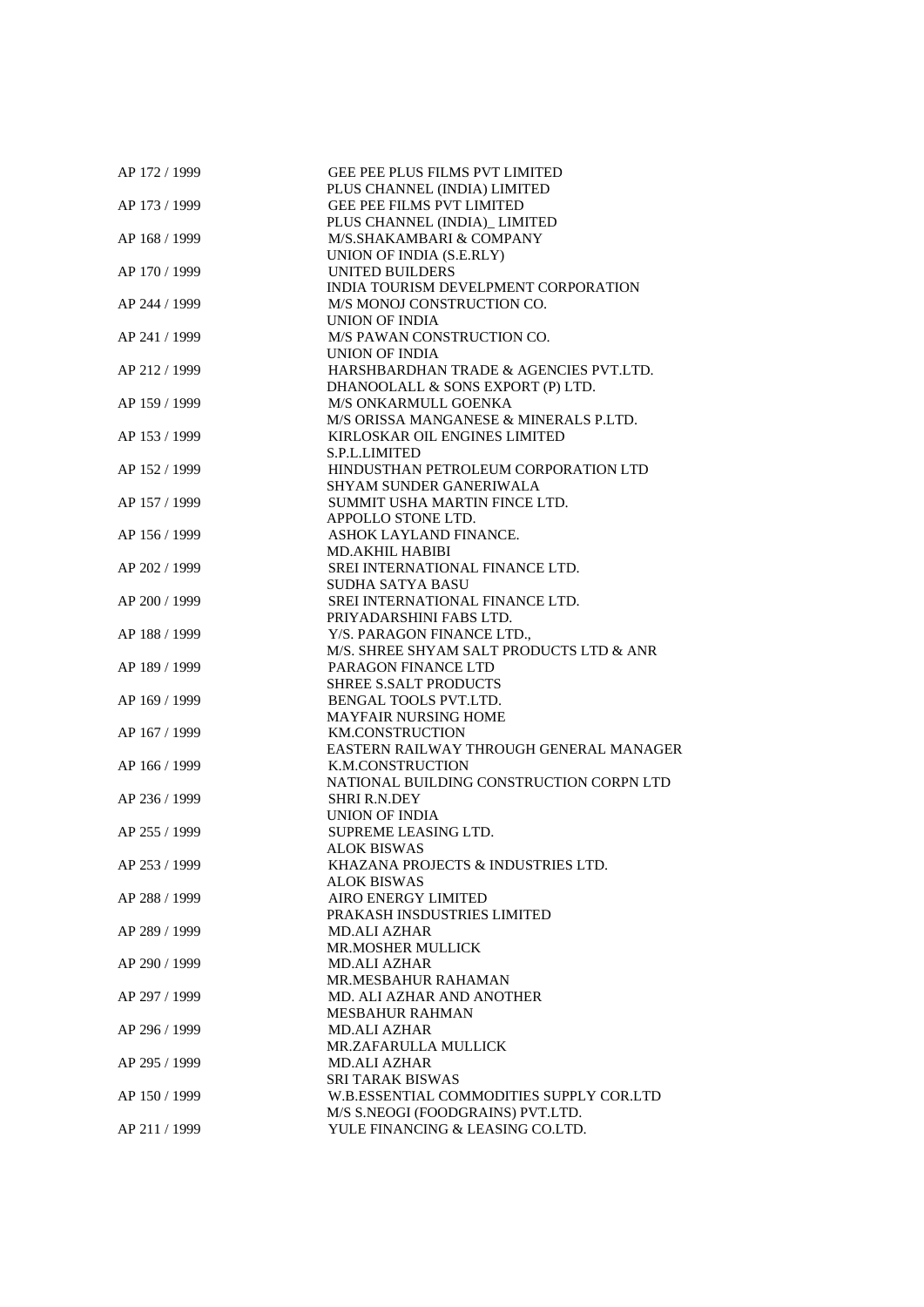|               | PEACOCK INDUSTRIES LTD.                  |
|---------------|------------------------------------------|
| AP 210 / 1999 | NARENDRA HEMRAJ THAKKAR                  |
|               | UNION OF INDIA                           |
| AP 294 / 1999 | <b>MD.ALI AZHAR &amp; ANR</b>            |
|               | MR.JAHARUL HAQUE MALLCIK                 |
| AP 293 / 1999 | <b>MD.ALI AZHAR</b>                      |
|               | MR.SWAPAN KUMAR GHOSH                    |
| AP 292 / 1999 | <b>MD.ALI AZHAR</b>                      |
|               | <b>SRI AMAR GHOSH</b>                    |
| AP 291 / 1999 | MD.ALI AZHAR                             |
|               | SRI.SWAPAN ROY                           |
| AP 147 / 1999 | CKROMA BUSINESS LTD.                     |
|               | KND ENGINEERING TECHNOLOGIES LTD.        |
| AP 208 / 1999 | ANDREW YUIE & CO.LTD.                    |
|               | ORISSA CEMENT LTD.                       |
| AP 250 / 1999 | SAGARMULL AGARWALLA                      |
|               | THE ASSOCIATED CEMENT COMPANIES LTD.     |
| AP 251 / 1999 | <b>G.S.FERTILISERS PVT.LTD.</b>          |
|               | DHANALAXMI ENGINEERING ENTERPRISES       |
| AP 281 / 1999 | NEW CENTRAL POWER & PROCESS PVT LTD      |
|               | ECODYNE CORPORATION & CO                 |
| AP 280 / 1999 | SREI INTERTIONAL FINANCE LIMITED         |
|               | <b>BOROPLAST LIMITED</b>                 |
| AP 178 / 1999 | S.K.OIL CO.                              |
|               | NAHAR INDUSTRIAL ENTERPRISES LTD.        |
| AP 179 / 1999 | M/S JOARDER & JOARDER                    |
|               | STATE OF W.B.                            |
| AP 180 / 1999 | <b>M/S JOARDER &amp; JOARDER</b>         |
|               | STATE OF W.B.                            |
| AP 249 / 1999 | VIJAY INDUSTRIES PROJECTS LTD.           |
|               | NATIONAL ENGINEERING INDUSTRIES LTD.     |
| AP 222 / 1999 | VENUS ENGINEERING CONCERN PVT.LTD.       |
|               | UNION OF INDIA                           |
| AP 223 / 1999 | SUNREDHA FISCAL SERVICES LTD.            |
|               | UNIK ACCURATE PVT.LTD.                   |
| AP 269 / 1999 | NIRUPAMA BHATTACHARYA                    |
|               | SUPRAKASH DUTTA                          |
| AP 265 / 1999 | NATIONAL BUILDING CONSTRUCTION CORP.LTD. |
|               | BHARAT PETROLEUM CORP.LTD.               |
| AP 261 / 1999 | <b>M/S SARKAR TRANSPORT</b>              |
|               | <b>INDIAN OIL CORP.</b>                  |
| AP 64 / 1999  | SURENDER NATHANI                         |
|               | SRI RAM TRANSPORT FINANCE CO.LTD.        |
| AP 59 / 1999  | <b>SHIV NARAYAN ROY</b>                  |
|               | EXECUTIVE ENGINEER F.B.PROJECT           |
| AP 96 / 1999  | R.P.SINGH                                |
|               | UNION OF INDIA                           |
| AP 95 / 1999  | SHREE BHUMI STEEL PVT.LTD.               |
|               | UNION OF INDIA                           |
| AP 94 / 1999  | SHREE BHUMI STEEL PVT.LTD.               |
|               | UNION OF INDIA                           |
| AP 265 / 2000 | <b>INDIAN FOOTBALL ASSN.</b>             |
|               | ALL INDIA FOOTBALL FEDERATION            |
| AP 426 / 2000 | MAHESWARY STEEL SUPPLY CO.               |
|               | S.R. GLOBAL (P) LTD.                     |
| AP 425 / 2000 | UNIVERSAL PAPER MILLS LTD.               |
|               | HOWRAH CHEMICALS WORKS<br>UNION OF INDIA |
| AP 421 / 2000 | <b>PABSCON</b>                           |
|               |                                          |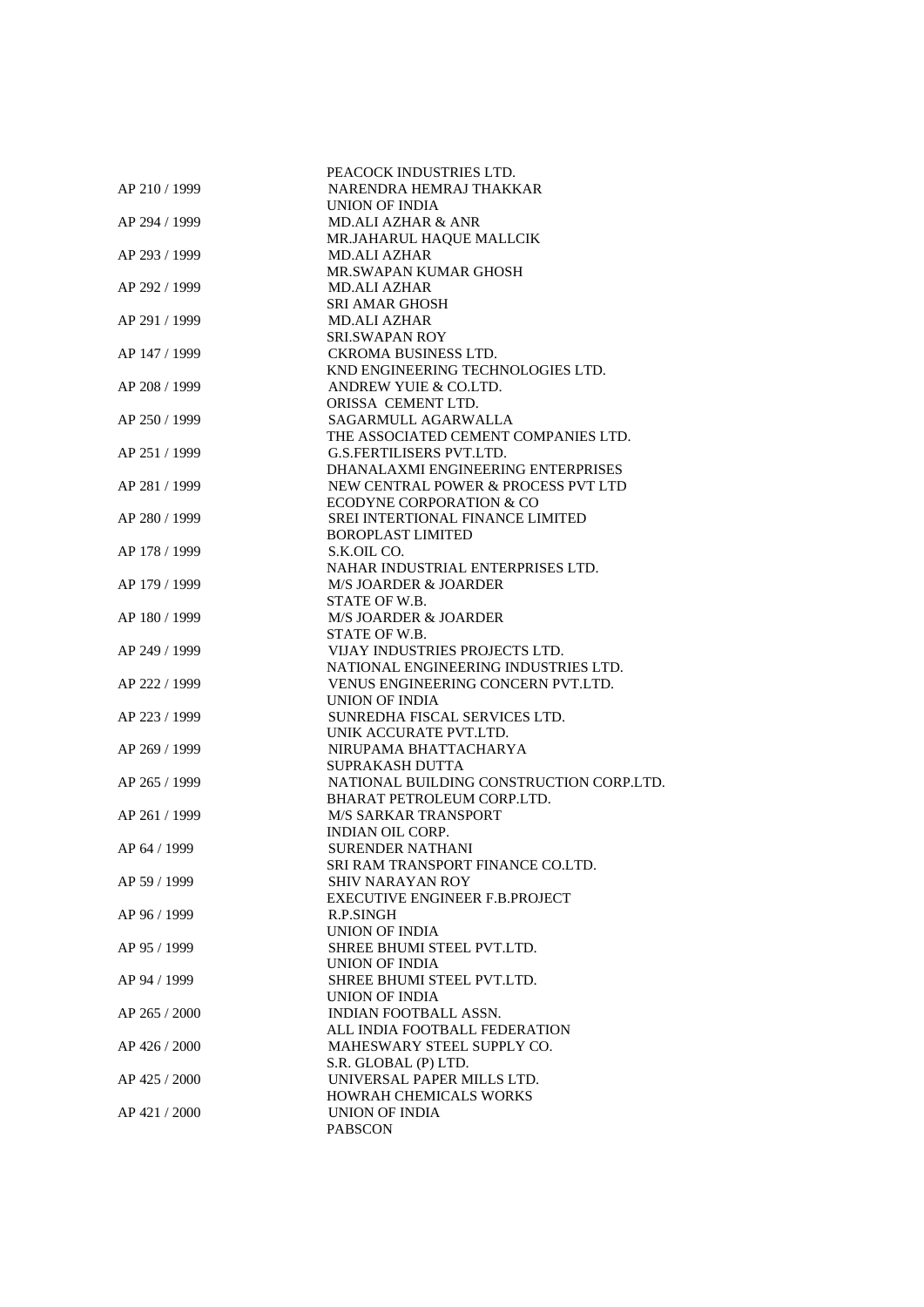| AP 422 / 2000  | SIVA METAL INDUSTRIES                                         |
|----------------|---------------------------------------------------------------|
|                | <b>BHARAT SANCHAR NIGAM LTD.</b>                              |
| AP 424 / 2000  | M/S. GODAWARI PROJECTS PVT. LTD.                              |
|                | <b>SMT. MIRA KHAITAN</b>                                      |
| AP 416 / 2000  | IDEAL FINANCING CORPORATION LTD.                              |
|                | M/S.B.D.MOHTA CONSTRUCTION (P)LTD.                            |
| AP 166 / 2000  | SUMMIT USHA MARTIN FINANCE LTD.                               |
|                | MAHALAKSHMI SUGAR MILLS CO.LTD.                               |
| AP 252 / 2000  | <b>BANK OF INDIA</b>                                          |
|                | <b>RAM KUMAR TEWARI</b>                                       |
| AP 88 / 2000   | RATHINDRA MOHAN CHOUDHURY                                     |
|                | SASHI BHUSAN PRASAD SHAW (AT 2 P.M.)                          |
| AP 216 / 2000  | ASHOK LEYLAND FINANCIAL SERVICES LTD.                         |
|                | PURNIMA TRADING CO.                                           |
| AP 214 / 2000  | EXTERIOR INTERIOR PVT.LTD.                                    |
|                |                                                               |
|                | EDIT SYSTEMS PVT.LTD.                                         |
| AP 188 / 2000  | <b>SMNATH CHATTERJEE</b>                                      |
|                | TELCO DEALERS LEASING & FINANCE CO LTD                        |
| AP 165 / 2000  | <b>DEER BROTHERS</b>                                          |
|                | UNION OF INDIA                                                |
| AP 164 / 2000  | ANDREW YULE & CO.LTD.                                         |
|                | AMBALAL PHULABHAI PATEL                                       |
| AP 163 / 2000  | ANDREW YULE & CO.LTD.                                         |
|                | <b>BADSHAH INDUSTRIAL ENTERPRISES</b>                         |
| AP 246 / 2000  | RANGI ROY                                                     |
|                | ESCORT FINANCE LTD.                                           |
| AP 381 / 2000  | <b>SAHAI SONS</b>                                             |
|                | <b>GIGGLES PVT. LTD</b>                                       |
| AP 306 / 2000  | <b>BHOWMICK ENTERPRISE (INDIA)</b>                            |
|                | ENGINEER-IN-CHIEF ARMY HEAD QUARTER                           |
| AP 364 / 2000  | <b>MANOHAR LAL RAJDEV</b>                                     |
|                | UNION OF INDIA                                                |
| AP 362 / 2000  |                                                               |
|                | DHANVARSHA MARKETING PRIVATE LTD.,<br><b>MOHATTA BROTHERS</b> |
|                |                                                               |
| AP 332 / 2000  | <b>SMT.BANI NATH</b>                                          |
|                | <b>SRI AJIT KUMAR NATH</b>                                    |
| AP 331 / 2000  | SREI INTERNATIONAL FINANCE LTD.                               |
|                | DEKA CONSULTANCY & AGENCY SERVICES                            |
| AP 146 / 2000  | SIMPLEX PROJECTS LTD.                                         |
|                | DOCTORS ASSN.FOR MEDICAL AID LONDON,U.K                       |
| AP 203 / 2000  | BIRLA CORPN.LTD.                                              |
|                | STEEL AUTHORITY OF INDIA                                      |
| AP 180 / 2000  | ANURAG ARORA                                                  |
|                | ROHIT ARORA & ANR.                                            |
| AP 200 / 2000  | <b>KLIPCON &amp; ASSOCIATES</b>                               |
|                | UNION OF INDIA                                                |
| AP 1143 / 2000 | <b>R.K.INSTRUMENTS</b>                                        |
|                | <b>SREE PROBIR GHOSH</b>                                      |
| AP 199 / 2000  | BHARAT MARGARINE LTD.                                         |
|                | <b>GOURI SANKAR DUTTA</b>                                     |
| AP 176 / 2000  | SUPRIYA KUMAR SAHA                                            |
|                | <b>UNION OF INDIA</b>                                         |
| AP 172 / 2000  | <b>M/S KRISHAN CONSTRUCTION</b>                               |
|                | UNION OF INDIA                                                |
| AP 295 / 2000  | M/S.B.D.SAHOO ENTERPRISES                                     |
|                |                                                               |
|                | UNION OF INDIA (S.E.RLY)                                      |
| AP 294 / 2000  | M/S.B.D.SAHOO ENTERPRISES                                     |
|                | UNION OF INDIA (S.E.RLY)                                      |
| AP 350 / 2000  | SANDHYA CINEMA CORPN.                                         |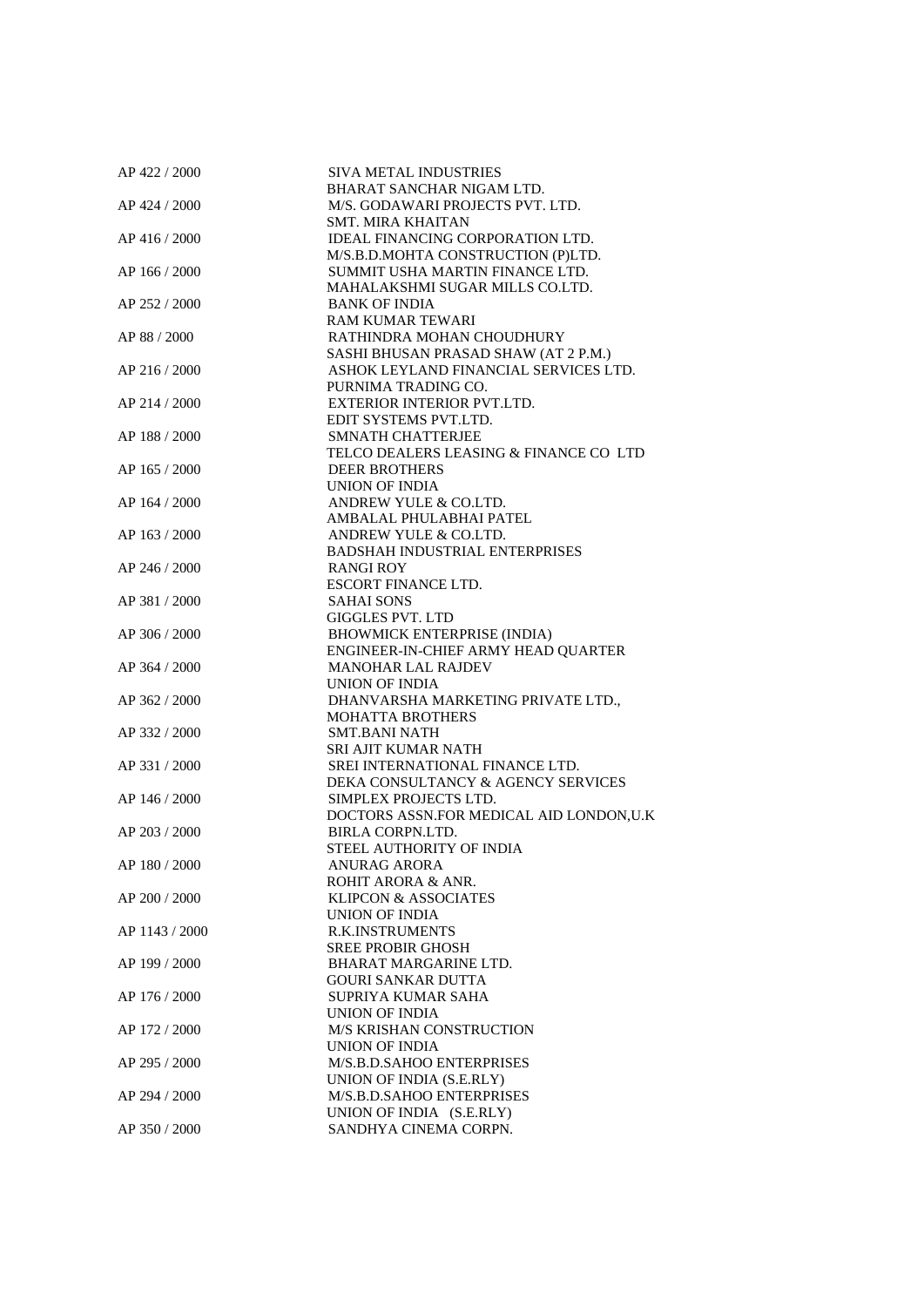|                | MRS.BINA BHAR                                                             |
|----------------|---------------------------------------------------------------------------|
| AP 2409 / 2000 | <b>GREEN STEEL CONSTRUCTION</b>                                           |
|                | WEST BENGAL PROJECT LTD.                                                  |
| AP 327 / 2000  | PRITTISH KUMAR RAY                                                        |
|                | <b>ASIT KUMAR SEN</b>                                                     |
| AP 326 / 2000  | EVEREST COAL SALES PVT.LTD.& ANR.                                         |
|                | ASHOK LAYLAND FINANCE LTD.                                                |
| AP 402 / 2000  | <b>SHIV SHANKAR COKE INDUSTRIES</b>                                       |
|                | G.M.EASTERN RLY.FAIRLIE PLACE,CAL.                                        |
| AP 396 / 2000  | <b>J.J.SPECTRUM SILK LTD.</b>                                             |
|                | TECHNA CONSULTANCY PRIVATE LTD.                                           |
| AP 325 / 2000  | A.T.V.PROJECTS INDIA LIMITED.                                             |
|                | <b>SREI INTERNATIONAL FINANCE LIMITED</b>                                 |
| AP 395 / 2000  | UNITED CONSTRUCTION/DIPANKAR BOSE                                         |
|                | UNION OF INDIA (S.E.RLY.)                                                 |
|                | <b>BHARAT CONSTRUCTION</b>                                                |
| AP 352 / 2000  | UNION OF INDIA                                                            |
|                |                                                                           |
| AP 324 / 2000  | FORTUNE MULTITRADERS (P) LTD.<br>APPLE FINANCE LTD.                       |
|                |                                                                           |
| AP 321 / 2000  | R.D.MISHRA & CONS                                                         |
|                | UNION OF INDIA (S.E.RLY.)                                                 |
| AP 317 / 2000  | XL TELECOM LTD.                                                           |
|                | <b>UNION OF INDIA</b>                                                     |
| AP 187 / 2000  | ASHOK LEYLAND FINANCE LIMITED                                             |
|                | M/S.CHOTANAGAR CONSTRUCTION                                               |
| AP 122 / 2000  | SREI INTERNATIONAL FINANCE LTD.                                           |
|                | <b>GOVERDHAN SINGH CHOUHAN</b>                                            |
| AP 235 / 2000  | PRATAP DESAI                                                              |
|                | SMT.KAJAL MAJUMDAR                                                        |
| AP 150 / 2000  | HMP ENGINEERS LTD.                                                        |
|                | ASHOK LEYLAND FINANCE LTD.                                                |
| AP 124 / 2000  | GEE PEE FILMS PVT.LTD.                                                    |
|                | PLUS CHANNEL (I) LTD.                                                     |
| AP 123 / 2000  | GEE PEE FILMS PVT.LTD.                                                    |
|                | PLUS CHANNEL                                                              |
| AP 208 / 2000  | <b>SREI INTERNATIONAL FINANCE LTD</b><br>M/S.SU-SAGAR EXPORTS PVT LIMITED |
| AP 157 / 2000  | <b>JG PROPERTIES PVT.LTD.</b>                                             |
|                | MANGAL FINANCE LTD.                                                       |
| AP 156 / 2000  | <b>MADHUSUDAN GARAI</b>                                                   |
|                | STATE OF W.B.                                                             |
| AP 184 / 2000  | UNITED CREDIT (BOMBAY) LTD.                                               |
|                | <b>BORUN CHANDA</b>                                                       |
| AP 182 / 2000  | NABIN HOUSE & HOME PVT.LTD.                                               |
|                | <b>GEN.MEDICAL &amp; SCIENTIFIC RESEARCH CENTRE</b>                       |
| AP 209 / 2000  | SREI INTERNATIONAL FINANCE LTD                                            |
|                | MR.B.D.MOHTA                                                              |
|                | SRREE SHREE ISWAR BIJOY RADHAMADHAV JIN                                   |
| AP 138 / 2000  | ADMINISTRATOR GENERAL OF WEST BENGAL                                      |
|                | TAPAN ADHIKARI                                                            |
| AP 483 / 2000  |                                                                           |
|                | <b>UNION OF INDIA</b><br><b>GOPAL BROTHERS</b>                            |
| AP 35 / 2000   | BHARAT HEAVY ELECTRICALS LTD.POWER S.E.R                                  |
|                |                                                                           |
| AP 414 / 2000  | <b>SHAKAR LAL SARAF</b>                                                   |
|                | PRUDENTIAL SUGAR CORPORATION LTD.                                         |
| AP 74 / 2000   | G.E.CAPITAL TRANSPTN.FINANCIAL SERV.LTD.                                  |
|                | EKO-EX-RAY                                                                |
| AP 73 / 2000   | G.E.CAPITAL TRANSPTN.FINANCIAL SERV.LTD.                                  |
|                | EKO DIAGNOSTIC P.LTD.                                                     |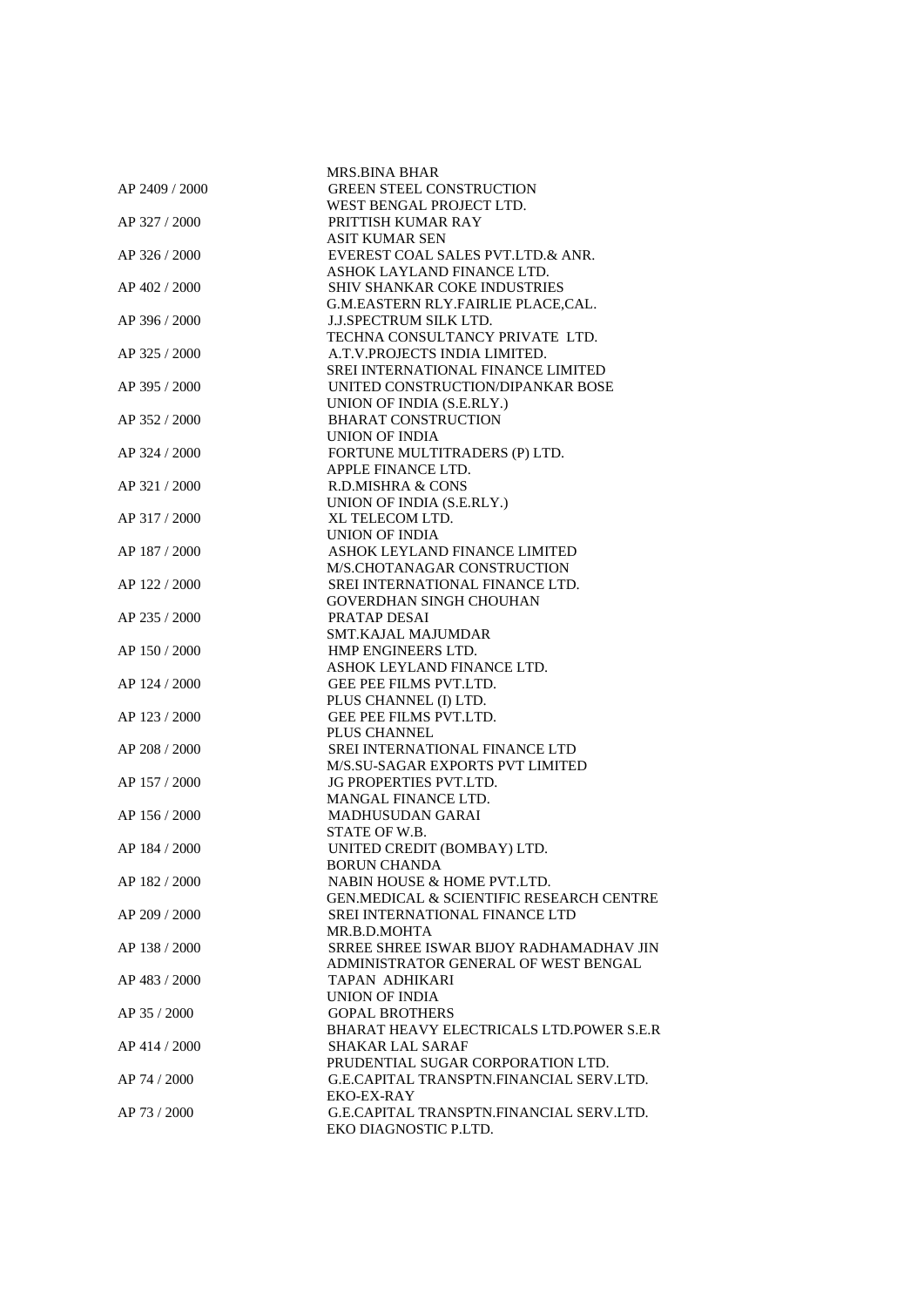| AP 52 / 2000  | ASHOK LEYLAND FINANCE LTD.<br>UNIVERSAL HEVY MECH.LIFTG.ENTERPRISES |
|---------------|---------------------------------------------------------------------|
| AP 345 / 2000 | SHEO PRASAD SURENDRA KUMAR LTD.                                     |
|               | TEA TRADING CORPN.OF INDIA                                          |
| AP 384 / 2000 | ASHOKA TUBEWELL & ENGINEERING CORP.LTD.                             |
|               | <b>V.K.AGENCIES</b>                                                 |
| AP 355 / 2000 | HUMAAYUN PROPERTIES LTD.,                                           |
|               | THE SIMULBARIE TEA COMPANY PVT. LTD.,                               |
| AP 337 / 2000 | ALPIC FINANCE LTD.                                                  |
|               | BHARAT MARGARINE LTD.                                               |
| AP 299 / 2000 | CITYSCAPE DEVELOPERS PVT.LTD.                                       |
|               | AKLA BUILDERS PVT.LTD.                                              |
| AP 168 / 2000 | <b>SUKUMAR KUMAR DAS</b>                                            |
|               | <b>UNION OF INDIA</b>                                               |
| AP 167 / 2000 | T.C.I.FINANCE                                                       |
|               | <b>ANALYTIQUE</b>                                                   |
| AP 655 / 2000 | SHAPOORJI PALLONJI & CO.LTD.                                        |
|               | VIDESH SANCHAR NIGAM LTD.                                           |
| AP 69 / 2000  | <b>J.J.SEPCTRUM SILK LTD.</b>                                       |
|               | TECHNA CONSULTANCY PVT.LTD.                                         |
| AP 115 / 2000 | SARWAN KUMAR CHOWDHURY                                              |
|               | F.C.I.                                                              |
| AP 45 / 2000  | HINDUSTHAN INDUSTRIES & MINING CORP.                                |
|               | UNION OF INDIA                                                      |
| AP 78 / 2000  | PROMOD KUMAR AGARWAL                                                |
|               | UNION OF INDIA                                                      |
| AP 98 / 2000  | LOHIA REAL ESTATE PVT.LTD.                                          |
|               | JITENDRA KUMAR MEHTA                                                |
| AP 271 / 2000 | NABIN HOUSE & HOMES PVT.LTD.                                        |
|               | <b>INDIAN OVERSEAS BANK</b>                                         |
| AP 287 / 2000 | <b>MAGMA LEASING LIMITED</b>                                        |
|               | KUMAR WIRE CLOTH MANUFACTUTING CO LTD.                              |
| AP 286 / 2000 | ANURAG KUMAR SHARMA                                                 |
|               | GAMMA CENTAURI HEALTH CARE PVT LIMITED.                             |
| AP 285 / 2000 | ANIRAG KUMAR SHARMA                                                 |
|               | M/S.GAMMA CENTAURI HEALTH CARE                                      |
| AP 428 / 2000 | <b>SMIFS CAPITAL MARKETS LIMITED</b>                                |
|               | <b>SANGHI TEXTILES LIMITED</b>                                      |
| AP 410 / 2000 | CEAT FINANCIAL SERVICES                                             |
|               | BILATI (ORISSA) LTD.                                                |
| AP 280 / 2000 | DEKA CONSULTANCY & AGENCY SERVICES                                  |
|               | INDIAN OIL CORPORATION LTD.                                         |
| AP 289 / 2000 | PACIFIC COTSPIN LIMITED.                                            |
|               | KALIPADA DAS.                                                       |
| AP 276 / 2000 | S.K.OIL CO.                                                         |
|               | R.B.T.INDUSTRIES LTD.                                               |
| AP 419 / 2000 | IDEAL FINANCING CORPORATION LTD.                                    |
|               | B.D. MOHTA CONSTRUCTION (P) LTD.                                    |
| AP 418 / 2000 | <b>SRI.PARITOSH KUMAR SHAW</b>                                      |
|               | <b>DILIP KUMAR SHAW</b>                                             |
|               |                                                                     |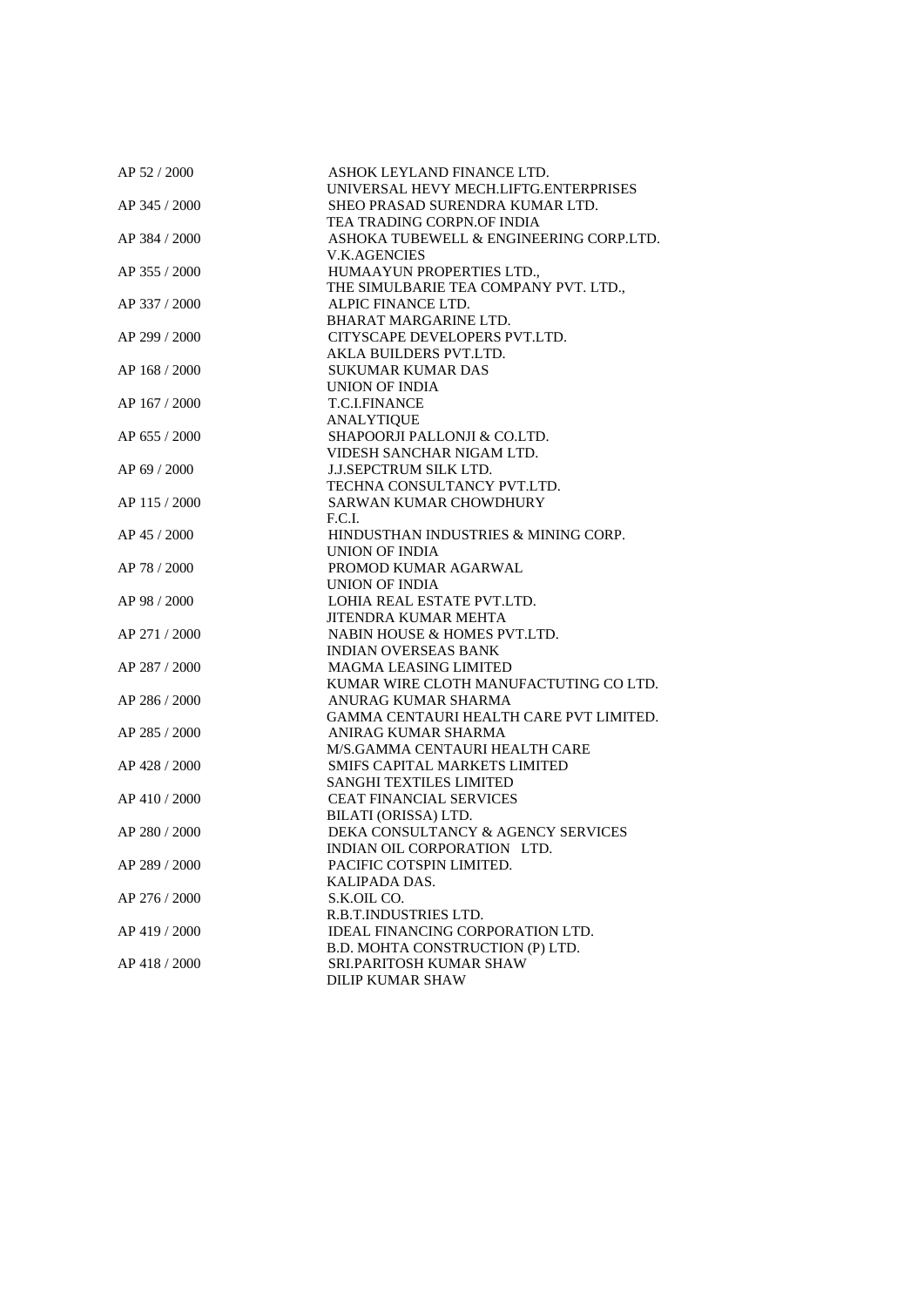| APD 111 / 1977 | NARAYAN PRASAD RUJA & ORS              |
|----------------|----------------------------------------|
|                | SUJAN KUMAR RUIA                       |
| APD 178 / 1978 | STATE OF UTTAR PRADESH                 |
|                | STEEL CRETE P.LTD.                     |
| APD 549 / 1990 | <b>INDIAN BANK</b>                     |
|                | M/S ARORA & SONS                       |
| APD 55 / 1991  | KRISHNA CH. CHATTERJEE.                |
|                | PRABIR KR GUPTA.                       |
| APD 304 / 1992 | BISWANATH ROY.                         |
|                | <b>OFFICIAL TRUSTEE</b>                |
| APD 313/1996   | <b>GAUTAM MAJUMDAR &amp; ORS</b>       |
|                | MAGHAN ABOTH YASHEEBATH JACOB BENJAMIN |
| APD 207 / 1996 | STATE OF W.B. & ORS.                   |
|                | $M/S.$ PAUL & CO.                      |
|                |                                        |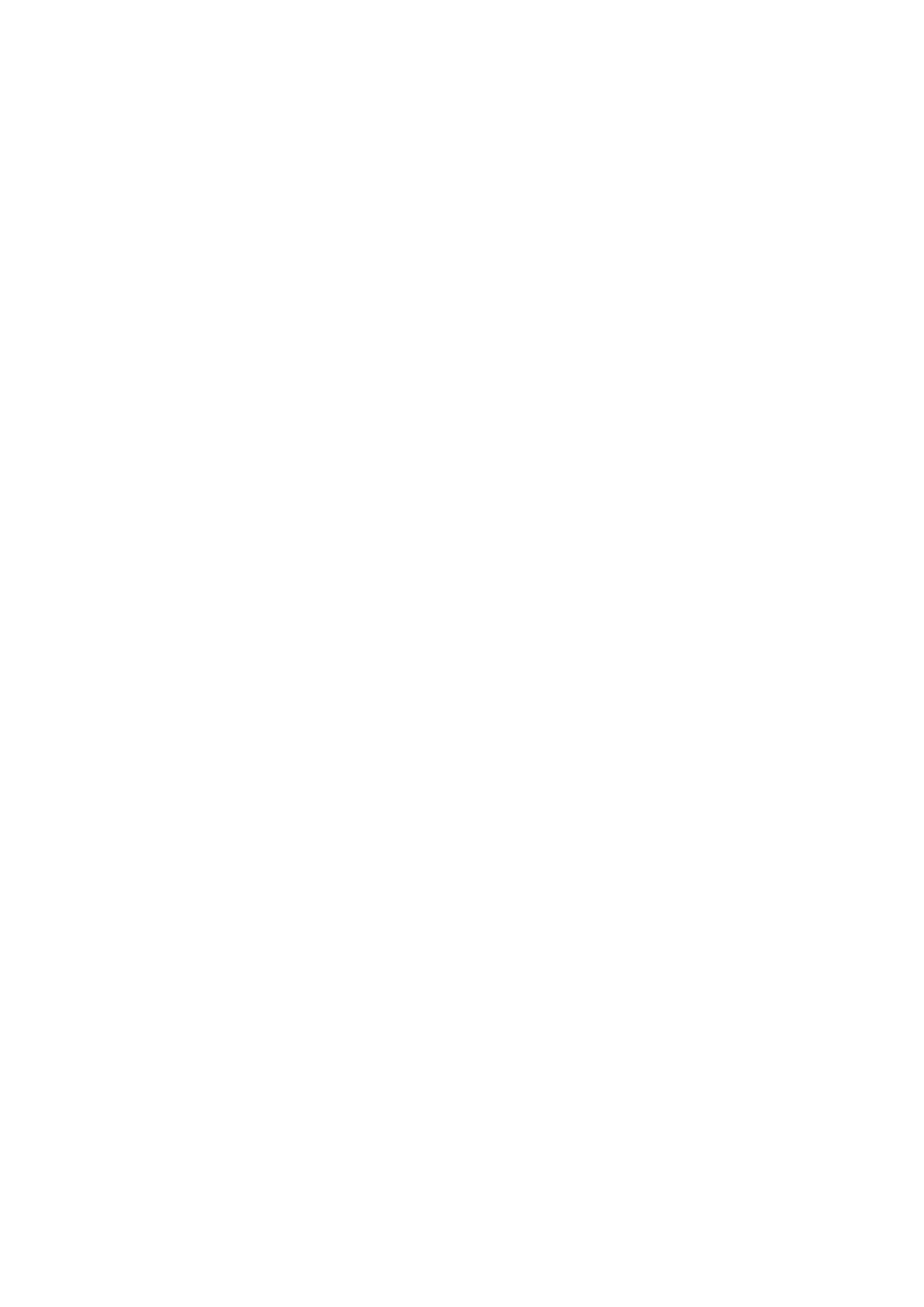APDT 30 / 1997 STATE OF WEST BENGAL VIKASH TRADING APDT 12 / 2000 CALCUTTA MUNICIPAL CORP. R.S.CONSTRUCTION CO.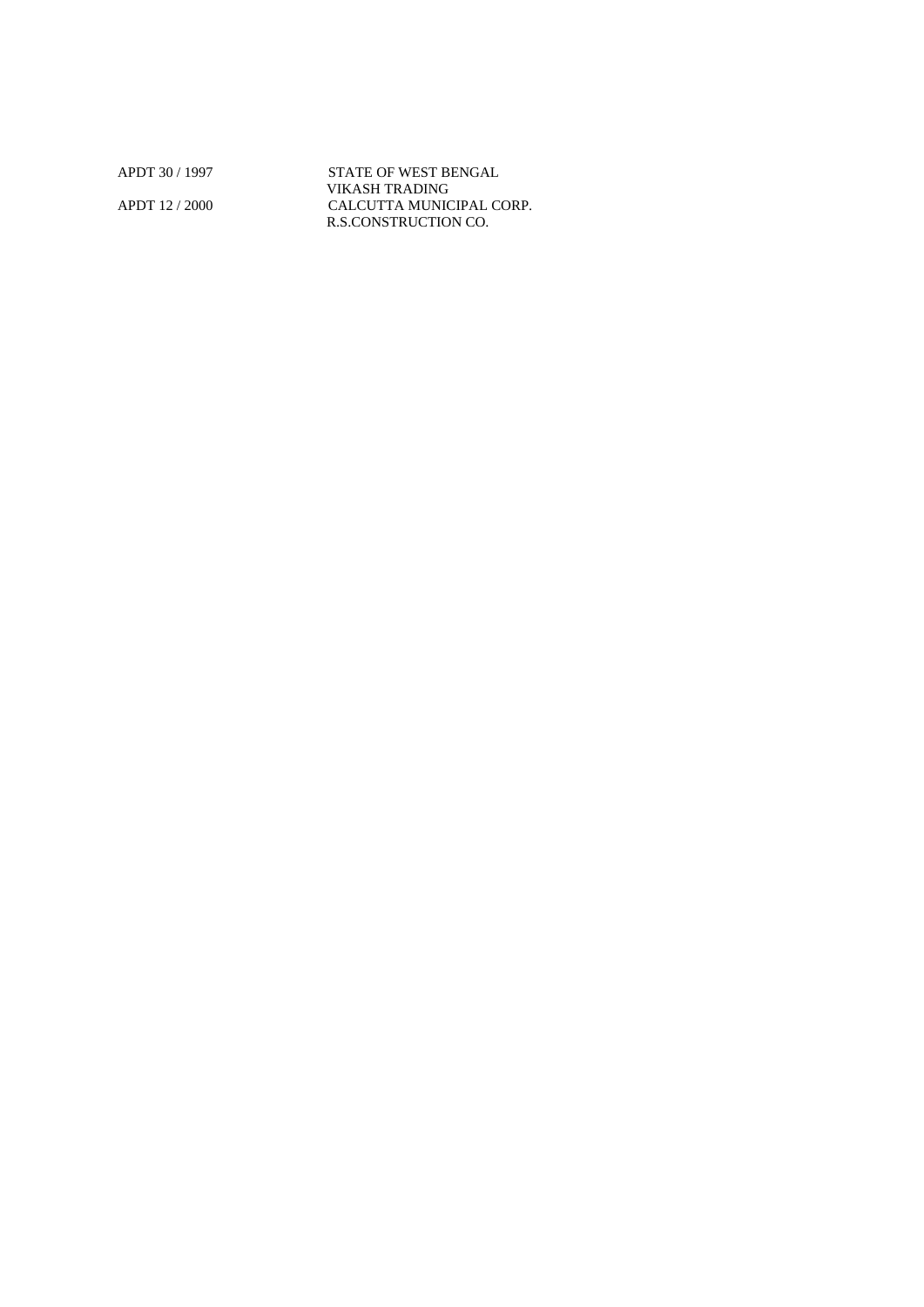| APO 381 / 1983 | UNION OF INDIA & ORS.                         |
|----------------|-----------------------------------------------|
|                | PARASEA COLLIERIES LIMITED & ORS.             |
| APO 517 / 1985 | OWNERS & PARTIES INT. IN M.V. "VALI PERO"     |
|                | FERNANDO LOPEZ & ORS.                         |
| APO 455 / 1986 | SHAMBHUNATH GHOSH & ORS.                      |
|                | PROF. BISHNU PADA MUKHERJEE                   |
| APO 544 / 1988 | <b>GOVIND KR.SARDA &amp; ORS.</b>             |
|                | O/L                                           |
| APO 338 / 1988 | S.A.S (INDIA) PVT. LTD.                       |
|                | AMALGAMATED DRUGS & PHHARMACEUTICALS PVT      |
| APO 232 / 1988 | ASSOCIATED SUPPLY CORPORATION (I) & ANR       |
|                | STEEL AUTHORITY OF INDIA LTD                  |
| APO 2/1989     | RADHA KRISHNA BIMAL KUMAR P.LTD.              |
|                | THE COMMNR. OF SANCHAITA INVESTMENTS.         |
| APO 45 / 1989  | <b>SUNIL KUMAR GHOSH</b>                      |
|                | PHILIPS WORKERS & ORS                         |
| APO 29 / 1989  | <b>CHANDIDAS GHOSH</b>                        |
|                | STATE OF WEST BENGAL &ORS                     |
| APO 621 / 1989 | DOMESTIC FAN ENGINEERING PRIVATE LTD          |
|                | ASIA INSULATED WIRES PVT.LTD                  |
| APO 453 / 1989 | F.C.I. & ORS.                                 |
|                | F.C.I , PARIBAHAN THIKADARI KARMACHARI SAMITY |
| APO 475 / 1989 | DARJEELING CONSOLIDATED (I) LTD               |
|                |                                               |
|                | RINGTONT TEA CO PVT LTD                       |
| APO 261 / 1990 | RANJIT KUMAR GUPTA                            |
|                | OFFICIAL LIQUIDATOR, HIGH COURT, CAL.         |
| APO 130 / 1990 | <b>ASHIT ROY</b>                              |
|                | THE PEERLESS TEA & INDUSTRIES LTD.            |
| APO 63 / 1990  | ALLAHABAD BANK                                |
|                | NATIONAL DEVELOPMENT & INVESTMENT TRUST       |
| APO 49 / 1990  | TYPE CORPORATION OF INDIA LTD.                |
|                | M.B. FREIGHT MOVERS PVT. LTD.                 |
| APO 88 / 1990  | <b>KARUNA GUPTA</b>                           |
|                | WORTHINGTON PUMP INDIA LTD.                   |
| APO 573 / 1991 | SMT MANJU DEY & ORS.                          |
|                | <b>SUSHANTA DEY</b>                           |
| APO 87 / 1991  | <b>DEORIA SUGAR MILLS LIMITED</b>             |
|                | UNION OF INDIA                                |
| APO 74 / 1991  | SREE SITARAM SUGAR COM. LTD.                  |
|                | UNION OF INDIA                                |
| APO 197 / 1991 | S.C.SARKAR & SONS P. LTD.                     |
|                | PRABHAS CHANDRA SARKAR & ORS                  |
| APO 446 / 1991 | INDIAN HEALTH PHARMACEUTICAL LTD              |
|                | DOWEL (I)PRIVATE LTD                          |
| APO 546 / 1991 | M/S.GOLDEN RIVER TRANSPORT CORPORATION        |
|                | <b>SEAROCK COMMERCE LTD.</b>                  |
| APO 364 / 1991 | THE AGARPARA JUTE MILLS LTD                   |
|                | M/S.G.L.MODI & SONS                           |
| APO 650 / 1991 | STATE OF W.B.                                 |
|                | A.K.GHOSH & CO.                               |
| APO 587 / 1992 | PEERLESS TEA & INDUSTRIES LTD.                |
|                | ASIT ROY.                                     |
| APO 851 / 1992 | <b>SANJOY KR. BASU</b>                        |
|                | REGL. ENGINEERS ASSOCIATES (P) LTD.           |
| APO 749 / 1992 | SMT. KASHI DEVI KOTHARI & ORS.                |
|                | SMT. JAMUNA DEVI KOTHARI                      |
| APO 345 / 1992 | UNION OF INDIA.& ORS.                         |
|                | INDIAN RAYON & INDUSTRIES LTD.                |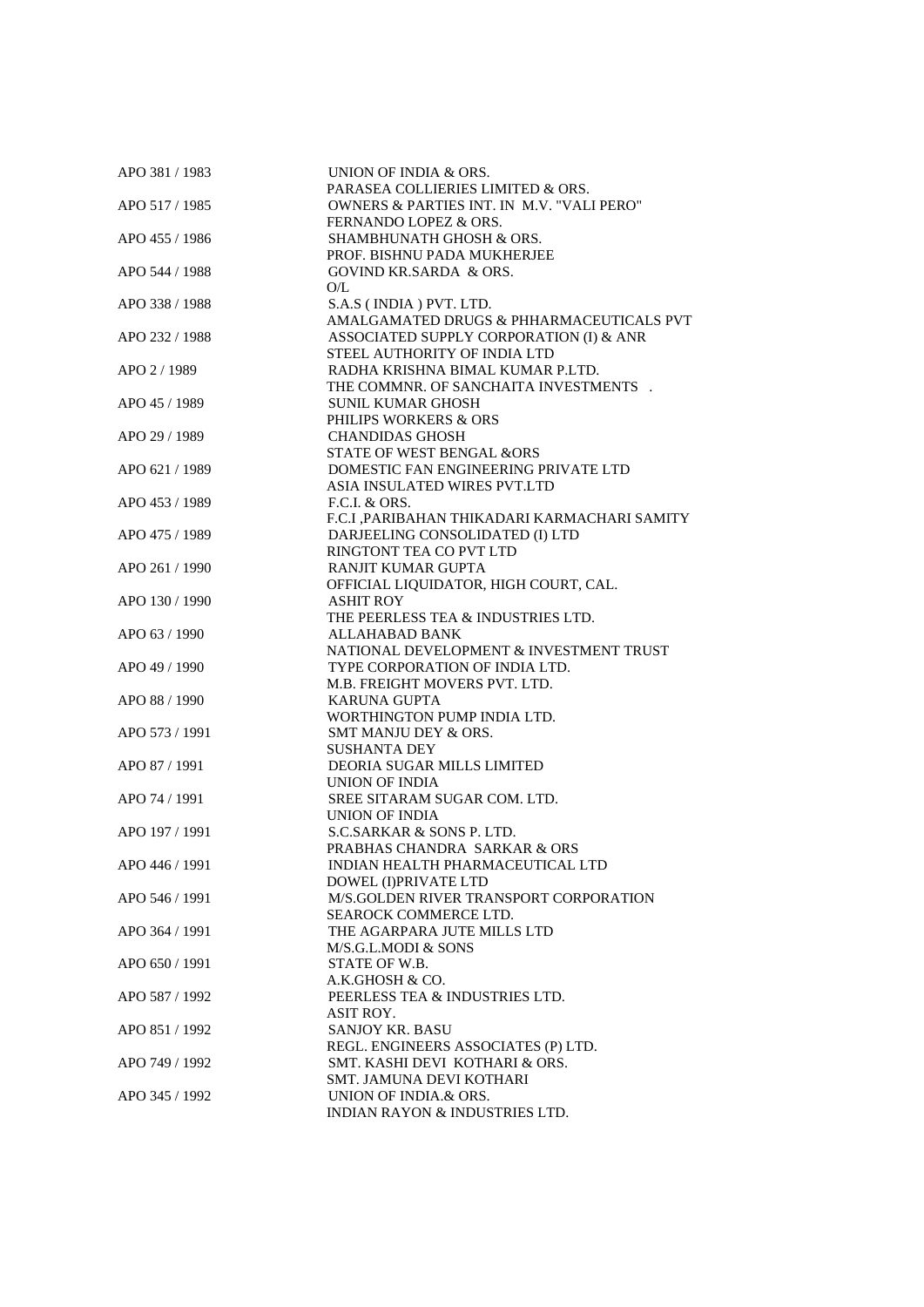| APO 636 / 1992  | DEBOTOSH BRAHMA                             |
|-----------------|---------------------------------------------|
|                 | <b>ANUP KR.MITRA</b>                        |
| APO 559 / 1992  | <b>ALLAHABAD BANK</b>                       |
|                 | SRI PRABHAT CH. PANDEY                      |
| APO 930 / 1992  | HINDUSTHAN STEEL WORKS LTD.                 |
|                 | S.P.TRADING CO.                             |
| APO 537 / 1993  | DR. JABED ALI SHAIKH                        |
|                 | MAHESH CHAND L.& RE. & AGR. IMPVT.CO.PVT.   |
| APO 1053 / 1993 | INDUSTRIAL RECONSTRUCTION BANK OF INDIA.    |
|                 | O.L.BENGAL POTTERIES LTD.(IN LIQN)          |
| APO 053 / 1993  | CENTRAL COALFIELDS LTD.                     |
|                 | M/S BHILAI CHEMICAL INDUSTRIES & ORS        |
| APO 971 / 1993  | <b>M.SRIPATHI</b>                           |
|                 | STATE OF W.B.                               |
| APO 825 / 1993  | M/S. ASHIRBAD MOVERS (P) LTD                |
|                 | OFFICIAL LIQUIDATOR, HIGH COURT CAL.        |
| APO 744 / 1993  | QUALITY TEA ALANTATIONS PVT.LTD             |
|                 | <b>COMPANY LAW BOARD</b>                    |
| APO 760 / 1993  | KRISHNA KUMAR SINGHANIA                     |
|                 | O/L, HIGH COURT, O.S. CAL.                  |
| APO 447 / 1993  | <b>JAMILUR RAHAMAN</b>                      |
|                 | C.E.S.C. LTD.                               |
| APO 174 / 1993  | NATIONAL DISTILLERY & CHEMICAL CORPN.LTD/HA |
|                 | OFFICIAL LIQUIDATOR                         |
| APO 467 / 1993  | ASHISH COMMERCIAL COMPANY                   |
|                 | SRI ARUN KUMAR PRASAD & ORS.                |
| APO 459 / 1993  | CHEMCROWN (INDIA) LTD                       |
|                 | SANDOZ (INDIA) LTD                          |
| APO 683 / 1994  | <b>NAZMA KHATOON</b>                        |
|                 | <b>MESSRS. LAXMI INVESTORS</b>              |
| APO 409 / 1994  | <b>BINAY FABRICATORS.</b>                   |
|                 | SWAIKA VANASPATI PRODUCTS LTD.              |
| APO 352 / 1994  | M/S. BAGLA ENGINEERING CO. LTD.             |
|                 | CENTRAL INLAND WATER TRANSPORT CORP         |
| APO 119 / 1994  | IN THE MATTER OF CRESSWELL BREWERIES LTD    |
|                 | SANTIMOY MULLICK O/LHIGH COURT              |
| APO 439 / 1994  | <b>SYNDICATE BANK</b>                       |
|                 | NATIONAL SCREW & WIRE PRODUCTS LTD.         |
| APO 724 / 1994  | MANICK CHAND CHAND JAJODIA & ORS.           |
|                 | LALCHAND AGARWAL                            |
| APO 424 / 1994  | SMT. SUSMITA GHOSH                          |
|                 | M/S BURROUGHS WELCOME (INDIA) LTD.          |
| APO 197 / 1994  | SMT.BIVA CHATTERJEE                         |
|                 | BANK OF CALCUTTA (IN LIQN.)                 |
| APO 243A / 1994 | TEXTILE PROCESSING CORPN OF IND LTD E.U     |
|                 | O/L                                         |
| APO 506 / 1994  | STATE OF WEST BENGAL & ORS.                 |
|                 | <b>SHYAMAL GUPTA</b>                        |
| APO 682 / 1994  | SMT. INDIRA DEVI KANODIA                    |
|                 | <b>RAM SWARUPE GOPE</b>                     |
| APO 83 / 1994   | O/L,HIGH COURT,CAL                          |
|                 | M/S. ACCHURAM KALKHOF & CO.(SHELLAC)P.L.    |
| APO 34 / 1995   | S.ROYCHOWDHURY & CO.                        |
|                 | RANGA JABA SOAP AND CHEMICALS WORKS(P)LT    |
| APO 109 / 1995  | STATE OF W.B. & ORS.                        |
|                 | <b>JAYANTA GOHO</b>                         |
| APO 498 / 1995  | <b>BALAI CH. PAUL &amp; ANR.</b>            |
|                 | <b>SMT. ARATI BASU</b>                      |
|                 |                                             |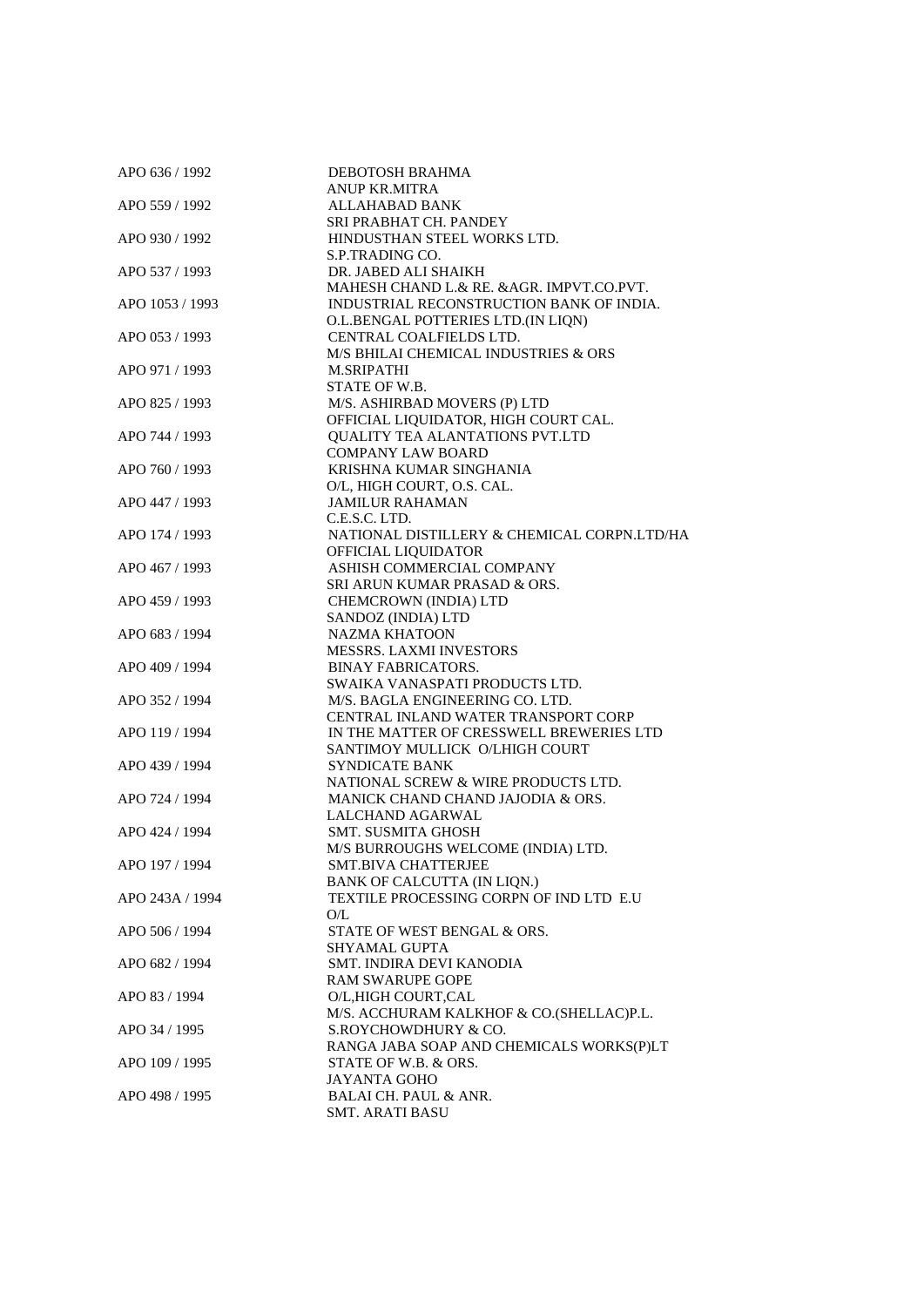| APO 102 / 1995  | UNIVERSAL PAPER MILLS LIMITED<br>UNION OF INDIA & OTHERS |
|-----------------|----------------------------------------------------------|
| APO 2560 / 1995 | <b>SHAHDAT HOSSAIN &amp; ORS</b>                         |
|                 | R.D.B.IND.LTD.                                           |
| APO 790 / 1995  | M/S.BHARAT COAL CONCERN & ANR.                           |
|                 | <b>EASTERN COAL FIELDS LTD</b>                           |
| APO 487 / 1995  | <b>BIMAL KUMAR NOPANY</b>                                |
|                 | <b>BIBHAS CHANDRA LAHA</b>                               |
|                 |                                                          |
| APO 365 / 1995  | MCLEOD & CO. LTD.                                        |
|                 | <b>BHAGAWATI PRASAD @ B.P.SARAF</b>                      |
| APO 62 / 1995   | <b>COLLECTOR OF CUSTOMS &amp; ANR</b>                    |
|                 | KAMAL KOTHARI & ORS.                                     |
| APO 74 / 1995   | BROOKE BOND LIMTON INDIA LTD.                            |
|                 | KWALITY ICE CREAMS (INDIA) LTD.                          |
| APO 14 / 1995   | GOVT.OF INDIA/BHARAT SARKAR/MIN.OF HOME                  |
|                 | PARESH CHANDRA DAS                                       |
| APO 68 / 1995   | <b>SRI TAM CHANDRA DEY</b>                               |
|                 | INDIAN OIL CORPN. & ORS.                                 |
| APO 11 / 1996   | REGIONAL PROVIDENT FUND COMMISSIONER, W.B.,              |
|                 | W.E.CRESWELL & CO. PVT. LTD.                             |
| APO 467 / 1996  | COMM. OF INCOME TAX, W.B.-II & ORS.                      |
|                 | MINING MACHINERY & EXPLOSIVE PVT. LTD.                   |
| APO 257 / 1996  | CAPRI HOME PRODUCTS LTD. & ORS.                          |
|                 | REGL. P.F. COMM.                                         |
| APO 5/1996      | SANDHYA NASKAR                                           |
|                 | THE STATE OF W.B.                                        |
| APO 468 / 1996  | DY.COMMR.OF I.TAX SPL. RANGE -22 CAL                     |
|                 | PODDAR UDYOG LTD.                                        |
| APO 362 / 1996  | KABUSHIKI KAISHA TOSHIBA (TOSHIBA CORPORATIO             |
|                 | <b>TOSHIBA APPLINCES COMPANY</b>                         |
| APO 633 / 1997  | MERCANTILE CONSTRUCTION COMPANY & ANR.                   |
|                 | STEEL AUTHORITY OF INDIA LTD.                            |
| APO 178 / 1997  | <b>GILLETTE INTERNATIONAL</b>                            |
|                 | R.K.MALHOTRA                                             |
| APO 75 / 1997   | TRIUMPH INVESTMENTS LTD. & ANR.                          |
|                 | P.P.SINGH                                                |
| APO 208 / 1998  | EDEN COSMETICS LTD.                                      |
|                 | SMITHKLINE BEECHAM CONSUMER HEALTH GMBH                  |
| APO 972 / 1998  | W.B.PHARMACEUTICAL & PHYTO.DEV.CORP.LTD.                 |
|                 | M/S RUNGAJAUN TEA & PLANTATION IND.P.LTD                 |
| APO 736 / 1998  | <b>EASTERN ENGINEERING WORKS</b>                         |
|                 | <b>HOOGHLY DOCK &amp; PORT ENGINEERS LTD.</b>            |
| APO 721 / 1998  | W.B. CHEMICAL INDUSTRIES LTD.                            |
|                 | SMT. KRISHNA SAHA                                        |
| APO 641 / 1998  | <b>CLASSIC GLOBAL SECURITIES LTD</b>                     |
|                 | <b>JUGAL KISHOR MODI</b>                                 |
| APO 23 / 1998   | BIHAR STATE INDUSTRIAL DEV CORPN LTD                     |
|                 | <b>ASIATIC OXYGEN LTD</b>                                |
| APO 252 / 1998  | <b>GRAVURE PRESS LTD.</b>                                |
|                 | CASTLE DELLON INDUSTRIES LTD.                            |
| APO 160 / 1998  | BENGAL RIVER SERVICE CO.LTD.                             |
|                 | <b>SMT. MANJU ROY</b>                                    |
|                 |                                                          |
| APO 3/1998      | BOWREAH COTTON MILLS CO.LTD.                             |
|                 | PAPER PACK INDUSTRIES                                    |
| APO 1/1998      | M/S BOWREAH COTTON MILLS CO.LTD.                         |
|                 | <b>M/S PAPER PACK INDUSTRIES</b>                         |
| APO 674 / 1998  | <b>BHARAT BRAKES &amp; VALVES LTD</b>                    |
|                 | SRI KEWAL KRISHNA JOSHI                                  |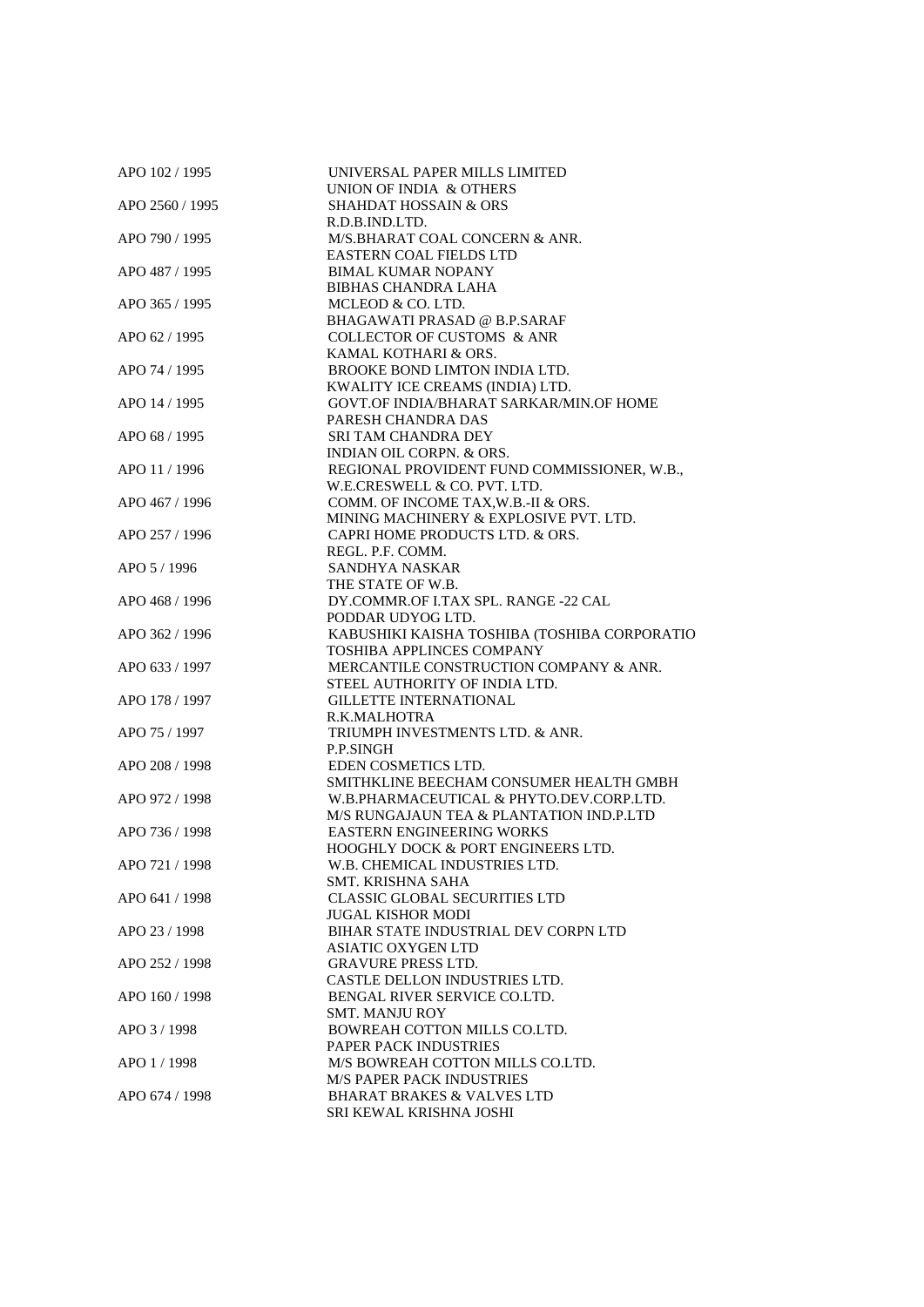| APO 804 / 1998 | <b>SUNIL KR. RUDRA &amp; ORS.</b>        |
|----------------|------------------------------------------|
|                | JYOTIRMOY RUDRA                          |
| APO 394 / 1998 | STATE BANK OF INDIA                      |
|                | S.P.ARORA & SONS.P.LTD.                  |
| APO 101 / 1998 | LYNX INDIA LTD.                          |
|                | DIPANKAR MUKHERJEE                       |
| APO 435 / 1998 | AURORA ATHLETICS ASSOCIATION & ANR.      |
|                | <b>STATE OF WEST BENGAL</b>              |
|                |                                          |
| APO 274 / 1998 | <b>MAHENDRA MISHRA</b>                   |
|                | SABYASACHI RAKSHIT                       |
| APO 747 / 1999 | RADHA KRISHNA RAI                        |
|                | ALLAHABAD BANK                           |
| APO 277 / 1999 | KEJRIWAL TRADING CO. LTD.                |
|                | JAN TIPS P.LTD.                          |
| APO 119 / 1999 | SHAWKAT KAMAL                            |
|                | <b>ESKAY LEATHER PRODUCTS</b>            |
| APO 763 / 1999 | CONCRETE DEVELOPERS LTD.                 |
|                | GYANIRAM & SONS PVT. LTD.                |
| APO 738 / 1999 | DIPAK KUMAR HIMATSINGKA & ANR            |
|                | RAKESH HIMATSINGKA                       |
| APO 709 / 1999 | PROBHAT C. GOENKA.                       |
|                | DIPAK KUMAR HIMATSINGKA                  |
| APO 133 / 1999 | ALLAHABAD BANK                           |
|                |                                          |
|                | ASHOKE INDUSTRIES LTD & ORS              |
| APO 472 / 1999 | EASTERN MINERAL & TRADING AGENCY         |
|                | STEEL AUTHORITY OF INDIA LTD             |
| APO 563 / 1999 | ANGURBALA SHAW & ORS,                    |
|                | SATYA HOTELS (P) LTD.                    |
| APO 611 / 1999 | NATIONAL TEXTILE CORP.U.P.LTD.           |
|                | NARENDRA NATH ADI                        |
| APO 335 / 1999 | <b>M/S A.SREENIVASAN</b>                 |
|                | <b>RAMESH DOSHI</b>                      |
| APO 89 / 2000  | JENSON & NICHOLSON (INDIA) LTD.          |
|                | UNION BANK OF INDIA                      |
| APO 78 / 2000  | SHRIRAM INVESTMENTS LTD.                 |
|                | <b>JWALA PRASAD TIWARI</b>               |
| APO 446 / 2000 | VINOD KR. CHAMARIA                       |
|                | THE OFFICIAL LIQUIDATOR                  |
| APO 155 / 2000 | TESKON FOOTWEAR PVT. LTD.,               |
|                | OFFICIAL LIQUIDATOR                      |
| APO 42 / 2000  | MANOHAR LAL MOHTA & ORS.                 |
|                | SRI GANESH PROPERTIES PVT.LTD.           |
|                |                                          |
| APO 41 / 2000  | MANOHAR LAL MOHTA & ORS.                 |
|                | SRI GANESH PROPERTIES PVT.LTD.           |
| APO 483 / 2000 | ABHIYAN CARRIERS P.LTD.                  |
|                | EAST INDIA UDYOG LTD.                    |
| APO 256 / 2000 | ARC HOLDING LTD. & ANR.                  |
|                | RISHRA STEEL LTD.                        |
| APO 484 / 2000 | ASHFAQUE AHMED KHAN & ORS.               |
|                | SHAIKH HABIBULLAH                        |
| APO 577 / 2000 | SHIVA TECHNOCOM P.LTD.                   |
|                | THE SMALL TOOLS MANUFACTURING CO.OF IND. |
| APO 576 / 2000 | SHIVA TECHNOCOM P.LTD.                   |
|                | SMALL TOOLS MANUFACTURING CO.OF INDIA    |
| APO 230 / 2000 | VEEDOL INTERNATIONAL LTD.                |
|                | TIDE WATER OIL CO. (INDIA) LTD.          |
|                | NUCENT FINANCE LTD.                      |
| APO 534 / 2000 |                                          |
|                | VECEE CEMENTOLITES & INDUSTRIES LTD.     |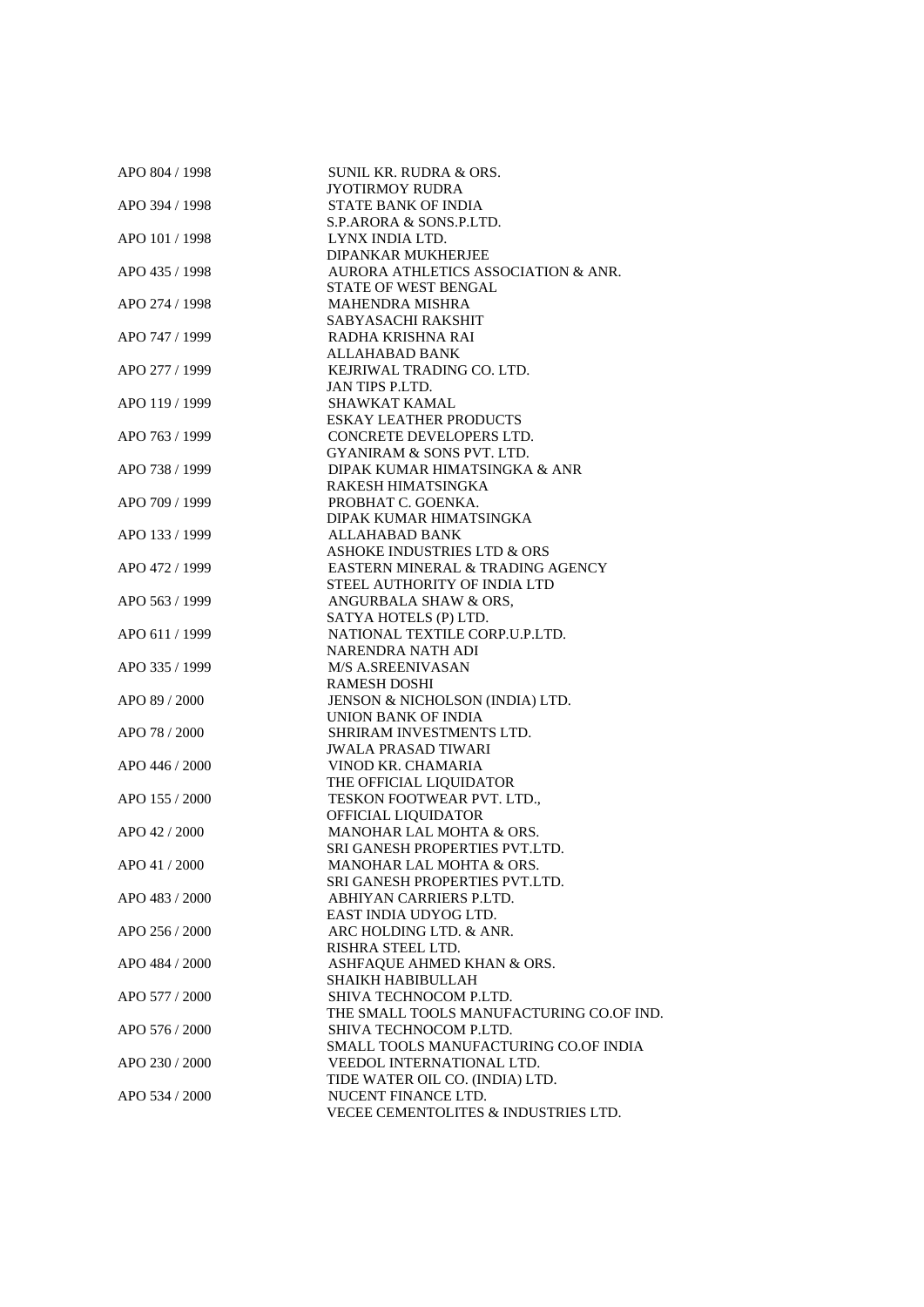| APO 526 / 2000  | THE OWNERS & PART INT IN V.M.V.PR.VALUE  |
|-----------------|------------------------------------------|
|                 | MITSUI OSK LINES LTD.                    |
| APO 522 / 2000  | MERCANTILE CONSTRUCTION CO. & ANR.       |
|                 | STEEL AUTHORITY OF INDIA LTD.            |
| APO 521 / 2000  | HOWRAH MILLS CO. LTD. & ANR.             |
|                 | STATE OF W.B.                            |
| $APO$ 1 / 2000  | <b>JITENDRA KUMAR SINGH</b>              |
|                 | <b>LAJJARAM SINGH &amp;ORS</b>           |
| APO 93 $/$ 2000 | M.D.C.S.T.C. & ORS.                      |
|                 | SANTI RANJAN DAS                         |
| APO 227 / 2000  | <b>GRASIM INDUSTRIES LTD.</b>            |
|                 | RAGHUNATH BASUDEV SOMANI (S/A)           |
| APO 29 $/$ 2000 | HELIOS FINANCE & INVESTMENTS LTD. & ORS. |
|                 | UNION OF INDIA                           |
| $APO$ 40 / 2000 | <b>MANOHAR LAL MOHTA &amp; ORS.</b>      |
|                 | <b>SRI GANESH PROPERTIES PVT.LTD.</b>    |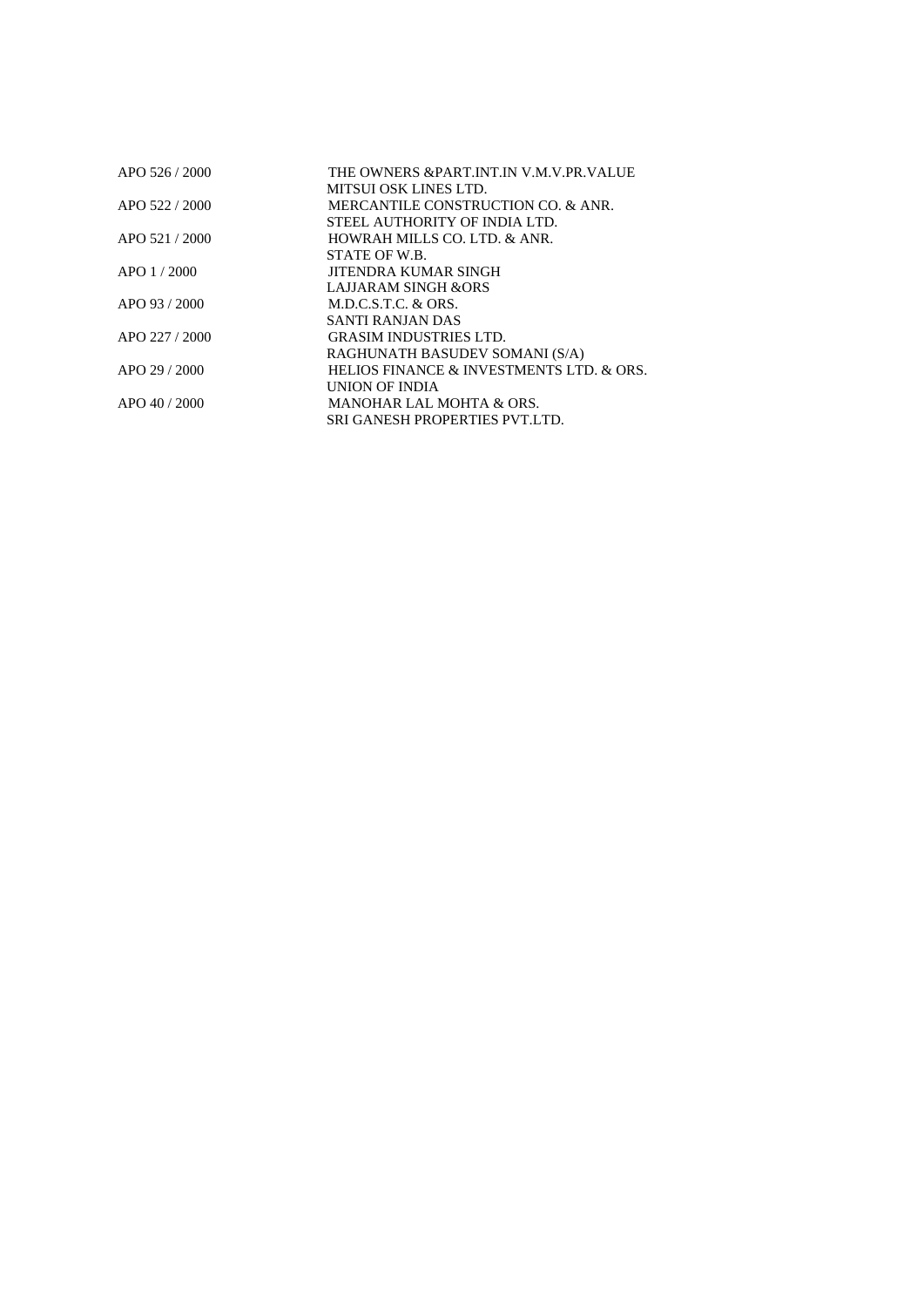| APOT 159 / 1995 | STATE BANK OF BIKANEER.<br>OFFFICIAL LIQUIDATOR. |
|-----------------|--------------------------------------------------|
| APOT 151 / 1995 | COAL INDIA LTD.                                  |
|                 | <b>MANISH TRADERS</b>                            |
| APOT 114 / 1995 | <b>SOUMENDRA BANERJEE</b>                        |
|                 | METROPOLITAN LABORATORY NURSING HOME             |
| APOT 66 / 1996  | BOARD OF TRUSTEES FOR THE PORT OF CAL            |
|                 | INDIA TRIDENT MARITIME (P) LTD.                  |
| APOT 202 / 1996 | EAST INDIA PHARMACEUTICAL WORKS LTD.             |
|                 | E.S.I.                                           |
| APOT 432 / 1996 | ANUSHREE JALAN.                                  |
|                 | BAJRANG PRASAD JALAN.                            |
| APOT 588 / 1996 | COMMR. OF I.TAX; W.B.-II; CAL. & ORS.            |
|                 | M/S.MINIG MACHINERY & EXPLOSIVE P.LTD.           |
| APOT 516 / 1996 | EASTERN COALFIELDS LTD.                          |
|                 | CEN.GOVN.INDUSTRIAL TRIBUNAL AND ORS             |
| APOT 671 / 1996 | UNITED BANK OF INDIA                             |
|                 | OFFICIAL LIQUIDATOR                              |
| APOT 593 / 1996 | <b>JAYANTA PAUL</b>                              |
|                 | THE STATE OF WEST BENGAL & ORS.                  |
| APOT 677 / 1996 | <b>ICON ELECTRONICS PVT LTD</b>                  |
|                 | <b>G S PROPERTY PVT LTD</b>                      |
| APOT 542 / 1996 | ALL INDIA SHAW WALLACE EMPLOYEES FED.            |
|                 | SHALL WALLACE & CO. LTD.                         |
| APOT 173 / 1996 | <b>SABRA KHATOON</b>                             |
|                 | THE STATE OF W.B.                                |
| APOT 43 / 1996  | <b>SUBHASH CH.BASAK</b>                          |
|                 | TAPAS KR.SETH                                    |
| APOT 15 / 1996  | REGIONAL PROVIDENT FUND COMMISSIONER WB.         |
|                 | W.B.CRENWELL & CO (P)LTD, PROVIDENT INST         |
| APOT 116 / 1997 | PANKAJ KUMAR DUBEY                               |
|                 | <b>IDEAL CRADIT PVT.LTD.</b>                     |
| APOT 228 / 1997 | R.B.MARINA P.LTD.                                |
|                 | THE DAVID PAUL CHARLES TRUST                     |
| APOT 196 / 1997 | <b>S.CHATTERJEE &amp; SONS</b>                   |
|                 | STATE OF W.B.                                    |
| APOT 960 / 1997 | STATE OF W.B. & ORS.                             |
|                 | SILA ROY                                         |
| APOT 729 / 1997 | <b>DILIP KUMAR DAS</b>                           |
|                 | <b>DIPAK KUMAR SEN</b>                           |
| APOT 547 / 1997 | MACKINON MACKENZIE & CO.LTD. AND ANR             |
|                 | CAL.MUNICIPAL CORPORATION AND ORS                |
| APOT 575 / 1997 | <b>SANTOSH KUMAR BAGDI</b>                       |
|                 | STATE OF WEST BENGAL                             |
| APOT 608 / 1997 | <b>BHARAT COKING COAL LTD.</b>                   |
|                 | <b>MADAN MOHAN PRASAD</b>                        |
| APOT 323 / 1997 | EXPORT CREDIT GUARANTEE CORPN. OF INDIA AND      |
|                 | ASSAM BROOK EXPORTS LTD AND ORS                  |
| APOT 28 / 1997  | <b>UCO BANK</b>                                  |
|                 | <b>AMULYADHAN PAUL</b>                           |
| APOT 234 / 1997 | <b>BIDYUT KR.GUPTA</b>                           |
|                 | W.B.STATE WERE HOUSING CORP. AND ORS             |
| APOT 540 / 1997 | EASTERN COALFIELDS LTD.                          |
|                 | KARI RAJBHAR                                     |
| APOT 539 / 1997 | EASTERN COALFIELDS LTD.                          |
|                 | SHIBNATH RAJBHAR                                 |
| APOT 240 / 1997 | <b>SHANE ELAHI &amp; ANR.</b>                    |
|                 | RESERVE BANK OF INDIA                            |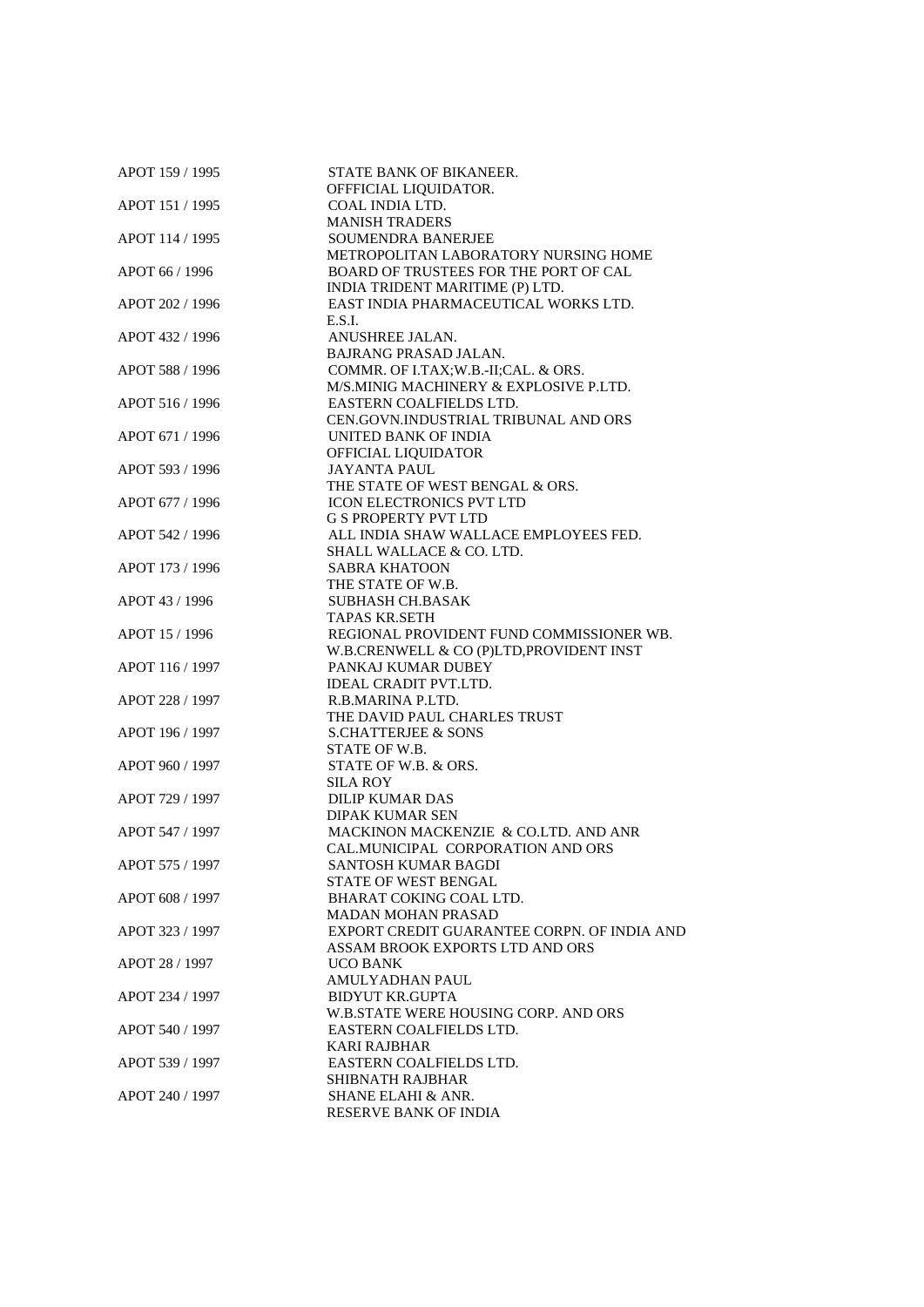| APOT 464 / 1997 | UMESH COLD STORAGE.                        |
|-----------------|--------------------------------------------|
|                 | W B STATE ELECTRICITY BOARD                |
| APOT 687 / 1997 | CASION FINANCE & INVESTMENT INDIA LTD      |
|                 | <b>MS/MRS MOITRALI MUKHERJEE</b>           |
| APOT 672 / 1997 | THE CAL.MUNICIPAL CORPORATION              |
|                 | SABIR HAQUE MOLLAH                         |
| APOT 561 / 1997 | ICI INDIA LTD.                             |
|                 | NAFFAR CHAND JUTE MILLS LTD.               |
|                 | ICI INDIA LTD.                             |
| APOT 560 / 1997 | NAFFAR CHAND JUTE MILLS LTD.               |
|                 |                                            |
| APOT 586 / 1997 | BISWAKARMA BRASS BELL METAL MFR.ASSON.     |
|                 | EASTERN COALFIELDS LTD.                    |
| APOT 449 / 1997 | <b>BIMAL KUMAR KEJRIWAL</b>                |
|                 | DUNCANE LEASING & FINANCIAL SERVICES LTD   |
| APOT 448 / 1997 | <b>SUPRA EXPORTS</b>                       |
|                 | DUNCAN LEASING & FINANCIAL SERVICES LTD.   |
| APOT 15 / 1997  | <b>MANTU DEY</b>                           |
|                 | <b>SUNIL CH. BORAL</b>                     |
| APOT 447 / 1997 | SHYAM SUNDER KEJRIWAL                      |
|                 | DUNCAN LEASING FINANCIAL SERVICES LTD.     |
| APOT 46 / 1997  | <b>GOODRICKE GROUP LTD. &amp; ANR.</b>     |
|                 | THE AGRICULTURAL INCOME TAX OFFICER.       |
| APOT 78 / 1997  | ALLERGAN INC.                              |
|                 | MILMETCT THO INDUSTRIES                    |
| APOT 140 / 1997 | UNION OF INDIA & ORS.                      |
|                 |                                            |
|                 | STEEL FABS (I) LTD.                        |
| APOT 254 / 1997 | <b>SHEKH RAHMAN</b>                        |
|                 | THE STATE OF WEST BENGAL AND ORS           |
| APOT 97 / 1997  | BHARAT COKING COAL LTD.                    |
|                 | M/S FAIRDEAL SUPPLIERS (P) LTD.            |
| APOT 432 / 1997 | <b>BHAGABATI DALMIA</b>                    |
|                 | KUSHAL CHANDRA PANDEY                      |
| APOT 345 / 1997 | W.B MINERAL DEVELOPMENT & TRADING CORP.    |
|                 | PRANAB KUMAR CHAKRABARTY                   |
| APOT 186 / 1997 | RANADHIR KR. SINHA                         |
|                 | UNITED CREDIT LTD.                         |
| APOT 73 / 1997  | M/S PODDAR UDYOG LTD.                      |
|                 | STATE OF W.B.                              |
| APOT 129 / 1997 | ASSAMBROOK EXPORTS LTD. & ANR.             |
|                 | EXPORT CREDIT GURANTEE CORP.OF INDIA LTD   |
| APOT 193 / 1998 | KALPANA POLYTEC INDIA LTD.                 |
|                 | <b>UNION OF INDIA</b>                      |
| APOT 64 / 1998  | RT.REV.DINESH CHANDRA GARAI & ORS.         |
|                 | M.P.NIHALINI & CO.                         |
|                 |                                            |
| APOT 350 / 1998 | KANCHAN OILINDUSTRIES LTD.                 |
|                 | W.B.ESSENTIAL SUPPLY COMMODITIES CORP.     |
| APOT 42 / 1998  | ABDUL KASEM.                               |
|                 | THE WEST BENGAL MADRASAH EDUCATION BOARD & |
| APOT 222 / 1998 | <b>DEBASHISH GHOSE</b>                     |
|                 | ALOKE KUMAR MONDAL                         |
| APOT 217 / 1998 | SUPRINTENDENT OF POLICE, CENTRAL           |
|                 | <b>SUSHIR KUMAR ROY</b>                    |
| APOT 343 / 1998 | <b>MAHENDRA MISHRA</b>                     |
|                 | MR.SABYASACHI RAKSHIT                      |
| APOT 162 / 1998 | DR.R.C.SHARMA                              |
|                 | THE TRUSTEES OF THE INDIAN MUSEUM AND ORS  |
| APOT 137 / 1998 | SAMARESH MUKHERJEE & ANR.                  |
|                 | STATE OF WEST BENGAL AND ANR               |
|                 |                                            |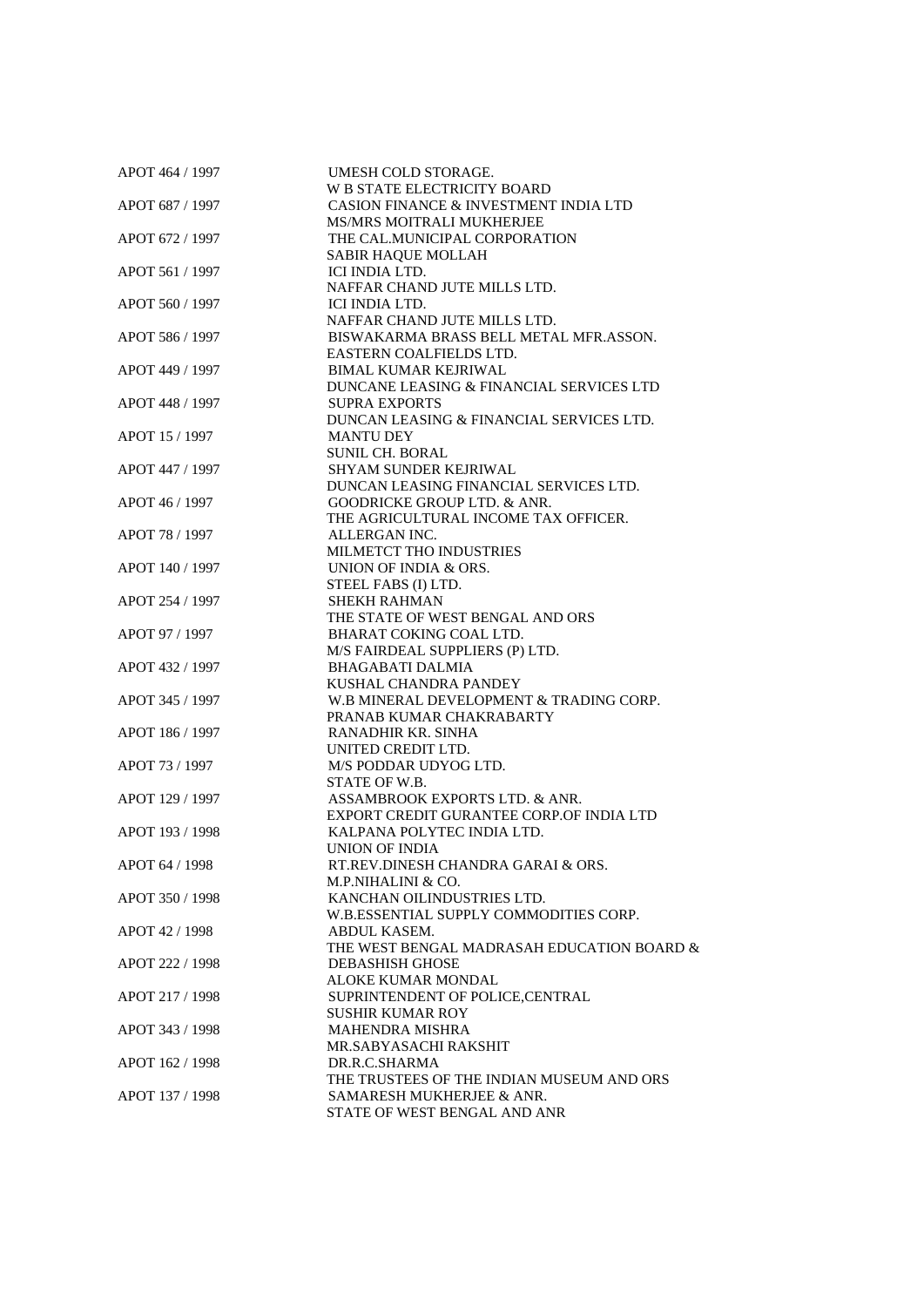| APOT 361 / 1998  | HIRU BHABWANDAS HIRA NANDIES             |
|------------------|------------------------------------------|
|                  | <b>UNION OF INDIA</b>                    |
| APOT 51 / 1998   | GEEKAYEXIM (INDIA) LTD.                  |
|                  | DCM DAEWOO MOTORS LTD.                   |
| APOT 132 / 1998  | BRIGHT CNSUMER CO-OPERATIVE & STORES LTD |
|                  | THE CHIF COMMISSIONER OF CUSTOMS         |
| APOT 499 / 1998  | PHEROZE ENGINEER & ORS                   |
|                  | NICCO UCO FINANCIAL SERVICES LIMITED     |
| APOT 284 / 1998  | <b>BISWANATH HANSDA</b>                  |
|                  | UNION OF INDIA                           |
| APOT 128 / 1998  | <b>GOPAL CHANDRA DEBNATH</b>             |
|                  |                                          |
|                  | <b>UNION OF INDIA</b>                    |
| APOT 690 / 1998  | S.B.INTERNATIONAL LTD.                   |
|                  | A.TOSH & SONS INDIA PVT.LTD.             |
| APOT 452 / 1998  | WEST BENGALBOARD OF SECONDARY EDUCATION  |
|                  | <b>SUBHANKAR GHATAK</b>                  |
| APOT 574 / 1998  | <b>BENGAL ROADWAYS</b>                   |
|                  | STATE BANK OF SAURASTHA                  |
| APOT 281 / 1998  | STATE TRANSPORT AUTHORITY W.B.           |
|                  | <b>MILAN KR.PURI</b>                     |
| APOT 645 / 1998  | KANHAIYA MISHRA                          |
|                  | HINDUSTHAN STEEL WORKS CONSTRUCTION LTD. |
| APOT 609 / 1998  | JT.DIR.GENERAL OF FOREIGN TRADE & ORS.   |
|                  | <b>GANAPATI EXPORTS LTD.</b>             |
|                  |                                          |
| APOT 796 / 1998  | CLASSIC GLOBAL SECURITIES LTD.           |
|                  | <b>JUGAL KRISHNA MODI</b>                |
| APOT 874 / 1998  | M/S.CONTINENTAL STEEL STAR               |
|                  | CESC LTD.                                |
| APOT 872 / 1998  | W.B.STATE WARE HOUSING CORP. & ORS.      |
|                  | PRASANTA CHAKRABARTY                     |
| APOT 981 / 1998  | WILKIN PLASTICS PVT. LTD.                |
|                  | C.E.S.C. LTD.                            |
| APOT 904 / 1998  | EASTERN COALFIELDS LTD.                  |
|                  | RAJENDRA PRASAD RAWANI AND ORS           |
| APOT 606A / 1998 | STATE OF WEST BENGAL                     |
|                  | <b>MRINMOY DAS</b>                       |
| APOT 887 / 1998  | TRIVENI BYPER CO.LTD.                    |
|                  | OWN.& PART.INT.IN VESSEL M.V.MARIA-G     |
| APOT 910 / 1998  | SC."JOHNSON JUNIOR"SRL                   |
|                  |                                          |
|                  | TRIVENI BYAPAR CO.                       |
| APOT 894 / 1998  | <b>UDAY CHAND SARKAR</b>                 |
|                  | THE STATE OF WEST BENGAL                 |
| APOT 843 / 1998  | JARDINE HENDERSON LTD.                   |
|                  | BARANAGAR JUTE FACTORY PLC (IN LIQN.)    |
| APOT 818 / 1998  | M/S BRAITHWAITE & CO. LTD.               |
|                  | M/S AGARWAL CONSTRUCTION CO.             |
| APOT 560 / 1998  | <b>ELSCINT LIMITED</b>                   |
|                  | DIASCANS (INDIA) LTD                     |
| APOT 415 / 1998  | <b>UNION OF INDIA</b>                    |
|                  | PODDAR UDYOG LTD.                        |
| APOT 422 / 1998  | <b>SMT. CHITRA ROY &amp; ORS.</b>        |
|                  | STATE OF W.B.                            |
| APOT 684 / 1998  | KHURSHID ANWAR &ORS                      |
|                  | <b>HASHEEB AHMED</b>                     |
|                  |                                          |
| APOT 665 / 1998  | GEETA GANESH PROMOTERS LTD. & ANR.       |
|                  | STATE OF W.B. AND ORS                    |
| APOT 34 / 1998   | MIRZA AHMED ISPHANI & ORS.               |
|                  | <b>AGA MD.SHIRAJEE</b>                   |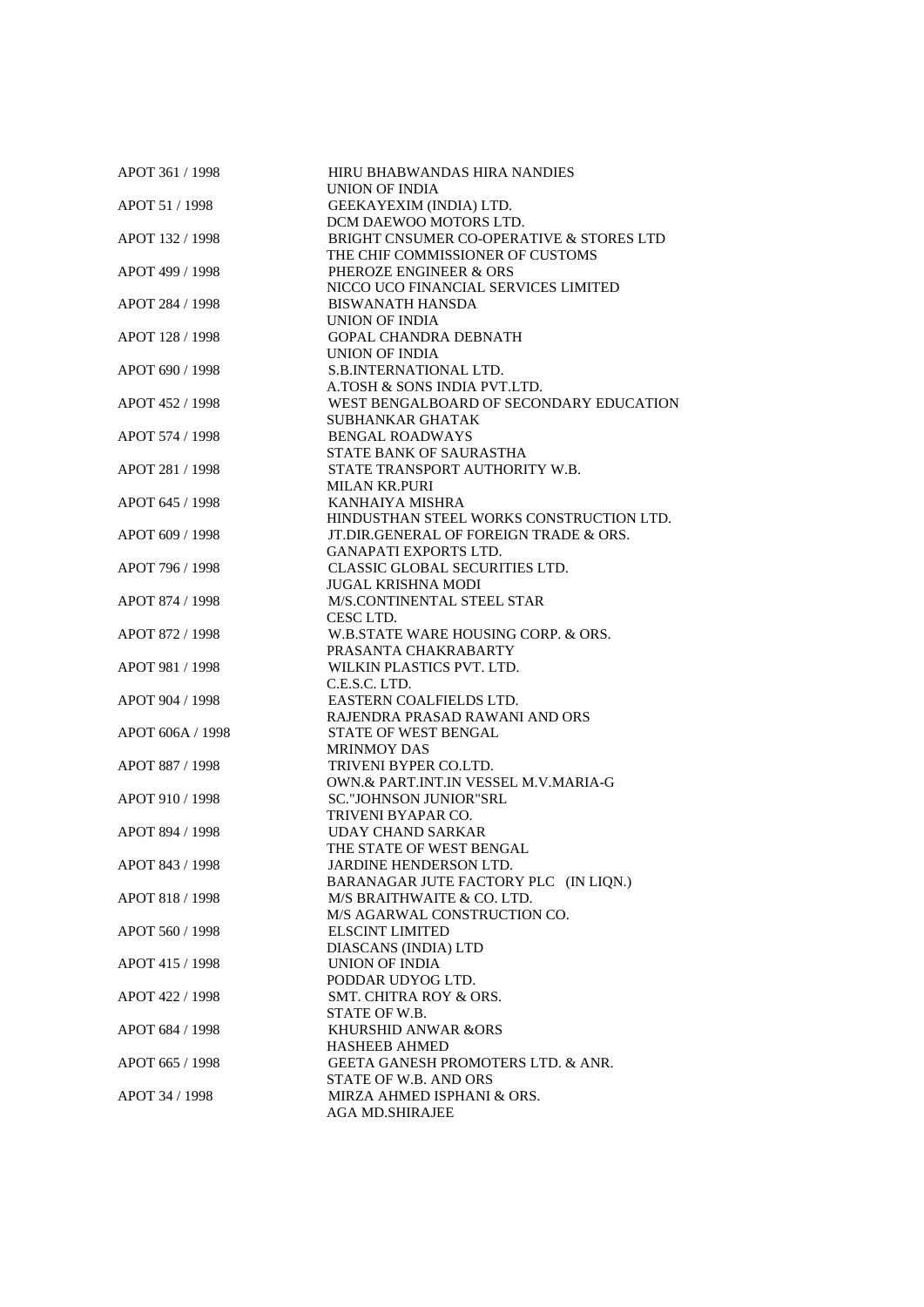| APOT 4 / 1998    | RATHINDRA NARAYAN BASU                   |
|------------------|------------------------------------------|
|                  | <b>SAROJ PODDAR</b>                      |
| APOT 3 / 1998    | M/S.BAWREAH COTTON MILLS CO LTD.         |
|                  | <b>M/S.PAPER PACK INDUSTRIES</b>         |
| APOT 1000 / 1998 | BARINDRALAL CHAKRABORTY                  |
|                  | POWER TOOLS & APPLIANCES CO.LTD.         |
| APOT 1343 / 1998 | SMT. IRA MUKHERJEE                       |
|                  | HIRENDRANATH BHATTACHARJEE               |
| APOT 999 / 1998  | <b>UCO BANK</b>                          |
|                  | <b>SRI P.K.BARAI</b>                     |
| APOT 837 / 1998  | <b>RAJORSHI DE</b>                       |
|                  | UNIVERSITY OF CALCUTTA                   |
| APOT 211 / 1998  | DEVENDRA PRASAD SINGH                    |
|                  | UNION OF INDIA AND ORS                   |
| APOT 945 / 1998  | NARAYAN PRASAD LOHIA.                    |
|                  | NIKUNJ KUMAR LOHIA.                      |
| APOT 940 / 1998  | NARAYAN PRASAD LOHIA                     |
|                  | NIKUNJ KUMAR LOHIA                       |
| APOT 222 / 1999  | BHARAT COKING COAL LTD.                  |
|                  | SURENDRA PRATAP NARAYAN SINGH            |
| APOT 631 / 1999  | NISIT KUMAR MUKHERJEE                    |
|                  | STATE OF W.B.                            |
| APOT 539 / 1999  | <b>DIPTEN BANERJEE</b>                   |
|                  |                                          |
|                  | STATE OF W.B. AND ORS                    |
| APOT 297 / 1999  | CASSION FINANCE & INVESTMENT (INDIA) LTD |
|                  | MOITRALI MOOKHERJEE                      |
| APOT 282 / 1999  | CASSION FINANCE & INVESTMENT (I) LTD.    |
|                  | MOITRALI MOOKHERJEE                      |
| APOT 275 / 1999  | <b>GOBINDA LAL SAHA</b>                  |
|                  | <b>S.BISWAS</b>                          |
| APOT 256 / 1999  | SAGUN CHEMICAL PVT.LTD.                  |
|                  | METAL SCRAP TRADE CORP. LTD.             |
| APOT 235 / 1999  | COMM. OF CUSTOMS & ORS.                  |
|                  | NAVNEET KR.DIDWANI                       |
| APOT 646 / 1999  | SANCHAYANI SAVINGS INVESTMENTS (I) LTD.  |
|                  | STATE OF W.B.                            |
| APOT 439 / 1999  | <b>SMT. DEBJANI GHOSH</b>                |
|                  | <b>SMT. KABERI DAS</b>                   |
| APOT 596 / 1999  | W.B.COLLEGE SERVICE COMMISSION           |
|                  | <b>ASIM KUMAR RAY</b>                    |
| APOT 201 / 1999  | INDIAN EXPRESSNEWS PAPERS (BOMBAY)P.LTD. |
|                  | <b>B.G.SAMPAT</b>                        |
| APOT 572 / 1999  | KUMKUM MITTAL & ORS.                     |
|                  | <b>MR.ROBIN PAUL</b>                     |
| APOT 505 / 1999  | <b>BHASKAR JYOTI DEB</b>                 |
|                  | UNION OF INDIA                           |
| APOT 504 / 1999  | S.N.ENTERPRISES PVT. LTD.                |
|                  | KANAK PROJECTS LTD.                      |
| APOT 456 / 1999  | EASTERN COAL FIELDS LTD. & ORS.          |
|                  | <b>SRI MADHU BAGDI</b>                   |
|                  |                                          |
| APOT 380 / 1999  | UNION OF INDIA                           |
|                  | <b>DUNLOP INDIA LIMITED</b>              |
| APOT 555 / 1999  | EASTERN MINERAL & TRADING AGENCY         |
|                  | STEEL AUTHORITY OF INDIA LTD. (S/A)      |
| APOT 138 / 1999  | NANDY MOTORS & PARTNERSHIP FIRM          |
|                  | C.E.S.C.LTD. AND ORS                     |
| APOT 82 / 1999   | PRADIP SAHA                              |
|                  | PRADIP KUMAR SOM                         |
|                  |                                          |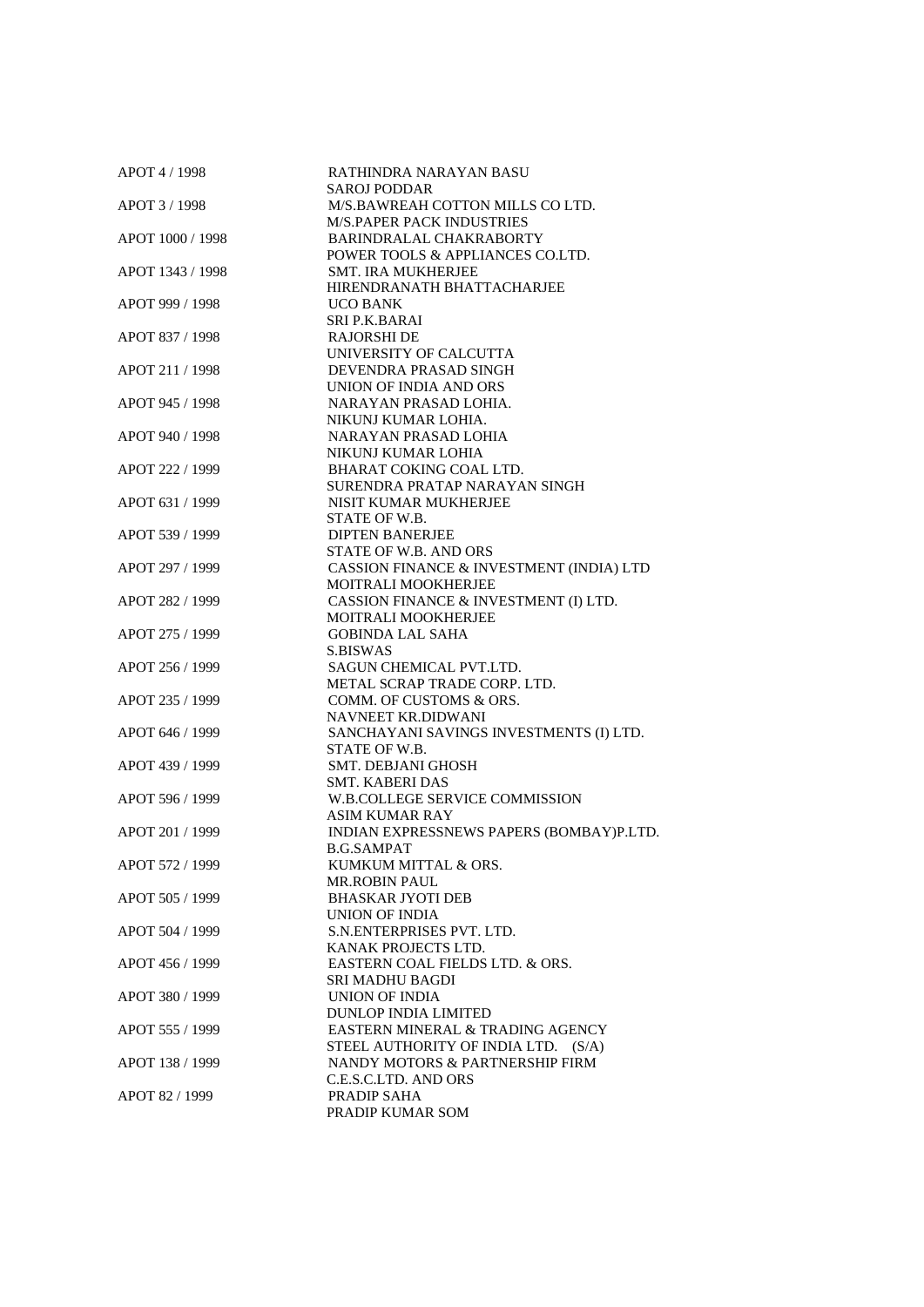| APOT 6 / 1999   | OIL &NATURAL GAS CORPORATION LTD.<br><b>M/S.DILIP CONSTRUCTION</b> |
|-----------------|--------------------------------------------------------------------|
| APOT 121 / 1999 | <b>PRADIP MITRA &amp; ORS</b>                                      |
|                 | STATE OF WEST BENGAL AND ORS                                       |
| APOT 4 / 1999   | STATE OF W.B. & ORS.                                               |
|                 | <b>SUDHAMOY BISWAS</b>                                             |
| APOT 30 / 1999  | <b>STATE BANK OF INDIA</b>                                         |
|                 | <b>SANTI GOPAL BISWAS</b>                                          |
| APOT 29 / 1999  | ARABINDO MAHAPATRA AND ORS                                         |
|                 | DIRECTORATE OF EMPLOYMENT AND ORS                                  |
| APOT 98 / 1999  | <b>GANGADHAR MONDAL</b>                                            |
|                 | <b>ABANI KR.MONDAL</b>                                             |
| APOT 716 / 1999 | TAPAS KUMAR MANNA                                                  |
|                 | CALCUTTA PORT TRUST AND ORS                                        |
| APOT 669 / 1999 | STATE OF WEST BENGAL AND ORS                                       |
|                 | AKHIL KUMAR GHOSH AND ORS                                          |
| APOT 678 / 1999 | KRISHNA DULAL MUKHERJEE                                            |
|                 | UNIVERSITY OF CALCUTTA                                             |
| APOT 673 / 1999 | R.G.SALES PVT.LTD. & ANR                                           |
|                 | C.M.C. AND ORS                                                     |
| APOT 629 / 1999 | COMMNR.OF CUSTOMS, DESIGNATED AUTHORITY                            |
|                 | AMAR STEEL INDUSTRIES                                              |
| APOT 623 / 1999 | CHIEF COMMNR.OF CUSTOMS, EASTERN REGION                            |
|                 | P.G.MODAK & SONS                                                   |
| APOT 513 / 1999 | ELECTROCRAFT TELECOM.& SOFTWARE LTD.                               |
|                 | MAGMA LEASING LTD.                                                 |
| APOT 484 / 1999 | <b>MANOR FLOATEL LTD.</b>                                          |
|                 | THE BOARD OF TRUSTEE FOR THE PORT OF CAL                           |
| APOT 950 / 1999 | CITYSCAPE PVT.LTD.                                                 |
|                 | AKLA BUILDERS PVT.LTD.                                             |
| APOT 701 / 1999 | SHREE BALAJI TRACKS PVT.LTD.                                       |
|                 | STATE BANK OF BIKANER & JAIPORE                                    |
| APOT 700 / 1999 | SHREE HANUMAN TRADING & IRON CO.PVT.LTD.                           |
|                 | STATE BANK OF BIKANER & JAIPORE                                    |
| APOT 699 / 1999 | NEWAR TREXIM PVT.LTD.                                              |
|                 | STATE BANK OF BIKANER & JAIPORE AND ORS                            |
| APOT 887 / 1999 | PROBIR CHANDRA DAS                                                 |
|                 | <b>SMT.SIBANI DAS</b>                                              |
| APOT 874 / 1999 | ASSAM CARBON PRODUCTS LTD.                                         |
|                 | DIPAK KR.HIMATSINGKA                                               |
| APOT 879 / 1999 | THE BOARD OF TRUSTEES FOR PORT OF CAL.                             |
|                 | KIVESERVER DOCUMENTATION INDIA LTD.                                |
| APOT 867 / 1999 | PRABHAT C.GOENKA                                                   |
|                 | DIPAK KR.HIMATSINGKA                                               |
| APOT 766 / 1999 | STATE OF W.B. AND ORS                                              |
|                 | PACHERIA CASTING PVT.LTD.                                          |
| APOT 914 / 1999 | DENA BANK                                                          |
|                 | DENA BANK EMPLOYES ASSOCIATION                                     |
| APOT 906 / 1999 | CONCRETE DEVELOPERS LTD.                                           |
|                 | <b>GYANIRAM &amp; SONS PVT.LTD.</b>                                |
| APOT 830 / 1999 | ISPAT INDUSTRIES LTD.                                              |
|                 | THE TATA IRON & STEEL CO.LTD.                                      |
| APOT 930 / 1999 | G.S.GLOBAL PROJECTS (P) LTD.                                       |
|                 | O/L                                                                |
| APOT 819 / 1999 | COAL INDIA LTD. & ORS.                                             |
|                 | <b>DINESH KR. SINGH</b>                                            |
| APOT 752 / 1999 | VINAYAK OIL & FATS PVT.LTD.                                        |
|                 | SEVENADE TRADING LTD.,                                             |
|                 |                                                                    |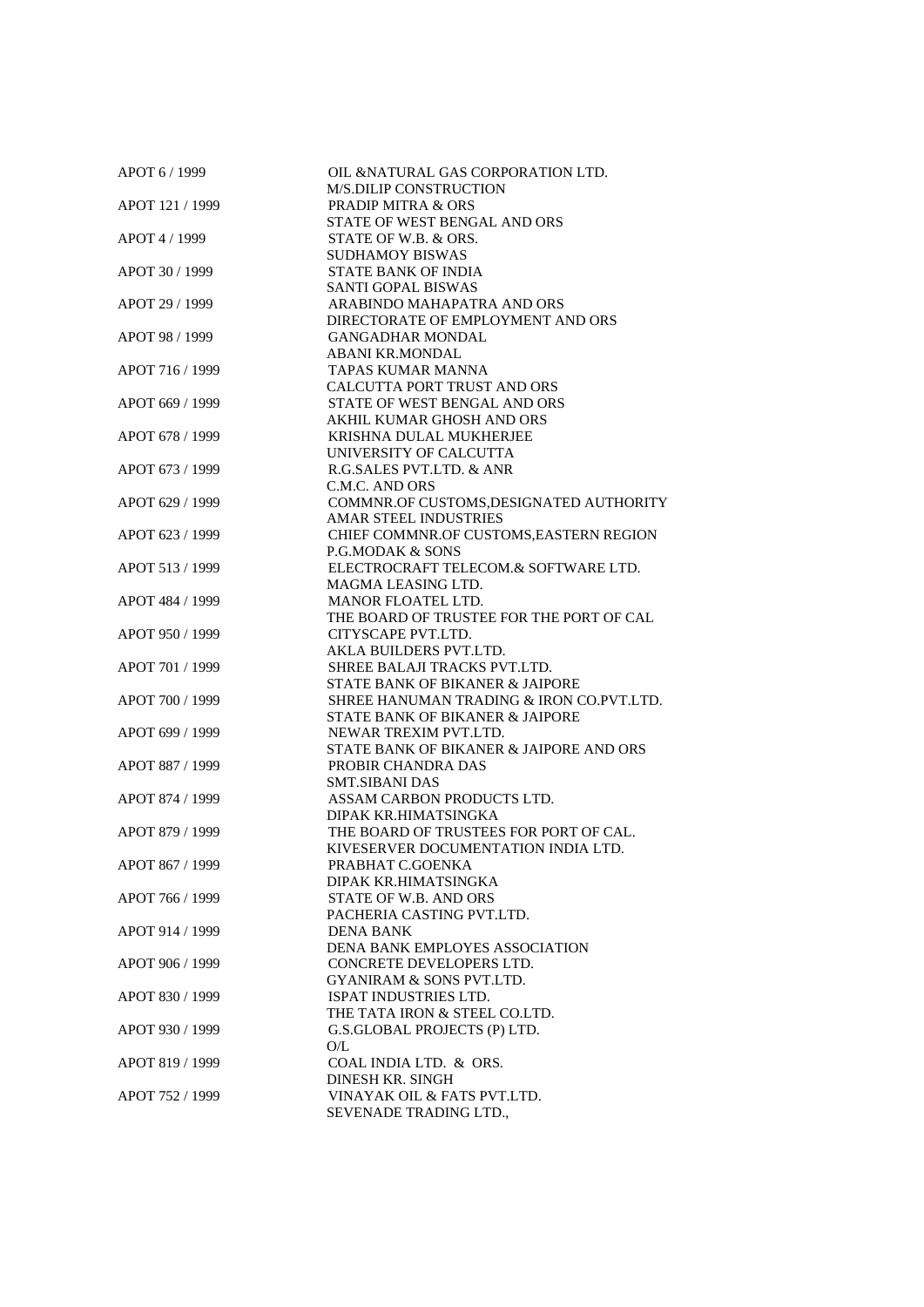| APOT 677 / 1999 | ORIENTAL MOTOR ACCESSORIES AGENCY P.LTD.        |
|-----------------|-------------------------------------------------|
|                 | C.M.C.                                          |
| APOT 477 / 1999 | BAID (INDIA) PVT.LTD.                           |
|                 | THE COMMISSIONER OF CUSTOMS                     |
| APOT 198 / 1999 | SOMANI FERRO ALLOYS LTD & ORS.                  |
|                 | <b>UNION OF INDIA</b>                           |
| APOT 250 / 1999 | ORIENTAL MOTOR ACCESSORIES AGENCY (P)LTD AN     |
|                 | CALCUTTA MUNICIPAL CORPORATION AND ORS          |
| APOT 339 / 1999 | <b>VIJAY SANKAR TIWARI</b>                      |
|                 | STATE OF W.B.                                   |
| APOT 382 / 1999 | SWISS SINGAPORE OVERSEAS AND PVT LTD            |
|                 | <b>OWNERS PARTIES INTD INTHE VESSEL M.V.NEL</b> |
| APOT 629 / 2000 | UNION OF INDIA & ANR.                           |
|                 | <b>BILASH CHAND JAIN</b>                        |
| APOT 699 / 2000 | BEEKASSO JUEX PVT.LTD.                          |
|                 | KALYANI VINIMAY PVT.LTD.                        |
| APOT 579 / 2000 | M/S.ENTER PRISES HOUSE DEVELOPMENT LTD          |
|                 | THE SMALL TOOLS MANUFACTURING CO I LTD.         |
| APOT 361 / 2000 | C.M.C.                                          |
|                 | <b>BIDYUT KUMAR MONDAL</b>                      |
| APOT 9/2000     | <b>AMAR CHAND BAID</b>                          |
|                 | CALEDONIAN JUTE & INDUSTRIES LTD.               |
| APOT 20 / 2000  | STATE OF W.B.                                   |
|                 | <b>ASSOCIATED CONTRACTORS</b>                   |
| APOT 45 / 2000  | <b>ANADI SARKAR</b>                             |
|                 | <b>CHITTARANJAN DAS</b>                         |
| APOT 397 / 2000 | STATE OF W.B.& ORS.                             |
|                 | <b>MD.ABDUR RAHIM</b>                           |
| APOT 695 / 2000 | PAWAN KUMAR AGARWALA                            |
|                 | O/L.HIGH COURT CAL.                             |
| APOT 660 / 2000 | STATE OF W.B.                                   |
|                 | HIGH COURT, CALCUTTA                            |
| APOT 687 / 2000 | CINE SUPPLY CORPN.PVT.LTD.                      |
|                 | PALAK KUMAR MONDAL                              |
| APOT 817 / 2000 | BESTLEY GOODS TRANSPORT CORP. (REGD)            |
|                 | SUMMIT USHA MARTIN FINANCE LTD.                 |
| APOT 832 / 2000 | <b>DEBABRATA BOSE</b>                           |
|                 | O/L.HIGH COURT,CAL.                             |
| APOT 871 / 2000 | C.I.W.T.C. LTD.                                 |
|                 | <b>ABDUL SAMAD SARDAR</b>                       |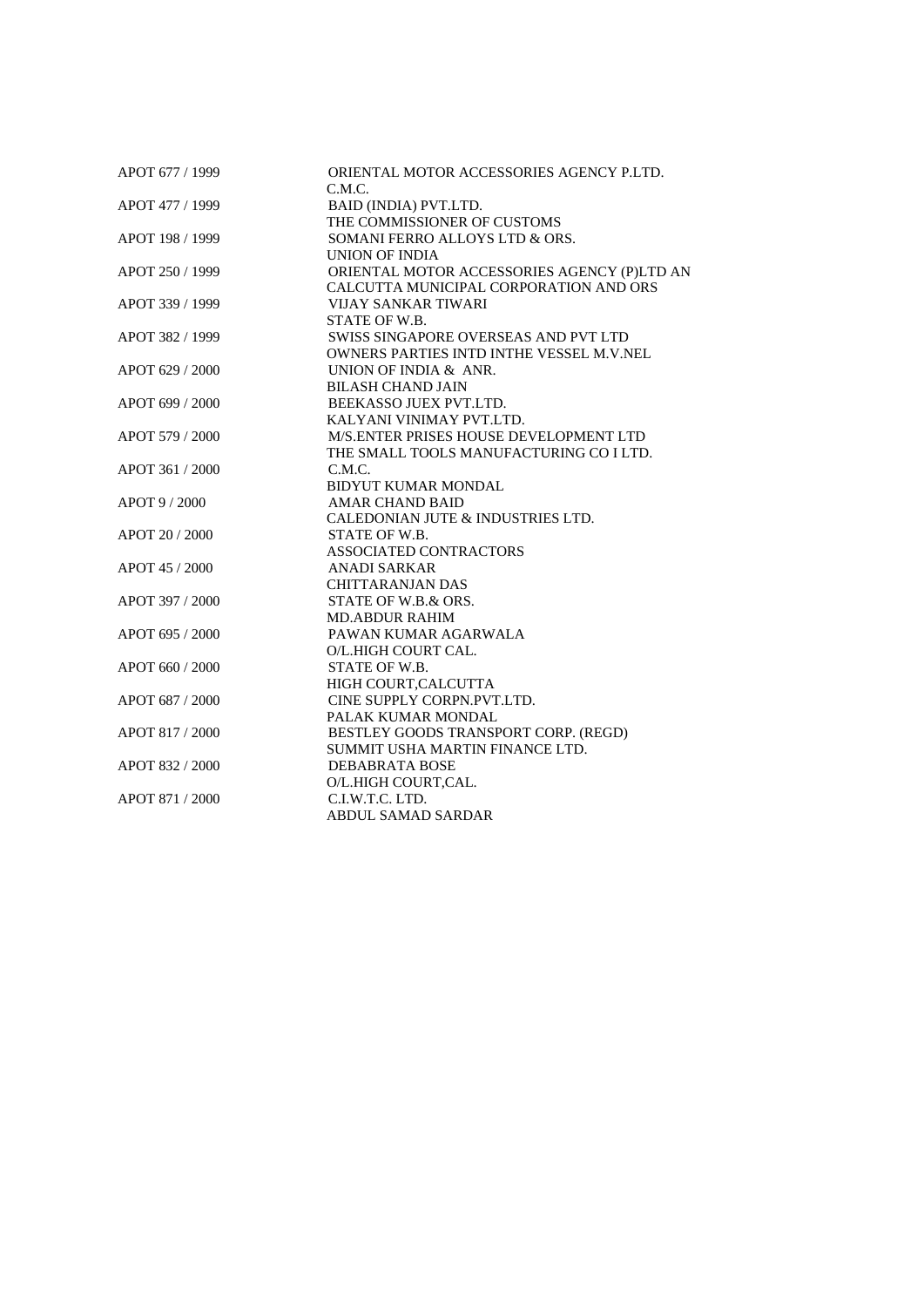| AS 15/1984   | ANIL KR. SEN                                      |
|--------------|---------------------------------------------------|
|              | THE OWNER OF VESSEL M.V.CHARISMA -N               |
| AS 7A / 1985 | PRADIP AND COMPANY                                |
|              | OWNERS AND PARTIES INTERESTED IN M.V.VIC          |
| AS 6 / 1985  | FERNANDO LOPEZ & ORS.                             |
|              | O & P INT.IN M.V.VALI PERO                        |
| AS 9/1985    | HARRIER MARITIME S.A.                             |
|              | THE OWNERS & PARTIES INTERESTED IN M.V.A          |
| AS 8 / 1985  | ALL SHIPS SUPPLY TRADING & ORS.                   |
|              | M.V.AEGIS-BREVERY                                 |
| AS 2/1987    | NATIONAL IRON & STEEL COMPANY LIMITED.            |
|              | <b>JUGOLINIJA REJIKA</b>                          |
| AS 5 / 1987  | SUDERSHAN DOORS PVT.LTD. & ANR.                   |
|              | AFFINITY SHIPPING (PTE) LTD.                      |
| AS 1/1988    | SHANTI KANT JHINGHAN                              |
|              | <b>INDERS PERTAMA</b>                             |
| AS 3/1988    | SHANTIKANT JHINGHAN                               |
|              | <b>INDERA PERTAMA</b>                             |
| AS 2/1988    | R.PIYARILAL IMPORT & EXPORT PVT.LTD.              |
|              | <b>M.V.BLACK WHOLE</b>                            |
| AS 6/1988    | R.PYARILAL IMPORT & EXPORT PVT.LTD.               |
|              | <b>M.V.DARIALOK</b>                               |
| AS 6/1989    | YUGOSLAVIA BASIC ORGA.OF ASS.LABOUR               |
|              | THE INDIAN STEAMSHIP CO. LTD.                     |
| AS 7/1989    | ASHIM PROKASH MAJUMDAR                            |
|              | <b>M.V.BLUESTAR</b>                               |
| AS 1/1989    | HULAS WIRE INDUSTRIES PVT.LTD                     |
|              | OWNERS AND PARTIES INTER.IN THE VESSEL            |
| AS 3/1991    | <b>B.GHOSE &amp; CO.PVT.LTD.</b>                  |
|              | EGYPTIAN NARIGATION CO.                           |
| AS 2 / 1991  | TRAMP OIL SCHIFFANTS, UND H.M & CO.K.G.           |
|              | OWNERS & PARTIES INTERESTED IN M.V. T.R           |
| AS 2A / 1993 | UNION OF INDIA                                    |
|              | <b>VESSEL SANFOOT-II</b>                          |
| AS 2 / 1993  | DEPENDABLE INDUSTRIAL PVT.LTD.                    |
|              | THE O & P INT. IN THE BARGE "PAGAH"               |
| AS 3A / 1993 | <b>EMEC PVT LTD</b>                               |
|              | THE OWNERS & PARTIES INTERSTED IN VESSEL          |
| AS 1/1994    | CHEVAL INTERNATIONAL LTD.                         |
|              | OWNERS & PARTIES INT. M.V. "GHEORGHIENI           |
| AS 5/1996    | M.J.SCRAP (P) LTD.                                |
|              | <b>OWENERS &amp; PARTIES OF M.V.PANAGIA TINOU</b> |
| AS 3/1996    | THE TINPLATE CO. OF INDIA LIMITED                 |
|              | OWN.& PARTIES INT.VESSEL ESPERANZA-III            |
| AS 1/1997    | THE OCEAN MARIN PROTECTION & INDEMINITY           |
|              | THE O & P INTERESTED IN THE VIESEL AL KA          |
| AS 19 / 1997 | HINDUSTHAN FERRO & INDUSTRIES LTD.                |
|              | OWNER & PARTIES INTERESTED IN THE VESSEL          |
| AS 17 / 1997 | THE STATE TRADING CORPORATION OF INDIA            |
|              | OWNERS & PARTIES IN THE VESSL M.V.BALTIC          |
| AS 4/1998    | M/S UNITED LINER & AGENICES INDIA PVT.LTD         |
|              | OWN & PART.INTR.IN THE VESSEL"STELLATH"           |
| AS 2/1998    | ALUMINIUM DE GRECES S.A.                          |
|              | OWN.& PART.INT.IN THE VES.M.V.STELLAH"            |
| AS 10 / 1998 | NARENDRA KUMAR BHURA                              |
|              | OWNERS & PARTIES IN VESSEL M.V.ALSALAMAS          |
| AS 16 / 1998 | MD. SHAFIQUE KHAN                                 |
|              | OWNS.& PARS.INT.IN VESL.M.V.TOYVOANTIKAYNEN       |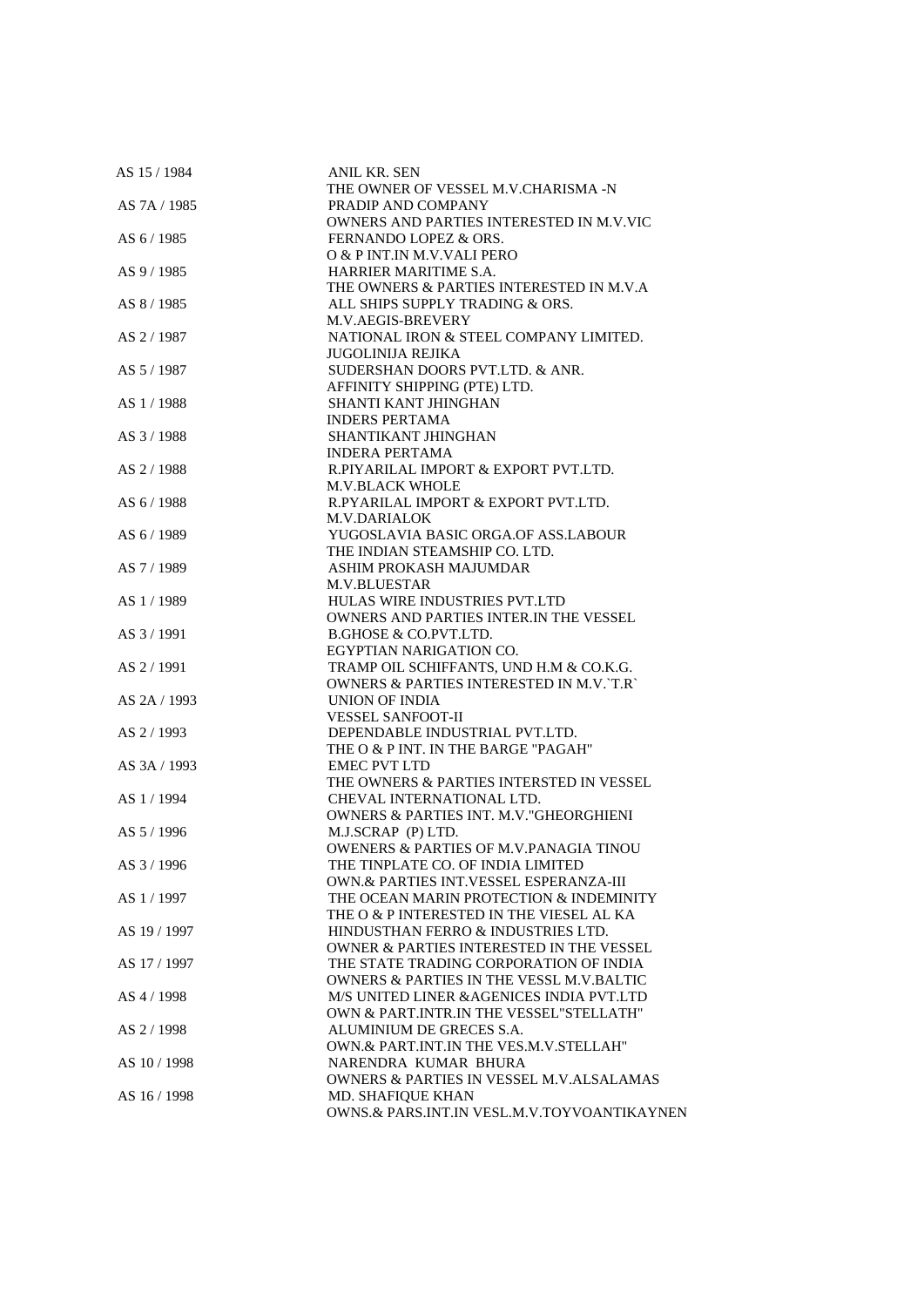| AS 16 / 1999  | RAMESH KUMAR & CO.                                   |
|---------------|------------------------------------------------------|
|               | OWN. & PARTIES INT. IN VESSEL M.V. DONGDO            |
| AS 5/1999     | AL BADOOR SHIPPING & SHIPCHANDLING CO                |
|               | THEOWNERS&PARTIESINTD.INTHEVESSESMVVINTA             |
| AS 25/1999    | G-FUEL PTE LTD.                                      |
|               | <b>OWNS.&amp; PART.INT.IN V.M.T.NEW NANYANG-I</b>    |
| AS 7/1999     | MOHD TARIQUEKHAN                                     |
|               | THEOWNERS&PARTIESINTDINTHEVESSEL.M.V.VIN             |
| AS $20/2000$  | PRIME SHIPPING INC SIX                               |
|               | ALL PERSONS & ENTITIES M.V.PRIME VALUE               |
| $AS$ 4 / 2000 | <b>OSIL LIMITED.</b>                                 |
|               | OWN.& PAR.INTERESTED VESSEL M.V.SIMA EXP             |
| AS 8/2000     | RUCHI WORLD WIDE LTD.                                |
|               | <b>OWNERS &amp; PART INT IN VESS M.V. NAVAL GENT</b> |
| AS 11/2000    | MAYAR (H.K.) LTD.                                    |
|               | OWN. & PARTIES INT. IN V.M.V. FORTUNE EXP.           |
| AS 13/2000    | <b>MALLIPILLY CHIRANJEEV</b>                         |
|               | OWN.& PART.INT.IN VESSEL M.V.NIKOLAOS-S              |
| AS 12/2000    | <b>BERGEN BUNKERS A.S.</b>                           |
|               | OWN.& PARTIES INT.IN.VESS.M.V.MASHRAQ 5              |
| AS 10/2000    | DEBLINES LTD.                                        |
|               | OWN.& PART.INT IN.VESSEL M.V.BANANN                  |
| $AS$ 3 / 2000 | STEPHEN COMMERCE PVT.LTD.                            |
|               | OWN.& PARTIES INT.IN VESSEL M.V.WISEKING             |
| AS $6/2000$   | RUCHI WORLD WIDE LTD.,                               |
|               | <b>OWN.&amp; PART.INT.IN VESSEL M.V.ALEX</b>         |
| AS 19/2000    | <b>MITSUI OSK LINES LTD.</b>                         |
|               | OWN.& PARTIES INT.IN V.M.V.PRIME VALUE               |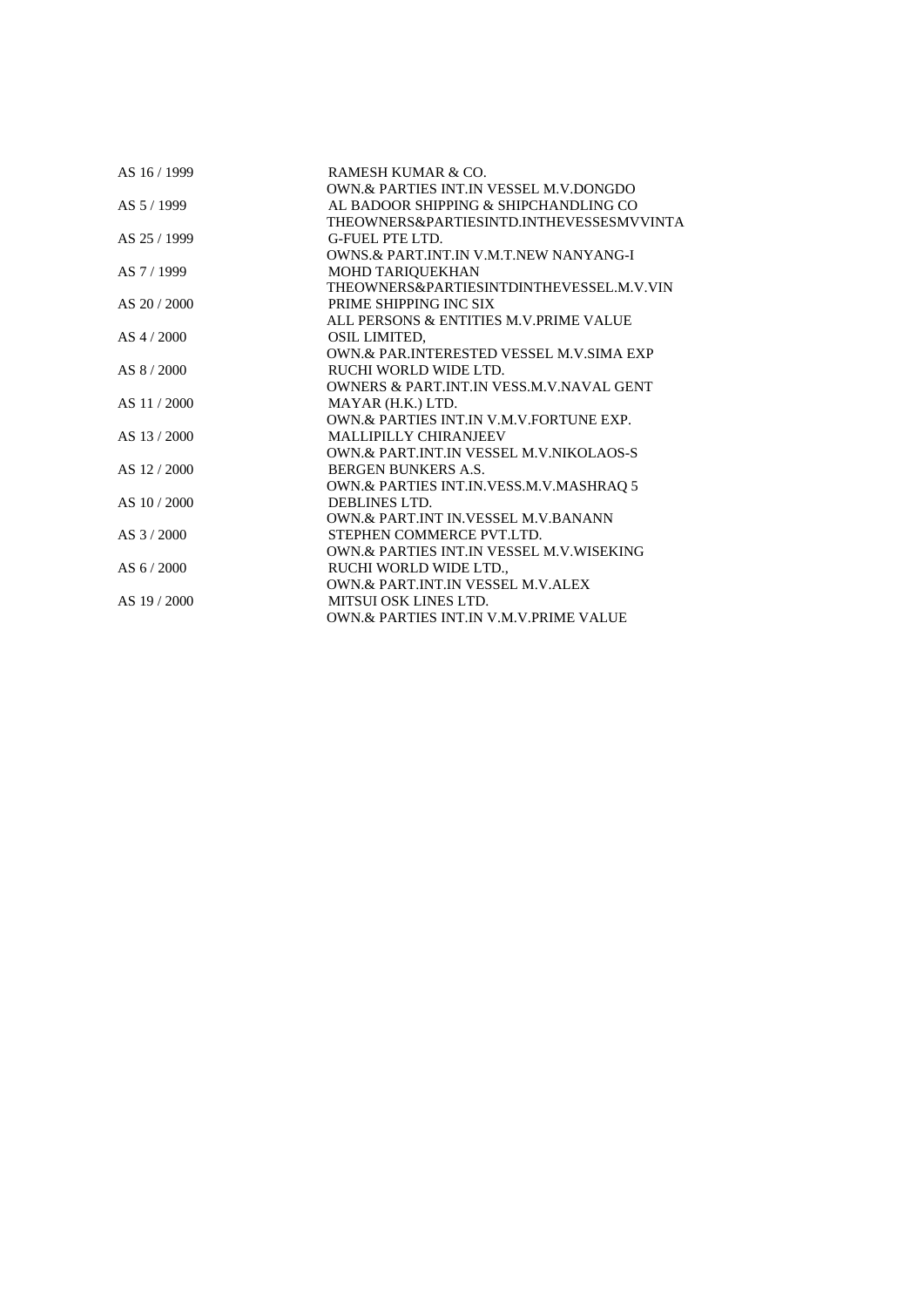| ASFC 3008 / 1987 | INDUSTRIAL FINANCE CORP. OF INDIA        |
|------------------|------------------------------------------|
|                  | (N) BIHAR PULP & PAPERS MILLS LTD.       |
| ASFC 3398 / 1988 | INDUSTRIAL RECONSTRUCTION BANK OF INDIA  |
|                  | REPUBLIC ENGINEERING CORPORATION         |
| ASFC 1/1995      | BIHAR STATE FINANCIAL CORPORATION        |
|                  | KUMARDHUBI FIRECLAY & SILICA WORKS LTD   |
| ASFC 1/1996      | W.B.FINANCIAL CORP.                      |
|                  | VIDEOPAN INDIA P.LTD.                    |
| ASFC 1/1997      | <b>W.B.FINANCIAL CORPORATION</b>         |
|                  | VIDEOPAN INDIA (P) LTD.                  |
| ASFC 2/1999      | WEST BENGAL FINANCIAL CORPORATION        |
|                  | APPU INDUSTRIES LTD.                     |
| ASFC 3/1999      | WEST BENGAL FINANCIAL CORPORATION        |
|                  | APPU COMPUTORS INDUS COUNSELLORS PVT.LTD |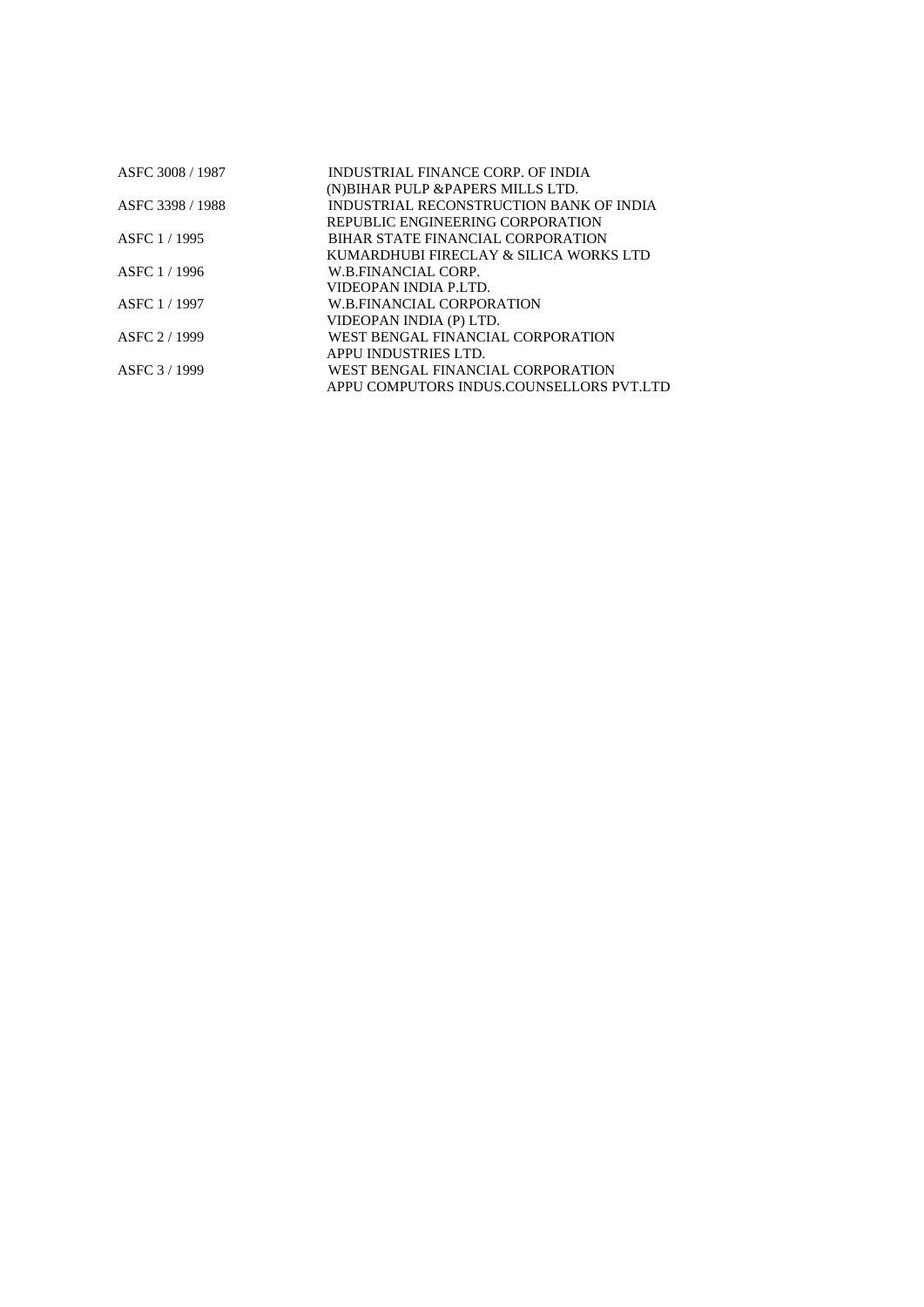| ASM 981 / 1984  | TAPAN GUHA.&SHREE BAJARANG ELECTRIC STEE<br>COMM.OF SANCHAITA INVESTMENT, N C DUTTA |
|-----------------|-------------------------------------------------------------------------------------|
| ASM 122 / 1987  | RADHA KRISHNA BIMAL KR. PVT. LTD.                                                   |
|                 | THE COMMISSIONER OF SANCHAITA INVESTMENT                                            |
| ASM 6469 / 1988 | X                                                                                   |
| ASM 2610 / 1989 | PUSPA KHANNA & ORS.                                                                 |
|                 | N C DUTTA, COMM. OF SANCHAITYA INVESTMENT                                           |
| ASM 2/1989      | <b>UNITED AGENCY</b>                                                                |
|                 | COMMISSIONER OF SANCHAITA INVESTMENTS                                               |
| ASM 6469 / 1989 | X                                                                                   |
| ASM 3968 / 1990 | S.A.RAJAMANNAR                                                                      |
|                 | THE COMM. SANCHAITA INVESTMENTS                                                     |
| ASM 263 / 1993  | MRIGANKA SEKHAR GHOSH.                                                              |
|                 | COMM.OF SANCHAITA INVESTMENT.                                                       |
| ASM 2/1995      | ASOKE KUMAR GANDHI                                                                  |
|                 | COMM. SANCHAITA INVESTMENT                                                          |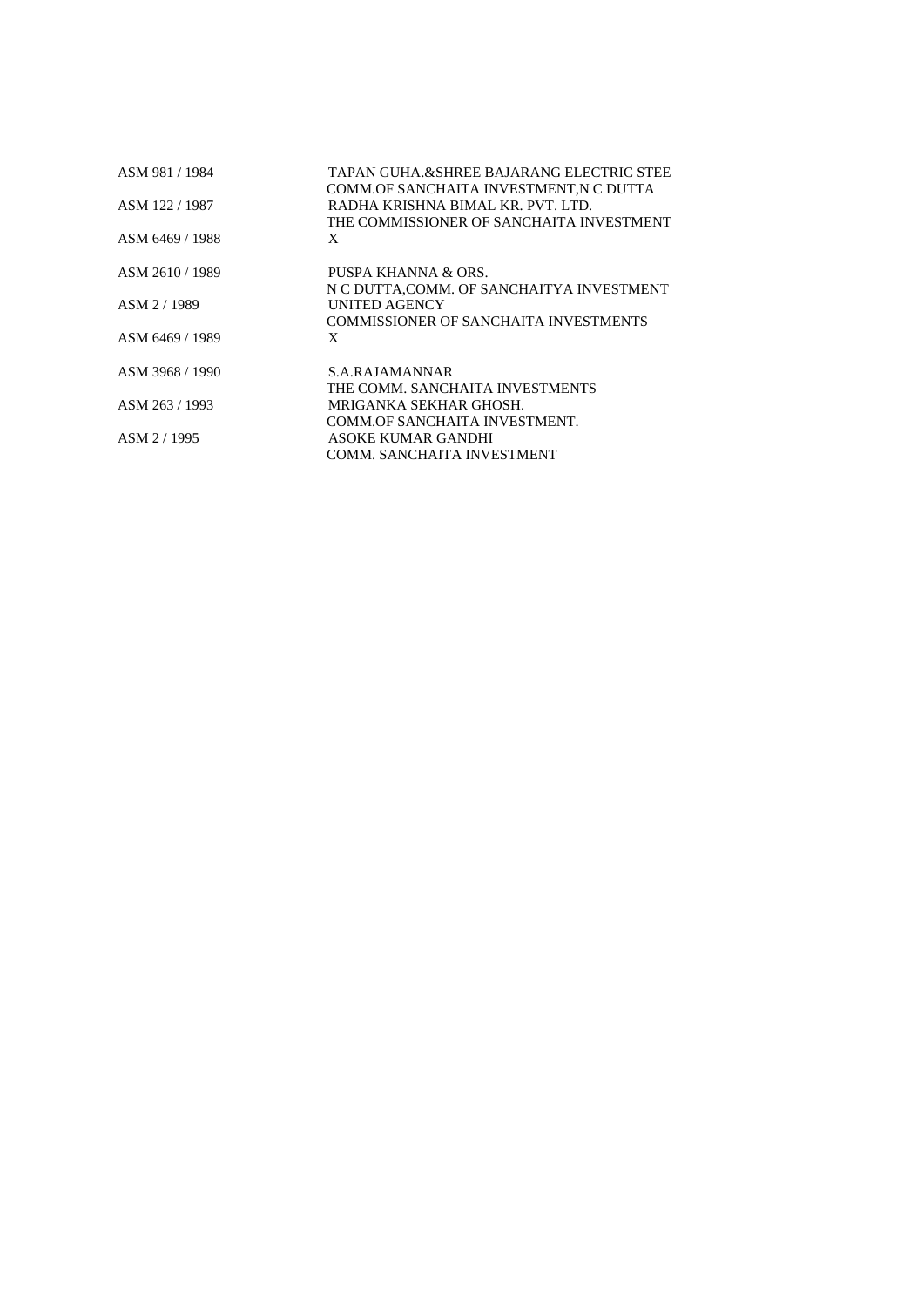| ATA 133 / 1957  | IN THAE MATTER OF AMIT KUMAR AGARWALLA                                             |
|-----------------|------------------------------------------------------------------------------------|
| ATA 18 / 1963   | SMT. KAMSUNDARI DEVI<br>RESIDUARS EASTATE AT MAHARAJADHIRAJ KAMESW                 |
| ATA 359 / 1969  | X                                                                                  |
| ATA 177 / 1974  | PASHUPATI ROY<br>THE OFFICIAL TRUSTEE OF WEST BENGAL                               |
| ATA 1777 / 1974 | PASHUPATI ROY<br>THE OFFICIAL TRUSTEES OF W.B.                                     |
| ATA 202 / 1985  | SRI SRI ISWAR RADHAKANTA JEW<br>MURARI MOHAN SEN & ORS.                            |
| ATA 1057 / 1986 | <b>SYED MEHEDI</b><br><b>SAYED AKTAR HOSSAIN</b>                                   |
| ATA 1349 / 1986 | ANADI SANKAR MUKHOPADHYA<br><b>BANI SANKAR MUKHOPADHYA</b>                         |
| ATA 2770 / 1986 | <b>GORA CHAND MULLICK &amp; ORS</b><br>THE OFFICIAL TRUSTEE OF W.B                 |
| ATA 2214 / 1987 | <b>MONOJ KUMAR ROY</b><br><b>CHARUSHILA TRUST ESTATE</b>                           |
| ATA 1461 / 1987 | OFFICIAL TRUSTEE OF W.B.<br><b>SRI SUDHA NATH ROY</b>                              |
| ATA 1071 / 1987 | SRIMANTA CHAKRABORTY & ORS<br><b>SM.SABITA CHAKRABORTY</b>                         |
| ATA 2737 / 1987 | THE OFFICIAL TRUSTEE OF W.B.                                                       |
| ATA 6070 / 1988 | DIPAK KORURI & ANR.<br><b>RAJAT KORURI &amp; ORS.</b>                              |
| ATA 5412 / 1988 | RAI ISWAR CHUNDER MITTER BAHADUR<br><b>SMT.SANDHA BASU MALLICK</b>                 |
| ATA 3646 / 1988 | <b>MOHAN LAL SEAL</b><br><b>CHANDI CHARAN AUDDY</b>                                |
| ATA 1384 / 1989 | RABINDRA NATH DUTTA<br>RASH BEHARI DUTTA                                           |
| ATA 900 / 1990  | <b>SREE SREE RADHA RAMAN JEW</b><br><b>KRIPA SARKAR SINGH</b>                      |
| ATA 4203 / 1990 | <b>BATA KIRISTA TRUST</b><br><b>BATA BRISTA DUTT</b>                               |
| ATA 2791 / 1990 | THE ESTATE OF GOBINDALAL DUTTA<br><b>SANT KUMAR DUTTA</b>                          |
| ATA 3260 / 1990 | SATYENDRA NATH KUNDU                                                               |
| ATA 4037 / 1990 | SRI V.L.TIBREWAL & ORS<br>SRI BHAVANA FATEHPURIA                                   |
| ATA 4028 / 1990 | <b>INDRA NARAYAN BISWAS TRUST ESTATE</b><br>SHREE SHREE ISWAR LAKSHMI JANARDAN JEW |
| ATA 22 / 1990   | ANUPAMA DASI<br><b>BROJO GOPAL NAYAK</b>                                           |
| ATA 959 / 1990  | <b>SOMNATH BANERJEE</b><br>SAMBHU NATH BANERJEE                                    |
| ATA 2216 / 1990 | SATYABROTA GHOSH<br><b>SUBRATA GHOSH</b>                                           |
| ATA 2018 / 1990 | INSTRUMENT OF ARPANNAMA GANESH JEW & ORS                                           |
| ATA 195 / 1991  | SATYACHARAN CHUNDER<br>THE OFFICIAL TRUSTEE OF W.B.                                |
| ATA 4414 / 1991 | <b>GOBINDA DAS MULLICK</b><br>THE OFFICIAL TRUSTEES OF W.B.                        |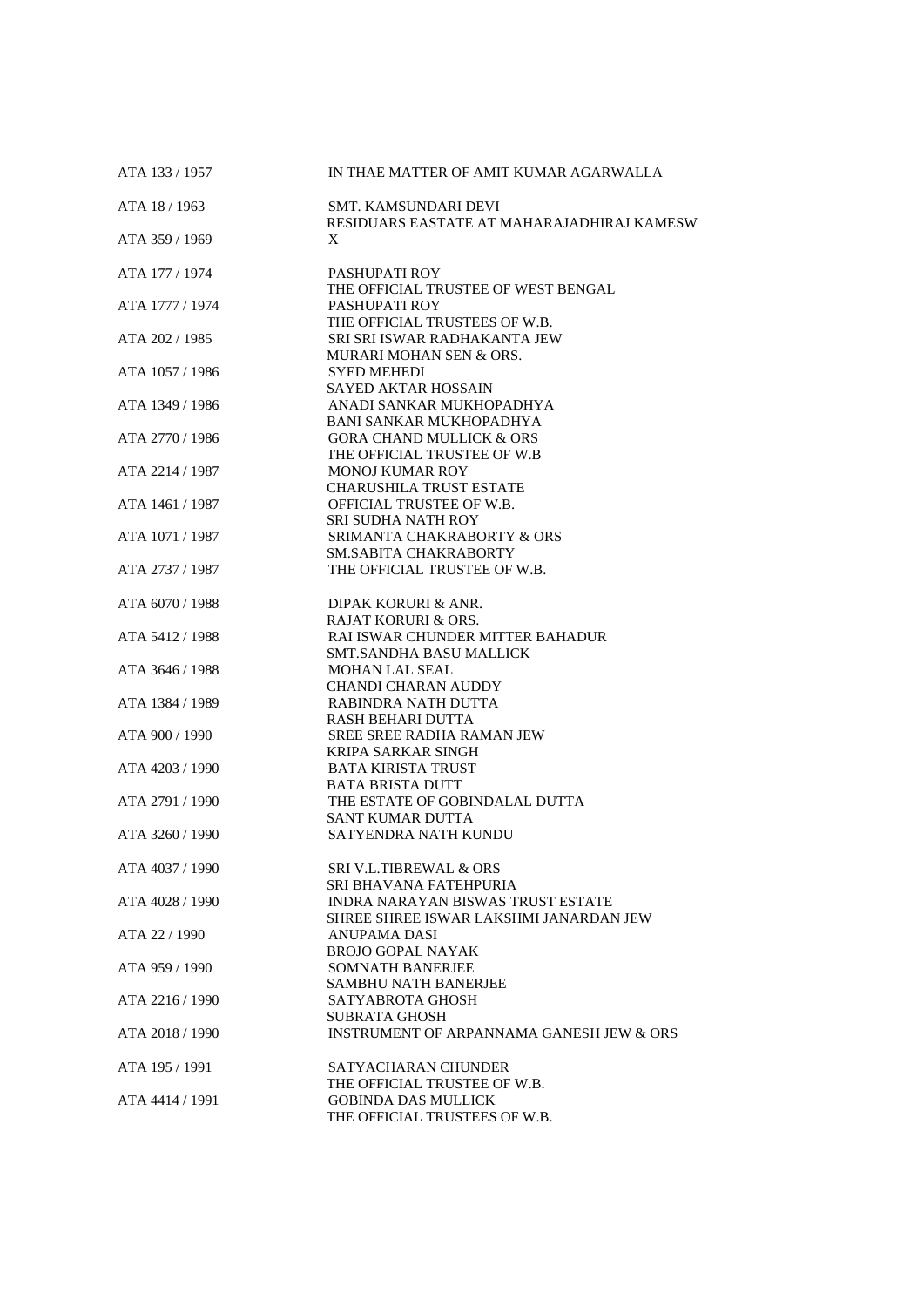| ATA 3854 / 1992 | RATHINDRA NATH ADDY<br>SMT. SNEHLATA ADHYA                               |
|-----------------|--------------------------------------------------------------------------|
| ATA 900 / 1992  | <b>SREE SREE RADHA RAMAN JEW.</b>                                        |
| ATA 1932 / 1993 | SRI JIBAN KRISHNA MITTER                                                 |
| ATA 1033 / 1993 | N.Y.A<br>SHIV YOGASHRAM TRUST ETC.                                       |
| ATA 385 / 1993  | THE HON'BLE JUSTICE MR. AJIT K. SENGUPTA<br>SAIBAL KR. DUTTA             |
| ATA 1032 / 1993 | <b>GORACHAND MULLICK &amp; ORS.</b><br>THE OFFICIAL TRUSTEE OF W.B.      |
| ATA 1277 / 1993 | THE OFFICIAL TRUSTEE OF W.B.<br>KAMAL KRISHNA BANERJEE                   |
| ATA 3698 / 1993 | <b>LILABATI SEAL</b><br><b>GOURI RANI SEAL</b>                           |
| ATA 2646 / 1994 | SRI DHIRENDRA NATH BHATTACHARYA<br>SRI KRISHNA KR. KHEMKA                |
| ATA 77 / 1994   | THE OFFICIAL TRUSTEE OF W.B.<br>THE SUB POSTMASTER (H.S.G) KALIGHAT CAL. |
| ATA 2080 / 1994 | SMT. DIPTI MOOKHERJEE & ORS.<br><b>LADY RANU PRITI MOOKERJEE</b>         |
| ATA 2866 / 1994 | DAVID ELEAN NAHOUM & ORS<br>OFFICIAL TRUSTEE                             |
| ATA 473 / 1995  | <b>SUNIL KUMAR BANERJEE &amp; ANR</b><br>ALOKE DAS GUPTA                 |
| ATA 1785 / 1995 | NILIMA GHOSH<br>CRUICKSHANT INDUSTRIAL FINANCE PVT. LTD.                 |
| ATA 3 / 1996    | DIPTI MOOKHERJEE & ORS.<br>LADY RANU PRITI MOOKHERJEE                    |
| ATA 6 / 1996    | <b>SRI RAMENDRA NATH BASU</b><br>KALYAN KUMAR GHOSH                      |
| ATA 7 / 1996    | IN THE GOODS OF DULAL CHAND NANDI (DECD.                                 |
| ATA 2 / 1996    | KALYANI PAL & ORS<br>SATYA SUBHA PAL                                     |
| ATA 2 / 1997    | SRI SRI RADHA BRINDABAN CH. JEW THAKUR                                   |
| ATA 1 / 1997    | KHAITAN &CO.<br>SREI INTERNATIONAL FINANCE LTD.                          |
| ATA 24 / 1997   | SREE SREE RADHA BRINDABAN CH JEW THAKUR                                  |
| ATA 8 / 1997    | THOMAS DUFF GROUP JUTE MILLS STAFF ASSON<br>THOMAS DUFF & CO.(I)LTD.     |
| ATA 9 / 1997    | SOMENDRA CHANDRA NANDY &ORS<br><b>BASUDEV PAL CHOWDHURY</b>              |
| ATA 6 / 1997    | SHREE SHREE ISWAR BAMANDEV JEW THAKUR<br><b>AMARNATH DAS</b>             |
| ATA 3 / 1997    | SHREE SHREE RADHE BRINDABAN CHJEW THAKU                                  |
| ATA 12 / 1998   | BHAGYALAKSHMI COMMERCIAL CO.PVT.LTD.<br>OFFICIAL TRUSTEE OF W.B.         |
| ATA 13 / 1998   | INDIAN NATIONAL SHIP OWNERS ASS.LTD.                                     |
| ATA 5 / 1998    | <b>DIPTI MOOKERJEE &amp; ORS</b><br>LADY RANU PRITI MOOKHERJEE           |
| ATA 2 / 1998    | NIRMALENDU KUMAR BOSE<br><b>AMALENDU BOSE</b>                            |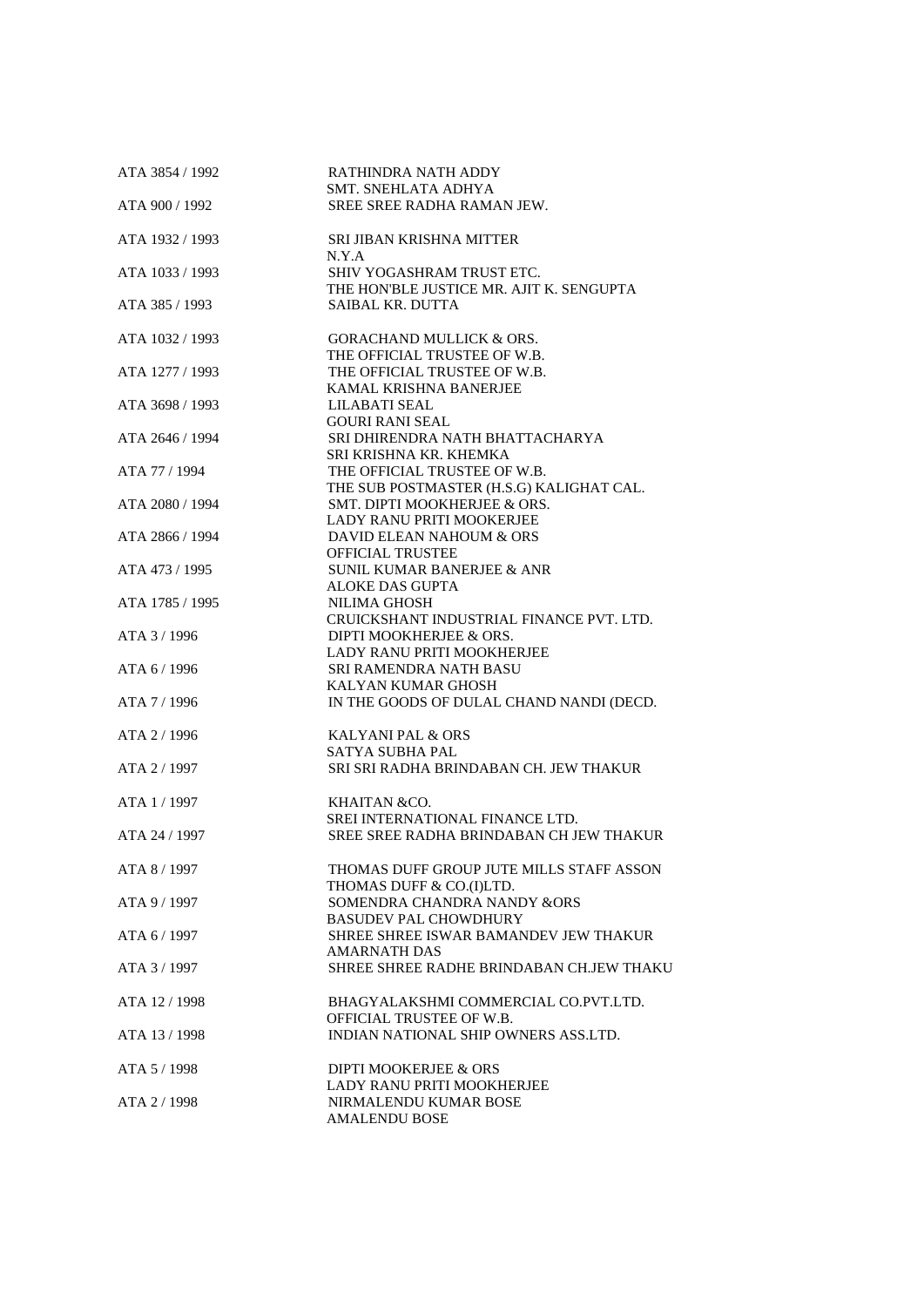| ATA 8 / 1998   | <b>MOHAN LALL SEAL</b>                   |
|----------------|------------------------------------------|
|                | <b>CHANDI CHARAN AUDDY</b>               |
| ATA 4/1998     | IN THE MATTER OF RATHINDRA KUMAR DEY &AN |
| ATA 8/1999     | <b>BALADEB CH. MULLICK &amp; ORS.</b>    |
|                | OFFICIAL TRUSTEE OF W.B.                 |
| ATA 1 / 1999   | RAMESWAR GUHA (TRUSTEE)                  |
| ATA 3/1999     | SRI KALYAN KUMAR GHOSH                   |
|                | SM.ANIMA DUTTA                           |
| ATA 4/1999     | SRI RABINDRA NATH MITRA                  |
| ATA 7/1999     | <b>GANGA PROSAD ROY</b>                  |
|                | AMAR NATH ROY                            |
| $ATA$ 9 / 2000 | <b>MOHANLAL DE</b>                       |
|                | SMT.MAYALATA DE                          |
| ATA $6/2000$   | SHIBO NATH MULLICK                       |
|                | SOMNATH MULLICK                          |
| ATA 7/2000     | NIRMALENDU KUMAR BOSE                    |
|                | <b>AMALENDU BOSE</b>                     |
|                |                                          |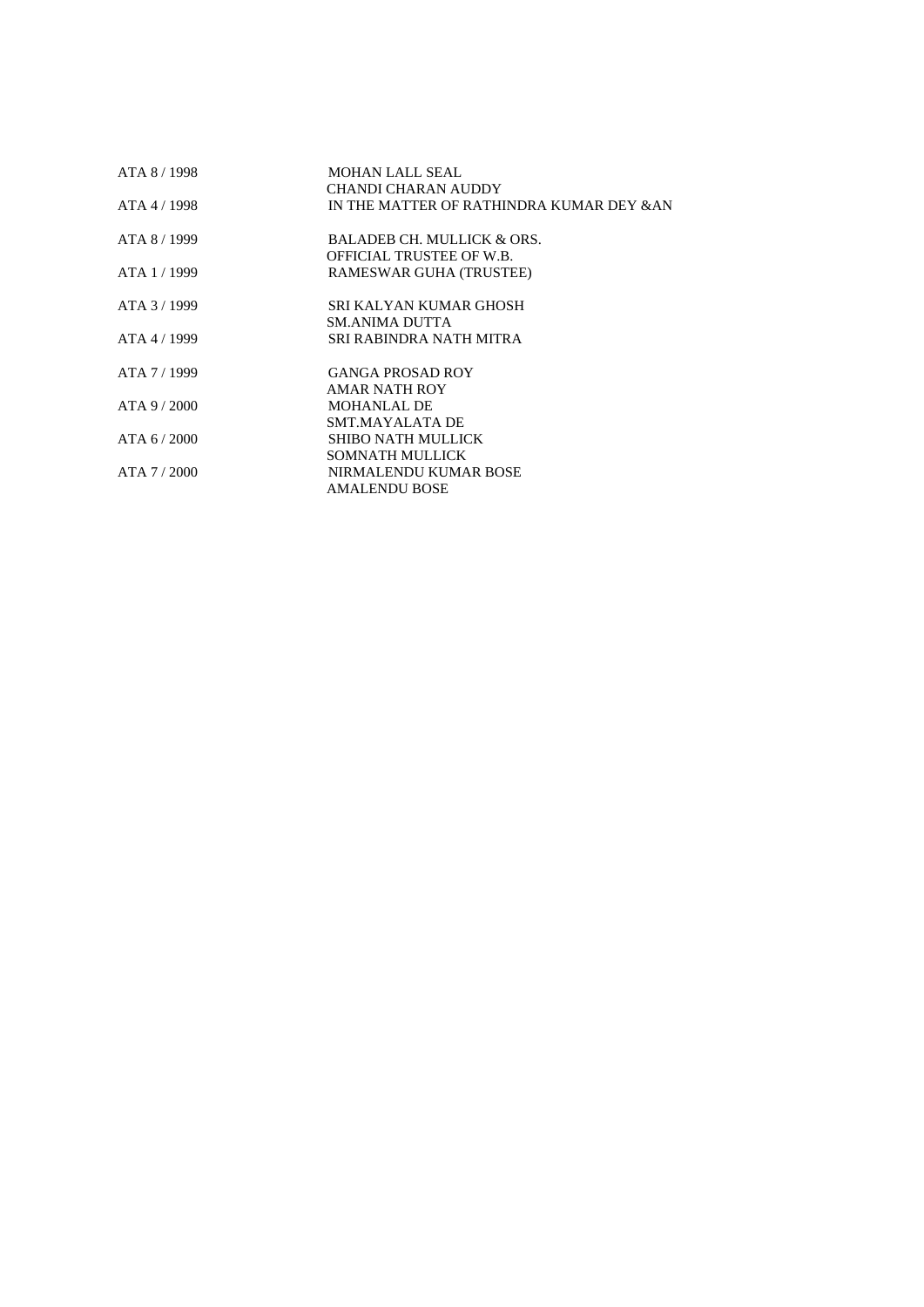| ATM 61 / 1965   | AMERICAN HOME PRODUCTS CORP.<br><b>MAC LABORATORIES P.LTD.</b> |
|-----------------|----------------------------------------------------------------|
| ATM 266 / 1982  | CYCLE CORPORATION OF INDIA LTD.                                |
|                 | T.I.RALEIGN INDUSTRIES LTD.                                    |
| ATM 595 / 1987  | KANTI BHAI LALUBHAI                                            |
|                 | DOLPHIN LABORATORIES PVT LTD.                                  |
| ATM 306 / 1988  |                                                                |
|                 | SPENCER & CO. LTD.                                             |
|                 | REGISTRAR OF TRADE MARK & ORS.                                 |
| ATM 1875 / 1992 | LAND LABORATORIES PVT. LTD.<br><b>ARMOUR PHARMACEUTICALS</b>   |
|                 | TIDE WATER OIL CO. I. LTD.                                     |
| ATM 2670 / 1993 | TIDE WATER ASSOCIATED OIL CO.LTD.                              |
|                 |                                                                |
| ATM 160 / 1995  | ABDUL MAJID ABDUL WAJID PVT. LTD.                              |
|                 | AL QUISES TOBACCO PVT. LTD.                                    |
| ATM 161 / 1995  | MOHAMMAD ABDULLAH BAESHEN                                      |
|                 | <b>SHAMSAD AHMED</b>                                           |
| ATM 146 / 1995  | <b>MD.ASIF AKHTAR</b>                                          |
|                 | PINJAL SOAP FACTORY                                            |
| ATM 3 / 1995    | DOLPHIN LABORATORIES P.LTD.                                    |
|                 | DEPUTY REGISTRAR OF TRADE MARKS                                |
| ATM 1 / 1996    | <b>S.S.ROY CHOWDHURY</b>                                       |
|                 | RANGA JAVA SOAP & CHEMICALS WORKS                              |
| ATM 2 / 1996    | I.T.C. LTD.                                                    |
|                 | THE REGISTRAR OF TRADE MARKS                                   |
| ATM 3 / 1996    | I.T.C. LTD.                                                    |
|                 | THE REGISTRAR OF TRADE MARKS                                   |
| ATM 4 / 1996    | <b>WAGESHWARI INDUSTRIES</b>                                   |
|                 | HITACHI LTD.                                                   |
| ATM 1 / 1997    | <b>DINABANDU LAHA</b>                                          |
|                 | OXFORD PAPER PRODUCTS P.LTD.                                   |
| ATM 9 / 1997    | NIRMAL KANTI SARKAR                                            |
|                 | <b>SADHAN NANDY</b>                                            |
| ATM 5 / 1997    | <b>RAJENDRA KUMAR</b>                                          |
|                 | <b>RAM RATAN VARMA</b>                                         |
| ATM 4 / 1997    | WIMPY INTERNATIONAL LTD.                                       |
|                 | THE REGISTRAR OF TRADE MARKS                                   |
| ATM 3 / 1997    | AL CN INDUSTRIES PVT. LTD.                                     |
|                 | ALUMINIUM CO CANDA LTD.                                        |
| ATM 10F / 1998  | PRZEDSTEBIOTWO HANBHU ZAGRANICZNEGO AGRO                       |
|                 | <b>REGISTRAR OF TRADE MARKS</b>                                |
| ATM 3/1998      | <b>DURGA PADA GHOSH</b>                                        |
|                 | MAHAMAYA ENGINEERING WARKS                                     |
| ATM 7 / 1998    | <b>EXIDE CORPORATION</b>                                       |
|                 | <b>EXIDE INDUSTRIES LTD.</b>                                   |
| ATM 5 / 1998    | <b>EXIDE CORPORATION</b>                                       |
|                 | <b>EXIDE INDUSTRIES LTD.</b>                                   |
| ATM 10/1998     | SHAMBHU NATH AND BROTHERS                                      |
|                 | ALSTOM LTD.                                                    |
| ATM 9 / 1998    | <b>MRINAL KANTI SARKAR</b>                                     |
|                 | <b>SADHAN NANDY</b>                                            |
| ATM 6 / 1998    | <b>EXIDE CORPORATION</b>                                       |
|                 | EXIDE INDUSTRIES LTD.                                          |
| ATM 8 / 1998    | <b>EXIDE CORPORATION</b>                                       |
|                 | <b>EXIDE INDUSTRIES LTD.</b>                                   |
| ATM 4 / 1998    | HINDUSTHAN LEVER LIMITED                                       |
|                 | BISWANATH HOSIERY MILLS PRIVATE LIMITED                        |
| ATM 1 / 1998    | PRZEDSTEBIOSTWO HANDLUZAGRANID ZENGO                           |
|                 | REGISTRAR OF TRADE MARKS                                       |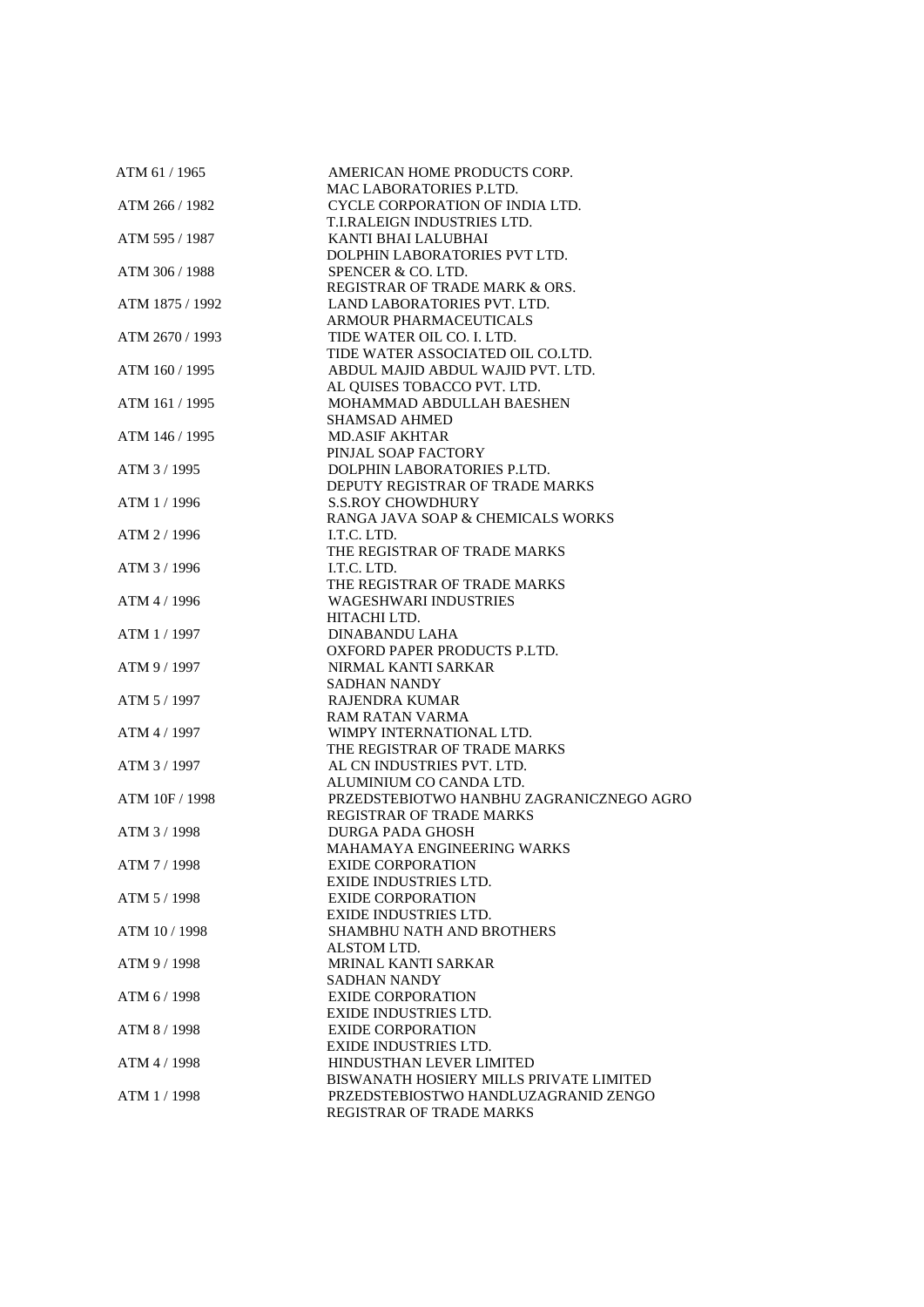| ATM 2 / 1998   | KHADIM SHOE (P) LTD.                        |  |
|----------------|---------------------------------------------|--|
|                | BATA (I)LTD.                                |  |
| ATM 4 / 1999   | <b>EXIDE CORPORATION</b>                    |  |
|                | <b>EXIDE INDUSTRIES</b>                     |  |
| ATM 5 / 1999   | <b>EXIDE CORPORATION</b>                    |  |
|                | <b>EXIDE INDUSTRIES</b>                     |  |
| ATM 8 / 1999   | J & P COATS LTD.                            |  |
|                | HAZI S.K.RAZAQUE BHATI                      |  |
| ATM 3/1999     | <b>INDUS FOOD PRODUCTS &amp; EQUIPMENTS</b> |  |
|                | THE REGISTRAR OF TRADE MARKS                |  |
| ATM 2 / 1999   | JAWA PHARMACEUTICALS (I) LTD                |  |
|                | KILAS SHEN (P) LTD.                         |  |
| ATM 1/1999     | NEEL RATNAKAR DONGRE                        |  |
|                | WHIRLPOOL CORPORATION                       |  |
| ATM 266 / 1999 | CYCLE CORPORATION OF INDIA LTD.             |  |
|                | T. I. RALEIGH INDUSTRIES LTD.               |  |
| ATM 7 / 1999   | <b>MADURA COATS LTD.</b>                    |  |
|                | HAZI S.K.RAZAQUE BHATI                      |  |
| $ATM$ 4 / 2000 | AL-OAISER TOBACCO PVT.LTD.                  |  |
|                | AHMED KHAN & SONS                           |  |
| ATM 1/2000     | FENA LTD.                                   |  |
|                | H.A.G.SOAP & CHEMICAL WORKS (PVT) LTD.      |  |
| ATM 3/2000     | KITKAT FOOD PRODUCTS                        |  |
|                | <b>SOCIETE DES PRODUCTS NESTLE</b>          |  |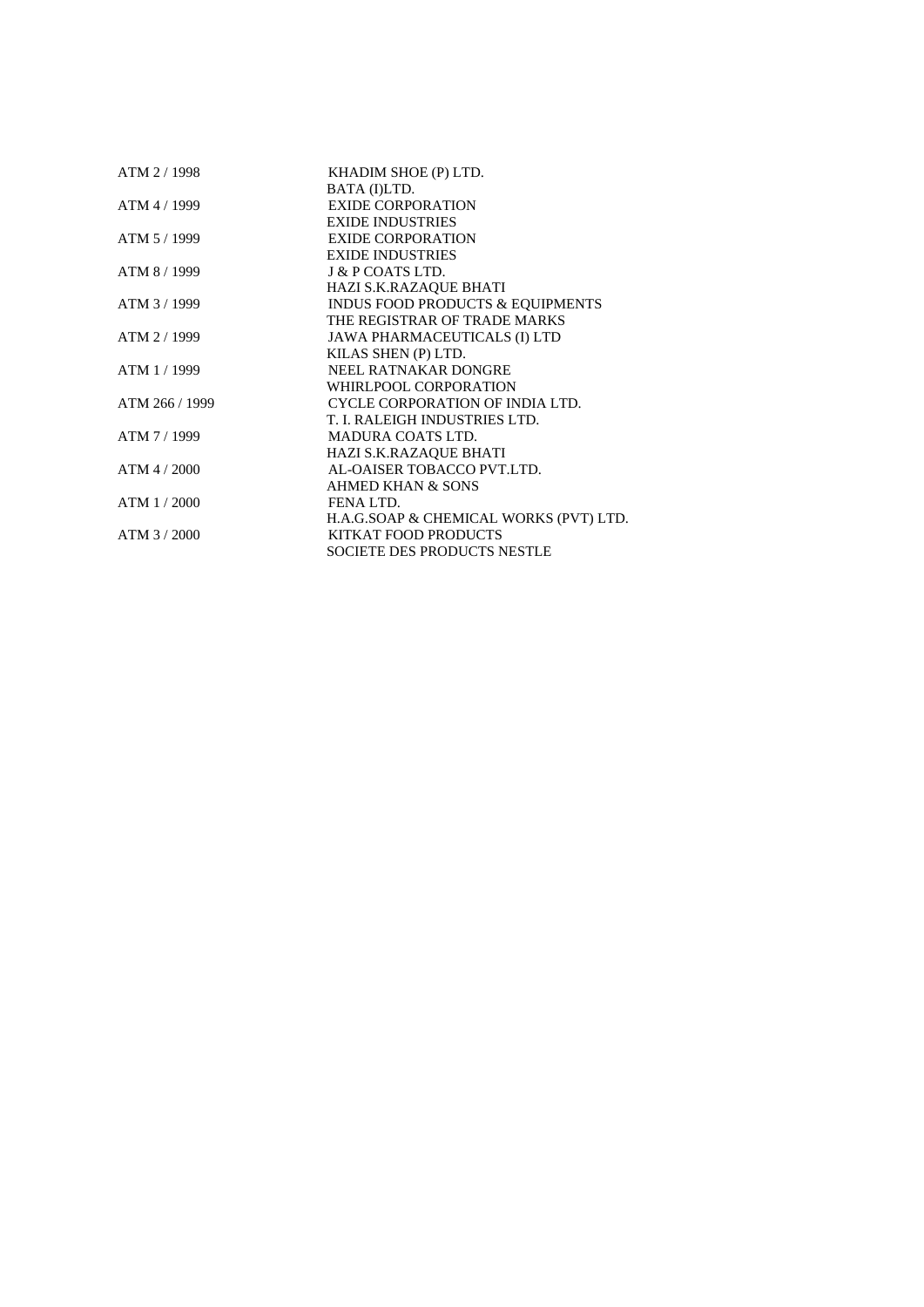| AWT 879 / 1978  | COMMISSIONER OF WEALTH TAX CENT I CAL<br>SM.SWSHI PROVA BAJORIA 1968-69 |
|-----------------|-------------------------------------------------------------------------|
| AWT 1258 / 1979 | COMNR.OF WEALTH TAX, CENT.CAL.                                          |
|                 | SHRI SHEW SHANKAR BAJORIA                                               |
| AWT 619 / 1979  | COMMR. OF WEALTH TAX W.B.-VIII, CAL.                                    |
|                 | MRS RIPSY GULSTANN                                                      |
| AWT 625 / 1979  | COMMR.OF WEALTH TAX W.B.-VIII,CAL.                                      |
|                 | MRS RIPSY GULSTANN                                                      |
| AWT 1262 / 1979 | COMNR. OF WEALTH TAX, CENT-CAL.                                         |
|                 | SHRI SHEW SHANKAR BAJORIA                                               |
| AWT 735 / 1986  |                                                                         |
|                 | COMMR.OF WEALTH-TAX, W.B.-IV                                            |
|                 | THE CHARTERED BANK                                                      |
| AWT 271 / 1986  | COMMR. OF WEALTH TAX W.B.                                               |
|                 | L.P.BHATIA                                                              |
| AWT 3018 / 1987 | COMMR. OF WEALTH TAX                                                    |
|                 | G.C. SUR MEMORIAL CHARITABLE SOCIETY                                    |
| AWT 3017 / 1987 | <b>COMMR. OF WEALTH TAX</b>                                             |
|                 | G.C. SUR MEMORIAL CHARITABLE SOCIETY                                    |
| AWT 2968 / 1987 | COMMR. OF WEALTH TAX W.B.                                               |
|                 | G.C. SUR MEMORIAL CHARITABLE SCY.                                       |
| AWT 2967 / 1987 | <b>COMMR OF WEALTH TAX</b>                                              |
|                 | G.C. SUR MEMORIAL CHARITABLE SOCIETY                                    |
| AWT 3098 / 1987 | COMMISSIONER OF WEALTH TAX, W.B.-VII, CAL.                              |
|                 | G.C.SUR MEMORIAL CHARITABLE SOCIETY                                     |
| AWT 3099 / 1987 | COMMISSIONER OF WEALTH TAX W.B.                                         |
|                 | <b>G.C.SUR MEMORIAL CHARITABLE SOCIETY</b>                              |
| AWT 3097 / 1987 | COMMISSIOINER OF WEALTH TAX-VII, CAL.                                   |
|                 | G.C.S.MEMORIAL CHARITABLE SOCIETY                                       |
| AWT 3044 / 1987 | <b>COMMR. OF WEALTH TAX</b>                                             |
|                 | G.C. SUR MEMORIAL CHARITABLE SOCIETY                                    |
| AWT 1866 / 1987 | COMM .OF WEALTH TAX, W B-XII.                                           |
|                 | KUMARI TRUST, TRUSTEE SMT. P KEJRIWAL.                                  |
| AWT 5544 / 1987 | COMNR. OF INCOME TAX W.B.                                               |
|                 | BURLOP COMMERCIAL (P) LTD.                                              |
| AWT 5542 / 1987 | COMNR. OF W. TAX                                                        |
|                 | M/S. SHREEPRASAD JAIPRAKASH                                             |
| AWT 5538 / 1987 | COMNR. OF W.TAX, W.B.                                                   |
|                 |                                                                         |
|                 | <b>AJOY KUMAR MITTER</b>                                                |
| AWT 3079 / 1987 | <b>COMMR. OF WEALTH TAX</b>                                             |
|                 | <b>SRI H.P. MUKHERJEE</b>                                               |
| AWT 5568 / 1987 | SMT. SHARDA DEVI SINGHANIA                                              |
|                 | <b>COMNR. OF WEALTH TAX</b>                                             |
| AWT 5539 / 1988 | COMMR. OF WEATH TAX                                                     |
|                 | SRI JOY KR. KANKARIA                                                    |
| AWT 973 / 1988  | <b>BANAMALI DUTTA.</b>                                                  |
|                 | <b>COLLECTOR OF CENTRAL EXCISE CAL-I.</b>                               |
| AWT 5555 / 1988 | <b>BIRESWAR SIRKAR</b>                                                  |
|                 | <b>COMMR. OF WEALTH TAX</b>                                             |
| AWT 2778 / 1989 | COMNR. OF W. TAX                                                        |
|                 | A.V.BIRLA                                                               |
| AWT 3381 / 1989 | SHRI RAGHUPATI SINGHANIA (H.U.F)                                        |
|                 | THE ASST.COMMR OF W.T.CENT VI CAL                                       |
| AWT 2891 / 1989 | COMNR. OF WEALTH -TAX W.B.                                              |
|                 | KAMALA JINDAL                                                           |
| AWT 3068 / 1989 | <b>SACHINDRA CHANDHURI</b>                                              |
|                 | THE ASSTT. COMNR. OF W.TAX                                              |
| AWT 2912 / 1989 | <b>COMNR. OF WEALTH -TAX</b>                                            |
|                 | SMT. KAMALA JINDAL                                                      |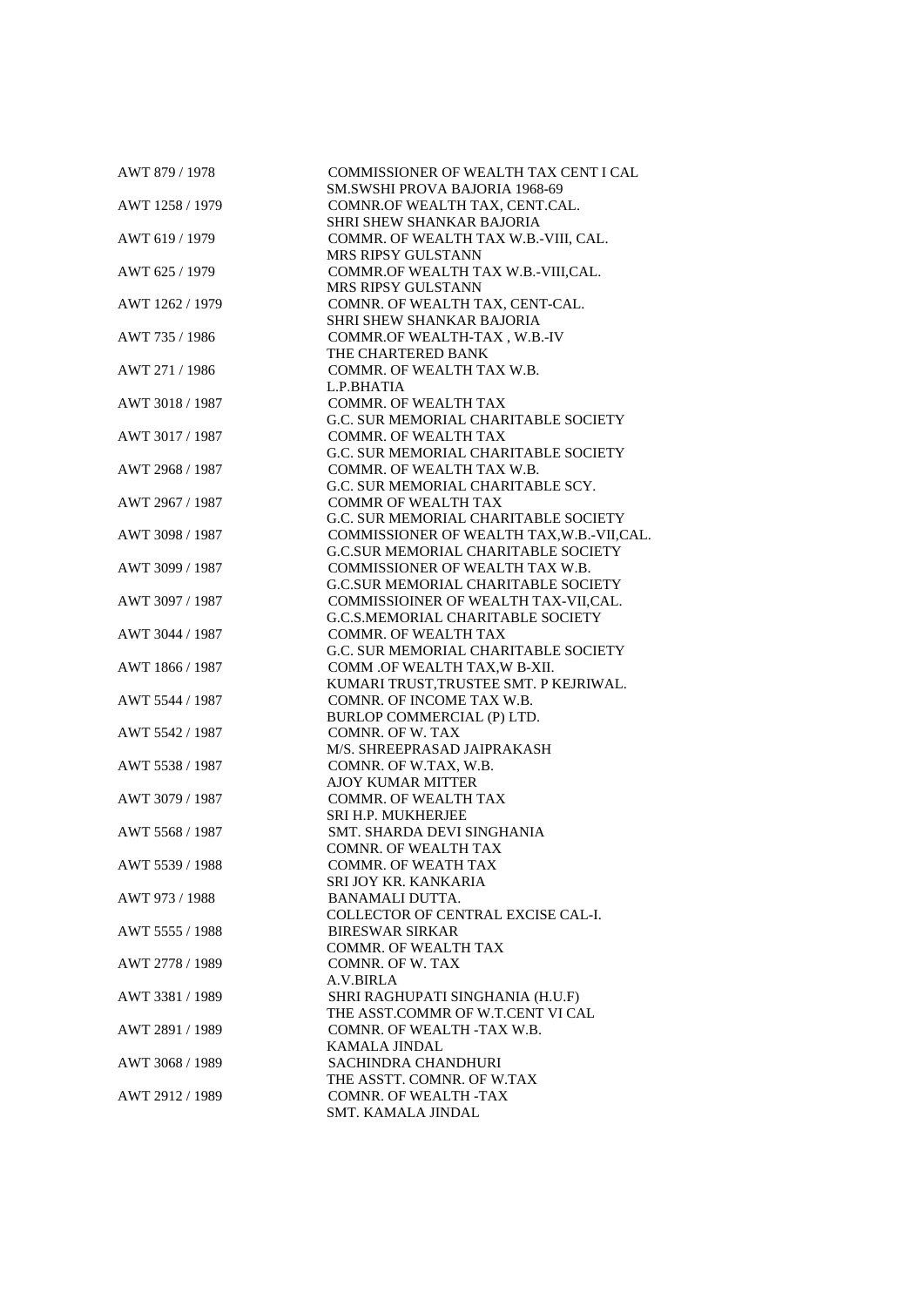| AWT 546 / 1990  | COMMISSIONER OF W.-TAX,CENTRAL-I,CAL.      |
|-----------------|--------------------------------------------|
|                 | SRI K.K.BIRLA                              |
| AWT 2171 / 1990 | COMMUNICATION OF WEALTHTAX CENTRE-II CAL   |
|                 | <b>LALIT MOHAN THAPAR</b>                  |
| AWT 2522 / 1990 | COMMISSIONER OF WELTH TAX W.B. (VII) CAL   |
|                 | MRS. E.E.EROTOON                           |
| AWT 3739 / 1990 | COMMISSIONER OF W.TAX CENTRAL CAL          |
|                 | <b>M/S.SURENDRA PAUL</b>                   |
| AWT 2833 / 1990 | THE COMMISSIONER OF W.TAX. CAL.            |
|                 | SRI ADITYA VIKRAM BIRLA                    |
| AWT 2521 / 1990 | COMMISSIONER OF W.TAX W.B.-(VII) CAL.      |
|                 | MRS. V.D.CORSTORPHINE                      |
| AWT 2842 / 1990 | <b>COMMISSIONER OF W.TAX</b>               |
|                 | DR. MOTILAL SAHA                           |
| AWT 564 / 1990  | COMMR.OF WEALTH-TAX, CENTRAL-I             |
|                 |                                            |
|                 | <b>SRI K.K.BIRLA</b>                       |
| AWT 547 / 1990  | COMMR. OF WEALTH-TAX, CENTRAL-I, CALCUTTA. |
|                 | SMT.MONORAMA DEVI BIRLA                    |
| AWT 563 / 1990  | COMMR.OF WEALTH-TAX,CENTRAL-I,CALCUTTA.    |
|                 | SMT.MONARAMA DEVI BIRLA                    |
| AWT 297 / 1991  | C W T W B -VI, CALCUTTA.                   |
|                 | MRS.E E ARRATOON.                          |
| AWT 213 / 1992  | DIRECTOR OF WEALTH TAX (EXEMPTION) W.B.    |
|                 | <b>ESTATE OF R.P.KAYAN TRUST</b>           |
| AWT 201 / 1992  | DIRECTOR OF WEALTH TAX EXEMPTION W.B.      |
|                 | ESTATE OF R.P.KAYAN TRUST                  |
| AWT 179 / 1992  | DIRECTOR OF WEALTH TAX W.B.                |
|                 | <b>ESTATE OF R.P.KAYAN TRUST</b>           |
| AWT 177 / 1992  | DIRECTOR OF WEALTH TAX W.B.                |
|                 | ESTATE OF R.P.KAYAN TRUST                  |
| AWT 374 / 1992  | DIRECTOR OF WEALTH TAX W.B.                |
|                 |                                            |
|                 | ESTATE OF R.P.KAYAN TRUST                  |
| AWT 173 / 1992  | DIRECTOR OF WEALTH - TAX W.B.              |
|                 | <b>ESTATE OF R.P.KAYAN TRUST</b>           |
| AWT 2273 / 1992 | COLLECTOR OF CUSTOMS CAL.                  |
|                 | M/S.ARORA MATHEY LTD.                      |
| AWT 891 / 1992  | C W T W B IV, CALCUTTA.                    |
|                 | <b>SUJIT SINGH ATWAL.</b>                  |
| AWT 165 / 1992  | DIRECTOR OF WEALTH - TAX                   |
|                 | <b>ESTATE R.P.KAYAN TRUST</b>              |
| AWT 1202 / 1993 | THE COMNR. OF WEALTH TAX, W.B.             |
|                 | <b>SUNIL KUMAR DAS</b>                     |
| AWT 1413 / 1993 | COMM. OF WEALTH TAX, CENTRAL-II, CAL.      |
|                 | VIKRAM SWARUP.                             |
| AWT 61 / 1993   | C W T CENTRAL-II, CAL.                     |
|                 | HARSH BARDHAN KANORIA.                     |
| AWT 428 / 1994  | COMNR. OF WEALTH TAX, CENTRAL - II         |
|                 | <b>SHRI VIKRAM SWARUP</b>                  |
| AWT 543 / 1994  | SUMITRA DEVI ALMAL.                        |
|                 |                                            |
|                 | C W T W B-I,CAL.                           |
| AWT 542 / 1994  | COMMISSIONER OF WEALTH TAX, CENTRAL-IICA   |
|                 | <b>MAHENDRA SWARUP</b>                     |
| AWT 3961 / 1994 | C W T W B-VIII, CAL.                       |
|                 | BRIJLAL LOHIA & TRUST OF K L LOHIA         |
| AWT 610 / 1995  | <b>ARIJIT CHAUDHURI</b>                    |
|                 | C.W.TAX, WB-I CAL.                         |
| AWT 1/1996      | STEEL CRETE PVT LTD.                       |
|                 | COMMISSIONER OF WEALTH TAX                 |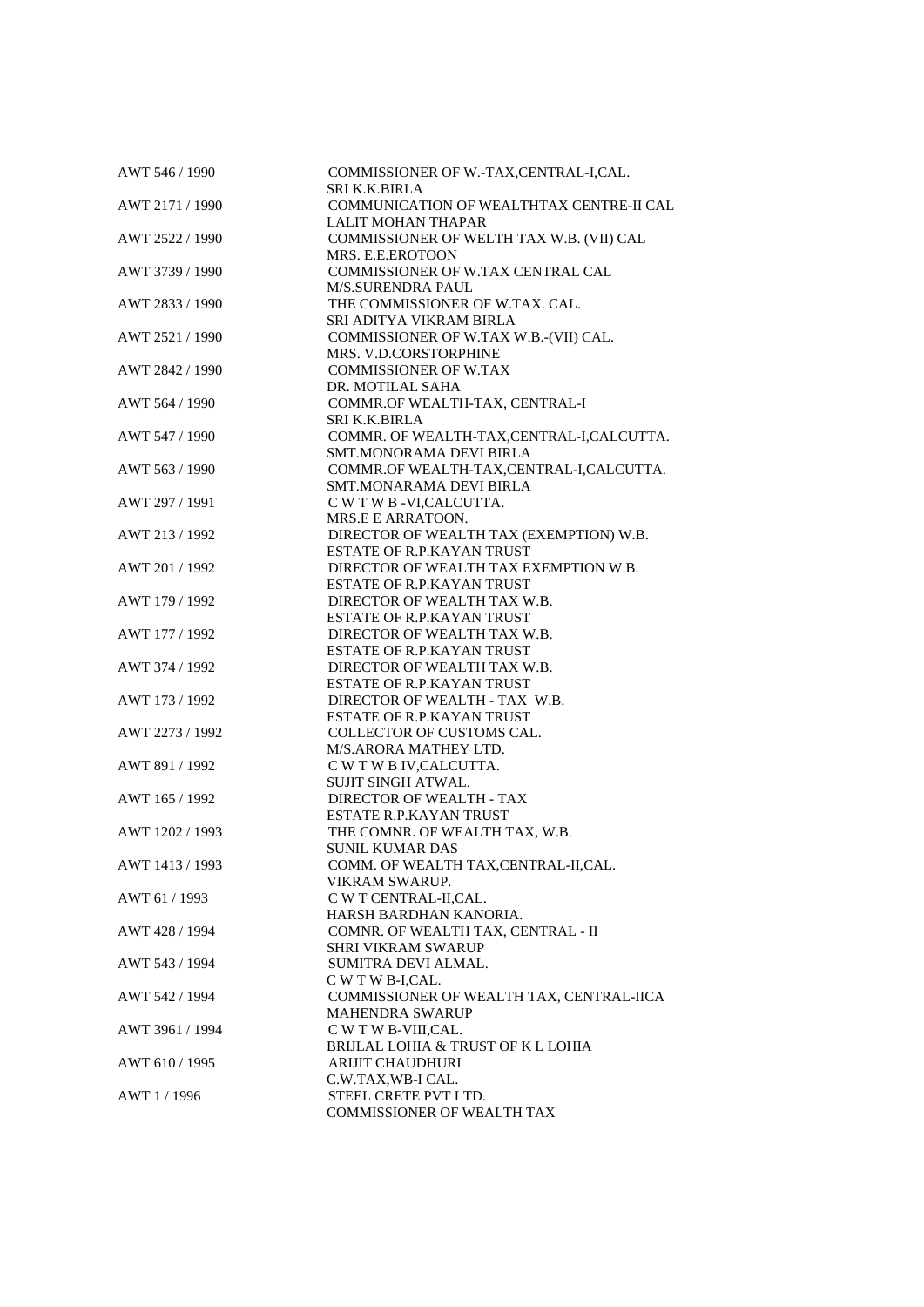| AWT 3/1997    | COMMR. OF WEALTH TAX; W.B.-IV; CAL.<br>M/S.RATAN STEEL LTD. |
|---------------|-------------------------------------------------------------|
| AWT 27 / 1997 | C.W.T.WB-VI CALCUTTA                                        |
|               | <b>NIRMALA BANERJEE</b>                                     |
| AWT 15 / 1997 | C.W.T. W.B.-III CAL.                                        |
|               | PEERLESS GENERAL FINANCIAL INVESTMENT CO                    |
| AWT 20 / 1997 | <b>MR.ARIJIT CHAUDHURI</b>                                  |
|               | COMMNR.OF WEALTH TAX WB-I CALCUTTA                          |
|               |                                                             |
| AWT 2 / 1997  | COMMR. OF WEALTH TAX CENTRAL-I,CAL<br>APEEJAY PVT.LTD.      |
|               | COMNR. OF WEALTH TAX W.B.-1X CAL.                           |
| AWT 14 / 1997 |                                                             |
|               | <b>BANWARILAL SAJJAN KUMAR</b>                              |
| AWT 13/1997   | COMNR.OF WEALTH TAX W.B.-1 CAL                              |
|               | G.K.UDYOG LTD.                                              |
| AWT 12 / 1997 | C.W.T.W.B.II,CAL.                                           |
|               | SURESH KR.ALMAL MARRIAGE TRUST                              |
| AWT 10 / 1997 | C.W.T.,W.B.II CAL.                                          |
|               | SMT.BHAGWATI TALWAR                                         |
| AWT 4 / 1998  | C.W.T.WB-VI CAL.                                            |
|               | M/S.KISHAN LAL & SONS.UDYOG PVT.LTD.                        |
| AWT 7/1998    | C.W.T.WB-III CAL.                                           |
|               | SRI GANESH PROPERTIES LTD.                                  |
| AWT 11 / 1998 | C.W.T.WB-II CAL.                                            |
|               | SRI KUMAR MANGAL BIRLA                                      |
| AWT 2/1998    | C.W.T.WB-I CAL.                                             |
|               | <b>SM.JYOTSHNA PODDAR</b>                                   |
| AWT 22 / 1998 | C.W.T.(CENTRAL-I) CAL                                       |
|               | M/S.HEMRAJ MAHABIR PROSAD LTD.                              |
| AWT 18 / 1998 | <b>CWT CENTRAL-II CAL.</b>                                  |
|               | <b>ARJUN KUMAR</b>                                          |
| AWT 17 / 1998 | COMMISSIONER OF W.T.W.B.IV CAL.                             |
|               | SMT.DHANUKA DEVI AGARWAL                                    |
| AWT 14 / 1998 | C.W.T.CENTRAL-1 CAL.                                        |
|               | <b>MD.JAMILUDDIN</b>                                        |
| AWT 3 / 1998  | C.W.T.WB-III CAL.                                           |
|               | SHRI GANESH PROPERTIES PVT.LTD.                             |
| AWT 9/1998    | C.W.T.WB-VI CAL.                                            |
|               | M/S.KISHANLAL & SONS UDYOG PVT.LTD.                         |
| AWT 10 / 1998 | GENERAL FIBRE DEALERS PVT.LTD.                              |
|               | C.W.T.WB-II CAL.                                            |
| AWT 4 / 1999  | COMMNR.OF WEALTH TAX, WB-VI CAL.                            |
|               | M/S KISHENLAL & SONS (UDYOG) P.LTD.                         |
| AWT 3 / 1999  | COMMNR.OF WEALTH TAX, WB-VI CAL.                            |
|               | M/S KISHENLAL & SONS (UDYOG) P.LTD.                         |
| AWT 5 / 1999  | C W T.                                                      |
|               | CHANDRA KANTA FOGLA.                                        |
| AWT 1/2000    | COMMNR.OF WEALTH TAX WB-VI CAL.                             |
|               | KISHENLAL & SONS (UDYOG) P.LTD.                             |
| AWT 2 / 2000  | COMMNR.OF WEALTH TAX, WB-VI CAL.                            |
|               | KISHENLAL & SONS (UDYOG) P.LTD.                             |
| AWT 3/2000    | COMMNR.OF WEALTH TAX, CENTRAL (I) CAL.                      |
|               | HEMRAJ MAHABIR PROSAD LTD.                                  |
|               |                                                             |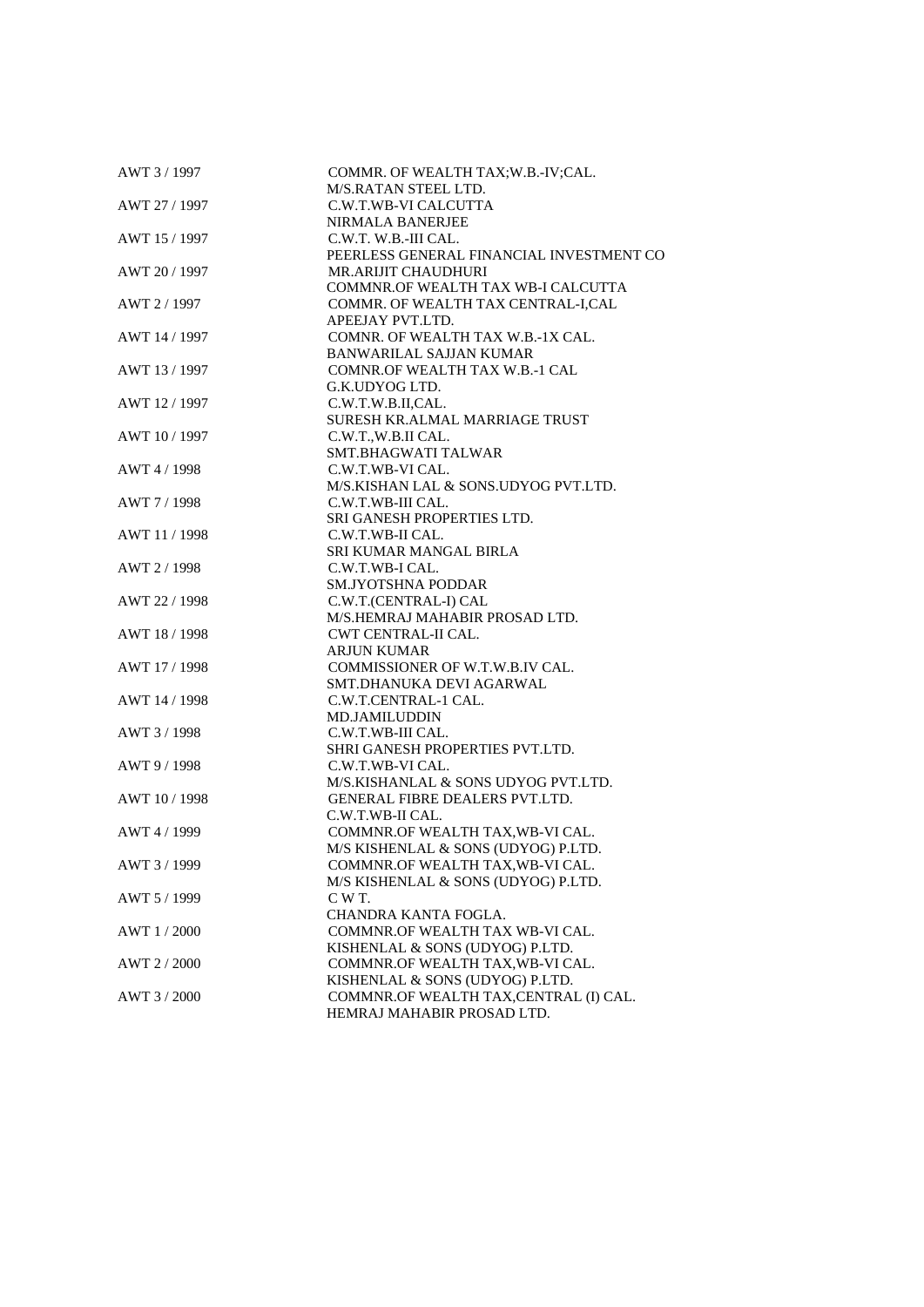BBA 25 / 1992 DEBABRATA DOLUI SHRI RAM FIBRES FINANCE LTD. & ORS. BBA 49 / 1995 BADAL ADHIKARY MUMTAZ AHMED & ORS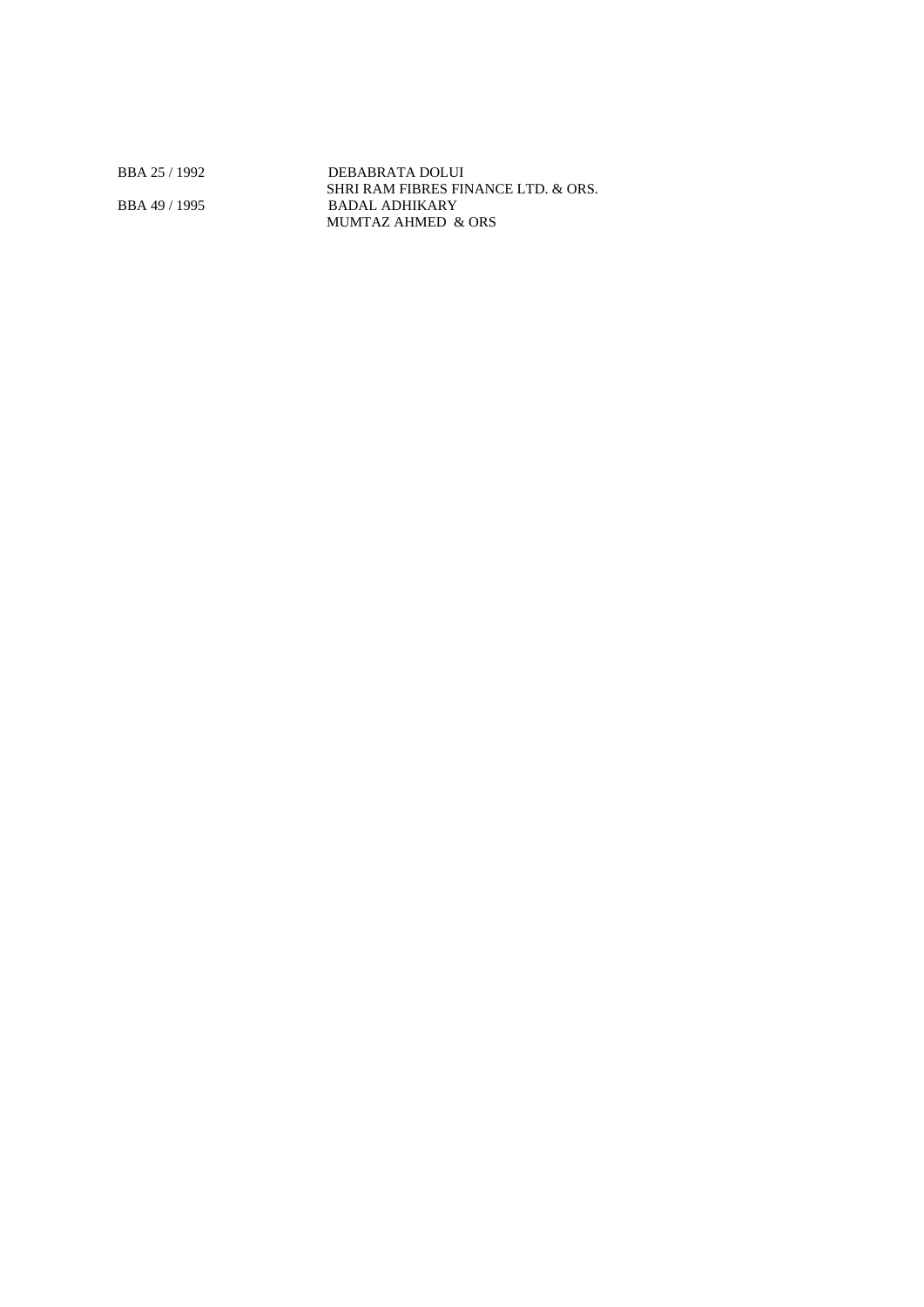| BIFR 52 / 1980        | SHREE MANJUSHA PAPER MILLS LTD.(IN LIQN.                                        |
|-----------------------|---------------------------------------------------------------------------------|
| BIFR 103 / 1982       | TATA CONSTRUCTIONS & PROJECTS LTD.(INLIQ<br>M/S TATA STEEL LTD.                 |
| BIFR 520 / 1982       | BHARAT PROCESSING & MECHANICAL ENGINEERI                                        |
| BIFR 88 / 1987        | M/S SMALL TOOLS MFG. CO. OF INDIA LTD.                                          |
| BIFR 153 / 1987       | IN THE MATTER OF TATA CONSTRUCTION & PROJECTS L<br>O/L                          |
| BIFR 266 / 1987       | HARRY REFACTORY & CERAMIC WORKS (P) LTD.                                        |
| BIFR 304 / 1987       | <b>INDIAN FIBRES LTD.</b>                                                       |
| BIFR 165 / 1987       | E.A.P. INDUSTRIES LTD.                                                          |
| BIFR 3 / 1987         | REGIONAL PROVIDENT COMMISSION<br>EASTERN PAPER MILLS LTD.                       |
| BIFR 101 / 1987       | HIM CONTAINERS LTD.                                                             |
| BIFR 117 / 1987       | CONCUST PRODUCT LTD. (IN LIQN)<br>NAFFAR CHANDRA JUTE MILLS LTD.                |
| BIFR 53 / 1988        | KOLEY IRON & STEEL CO. LTD. (IN LIQN.)<br>KANAILAL DAS - VS-O/L                 |
| BIFR 246 / 1988       | IN THE MATTER OF EASTEND PAPER INDUSTRIES LTD.<br>O/L & ORS                     |
| BIFR 13 / 1988        | CENTRAL BANK OF INDIA<br>O/L                                                    |
| BIFR 259 / 1988       | IN THE MATTER OF ANANTAPUR TEXTILES LTD.                                        |
| <b>BIFR 11 / 1988</b> | IN THE MATTER OF TIRUPATI WOOLEN MILLS PVT. LTD<br>O/L UNION OF INDIA           |
| BIFR 120 / 1988       | M/S. DEWAS SYNTHETICS (P) LTD. (IN LIQN.)                                       |
| BIFR 55 / 1988        | MANJUSHA PAPER MILLS LTD&IFCI LTD. & ORS<br>THE OFFICIAL LIQUIDATOR, H. C. CAL. |
| BIFR 299 / 1988       | DIELES FORGE LTD.                                                               |
| BIFR 278 / 1988       | IN THE MATTER OF: DEBIKAY ELECTRONICS INDUST. L<br>O/L, HIGH COURT CALCUTTA     |
| BIFR 114 / 1988       | X                                                                               |
| BIFR 30 / 1988        | M/S. KANKNARRAH CO.LTD.                                                         |
| BIFR 172 / 1988       | M/S.CALCUTTA SILK MFG.CO.LTD.                                                   |
| BIFR 41 / 1988        | KANORIA WISCONSIN CENTRIFUGAL LTD.                                              |
| BIFR 273 / 1988       | KUSUM ENGINEERING CO.LTD.& U.B.I.<br>O/L                                        |
| BIFR 274 / 1988       | WEBELSEN CAPACITORS LTD.                                                        |
| BIFR 279 / 1988       | BENGAL FERRO ALLOY STEEL LTD.                                                   |
| BIFR 256 / 1988       | EASTEND PAPER INDUSTRIES LTD.                                                   |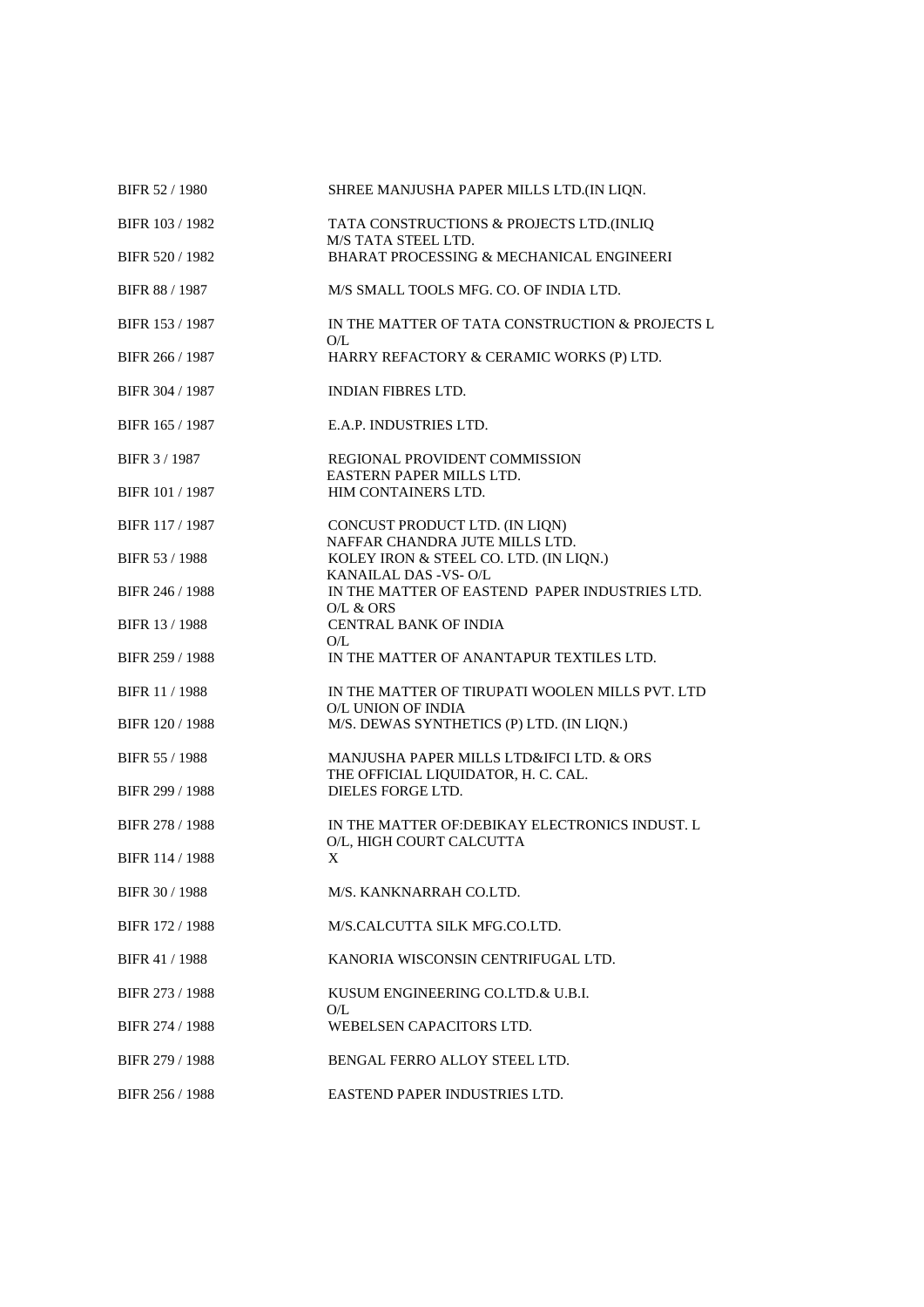| BIFR 79 / 1989        | S.B.I.                                                                                            |
|-----------------------|---------------------------------------------------------------------------------------------------|
| BIFR 15 / 1989        | O/L<br>M/S. GRAPHITECH INDIA LTD. & ANR.                                                          |
| BIFR 114 / 1989       | <b>ICICI LTD.</b><br>INDUS ELECTRONICS LTD. (IN LIQN.)<br>SRI ARVIND KUMAR JAIN                   |
| <b>BIFR 10/1989</b>   | HIM CONTAINERS LTD.                                                                               |
| BIFR 94 / 1989        | CHANGIA FOOD PROCESSING CO.LTD.                                                                   |
| BIFR 3/1989           | EASTERN PAPER MILLS LTD.<br>GOVT. OF W B & ORS.                                                   |
| BIFR 41 / 1989        | M/S. SHREE GOURI SHANKAR JUTE MILLS LTD.                                                          |
| BIFR 24 / 1990        | IN THE MATTER OF THE EAGLE LITHOGRAPHING CO. P                                                    |
| BIFR 75 / 1990        | HISCO STEEL P.LTD.                                                                                |
| <b>BIFR 88 / 1990</b> | <b>SILIGURI STEEL LTD</b><br>O/L                                                                  |
| BIFR 119 / 1990       | RECON CASTINGS(P) LTD.<br>BOARD OF INDUSTRIAL & FINANCIAL RECONS.                                 |
| BIFR 69 / 1990        | <b>M.M.EXPORTS</b><br><b>INDO JAPAN STEEL LTD.</b>                                                |
| BIFR 13 / 1991        | RE: BALAJI STEEL CASTINGS LTD (IN LIQN)                                                           |
| BIFR 34 / 1991        | BHAGAWATI VANASPATI INDUSTRIES LTD.<br>O/L                                                        |
| BIFR 108 / 1991       | E.SEFTON CO.(P) LTD.                                                                              |
| BIFR 100 / 1991       | IN THE MATTER OF SCIL INDIA LTD. (IN LIQN.)-AND-<br><b>SIVESWAR ROY</b>                           |
| BIFR 259 / 1991       | X                                                                                                 |
| BIFR 77 / 1991        | KHETWAL CHEMICALS LTD.                                                                            |
| BIFR 113 / 1991       | ASSAM VALLEY PLYWOODS PVT. LTD.                                                                   |
| BIFR 95 / 1991        | IN THE MATTER OF BENGAL ENAMEL WORKS LTD. (IN<br>L.I.C.I. - VS- O/L, HIGH COURT, CALCUTTA         |
| BIFR 529 / 1992       | IN THE MATTER OF SMIT STANISTREET PHARMACEUTIC<br>LIQN.) -AND- M/S. MARTIN BURN LTD. -VS- THE O/L |
| BIFR 531 / 1992       | M/S. NATIONAL INSTRUMENTS LTD.                                                                    |
| BIFR 610 / 1992       | X                                                                                                 |
| BIFR 508 / 1992       | CYCLE CORPORATION OF INDIA LTD.(IN LIQN)<br>THE OFFICIAL LIQUIDATOR -VS-W.B.S.I. DEV. CORPN.      |
| BIFR 520 / 1992       | IN THE BHARAT PROCESS & MECHANICALS ENG. LTD.<br>O.L.                                             |
| BIFR 3 / 1992         | $\boldsymbol{\mathrm{X}}$                                                                         |
| BIFR 51 / 1992        | IN THE MAT.OF-MANIKCHANDRA GHOSH DASTIDA<br>O/L HIGH COURT CAL                                    |
| BIFR 87 / 1992        | IN THE MATTER OF CALCAR PRODUCTS LTD.<br>MONOJ AGARWAL O/L                                        |
| BIFR 532 / 1992       | IN THE MATTER OF BHARAT OPTHALMIC GLASS LTD. (I                                                   |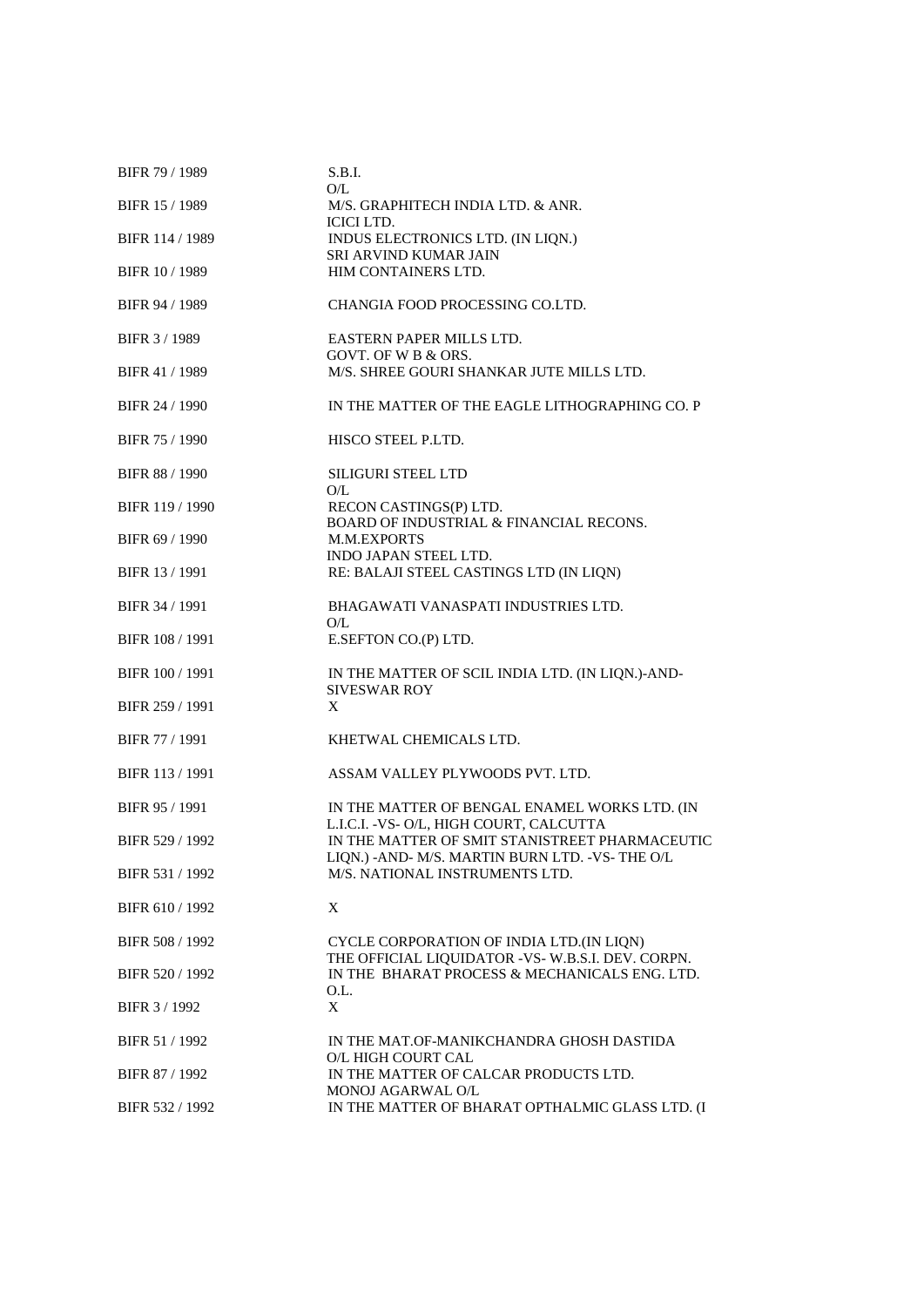| BIFR 538 / 1992 | M/S. BENGAL IMMUNITY LTD (IN LIQN.)<br>UNION OF INDIA -VS-O/L                                                 |
|-----------------|---------------------------------------------------------------------------------------------------------------|
| BIFR 259 / 1992 | <b>M/S BHARAT METAL STORES</b>                                                                                |
| BIFR 510 / 1992 | ANANTAPUR TEXTILES LTD. (IN LIQDN.)<br>RE: MINING & ALLIED MACHINERY CORPN.LTD. (IN LI<br>SNIGDHENDU BANERJEE |
| BIFR 524 / 1992 | IN THE MATTER OF M/S WEIGHBIRD (I) LTD. (IN LIQN.)<br>THE O/L                                                 |
| BIFR 45 / 1994  | EASTEND PAPER INDUSTRIES LTD. (IN LIQN)<br>S. K. DUTTA                                                        |
| BIFR 503 / 1994 | IN THE MATTER OF IISCO UJJAIN PIPE & FOUNDATION L<br>O/L                                                      |
| BIFR 506 / 1994 | IN THE MATTER OF REYROLLE BURN LTD. (IN LIQN.)                                                                |
| BIFR 2 / 1994   | ANANTA UDYOG P.LTD.                                                                                           |
| BIFR 159 / 1994 | M/S INDO AMERICAN ELECTRICALS LTD<br>NILMANI CHATTERJEE                                                       |
| BIFR 6/1995     | IN THE MATTER OF M/S. POLY ART INDUSTRIES LD. (IN                                                             |
| BIFR 290 / 1995 | <b>EASTERN EXPLOSIVES &amp; CHEMICALS</b>                                                                     |
| BIFR 63 / 1995  | E.M.R. POLYTEX LTD.                                                                                           |
| BIFR 29 / 1995  | IN THE MATTER OF EASTERN EXPLOSIVE & CHEMICALS<br>THE O/L                                                     |
| BIFR 154 / 1995 | BRITISH INDIA STEEL LTD.(IN LIQN)                                                                             |
| BIFR 69 / 1995  | IN THE MATTER OF A.S.ROTOTECH LTD.(IN LIQN.)                                                                  |
| BIFR 504 / 1995 | IISCO UJJAIN PIPES & FOUNDRY CO. LTD.                                                                         |
| BIFR 81 / 1995  | IN THE MATTER OF M/S SHARDA FERTILISER LTD. (IN                                                               |
| BIFR 5 / 1995   | APPELLATE AUTHORITY FOR INDU. & FINANCE<br>M/S AGARPARA JUTE MILLS LTD.                                       |
| BIFR 44 / 1995  | IN THE MATTER OF THE ASIATIC OXYGENS ACCETELI                                                                 |
| BIFR 27 / 1996  | M/S SHANKER TUBES LTD.(IN LIQN.)                                                                              |
| BIFR 52 / 1996  | SRI BANWARILAL DALMIA<br>EAST INDIA COTTON MFG. CO. LTD.                                                      |
| BIFR 3 / 1996   | ASSETS RECONSTRUCTION CO. LTD.<br>O/L                                                                         |
| BIFR 506 / 1996 | PAYROLLE BROWN LTD (IN LIQN)                                                                                  |
| BIFR 20 / 1996  | X                                                                                                             |
| BIFR 63 / 1996  | M/S. HMP SUGARS LTD.                                                                                          |
| BIFR 53 / 1996  | M/S.CHEM CROWN INDIA LTD.                                                                                     |
| BIFR 109 / 1997 | DEWRANCE MACNEIL&CO.LTD(INLIQN).U.B.I.                                                                        |
| BIFR 11 / 1997  | THE OFFICIAL LIQUIDATOR, HIGH COURT, CAL<br>IN THE MATTER OF SARAIKELA GLASS WORKS LTD. (IN                   |
| BIFR 46 / 1997  | THE O/L<br>M/S AUTO POLY PLAST LTD                                                                            |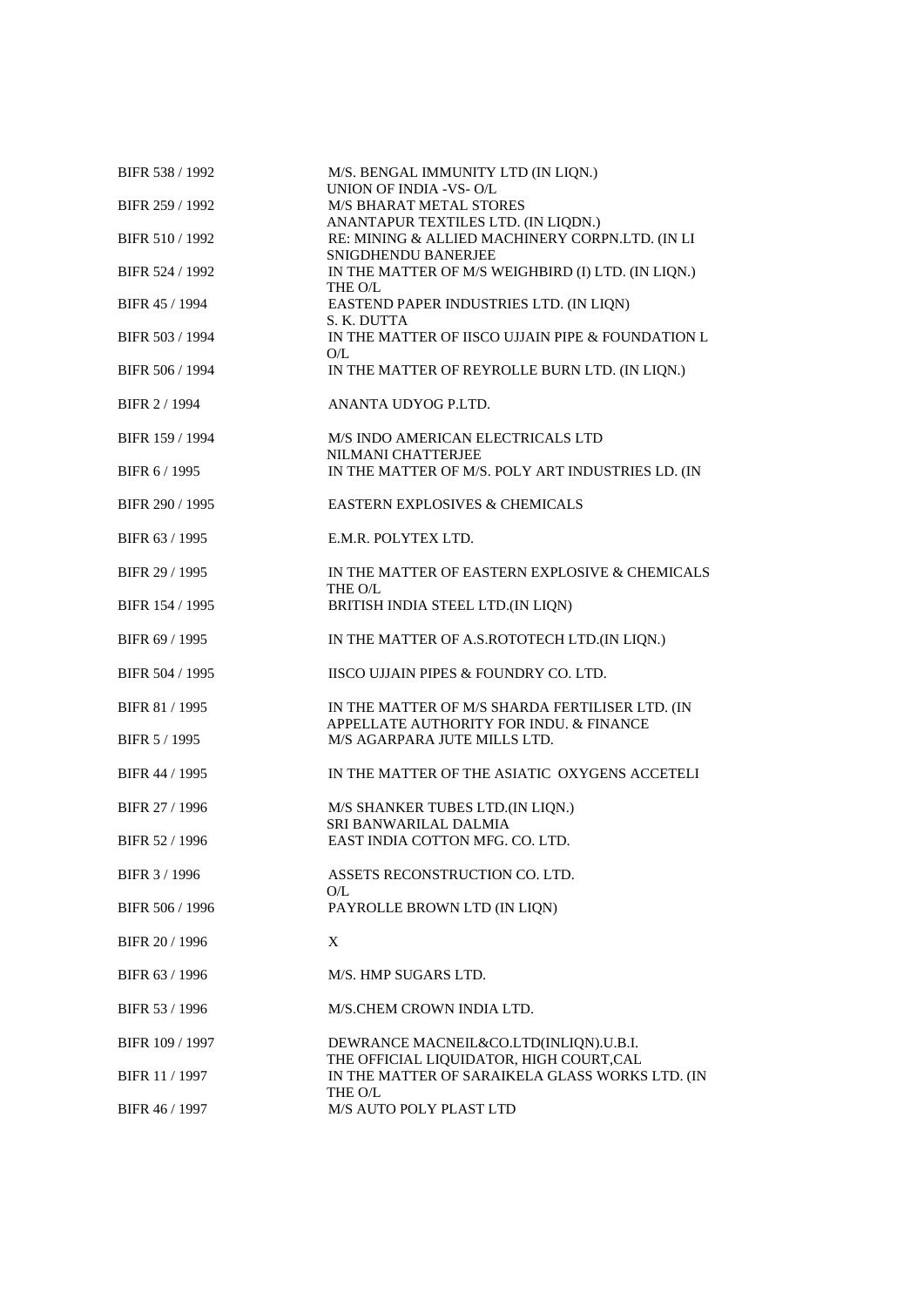| BIFR 88 / 1997        | THE SMALL TOOLS MFG. CO. OF INDIA LTD.<br>OFFICIAL LIQUIDATOR                             |
|-----------------------|-------------------------------------------------------------------------------------------|
| BIFR 20 / 1997        | M/S SEARSALE CHEMICALS LTD.                                                               |
| BIFR 114 / 1997       | M/S. SHREE SYNTHETICS LTD. (IN LIQN.)<br><b>RE: SALE OF ASSET</b>                         |
| BIFR 209 / 1997       | M/S SINGH ALLOYS & STEEL LTD. (IN LIQDN.)<br>O/L                                          |
| BIFR 52 / 1998        | IN THE MATTER OF SHREE MANJUSA PAPER MILLS LTD.<br>INDIAN OVERSEAS BANK VS O/L            |
| BIFR 13 / 1998        | IN THE MATTER OF : A.V.J WIRES LTD.                                                       |
| BIFR 130 / 1998       | M/S. GRAPCO MINING & CO. LTD. (IN LIQN.)<br>THE O/L, HIGH COURT, CALCUTTA -VS-R.P. JHUNJH |
| BIFR 273 / 1998       | UNITED BANK OF INDIA                                                                      |
| <b>BIFR 11 / 1998</b> | O/L (IN THE MATTER OF KUSUMENGNR. CO LTD<br>UNION BANK OF INDIA                           |
| BIFR 244 / 1998       | $O/L$ , H.C.<br>M/S.SARALA GEMS LTD.                                                      |
| BIFR 164 / 1998       | BOARD FOR INDUSTRIAL & FINANCIAL RECONS<br>HMP ENGINERS LTD.                              |
| BIFR 278 / 1998       | DEBIKAY ELECTRONICS EMPLOYEES UNION                                                       |
|                       | THE OFFICIAL LIQUIDATOR                                                                   |
| BIFR 293 / 1998       | IN THE MATTER OF M/S CASTLE BREWERIES LTD. (IN L                                          |
| BIFR 157 / 1998       | M/S EXTRUSIONS (1985) PVT. LTD                                                            |
| BIFR 65 / 1998        | MCNALLY BHARAT ENGINEERING CO.LTD.<br>O/L                                                 |
| BIFR 224 / 1998       | SARALIA GEMS LTD. & ANR.<br><b>BOARD OF INDUSTRIES &amp; FINANCIAL RECONST</b>            |
| BIFR 23 / 1998        | ALLIANCE BOARDS LTD.                                                                      |
| BIFR 1/1998           | NIKUNJ KR. LOHIA<br>M/S LEMOS CEMENTS LTD.                                                |
| BIFR 132 / 1998       | M/S. VISHWA INDUSTRIEAL CO. P.LTD.                                                        |
| BIFR 58 / 1998        | IN THE MATTER OF CARBON COMPOSITES (INDIA) LTD.                                           |
|                       |                                                                                           |
| BIFR 199 / 1998       | NIPHA STEEL LTD.                                                                          |
|                       |                                                                                           |
| BIFR 55 / 1998        | M/S. WELLMAN INCANDESCENT INDIA LTD. (IN LIQN.)<br>O/L                                    |
| BIFR 202 / 1998       | M/S.SHAKTIGARH TEXTILE & INDUSTRIES LTD.                                                  |
| BIFR 101 / 1999       | M/S.HIM CONTAINERS LTD.<br>BOARD FOR INDUSTRIAL FINANCE RECONSTRUCT                       |
| BIFR 195 / 1999       | AUTO POLYPLAST LTD. (IN LIQN.)                                                            |
| BIFR 390 / 1999       | SATYA PRAKASH GOYAL<br>IN THE MATTER OF INCAB IND. LTD                                    |
| BIFR 258 / 1999       | M/S AMBE SNEYD OXIDES LTD.                                                                |
| BIFR 93 / 1999        | M/S KHAITAN PAPER MACHINES LTD.                                                           |